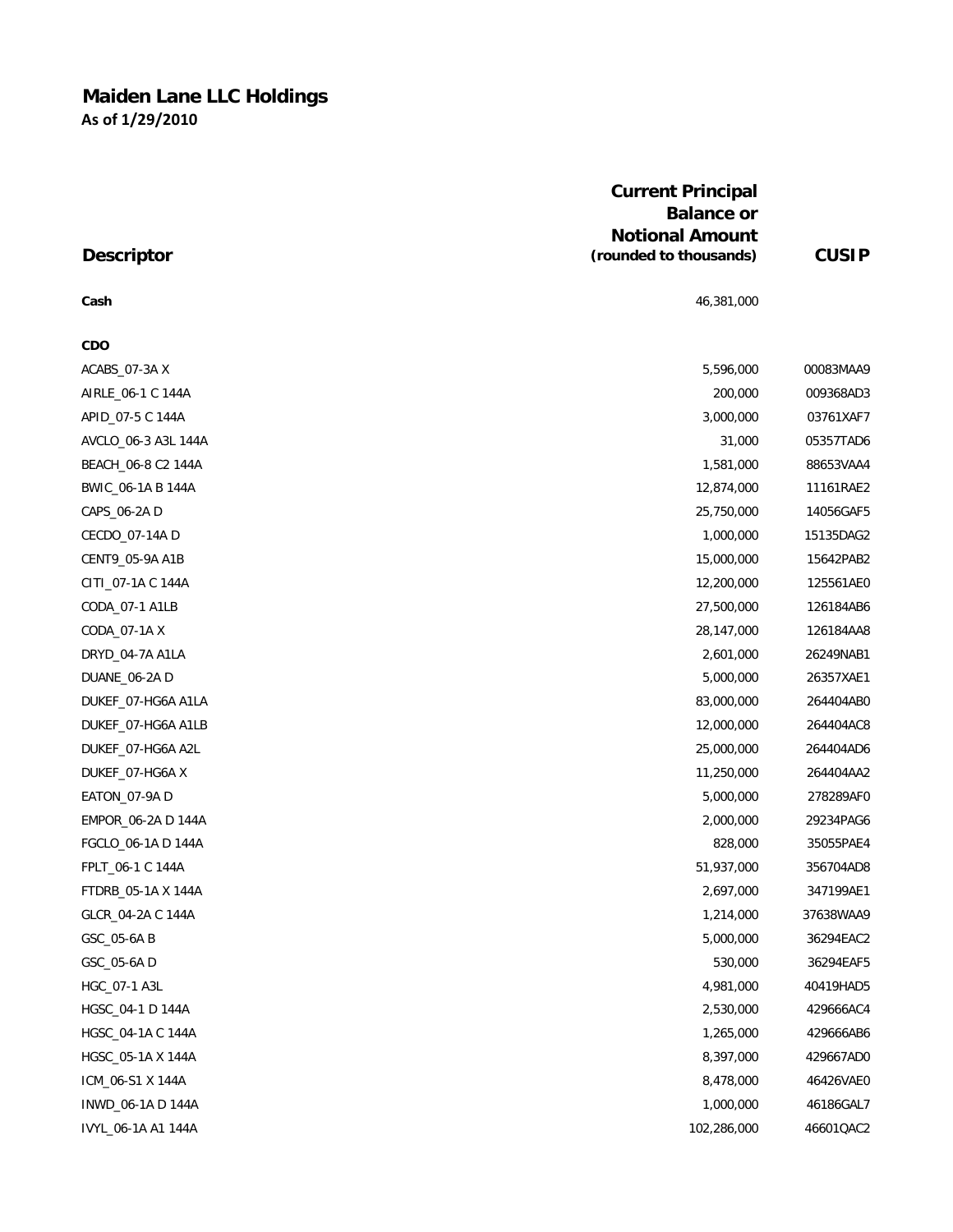| KATON_07-1 A2L        | 13,000,000 | 48602PAB1    |
|-----------------------|------------|--------------|
| KLIO_04-2A A1 144A    | 43,324,000 | 48249QAA0    |
| LANDM_01-1X D2 RegS   | 2,047,000  | USG5370MAC94 |
| LANDM_02-2A C 144A    | 5,500,000  | 51507AAC2    |
| LEXN_06-1A D          | 812,000    | 52902WAF6    |
| MACCL_07-1A A3L       | 25,000,000 | 55265AAJ0    |
| MCS_VX 1 RegS         | 2,000,000  | USG6140FAA50 |
| MDPK_07-4A D 144A     | 1,000,000  | 55817UAF7    |
| MSTN_06-2A D 144A     | 1,401,000  | 601312AB7    |
| MTHN_06-1A C1         | 9,916,000  | 56580TAJ5    |
| NEPTN_04-1X A1LB RegS | 8,000,000  | USG6421RAB71 |
| NEPTN_07-5A X 144A    | 5,628,000  | 64069WAJ2    |
| NORTH_04-6X A RegS    | 25,500,000 | USG6660JAA72 |
| NWALL_05-1A A1 144A   | 14,125,000 | 66726RAA2    |
| NWALL_05-1A A2 144A   | 8,540,000  | 66726RAB0    |
| PERI_05-1A X 144A     | 2,019,000  | 71400HAB5    |
| PS-2A-A2 A2 144A      | 4,918,000  | 73629PAB8    |
| PS-3A A-2 144A        | 18,345,000 | 73629RAB4    |
| RGTTA_07-1A B1L 144A  | 4,000,000  | 75885JAF7    |
| ROCKW_06-1A A3L       | 3,000,000  | 774262AD1    |
| ROCKW_06-1AX          | 8,750,000  | 774262AG4    |
| ROCKW_07-1A A3L 144A  | 10,000,000 | 77426NAD5    |
| RUTLN VILA-1A B       | 10,000,000 | 783422AC2    |
| SCHLR_07-1X D RegS    | 8,000,000  | USG7860DAF53 |
| <b>SELMS_07-1A B</b>  | 7,000,000  | 827699AE9    |
| SELMS_07-1A C         | 3,722,000  | 827699AF6    |
| SGAB_07-1A B1L        | 4,000,000  | 79776PAE0    |
| SHAST_07-1A B1L 144A  | 1,000,000  | 82017RAF6    |
| SHINN_06-1A C         | 4,000,000  | 824612AF2    |
| SIERRA_06-2AX         | 960,000    | 82626QAA2    |
| SORIN_07-6A B1L       | 4,999,000  | 835874AE8    |
| STAK_05-A1 B          | 12,019,000 | 85233FAB2    |
| STAMC_07-1A B1L       | 5,000,000  | 85430XAE8    |
| STNY_07-12 C 144A     | 4,000,000  | 862015AG9    |
| SYRAH_04-10A B        | 15,119,000 | 87163XAA5    |
| TABRNA_07-9A A1LB     | 47,000,000 | 87331XAH7    |
| TABS_05-4A B          | 4,500,000  | 87337UAB0    |
| TBRNA_07-9A A2LB      | 5,000,000  | 87331XAK0    |
| TRIAX_06-2A A2        | 69,607,000 | 896008AE9    |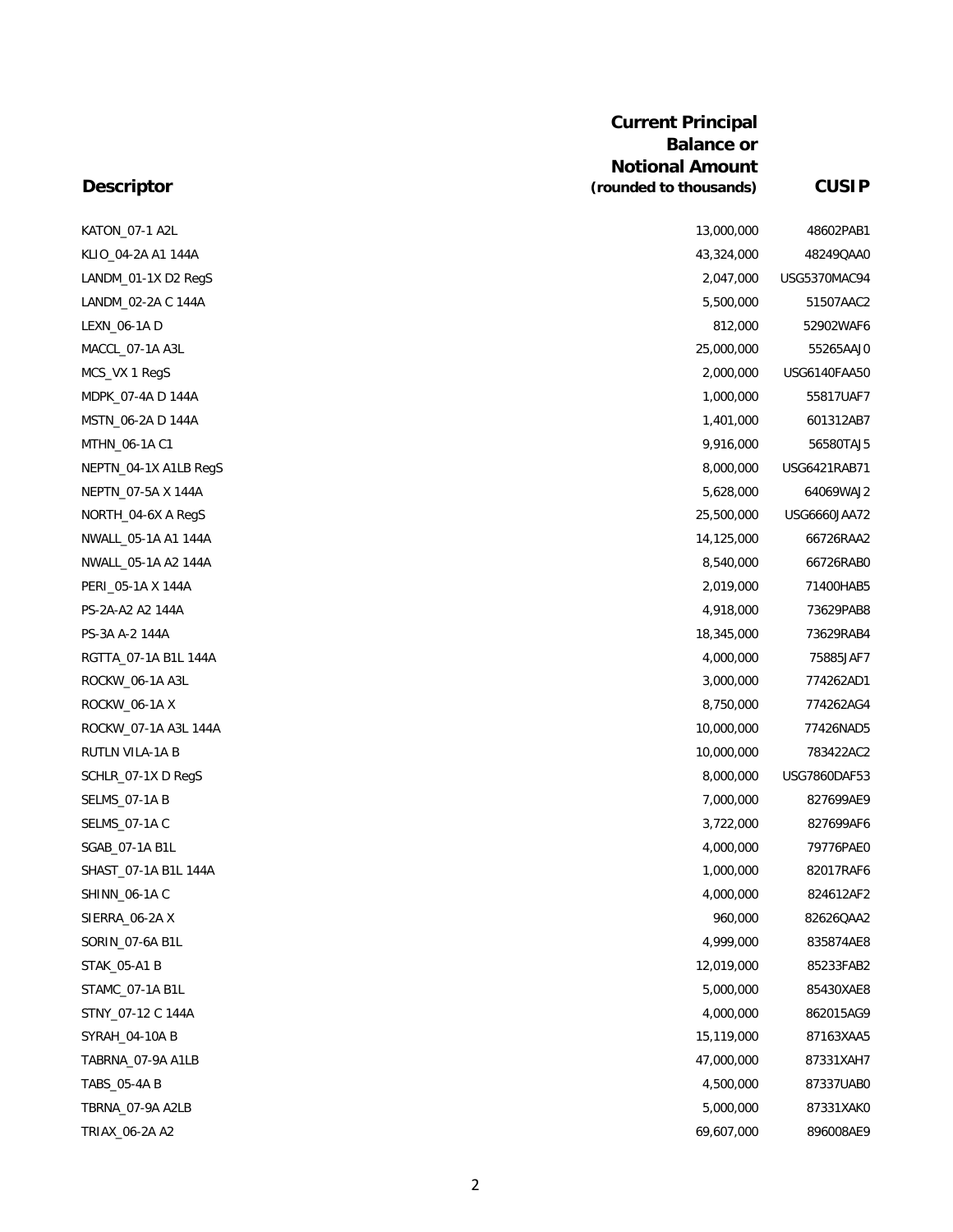|                          | <b>Current Principal</b><br><b>Balance or</b><br><b>Notional Amount</b> |              |
|--------------------------|-------------------------------------------------------------------------|--------------|
| <b>Descriptor</b>        | (rounded to thousands)                                                  | <b>CUSIP</b> |
| TROPC 03-2A A4L 144A     | 7,600,000                                                               | 89707UAD4    |
| TROPC 06-5A A3L 144A     | 9,000,000                                                               | 89708BAE3    |
| TROPC 5A B1L             | 2,900,000                                                               | 89708BAG8    |
| VENTR 04-1X C1 RegS      | 1,000,000                                                               | USG93364AE01 |
| <b>VERT 06-1A B 144A</b> | 1,183,000                                                               | 925345AF7    |

#### **Commercial Real Estate Loans - Borrowing Entities**

HLT STAKIS SPE LIMITED 1,918,331,000 HLT MILTON KEYNES LIMITED CHICAGO HILTON LLC SHORT HILLS HILTON LLC MCLEAN HILTON LLC PHOENIX SP HILTON LLC S.F. HILTON LLC HLT O'HARE LLC HILTON LAND INVESTMENT 1, LLC HLT NY HILTON LLC HLT NY WALDORF LLC HLT DOMESTIC OWNER LLC HLT HQ SPE LLC HLT LOGAN LLC HLT MEMPHIS LLC HLT MEMPHIS DATA LLC HLT AUDUBON LLC HLT CA HILTON LLC HLT SAN JOSE LLC MIAMI AIRPORT LLC HLT DC OWNER LLC CRYSTAL CITY LLC HAPEVILLE HOTEL LIMITED PARTNERSHIP GLOBAL RESORT PARTNERS KENNER HOTEL LIMITED PARTNERSHIP HILTON INTERNATIONAL OF PUERTO RICO, INC. HILTON HAWAIIAN VILLAGE LLC HOTEL MAATSCHAPPIJ SCHIPHOL BV CRAIGENDARROCH LIMITED BONDAREA LIMITED HOTEL MAATSCHAPPIJ ROTTERDAM BV HLT OPERATE DTWC LLC HOTEL CORPORATION OF EUROPE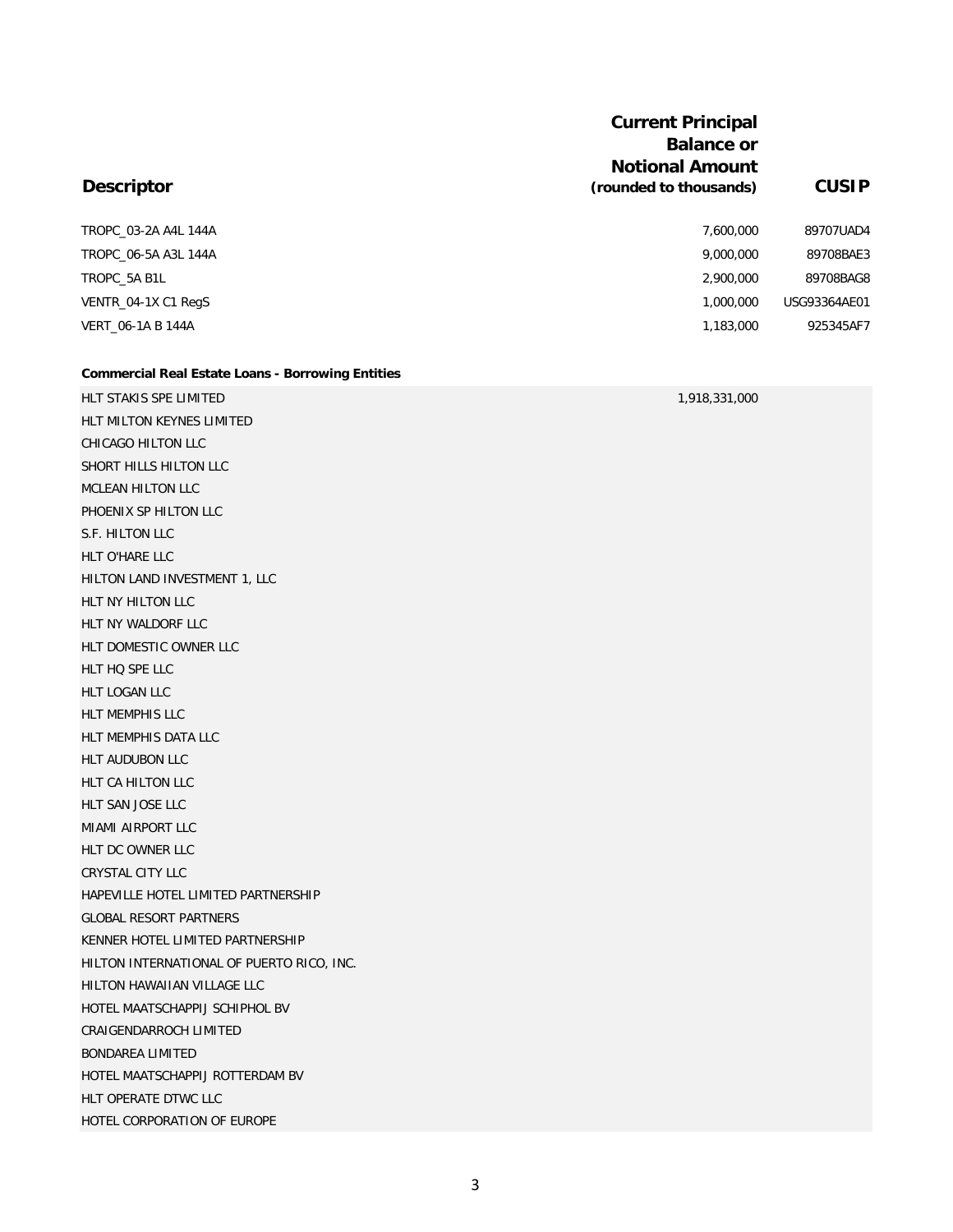HILTON INTERNATIONAL TRINIDAD LIMITED ADDA HOTELS HLT STAKIS OPERATOR LIMITED HLT OWNED X A BORROWER LIMITED HLT OWNED XI A BORROWER LIMITED HLT OPERATING III A BORROWER LIMITED HLT OPERATING V A BORROWER LIMITED HIC TREASURY LIMITED HLT HAWAII HOLDING LLC HLT OWNED VI A HOLDING LLC HLT OWNED VII A HOLDING LLC HLT OPERATING II A BORROWER LLC HLT OPERATING IV A BORROWER LLC HLT TIMESHARE BORROWER I LLC HLT TIMESHARE BORROWER II LLC HLT JV I BORROWER LLC HLT JV II BORROWER LLC HLT PROPERTY ACQUISITION LLC HLT JV ACQUISITION LLC HLT OWNED IV A BORROWER CORPORATION DTR TM HOLDINGS, INC. HLT OWNED V A HOLDING LIMITED HLT OWNED IX A HOLDING LIMITED HLT OPERATING VII A BORROWER GMBH HLT MANAGED XI A BORROWER GMBH HLT PALMER LLC HILTON MANAGEMENT LLC DOUBLETREE MANAGEMENT LLC HAMPTON INNS MANAGEMENT LLC HOMEWOOD SUITES MANAGEMENT LLC EMBASSY SUITES MANAGEMENT LLC CONRAD MANAGEMENT LLC HILTON GARDEN INNS MANAGEMENT LLC WALDORF=ASTORIA MANAGEMENT LLC MIDDLE EAST HOTELS LLC HILTON INTERNATIONAL MANAGE LLC HILTON OF MALAYSIA LLC HLT CONRAD LLC HLT CONRAD INTERNATIONAL MANAGE LLC HLT CONRAD DOMESTIC LLC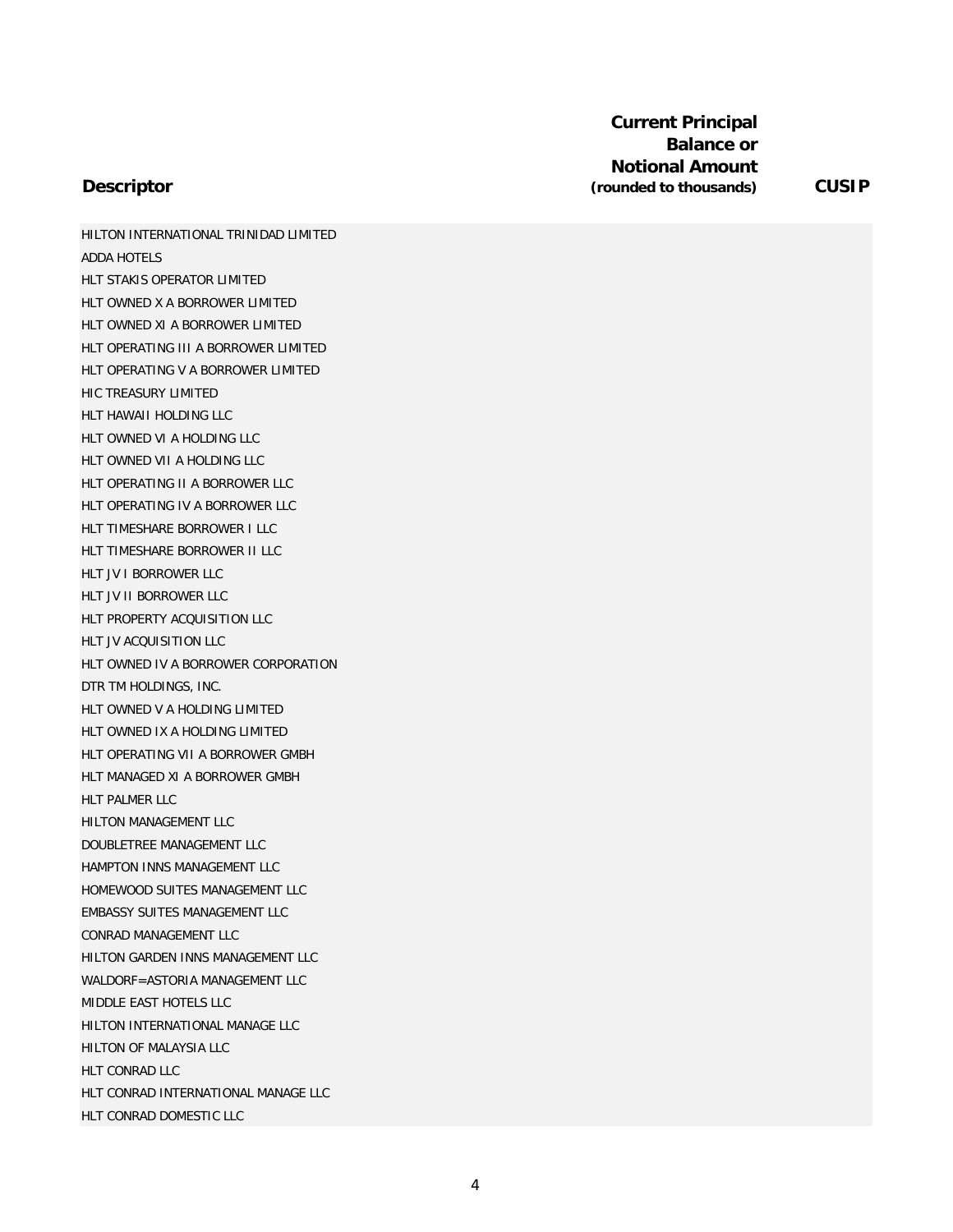HLT WALDORF=ASTORIA INTERNATIONAL MANAGE LLC HLT SINGAPORE MANAGE LLC HLT DRAKE LLC HLT DOMESTIC IP LLC HLT CONRAD IP LLC HLT INTERNATIONAL IP LLC HLT OWNED II A BORROWER LLC HLT FRANCHISE I BORROWER LLC HLT FRANCHISE II BORROWER LLC HLT FRANCHISE III BORROWER LLC HLT FRANCHISE IV BORROWER LLC HLT FRANCHISE V BORROWER LLC HLT MANAGED I A BORROWER LLC HLT MANAGED III A BORROWER LLC HLT MANAGED VI A BORROWER LLC HLT MANAGED VII A BORROWER LLC HLT MANAGED VIII A BORROWER LLC HLT MANAGED IX A BORROWER LLC HLT MANAGED XII A BORROWER LLC HLT MANAGE FRANCHISE HOLDING LLC HLT HSS HOLDING LLC HLT HSM HOLDING LLC CONRAD INTERNATIONAL MANAGE (CIS) LLC HILTON INTERNATIONAL MANAGE (CIS) LLC HILTON RUSSIA LLC HLT IP LLC HLT LIFESTYLE MANAGE LLC HLT LIFESTYLE INTERNATIONAL MANAGE LLC HILTON CP MANAGEMENT LLC HILTON EL CON MANAGEMENT LLC HILTON ESJ MANAGEMENT LLC HILTON INTERNATIONAL MANAGE (AMERICAS) LLC HILTON INTERNATIONAL MANAGE (MIDDLE EAST) LLC HLT ESP MANAGE LLC HLT ESP INTERNATIONAL MANAGE LLC HLT INTERNATIONAL MANAGE LLC HILTON INTERNATIONAL MANAGEMENT CORPORATION HLT CONRAD IP SUB INC. HLT INTERNATIONAL IP SUB INC. HOTEL CORPORATION OF EUROPE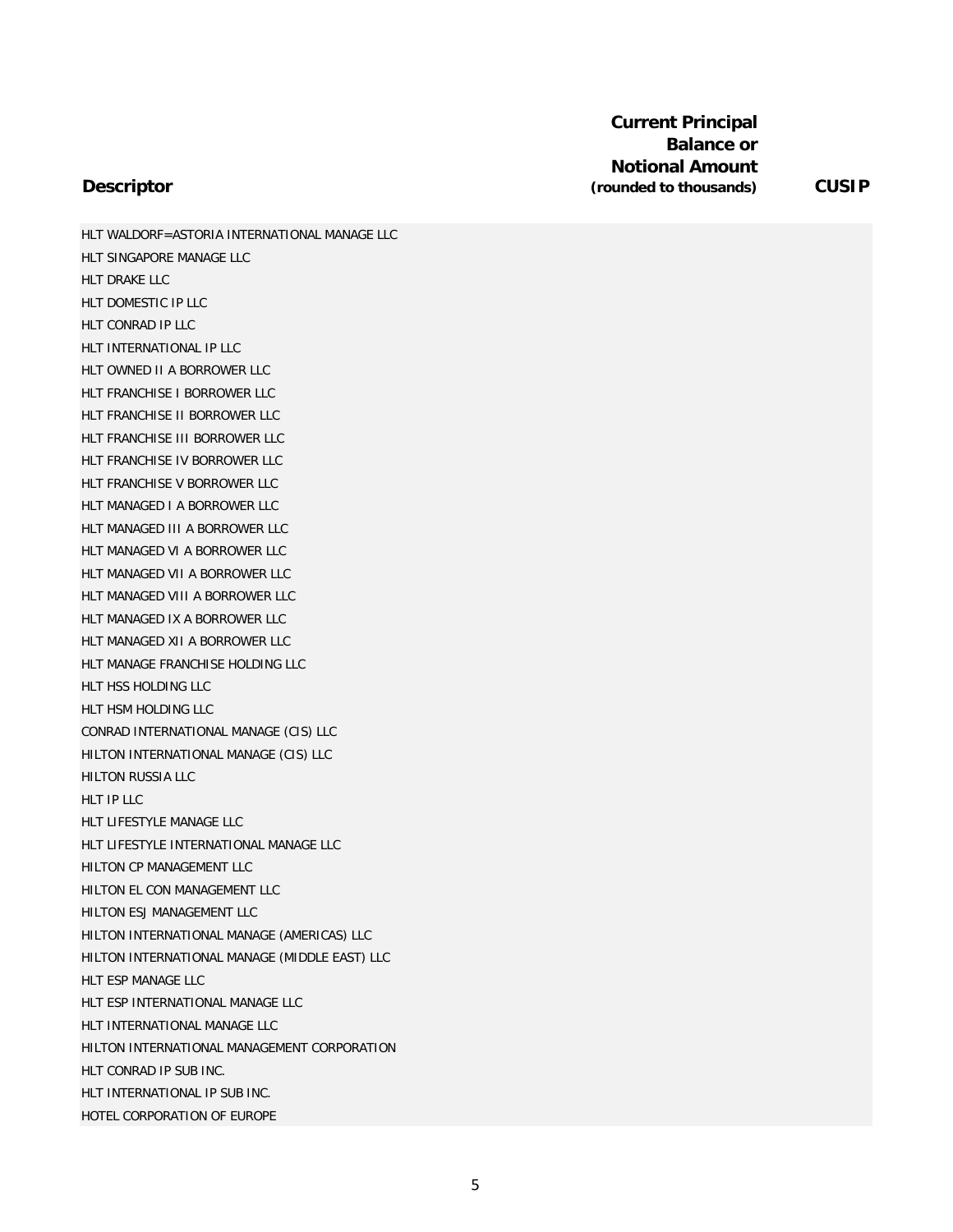### **Descriptor**

CONRAD INTERNATIONAL (EGYPT) CORPORATION HOTEL MANAGEMENT OF MINNEAPOLIS, INC. HLT CANADA MANAGED LP HLT MANAGED II A BORROWER CORPORATION HLT MANAGED X A BORROWER LP HLT DOMESTIC IP SUB INC. HLT WALDORF=ASTORIA INTERNATIONAL MANAGEMENT CORPORATION HLT CONRAD INTERNATIONAL MANAGEMENT CORPORATION HLT LIFESTYLE INTERNATIONAL MANAGEMENT CORPORATION HILTON INTERNATIONAL MANAGEMENT (INDIA) CORPORATION HILTON INTERNATIONAL MANAGEMENT (AMERICAS) CORPORATION HILTON INTERNATIONAL MANAGEMENT (MIDDLE EAST) CORPORATION HLT ESP INTERNATIONAL MANAGEMENT CORPORATION HILTON UK MANAGE LIMITED MAPLE HOTELS MANAGEMENT COMPANY LIMITED HLT ARO MANAGE LIMITED HLT STAKIS IP LIMITED HLT MANAGED IV A BORROWER LIMITED HLT MANAGED V A BORROWER LIMITED ADDA HOTELS HILTON INTERNATIONAL MANAGE (MALDIVES) PVT LTD HLT OWNED MEZZ I-A LLC 230,000 HLT OWNED MEZZ II-A LLC HLT OWNED MEZZ III-A LLC HLT OWNED MEZZ VI-A LLC HLT OWNED MEZZ VII-A LLC HLT OWNED MEZZ VIII-A LLC HLT OWNED MEZZ XII-A LLC HLT MANAGE-FRANCHISE MEZZ I-A LLC HLT MANAGED MEZZ I-A LLC HLT MANAGED MEZZ III-A LLC HLT MANAGED MEZZ VI-A LLC HLT MANAGED MEZZ VII-A LLC HLT MANAGED MEZZ VIII-A LLC HLT MANAGED MEZZ IX-A LLC HLT MANAGED MEZZ XII-A LLC HLT OPERATING MEZZ I-A LLC HLT OPERATING MEZZ II-A LLC HLT OPERATING MEZZ IV-A LLC HLT TIMESHARE MEZZ I-A LLC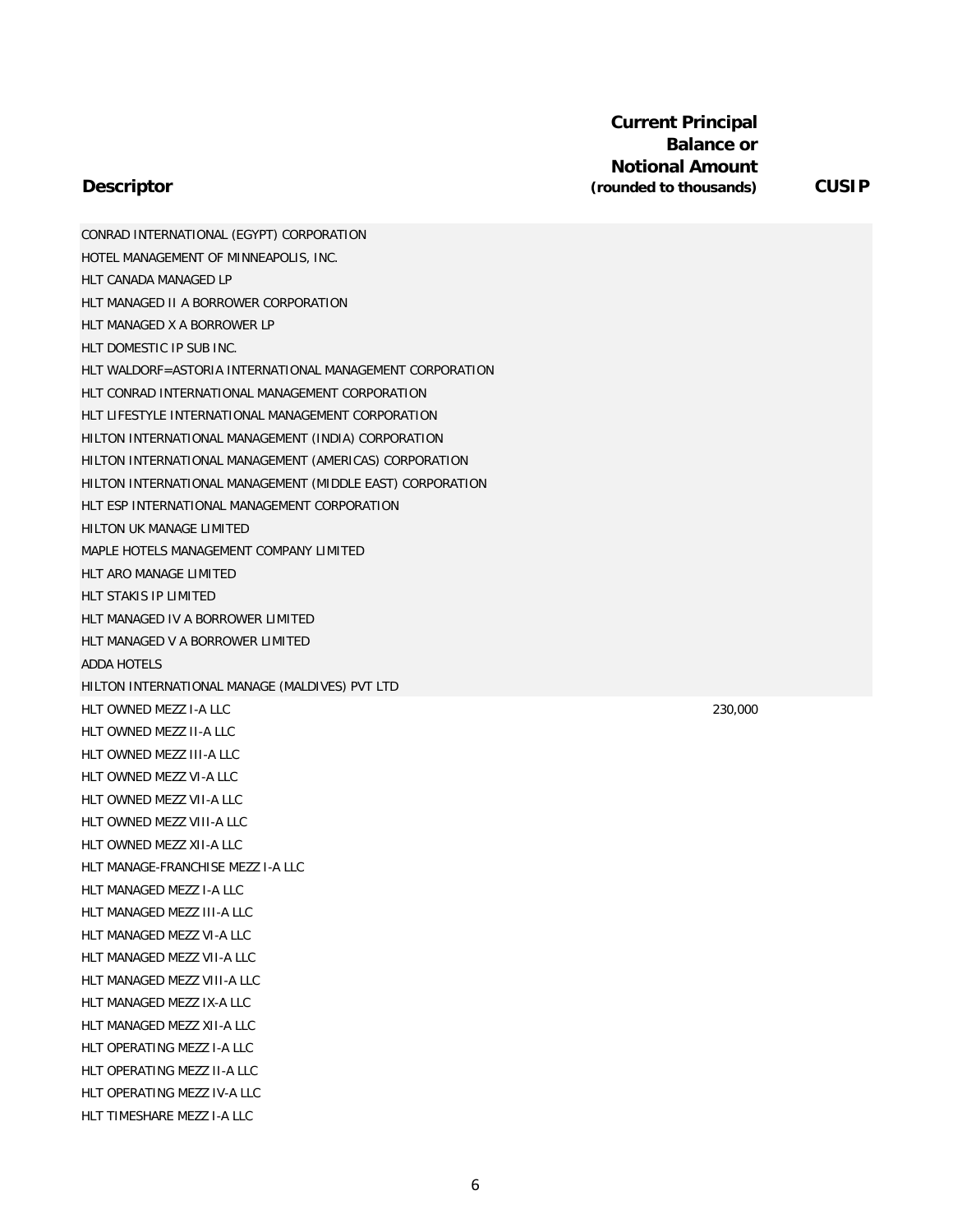### **Descriptor**

HLT TIMESHARE MEZZ II-A LLC HLT FRANCHISE MEZZ I-A LLC HLT FRANCHISE MEZZ II-A LLC HLT FRANCHISE MEZZ III-A LLC HLT FRANCHISE MEZZ IV-A LLC HLT FRANCHISE MEZZ V-A LLC HLT JV MEZZ I-A LLC HLT JV MEZZ II-A LLC HLT OWNED MEZZ IV-A CORPORATION HLT MANAGED MEZZ II-A CORPORATION HLT MANAGED MEZZ X-A LP DTR TM HOLDINGS, INC. HLT OWNED MEZZ X-A LIMITED HLT OWNED MEZZ XI-A LIMITED HLT MANAGED MEZZ IV-A LIMITED HLT MANAGED MEZZ V-A LIMITED HLT OPERATING MEZZ V-A LIMITED HLT OPERATING MEZZ III-A LIMITED HLT TREASURY MEZZ I-A LIMITED HLT OWNED MEZZ V-A LIMITED HLT OWNED MEZZ IX-A LIMITED HLT OPERATING MEZZ VII-A LIMITED HLT MANAGED MEZZ XI-A GMBH HLT OWNED MEZZ I-B LLC 309,515,000 HLT OWNED MEZZ II-B LLC HLT OWNED MEZZ III-B LLC HLT OWNED MEZZ VI-B LLC HLT OWNED MEZZ VII-B LLC HLT OWNED MEZZ VIII-B LLC HLT OWNED MEZZ XII-B LLC HLT MANAGE-FRANCHISE MEZZ I-B LLC HLT MANAGED MEZZ I-B LLC HLT MANAGED MEZZ III-B LLC HLT MANAGED MEZZ VI-B LLC HLT MANAGED MEZZ VII-B LLC HLT MANAGED MEZZ VIII-B LLC HLT MANAGED MEZZ IX-B LLC HLT MANAGED MEZZ XII-B LLC HLT OPERATING MEZZ I-B LLC HLT OPERATING MEZZ II-B LLC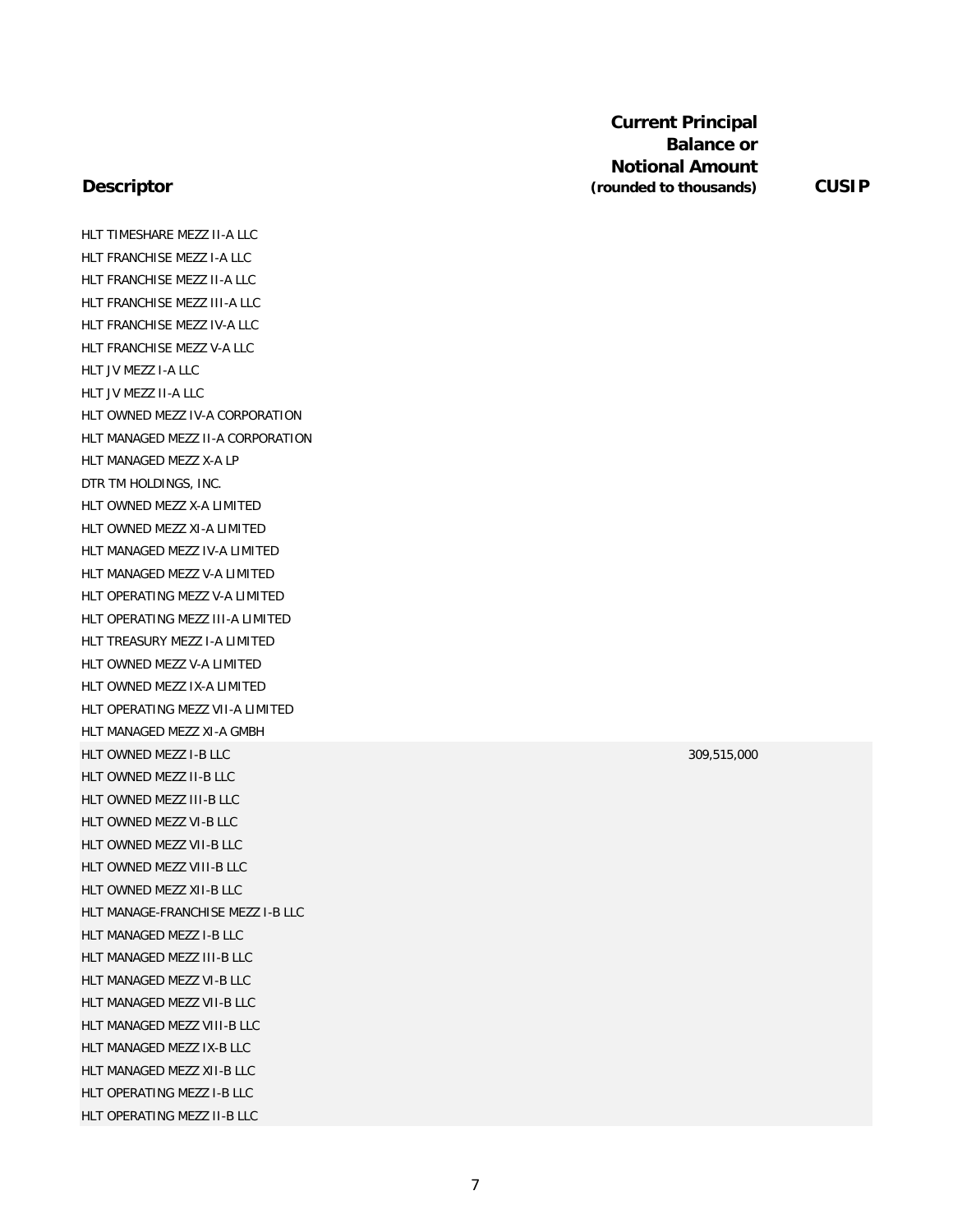HLT OPERATING MEZZ IV-B LLC HLT TIMESHARE MEZZ I-B LLC HLT TIMESHARE MEZZ II-B LLC HLT FRANCHISE MEZZ I-B LLC HLT FRANCHISE MEZZ II-B LLC HLT FRANCHISE MEZZ III-B LLC HLT FRANCHISE MEZZ IV-B LLC HLT FRANCHISE MEZZ V-B LLC HLT JV MEZZ I-B LLC HLT JV MEZZ II-B LLC HLT OWNED MEZZ IV-B CORPORATION HLT MANAGED MEZZ II-B CORPORATION HLT MANAGED MEZZ X-B LP DTR TM HOLDINGS, INC. HLT OWNED MEZZ X-B LIMITED HLT OWNED MEZZ XI-B LIMITED HLT MANAGED MEZZ IV-B LIMITED HLT MANAGED MEZZ V-B LIMITED HLT OPERATING MEZZ V-B LIMITED HLT OPERATING MEZZ III-B LIMITED HLT TREASURY MEZZ I-B LIMITED HLT OWNED MEZZ V-B LIMITED HLT OWNED MEZZ IX-B LIMITED HLT OPERATING MEZZ VII-B LIMITED HLT MANAGED MEZZ XI-B GMBH HLT OWNED MEZZ I-C LLC 298,662,000 HLT OWNED MEZZ II-C LLC HLT OWNED MEZZ III-C LLC HLT OWNED MEZZ VI-C LLC HLT OWNED MEZZ VII-C LLC HLT OWNED MEZZ VIII-C LLC HLT OWNED MEZZ XII-C LLC HLT MANAGE-FRANCHISE MEZZ I-C LLC HLT MANAGED MEZZ I-C LLC HLT MANAGED MEZZ III-C LLC HLT MANAGED MEZZ VI-C LLC HLT MANAGED MEZZ VII-C LLC HLT MANAGED MEZZ VIII-C LLC HLT MANAGED MEZZ IX-C LLC HLT MANAGED MEZZ XII-C LLC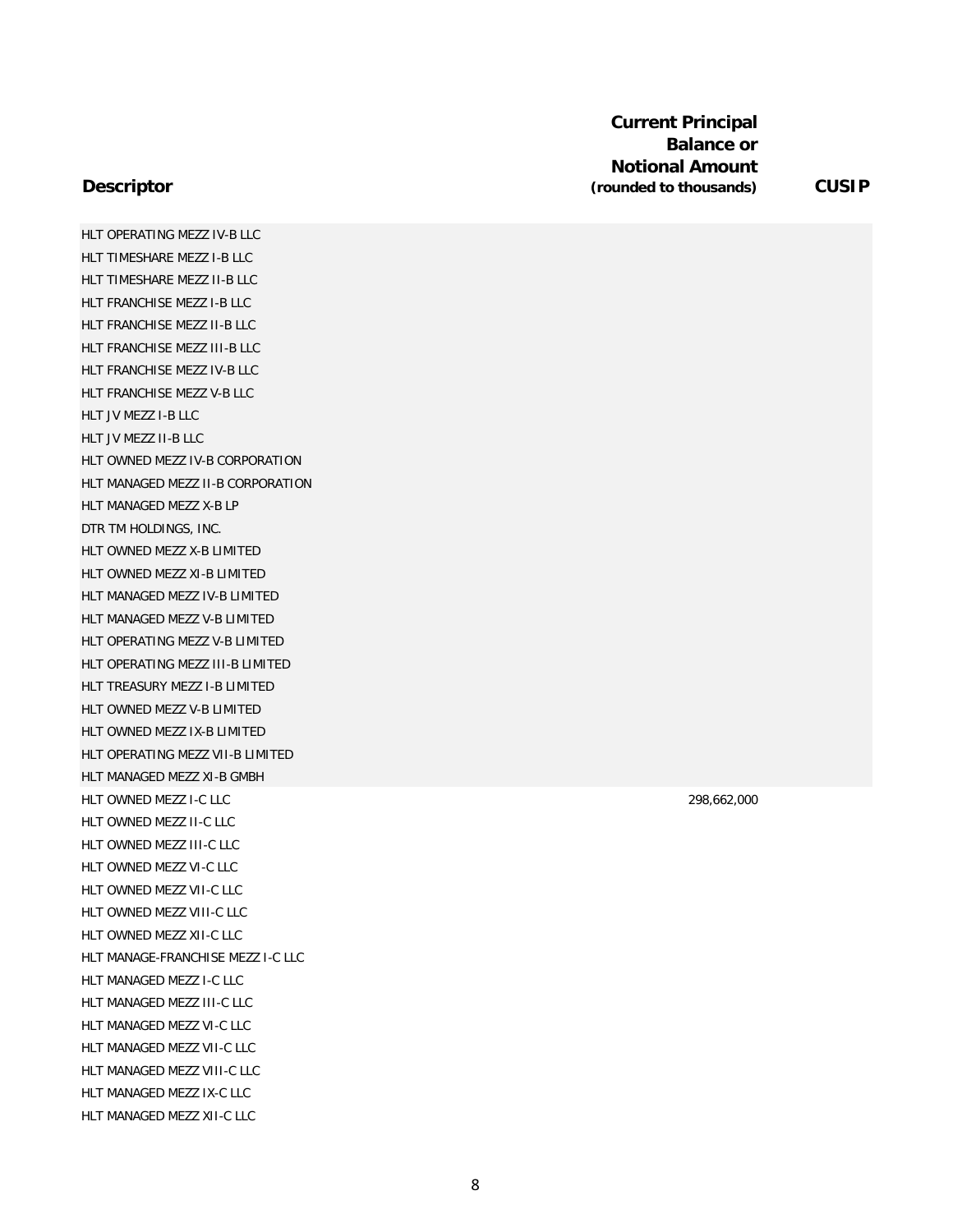### **Descriptor**

HLT OPERATING MEZZ I-C LLC HLT OPERATING MEZZ II-C LLC HLT OPERATING MEZZ IV-C LLC HLT TIMESHARE MEZZ I-C LLC HLT TIMESHARE MEZZ II-C LLC HLT FRANCHISE MEZZ I-C LLC HLT FRANCHISE MEZZ II-C LLC HLT FRANCHISE MEZZ III-C LLC HLT FRANCHISE MEZZ IV-C LLC HLT FRANCHISE MEZZ V-C LLC HLT JV MEZZ I-C LLC HLT JV MEZZ II-C LLC HLT OWNED MEZZ IV-C CORPORATION HLT MANAGED MEZZ II-C CORPORATION HLT MANAGED MEZZ X-C LP DTR TM HOLDINGS, INC. HLT OWNED MEZZ X-C LIMITED HLT OWNED MEZZ XI-C LIMITED HLT MANAGED MEZZ IV-C LIMITED HLT MANAGED MEZZ V-C LIMITED HLT OPERATING MEZZ V-C LIMITED HLT OPERATING MEZZ III-C LIMITED HLT TREASURY MEZZ I-C LIMITED HLT OWNED MEZZ V-C LIMITED HLT OWNED MEZZ IX-C LIMITED HLT OPERATING MEZZ VII-C LIMITED HLT MANAGED MEZZ XI-C GMBH HLT OWNED MEZZ I-D LLC 298,662,000 HLT OWNED MEZZ II-D LLC HLT OWNED MEZZ III-D LLC HLT OWNED MEZZ VI-D LLC HLT OWNED MEZZ VII-D LLC HLT OWNED MEZZ VIII-D LLC HLT OWNED MEZZ XII-D LLC HLT MANAGE-FRANCHISE MEZZ I-D LLC HLT MANAGED MEZZ I-D LLC HLT MANAGED MEZZ III-D LLC HLT MANAGED MEZZ VI-D LLC HLT MANAGED MEZZ VII-D LLC HLT MANAGED MEZZ VIII-D LLC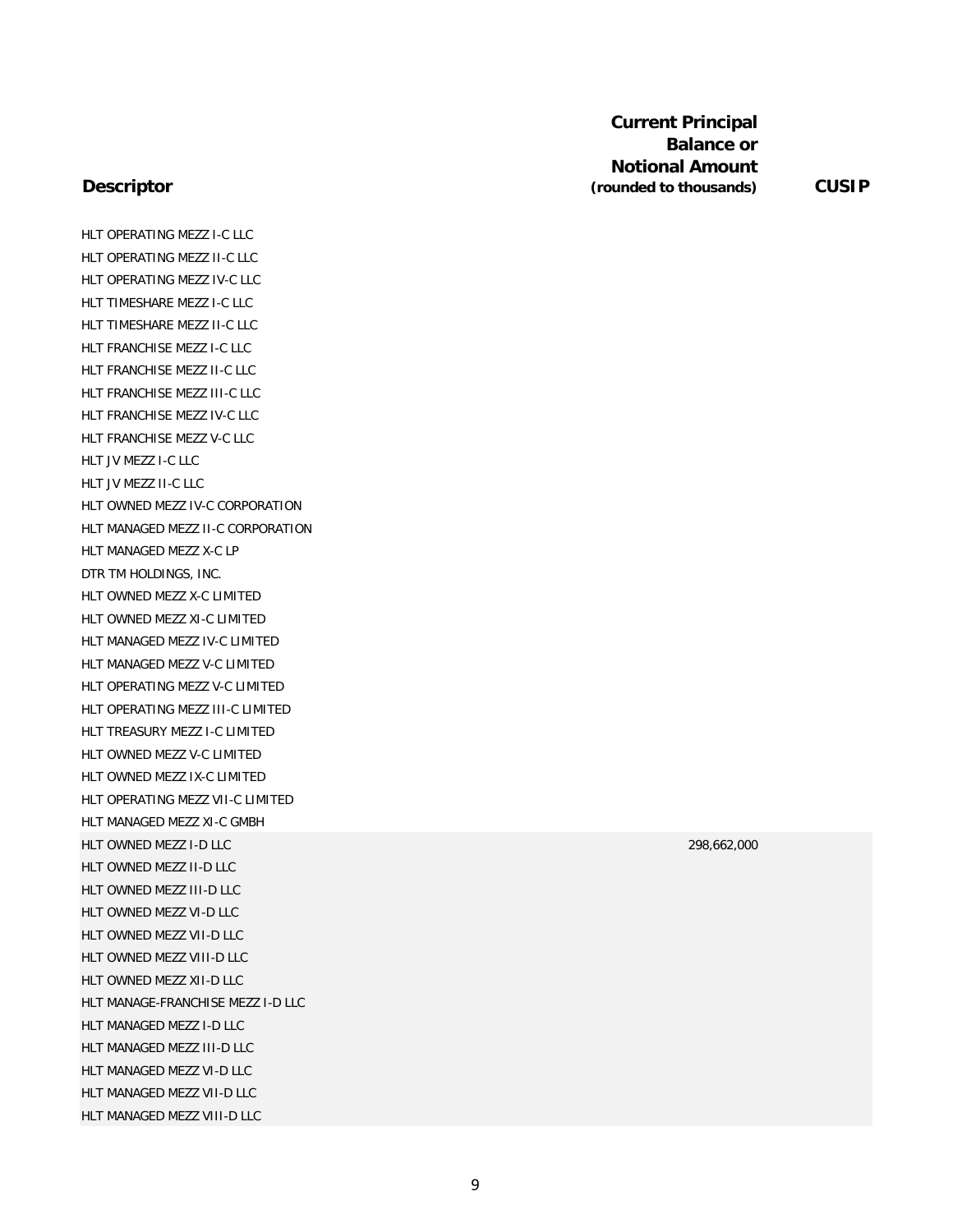HLT MANAGED MEZZ IX-D LLC HLT MANAGED MEZZ XII-D LLC HLT OPERATING MEZZ I-D LLC HLT OPERATING MEZZ II-D LLC HLT OPERATING MEZZ IV-D LLC HLT TIMESHARE MEZZ I-D LLC HLT TIMESHARE MEZZ II-D LLC HLT FRANCHISE MEZZ I-D LLC HLT FRANCHISE MEZZ II-D LLC HLT FRANCHISE MEZZ III-D LLC HLT FRANCHISE MEZZ IV-D LLC HLT FRANCHISE MEZZ V-D LLC HLT JV MEZZ I-D LLC HLT JV MEZZ II-D LLC HLT OWNED MEZZ IV-D CORPORATION HLT MANAGED MEZZ II-D CORPORATION HLT MANAGED MEZZ X-D LP DTR TM HOLDINGS, INC. HLT OWNED MEZZ X-D LIMITED HLT OWNED MEZZ XI-D LIMITED HLT MANAGED MEZZ IV-D LIMITED HLT MANAGED MEZZ V-D LIMITED HLT OPERATING MEZZ V-D LIMITED HLT OPERATING MEZZ III-D LIMITED HLT TREASURY MEZZ I-D LIMITED HLT OWNED MEZZ V-D LIMITED HLT OWNED MEZZ IX-D LIMITED HLT OPERATING MEZZ VII-D LIMITED HLT MANAGED MEZZ XI-D GMBH HLT OWNED MEZZ I-E LLC 298,662,000 HLT OWNED MEZZ II-E LLC HLT OWNED MEZZ III-E LLC HLT OWNED MEZZ VI-E LLC HLT OWNED MEZZ VII-E LLC HLT OWNED MEZZ VIII-E LLC HLT OWNED MEZZ XII-E LLC HLT MANAGE-FRANCHISE MEZZ I-E LLC HLT MANAGED MEZZ I-E LLC HLT MANAGED MEZZ III-E LLC HLT MANAGED MEZZ VI-E LLC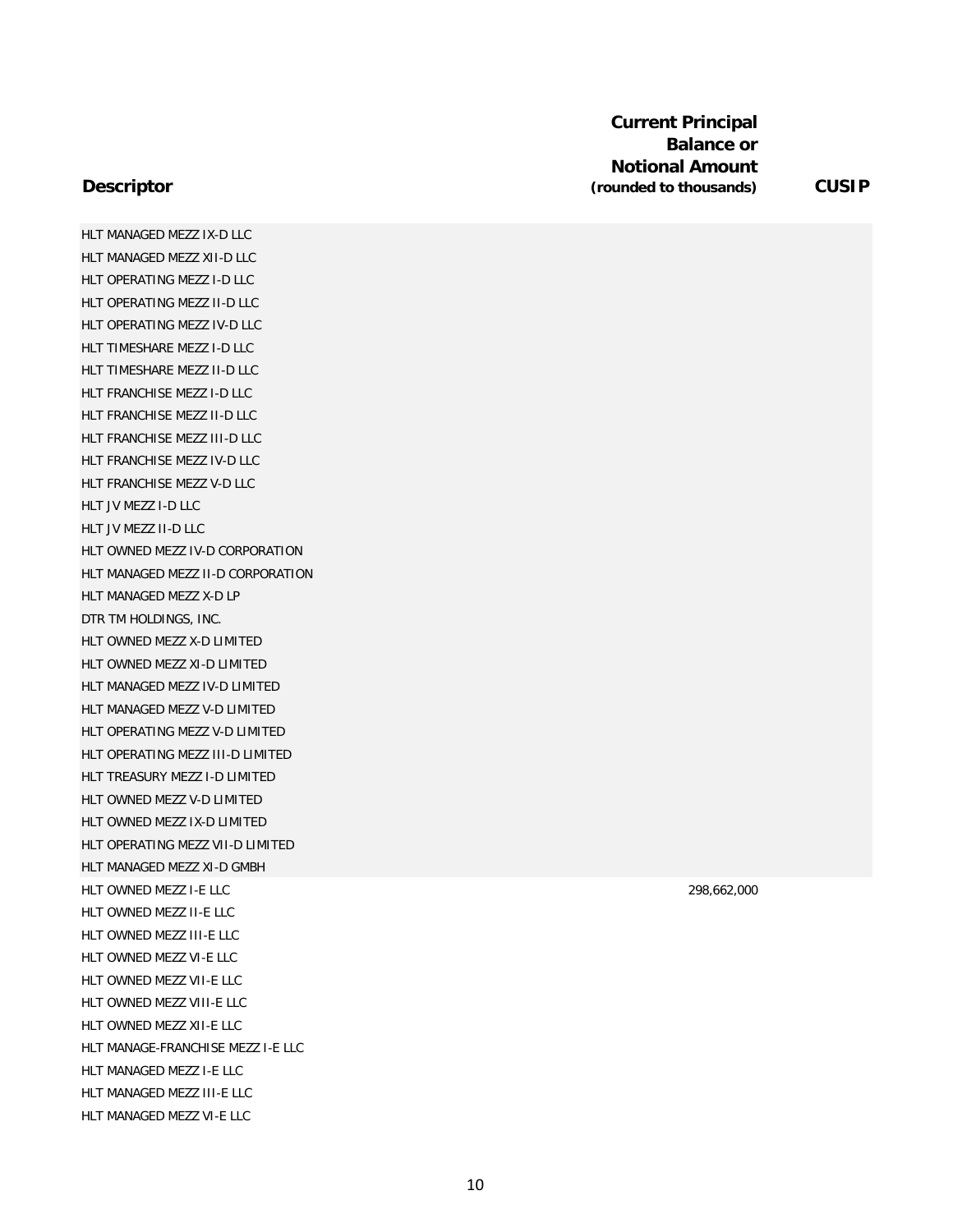### **Descriptor**

HLT MANAGED MEZZ VII-E LLC HLT MANAGED MEZZ VIII-E LLC HLT MANAGED MEZZ IX-E LLC HLT MANAGED MEZZ XII-E LLC HLT OPERATING MEZZ I-E LLC HLT OPERATING MEZZ II-E LLC HLT OPERATING MEZZ IV-E LLC HLT TIMESHARE MEZZ I-E LLC HLT TIMESHARE MEZZ II-E LLC HLT FRANCHISE MEZZ I-E LLC HLT FRANCHISE MEZZ II-E LLC HLT FRANCHISE MEZZ III-E LLC HLT FRANCHISE MEZZ IV-E LLC HLT FRANCHISE MEZZ V-E LLC HLT JV MEZZ I-E LLC HLT JV MEZZ II-E LLC HLT OWNED MEZZ IV-E CORPORATION HLT MANAGED MEZZ II-E CORPORATION HLT MANAGED MEZZ X-E LP DTR TM HOLDINGS, INC. HLT OWNED MEZZ X-E LIMITED HLT OWNED MEZZ XI-E LIMITED HLT MANAGED MEZZ IV-E LIMITED HLT MANAGED MEZZ V-E LIMITED HLT OPERATING MEZZ V-E LIMITED HLT OPERATING MEZZ III-E LIMITED HLT TREASURY MEZZ I-E LIMITED HLT OWNED MEZZ V-E LIMITED HLT OWNED MEZZ IX-E LIMITED HLT OPERATING MEZZ VII-E LIMITED HLT MANAGED MEZZ XI-E GMBH HLT OWNED MEZZ I-F LLC 298,662,000 HLT OWNED MEZZ II-F LLC HLT OWNED MEZZ III-F LLC HLT OWNED MEZZ VI-F LLC HLT OWNED MEZZ VII-F LLC HLT OWNED MEZZ VIII-F LLC HLT OWNED MEZZ XII-F LLC HLT MANAGE-FRANCHISE MEZZ I-F LLC HLT MANAGED MEZZ I-F LLC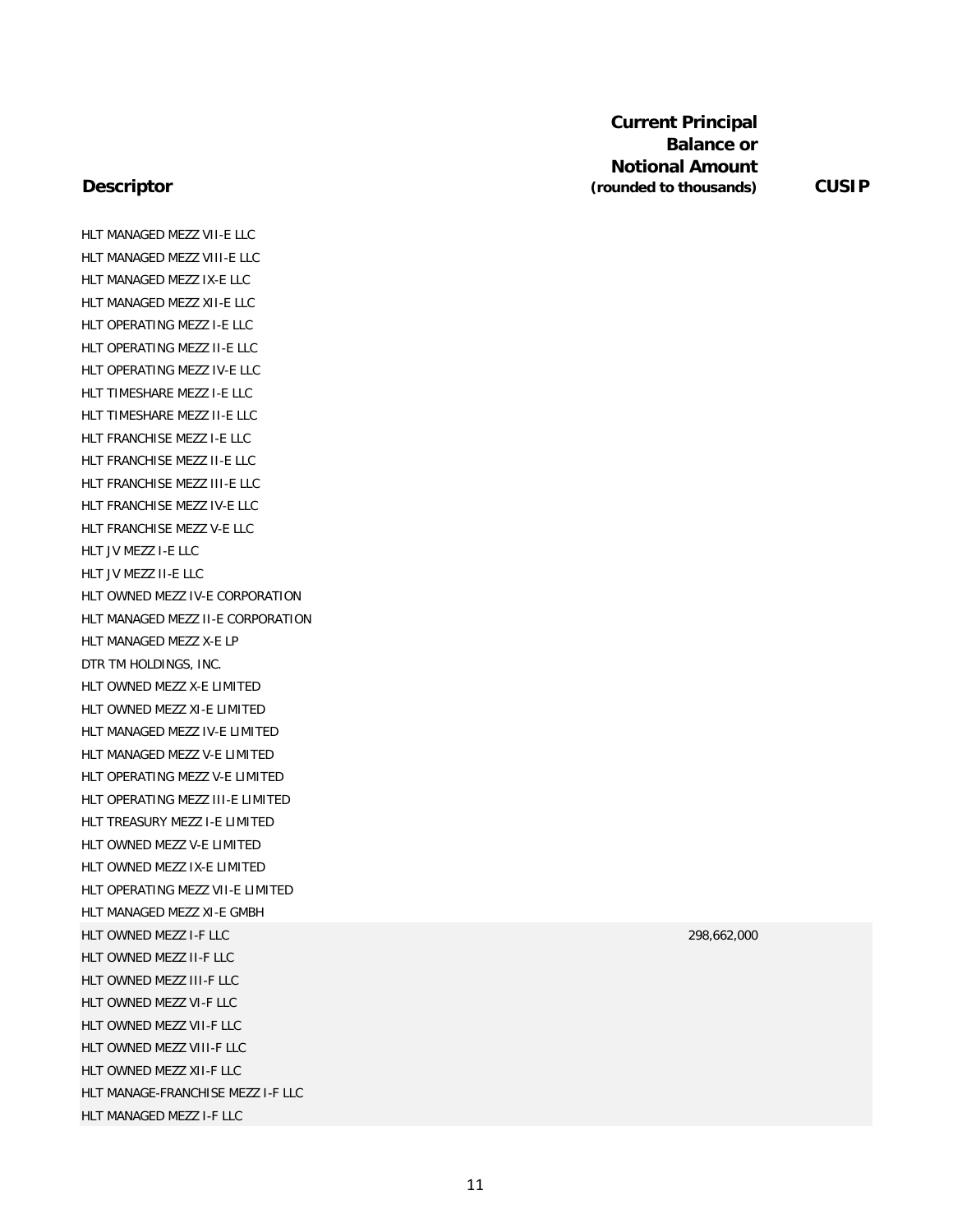### **Descriptor**

HLT MANAGED MEZZ III-F LLC HLT MANAGED MEZZ VI-F LLC HLT MANAGED MEZZ VII-F LLC HLT MANAGED MEZZ VIII-F LLC HLT MANAGED MEZZ IX-F LLC HLT MANAGED MEZZ XII-F LLC HLT OPERATING MEZZ I-F LLC HLT OPERATING MEZZ II-F LLC HLT OPERATING MEZZ IV-F LLC HLT TIMESHARE MEZZ I-F LLC HLT TIMESHARE MEZZ II-F LLC HLT FRANCHISE MEZZ I-F LLC HLT FRANCHISE MEZZ II-F LLC HLT FRANCHISE MEZZ III-F LLC HLT FRANCHISE MEZZ IV-F LLC HLT FRANCHISE MEZZ V-F LLC HLT JV MEZZ I-F LLC HLT JV MEZZ II-F LLC HLT OWNED MEZZ IV-F CORPORATION HLT MANAGED MEZZ II-F CORPORATION HLT MANAGED MEZZ X-F LP DTR TM HOLDINGS, INC. HLT OWNED MEZZ X-F LIMITED HLT OWNED MEZZ XI-F LIMITED HLT MANAGED MEZZ IV-F LIMITED HLT MANAGED MEZZ V-F LIMITED HLT OPERATING MEZZ V-F LIMITED HLT OPERATING MEZZ III-F LIMITED HLT TREASURY MEZZ I-F LIMITED HLT OWNED MEZZ V-F LIMITED HLT OWNED MEZZ IX-F LIMITED HLT OPERATING MEZZ VII-F LIMITED HLT MANAGED MEZZ XI-F GMBH HLT OWNED MEZZ I-G LLC 298,662,000 HLT OWNED MEZZ II-G LLC HLT OWNED MEZZ III-G LLC HLT OWNED MEZZ VI-G LLC HLT OWNED MEZZ VII-G LLC HLT OWNED MEZZ VIII-G LLC HLT OWNED MEZZ XII-G LLC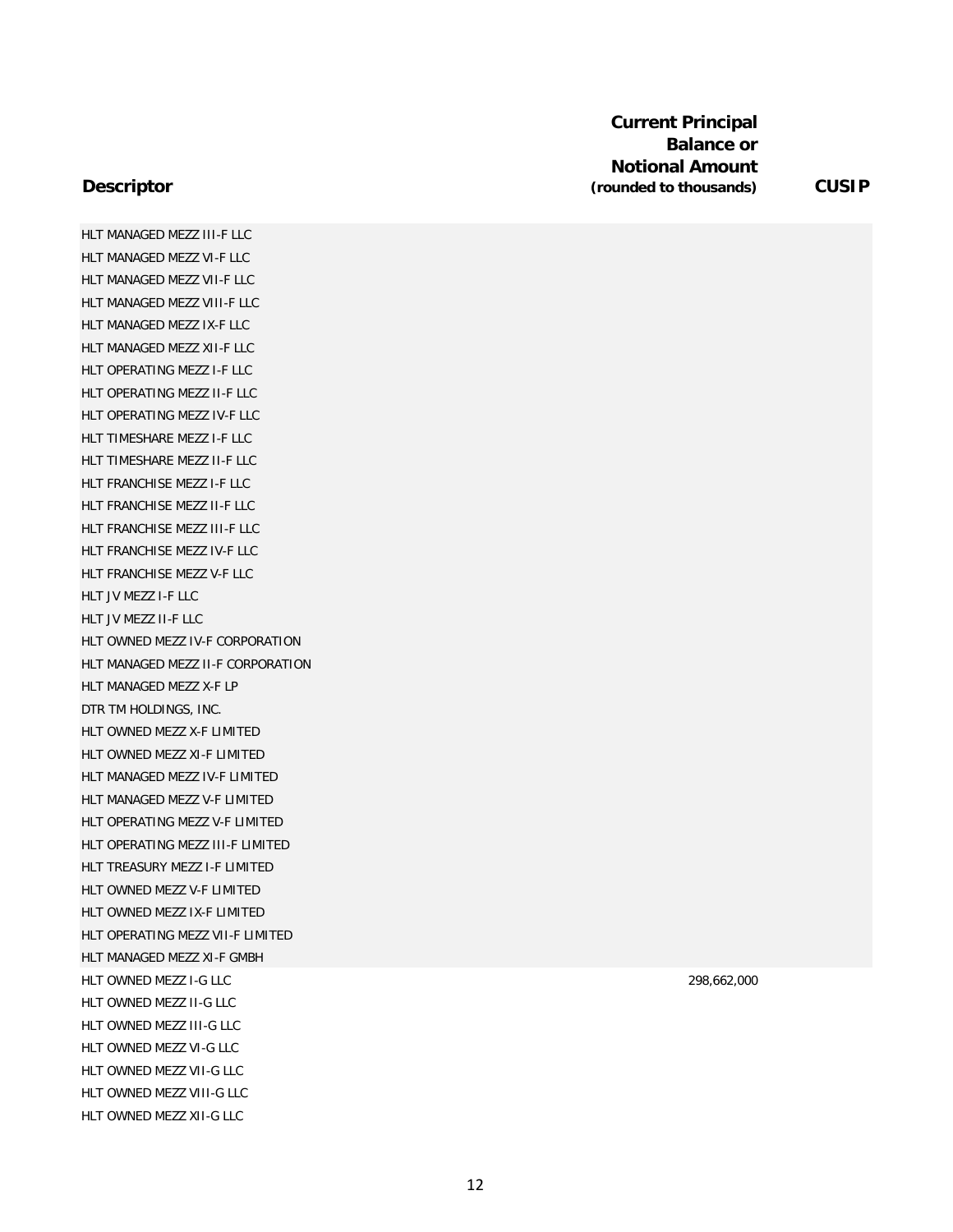#### **Descriptor**

HLT MANAGE-FRANCHISE MEZZ I-G LLC HLT MANAGED MEZZ I-G LLC HLT MANAGED MEZZ III-G LLC HLT MANAGED MEZZ VI-G LLC HLT MANAGED MEZZ VII-G LLC HLT MANAGED MEZZ VIII-G LLC HLT MANAGED MEZZ IX-G LLC HLT MANAGED MEZZ XII-G LLC HLT OPERATING MEZZ I-G LLC HLT OPERATING MEZZ II-G LLC HLT OPERATING MEZZ IV-G LLC HLT TIMESHARE MEZZ I-G LLC HLT TIMESHARE MEZZ II-G LLC HLT FRANCHISE MEZZ I-G LLC HLT FRANCHISE MEZZ II-G LLC HLT FRANCHISE MEZZ III-G LLC HLT FRANCHISE MEZZ IV-G LLC HLT FRANCHISE MEZZ V-G LLC HLT JV MEZZ I-G LLC HLT JV MEZZ II-G LLC HLT OWNED MEZZ IV-G CORPORATION HLT MANAGED MEZZ II-G CORPORATION HLT MANAGED MEZZ X-G LP DTR TM HOLDINGS, INC. HLT OWNED MEZZ X-G LIMITED HLT OWNED MEZZ XI-G LIMITED HLT MANAGED MEZZ IV-G LIMITED HLT MANAGED MEZZ V-G LIMITED HLT OPERATING MEZZ V-G LIMITED HLT OPERATING MEZZ III-G LIMITED HLT TREASURY MEZZ I-G LIMITED HLT OWNED MEZZ V-G LIMITED HLT OWNED MEZZ IX-G LIMITED HLT OPERATING MEZZ VII-G LIMITED HLT MANAGED MEZZ XI-G GMBH HLT OWNED MEZZ I-H LLC 298,662,000 HLT OWNED MEZZ II-H LLC HLT OWNED MEZZ III-H LLC HLT OWNED MEZZ VI-H LLC HLT OWNED MEZZ VII-H LLC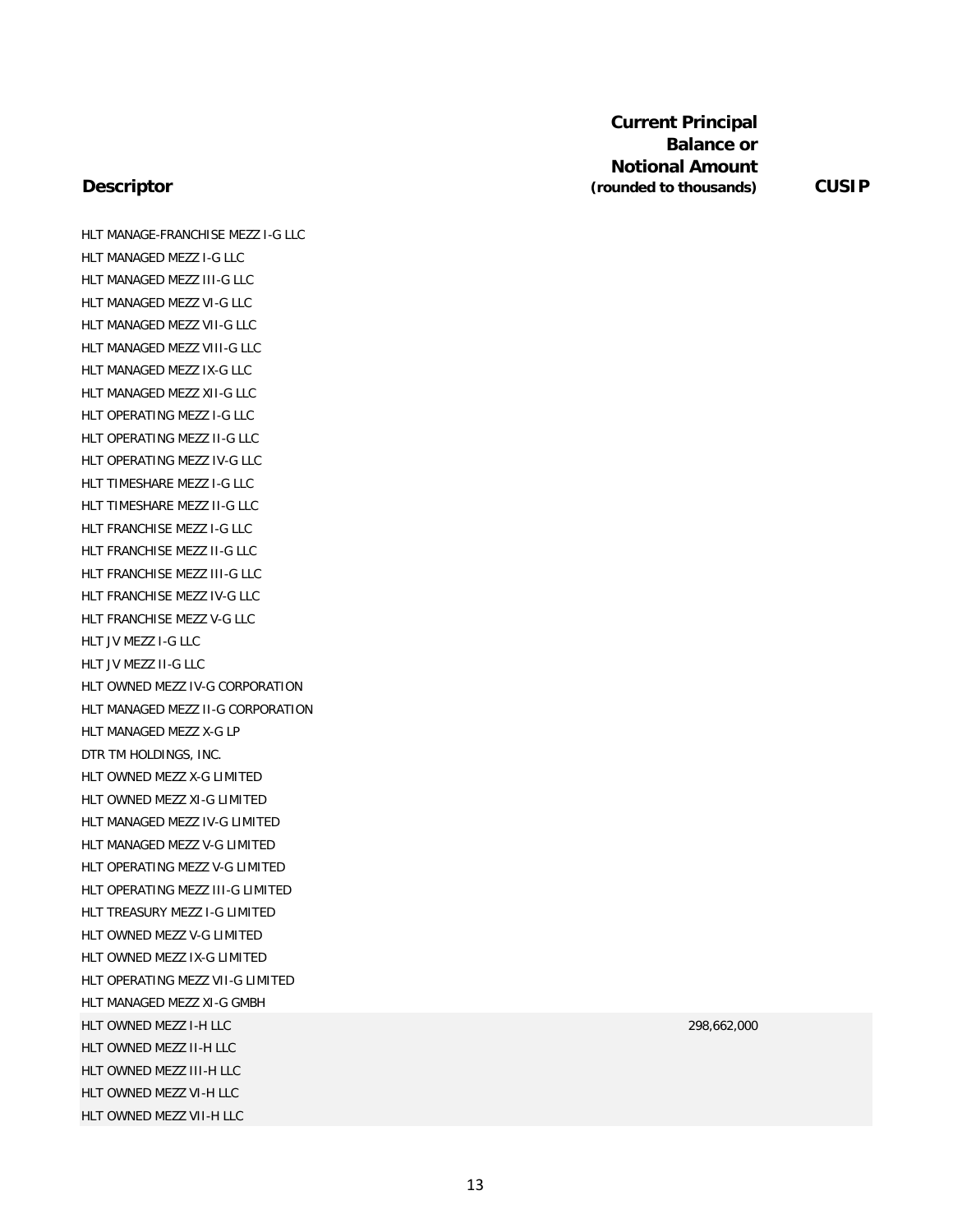HLT OWNED MEZZ VIII-H LLC HLT OWNED MEZZ XII-H LLC HLT MANAGE-FRANCHISE MEZZ I-H LLC HLT MANAGED MEZZ I-H LLC HLT MANAGED MEZZ III-H LLC HLT MANAGED MEZZ VI-H LLC HLT MANAGED MEZZ VII-H LLC HLT MANAGED MEZZ VIII-H LLC HLT MANAGED MEZZ IX-H LLC HLT MANAGED MEZZ XII-H LLC HLT OPERATING MEZZ I-H LLC HLT OPERATING MEZZ II-H LLC HLT OPERATING MEZZ IV-H LLC HLT TIMESHARE MEZZ I-H LLC HLT TIMESHARE MEZZ II-H LLC HLT FRANCHISE MEZZ I-H LLC HLT FRANCHISE MEZZ II-H LLC HLT FRANCHISE MEZZ III-H LLC HLT FRANCHISE MEZZ IV-H LLC HLT FRANCHISE MEZZ V-H LLC HLT JV MEZZ I-H LLC HLT JV MEZZ II-H LLC HLT OWNED MEZZ IV-H CORPORATION HLT MANAGED MEZZ II-H CORPORATION HLT MANAGED MEZZ X-H LP DTR TM HOLDINGS, INC. HLT OWNED MEZZ X-H LIMITED HLT OWNED MEZZ XI-H LIMITED HLT MANAGED MEZZ IV-H LIMITED HLT MANAGED MEZZ V-H LIMITED HLT OPERATING MEZZ V-H LIMITED HLT OPERATING MEZZ III-H LIMITED HLT TREASURY MEZZ I-H LIMITED HLT OWNED MEZZ V-H LIMITED HLT OWNED MEZZ IX-H LIMITED HLT OPERATING MEZZ VII-H LIMITED HLT MANAGED MEZZ XI-H GMBH HLT OWNED MEZZ I-I LLC 22,952,000 HLT OWNED MEZZ II-I LLC HLT OWNED MEZZ III-I LLC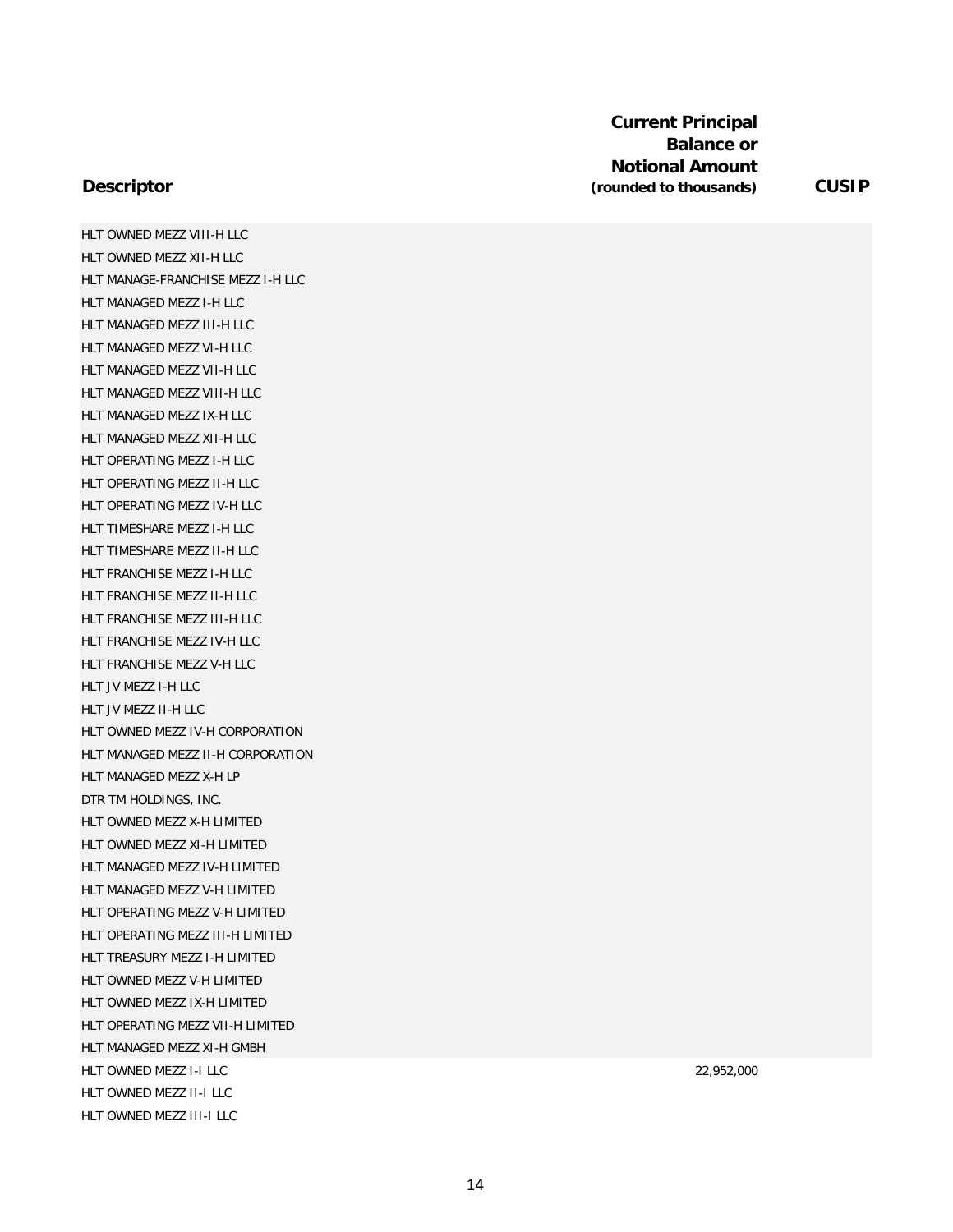### **Descriptor**

HLT OWNED MEZZ VI-I LLC HLT OWNED MEZZ VII-I LLC HLT OWNED MEZZ VIII-I LLC HLT OWNED MEZZ XII-I LLC HLT MANAGE-FRANCHISE MEZZ I-I LLC HLT MANAGED MEZZ I-I LLC HLT MANAGED MEZZ III-I LLC HLT MANAGED MEZZ VI-I LLC HLT MANAGED MEZZ VII-I LLC HLT MANAGED MEZZ VIII-I LLC HLT MANAGED MEZZ IX-I LLC HLT MANAGED MEZZ XII-I LLC HLT OPERATING MEZZ I-I LLC HLT OPERATING MEZZ II-I LLC HLT OPERATING MEZZ IV-I LLC HLT TIMESHARE MEZZ I-I LLC HLT TIMESHARE MEZZ II-I LLC HLT FRANCHISE MEZZ I-I LLC HLT FRANCHISE MEZZ II-I LLC HLT FRANCHISE MEZZ III-I LLC HLT FRANCHISE MEZZ IV-I LLC HLT FRANCHISE MEZZ V-I LLC HLT JV MEZZ I-I LLC HLT JV MEZZ II-I LLC HLT OWNED MEZZ IV-I CORPORATION HLT MANAGED MEZZ II-I CORPORATION HLT MANAGED MEZZ X-I LP DTR TM HOLDINGS, INC. HLT OWNED MEZZ X-I LIMITED HLT OWNED MEZZ XI-I LIMITED HLT MANAGED MEZZ IV-I LIMITED HLT MANAGED MEZZ V-I LIMITED HLT OPERATING MEZZ V-I LIMITED HLT OPERATING MEZZ III-I LIMITED HLT TREASURY MEZZ I-I LIMITED HLT OWNED MEZZ V-I LIMITED HLT OWNED MEZZ IX-I LIMITED HLT OPERATING MEZZ VII-I LIMITED HLT MANAGED MEZZ XI-I GMBH HLT OWNED MEZZ I-J LLC 34,063,000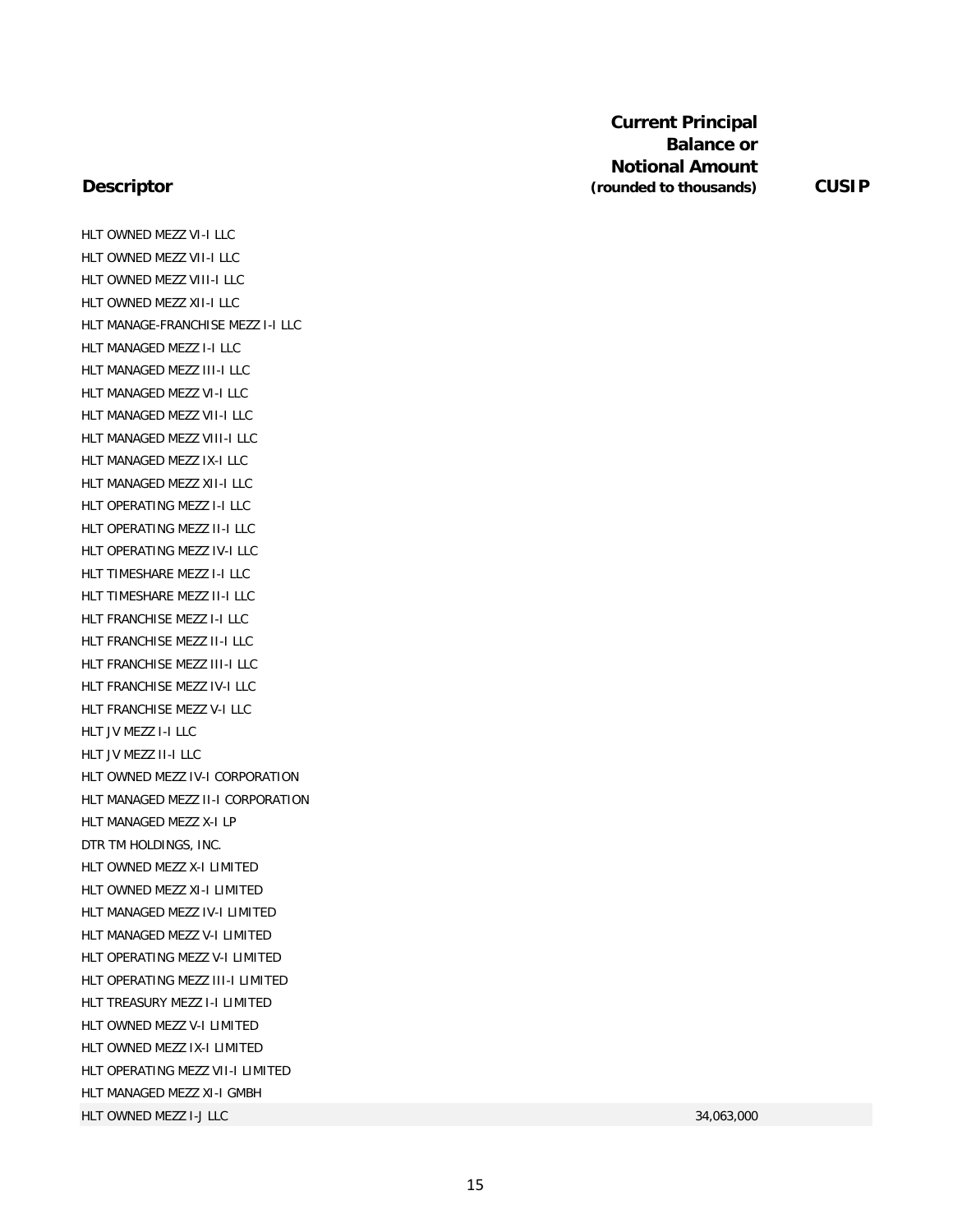### **Descriptor**

HLT OWNED MEZZ II-J LLC HLT OWNED MEZZ III-J LLC HLT OWNED MEZZ VI-J LLC HLT OWNED MEZZ VII-J LLC HLT OWNED MEZZ VIII-J LLC HLT OWNED MEZZ XII-J LLC HLT MANAGE-FRANCHISE MEZZ I-J LLC HLT MANAGED MEZZ I-J LLC HLT MANAGED MEZZ III-J LLC HLT MANAGED MEZZ VI-J LLC HLT MANAGED MEZZ VII-J LLC HLT MANAGED MEZZ VIII-J LLC HLT MANAGED MEZZ IX-J LLC HLT MANAGED MEZZ XII-J LLC HLT OPERATING MEZZ I-J LLC HLT OPERATING MEZZ II-J LLC HLT OPERATING MEZZ IV-J LLC HLT TIMESHARE MEZZ I-J LLC HLT TIMESHARE MEZZ II-J LLC HLT FRANCHISE MEZZ I-J LLC HLT FRANCHISE MEZZ II-J LLC HLT FRANCHISE MEZZ III-J LLC HLT FRANCHISE MEZZ IV-J LLC HLT FRANCHISE MEZZ V-J LLC HLT JV MEZZ I-J LLC HLT JV MEZZ II-J LLC HLT OWNED MEZZ IV-J CORPORATION HLT MANAGED MEZZ II-J CORPORATION HLT MANAGED MEZZ X-J LP DTR TM HOLDINGS, INC. HLT OWNED MEZZ X-J LIMITED HLT OWNED MEZZ XI-J LIMITED HLT MANAGED MEZZ IV-J LIMITED HLT MANAGED MEZZ V-J LIMITED HLT OPERATING MEZZ V-J LIMITED HLT OPERATING MEZZ III-J LIMITED HLT TREASURY MEZZ I-J LIMITED HLT OWNED MEZZ V-J LIMITED HLT OWNED MEZZ IX-J LIMITED HLT OPERATING MEZZ VII-J LIMITED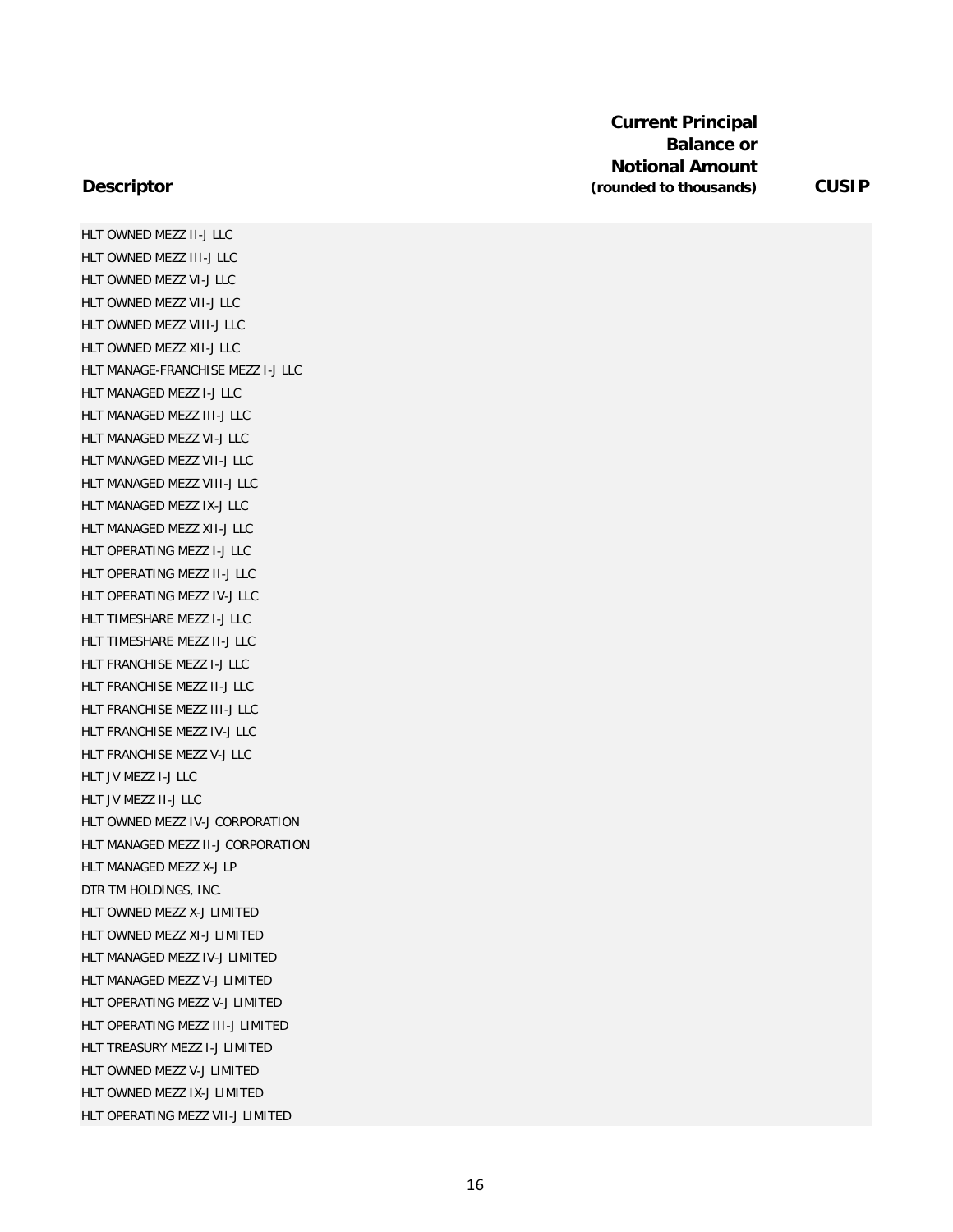| <b>Descriptor</b>               | <b>Current Principal</b><br><b>Balance or</b><br><b>Notional Amount</b><br>(rounded to thousands) | <b>CUSIP</b> |
|---------------------------------|---------------------------------------------------------------------------------------------------|--------------|
| HLT MANAGED MEZZ XI-J GMBH      |                                                                                                   |              |
| ESH/HOMESTEAD MEZZ LLC          | 77,010,000                                                                                        |              |
| ESA P MEZZ LLC                  |                                                                                                   |              |
| <b>ESA MEZZ LLC</b>             |                                                                                                   |              |
| ESH/HOMESTEAD MEZZ 2 LLC        | 102,680,000                                                                                       |              |
| ESA P MEZZ 2 LLC                |                                                                                                   |              |
| ESA MEZZ 2 LLC                  |                                                                                                   |              |
| ESH/HOMESTEAD MEZZ 3 LLC        | 102,680,000                                                                                       |              |
| ESA P MEZZ 3 LLC                |                                                                                                   |              |
| ESA MEZZ 3 LLC                  |                                                                                                   |              |
| ESH/HOMESTEAD MEZZ 4 LLC        | 102,680,000                                                                                       |              |
| ESA P MEZZ 4 LLC                |                                                                                                   |              |
| ESA MEZZ 4 LLC                  |                                                                                                   |              |
| ESH/HOMESTEAD MEZZ 5 LLC        | 102,680,000                                                                                       |              |
| ESA P MEZZ 5 LLC                |                                                                                                   |              |
| ESA MEZZ 5 LLC                  |                                                                                                   |              |
| ESH/HOMESTEAD MEZZ 6 LLC        | 102,680,000                                                                                       |              |
| ESA P MEZZ 6 LLC                |                                                                                                   |              |
| ESA MEZZ 6 LLC                  |                                                                                                   |              |
| ESH/HOMESTEAD MEZZ 7 LLC        | 102,680,000                                                                                       |              |
| ESA P MEZZ 7 LLC                |                                                                                                   |              |
| ESA MEZZ 7 LLC                  |                                                                                                   |              |
| ESH/HOMESTEAD MEZZ 8 LLC        | 25,670,000                                                                                        |              |
| ESA P MEZZ 8 LLC                |                                                                                                   |              |
| ESA MEZZ 8 LLC                  |                                                                                                   |              |
| ESH/HOMESTEAD MEZZ 9 LLC        | 12,835,000                                                                                        |              |
| ESA P MEZZ 9 LLC                |                                                                                                   |              |
| ESA MEZZ 9 LLC                  |                                                                                                   |              |
| ESH/HOMESTEAD MEZZ 9 LLC        | 12,835,000                                                                                        |              |
| ESA P MEZZ 9 LLC                |                                                                                                   |              |
| ESA MEZZ 9 LLC                  |                                                                                                   |              |
| AP/AIM BOSTON SUITES LLC        | 367,491,000                                                                                       |              |
| AP/AIM BURR RIDGE LLC           |                                                                                                   |              |
| AP/AIM CVG AIRPORT LLC          |                                                                                                   |              |
| AP/AIM DIA SUITES LLC           |                                                                                                   |              |
| AP/AIM DUBLIN SUITES LLC        |                                                                                                   |              |
| AP/AIM INDEPENDENCE SUITES LLC  |                                                                                                   |              |
| AP/AIM PHOENIX SUITES LLC       |                                                                                                   |              |
| AP/AIM RIVERCENTER LANDMARK LLC |                                                                                                   |              |
| AP/AIM RIVERCENTER SUITES LLC   |                                                                                                   |              |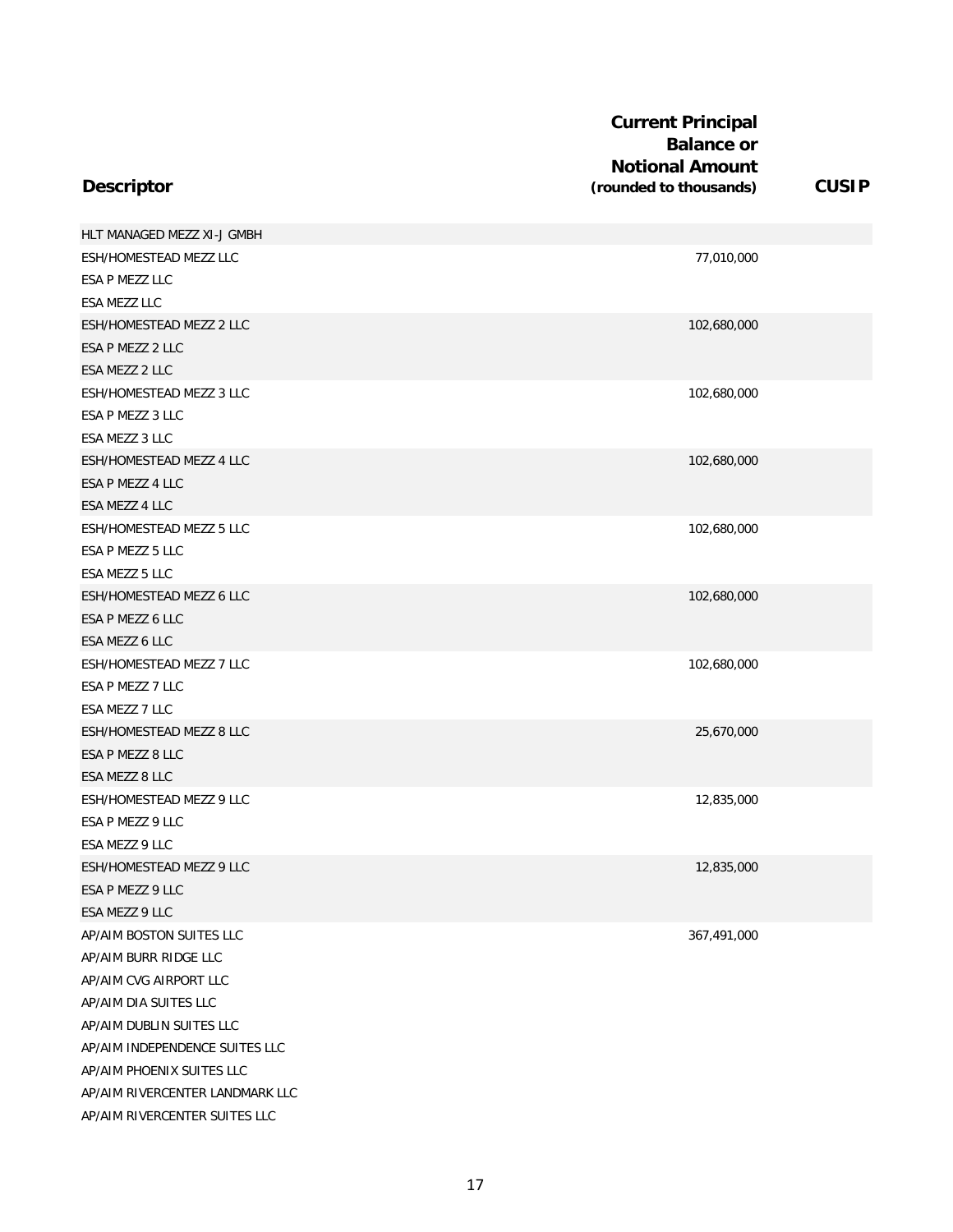| <b>Current Principal</b> |              |
|--------------------------|--------------|
| <b>Balance or</b>        |              |
| <b>Notional Amount</b>   |              |
| (rounded to thousands)   | <b>CUSIP</b> |

| AP/AIM ROCHESTER HOTEL LLC     |            |
|--------------------------------|------------|
| AP/AIM WESTSHORE SUITES LLC    |            |
| EHP GLENDALE, LLC              |            |
| EHP SAN JUAN SUITES, LLC       |            |
| AP/AIM MEZZANINE I LLC         | 13,408,000 |
| AP/AIM MEZZANINE II LLC        | 76,180,000 |
| AP/AIM MEZZANINE III LLC       | 76,180,000 |
| AP/AIM MEZZANINE IV LLC        | 76,180,000 |
| AP/AIM MEZZANINE V LLC         | 25,229,000 |
| 161 NORTH CLARK LP             | 44,780,000 |
| 10 - 30 SOUTH WACKER LP        |            |
| ONE NORTH FRANKLIN LP          |            |
| CIVIC OPERA LP                 |            |
| 30 NORTH LASALLE LP            |            |
| 161 NORTH CLARK MEZZ 1 LP      | 59,458,000 |
| 10 - 30 SOUTH WACKER MEZZ 1 LP |            |
| ONE NORTH FRANKLIN MEZZ 1 LP   |            |
| CIVIC OPERA MEZZ 1 LP          |            |
| 30 NORTH LASALLE MEZZ 1 LP     |            |
| 161 NORTH CLARK MEZZ 3 LP      | 83,067,000 |
| 10 - 30 SOUTH WACKER MEZZ 3 LP |            |
| ONE NORTH FRANKLIN MEZZ 3 LP   |            |
| CIVIC OPERA MEZZ 3 LP          |            |
| 30 NORTH LASALLE MEZZ 3 LP     |            |
| 161 NORTH CLARK MEZZ 4 LP      | 83,067,000 |
| 10 - 30 SOUTH WACKER MEZZ 4 LP |            |
| ONE NORTH FRANKLIN MEZZ 4 LP   |            |
| CIVIC OPERA MEZZ 4 LP          |            |
| 30 NORTH LASALLE MEZZ 4 LP     |            |
| 161 NORTH CLARK MEZZ 5 LP      | 83,067,000 |
| 10-30 SOUTH WACKER MEZZ 5 LP   |            |
| ONE NORTH FRANKLIN MEZZ 5 LP   |            |
| CIVIC OPERA MEZZ 5 LP          |            |
| 30 NORTH LASALLE MEZZ 5 LP     |            |
| 161 NORTH CLARK MEZZ 6 LP      | 83,067,000 |
| 10 - 30 SOUTH WACKER MEZZ 6 LP |            |
| ONE NORTH FRANKLIN MEZZ 6 LP   |            |
| CIVIC OPERA MEZZ 6 LP          |            |
| 30 NORTH LASALLE MEZZ 6 LP     |            |
| 161 NORTH CLARK MEZZ 7 LP      | 70,503,000 |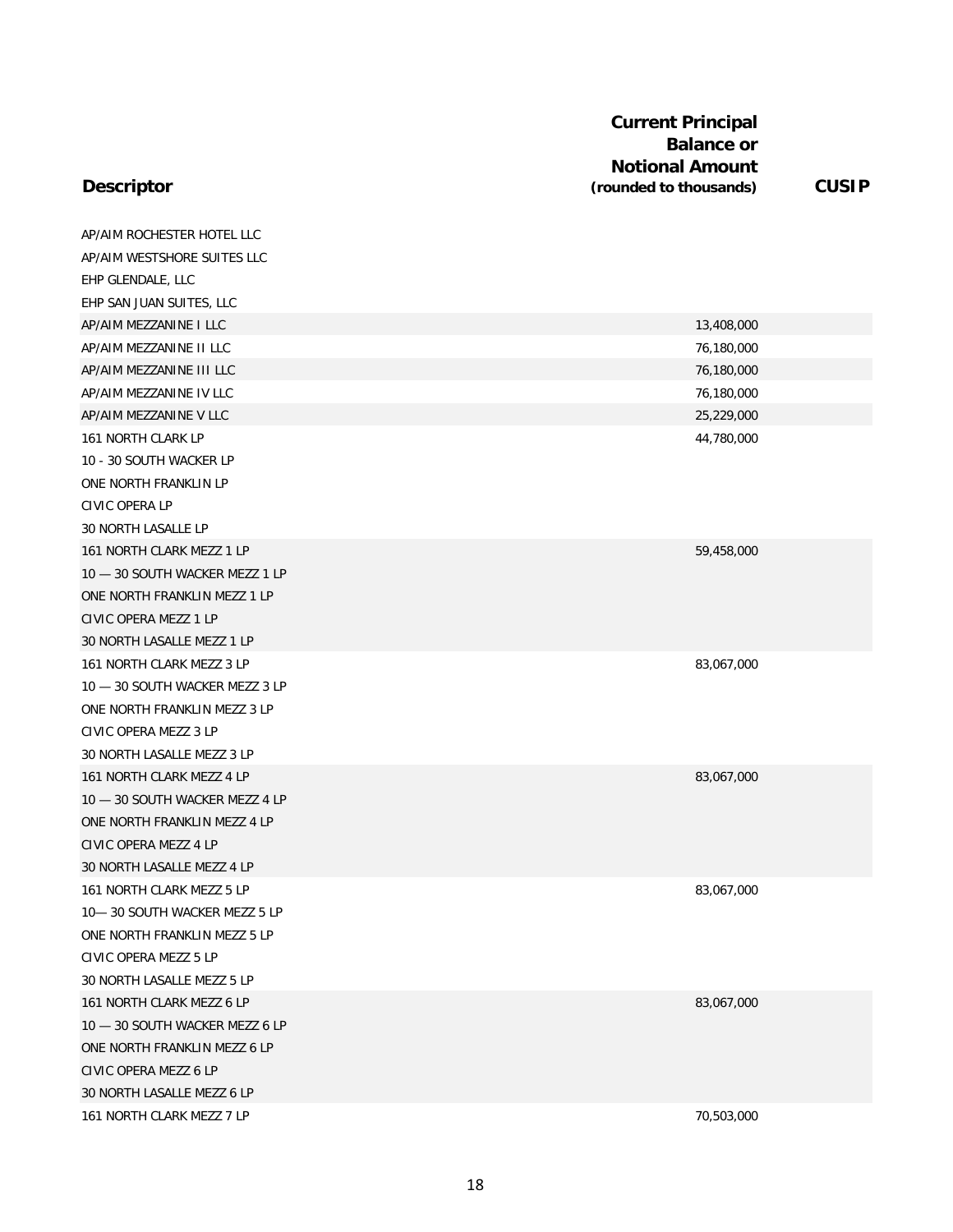## **Descriptor**

10 — 30 SOUTH WACKER MEZZ 7 LP ONE NORTH FRANKLIN MEZZ 7 LP CIVIC OPERA MEZZ 7 LP 30 NORTH LASALLE MEZZ 7 LP 161 NORTH CLARK MEZZ 8 LP 55,400,000 10 — 30 SOUTH WACKER MEZZ 8 LP ONE NORTH FRANKLIN MEZZ 8 LP CIVIC OPERA MEZZ 8 LP 30 NORTH LASALLE MEZZ 8 LP 161 NORTH CLARK MEZZ 9 LP 55,434,000 10 — 30 SOUTH WACKER MEZZ 9 LP ONE NORTH FRANKLIN MEZZ 9 LP CIVIC OPERA MEZZ 9 LP 30 NORTH LASALLE MEZZ 9 LP 161 NORTH CLARK MEZZ 9 LP 118,687,000 1 10 — 30 SOUTH WACKER MEZZ 9 LP ONE NORTH FRANKLIN MEZZ 9 LP CIVIC OPERA MEZZ 9 LP 30 NORTH LASALLE MEZZ 9 LP BRE/CLEARWATER OWNER LLC 347,000,000 BRE/COCOA BEACH OWNER LLC BRE/KEY LARGO OWNER LLC BRE/SOUTH SEAS RESORT OWNER LLC BRE/PLANTATION SHOPPING CENTER OWNER LLC BRE/SHIRLEY'S PARCEL OWNER LLC BRE/SANIBEL INN OWNER LLC BRE/SANIBEL BEACH OWNER LLC BRE/SEASIDE INN OWNER LLC BRE/SUNDIAL OWNER LLC BRE/DUNES OWNER LLC BRE/SONG OF THE SEA OWNER LLC FL/SUNRISE PROPCO LLC BRE/SOUTH SEAS BROKERAGE LLC R-ROOF VI LLC 2008 143,011,000 R-ROOF MEZZ VI LLC 31,150,000 R-ROOF MEZZ VIA LLC 34,832,000 R-ROOF MEZZ VIB LLC 40,383,000 RINCON EV REALTY LLC 110,000,000 RINCON ET REALTY LLC

RINCON RESIDENTIAL TOWERS LLC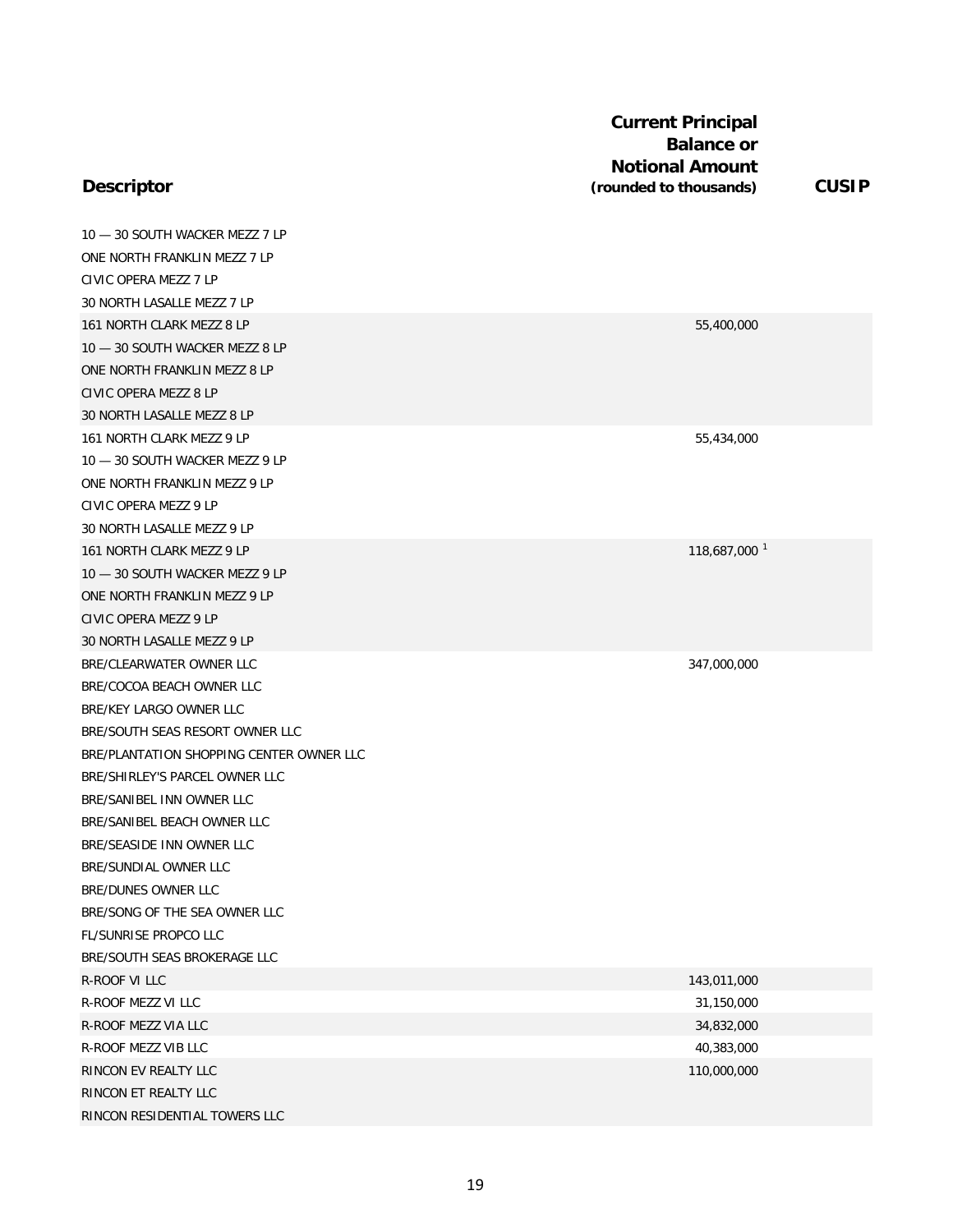| HEI ROMULUS LLC                          | 60,000,000               |
|------------------------------------------|--------------------------|
| <b>HEI FULLERTON LLC</b>                 |                          |
| HEI SOUTHFIELD LLC                       |                          |
| HEI NORCROSS LLC                         |                          |
| HEI NORTHWEST LLC                        |                          |
| HEI COMPACT MEZZ LLC                     | 39,000,000               |
| 10100 INTERNATIONAL DRIVE OWNER LLC      | 48,000,000               |
| <b>IPROCSCHAUMBURG LLC</b>               | 40,000,000               |
| CJUF II MARQE COMPANY LP                 | 34,500,000               |
| CJUF II MARQE COMPANY LP                 | $5,000,000$ <sup>1</sup> |
| ONE VILLAGE PLACE LLC                    | 24,494,000               |
| <b>GR&amp;S ATLANTIC BEACH HOTEL LLC</b> | 15,000,000               |
| <b>GR&amp;S ATLANTIC BEACH MEZZ LLC</b>  | 6,000,000                |
| SMART & FINAL PROPERTIES I LLC           | 9,294,000                |
| SMART & FINAL PROPERTIES II LLC          | 10,621,000               |
| CHERRY HILL TOWNE CENTER PARTNERS LLC    | 46,731,000               |
| CHERRY HILL TOWNE CENTER PARTNERS LLC    | 15,765,000 <sup>1</sup>  |
| WIND P1 MEZZ 3 LLC                       | 19,036,000               |
| BEL AGE MEZZ 3 LLC                       |                          |
| <b>GOLDEN DOOR MEZZ 3 LLC</b>            |                          |
| ROYAL PALACE MEZZ 3 LLC                  |                          |
| WIND P2 MEZZ 3 LLC                       |                          |
| KEY WEST MEZZ BORROWER #3 LLC            |                          |
| CASA MARINA MEZZ BORROWER #3 LLC         |                          |
| CONDADO MEZZANINE #3 LLC                 |                          |
| EL SAN JUAN MEZZ BORROWER #3 LLC         |                          |
| CONQUISTADOR MEZZANINE #3 (SPE) LLC      |                          |
| ROSE HALL GP MEZZ 3 LLC                  |                          |
| ROSE HALL LP MEZZ 3 LLC                  |                          |
| <b>GLENROY COACHELLA LLC</b>             | 4,746,000                |
| <b>GLENROY COACHELLA LLC</b>             | 4,047,000                |
| <b>QCC FUND I LP</b>                     | 16,799,000               |
| 06-QCC-0093, LLC                         |                          |
| 06-QCC-0121, LLC                         |                          |
| 06-QCC-0082, LLC                         |                          |
| 06-QCC-0110, LLC                         |                          |
| 06-QCC-0163, LLC                         |                          |
| QCC FUND I LP                            | 8,201,000 <sup>1</sup>   |
| 06-QCC-0093, LLC                         |                          |
| 06-QCC-0121, LLC                         |                          |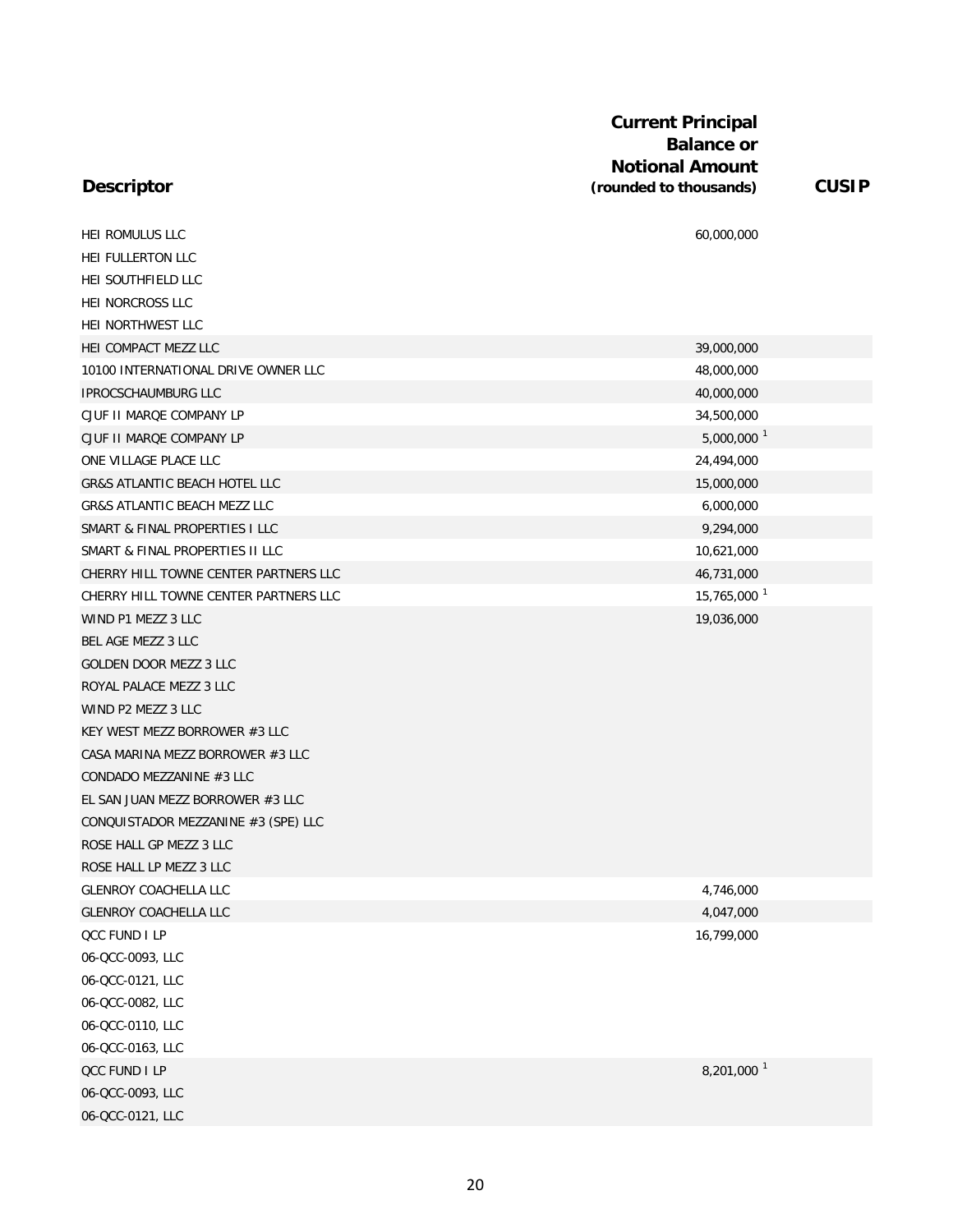| 06-QCC-0082, LLC                                 |             |  |
|--------------------------------------------------|-------------|--|
| 06-QCC-0110, LLC                                 |             |  |
| 06-QCC-0163, LLC                                 |             |  |
| <b>GLEN WILD LAND COMPANY LLC</b>                | 4,600,000   |  |
| GREENFIELD CENTER INVESTORS LLC                  | 3,520,000   |  |
| MERISTAR MEZZANINE BORROWER SPE LLC              | 1,911,000   |  |
| R-ROOF I LLC                                     | 136,710,000 |  |
| R-ROOF II LLC                                    |             |  |
| R-ROOF III LLC                                   |             |  |
| R-ROOF I LLC                                     | 60,270,000  |  |
| R-ROOF II LLC                                    |             |  |
| R-ROOF III LLC                                   |             |  |
| IA ORCHARD HOTELS TUSCON SOUTH WILLIAMS LLC      | 86,212,000  |  |
| IA ORCHARD HOTELS TUSCON SOUTH WILLIAMS TRS LLC  |             |  |
| IA ORCHARD HOTELS LEBANON LLC                    |             |  |
| IA ORCHARD HOTELS LEBANON TRS LLC                |             |  |
| IA ORCHARD HOTELS ADDISON LP                     |             |  |
| IA ORCHARD HOTELS ADDISON TRS LP                 |             |  |
| IA ORCHARD HOTELS FORT WORTH LP                  |             |  |
| IA ORCHARD HOTELS FORT WORTH TRS LP              |             |  |
| IA ORCHARD HOTELS HOUSTON 9975 WESTHEIMER LP     |             |  |
| IA ORCHARD HOTELS HOUSTON 9975 WESTHEIMER TRS LP |             |  |
| IA ORCHARD HOTELS HOUSTON 2929 WESTPARK LP       |             |  |
| IA ORCHARD HOTELS HOUSTON 2929 WESTPARK TRS LP   |             |  |
| IA ORCHARD HOTELS VIENNA LLC                     |             |  |
| IA ORCHARD HOTELS VIENNA TRS LLC                 |             |  |
| IA ORCHARD HOTELS FEDERAL WAY LLC                |             |  |
| IA ORCHARD HOTELS FEDERAL WAY TRS LLC            |             |  |
| IA ORCHARD HOTELS HARLINGEN LP                   |             |  |
| IA ORCHARD HOTELS HARLINGEN TRS LP               |             |  |
| IA ORCHARD HOTELS TAMPA LLC                      |             |  |
| IA ORCHARD HOTELS TAMPA TRS LLC                  |             |  |
| IA ORHCARD HOTELS WESTBURY LLC                   |             |  |
| IA ORCHARD HOTELS WESTBURY TRS LLC               |             |  |
| IA ORCHARD HOTELS COLORADO SPRINGS LLC           |             |  |
| IA ORCHARD HOTELS COLORADO SPRINGS TRS LLC       |             |  |
| IA ORHCARD HOTELS BATON ROUGE LLC                |             |  |
| IA ORCHARD HOTELS BATON ROUGE TRS LLC            |             |  |
| IA ORCHARD HOTELS ALBUQUERQUE LLC                |             |  |
| IA ORCHARD HOTELS ALBUQUERQUE TRS LLC            |             |  |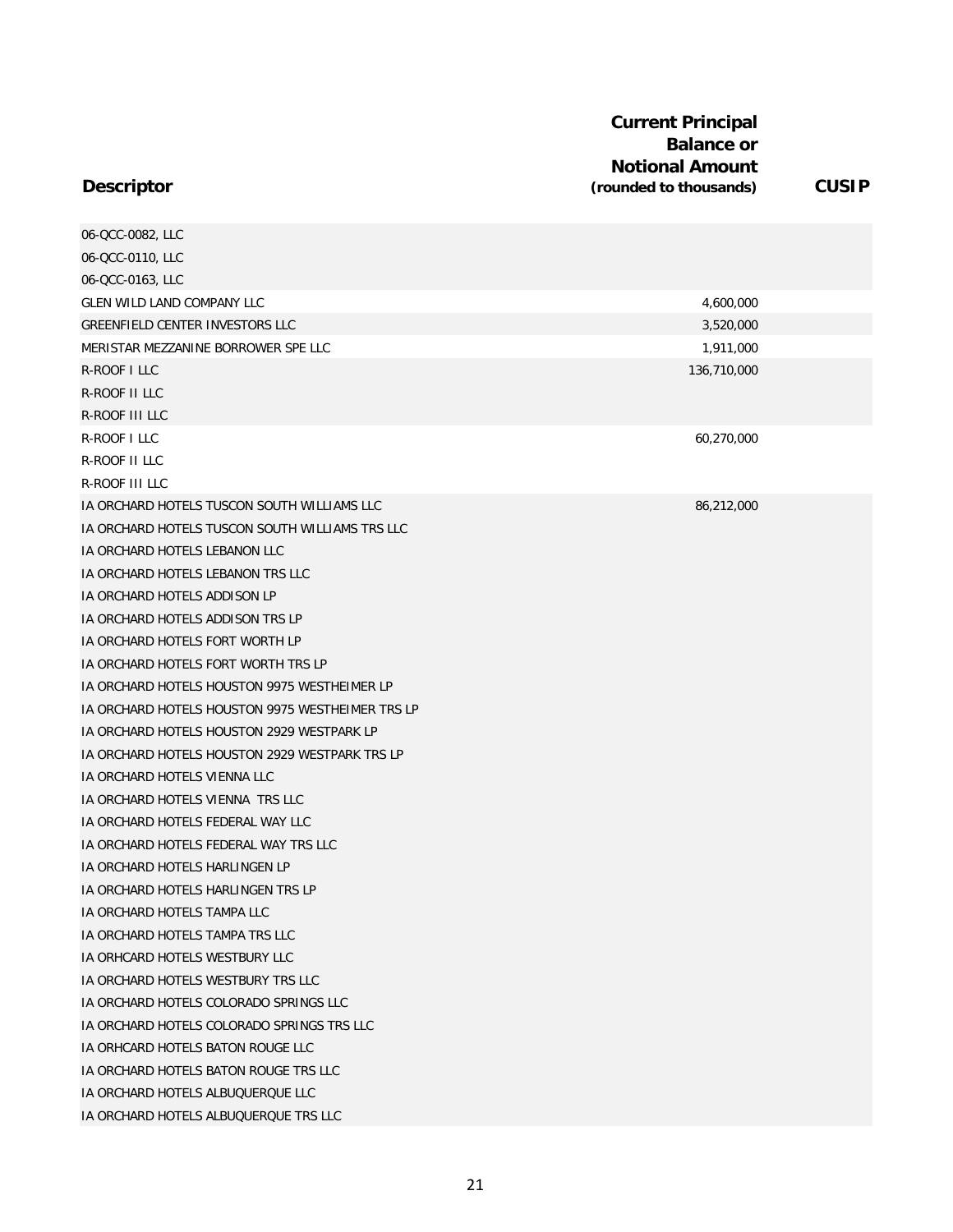**Descriptor**

IA ORHCARD HOTELS SOLON LLC IA ORCHARD HOTELS SOLON TRS LLC

| IA ORCHARD HOTELS TUSCON EAST WILLIAMS LLC       |                      |
|--------------------------------------------------|----------------------|
| IA ORCHARD HOTELS TUSCON EAST WILLIAMS TRS LLC   |                      |
| IA ORCHARD HOTELS LOS ALAMITOS LLC               |                      |
| IA ORCHARD HOTELS LOS ALAMITOS TRS LLC           |                      |
| IA ORCHARD HOTELS CRANBURY LLC                   |                      |
| IA ORCHARD HOTELS CRANBURY TRS LLC               |                      |
| IA ORCHARD HOTELS SOMERSET LLC                   |                      |
| IA ORCHARD HOTELS SOMERSET TRS LLC               |                      |
| IA ORCHARD HOTELS HAUPPAUGE LLC                  |                      |
| IA ORCHARD HOTELS HAUPPAUGE TRS LLC              |                      |
| IA ORCHARD HOTELS NASHVILLE LLC                  |                      |
| IA ORCHARD HOTELS NASHVILLE TRS LLC              |                      |
| <b>IA ORCHARD HOTELS BROWNSVILLE LP</b>          |                      |
| IA ORCHARD HOTELS BROWNSVILLE TRS LP             |                      |
| IA ORCHARD HOTELS IRVING LP                      |                      |
| IA ORCHARD HOTELS IRVING TRS LP                  |                      |
| IA ORCHARD HOTELS DALLAS LP                      |                      |
| IA ORCHARD HOTELS DALLAS TRS LP                  |                      |
| IA ORCHARD HOTELS HOUSTON 9965 WESTHEIMER LP     |                      |
| IA ORCHARD HOTELS HOUSTON 9965 WESTHEIMER TRS LP |                      |
| IA ORCHARD HOTELS HOUSTON 2939 WESTPARK LP       |                      |
| IA ORCHARD HOTELS HOUSTON 2939 WESTPARK TRS LP   |                      |
| IA ORCHARD HOTELS DANBURY LLC                    |                      |
| IA ORCHARD HOTELS DANBURY TRS LLC                |                      |
| FC FLATBUSH ASSOCIATES II LLC                    | 77,577,000           |
| SRM - SPE LLC                                    | 65,000,000           |
| 1180 ASTRO URBAN RENEWAL INVESTORS LLC           | 54,500,000           |
| MIRAVAL RESORT TUCSON LLC                        | 54,180,000           |
| HUDSON PRESERVE OPERATIONAL LLC                  | 40,000,000           |
| 101 LUDLOW LLC                                   | 59,480,000           |
| 101 LUDLOW LLC                                   | 433,000 <sup>1</sup> |
| PARMENTER ONE FINANCIAL PLAZA LP LLLP            | 35,750,000           |
| LACEY MARKETSQUARE I LLC                         | 31,000,000           |
| LACEY MARKETSQUARE II LLC                        |                      |
| THE VILLAGE AT MOORPARK LLC                      | 30,000,000           |
| WESTBANK PARTNERS LLC                            | 21,096,000           |
| GIBRALTAR VIRGINIA S, LLC                        | 19,600,000           |
| TIC SHORT PUMP 1, LLC                            |                      |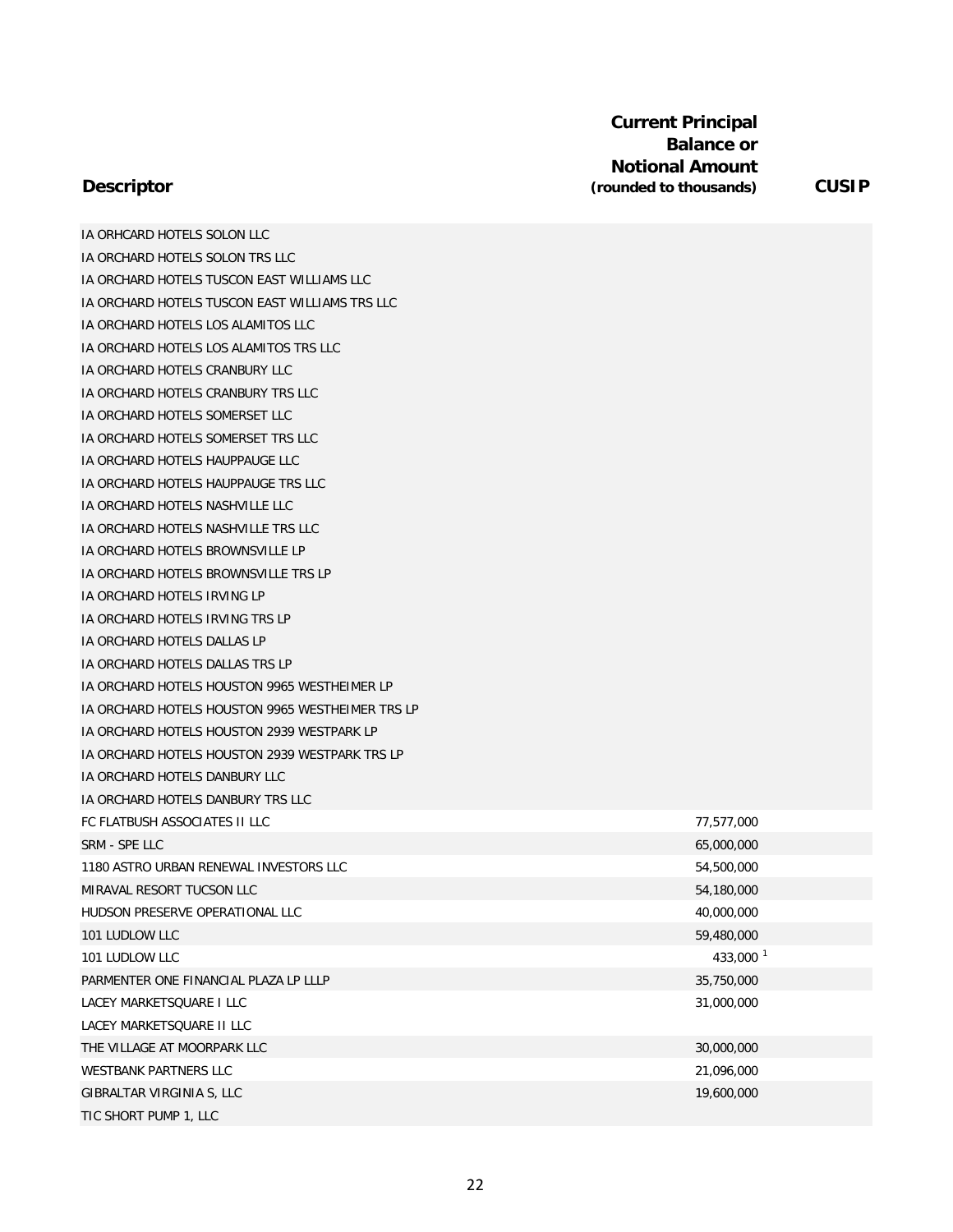| TIC SHORT PUMP 2, LLC               |                        |
|-------------------------------------|------------------------|
| TIC SHORT PUMP 3, LLC               |                        |
| TIC SHORT PUMP 4, LLC               |                        |
| TIC SHORT PUMP 5, LLC               |                        |
| TIC SHORT PUMP 6, LLC               |                        |
| TIC SHORT PUMP 7, LLC               |                        |
| TIC SHORT PUMP 8, LLC               |                        |
| TIC SHORT PUMP 9, LLC               |                        |
| TIC SHORT PUMP 10, LLC              |                        |
| TIC SHORT PUMP 11, LLC              |                        |
| TIC SHORT PUMP 12, LLC              |                        |
| TIC SHORT PUMP 13, LLC              |                        |
| TIC SHORT PUMP 14, LLC              |                        |
| TIC SHORT PUMP 15, LLC              |                        |
| TIC SHORT PUMP 16, LLC              |                        |
| TIC SHORT PUMP 17, LLC              |                        |
| TIC SHORT PUMP 18, LLC              |                        |
| TIC SHORT PUMP 19, LLC              |                        |
| TIC SHORT PUMP 20, LLC              |                        |
| TIC SHORT PUMP 21, LLC              |                        |
| TIC SHORT PUMP 22, LLC              |                        |
| TIC SHORT PUMP 23, LLC              |                        |
| HIGH BAY OWNER SPE LLC              | 17,434,000             |
| WESTBROOK DEVELOPMENT CO.           | 16,659,000             |
| P/A-ACADIA PELHAM MANOR LLC         | 31,652,000             |
| P/A-ACADIA PELHAM MANOR LLC         | 4,012,000 <sup>1</sup> |
| AMC DELANCEY SOUTHPOINT PARTNERS LP | 12,750,000             |
| DELLS HOSPITALITY INC               | 12,481,000             |
| PANAMA CITY HOSPITALITY GROUP LLC   | 10,445,000             |
| PLYMOUTH HOTEL INVESTMENT LLC       | 9,989,000              |
| RP BALDWIN RESIDENTIAL HOLDINGS LLC | 3,250,000              |
| RP BALDWIN RETAIL HOLDINGS LLC      |                        |
| SHREE HARI OHM INC OF SAVNH         | 8,793,000              |
| OXNARD GSRS HOLDINGS LLC            | 8,750,000              |
| MYM 13500 JC PROPERTY OWNER LLC     | 6,526,000              |
| MA-ANPURNA INC                      | 5,842,000              |
| TIC GAINESVILLE I LLC               | 4,425,000              |
| TIC GAINESVILLE II LLC              |                        |
| TIC GAINESVILLE III LLC             |                        |
| SOUTHERN STAR LODGING LLC           | 3,186,000              |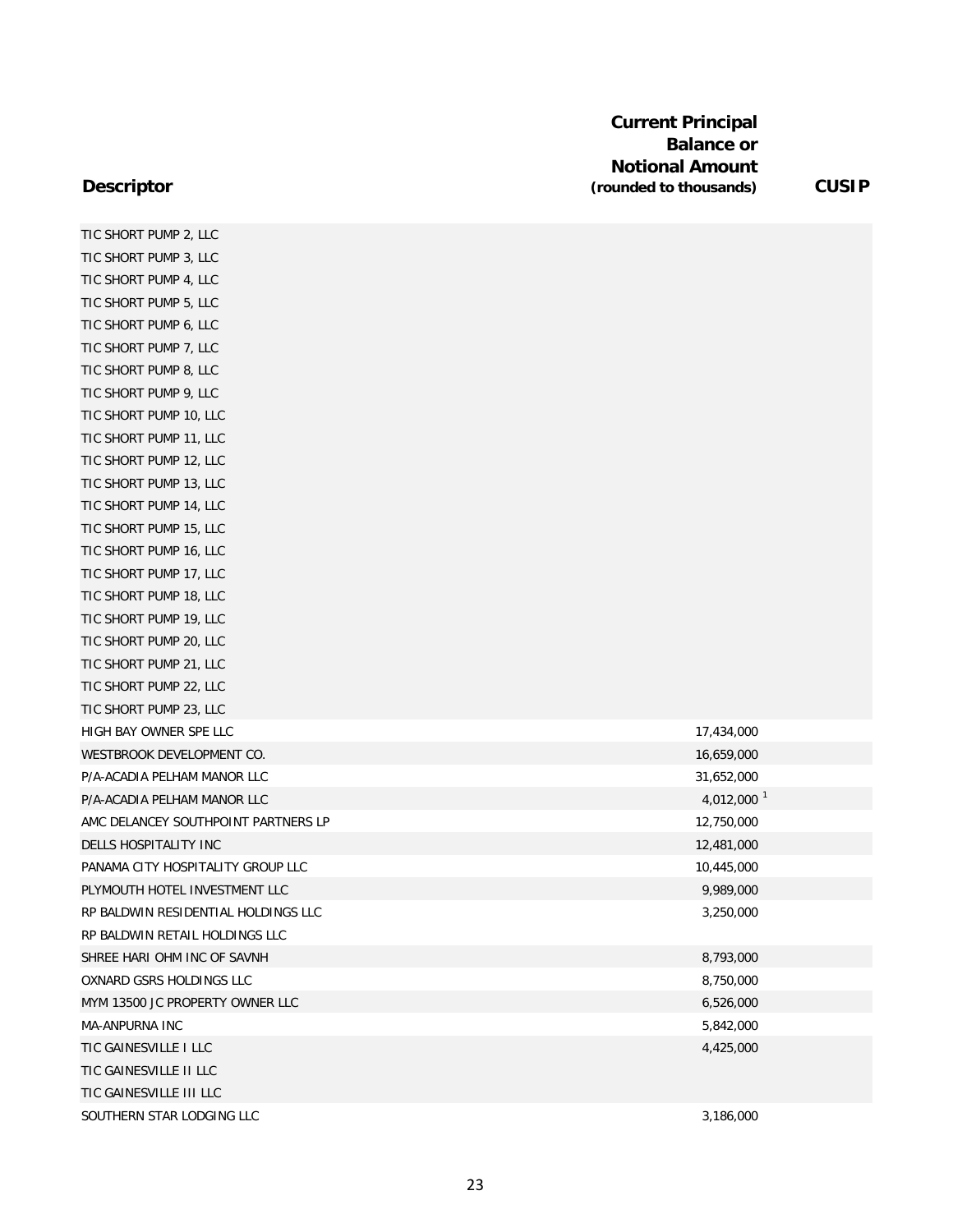|                                  | <b>Current Principal</b><br><b>Balance or</b><br><b>Notional Amount</b> |              |
|----------------------------------|-------------------------------------------------------------------------|--------------|
| <b>Descriptor</b>                | (rounded to thousands)                                                  | <b>CUSIP</b> |
| HAMILTON STREET ASSOCIATES LLC   | 2,300,000                                                               |              |
| SIMVEST REAL ESTATE II LLC       | 1,600,000                                                               |              |
| <b>IRON MT. I LLC</b>            | 1,477,000                                                               |              |
| <b>IRON MT. II LLC</b>           |                                                                         |              |
| <b>IRON MT. III LLC</b>          |                                                                         |              |
| <b>IRON MT. IV LLC</b>           |                                                                         |              |
| <b>IRON MT. V LLC</b>            |                                                                         |              |
| MOUNTAINGATE BCN HOLDINGS LLC    | 1,387,000                                                               |              |
| UNION STREET BCN HOLDINGS LLC    |                                                                         |              |
| SPRING STREET BCN HOLDINGS LLC   |                                                                         |              |
| MOUNTAINGATE FORUM HOLDINGS LLC  | 925,000                                                                 |              |
| UNION STREET FORUM HOLDINGS LLC  |                                                                         |              |
| SPRING STREET FORUM HOLDINGS LLC |                                                                         |              |
| ACADIA ATLANTIC AVENUE LLC       | 11,540,000                                                              |              |
| ACADIA ATLANTIC AVENUE LLC       | 4,610,000 $^{-1}$                                                       |              |

 $1$  Current principal balance represents an unfunded commitment according to the underlying loan agreement with the borrower. Maiden Lane LLC is obligated to honor these commitments as and when they are drawn by the borrower, subject to the terms and conditions of the loan agreements.

#### **Real Estate Owned (REO)**

| CROSSROADS MALL, OK                                                           | N/A <sup>2</sup> |           |
|-------------------------------------------------------------------------------|------------------|-----------|
| <sup>2</sup> For REO properties, current principal balance is not applicable. |                  |           |
|                                                                               |                  |           |
| <b>Corporate Bonds</b>                                                        |                  |           |
| MICHIGAN TOB SETTLEMENT FIN                                                   | 1,695,000        | 594751AB5 |
| STRUCTURED INVESTMENT CP 144A                                                 | 17,493,000       | 86358MBL1 |
| <b>TIERS PILLARS 1 2004-6A 144A</b>                                           | 31,630,000       | 88652XAA1 |
| TIMES SQUARE HOTEL TRUST 144A                                                 | 7,716,000        | 887367AA8 |
|                                                                               |                  |           |
| <b>CRE Securities (includes CRE CDOs)</b>                                     |                  |           |
| ARCAP_04-1A E 144A                                                            | 4,000,000        | 039279AE4 |
| ARMSS_04-1A A                                                                 | 43,772,000       | 03877VAA3 |
| ARMSS_05-1 A1 144A                                                            | 45,000,000       | 038927AA7 |
| CONC_06-1A A1                                                                 | 40,000,000       | 20647MAA6 |
| CTCDO_04-1 A1 144A                                                            | 9,941,000        | 140574AA2 |
| CTCDO 04-1 A2 144A                                                            | 10,000,000       | 140574AB0 |
| CTCDO_05-3A C 144A                                                            | 8,650,000        | 22943EAD5 |
| CTCDO 05-3A F 144A                                                            | 6,825,000        | 22943EAG8 |
| FORCE 06-1A G 144A                                                            | 1,500,000        | 36170VAJ8 |

24

GFORC\_06-1 H 9,008,000 36170VAK5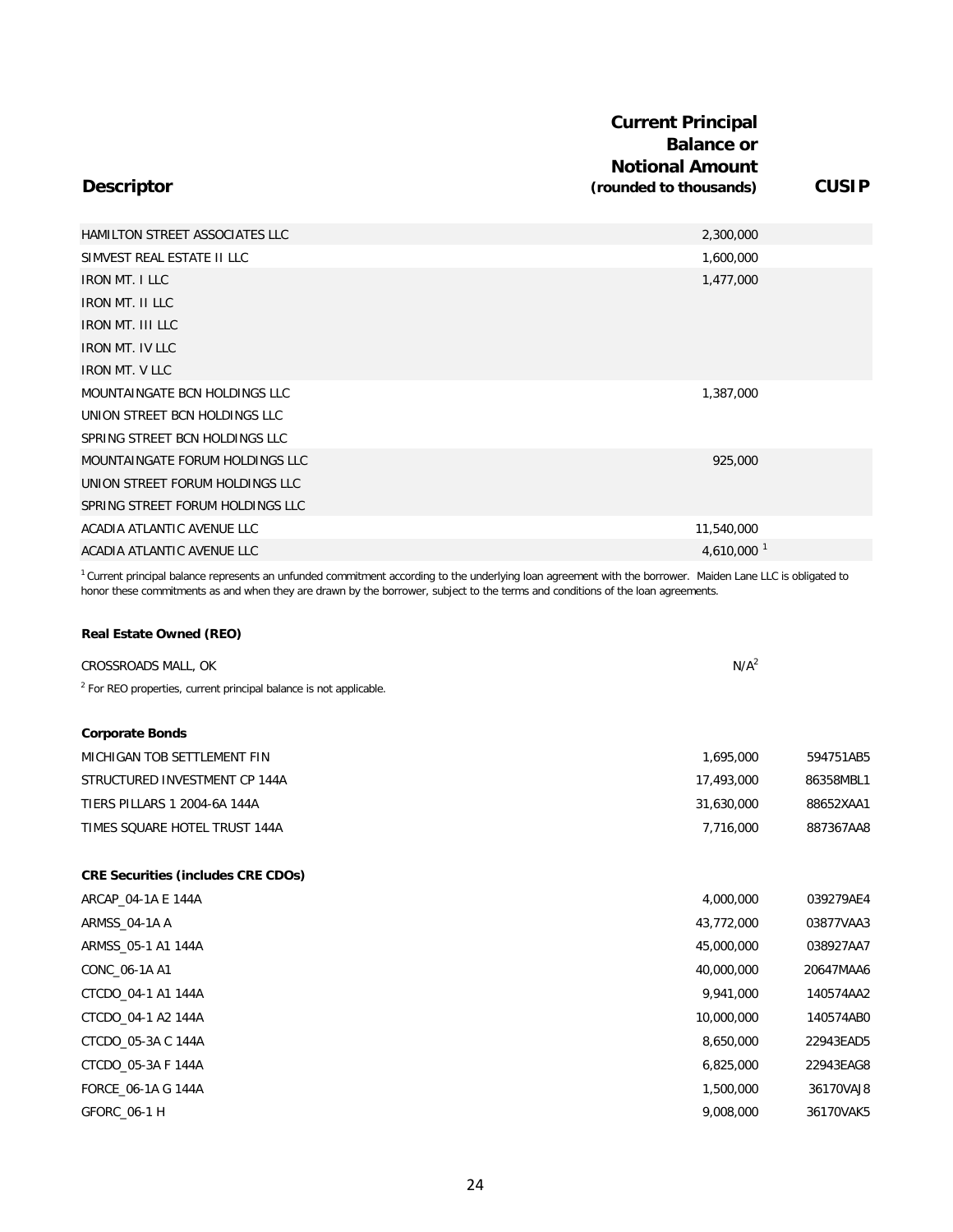| LNR_06-1A CFL 144A      | 13,000,000    | 53944MAD1 |
|-------------------------|---------------|-----------|
| MARRE_06-1A A1          | 140,000,000   | 565853AA6 |
| RREF_06-1A C            | 4,000,000     | 76122VAD6 |
| SORIN_06-4A A2          | 8,900,000     | 83586YAB9 |
| WCRE_06-1A G 144A       | 250,000       | 92978CAG3 |
| KIMBR_06-1A G 144A      | 2,040,000     | 49436RAA9 |
| SLATE_07-1A A1J         | 67,500,000    | 831020AB8 |
| SLATE_07-1A B2          | 9,750,000     | 831020AF9 |
| SORIN_05-2A D           | 1,470,000     | 83586NAE7 |
| <b>FNMA_01-M1 X</b>     | 35,513,000    | 31358S6T3 |
| FNMA_02-M3 C            | 54,000        | 31392FTR8 |
| BSCMS_03-PWR2 X2 144A   | 6,360,000     | 07383FWJ3 |
| BSCMS_05-PWR9 X2 144A   | 4,339,000     | 07387BAS2 |
| BSCMS_07-PW15-X X2 144A | 25,456,000    | 07388RBQ9 |
| CSFB_98-C1 AX           | 41,771,000    | 22540AFU7 |
| GMACC_97-C1 X           | 41,119,000    | 361849CB6 |
| GSMS_05-GG4 XP          | 3,913,000     | 36228CWC3 |
| MSC_04-HQ3 X2 144A      | 44,119,000    | 61745MXK4 |
| MSC 08-T29 X 144A       | 1,225,840,000 | 61757LAJ9 |
| ASC_97-D5 A5            | 50,000        | 045424FN3 |
| BACM_07-2 C             | 595,000       | 059511AL9 |
| BACM_07-2 D             | 295,000       | 059511AM7 |
| BACM_07-2 B             | 220,000       | 059511AK1 |
| BSCMS_04-PWR4 D         | 110,000       | 07383FF45 |
| BSCMS_04-PWR6 B 144A    | 50,000        | 07383FX94 |
| BSCMS_04-T14 C          | 360,000       | 07383FA99 |
| <b>BSCMS_05-T20 E</b>   | 100,000       | 07387BCS0 |
| BSCMS_06-PW14 F 144A    | 4,000,000     | 07388PAQ4 |
| BSCMS_06-PW14 G 144A    | 5,000,000     | 07388PAR2 |
| BSCMS_07-PR16 D 144A    | 8,000,000     | 07388YAW2 |
| BSCMS_07-PR16 F 144A    | 8,855,000     | 07388YBA9 |
| BSCMS_07-PR16 G 144A    | 8,997,000     | 07388YBC5 |
| BSCMS_07-PR16 E 144A    | 6,000,000     | 07388YAY8 |
| BSCMS_07-PW16 H 144A    | 22,428,000    | 07388YBE1 |
| BSCMS_07-PW16 J 144A    | 12,510,000    | 07388YBG6 |
| BSCMS_07-PW16 K 144A    | 10,000,000    | 07388YBJ0 |
| BSCMS_07-PW16 AM        | 355,000       | 07388YAG7 |
| BSCMS_07-PW16 A2        | 225,000       | 07388YAB8 |
| BSCMS_07-PW17 A4        | 1,000,000     | 07388QAE9 |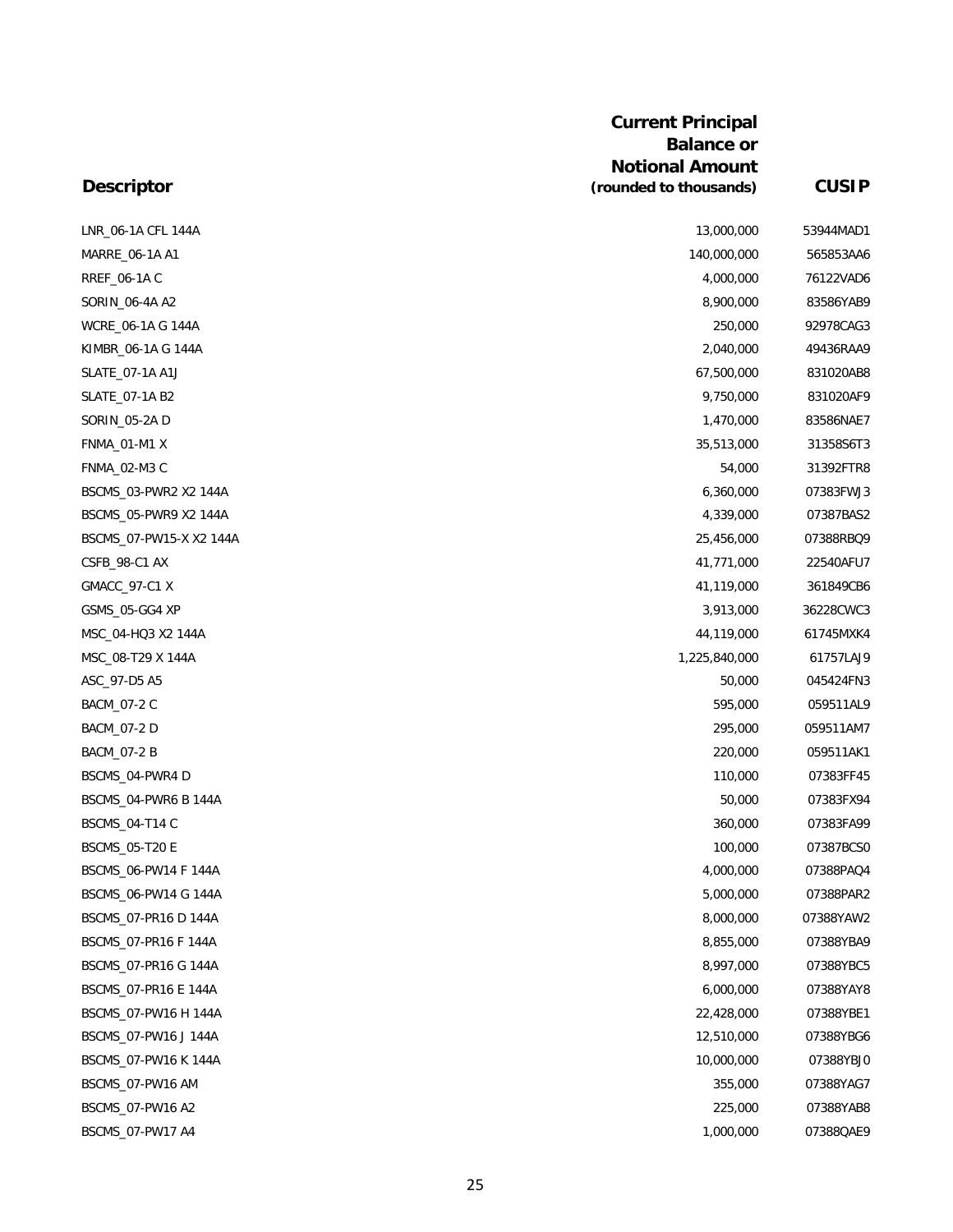| BSCMS_07-PW18 A4       | 10,000,000  | 07401DBC4 |
|------------------------|-------------|-----------|
| BSCMS 07-PW18 A3       | 5,000,000   | 07401DAC5 |
| BSCMS_07-T26 G 144A    | 18,428,000  | 07388VAP3 |
| BSCMS_07-T26 A2        | 210,000     | 07388VAB4 |
| BSCMS_07-T28 A3        | 65,000      | 073945AC1 |
| CPGI_98-C1 A2 144A     | 17,638,000  | 202246AB0 |
| FUBOA_01-C1 C          | 2,400,000   | 337368AD6 |
| FULBA_98-C2 G 144A     | 13,042,000  | 337367AJ5 |
| FUNBC_01-C4 H 144A     | 2,125,000   | 33736XEL9 |
| GMACC_98-C1 F          | 8,500,000   | 361849DL3 |
| HFCMC_99-PH1 H 144A    | 5,000,000   | 42332QAK9 |
| JPMCC_06-LPD9 AMS      | 15,000,000  | 46629PAQ1 |
| LBCMT_99-C2 E          | 89,000      | 501773DL6 |
| LBUBS_06-C3 E          | 2,000,000   | 52108MFZ1 |
| LBUBS 07-C2 A3         | 275,000     | 50180JAD7 |
| MLMT_07-C1 AJ          | 23,000,000  | 59025KAH5 |
| MSC_07-IQ15 AM         | 6,115,000   | 61755YAH7 |
| MSC_07-T27 A4          | 615,000     | 61754JAF5 |
| MSC_08-T29 H 144A      | 3,803,000   | 61757LAS9 |
| BSCMS_99-CLF1 A4       | 504,000     | 07383FBX5 |
| BSCMS_06-BBA7 X1B 144A | 584,023,000 | 07387KAD5 |
| BSCMS_06-BBA7 X3       | 299,169,000 | 07387KAF0 |
| MLFT_06-1 X3A          | 488,631,000 | 59023UAG7 |
| MLFT_06-1 X3B          | 65,000,000  | 59023UAX0 |
| MLFT_06-1 X3C          | 65,000,000  | 59023UAY8 |
| BALL_04-BBA4 G 144A    | 1,500,000   | 05947NFD1 |
| BALL_07-BMB1 D         | 1,017,000   | 05954RAN5 |
| BALL_07-BMB1 C         | 686,000     | 05954RAL9 |
| BALL_07-BMB1 F         | 938,000     | 05954RAS4 |
| BALL_07-BMB1 J         | 1,005,000   | 05954RAY1 |
| BALL_07-BMB1 H         | 960,000     | 05954RAW5 |
| BALL_07-BMB1 K         | 701,000     | 05954RBA2 |
| BSCMS_04-BA5A H 144A   | 3,000,000   | 07383F3B2 |
| BSCMS_04-BA5A G        | 1,843,000   | 07383F3A4 |
| BSCMS 06-BBA7 A2 144A  | 16,181,000  | 07387KAB9 |
| BSCMS_06-BBA7 F 144A   | 9,375,000   | 07387KAL7 |
| BSCMS_06-BBA7 A1 144A  | 555,000     | 07387KAA1 |
| BSCMS_06-BBA7 B 144A   | 400,000     | 07387KAG8 |
| BSCMS_07-BBA8 C 144A   | 20,000,000  | 07388TAK9 |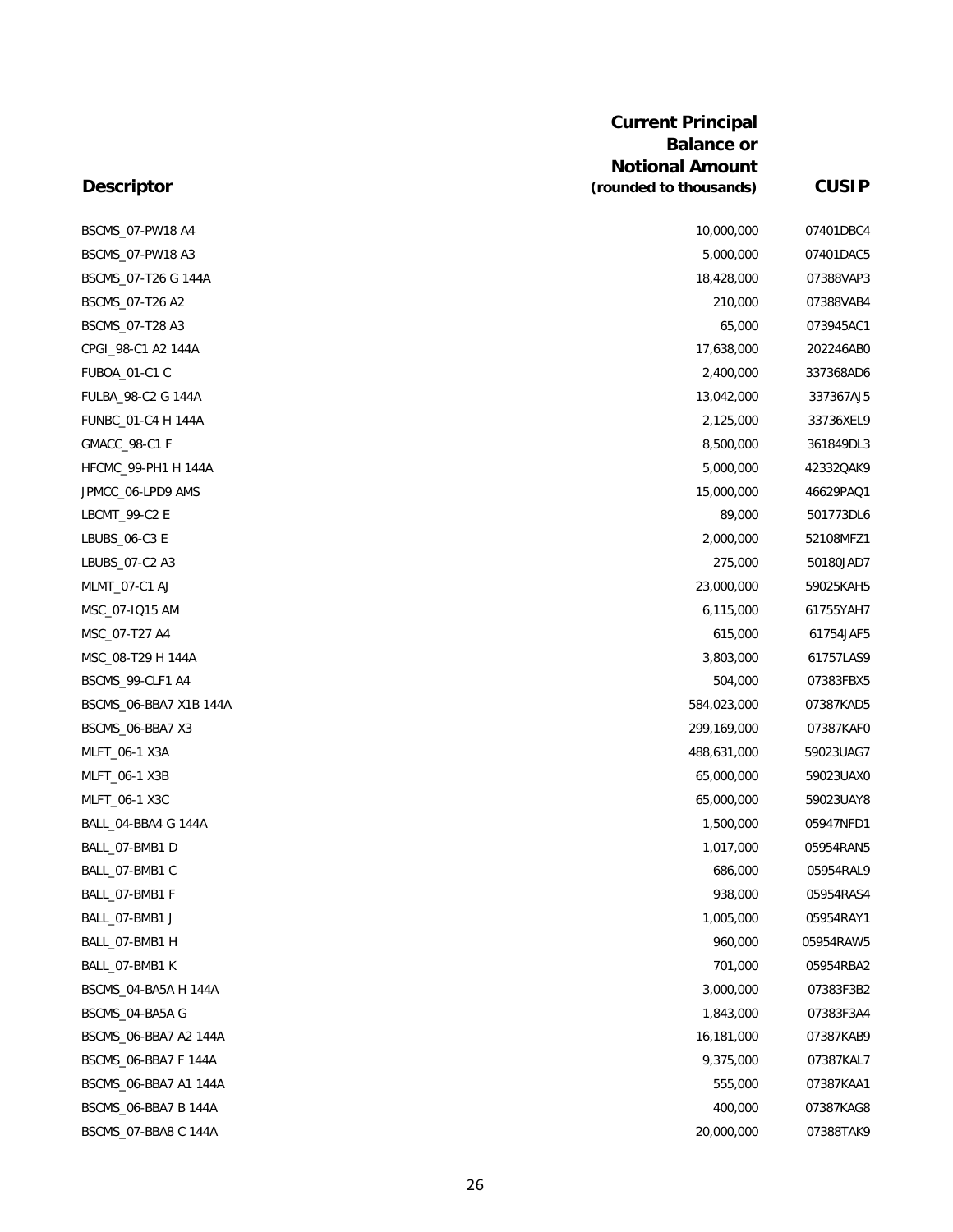| CSMC_06-TF2A A2 144A                | 66,000,000  | 22545RAB2 |
|-------------------------------------|-------------|-----------|
| CSMC 06-TF2A G 144A                 | 4,000,000   | 22545RAL0 |
| JPMCC_06-FL1A J 144A                | 1,575,000   | 46625YJ87 |
| MLFT_06-1 A2 144A                   | 25,000,000  | 59023UAC6 |
| MLFT 06-1 M 144A                    | 5,000,000   | 59023UAT9 |
| MSC_06-XLF H 144A                   | 3,692,000   | 61745SAL4 |
| MSC_06-XLFL                         | 1,476,000   | 61745SAP5 |
| GSMS_07-EOP X 144A                  | 849,413,000 | 36228CC43 |
| BSDB 05-AFR1 A2 144A                | 40,000,000  | 11777LAB7 |
| BSDB_05-AFR1 A1 144A                | 21,367,000  | 11777LAA9 |
| COMM_06-CNL2 K                      | 10,000,000  | 20047MAT1 |
| GSMSCII_07-EOP E 144A               | 5,975,000   | 36228CA60 |
| GSMS_07-EOP D 144A                  | 34,285,000  | 36228CA45 |
| GSMS_07-EOP J 144A                  | 18,700,000  | 36228CB69 |
| GSMS 07-EOP H 144A                  | 7,575,000   | 36228CB44 |
| GSMS 07-EOP G 144A                  | 7,435,000   | 36228CB28 |
| GSMS_07-EOP F 144A                  | 2,895,000   | 36228CA86 |
| GSMS_07-EOP C 144A                  | 325,000     | 36228CA29 |
| WBCMT 07-ESH A3 144A                | 81,923,000  | 92979CBS5 |
| WBCMT_07-ESH A2FX                   | 71,619,000  | 92979CBU0 |
| FNMA VARIABLE BALLOON MULTI         | 490,000     | 31413VVR5 |
| FNMA VARIABLE BALLOON MULTI         | 255,000     | 31409L6H3 |
| FNMA 6YR BALLOON MULTI              | 45,000      | 31377UF24 |
| FNMA 10YR BALLOON MULTI             | 25,000      | 31409LPH2 |
| FNMA 10YR BALLOON MULTI             | 25,000      | 31377UP64 |
| FNMA 10YR BALLOON MULTI             | 17,000      | 31377SS90 |
| <b>Federal Agency &amp; GSE MBS</b> |             |           |
|                                     |             |           |

| 1YR LIB ARM                | 15,765,000 | 3128QSGA8 |
|----------------------------|------------|-----------|
| 1YR LIB ARM                | 16,310,000 | 3128QSF92 |
| FGOLD 20YR                 | 9,008,000  | 31335HXT5 |
| FGOLD 20YR                 | 5,395,000  | 3128P7G72 |
| FGOLD 20YR                 | 16,694,000 | 3128P7JV6 |
| <b>FGOLD 20YR GIANT</b>    | 46,368,000 | 3128CUQN9 |
| <b>FGOLD 20YR GIANT</b>    | 13,256,000 | 3128CUL53 |
| FGOLD 30YR 1998 PRODUCTION | 15,768,000 | 31292GXT8 |
| FGOLD 30YR 2003 PRODUCTION | 9,283,000  | 31296L4U2 |
| FGOLD 30YR 2004 PRODUCTION | 60.030.000 | 3128M7SY3 |
| FGOLD 30YR 2004 PRODUCTION | 14,257,000 | 31281LCF3 |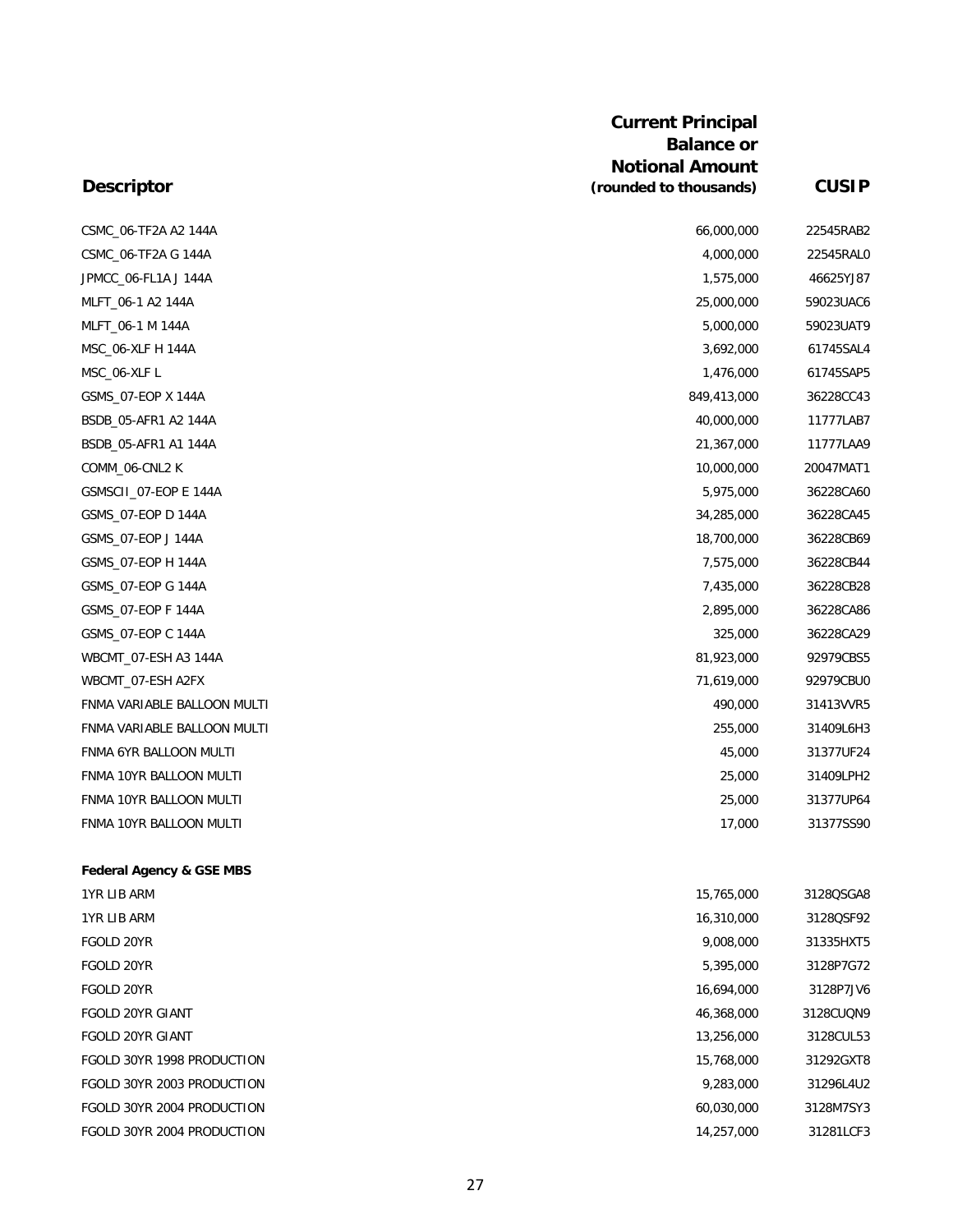|                            | <b>Balance or</b>      |              |
|----------------------------|------------------------|--------------|
|                            | <b>Notional Amount</b> |              |
| <b>Descriptor</b>          | (rounded to thousands) | <b>CUSIP</b> |
| FGOLD 30YR 2007 PRODUCTION | 9,342,000              | 31281LCS5    |
| FH 10 /1 12M Libor ARM     | 9,625,000              | 3128QSW77    |
| FH 10 /1 12M Libor ARM     | 17,559,000             | 3128QSXV3    |
| FH 10 /1 12M LIBOR ARM     | 39,627,000             | 3128S4FW2    |
| FH 10 /1 1Y CMT ARM        | 47,244,000             | 3128QLSD4    |
| FH 10 /1 1Y CMT ARM        | 137,874,000            | 3128NGFN0    |
| FH 10/1 12M Libor ARM      | 24,144,000             | 3128S4JZ1    |
| FH 10/1 12M Libor ARM      | 11,256,000             | 3128S5AN4    |
| FH 10/1 12M LIBOR ARM      | 26,429,000             | 3128S5AP9    |
| FH 10/1 12M LIBOR ARM      | 26,170,000             | 3128QSMN3    |
| FH 10/1 12M Libor ARM      | 17,741,000             | 31300LDL6    |
| FH 10/1 12M Libor ARM      | 12,042,000             | 3128JP4G2    |
| FH 10/1 12M Libor ARM      | 11,853,000             | 3128JP3T5    |
| FH 10/1 1Y CMT ARM         | 44,606,000             | 3128NGEY7    |
| FH 10/1 1Y CMT ARM         | 20,544,000             | 3128S5AQ7    |
| <b>FHLB_VN-2015 A</b>      | 48,720,000             | 3133XDZ20    |
| FHLMC 12M LIBOR ARM        | 25,914,000             | 3128NGFS9    |
| FHLMC 1YR LIBOR ARM        | 38,293,000             | 3128NHP64    |
| FHLMC_131 N                | 1,000                  | 312903SD0    |
| FHLMC_141 D                | 1,000                  | 312903VW4    |
| <b>FHLMC_1486 S</b>        | 163,000                | 312915BJ9    |
| FHLMC_1534 J               | 452,000                | 312916UN7    |
| <b>FHLMC_1567 B</b>        | 1,341,000              | 3133T0WB6    |
| FHLMC_1644 JB              | 2,283,000              | 3133T3BT4    |
| <b>FHLMC_1675 KZ</b>       | 7,079,000              | 3133T32C1    |
| FHLMC_1688 W               | 8,000                  | 3133T4KJ4    |
| FHLMC_1705 F               | 27,000                 | 3133T42S4    |
| <b>FHLMC_1986 F</b>        | 5,669,000              | 3133TAUG5    |
| FHLMC_2056 PD              | 10,894,000             | 3133TDYV2    |
| FHLMC_2136 PG              | 7,426,000              | 3133TKA26    |
| FHLMC_2164 QH              | 9,599,000              | 3133TLDZ8    |
| FHLMC_2235 KP              | 2,372,000              | 3133TP6F1    |
| <b>FHLMC_2266 F</b>        | 9,000                  | 3133TQFM4    |
| FHLMC_2411 SR              | 2,481,000              | 31339D4T2    |
| FHLMC_2411 SV              | 1,175,000              | 31339D4S4    |
| FHLMC_2432 SE              | 2,510,000              | 31339NP34    |
| FHLMC_2434 CQ              | 1,712,000              | 3133TVXM3    |
| FHLMC_2454 BK              | 8,788,000              | 31392KAA4    |
| FHLMC_2513 YO              | 66,000                 | 31392XEV6    |

**Current Principal**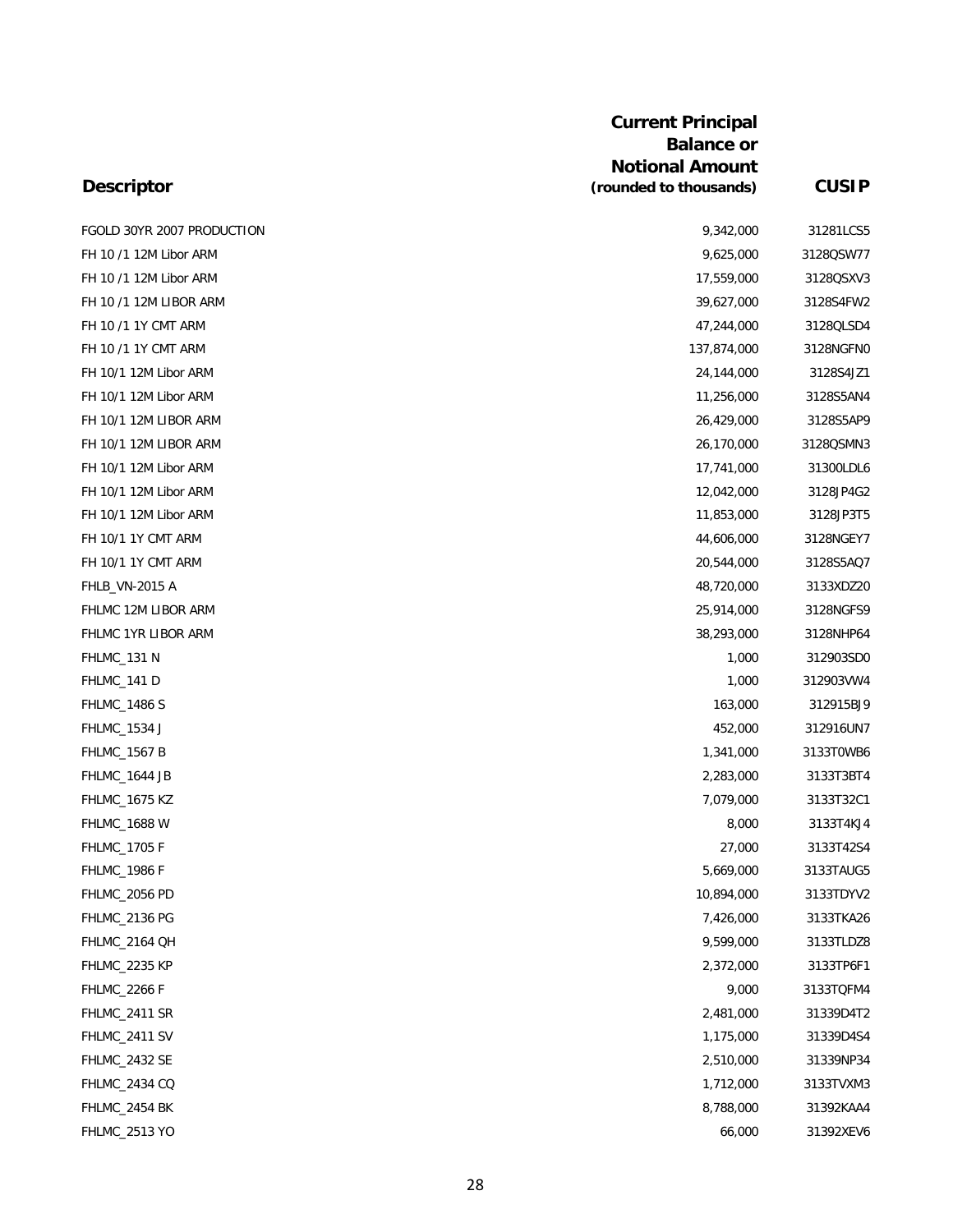|                       | <b>Current Principal</b><br><b>Balance or</b><br><b>Notional Amount</b> |              |
|-----------------------|-------------------------------------------------------------------------|--------------|
| <b>Descriptor</b>     | (rounded to thousands)                                                  | <b>CUSIP</b> |
| <b>FHLMC_25-19 SL</b> | 2,798,000                                                               | 31393FBN5    |
| FHLMC_2530 EA         | 4,831,000                                                               | 31393F7F7    |
| FHLMC_2534 PG         | 6,153,000                                                               | 31393FUN4    |
| FHLMC_2535 TE         | 15,471,000                                                              | 31393GSD7    |
| FHLMC_2542 NU         | 3,567,000                                                               | 31393GKY9    |
| <b>FHLMC_2545 QY</b>  | 2,646,000                                                               | 31393GGZ1    |
| FHLMC_2577 ST         | 9,338,000                                                               | 31393LEE9    |
| <b>FHLMC_25-90 CS</b> | 479,000                                                                 | 31393NEV7    |
| <b>FHLMC_2591 IB</b>  | 352,000                                                                 | 31393MDF5    |
| <b>FHLMC_2591 WC</b>  | 33,660,000                                                              | 31393MFLC    |
| FHLMC_2594 DO         | 6,761,000                                                               | 31393PXQ2    |
| FHLMC_2595 DR         | 14,831,000                                                              | 31393PDK7    |
| FHLMC_2595 DY         | 11,048,000                                                              | 31393PDR2    |
| FHLMC_2617 TH         | 3,899,000                                                               | 31393RBP4    |
| FHLMC_2630 AY         | 11,250,000                                                              | 31393RNW6    |
| FHLMC_2631 DS         | 52,116,000                                                              | 31393RTM2    |
| FHLMC_2631 IJ         | 173,000                                                                 | 31393RUU2    |
| FHLMC_2633 PC         | 1,408,000                                                               | 31393RLU2    |
| FHLMC_2638 OV         | 2,330,000                                                               | 31394G2E2    |
| FHLMC_2642 AR         | 10,000,000                                                              | 31393VVL2    |
| FHLMC_2650 SK         | 8,824,000                                                               | 31393W4H9    |
| FHLMC_2655 SV         | 37,058,000                                                              | 31394GXS7    |
| <b>FHLMC_2656 IJ</b>  | 395,000                                                                 | 31394HKG5    |
| FHLMC_2656 OP         | 37,000                                                                  | 31394HRC7    |
| FHLMC_2656 SH         | 3,299,000                                                               | 31394HL58    |
| FHLMC_2656 SK         | 16,112,000                                                              | 31394HL82    |
| FHLMC_2656 ST         | 24,174,000                                                              | 31394HLA7    |
| FHLMC_2656 SU         | 24,174,000                                                              | 31394HLB5    |
| FHLMC_2656 SV         | 3,715,000                                                               | 31394HLC3    |
| FHLMC_2656 XD         | 11,234,000                                                              | 31394HRG8    |
| FHLMC_2662 WI         | 432,000                                                                 | 31394H4MC    |
| <b>FHLMC_2665 CI</b>  | 549,000                                                                 | 31394HDMC    |
| FHLMC_2667 SW         | 1,311,000                                                               | 31394HHW4    |
| FHLMC_2676 KY         | 17,990,000                                                              | 31394JMS3    |
| FHLMC_2677 VD         | 10,000,000                                                              | 31394JV2C    |
| FHLMC_2678 SK         | 3,993,000                                                               | 31394JA56    |
| FHLMC_2682 JG         | 25,000,000                                                              | 31394KJPC    |
| FHLMC_2682 LC         | 34,491,000                                                              | 31394KK6C    |
| FHLMC_2683 JA         | 8,646,000                                                               | 31394JEK9    |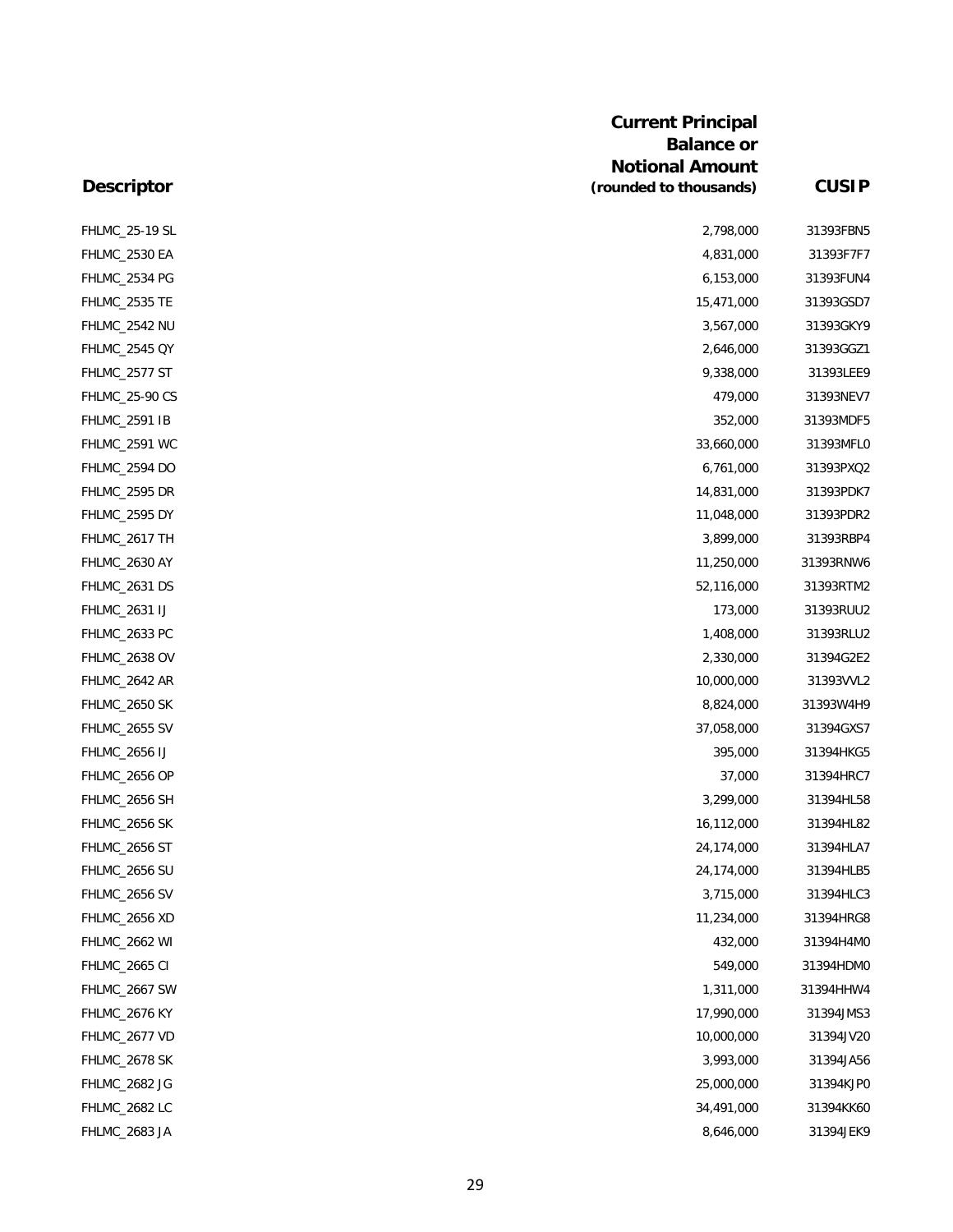|                      | <b>Current Principal</b><br><b>Balance or</b><br><b>Notional Amount</b> |              |
|----------------------|-------------------------------------------------------------------------|--------------|
| <b>Descriptor</b>    | (rounded to thousands)                                                  | <b>CUSIP</b> |
| FHLMC_2686 GC        | 5,021,000                                                               | 31394KM68    |
| FHLMC_2690 TG        | 15,000,000                                                              | 31394KCQ5    |
| <b>FHLMC_2692 TI</b> | 1,011,000                                                               | 31394KZS6    |
| FHLMC_2695 SU        | 21,093,000                                                              | 31394LAP7    |
| FHLMC_2703 CA        | 3,035,000                                                               | 31394LXU1    |
| FHLMC_2716 CI        | 739,000                                                                 | 31394MLX6    |
| FHLMC_2717 AE        | 18,205,000                                                              | 31394MZG8    |
| FHLMC_2725 FB        | 29,000                                                                  | 31394MVQ0    |
| FHLMC_2727 AS        | 15,328,000                                                              | 31394NLW6    |
| FHLMC_2727 PE        | 103,108,000                                                             | 31394NMW5    |
| FHLMC_2733 SB        | 140,000                                                                 | 31394NUY2    |
| FHLMC_2736 SB        | 4,847,000                                                               | 31394PJE4    |
| FHLMC_2751 NE        | 30,201,000                                                              | 31394R7F0    |
| FHLMC_2759 GD        | 72,708,000                                                              | 31394TDS1    |
| <b>FHLMC_2759 OE</b> | 218,000                                                                 | 31394TF26    |
| FHLMC_2764 SE        | 12,743,000                                                              | 31394TWC5    |
| FHLMC_2767 AW        | 17,659,000                                                              | 31394THJ7    |
| <b>FHLMC_2769 ER</b> | 25,266,000                                                              | 31394RZ36    |
| FHLMC_2770 SH        | 56,141,000                                                              | 31394W3D8    |
| FHLMC_2770 UO        | 1,542,000                                                               | 31394W4A3    |
| FHLMC_2777 SE        | 23,857,000                                                              | 31394WMV7    |
| FHLMC_2780 GK        | 8,250,000                                                               | 31394XNC6    |
| <b>FHLMC_2780 S</b>  | 3,508,000                                                               | 31394XS31    |
| FHLMC_2780 SN        | 2,487,000                                                               | 31394XS98    |
| FHLMC_2780 TE        | 10,178,000                                                              | 31394XSL1    |
| <b>FHLMC_2787 S</b>  | 1,618,000                                                               | 31394WCA4    |
| <b>FHLMC_2789 YI</b> | 484,000                                                                 | 31394YX33    |
| FHLMC_2794 H         | 14,924,000                                                              | 31394Y5J9    |
| FHLMC_2802 NC        | 3,052,000                                                               | 31394YNU4    |
| <b>FHLMC_2802 SJ</b> | 10,989,000                                                              | 31394YQG2    |
| FHLMC_2804 EB        | 20,882,000                                                              | 31395APY5    |
| FHLMC_2808 PE        | 30,000,000                                                              | 31395AFT7    |
| <b>FHLMC_2810 S</b>  | 22,443,000                                                              | 31395AKR5    |
| FHLMC_2815 PQ        | 34,560,000                                                              | 31395ADT9    |
| FHLMC_2820 FY        | 56,000                                                                  | 31395CEC1    |
| FHLMC_2820 GI        | 128,000                                                                 | 31395CEK3    |
| <b>FHLMC_2820 SI</b> | 6,000,000                                                               | 31395CFR7    |
| FHLMC_2820 SQ        | 4,795,000                                                               | 31395CFT3    |
| FHLMC_2824 EB        | 4,000,000                                                               | 31395AXQ3    |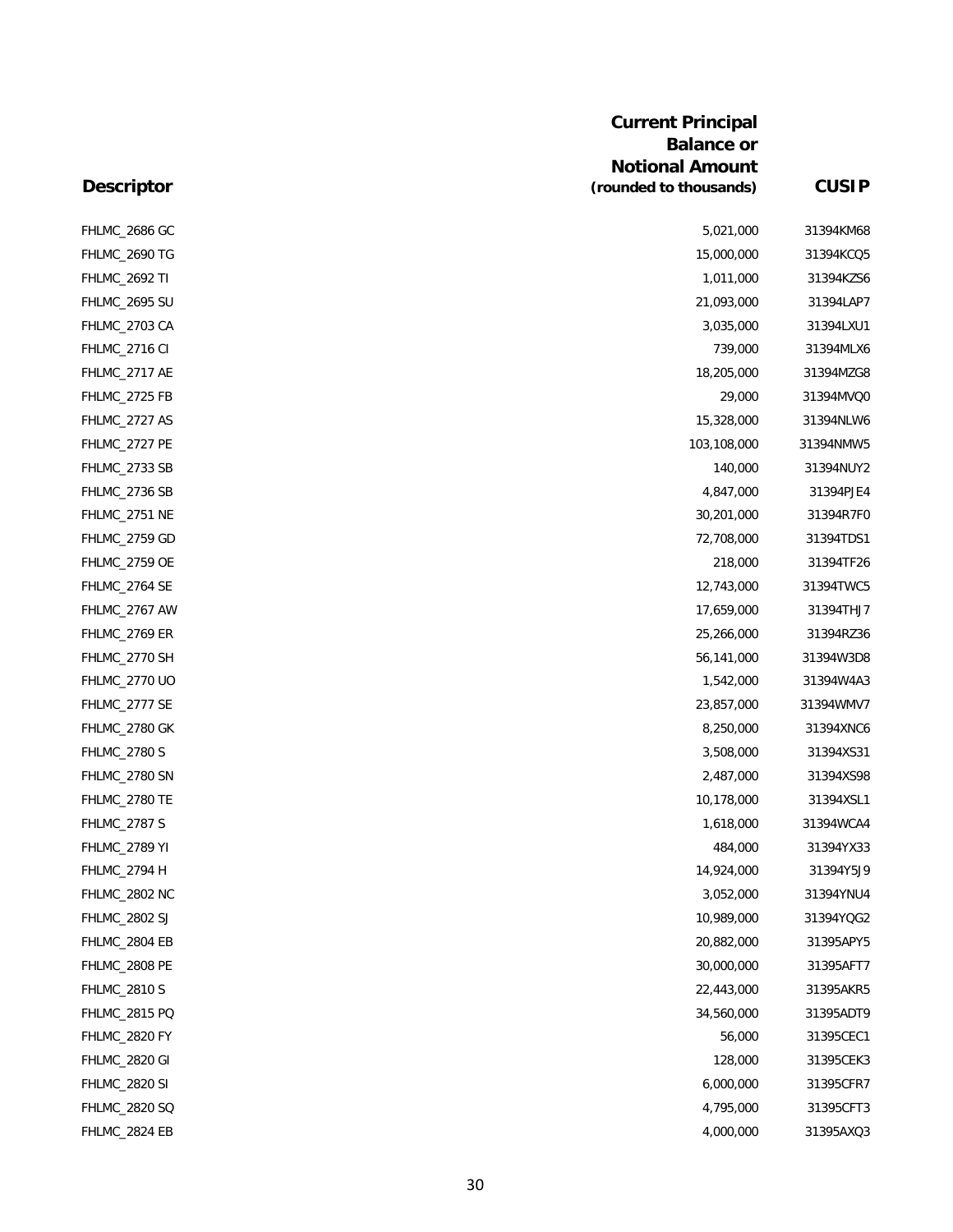| <b>Descriptor</b>    | <b>Current Principal</b><br><b>Balance or</b><br><b>Notional Amount</b><br>(rounded to thousands) | <b>CUSIP</b> |
|----------------------|---------------------------------------------------------------------------------------------------|--------------|
|                      |                                                                                                   |              |
| FHLMC_2825 QN        | 48,659,000                                                                                        | 31395CQZ7    |
| FHLMC_2827 TE        | 5,000,000                                                                                         | 31395CYM7    |
| FHLMC_2833 SN        | 1,116,000                                                                                         | 31395ELH8    |
| FHLMC_2840 OE        | 5,879,000                                                                                         | 31395EQS9    |
| FHLMC_2844 PD        | 27,385,000                                                                                        | 31395EWE3    |
| FHLMC_2846 GB        | 22,122,000                                                                                        | 31395EMQ7    |
| FHLMC_2852 JS        | 5,285,000                                                                                         | 31395GBT8    |
| <b>FHLMC_2852 LS</b> | 3,174,000                                                                                         | 31395GBV3    |
| <b>FHLMC_2852 OS</b> | 16,931,000                                                                                        | 31395GC91    |
| <b>FHLMC_2852 S</b>  | 1,828,000                                                                                         | 31395GCL4    |
| <b>FHLMC_2852 SI</b> | 2,999,000                                                                                         | 31395GF23    |
| FHLMC_2852 SK        | 21,208,000                                                                                        | 31395GCNO    |
| FHLMC_2852 ST        | 4,136,000                                                                                         | 31395GCT7    |
| FHLMC_2857 AL        | 10,000,000                                                                                        | 31395FSA3    |
| FHLMC_2859 PS        | 3,402,000                                                                                         | 31395FG24    |
| FHLMC_2861 JS        | 3,900,000                                                                                         | 31395GGZ9    |
| FHLMC_2862 VA        | 5,892,000                                                                                         | 31395FLW2    |
| FHLMC_2864 PE        | 51,226,000                                                                                        | 31395G2SC    |
| FHLMC_2866 FI        | 666,000                                                                                           | 31395H5J5    |
| FHLMC_2866 HL        | 5,000                                                                                             | 31395H6V7    |
| <b>FHLMC_2866 IQ</b> | 857,000                                                                                           | 31395HA42    |
| FHLMC_2866 SF        | 11,956,000                                                                                        | 31395HBB5    |
| FHLMC_2866 SK        | 16,532,000                                                                                        | 31395HBE9    |
| FHLMC_2869 ST        | 3,597,000                                                                                         | 31395HHK9    |
| FHLMC_2877 AL        | 4,115,000                                                                                         | 31395HJ43    |
| FHLMC_2882 AS        | 24,118,000                                                                                        | 31395JEA0    |
| FHLMC_2882 DS        | 54,020,000                                                                                        | 31395JF68    |
| FHLMC_2882 ES        | 24,118,000                                                                                        | 31395JF92    |
| FHLMC_2882 IH        | 83,000                                                                                            | 31395JG34    |
| <b>FHLMC_2882 OS</b> | 8,140,000                                                                                         | 31395JHZ2    |
| FHLMC_2882 TS        | 10,916,000                                                                                        | 31395JKPC    |
| FHLMC_2885 MD        | 10,000,000                                                                                        | 31395J3U8    |
| FHLMC_2886 SC        | 3,222,000                                                                                         | 31395J2H8    |
| FHLMC_2890 PD        | 20,000,000                                                                                        | 31395JSN7    |
| FHLMC_2896 SM        | 4,647,000                                                                                         | 31395HVX5    |
| FHLMC_2897 SI        | 10,602,000                                                                                        | 31395KBB8    |
| FHLMC_2901 DB        | 1,000                                                                                             | 31395KRC9    |
| FHLMC_2901 DI        | 32,000                                                                                            | 31395KRD7    |
| FHLMC_2901 SA        | 4,498,000                                                                                         | 31395KSM6    |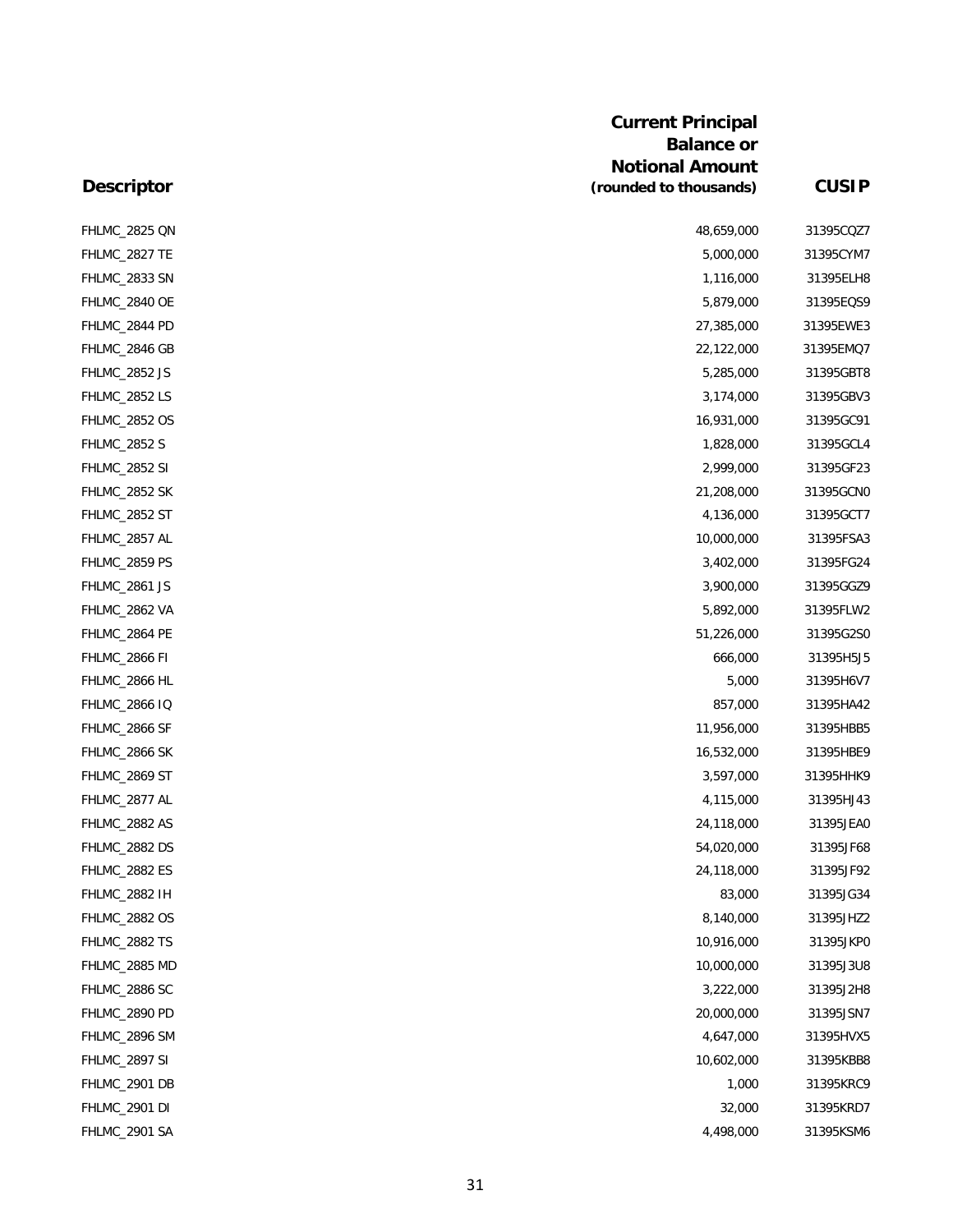|                       | <b>Current Principal</b> |              |
|-----------------------|--------------------------|--------------|
|                       | <b>Balance or</b>        |              |
|                       | <b>Notional Amount</b>   |              |
| <b>Descriptor</b>     | (rounded to thousands)   | <b>CUSIP</b> |
| FHLMC_2901 TK         | 649,000                  | 31395KST1    |
| FHLMC_2901 TM         | 355,000                  | 31395KSV6    |
| FHLMC_2903 SU         | 13,110,000               | 31395KQ22    |
| FHLMC_2905 ME         | 15,741,000               | 31395KCW1    |
| FHLMC_2907 SN         | 3,628,000                | 31395KNB5    |
| FHLMC_2916 SL         | 13,950,000               | 31395LW31    |
| FHLMC_2916 TB         | 67,948,000               | 31395LW80    |
| <b>FHLMC_2916 TJ</b>  | 2,868,000                | 31395LWC1    |
| FHLMC_2916 TK         | 6,288,000                | 31395LWD9    |
| FHLMC_2916 TM         | 10,215,000               | 31395LWF4    |
| FHLMC_2916 TN         | 10,000,000               | 31395LWG2    |
| <b>FHLMC_2916 TO</b>  | 13,849,000               | 31395LWHO    |
| FHLMC_2916 TV         | 2,968,000                | 31395LWN7    |
| FHLMC_2916 TX         | 12,054,000               | 31395LWQ0    |
| FHLMC_2916 YE         | 17,842,000               | 31395LXA4    |
| FHLMC_2931 IO         | 469,000                  | 31395P3A8    |
| FHLMC_29-31 LI        | 676,000                  | 31395P4C3    |
| FHLMC_29-31 SW        | 16,738,000               | 31395P6H0    |
| FHLMC_29-31 XY        | 143,000                  | 31395PAQ5    |
| <b>FHLMC_2931 ZY</b>  | 12,780,000               | 31395PBA9    |
| FHLMC_2938 EB         | 8,550,000                | 31395MW70    |
| FHLMC_29-41 DS        | 896,000                  | 31395PSB9    |
| <b>FHLMC_29-41 HA</b> | 50,000,000               | 31395PSN3    |
| FHLMC_29-41 SW        | 15,968,000               | 31395PTV4    |
| <b>FHLMC_29-41 TS</b> | 37,230,000               | 31395PTX0    |
| <b>FHLMC_29-41 YS</b> | 296,000                  | 31395PUM2    |
| FHLMC_2942 LA         | 10,801,000               | 31395PHQ8    |
| FHLMC_29-45 IB        | 25,000                   | 31395PK92    |
| <b>FHLMC_2947 S</b>   | 15,132,000               | 31395R7E2    |
| <b>FHLMC_2957 VZ</b>  | 27,084,000               | 31395TLJ1    |
| FHLMC_2960 JG         | 21,647,000               | 31395RD54    |
| FHLMC_2962 BI         | 7,488,000                | 31395TQ23    |
| FHLMC_2962 BS         | 858,000                  | 31395TQ56    |
| <b>FHLMC_2962 ES</b>  | 131,000                  | 31395TQG2    |
| FHLMC_2962 GT         | 358,000                  | 31395TQP2    |
| <b>FHLMC_2962 KI</b>  | 863,000                  | 31395TR30    |
| FHLMC_2962 TY         | 14,516,000               | 31395TRT3    |
| <b>FHLMC_2962 UI</b>  | 553,000                  | 31395TRU0    |
| FHLMC_2967 EA         | 4,751,000                | 31395TBY9    |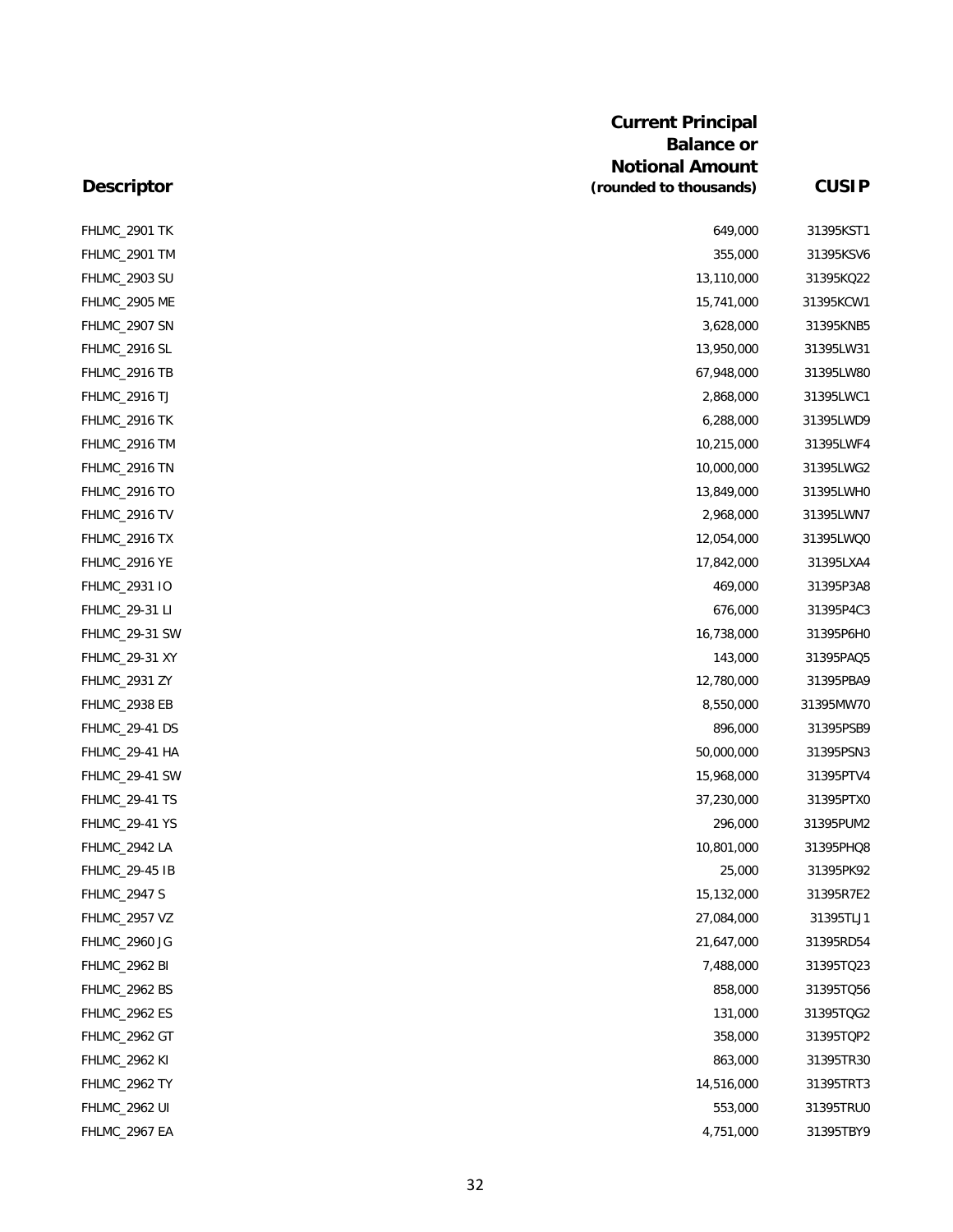| <b>Descriptor</b>    | <b>Current Principal</b><br><b>Balance or</b><br><b>Notional Amount</b><br>(rounded to thousands) | <b>CUSIP</b> |
|----------------------|---------------------------------------------------------------------------------------------------|--------------|
|                      |                                                                                                   |              |
| <b>FHLMC_2967 JI</b> | 4,609,000                                                                                         | 31395TC51    |
| FHLMC_2968 EB        | 22,625,000                                                                                        | 31395RPX0    |
| <b>FHLMC_2971 CX</b> | 30,793,000                                                                                        | 31395UG54    |
| FHLMC_2971 GI        | 874,000                                                                                           | 31395UGU9    |
| FHLMC_2971 I         | 545,000                                                                                           | 31395UHJ3    |
| FHLMC_2971 IQ        | 898,000                                                                                           | 31395UHR5    |
| <b>FHLMC_2971 IT</b> | 817,000                                                                                           | 31395UHS3    |
| FHLMC_2971 KD        | 50,031,000                                                                                        | 31395UHV6    |
| FHLMC_2975 OG        | 5,000,000                                                                                         | 31395UC66    |
| FHLMC_2978 TC        | 164,000                                                                                           | 31395ULG4    |
| FHLMC_2983 TS        | 11,885,000                                                                                        | 31395TUF9    |
| <b>FHLMC_2985 CS</b> | 335,000                                                                                           | 31395VNE5    |
| <b>FHLMC_2985 EZ</b> | 1,550,000                                                                                         | 31395VNH8    |
| FHLMC_2985 FS        | 1,463,000                                                                                         | 31395VNJ4    |
| FHLMC_2985 GD        | 8,524,000                                                                                         | 31395VNM7    |
| FHLMC_2985 JE        | 1,400,000                                                                                         | 31395VNQ8    |
| <b>FHLMC_2985 LI</b> | 2,507,000                                                                                         | 31395VP37    |
| <b>FHLMC_2985 LZ</b> | 824,000                                                                                           | 31395VP52    |
| FHLMC_2989 TG        | 54,050,000                                                                                        | 31395VG60    |
| FHLMC_2989 VZ        | 48,496,000                                                                                        | 31395VGP8    |
| FHLMC_2990 ND        | 2,690,000                                                                                         | 31395V3U1    |
| <b>FHLMC_2991 CS</b> | 14,783,000                                                                                        | 31395UWQ0    |
| <b>FHLMC_2991 QE</b> | 12,261,000                                                                                        | 31395UXT3    |
| FHLMC_2992 SN        | 24,215,000                                                                                        | 31395VD30    |
| FHLMC 2994 HS        | 10,476,000                                                                                        | 31395VHH5    |
| FHLMC_2995 JF        | 953,000                                                                                           | 31395VM63    |
| FHLMC 2999 NA        | 1,704,000                                                                                         | 31395VW54    |
| FHLMC_3001 HS        | 3,795,000                                                                                         | 31395WA49    |
| FHLMC_3003 LD        | 62,215,000                                                                                        | 31395W4L8    |
| FHLMC_3006 BS        | 2,812,000                                                                                         | 31395WRE9    |
| FHLMC_3008 SA        | 4,043,000                                                                                         | 31395WGM3    |
| FHLMC_3010 HF        | 860,000                                                                                           | 31395WCH8    |
| FHLMC_3010 HW        | 568,000                                                                                           | 31395WCR6    |
| FHLMC_3012 FS        | 6,213,000                                                                                         | 31395WV20    |
| FHLMC_3013 AS        | 19,003,000                                                                                        | 31395XQ40    |
| FHLMC_3013 SD        | 913,000                                                                                           | 31395XT70    |
| FHLMC_3014 NA        | 5,766,000                                                                                         | 31395XB95    |
| FHLMC_3015 EM        | 5,000,000                                                                                         | 31395XMW2    |
| FHLMC_3015 NO        | 1,329,000                                                                                         | 31395XNT8    |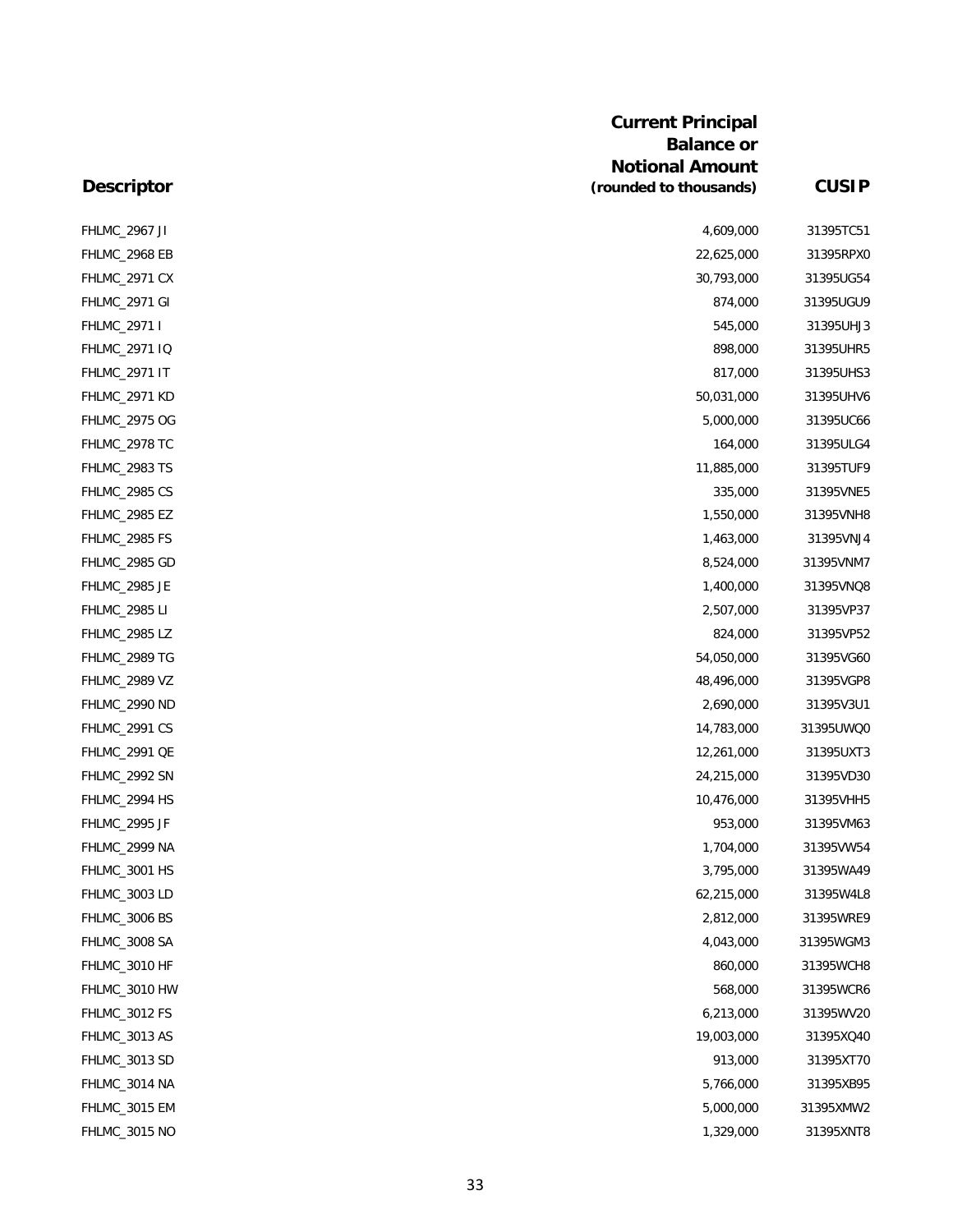|                      | <b>Current Principal</b><br><b>Balance or</b><br><b>Notional Amount</b> |              |
|----------------------|-------------------------------------------------------------------------|--------------|
| <b>Descriptor</b>    | (rounded to thousands)                                                  | <b>CUSIP</b> |
| FHLMC_3017 AE        | 16,183,000                                                              | 31395XYX7    |
| FHLMC_3017 NB        | 7,780,000                                                               | 31396A2E3    |
| FHLMC_30-17 OC       | 1,416,000                                                               | 31396A2K9    |
| FHLMC_3017 TZ        | 4,134,000                                                               | 31396A2Z6    |
| FHLMC_3017 ZV        | 8,488,000                                                               | 31396A3R3    |
| FHLMC_3018 SM        | 5,187,000                                                               | 31395X2X2    |
| FHLMC_3033 SF        | 14,185,000                                                              | 31396ADZ4    |
| FHLMC_3035 OG        | 3,079,000                                                               | 31396AMW1    |
| FHLMC_3036 AZ        | 1,282,000                                                               | 31396AVSC    |
| FHLMC_3036 EZ        | 6,074,000                                                               | 31396AWWC    |
| FHLMC_3042 PS        | 4,195,000                                                               | 31396A5H3    |
| FHLMC_3042 XA        | 8,133,000                                                               | 31396A5R1    |
| FHLMC_3045 DO        | 10,384,000                                                              | 31396CBU3    |
| FHLMC_3046 CD        | 69,535,000                                                              | 31396CPA2    |
| FHLMC_3050 SA        | 14,773,000                                                              | 31396EDX1    |
| FHLMC_3056 HA        | 4,316,000                                                               | 31396C6C9    |
| FHLMC_3062 EZ        | 18,853,000                                                              | 31396EY34    |
| FHLMC_3064 SP        | 35,644,000                                                              | 31396ERS7    |
| FHLMC_3069 IO        | 1,435,000                                                               | 31396FBR3    |
| FHLMC_3074 CS        | 9,387,000                                                               | 31396FMF7    |
| FHLMC_3074 MI        | 378,000                                                                 | 31396FNE9    |
| FHLMC_3074 OA        | 2,953,000                                                               | 31396FNH2    |
| FHLMC_3074 QS        | 908,000                                                                 | 31396FNR0    |
| FHLMC_3074 VZ        | 14,131,000                                                              | 31396FPD9    |
| <b>FHLMC_3081 DI</b> | 21,613,000                                                              | 31396FX57    |
| FHLMC_3082 AF        | 574,000                                                                 | 31396G2H3    |
| FHLMC_3082 OP        | 12,248,000                                                              | 31396G3B5    |
| FHLMC_3083 BX        | 30,200,000                                                              | 31396FZE6    |
| FHLMC_3102 AI        | 8,316,000                                                               | 31396H5A3    |
| FHLMC_3102 AO        | 2,406,000                                                               | 31396H5B1    |
| <b>FHLMC_3102 DS</b> | 786,000                                                                 | 31396H5K1    |
| FHLMC_3102 FL        | 842,000                                                                 | 31396H5T2    |
| FHLMC_3102 GS        | 6,229,000                                                               | 31396H5U9    |
| FHLMC_3102 IS        | 12,421,000                                                              | 31396H5W5    |
| FHLMC_3102 PG        | 22,000,000                                                              | 31396H6C8    |
| FHLMC_3102 PJ        | 64,611,000                                                              | 31396H6E4    |
| FHLMC_3102 TF        | 3,322,000                                                               | 31396H6Q7    |
| FHLMC_3102 TH        | 2,214,000                                                               | 31396H6S3    |
| FHLMC_3102 TK        | 19,194,000                                                              | 31396H6T1    |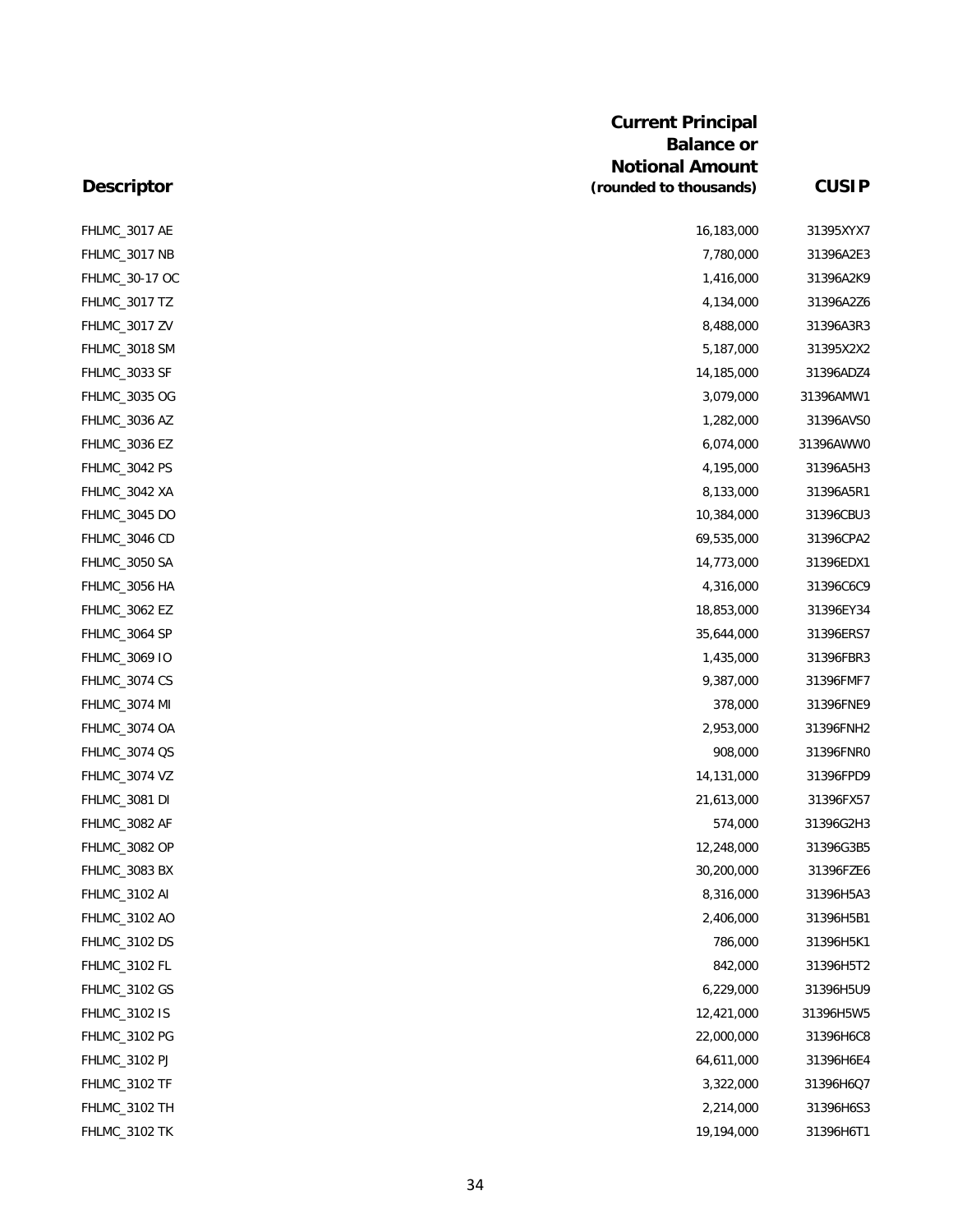| <b>Descriptor</b>    | <b>Current Principal</b><br><b>Balance or</b><br><b>Notional Amount</b><br>(rounded to thousands) | <b>CUSIP</b> |
|----------------------|---------------------------------------------------------------------------------------------------|--------------|
| <b>FHLMC_3115 ID</b> | 608,000                                                                                           | 31396HKY4    |
| FHLMC_3117 LT        | 2,511,000                                                                                         | 31396HVN6    |
| FHLMC_3117 OG        | 11,069,000                                                                                        | 31396HVT3    |
| FHLMC_3117 PL        | 89,077,000                                                                                        | 31396HVX4    |
| FHLMC_3117 PS        | 27,674,000                                                                                        | 31396HW47    |
| FHLMC_3117 SO        | 5,534,000                                                                                         | 31396HWH8    |
| FHLMC_3117 TK        | 32,620,000                                                                                        | 31396HWN5    |
| FHLMC_3121 SQ        | 19,961,000                                                                                        | 31396JGK5    |
| <b>FHLMC_3122 IS</b> | 64,283,000                                                                                        | 31396JKT1    |
| FHLMC_3122 MO        | 6,618,000                                                                                         | 31396JLFC    |
| <b>FHLMC_3122 SE</b> | 39,260,000                                                                                        | 31396JLZ6    |
| <b>FHLMC_3122 TO</b> | 9,749,000                                                                                         | 31396JM85    |
| FHLMC_3123 HM        | 13,966,000                                                                                        | 31396JPJ8    |
| FHLMC_31-24 AC       | 38,153,000                                                                                        | 31396JC29    |
| FHLMC_3126 AO        | 1,743,000                                                                                         | 31396HZW2    |
| FHLMC_3128 BC        | 4,823,000                                                                                         | 31396JJK2    |
| FHLMC_3130 KB        | 12,412,000                                                                                        | 31396JEY7    |
| FHLMC_3132 FB        | 532,000                                                                                           | 31396JHH1    |
| FHLMC_31-35 AB       | 14,984,000                                                                                        | 31396N2T2    |
| FHLMC_3135 FL        | 3,909,000                                                                                         | 31396N3B0    |
| FHLMC_31-36 CO       | 6,120,000                                                                                         | 31396NGH3    |
| FHLMC_3138 PC        | 34,950,000                                                                                        | 31396N6Y7    |
| <b>FHLMC_3139 PO</b> | 8,105,000                                                                                         | 31396NBL9    |
| FHLMC_3140 UP        | 9,417,000                                                                                         | 31396NEM4    |
| FHLMC_3141 QS        | 65,799,000                                                                                        | 31396NFV3    |
| FHLMC_3145 KA        | 46,000                                                                                            | 31396NCU8    |
| FHLMC_3147 IB        | 4,262,000                                                                                         | 31396NJL1    |
| <b>FHLMC_3147 ID</b> | 23,644,000                                                                                        | 31396NJN7    |
| FHLMC_3147 SH        | 102,932,000                                                                                       | 31396NLK0    |
| FHLMC_3147 TG        | 48,741,000                                                                                        | 31396NLS3    |
| <b>FHLMC_3147 TO</b> | 568,000                                                                                           | 31396NLX2    |
| FHLMC_3149 AT        | 2,584,000                                                                                         | 31396RDT1    |
| FHLMC 3149 HT        | 18,571,000                                                                                        | 31396RF51    |
| <b>FHLMC_3149 IN</b> | 1,196,000                                                                                         | 31396RFD4    |
| FHLMC_3149 LO        | 3,790,000                                                                                         | 31396RG92    |
| FHLMC_3149 MI        | 28,286,000                                                                                        | 31396RGJ0    |
| FHLMC_3149 MT        | 566,000                                                                                           | 31396RGS0    |
| FHLMC_3149 OH        | 29,000                                                                                            | 31396RH67    |
| FHLMC_3149 SD        | 3,192,000                                                                                         | 31396RHZ3    |

# 35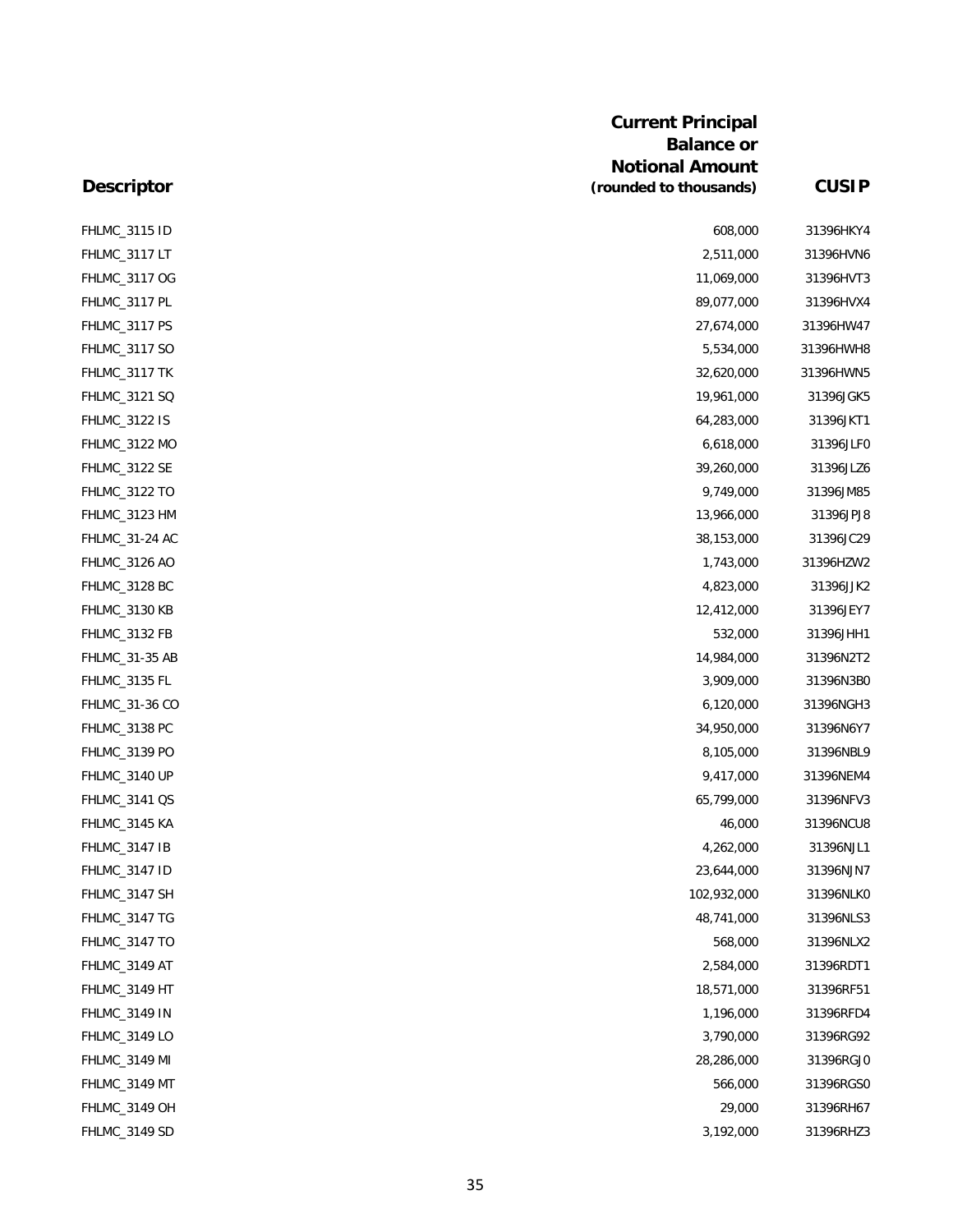| <b>Descriptor</b>    | <b>Current Principal</b><br><b>Balance or</b><br><b>Notional Amount</b><br>(rounded to thousands) | <b>CUSIP</b> |
|----------------------|---------------------------------------------------------------------------------------------------|--------------|
|                      |                                                                                                   |              |
| <b>FHLMC_3149 TI</b> | 24,226,000                                                                                        | 31396RJK4    |
| <b>FHLMC_3149 UI</b> | 1,250,000                                                                                         | 31396RJT5    |
| FHLMC_3150 LA        | 20,001,000                                                                                        | 31396RCT2    |
| FHLMC_3156 LS        | 2,341,000                                                                                         | 31396RA23    |
| FHLMC_3156 PO        | 10,534,000                                                                                        | 31396RAU1    |
| FHLMC_3156 PS        | 55,410,000                                                                                        | 31396RAV9    |
| FHLMC_3164 JB        | 14,512,000                                                                                        | 31396TDF7    |
| FHLMC_3174 AT        | 5,291,000                                                                                         | 31396TJF1    |
| FHLMC_3174 MS        | 45,809,000                                                                                        | 31396TPN7    |
| FHLMC_3174 OB        | 9,167,000                                                                                         | 31396TQE6    |
| FHLMC_3174 PO        | 1,888,000                                                                                         | 31396TQU0    |
| FHLMC_3174 SC        | 7,087,000                                                                                         | 31396TR54    |
| FHLMC_3174 TB        | 55,002,000                                                                                        | 31396TR96    |
| FHLMC_3178 AX        | 61,192,000                                                                                        | 31396RQA8    |
| FHLMC_3184 AF        | 11,571,000                                                                                        | 31396UVV9    |
| FHLMC_3184 AO        | 624,000                                                                                           | 31396UVW7    |
| FHLMC_3184 AS        | 724,000                                                                                           | 31396UVX5    |
| FHLMC_3184 CO        | 3,928,000                                                                                         | 31396UWG1    |
| FHLMC_3184 XF        | 10,757,000                                                                                        | 31396UYM6    |
| <b>FHLMC_3184 YO</b> | 2,715,000                                                                                         | 31396UYQ7    |
| FHLMC_3187 VZ        | 20,839,000                                                                                        | 31396UUT5    |
| FHLMC_3198 SE        | 8,288,000                                                                                         | 31397AGA5    |
| FHLMC_3198 SQ        | 7,363,000                                                                                         | 31397AGC1    |
| <b>FHLMC_3199 IB</b> | 329,000                                                                                           | 31397A4D2    |
| FHLMC_3200 PI        | 36,731,000                                                                                        | 31397AJ87    |
| FHLMC_3200 PO        | 15,886,000                                                                                        | 31397AJ95    |
| FHLMC_3203 BO        | 1,876,000                                                                                         | 31397APS6    |
| FHLMC_3203 CO        | 2,963,000                                                                                         | 31397APU1    |
| <b>FHLMC_3203 CU</b> | 9,218,000                                                                                         | 31397APV9    |
| FHLMC_3203 CW        | 22,695,000                                                                                        | 31397APW7    |
| FHLMC_3203 FL        | 6,562,000                                                                                         | 31397AQ48    |
| FHLMC_3203 FY        | 15,290,000                                                                                        | 31397AQ55    |
| FHLMC_3203 HO        | 8,086,000                                                                                         | 31397AQ89    |
| FHLMC_3203 JO        | 371,000                                                                                           | 31397AQB2    |
| FHLMC_3203 SB        | 61,000                                                                                            | 31397AQX4    |
| FHLMC_3203 SJ        | 81,000                                                                                            | 31397AR39    |
| FHLMC_3203 Z         | 23,717,000                                                                                        | 31397ARJ4    |
| FHLMC_3203 ZC        | 29,647,000                                                                                        | 31397ARK1    |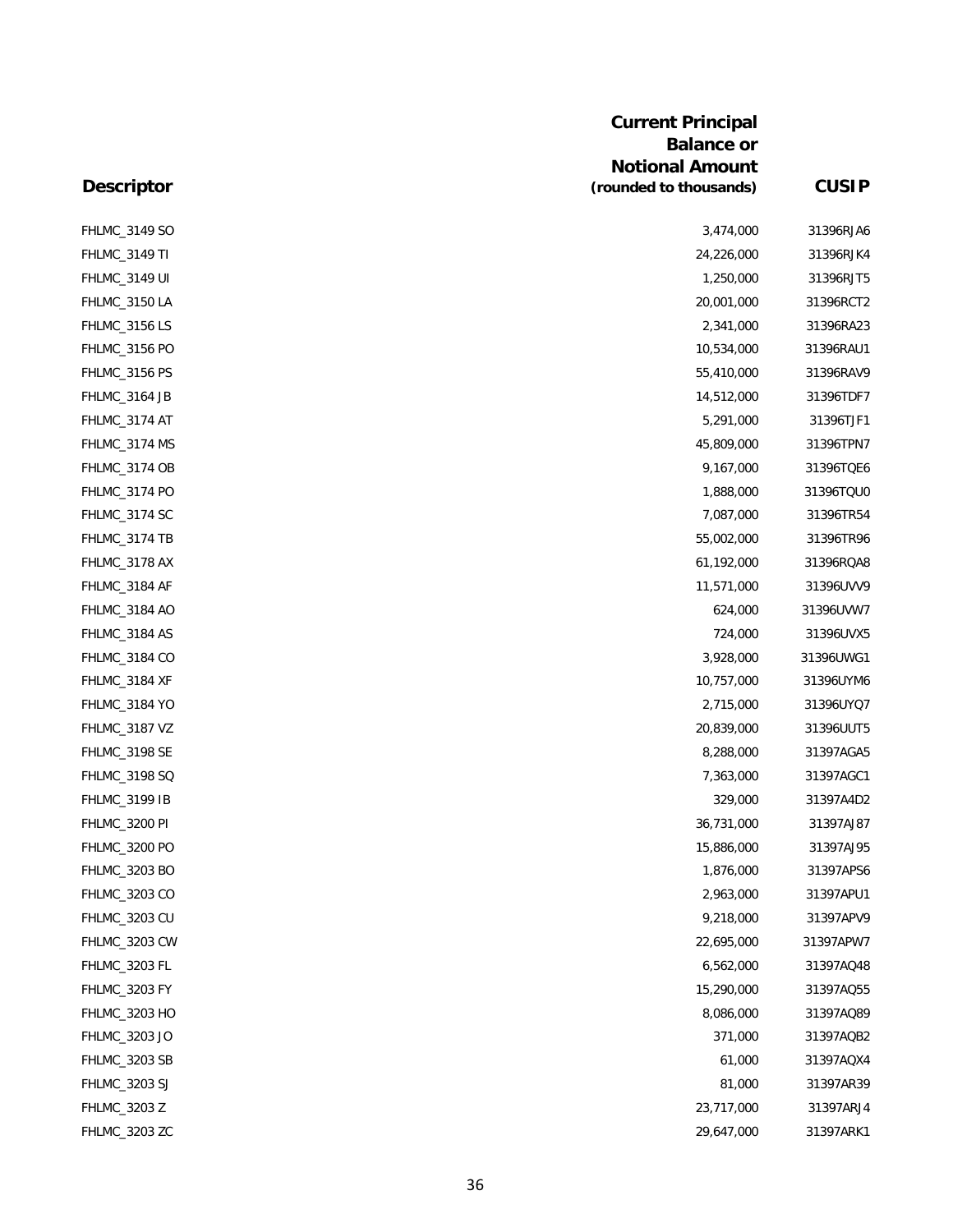|                      | <b>Current Principal</b><br><b>Balance or</b> |              |
|----------------------|-----------------------------------------------|--------------|
|                      | <b>Notional Amount</b>                        |              |
| <b>Descriptor</b>    | (rounded to thousands)                        | <b>CUSIP</b> |
| FHLMC_3204 ZC        | 30,155,000                                    | 31397AL35    |
| FHLMC_3213 JD        | 8,000,000                                     | 31397AZB2    |
| FHLMC_3213 OH        | 5,390,000                                     | 31397B2Q3    |
| FHLMC_3215 QA        | 5,806,000                                     | 31397BL82    |
| <b>FHLMC_3216 JI</b> | 701,000                                       | 31397AVK6    |
| FHLMC_3218 SA        | 81,043,000                                    | 31397BJY8    |
| FHLMC_3219 PD        | 8,826,000                                     | 31397BGS4    |
| FHLMC_3221 AS        | 19,455,000                                    | 31397BB91    |
| FHLMC_3221 ZC        | 780,000                                       | 31397BBR1    |
| FHLMC_3221 ZE        | 420,000                                       | 31397BBT7    |
| FHLMC_3225 GO        | 10,903,000                                    | 31397BQV6    |
| FHLMC_3226 TX        | 11,745,000                                    | 31397BT76    |
| FHLMC_3228 CF        | 26,058,000                                    | 31397C2K4    |
| FHLMC_3228 EF        | 20,508,000                                    | 31397C2Q1    |
| FHLMC_3228 HF        | 55,332,000                                    | 31397C3A5    |
| FHLMC_3228 IO        | 850,000                                       | 31397C3C1    |
| FHLMC_3228 OE        | 6,873,000                                     | 31397C3J6    |
| FHLMC_3228 SE        | 11,487,000                                    | 31397C4A4    |
| FHLMC_3228 SF        | 15,932,000                                    | 31397C4B2    |
| FHLMC_3231 FX        | 21,216,000                                    | 31397BVH1    |
| FHLMC_3239 AS        | 17,754,000                                    | 31397CUP2    |
| <b>FHLMC_3239 CI</b> | 142,000                                       | 31397CUW7    |
| FHLMC_3239 DF        | 18,946,000                                    | 31397CUY3    |
| FHLMC_3239 SA        | 20,362,000                                    | 31397CVX4    |
| FHLMC_3239 SF        | 51,000                                        | 31397CVZ9    |
| FHLMC_3239 SG        | 23,350,000                                    | 31397CW21    |
| <b>FHLMC_3239 SI</b> | 39,947,000                                    | 31397CW39    |
| FHLMC_3239 ZH        | 595,000                                       | 31397CWJ4    |
| FHLMC_3245 PO        | 15,232,000                                    | 31397CNW5    |
| FHLMC_3249 SF        | 1,835,000                                     | 31397EDV4    |
| FHLMC_3255 SA        | 91,068,000                                    | 31397EAG0    |
| FHLMC_3258 PM        | 69,079,000                                    | 31397CXF1    |
| FHLMC_3267 SF        | 1,368,000                                     | 31397ERK3    |
| FHLMC_3267 SI        | 12,928,000                                    | 31397ERL1    |
| <b>FHLMC_3276 SI</b> | 25,204,000                                    | 31397F5C2    |
| FHLMC_3278 SA        | 29,481,000                                    | 31397EXF7    |
| FHLMC_3279 MZ        | 12,000                                        | 31397FBL5    |
| FHLMC_3279 ZG        | 22,000                                        | 31397FCF7    |
| <b>FHLMC_3282 YC</b> | 30,650,000                                    | 31397F2N1    |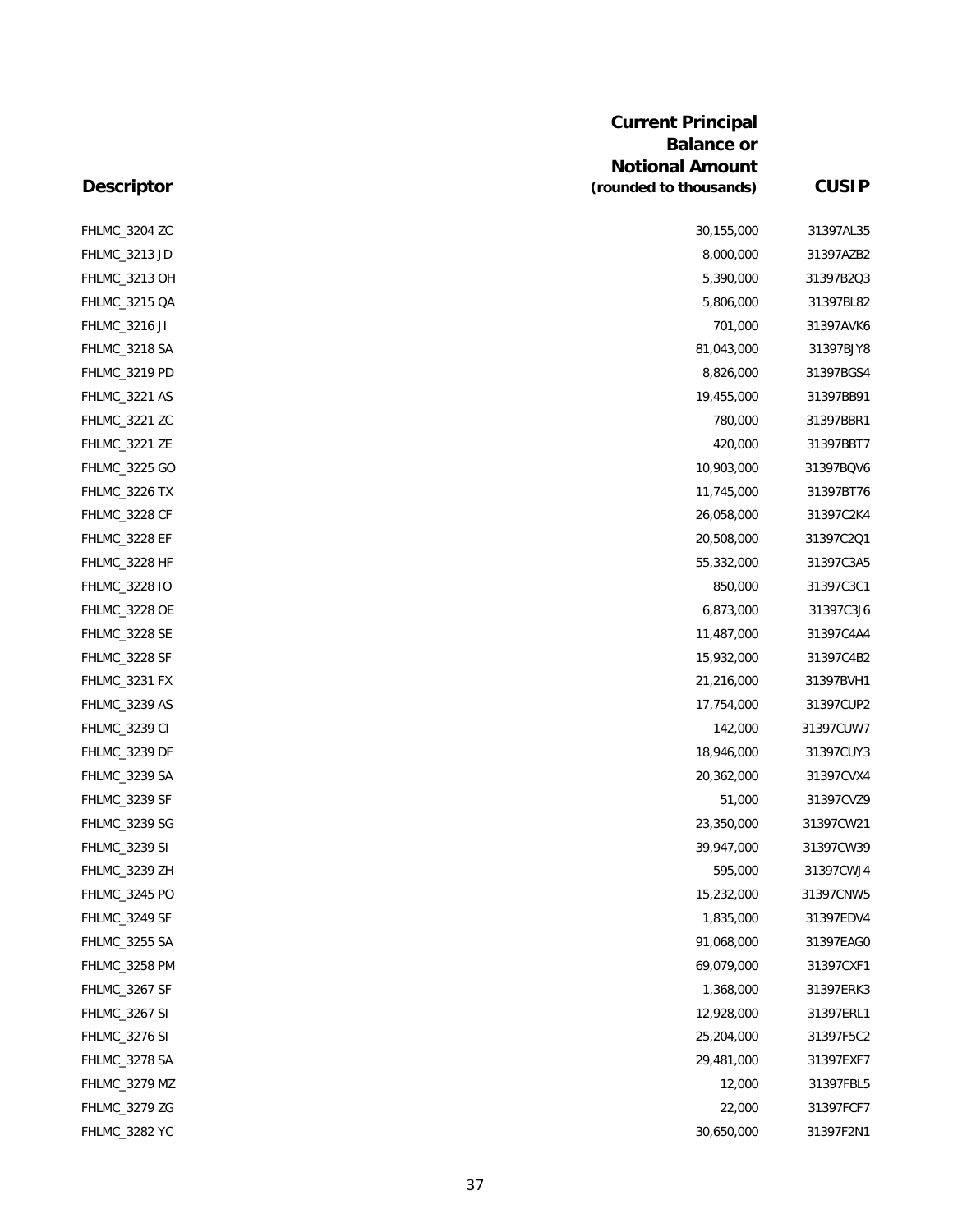|                      | <b>Current Principal</b><br><b>Balance or</b><br><b>Notional Amount</b> |              |
|----------------------|-------------------------------------------------------------------------|--------------|
| <b>Descriptor</b>    | (rounded to thousands)                                                  | <b>CUSIP</b> |
| FHLMC_3287 AS        | 7,242,000                                                               | 31397G5B2    |
| FHLMC_3287 EO        | 1,611,000                                                               | 31397G5R7    |
| FHLMC_3287 GC        | 41,754,000                                                              | 31397G5X4    |
| FHLMC_3287 GO        | 2,419,000                                                               | 31397G6B1    |
| FHLMC_3287 PC        | 17,245,000                                                              | 31397G6H8    |
| FHLMC_3287 PD        | 5,000,000                                                               | 31397G6J4    |
| FHLMC_3289 SG        | 17,987,000                                                              | 31397FPL0    |
| FHLMC_3296 YS        | 31,243,000                                                              | 31397FND0    |
| FHLMC_3298 WB        | 59,407,000                                                              | 31397GGR5    |
| FHLMC_3300 AC        | 2,101,000                                                               | 31397GQE3    |
| <b>FHLMC_3300 AI</b> | 1,404,000                                                               | 31397GQH6    |
| FHLMC_3300 LO        | 11,466,000                                                              | 31397GQV5    |
| FHLMC_3300 MO        | 7,193,000                                                               | 31397GR28    |
| FHLMC_3300 OC        | 8,541,000                                                               | 31397GR77    |
| FHLMC_3300 PB        | 35,673,000                                                              | 31397GR93    |
| FHLMC_3300 XO        | 12,662,000                                                              | 31397GRV4    |
| FHLMC_3308 SN        | 6,867,000                                                               | 31397GKB5    |
| FHLMC_3308 ST        | 17,477,000                                                              | 31397GKD1    |
| FHLMC_3316 CA        | 16,124,000                                                              | 31397HJA7    |
| FHLMC_3316 CB        | 18,225,000                                                              | 31397HJB5    |
| FHLMC_3316 CD        | 27,265,000                                                              | 31397HJC3    |
| FHLMC_3316 EA        | 19,233,000                                                              | 31397HJF6    |
| FHLMC_3316 HE        | 10,334,000                                                              | 31397HK23    |
| FHLMC_3316 JO        | 9,706,000                                                               | 31397HKD9    |
| <b>FHLMC_3316 KO</b> | 907,000                                                                 | 31397HKH0    |
| FHLMC_3316 PD        | 5,343,000                                                               | 31397HKT4    |
| FHLMC_3316 PO        | 5,606,000                                                               | 31397HKV9    |
| FHLMC_3317 F         | 97,112,000                                                              | 31397GZ94    |
| FHLMC_3322 SA        | 50,906,000                                                              | 31397HMH8    |
| <b>FHLMC_3325 ES</b> | 21,048,000                                                              | 31397JDR2    |
| FHLMC_3326 AI        | 279,000                                                                 | 31397JHB3    |
| FHLMC_3326 ES        | 382,000                                                                 | 31397JHN7    |
| FHLMC_3326 JO        | 3,902,000                                                               | 31397JJN5    |
| <b>FHLMC_3326 KO</b> | 672,000                                                                 | 31397JJR6    |
| FHLMC_3326 OH        | 1,264,000                                                               | 31397JJX3    |
| FHLMC_3326 PB        | 19,805,000                                                              | 31397JJZ8    |
| FHLMC_3326 SF        | 425,000                                                                 | 31397JKF0    |
| FHLMC_3326 SH        | 993,000                                                                 | 31397JKG8    |
| FHLMC_3326 SK        | 17,472,000                                                              | 31397JKJ2    |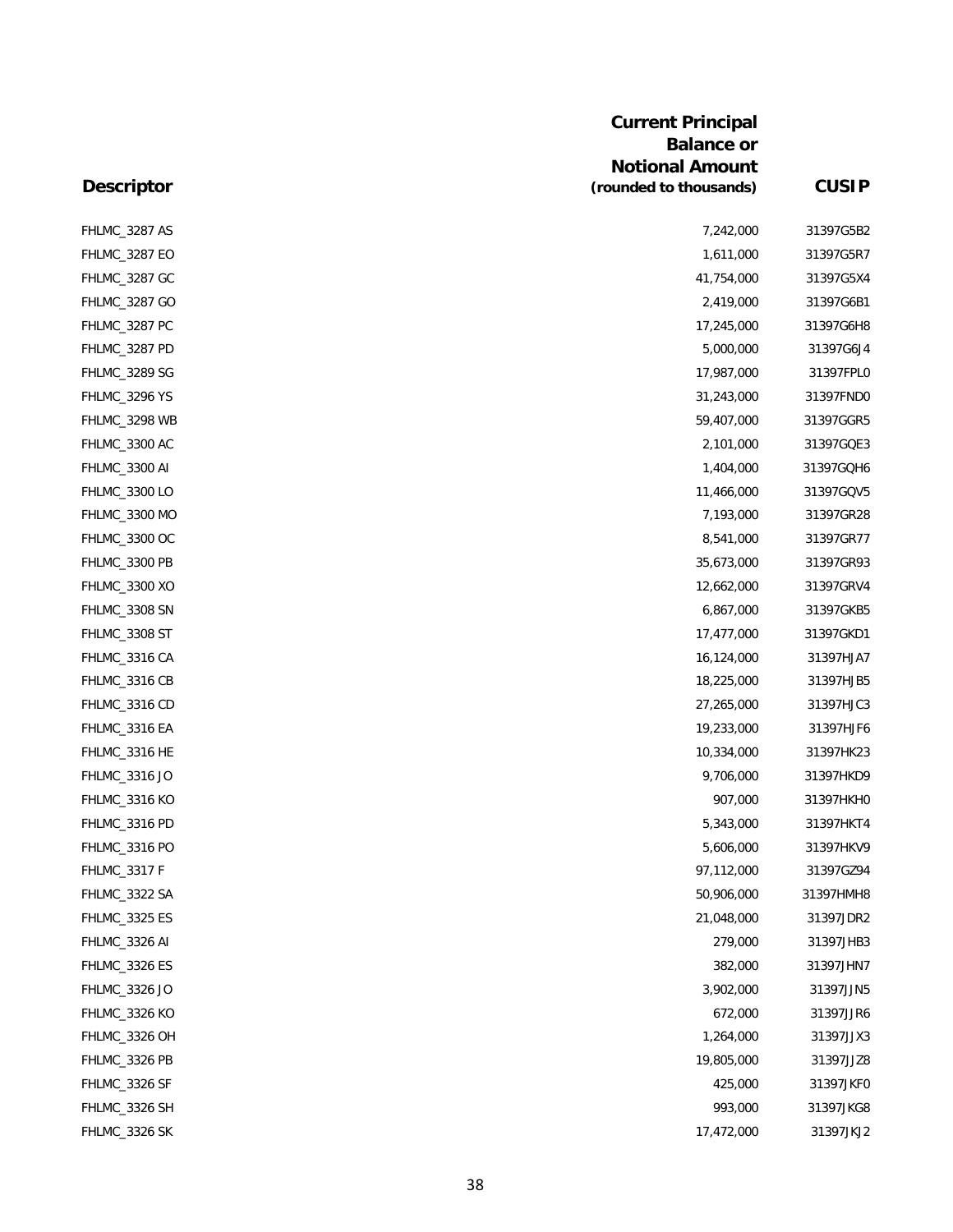|                      | <b>Current Principal</b><br><b>Balance or</b><br><b>Notional Amount</b> |              |
|----------------------|-------------------------------------------------------------------------|--------------|
| <b>Descriptor</b>    | (rounded to thousands)                                                  | <b>CUSIP</b> |
| FHLMC_3326 SM        | 166,430,000                                                             | 31397JKK9    |
| FHLMC_3326 TM        | 33,286,000                                                              | 31397JKQ6    |
| FHLMC_3326 ZM        | 1,477,000                                                               | 31397JL69    |
| FHLMC_3327 YO        | 9,555,000                                                               | 31397HS41    |
| FHLMC_3329 TS        | 1,003,000                                                               | 31397HZ43    |
| FHLMC_3329 WK        | 21,440,000                                                              | 31397HZG6    |
| FHLMC_33-30 LS       | 34,077,000                                                              | 31397JGA6    |
| FHLMC_3331 BP        | 39,830,000                                                              | 31397J2E3    |
| FHLMC_3335 SK        | 772,000                                                                 | 31397JCC6    |
| FHLMC_3341 AB        | 41,422,000                                                              | 31397JMJ0    |
| FHLMC_3347 BS        | 818,000                                                                 | 31397K2H3    |
| FHLMC_3347 CB        | 7,321,000                                                               | 31397K2K6    |
| FHLMC_3347 FC        | 30,640,000                                                              | 31397K2P5    |
| FHLMC_3347 SB        | 6,911,000                                                               | 31397K3L3    |
| FHLMC_3347 SC        | 3,677,000                                                               | 31397K3M1    |
| FHLMC_3347 SF        | 2,410,000                                                               | 31397K3P4    |
| <b>FHLMC_3347 TI</b> | 34,265,000                                                              | 31397K3T6    |
| FHLMC_3347 ZA        | 566,000                                                                 | 31397K3U3    |
| FHLMC_3348 HJ        | 33,277,000                                                              | 31397JLV4    |
| FHLMC_3349 BP        | 47,558,000                                                              | 31397JUT9    |
| FHLMC_3349 TF        | 4,861,000                                                               | 31397JWG5    |
| FHLMC_3351 AB        | 18,651,000                                                              | 31397JQH0    |
| FHLMC_3360 CB        | 29,128,000                                                              | 31397KDY4    |
| FHLMC_3360 SA        | 4,584,000                                                               | 31397KE56    |
| FHLMC_3361 SA        | 48,248,000                                                              | 31397KF89    |
| FHLMC_3365 FM        | 821,000                                                                 | 31397KNR8    |
| FHLMC_3365 FN        | 846,000                                                                 | 31397KNS6    |
| FHLMC_3365 MT        | 1,593,000                                                               | 31397KNT4    |
| FHLMC_3365 PO        | 2,318,000                                                               | 31397KNK3    |
| FHLMC_3365 SA        | 22,601,000                                                              | 31397KNM9    |
| FHLMC_3365 SB        | 8,136,000                                                               | 31397KNN7    |
| FHLMC_3365 SD        | 15,067,000                                                              | 31397KNQ0    |
| FHLMC_3370 PJ        | 71,457,000                                                              | 31397KSS1    |
| FHLMC_3375 SV        | 51,697,000                                                              | 31397KXL0    |
| FHLMC_3376 OA        | 75,000                                                                  | 31397KZT1    |
| FHLMC_3376 OC        | 22,653,000                                                              | 31397KZU8    |
| FHLMC_3376 PS        | 6,227,000                                                               | 31397KZZ7    |
| FHLMC_3376 SD        | 916,000                                                                 | 31397P2G4    |
| FHLMC_3376 SL        | 5,433,000                                                               | 31397P2L3    |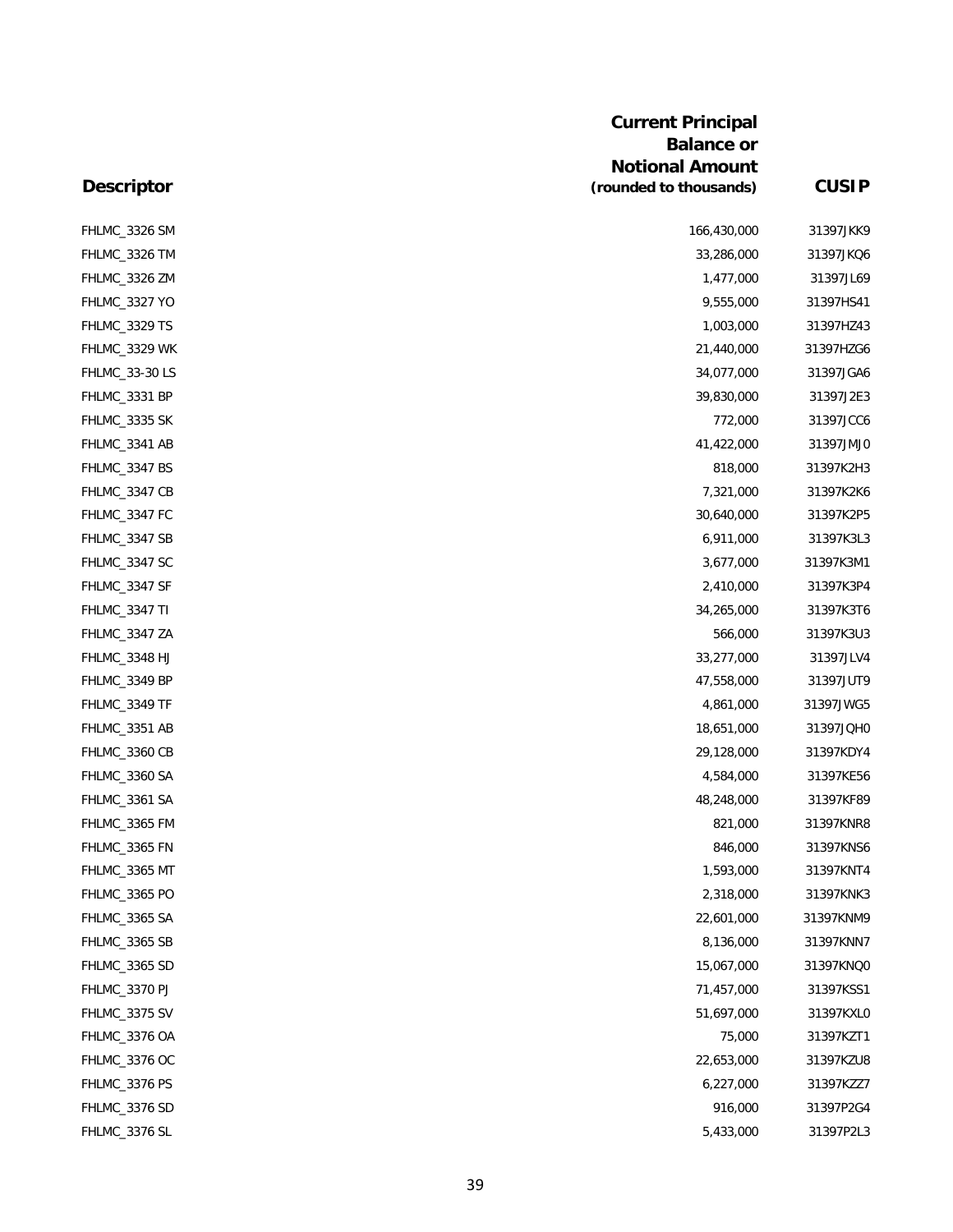|                       | <b>Current Principal</b><br><b>Balance or</b><br><b>Notional Amount</b> |              |
|-----------------------|-------------------------------------------------------------------------|--------------|
| <b>Descriptor</b>     | (rounded to thousands)                                                  | <b>CUSIP</b> |
| FHLMC_3376 TB         | 72,440,000                                                              | 31397P2S8    |
| FHLMC_3376 ZA         | 23,000                                                                  | 31397P2V1    |
| FHLMC_3381 AB         | 35,467,000                                                              | 31397KVP3    |
| FHLMC_3382 CE         | 20,000,000                                                              | 31397PGU8    |
| FHLMC_3382 IS         | 9,848,000                                                               | 31397PHFC    |
| FHLMC_3382 JI         | 397,000                                                                 | 31397PHL7    |
| FHLMC_3382 LO         | 14,288,000                                                              | 31397PHN3    |
| FHLMC_3382 OH         | 4,248,000                                                               | 31397PHT0    |
| FHLMC_3382 PO         | 19,952,000                                                              | 31397PHU7    |
| FHLMC_3382 SC         | 36,819,000                                                              | 31397PJ43    |
| FHLMC_3382 SF         | 1,007,000                                                               | 31397PJ50    |
| FHLMC_3382 SG         | 13,240,000                                                              | 31397PJ68    |
| FHLMC_3382 SQ         | 212,000                                                                 | 31397PJD3    |
| FHLMC_3382 SW         | 5,868,000                                                               | 31397PJG6    |
| <b>FHLMC_3382 TI</b>  | 28,923,000                                                              | 31397PJK7    |
| FHLMC_3382 TN         | 459,000                                                                 | 31397PJN1    |
| FHLMC_3382 TU         | 1,945,000                                                               | 31397PJP6    |
| FHLMC_3382 VB         | 4,788,000                                                               | 31397PJU5    |
| FHLMC_3382 ZB         | 8,173,000                                                               | 31397PJV3    |
| FHLMC_3384 SH         | 73,209,000                                                              | 31397PCVC    |
| FHLMC_3387 SB         | 35,238,000                                                              | 31397PFN5    |
| FHLMC_3398 AI         | 417,000                                                                 | 31397PP53    |
| FHLMC_3398 SC         | 18,110,000                                                              | 31397PPE4    |
| FHLMC_33-98 SI        | 303,000                                                                 | 31397PPF1    |
| <b>FHLMC_3400 SI</b>  | 143,756,000                                                             | 31397PNN6    |
| FHLMC_3403 SB         | 42,176,000                                                              | 31397PQR4    |
| FHLMC_3404 AS         | 77,777,000                                                              | 31397PSV3    |
| FHLMC_3413 AX         | 213,990,000                                                             | 31397REQ5    |
| FHLMC_3415 PC         | 45,491,000                                                              | 31397R3R5    |
| FHLMC_34-17 AS        | 1,406,000                                                               | 31397RG83    |
| FHLMC_34-17 AU        | 24,226,000                                                              | 31397RGA8    |
| FHLMC_34-17 AV        | 53,022,000                                                              | 31397RGB6    |
| FHLMC_34-17 BS        | 2,384,000                                                               | 31397RGH3    |
| FHLMC_34-17 BU        | 24,226,000                                                              | 31397RGK6    |
| <b>FHLMC_34-17 CS</b> | 4,719,000                                                               | 31397RGT7    |
| FHLMC_34-17 DS        | 3,359,000                                                               | 31397RGX8    |
| FHLMC_34-17 EO        | 10,569,000                                                              | 31397RH33    |
| FHLMC_34-17 ES        | 1,010,000                                                               | 31397RH41    |
| <b>FHLMC_34-17 FA</b> | 267,000                                                                 | 31397RH74    |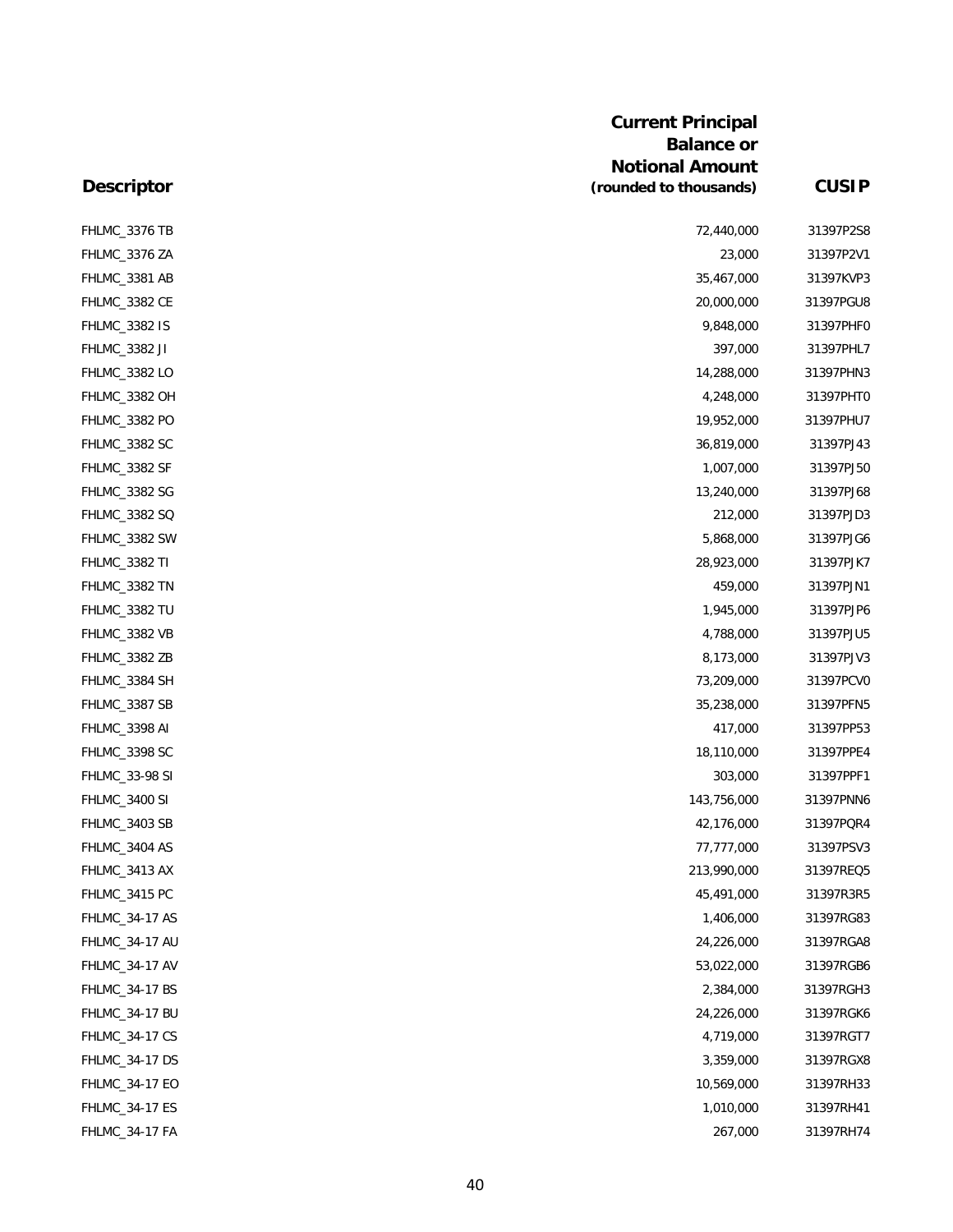|                       | <b>Current Principal</b><br><b>Balance or</b><br><b>Notional Amount</b> |              |
|-----------------------|-------------------------------------------------------------------------|--------------|
| <b>Descriptor</b>     | (rounded to thousands)                                                  | <b>CUSIP</b> |
| <b>FHLMC_34-17 FD</b> | 24,226,000                                                              | 31397RHA7    |
| <b>FHLMC_34-17 FT</b> | 670,000                                                                 | 31397RHL3    |
| FHLMC_34-17 FW        | 62,072,000                                                              | 31397RHP4    |
| FHLMC_34-17 HS        | 38,376,000                                                              | 31397RHU3    |
| FHLMC_34-17 IC        | 868,000                                                                 | 31397RHX7    |
| <b>FHLMC_3417 IU</b>  | 32,375,000                                                              | 31397RHY5    |
| FHLMC_34-17 JV        | 12,608,000                                                              | 31397RJB3    |
| <b>FHLMC_34-17 KU</b> | 6,027,000                                                               | 31397RJG2    |
| FHLMC_34-17 LS        | 50,911,000                                                              | 31397RJH0    |
| <b>FHLMC_34-17 LT</b> | 3,249,000                                                               | 31397RJJ6    |
| FHLMC_34-17 MT        | 2,480,000                                                               | 31397RJL1    |
| <b>FHLMC_34-17 NS</b> | 17,560,000                                                              | 31397RJM9    |
| <b>FHLMC_34-17 NT</b> | 2,574,000                                                               | 31397RJN7    |
| FHLMC_34-17 SA        | 64,008,000                                                              | 31397RJX5    |
| FHLMC_34-17 SJ        | 8,444,000                                                               | 31397RK62    |
| <b>FHLMC_34-17 SK</b> | 12,083,000                                                              | 31397RK70    |
| FHLMC_34-17 SL        | 24,198,000                                                              | 31397RK88    |
| FHLMC_34-17 SM        | 34,407,000                                                              | 31397RK96    |
| FHLMC_3417 ST         | 12,083,000                                                              | 31397RKC9    |
| FHLMC_3417 SU         | 1,472,000                                                               | 31397RKD7    |
| FHLMC_34-17 TW        | 3,437,000                                                               | 31397RKK1    |
| FHLMC_3417 VS         | 6,944,000                                                               | 31397RKT2    |
| FHLMC_34-17 WA        | 11,933,000                                                              | 31397RKU9    |
| FHLMC_34-17 WS        | 6,539,000                                                               | 31397RL61    |
| <b>FHLMC_34-17 XS</b> | 8,719,000                                                               | 31397RL95    |
| FHLMC_3417 YS         | 10,729,000                                                              | 31397RLC8    |
| FHLMC_34-17 ZD        | 2,491,000                                                               | 31397RLH7    |
| FHLMC_3421 IO         | 93,571,000                                                              | 31397RBQ8    |
| FHLMC_34-23 BA        | 68,990,000                                                              | 31397RUE4    |
| FHLMC_34-23 DC        | 36,921,000                                                              | 31397RUW4    |
| FHLMC_34-23 FA        | 25,255,000                                                              | 31397RV78    |
| FHLMC_34-23 GO        | 123,776,000                                                             | 31397RVG8    |
| FHLMC_34-23 MT        | 9,151,000                                                               | 31397RVM5    |
| FHLMC_3423 PB         | 31,573,000                                                              | 31397RVN3    |
| FHLMC_3423 PC         | 79,193,000                                                              | 31397RVP8    |
| FHLMC_34-23 PO        | 14,237,000                                                              | 31397RVR4    |
| FHLMC_34-23 SA        | 26,949,000                                                              | 31397RVU7    |
| FHLMC_34-23 SN        | 85,420,000                                                              | 31397RW44    |
| FHLMC_34-23 TG        | 409,803,000                                                             | 31397RW69    |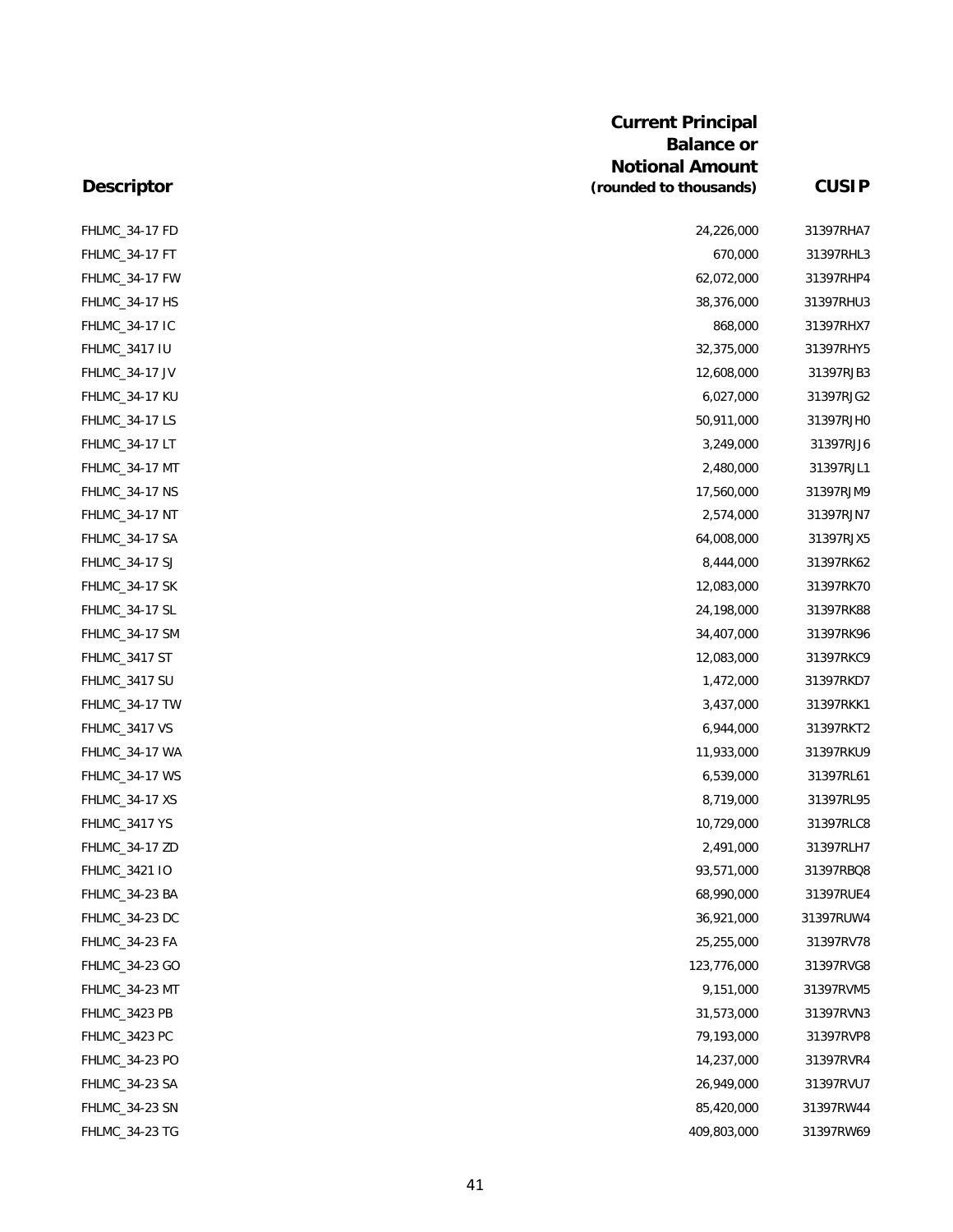|                       | <b>Current Principal</b><br><b>Balance or</b><br><b>Notional Amount</b> |              |
|-----------------------|-------------------------------------------------------------------------|--------------|
| <b>Descriptor</b>     | (rounded to thousands)                                                  | <b>CUSIP</b> |
| FHLMC_34-23 TH        | 13,570,000                                                              | 31397RW77    |
| FHLMC_34-23 TJ        | 13,570,000                                                              | 31397RW85    |
| <b>FHLMC_34-23 TK</b> | 13,570,000                                                              | 31397RW93    |
| FHLMC_34-23 ZC        | 15,951,000                                                              | 31397RWA0    |
| FHLMC_3424 HI         | 43,000,000                                                              | 31397T4J8    |
| <b>FHLMC_3429 IT</b>  | 37,695,000                                                              | 31397RML7    |
| <b>FHLMC_34-3 S</b>   | 42,824,000                                                              | 31397PQQ6    |
| FHLMC_3435 S          | 194,207,000                                                             | 31397T3F7    |
| <b>FHLMC_3436 A</b>   | 25,718,000                                                              | 31397TCK6    |
| FHLMC_3437 BI         | 98,979,000                                                              | 31397TBA9    |
| FHLMC_3439 SC         | 45,805,000                                                              | 31397TAZ5    |
| FHLMC_34-43 SA        | 33,524,000                                                              | 31397T7C0    |
| FHLMC_3443 SE         | 157,173,000                                                             | 31397T7F3    |
| FHLMC_3447 SV         | 53,932,000                                                              | 31397TRW4    |
| <b>FHLMC_34-49 MT</b> | 4,859,000                                                               | 31397THJ4    |
| <b>FHLMC_34-51 VA</b> | 30,181,000                                                              | 31397TPD8    |
| <b>FHLMC_34-55 KS</b> | 28,644,000                                                              | 31397WGV1    |
| FHLMC_3460 SA         | 40,941,000                                                              | 31397W5J0    |
| FHLMC_3460 SB         | 66,685,000                                                              | 31397W5K7    |
| FHLMC_3461 AC         | 61,541,000                                                              | 31397TWW8    |
| FHLMC_3463 AU         | 18,342,000                                                              | 31397WD69    |
| FHLMC_3465 GA         | 28,814,000                                                              | 31397WCQ6    |
| FHLMC_3468 GA         | 21,347,000                                                              | 31397WWF8    |
| <b>FHLMC_34-7 A</b>   | 99,513,000                                                              | 31397PSB7    |
| FHLMC_3472 DA         | 81,692,000                                                              | 31397WN43    |
| FHLMC_3484 AB         | 34,844,000                                                              | 31397Y4U2    |
| FHLMC_3484 NA         | 14,601,000                                                              | 31397Y5W7    |
| FHLMC_3484 YA         | 22,217,000                                                              | 31397Y6N6    |
| FHLMC_3489 SC         | 31,375,000                                                              | 31397YCN9    |
| FHLMC_3505 SM         | 26,044,000                                                              | 31397YPN5    |
| FHLMC_3514 WD         | 20,662,000                                                              | 31398C6R4    |
| FHLMC_3520 AG         | 129,760,000                                                             | 31398C3E6    |
| FHLMC_3529 AD         | 52,490,000                                                              | 31398CC55    |
| FHLMC_3529 AG         | 153,689,000                                                             | 31398CC63    |
| FHLMC_35-37 DA        | 131,752,000                                                             | 31398CR42    |
| FHLMC_35-37 DL        | 45,074,000                                                              | 31398CR59    |
| <b>FHLMC_3542 PI</b>  | 54,108,000                                                              | 31398EDQ4    |
| FHLMC_3544 MI         | 44,102,000                                                              | 31398EAF1    |
| FHLMC_3546 LA         | 85,155,000                                                              | 31398E4E1    |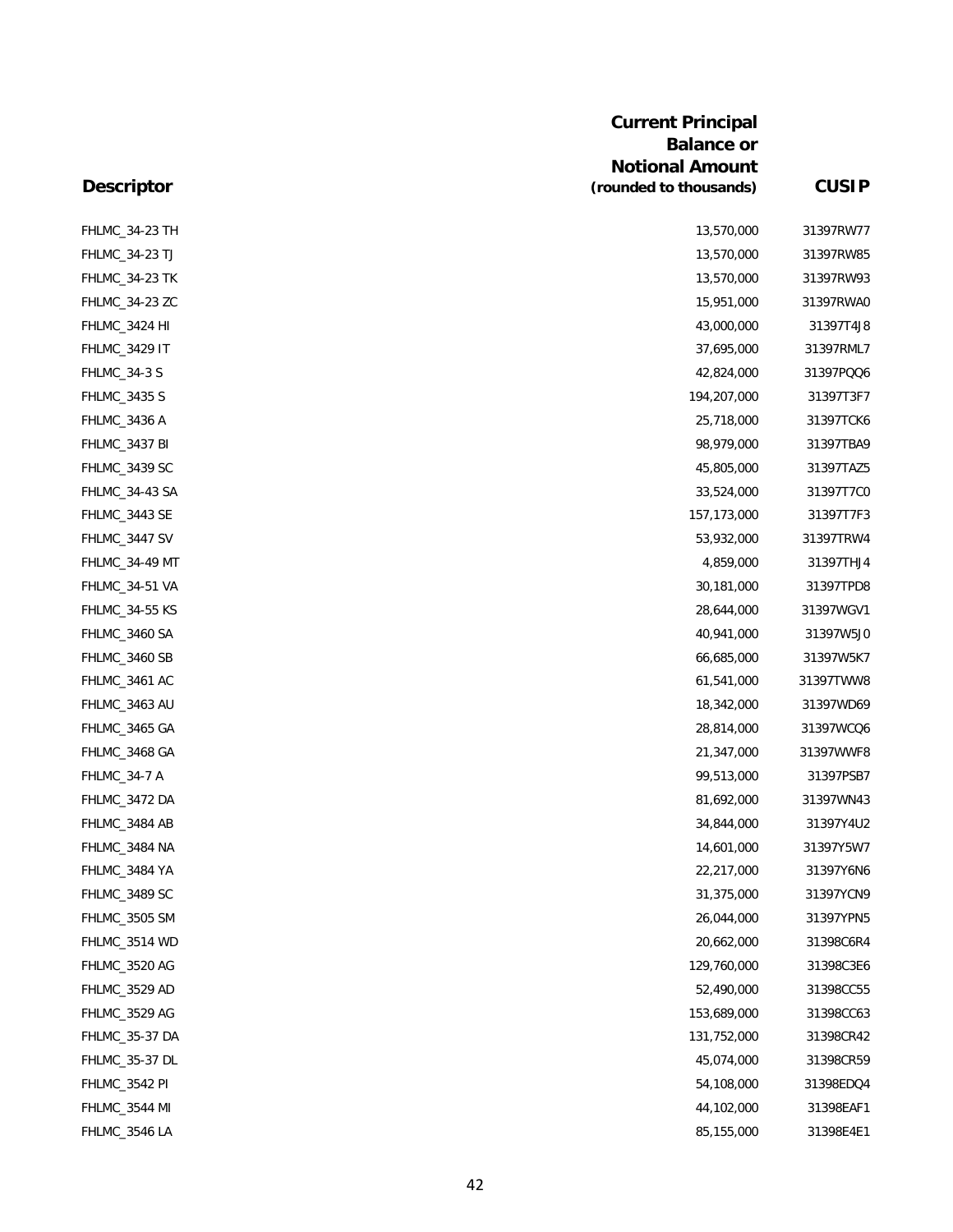| <b>Descriptor</b>      | <b>Current Principal</b><br><b>Balance or</b><br><b>Notional Amount</b><br>(rounded to thousands) | <b>CUSIP</b> |
|------------------------|---------------------------------------------------------------------------------------------------|--------------|
| FHLMC_3547 DL          | 68,821,000                                                                                        | 31398ECE2    |
| FHLMC_3547 OL          | 198,320,000                                                                                       | 31398ECQ5    |
| FHLMC_3551 JH          | 208,113,000                                                                                       | 31398EM5C    |
| <b>FHLMC_3558 GI</b>   | 27,772,000                                                                                        | 31398JAQ6    |
| FHLMC_3561 PC          | 37,780,000                                                                                        | 31398JL92    |
| FHLMC_3568 HJ          | 90,815,000                                                                                        | 31398EY40    |
| FHLMC_3579 HJ          | 46,254,000                                                                                        | 31398JR96    |
| FHLMC_3590 WB          | 48,802,000                                                                                        | 31398KGYC    |
| <b>FHLMC_3613 HJ</b>   | 174,553,000                                                                                       | 31398LKW7    |
| FHLMC_3622 TA          | 17,386,000                                                                                        | 31398LXR4    |
| FHLMC_3622 WA          | 51,467,000                                                                                        | 31398LXTC    |
| FHLMC_3626 MB          | 12,946,000                                                                                        | 31398W7E8    |
| FHLMC_3632 PK          | 50,000,000                                                                                        | 31398WSD7    |
| FHLMC_3636 MJ          | 87,542,000                                                                                        | 31398WFM1    |
| FHLMC_7 AI             | 4,139,000                                                                                         | 31396NPL4    |
| FHLMC_7 SM             | 2,029,000                                                                                         | 31396NR65    |
| FHLMC_R003 BA          | 24,000,000                                                                                        | 31396C3U2    |
| FHLMC_R007 AC          | 85,015,000                                                                                        | 31396NPF7    |
| FHLMC_R009 AJ          | 21,633,000                                                                                        | 31397BMQ1    |
| FHLMC_R013 AB          | 1,276,000                                                                                         | 31397HNV6    |
| FHLMC_T-54 2A          | 8,337,000                                                                                         | 31393LFK4    |
| FHLMC-2852 FS          | 2,999,000                                                                                         | 31395GAU6    |
| <b>FHLMC-2852 YS</b>   | 2,270,000                                                                                         | 31395GEU2    |
| FHLMC-3376 TI          | 191,875,000                                                                                       | 31397P2T6    |
| <b>FHLMC-3417 TI</b>   | 100,526,000                                                                                       | 31397RKGC    |
| FHLMC-3423 FX          | 1,111,000                                                                                         | 31397RVD5    |
| FHLS_23-7 F16          | 33,943,000                                                                                        | 3128HVJ75    |
| FHLS_24-3 13           | 2,515,000                                                                                         | 31282YWPC    |
| FHSTR_215 PO           | 644,000                                                                                           | 3128CVPVC    |
| FHSTR_228 PO           | 46,665,000                                                                                        | 3128HVDZ9    |
| FHSTR_233 10           | 16,233,000                                                                                        | 31282YDV8    |
| FHSTR_233 12           | 1,261,000                                                                                         | 31282YDX4    |
| FHSTR_234 PO           | 104,414,000                                                                                       | 3128HVGN3    |
| FHSTR_236 PO           | 32,037,000                                                                                        | 3128HVH85    |
| FHSTR_237 PO           | 59,293,000                                                                                        | 3128HVJX8    |
| FHSTR_240 PO           | 844,000                                                                                           | 3128HVP78    |
| <b>FHSTR_242 IO</b>    | 9,254,000                                                                                         | 31282YSS9    |
| FHSTR_242 PO           | 31,038,000                                                                                        | 3128HWC62    |
| FN 10 /1 12M Libor ARM | 9,792,000                                                                                         | 31410EBG2    |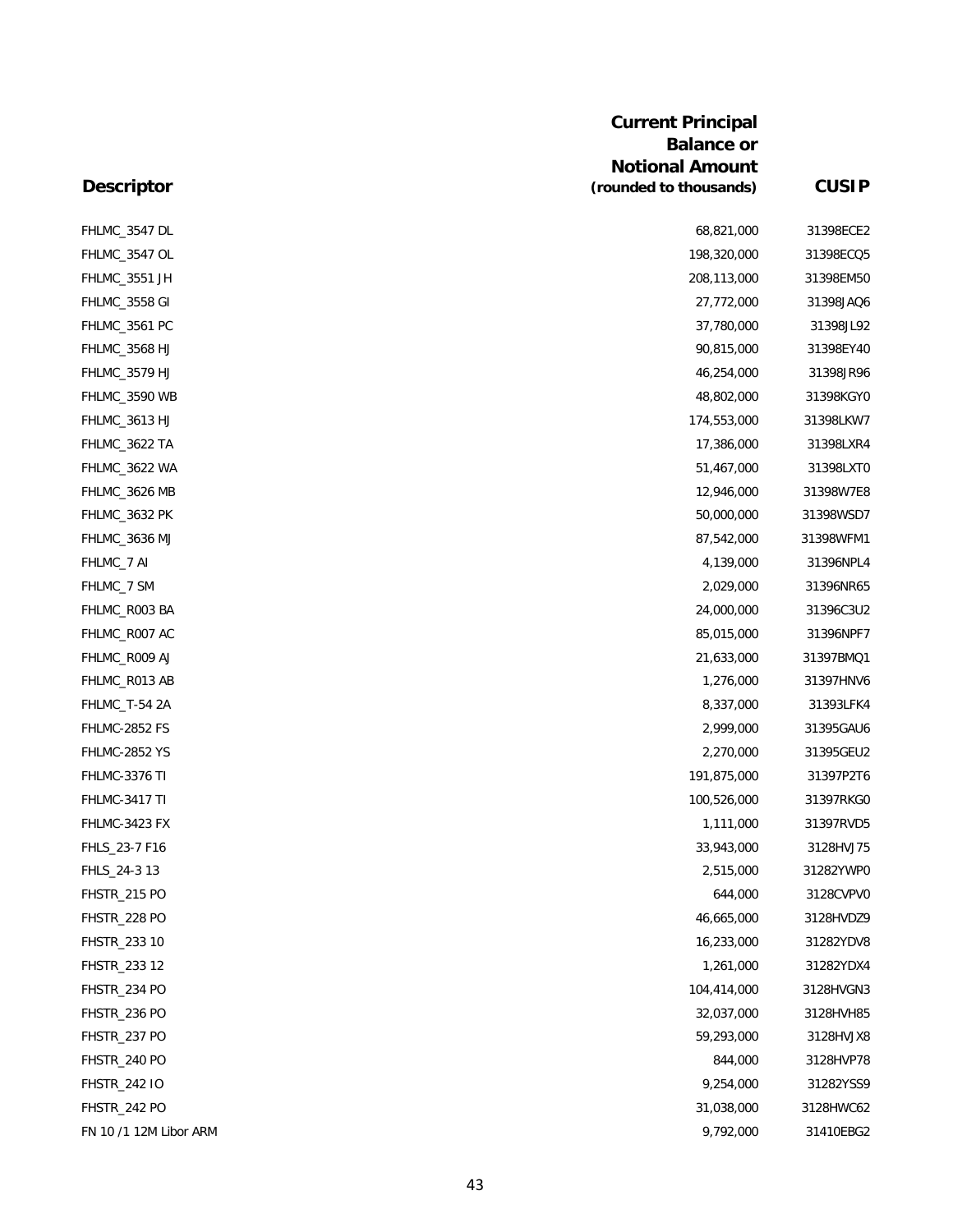|                              | <b>Current Principal</b> |              |
|------------------------------|--------------------------|--------------|
|                              | <b>Balance or</b>        |              |
|                              | <b>Notional Amount</b>   |              |
| <b>Descriptor</b>            | (rounded to thousands)   | <b>CUSIP</b> |
| FN 10 /1 6M Libor ARM        | 26,473,000               | 31410ULF7    |
| FN 10/1 12M LIBOR ARM        | 34,783,000               | 31408FAX7    |
| FN 10/1 12M LIBOR ARM        | 25,583,000               | 31418MCP5    |
| FN 10/1 12M Libor ARM        | 18,830,000               | 31411XXQ3    |
| FN 10/1 12M Libor ARM        | 32,911,000               | 31413LEU9    |
| FN 10/1 12M Libor ARM        | 28,280,000               | 31413UQP7    |
| FN 10/1 12M Libor ARM        | 19,474,000               | 31418MJ45    |
| FN 10/1 12M Libor ARM        | 15,064,000               | 31417S6X3    |
| FN 10/1 12M Libor ARM        | 14,772,000               | 31417S6Q8    |
| FN 10/1 12M Libor ARM        | 10,029,000               | 31417WRL7    |
| FN 10/1 12M Libor ARM        | 18,051,000               | 31412VEK0    |
| FNGT 04-T9 A1                | 31,742,000               | 31394BA79    |
| FNGT_03-T4 2A6               | 45,846,000               | 31393AV79    |
| FNGT_05-T2 1A3               | 29,279,000               | 31394C7J5    |
| FNMA 10YR                    | 179,449,000              | 31417YHM2    |
| FNMA 15YR 2003 PRODUCTION    | 11,812,000               | 31403FZF4    |
| FNMA 20YR                    | 5,726,000                | 31371KXS5    |
| FNMA 20YR                    | 7,602,000                | 31371K4S7    |
| FNMA 20YR                    | 5,433,000                | 31402CTF9    |
| FNMA 20YR                    | 7,720,000                | 31371LHF9    |
| FNMA 20YR                    | 14,138,000               | 31418MR61    |
| FNMA 20YR                    | 6,205,000                | 31371LSJ9    |
| FNMA 20YR                    | 21,657,000               | 31371MLW5    |
| FNMA 20YR                    | 5,239,000                | 31371NEY7    |
| FNMA 20YR 2009 PRODUCTION    | 8,461,000                | 31371K7J4    |
| FNMA 30YR 2002 PRODUCTION    | 37,612,000               | 31391VH30    |
| FNMA 30YR 2003 PRODUCTION    | 46,659,000               | 31402RUN7    |
| FNMA 30YR 2003 PRODUCTION    | 39,923,000               | 31402CTT9    |
| FNMA 30YR 6.0% MLB 125K 2003 | 8,262,000                | 31400GKW4    |
| <b>FNMA_00-46 SB</b>         | 3,000                    | 31358SL74    |
| FNMA_01-51 GE                | 3,641,000                | 313921SL3    |
| FNMA 01-62 FC                | 86,000                   | 31392ADL9    |
| FNMA_01-64 QH                | 10,116,000               | 31392AHX9    |
| FNMA_01-68 PH                | 9,939,000                | 31392AYW2    |
| <b>FNMA_01-76 UD</b>         | 7,403,000                | 31392A5W4    |
| FNMA_02-10 SB                | 2,471,000                | 31392B5Z5    |
| FNMA_02-15 PO                | 475,000                  | 31392CKM5    |
| FNMA_02-34 AO                | 1,516,000                | 31392CM84    |
| FNMA_02-49 SB                | 1,721,000                | 31392DYX4    |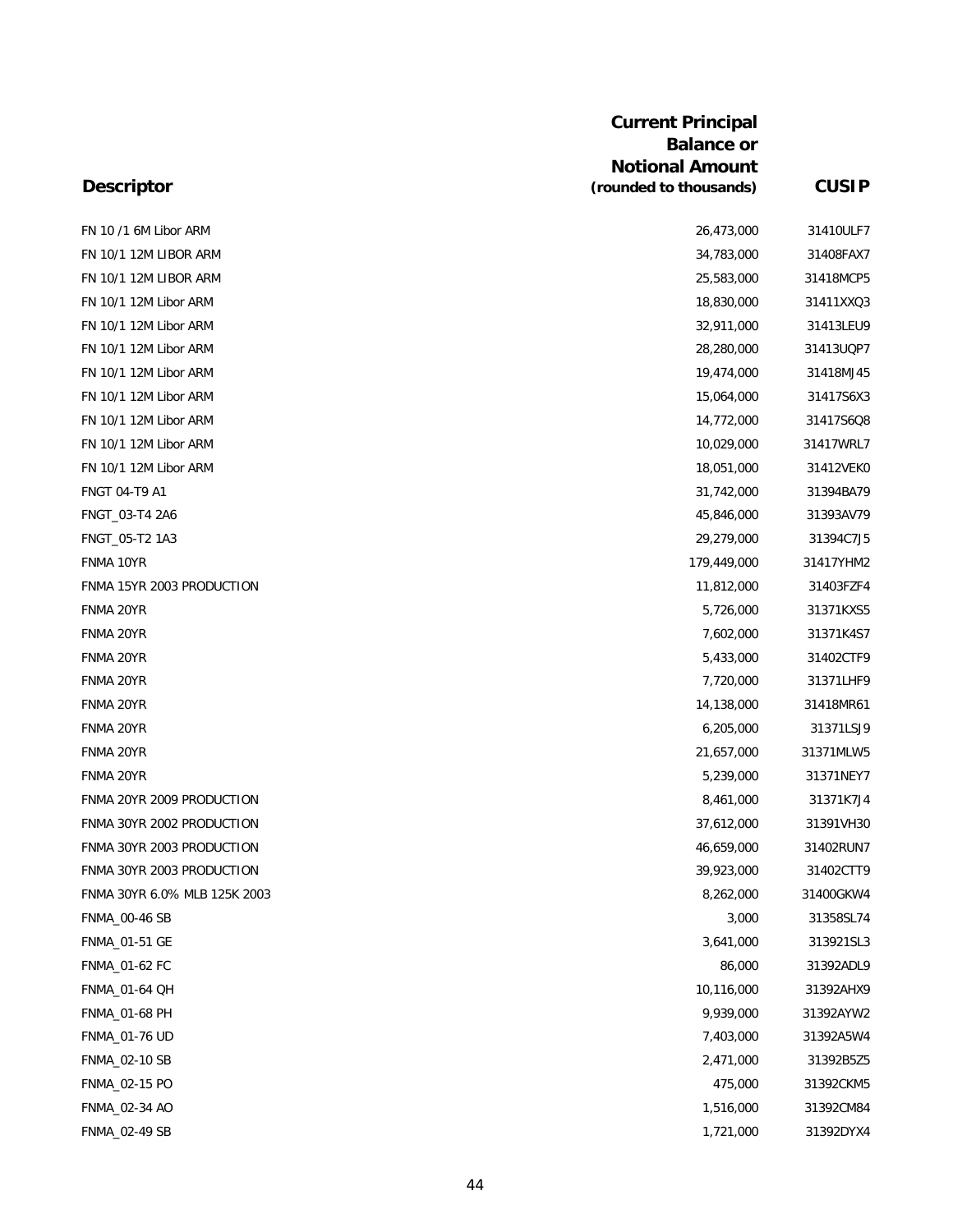|                      | <b>Current Principal</b> |              |
|----------------------|--------------------------|--------------|
|                      | <b>Balance or</b>        |              |
|                      | <b>Notional Amount</b>   |              |
| <b>Descriptor</b>    | (rounded to thousands)   | <b>CUSIP</b> |
| <b>FNMA_02-6 ST</b>  | 2,853,000                | 31392BRS7    |
| FNMA_02-60 F1        | 27,000                   | 31392EVN7    |
| FNMA_02-60 P3        | 82,000                   | 31392EWB2    |
| FNMA_02-60 X2        | 3,478,000                | 31392EVQ0    |
| FNMA_02-60 X3        | 7,431,000                | 31392EWA4    |
| FNMA_02-90 P2        | 294,000                  | 31392GEQ4    |
| FNMA_02-90 X2        | 10,229,000               | 31392GEP6    |
| FNMA_02-92 SB        | 5,013,000                | 31392HBR3    |
| FNMA_02-93 SA        | 26,860,000               | 31392GRT4    |
| FNMA_02-93 SB        | 26,860,000               | 31392GRU1    |
| FNMA_02-95 DB        | 30,350,000               | 31392HGU1    |
| FNMA_02-95 PG        | 16,827,000               | 31392HGF4    |
| FNMA_02-W8 IO2       | 10,068,000               | 31392DR20    |
| FNMA_03-106 B        | 1,053,000                | 31393TZ74    |
| FNMA_03-112 SA       | 24,165,000               | 31393TJ80    |
| FNMA_03-117 LS       | 17,739,000               | 31393UPV9    |
| FNMA_03-117 QS       | 6,264,000                | 31393UQL0    |
| FNMA_03-123 ES       | 2,688,000                | 31393UAW3    |
| FNMA_03-125 AB       | 5,201,000                | 31393T7F7    |
| FNMA_03-129 QC       | 5,761,000                | 31393UE25    |
| FNMA_03-15 NS        | 11,470,000               | 31392JNE5    |
| FNMA_03-18 IO        | 2,322,000                | 31392JUV9    |
| FNMA_03-26 IX        | 938,000                  | 31393AHV2    |
| FNMA_03-26 X1        | 14,056,000               | 31393AKX4    |
| FNMA_03-27 IY        | 2,146,000                | 31393AST5    |
| FNMA_03-33 LS        | 8,042,000                | 31393BFU4    |
| FNMA_03-34 IU        | 35,000                   | 31393CCA9    |
| FNMA_03-35 IC        | 507,000                  | 31393BL94    |
| FNMA_03-42 AS        | 9,361,000                | 31393BUD5    |
| <b>FNMA_03-49 IK</b> | 2,505,000                | 31393CY64    |
| FNMA_03-49 X2        | 12,530,000               | 31393C3F8    |
| FNMA_03-63 CI        | 1,113,000                | 31393DSQ5    |
| FNMA_03-63 P1        | 117,000                  | 31393DRQ6    |
| FNMA_03-63 X1        | 4,295,000                | 31393DRS2    |
| FNMA_03-63 X3        | 38,268,000               | 31393DSE2    |
| <b>FNMA_03-64 KS</b> | 5,113,000                | 31393DLM1    |
| FNMA_03-71 IL        | 32,630,000               | 31393EGT0    |
| FNMA_03-73 FG        | 286,000                  | 31393DZH7    |
| FNMA_03-75 SN        | 10,329,000               | 31393D2P5    |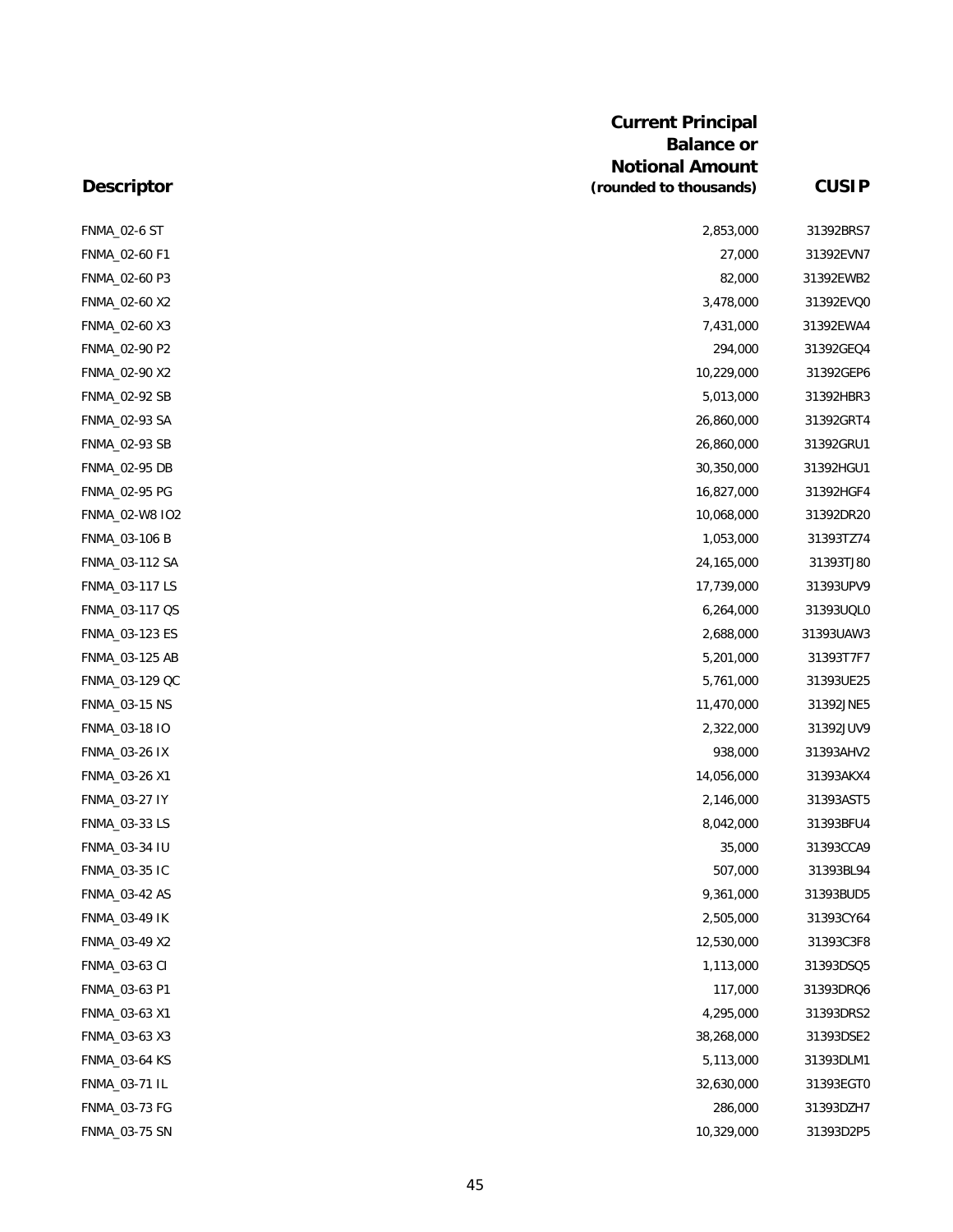|                      | <b>Current Principal</b><br><b>Balance or</b><br><b>Notional Amount</b> |              |
|----------------------|-------------------------------------------------------------------------|--------------|
| <b>Descriptor</b>    | (rounded to thousands)                                                  | <b>CUSIP</b> |
| FNMA_03-76 DV        | 21,020,000                                                              | 31393D5A5    |
| <b>FNMA_03-8 OE</b>  | 76,750,000                                                              | 31392HW66    |
| FNMA_03-84 10        | 28,504,000                                                              | 3136FES29    |
| FNMA_03-84 22        | 13,335,000                                                              | 3136FET69    |
| FNMA_03-84 34        | 8,378,000                                                               | 3136FEV25    |
| FNMA_03-87 SP        | 7,280,000                                                               | 31393E2X6    |
| FNMA_03-88 ST        | 917,000                                                                 | 31393EXE4    |
| FNMA_03-89 IO        | 78,000                                                                  | 31393TFP6    |
| FNMA_03-89 PO        | 7,000                                                                   | 31393TFQ4    |
| FNMA_03-W3 2A4       | 16,161,000                                                              | 31392JYP8    |
| <b>FNMA_04-10 SK</b> | 16,029,000                                                              | 31393XDA2    |
| FNMA_04-11 IO        | 26,023,000                                                              | 31393T7J9    |
| <b>FNMA_04-26 CI</b> | 173,000                                                                 | 31393XUT2    |
| FNMA_04-31 SG        | 4,218,000                                                               | 31393YAZ8    |
| <b>FNMA_04-36 SA</b> | 183,000                                                                 | 31393X5V5    |
| FNMA_04-37 GI        | 793,000                                                                 | 31393YL94    |
| FNMA_04-37 IO        | 10,640,000                                                              | 31393YM69    |
| FNMA_04-45 ZB        | 20,638,000                                                              | 31393YWJ0    |
| FNMA_04-52 NE        | 6,000,000                                                               | 31394AEC6    |
| FNMA_04-58 LO        | 2,907,000                                                               | 31393Y2H7    |
| FNMA_04-58 SI        | 5,120,000                                                               | 31394AHM1    |
| <b>FNMA_04-58 SW</b> | 1,294,000                                                               | 31394AHQ2    |
| FNMA_04-63 IO        | 6,616,000                                                               | 31394ANU6    |
| <b>FNMA_04-79 S</b>  | 8,296,000                                                               | 31394BGP3    |
| FNMA_04-81 JS        | 13,260,000                                                              | 31394BCC6    |
| <b>FNMA_04-90 CS</b> | 1,117,000                                                               | 31394BTQ7    |
| <b>FNMA_04-90 MS</b> | 17,383,000                                                              | 31394BTX2    |
| FNMA_04-90 SY        | 99,971,000                                                              | 31394BSV7    |
| <b>FNMA_04-90 TS</b> | 61,147,000                                                              | 31394BTYC    |
| FNMA_04-91 AR        | 27,034,000                                                              | 31394BYA6    |
| FNMA 04-94 HJ        | 46,992,000                                                              | 31394BLH5    |
| FNMA_04-W6 1A1       | 10,793,000                                                              | 31393YV93    |
| FNMA_05-100 GC       | 150,000,000                                                             | 31394URU8    |
| FNMA_05-100 JS       | 2,671,000                                                               | 31394USTC    |
| FNMA_05-101 ND       | 26,491,000                                                              | 31394UUM2    |
| FNMA_05-108 SQ       | 740,000                                                                 | 31394UXL1    |
| FNMA_05-112 NB       | 23,225,000                                                              | 31394UC67    |
| FNMA_05-112 NW       | 579,000                                                                 | 31394UC75    |
| FNMA_05-115 HU       | 573,000                                                                 | 31394VVL1    |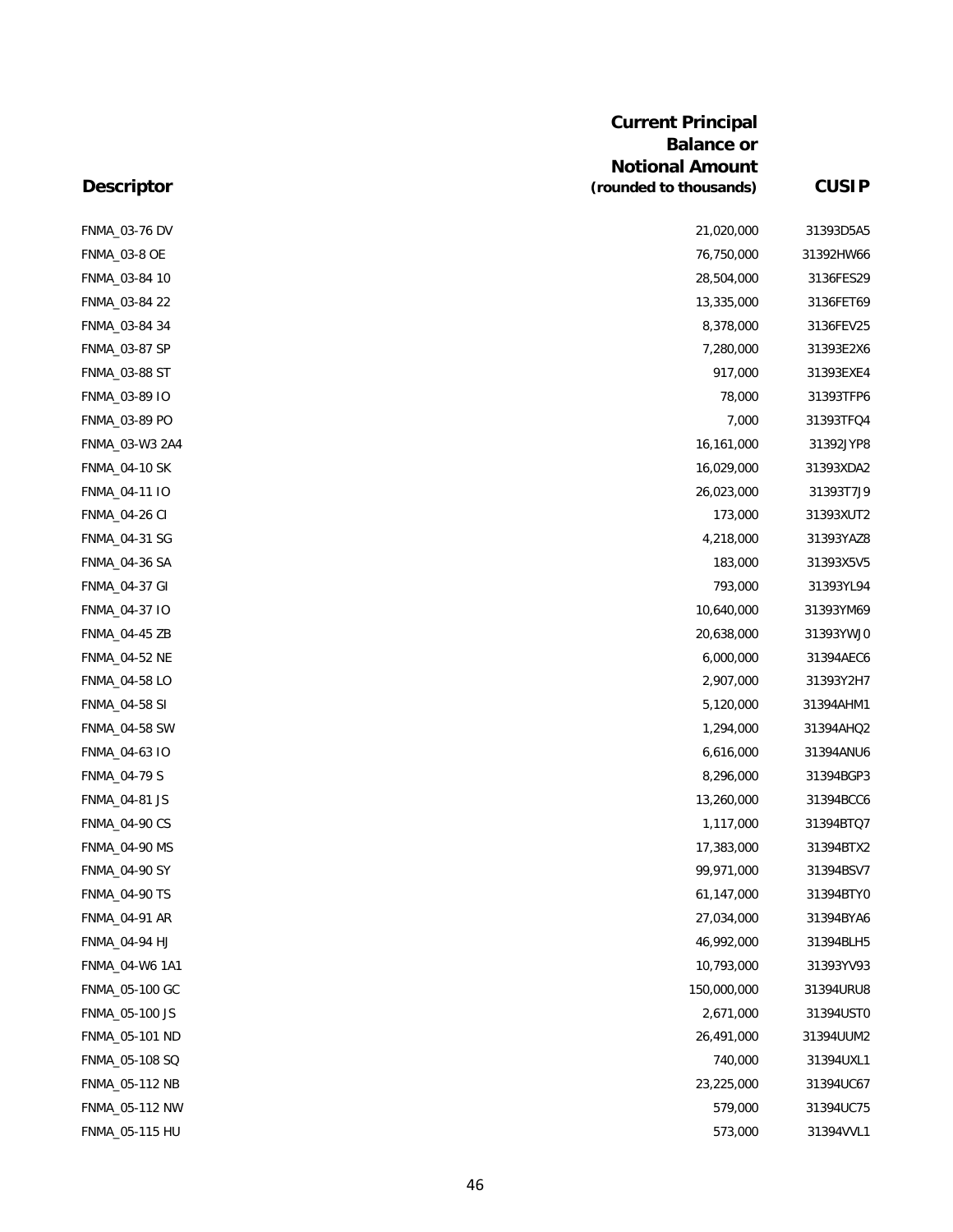| <b>Current Principal</b><br><b>Balance or</b> |                        |              |
|-----------------------------------------------|------------------------|--------------|
|                                               |                        |              |
|                                               | <b>Notional Amount</b> |              |
| <b>Descriptor</b>                             | (rounded to thousands) | <b>CUSIP</b> |
| FNMA_05-118 ME                                | 31,568,000             | 31394VTC4    |
| FNMA_05-15 SM                                 | 2,602,000              | 31394CUX8    |
| FNMA_05-16 LE                                 | 40,480,000             | 31394CMY5    |
| <b>FNMA_05-2 TA</b>                           | 67,121,000             | 31394CCL4    |
| <b>FNMA_05-2 TD</b>                           | 9,805,000              | 31394CCS9    |
| <b>FNMA_05-2 TH</b>                           | 6,562,000              | 31394CCV2    |
| FNMA_05-20 QD                                 | 17,800,000             | 31394CLNO    |
| FNMA_05-21 BS                                 | 4,806,000              | 31394CTG7    |
| FNMA_05-23 A                                  | 16,467,000             | 31394C3NO    |
| <b>FNMA_05-29 IK</b>                          | 1,713,000              | 31394DFN5    |
| FNMA_05-29 JA                                 | 10,777,000             | 31394DEX4    |
| <b>FNMA_05-29 PI</b>                          | 604,000                | 31394DGA2    |
| FNMA_05-29 QI                                 | 4,877,000              | 31394DHB9    |
| FNMA_05-29 TC                                 | 5,524,000              | 31394DFT2    |
| FNMA_05-29 TI                                 | 1,363,000              | 31394DFU9    |
| FNMA_05-29 WI                                 | 800,000                | 31394DGF1    |
| FNMA_05-33 BA                                 | 482,000                | 31394CQ21    |
| FNMA_05-40 MB                                 | 31,381,000             | 31394DRG7    |
| <b>FNMA_05-40 MC</b>                          | 10,000,000             | 31394DQJ2    |
| FNMA_05-43 GB                                 | 10,000,000             | 31394DVA5    |
| FNMA_05-43 TB                                 | 12,000,000             | 31394DUY4    |
| <b>FNMA_05-44 PE</b>                          | 9,675,000              | 31394DPA2    |
| <b>FNMA_05-47 AK</b>                          | 14,945,000             | 31394D5A4    |
| FNMA_05-47 SA                                 | 1,605,000              | 31394D5LC    |
| <b>FNMA_05-5 SP</b>                           | 22,612,000             | 31394B4L5    |
| FNMA_05-58 TM                                 | 311,000                | 31394EDF2    |
| FNMA_05-59 DQ                                 | 6,954,000              | 31394EVG0    |
| FNMA_05-59 PB                                 | 27,020,000             | 31394EUR7    |
| FNMA_05-62 IU                                 | 456,000                | 31394ENBC    |
| FNMA_05-62 SF                                 | 1,602,000              | 31394ENF1    |
| <b>FNMA_05-69 CS</b>                          | 3,002,000              | 31394EP93    |
| FNMA_05-69 HO                                 | 399,000                | 31394EJ90    |
| FNMA_05-69 IB                                 | 62,000                 | 31394EK23    |
| FNMA_05-69 JI                                 | 10,678,000             | 31394EQ43    |
| FNMA_05-69 KI                                 | 491,000                | 31394EK64    |
| FNMA_05-69 TG                                 | 6,641,000              | 31394EL63    |
| FNMA_05-69 TI                                 | 94,000                 | 31394EL71    |
| <b>FNMA_05-74 DK</b>                          | 4,894,000              | 31394FFH3    |
| FNMA_05-77 BX                                 | 5,670,000              | 31394FLC7    |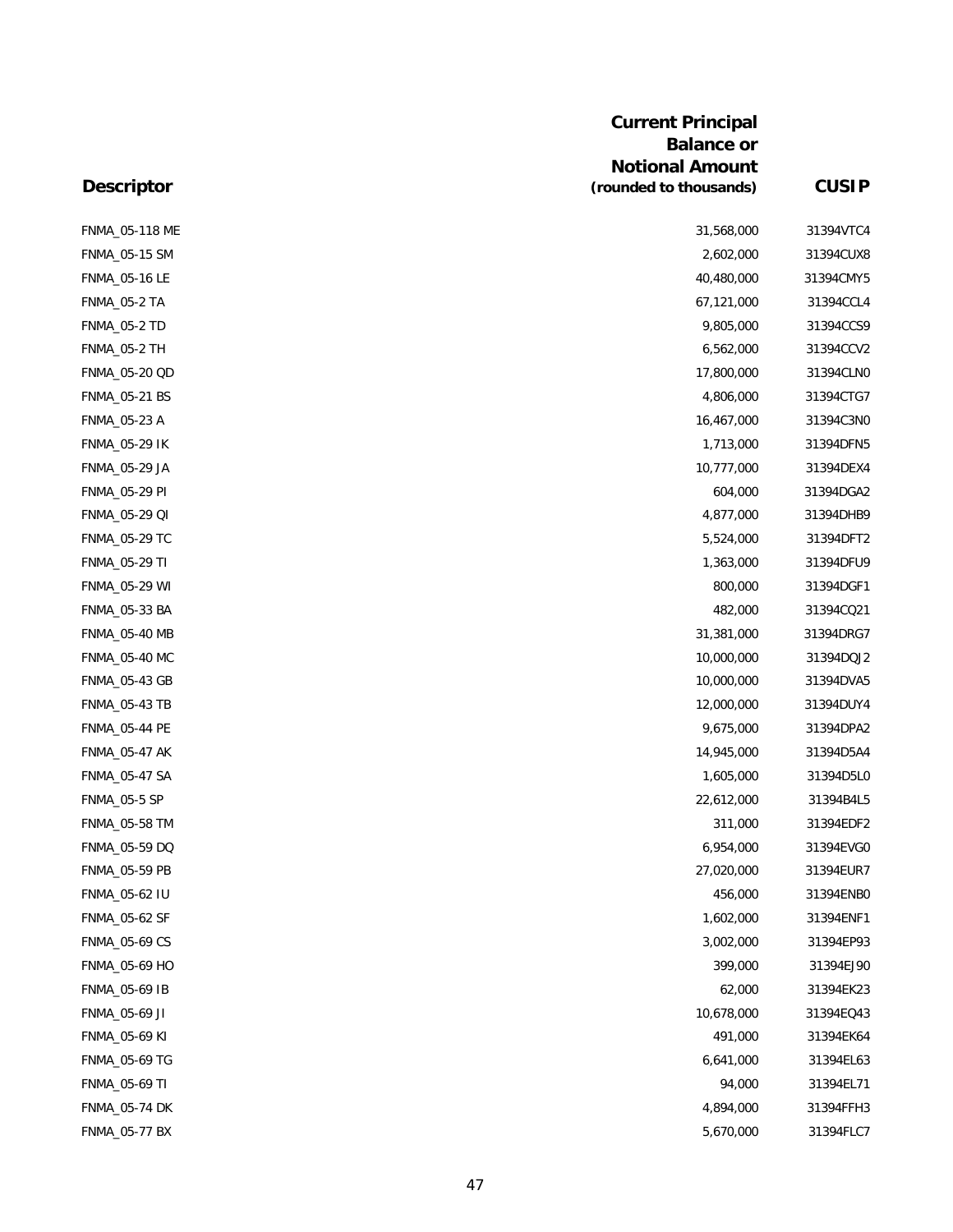|                      | <b>Current Principal</b><br><b>Balance or</b>    |              |
|----------------------|--------------------------------------------------|--------------|
| <b>Descriptor</b>    | <b>Notional Amount</b><br>(rounded to thousands) | <b>CUSIP</b> |
| <b>FNMA_05-80 AI</b> | 178,000                                          | 31394FPN9    |
| <b>FNMA_05-80 BP</b> | 6,638,000                                        | 31394FQMC    |
| FNMA_05-80 BZ        | 1,994,000                                        | 31394FQN8    |
| FNMA_05-80 SI        | 264,000                                          | 31394FQT5    |
| FNMA_05-83 TK        | 89,312,000                                       | 31394FTZ8    |
| FNMA_05-86 AQ        | 1,460,000                                        | 31394UAD4    |
| FNMA_05-86 AX        | 64,436,000                                       | 31394UDH2    |
| <b>FNMA_05-86 HB</b> | 1,110,000                                        | 31394UAM4    |
| FNMA_05-86 IG        | 3,167,000                                        | 31394UAN2    |
| FNMA_05-86 JZ        | 8,877,000                                        | 31394UAS1    |
| <b>FNMA_05-86 KW</b> | 7,683,000                                        | 31394UCV2    |
| FNMA_05-86 TZ        | 1,171,000                                        | 31394UBH4    |
| <b>FNMA_05-86 WD</b> | 15,826,000                                       | 31394UCZ3    |
| <b>FNMA_05-96 SB</b> | 2,549,000                                        | 31394FWX9    |
| <b>FNMA_05-97 CS</b> | 56,280,000                                       | 31394UML3    |
| FNMA_05-97 DI        | 50,000                                           | 31394UNR9    |
| FNMA_05-97 DZ        | 1,046,000                                        | 31394UMM1    |
| FNMA_05-97 LI        | 304,000                                          | 31394UND0    |
| FNMA_05-97 PO        | 1,143,000                                        | 31394UMP4    |
| FNMA_05-99 AI        | 52,814,000                                       | 31394U4M1    |
| FNMA_05-99 IB        | 510,000                                          | 31394U5B4    |
| FNMA_05-99 SG        | 2,932,000                                        | 31394U5T5    |
| <b>FNMA_06-10 MF</b> | 229,000                                          | 31395BMEC    |
| FNMA_06-10 SL        | 3,049,000                                        | 31395BPQ0    |
| FNMA_06-101 IO       | 1,048,000                                        | 31396LJM3    |
| FNMA_06-101 SB       | 68,427,000                                       | 31396LHZ6    |
| FNMA_06-102 MC       | 10,500,000                                       | 31396LKH2    |
| FNMA_06-103 AO       | 7,639,000                                        | 31396LGE4    |
| FNMA_06-103 EX       | 8,080,000                                        | 31396LGP9    |
| FNMA 06-106 PO       | 1,820,000                                        | 31396LNT3    |
| FNMA_06-106 SA       | 1,783,000                                        | 31396LPA2    |
| FNMA_06-109 SI       | 21,055,000                                       | 31396LRB8    |
| FNMA_06-112 QA       | 19,900,000                                       | 31396LPS3    |
| FNMA_06-114 PO       | 2,864,000                                        | 31396L2P4    |
| FNMA_06-120 PO       | 1,295,000                                        | 31396LJ43    |
| FNMA_06-122 A        | 85,346,000                                       | 31396LG53    |
| FNMA_06-124 SQ       | 18,681,000                                       | 31396PFK2    |
| FNMA_06-126 AX       | 17,274,000                                       | 31396L4Y3    |
| FNMA_06-127 S        | 74,037,000                                       | 31396PDP3    |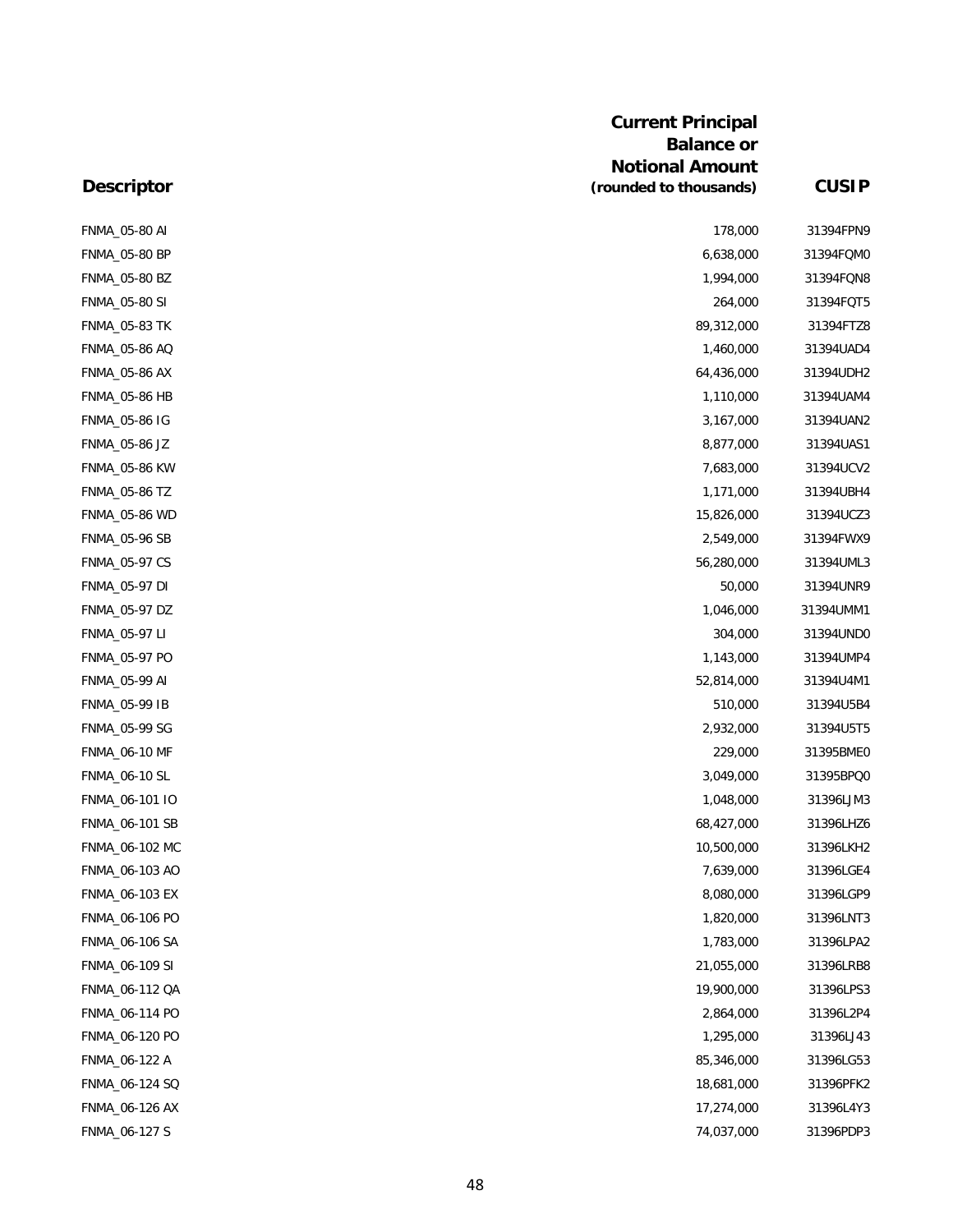|                      | <b>Current Principal</b><br><b>Balance or</b><br><b>Notional Amount</b> |              |
|----------------------|-------------------------------------------------------------------------|--------------|
| <b>Descriptor</b>    | (rounded to thousands)                                                  | <b>CUSIP</b> |
| FNMA_06-130 CI       | 7,845,000                                                               | 31396PAT8    |
| FNMA_06-130 DI       | 3,659,000                                                               | 31396PAU5    |
| FNMA_06-130 EI       | 1,911,000                                                               | 31396PAV3    |
| FNMA 06-130 OA       | 125,000                                                                 | 31396PAE1    |
| FNMA_06-130 PI       | 3,170,000                                                               | 31396PAK7    |
| FNMA_06-130 PO       | 3,289,000                                                               | 31396PAA9    |
| FNMA_06-14 YA        | 19,508,000                                                              | 31395BER0    |
| <b>FNMA_06-14 YI</b> | 650,000                                                                 | 31395BGB3    |
| FNMA_06-15 SP        | 77,603,000                                                              | 31395BTTC    |
| FNMA 06-16 DF        | 911,000                                                                 | 31394V4S6    |
| <b>FNMA_06-16 OB</b> | 91,000                                                                  | 31394V4Y3    |
| FNMA_06-16 PO        | 137,000                                                                 | 31394V4V9    |
| FNMA_06-23 BI        | 13,015,000                                                              | 31395B4C4    |
| FNMA_06-23 SC        | 38,276,000                                                              | 31395B4K6    |
| FNMA_06-25 LS        | 4,168,000                                                               | 31395BXU2    |
| FNMA_06-27 BT        | 51,166,000                                                              | 31395BZG1    |
| FNMA_06-29 AI        | 2,354,000                                                               | 31395DCW7    |
| FNMA_06-29 BI        | 9,341,000                                                               | 31395DEA3    |
| FNMA_06-29 CI        | 2,077,000                                                               | 31395DCZ0    |
| FNMA_06-29 GI        | 2,332,000                                                               | 31395DDH9    |
| FNMA_06-29 OB        | 834,000                                                                 | 31395DEB1    |
| FNMA_06-29 PO        | 277,000                                                                 | 31395DDUC    |
| <b>FNMA_06-3 SL</b>  | 2,313,000                                                               | 31395BLR2    |
| <b>FNMA_06-3 X</b>   | 1,005,000                                                               | 31395BHF3    |
| <b>FNMA_06-37 SK</b> | 1,795,000                                                               | 31395DLZ0    |
| <b>FNMA_06-4 PB</b>  | 7,480,000                                                               | 31394VYBC    |
| <b>FNMA 06-41 CI</b> | 2,354,000                                                               | 31395DCC1    |
| <b>FNMA_06-43 KB</b> | 23,394,000                                                              | 31395DP94    |
| FNMA_06-43 ST        | 28,108,000                                                              | 31395DQ85    |
| <b>FNMA_06-44 FA</b> | 42,199,000                                                              | 31395NAM9    |
| <b>FNMA_06-45 KA</b> | 10,328,000                                                              | 31395NGJ0    |
| <b>FNMA_06-45 MS</b> | 1,804,000                                                               | 31395NDY0    |
| <b>FNMA 06-45 NT</b> | 20,000,000                                                              | 31395NFP7    |
| FNMA_06-48 TD        | 38,849,000                                                              | 31395NMX2    |
| FNMA_06-5 N2         | 465,862,000                                                             | 31394VL99    |
| FNMA_06-50 PA        | 18,391,000                                                              | 31395DTV1    |
| FNMA_06-51 LA        | 13,755,000                                                              | 31395DX46    |
| FNMA_06-51 SP        | 46,587,000                                                              | 31395DS42    |
| FNMA_06-52 TB        | 39,756,000                                                              | 31395D2C2    |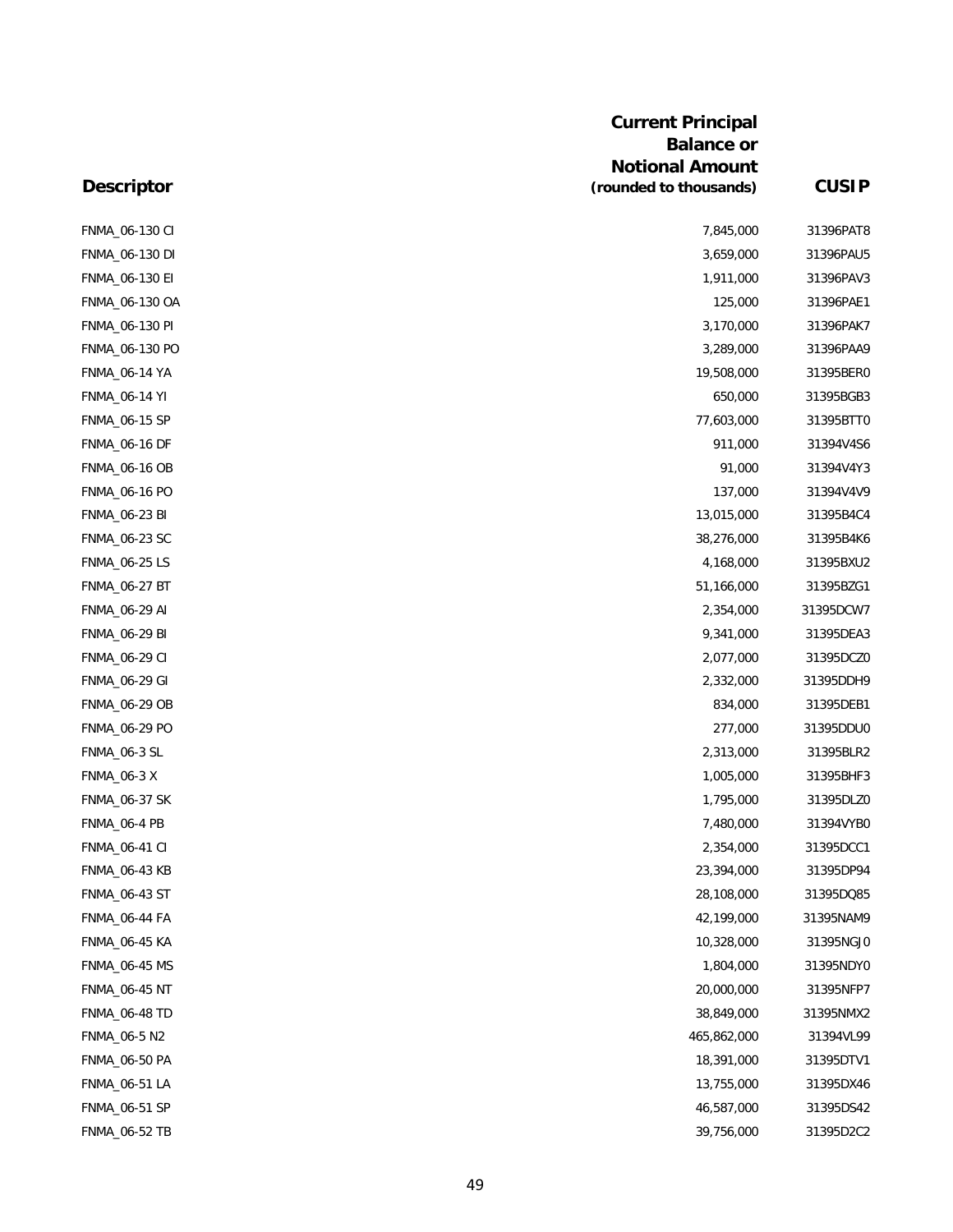|                      | <b>Current Principal</b><br><b>Balance or</b><br><b>Notional Amount</b> |              |
|----------------------|-------------------------------------------------------------------------|--------------|
| <b>Descriptor</b>    | (rounded to thousands)                                                  | <b>CUSIP</b> |
| <b>FNMA_06-55 NS</b> | 9,888,000                                                               | 31395DYW3    |
| <b>FNMA_06-56 OB</b> | 215,000                                                                 | 31395NWJ2    |
| <b>FNMA_06-56 SA</b> | 47,840,000                                                              | 31395NWE3    |
| <b>FNMA_06-56 SH</b> | 934,000                                                                 | 31395NXZ5    |
| <b>FNMA_06-56 TI</b> | 9,541,000                                                               | 31395NWQ6    |
| <b>FNMA_06-56 XG</b> | 279,000                                                                 | 31395NYW1    |
| FNMA_06-57 PC        | 10,000,000                                                              | 31395DZW2    |
| FNMA_06-57 PD        | 28,495,000                                                              | 31395DZX0    |
| FNMA_06-58 BP        | 2,594,000                                                               | 31395NE37    |
| FNMA_06-58 TI        | 10,462,000                                                              | 31395NH67    |
| <b>FNMA_06-59 CS</b> | 17,497,000                                                              | 31395NX36    |
| <b>FNMA_06-60 AR</b> | 1,095,000                                                               | 31395NUY1    |
| FNMA_06-60 CO        | 8,415,000                                                               | 31395NTX5    |
| FNMA_06-61 LA        | 29,285,000                                                              | 31395N4U8    |
| <b>FNMA_06-64 LB</b> | 28,232,000                                                              | 31395NZQ3    |
| FNMA_06-71 SJ        | 2,361,000                                                               | 31396KVW9    |
| <b>FNMA_06-71 SK</b> | 7,657,000                                                               | 31396KVT6    |
| FNMA_06-74 DA        | 10,631,000                                                              | 31396KNT5    |
| FNMA_06-79 SU        | 1,433,000                                                               | 31396KYG1    |
| <b>FNMA_06-86 MO</b> | 934,000                                                                 | 31396KH88    |
| <b>FNMA_06-86 SM</b> | 14,000                                                                  | 31396KH96    |
| <b>FNMA_06-88 BV</b> | 22,732,000                                                              | 31396KG30    |
| <b>FNMA_06-89 B</b>  | 50,769,000                                                              | 31396KM25    |
| FNMA_06-91 AB        | 32,722,000                                                              | 31396KZ88    |
| FNMA_06-97 SD        | 5,624,000                                                               | 31396LDR8    |
| FNMA_06-B1 AI        | 3,347,000                                                               | 31395NPT8    |
| FNMA_07-100 ND       | 21,510,000                                                              | 31396XXU3    |
| FNMA_07-102 OT       | 1,008,000                                                               | 31396XL69    |
| FNMA_07-102 ST       | 13,100,000                                                              | 31396XL51    |
| FNMA_07-108 SA       | 34,915,000                                                              | 31396XR55    |
| FNMA_07-111 MT       | 3,628,000                                                               | 31396X6D1    |
| FNMA_07-111 SC       | 36,841,000                                                              | 31396X5K6    |
| FNMA 07-112 SA       | 40,912,000                                                              | 31396X4C5    |
| FNMA_07-112 SD       | 33,687,000                                                              | 31396X4J0    |
| FNMA_07-116 DI       | 152,719,000                                                             | 31396X6M1    |
| FNMA_07-118 AB       | 38,856,000                                                              | 31396YCC4    |
| FNMA_07-118 AC       | 29,974,000                                                              | 31396YCB6    |
| FNMA_07-12 BA        | 54,965,000                                                              | 31396PL90    |
| FNMA_07-13 SC        | 2,311,000                                                               | 31396PJ93    |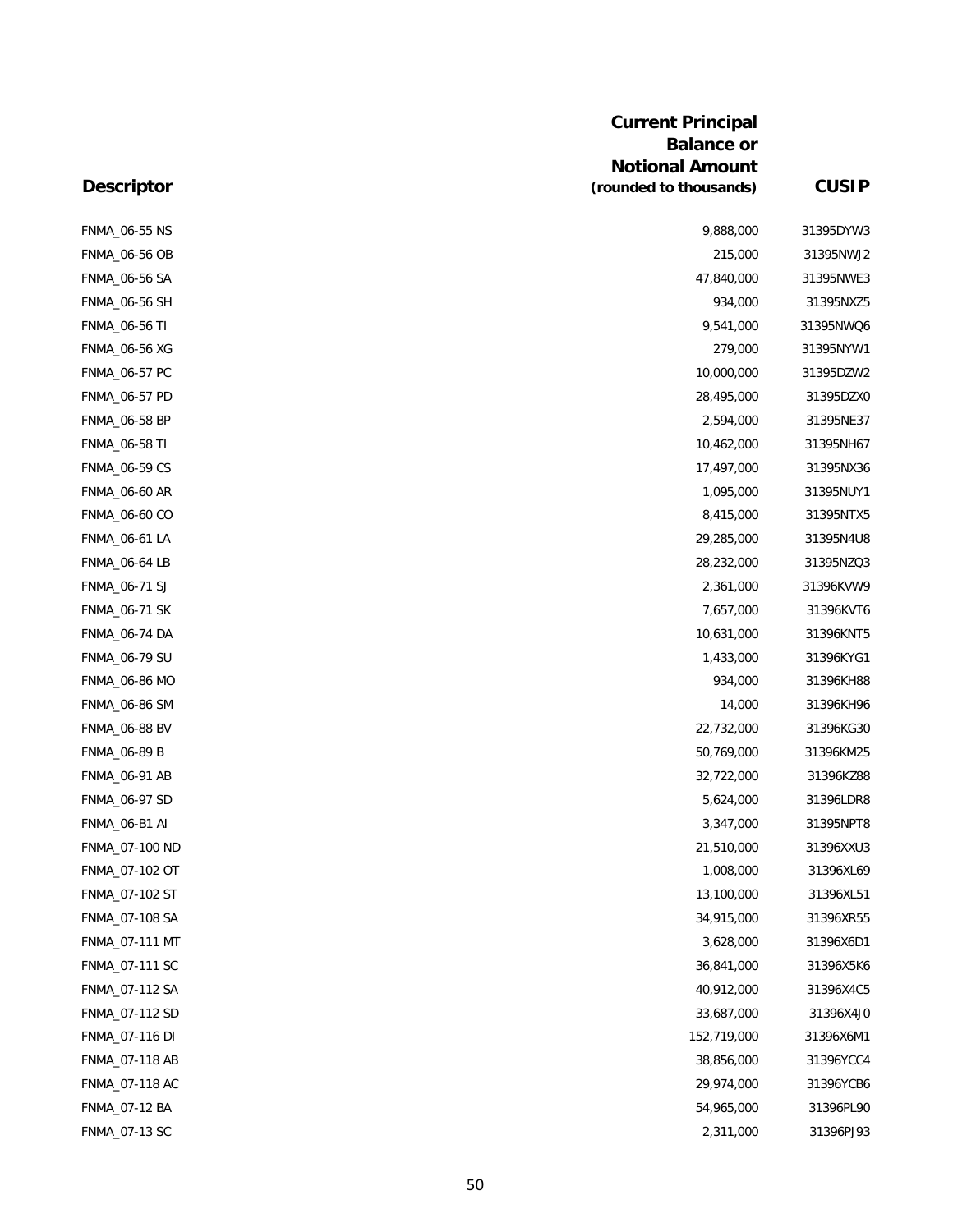|                      | <b>Current Principal</b><br><b>Balance or</b><br><b>Notional Amount</b> |              |
|----------------------|-------------------------------------------------------------------------|--------------|
| <b>Descriptor</b>    | (rounded to thousands)                                                  | <b>CUSIP</b> |
| FNMA_07-15 AI        | 169,629,000                                                             | 31396PWK3    |
| <b>FNMA_07-18 AS</b> | 25,072,000                                                              | 31396P5Y3    |
| FNMA_07-18 BD        | 3,283,000                                                               | 31396P7D7    |
| <b>FNMA_07-18 BS</b> | 35,868,000                                                              | 31396P5ZC    |
| <b>FNMA 07-18 CS</b> | 18,599,000                                                              | 31396P6A4    |
| <b>FNMA_07-18 DS</b> | 716,000                                                                 | 31396P6B2    |
| <b>FNMA_07-18 ES</b> | 25,519,000                                                              | 31396P6CC    |
| FNMA_07-18 FA        | 46,049,000                                                              | 31396P5QC    |
| <b>FNMA_07-18 FG</b> | 113,772,000                                                             | 31396P7F2    |
| FNMA_07-18 FH        | 74,300,000                                                              | 31396P7H8    |
| <b>FNMA_07-18 FJ</b> | 130,186,000                                                             | 31396P7K1    |
| <b>FNMA_07-18 GS</b> | 242,000                                                                 | 31396P6F3    |
| FNMA_07-18 HS        | 2,285,000                                                               | 31396P6J5    |
| FNMA_07-18 IS        | 48,319,000                                                              | 31396P6K2    |
| FNMA_07-18 JS        | 7,965,000                                                               | 31396P6LC    |
| <b>FNMA_07-18 KS</b> | 8,176,000                                                               | 31396P6M8    |
| <b>FNMA_07-18 LS</b> | 1,835,000                                                               | 31396P6N6    |
| <b>FNMA_07-18 MS</b> | 50,586,000                                                              | 31396P6R7    |
| FNMA_07-18 OB        | 679,000                                                                 | 31396P7E5    |
| <b>FNMA_07-18 SA</b> | 46,049,000                                                              | 31396P5R8    |
| <b>FNMA_07-2 SH</b>  | 10,986,000                                                              | 31396PLRC    |
| <b>FNMA_07-20 SM</b> | 37,886,000                                                              | 31396PZ87    |
| FNMA_07-24 GA        | 16,371,000                                                              | 31396P4E8    |
| FNMA_07-27 MB        | 23,540,000                                                              | 31396VCR7    |
| <b>FNMA_07-28 AS</b> | 127,377,000                                                             | 31396VKN7    |
| <b>FNMA_07-28 BS</b> | 19,919,000                                                              | 31396VKP2    |
| <b>FNMA_07-28 CS</b> | 19,704,000                                                              | 31396VKQC    |
| FNMA_07-28 DS        | 15,936,000                                                              | 31396VKT4    |
| <b>FNMA 07-28 EO</b> | 7,137,000                                                               | 31396VLE6    |
| <b>FNMA_07-28 ES</b> | 13,833,000                                                              | 31396VKU1    |
| FNMA_07-28 F         | 43,673,000                                                              | 31396VLR7    |
| <b>FNMA_07-28 FB</b> | 170,902,000                                                             | 31396VLS5    |
| FNMA_07-28 FC        | 83,270,000                                                              | 31396VLUC    |
| FNMA_07-28 FD        | 153,344,000                                                             | 31396VLW6    |
| FNMA_07-28 GS        | 15,708,000                                                              | 31396VKV9    |
| FNMA_07-28 HS        | 33,494,000                                                              | 31396VKW7    |
| <b>FNMA_07-28 LS</b> | 30,415,000                                                              | 31396VLB2    |
| FNMA_07-28 SA        | 41,195,000                                                              | 31396VKF4    |
| FNMA_07-30 KI        | 148,661,000                                                             | 31396VHU5    |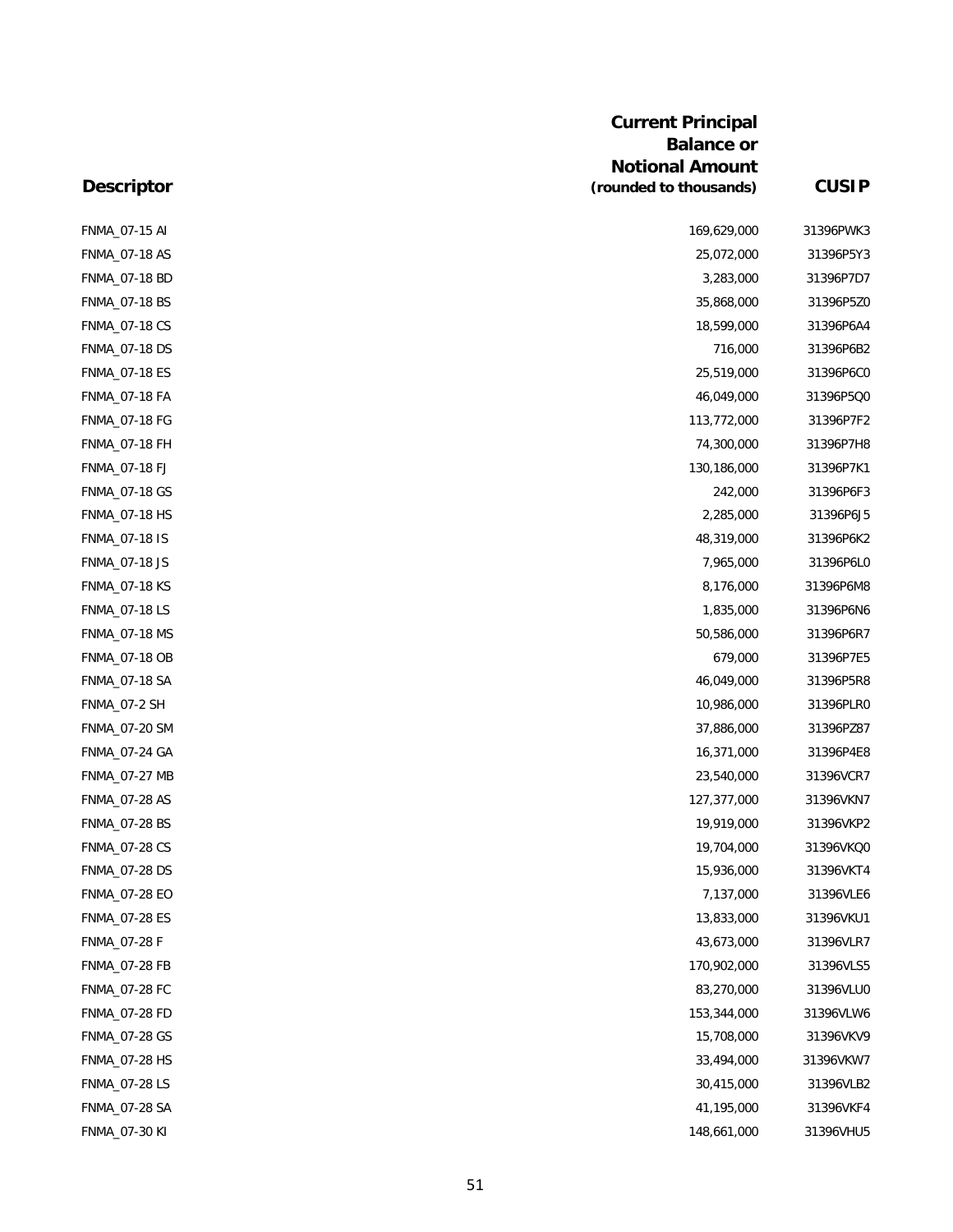|                      | <b>Current Principal</b><br><b>Balance or</b><br><b>Notional Amount</b> |              |
|----------------------|-------------------------------------------------------------------------|--------------|
| <b>Descriptor</b>    | (rounded to thousands)                                                  | <b>CUSIP</b> |
| FNMA_07-30 NI        | 222,631,000                                                             | 31396VGXC    |
| FNMA_07-33 FA        | 89,853,000                                                              | 31396VFC7    |
| FNMA_07-33 SD        | 89,853,000                                                              | 31396VFD5    |
| FNMA_07-34 F         | 78,172,000                                                              | 31396P6E6    |
| FNMA_07-36 SJ        | 22,605,000                                                              | 31396VRJ9    |
| FNMA_07-38 FL        | 235,283,000                                                             | 31396VY69    |
| FNMA_07-38 PO        | 995,000                                                                 | 31396VX78    |
| FNMA_07-38 SC        | 16,716,000                                                              | 31396VY44    |
| FNMA_07-38 ZC        | 351,000                                                                 | 31396VY51    |
| FNMA_07-39 EI        | 46,853,000                                                              | 31396VSM1    |
| <b>FNMA_07-40 KS</b> | 33,489,000                                                              | 31396VXY9    |
| FNMA_07-42 A         | 143,516,000                                                             | 31396VR67    |
| FNMA_07-43 SL        | 95,673,000                                                              | 31396VVM7    |
| FNMA_07-44 DS        | 32,937,000                                                              | 31396VVY1    |
| <b>FNMA_07-44 SA</b> | 33,239,000                                                              | 31396VWBC    |
| <b>FNMA_07-48 SE</b> | 23,961,000                                                              | 31396VE46    |
| FNMA_07-48 SH        | 17,197,000                                                              | 31396VE61    |
| <b>FNMA_07-5 CO</b>  | 507,000                                                                 | 31396PPH8    |
| <b>FNMA_07-5 MI</b>  | 28,620,000                                                              | 31396PNP2    |
| <b>FNMA_07-5 NF</b>  | 836,000                                                                 | 31396PNY3    |
| <b>FNMA_07-5 SB</b>  | 2,190,000                                                               | 31396PPD7    |
| <b>FNMA_07-5 SC</b>  | 6,086,000                                                               | 31396PPK1    |
| <b>FNMA_07-5 SF</b>  | 2,911,000                                                               | 31396PNZC    |
| FNMA_07-5 Z          | 85,000                                                                  | 31396PNR8    |
| <b>FNMA_07-50 LS</b> | 71,487,000                                                              | 31396V5N4    |
| FNMA_07-50 SX        | 77,323,000                                                              | 31396V5P9    |
| FNMA_07-50 WS        | 16,007,000                                                              | 31396V6E3    |
| FNMA_07-51 FB        | 38,507,000                                                              | 31396WHF6    |
| FNMA_07-52 JD        | 14,964,000                                                              | 31396WAA4    |
| FNMA_07-52 LS        | 64,939,000                                                              | 31396WAS5    |
| FNMA_07-53 SX        | 62,146,000                                                              | 31396WDQ6    |
| FNMA_07-54 DI        | 71,097,000                                                              | 31396WDZ6    |
| FNMA_07-54 GI        | 56,432,000                                                              | 31396WEL6    |
| FNMA_07-57 FM        | 153,722,000                                                             | 31396WKL9    |
| FNMA_07-57 FP        | 57,216,000                                                              | 31396WKK1    |
| FNMA_07-57 PD        | 10,850,000                                                              | 31396WKN5    |
| <b>FNMA_07-57 PE</b> | 7,506,000                                                               | 31396WKA3    |
| FNMA_07-57 SC        | 67,536,000                                                              | 31396WJC1    |
| FNMA_07-57 SE        | 76,652,000                                                              | 31396WKD7    |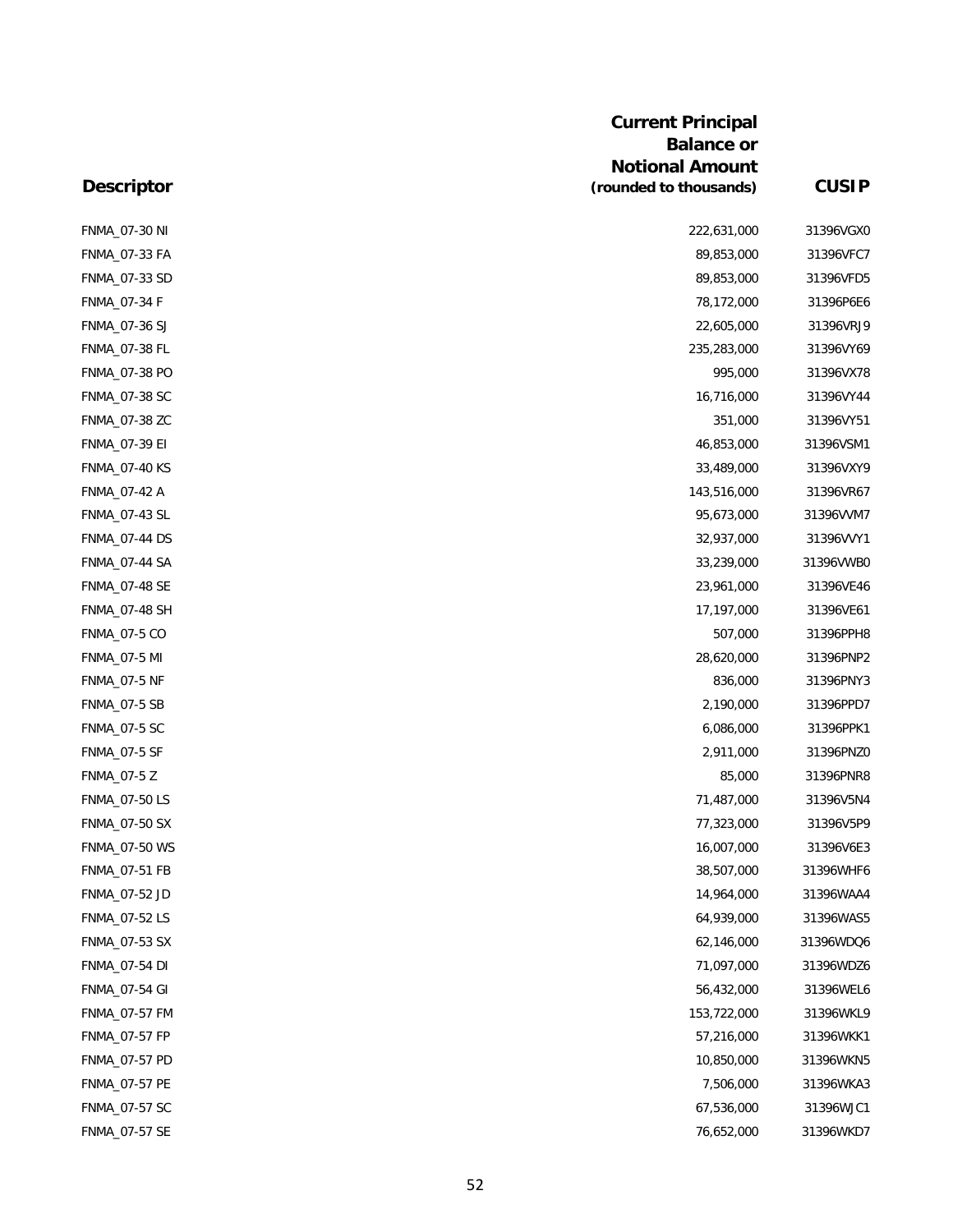|                      | <b>Current Principal</b><br><b>Balance or</b><br><b>Notional Amount</b> |              |
|----------------------|-------------------------------------------------------------------------|--------------|
| <b>Descriptor</b>    | (rounded to thousands)                                                  | <b>CUSIP</b> |
| <b>FNMA_07-57 SX</b> | 133,699,000                                                             | 31396WKM7    |
| FNMA_07-57 ZE        | 2,590,000                                                               | 31396WKE5    |
| FNMA_07-57 ZG        | 473,000                                                                 | 31396WKF2    |
| FNMA_07-58 DG        | 100,139,000                                                             | 31396V4C9    |
| FNMA_07-62 SD        | 37,541,000                                                              | 31396WZV1    |
| FNMA_07-63 AB        | 3,617,000                                                               | 31396WTB2    |
| FNMA_07-63 AI        | 2,757,000                                                               | 31396WTD8    |
| FNMA_07-63 MT        | 3,057,000                                                               | 31396WXJC    |
| FNMA_07-63 MZ        | 23,000                                                                  | 31396WTLC    |
| FNMA_07-63 OB        | 2,448,000                                                               | 31396WTM8    |
| FNMA_07-63 PB        | 43,867,000                                                              | 31396WTP1    |
| FNMA_07-63 PC        | 17,802,000                                                              | 31396WTQ9    |
| FNMA_07-63 XO        | 28,587,000                                                              | 31396WUA2    |
| FNMA_07-64 AM        | 34,513,000                                                              | 31396WVG8    |
| FNMA_07-65 BE        | 97,614,000                                                              | 31396WD60    |
| <b>FNMA_07-67 AG</b> | 30,921,000                                                              | 31396WNV4    |
| FNMA_07-67 CH        | 27,998,000                                                              | 31396WPR1    |
| <b>FNMA_07-68 KA</b> | 28,463,000                                                              | 31396WN69    |
| FNMA_07-76 AN        | 21,634,000                                                              | 31396WT55    |
| FNMA_07-76 AZ        | 10,578,000                                                              | 31396WT63    |
| FNMA_07-76 CO        | 362,000                                                                 | 31396WW69    |
| FNMA_07-76 PD        | 18,371,000                                                              | 31396WV94    |
| FNMA 07-76 PH        | 29,600,000                                                              | 31396WX27    |
| <b>FNMA_07-76 PK</b> | 10,000,000                                                              | 31396WX35    |
| FNMA_07-76 PL        | 10,444,000                                                              | 31396WZ66    |
| FNMA_07-77 LS        | 5,263,000                                                               | 31396XJF2    |
| FNMA_07-79 ST        | 6,522,000                                                               | 31396XDC5    |
| FNMA_07-81 SY        | 6,356,000                                                               | 31396XAW4    |
| <b>FNMA_07-84 SC</b> | 26,898,000                                                              | 31396XJT2    |
| FNMA 07-85 BA        | 38,527,000                                                              | 31396XQW7    |
| FNMA_07-85 SM        | 41,398,000                                                              | 31396XQV9    |
| <b>FNMA_07-88 BI</b> | 44,174,000                                                              | 31396XUH5    |
| FNMA_07-93 MT        | 1,235,000                                                               | 31396XWNO    |
| FNMA_07-93 SD        | 18,094,000                                                              | 31396XWQ3    |
| FNMA_07-93 Z         | 5,178,000                                                               | 31396XWG5    |
| FNMA_07-93 ZB        | 218,000                                                                 | 31396XWJ9    |
| <b>FNMA_07-96 BI</b> | 94,769,000                                                              | 31396XXD1    |
| FNMA_07-97 MS        | 13,611,000                                                              | 31396XC44    |
| FNMA_07-W6 1A2       | 72,983,000                                                              | 31396WKS4    |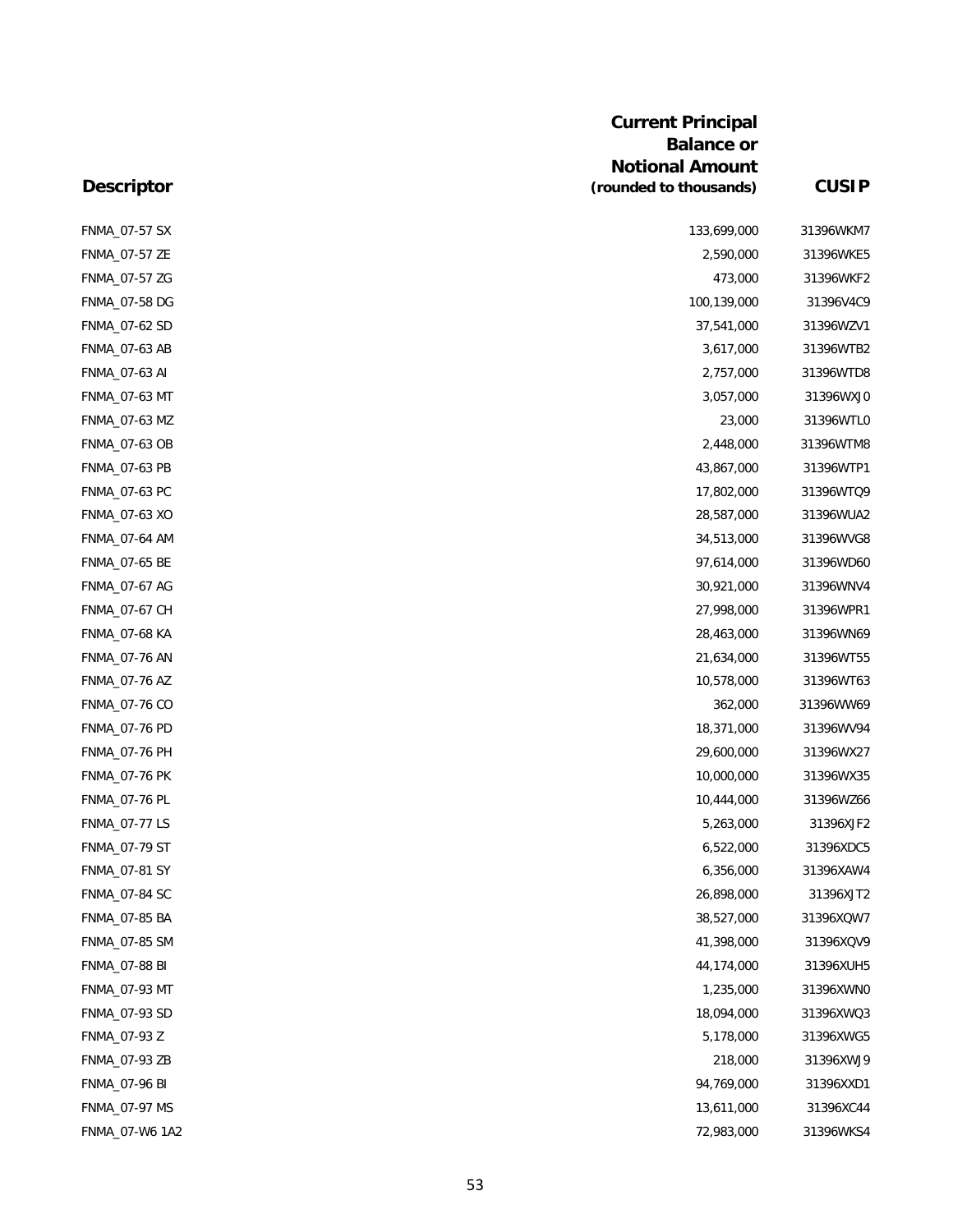| Descriptor           | <b>Current Principal</b><br><b>Balance or</b>    |              |
|----------------------|--------------------------------------------------|--------------|
|                      | <b>Notional Amount</b><br>(rounded to thousands) | <b>CUSIP</b> |
| <b>FNMA_08-10 ES</b> | 4,020,000                                        | 31396YLH3    |
| FNMA_08-12 AD        | 105,725,000                                      | 31396YLP5    |
| <b>FNMA_08-12 KS</b> | 39,070,000                                       | 31396YMW9    |
| FNMA_08-12 SA        | 75,877,000                                       | 31396YPB2    |
| FNMA_08-15 AS        | 9,023,000                                        | 31396YE99    |
| <b>FNMA_08-15 BI</b> | 2,535,000                                        | 31396YD74    |
| FNMA_08-15 BS        | 17,111,000                                       | 31396YC83    |
| <b>FNMA_08-15 DS</b> | 37,977,000                                       | 31396YZK1    |
| FNMA_08-15 EL        | 166,000                                          | 31396YYZ9    |
| FNMA_08-15 IO        | 1,529,000                                        | 31396YZJ4    |
| FNMA_08-15 JI        | 32,126,000                                       | 31396YB50    |
| <b>FNMA_08-15 JN</b> | 40,008,000                                       | 31396YB68    |
| FNMA_08-15 JT        | 2,635,000                                        | 31396YD41    |
| <b>FNMA_08-15 KI</b> | 25,017,000                                       | 31396YZZ8    |
| <b>FNMA_08-15 LS</b> | 52,074,000                                       | 31396YZU9    |
| <b>FNMA_08-15 SA</b> | 1,884,000                                        | 31396YB76    |
| FNMA_08-15 SB        | 9,023,000                                        | 31396YA93    |
| FNMA_08-15 SC        | 5,899,000                                        | 31396YA28    |
| <b>FNMA_08-15 SD</b> | 1,853,000                                        | 31396YZM7    |
| <b>FNMA_08-15 SX</b> | 8,720,000                                        | 31396YC42    |
| <b>FNMA_08-15 TA</b> | 564,000                                          | 31396YC59    |
| <b>FNMA_08-15 TB</b> | 764,000                                          | 31396YC67    |
| <b>FNMA_08-15 TD</b> | 1,647,000                                        | 31396YD58    |
| FNMA_08-15 VH        | 25,614,000                                       | 31396YE65    |
| FNMA_08-18 SA        | 36,546,000                                       | 31396YWR9    |
| <b>FNMA_08-18 SC</b> | 35,928,000                                       | 31396YWVC    |
| <b>FNMA_08-18 SM</b> | 28,450,000                                       | 31396YXHO    |
| <b>FNMA_08-19 AX</b> | 596,841,000                                      | 31396YYE6    |
| <b>FNMA_08-2 PC</b>  | 17,104,000                                       | 31396YFM9    |
| FNMA_08-21 LC        | 30,172,000                                       | 31396YV25    |
| FNMA_08-24 AX        | 111,097,000                                      | 31397LDA4    |
| <b>FNMA_08-3 SA</b>  | 37,685,000                                       | 31396YJA1    |
| FNMA_08-32 AB        | 7,915,000                                        | 31396Y5D0    |
| FNMA_08-32 AI        | 762,000                                          | 31396Y5L2    |
| FNMA_08-32 PT        | 36,923,000                                       | 31396Y5F5    |
| FNMA_08-35 DI        | 138,105,000                                      | 31397LQK8    |
| FNMA_08-35 SA        | 19,542,000                                       | 31397LQW2    |
| FNMA_08-37 VE        | 24,582,000                                       | 31397LLD9    |
| <b>FNMA_08-42 SC</b> | 39,516,000                                       | 31397LNZ8    |
|                      |                                                  |              |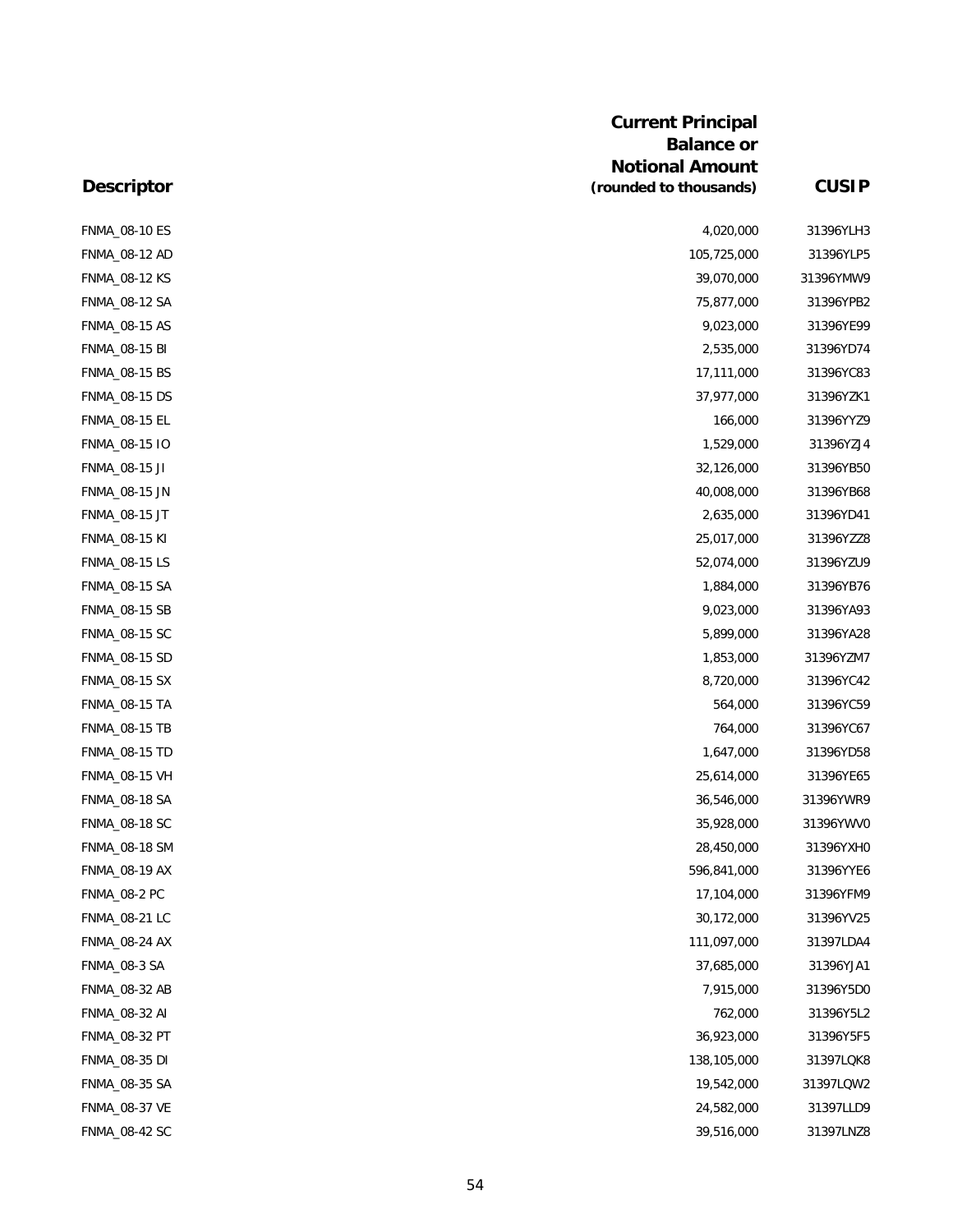|                      | <b>Current Principal</b><br><b>Balance or</b> |              |
|----------------------|-----------------------------------------------|--------------|
|                      | <b>Notional Amount</b>                        |              |
| <b>Descriptor</b>    | (rounded to thousands)                        | <b>CUSIP</b> |
| <b>FNMA_08-47 MC</b> | 58,181,000                                    | 31397LYY9    |
| FNMA_08-49 IO        | 6,547,000                                     | 31396Y6C1    |
| <b>FNMA_08-50 SB</b> | 36,656,000                                    | 31397LXL8    |
| <b>FNMA_08-54 HK</b> | 54,471,000                                    | 31397LV63    |
| <b>FNMA_08-56 CA</b> | 34,875,000                                    | 31397MBG1    |
| FNMA_08-56 SA        | 36,373,000                                    | 31397MAK3    |
| FNMA_08-56 SB        | 39,365,000                                    | 31397MBM8    |
| FNMA_08-59 LC        | 47,846,000                                    | 31397LA66    |
| <b>FNMA_08-59 SG</b> | 32,473,000                                    | 31397LZK8    |
| FNMA_08-60 SA        | 96,221,000                                    | 31397LH93    |
| FNMA_08-62 SB        | 91,471,000                                    | 31397LX46    |
| FNMA_08-62 SE        | 53,252,000                                    | 31397LZ77    |
| <b>FNMA_08-65 AM</b> | 37,324,000                                    | 31397MMYC    |
| FNMA_08-65 DA        | 34,313,000                                    | 31397MMZ7    |
| FNMA_08-71 VC        | 27,510,000                                    | 31397MFG7    |
| FNMA_08-73 SB        | 36,030,000                                    | 31397L6N4    |
| <b>FNMA_08-75 DA</b> | 65,289,000                                    | 31397MQL4    |
| FNMA_08-75 GA        | 15,904,000                                    | 31397MQH3    |
| <b>FNMA_08-78 NA</b> | 30,046,000                                    | 31397MTK3    |
| <b>FNMA_08-8 PA</b>  | 3,214,000                                     | 31396YHT2    |
| <b>FNMA_08-8 Z</b>   | 2,659,000                                     | 31396YHV7    |
| <b>FNMA_08-8 ZA</b>  | 110,000                                       | 31396YHW5    |
| FNMA_08-89 AB        | 69,385,000                                    | 31397MZG5    |
| <b>FNMA_08-9 SA</b>  | 123,982,000                                   | 31396YGT3    |
| FNMA_08-92 SA        | 142, 161, 000                                 | 31397ME45    |
| FNMA_08-93 AM        | 21,953,000                                    | 31397MR66    |
| FNMA_08-93 AN        | 18,763,000                                    | 31397MR74    |
| FNMA_09-108 VC       | 17,439,000                                    | 31398GNY1    |
| <b>FNMA_09-12 KA</b> | 100,292,000                                   | 31397NKD6    |
| FNMA_09-14 A         | 19,463,000                                    | 31397NJR7    |
| FNMA_09-14 AZ        | 5,053,000                                     | 31397NHVC    |
| FNMA_09-21 AG        | 50,187,000                                    | 31397NTT2    |
| FNMA_09-21 CA        | 106,163,000                                   | 31397NTR6    |
| FNMA_09-29 PA        | 52,899,000                                    | 31397NJ30    |
| <b>FNMA_09-3 PD</b>  | 10,272,000                                    | 31397M2G1    |
| FNMA_09-30 AG        | 169,268,000                                   | 31397NWY7    |
| FNMA_09-30A AD       | 86,806,000                                    | 31397NWV3    |
| FNMA_09-39 AD        | 89,982,000                                    | 31397NK87    |
| <b>FNMA_09-40 TB</b> | 100,988,000                                   | 31397NZ57    |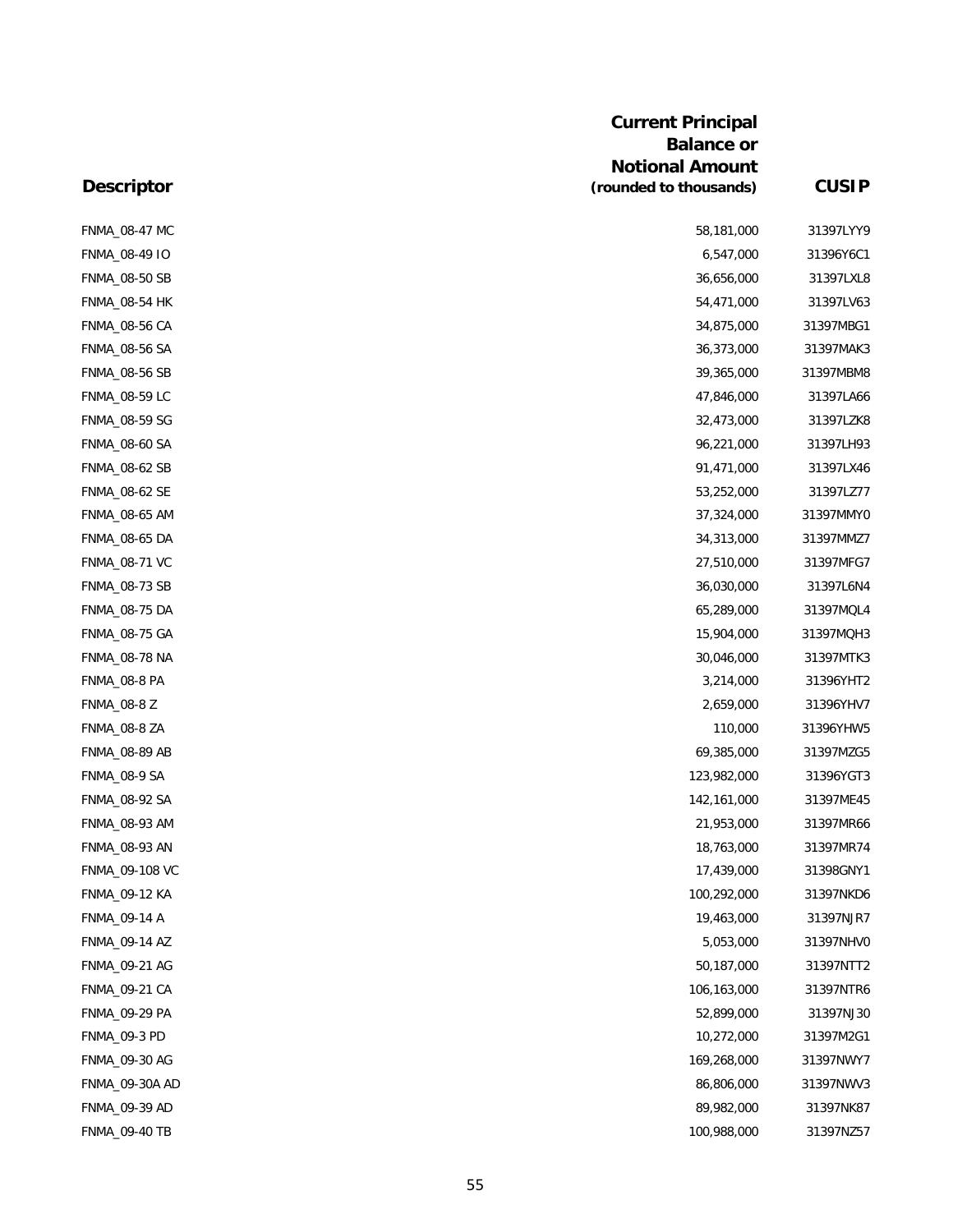| <b>Descriptor</b>   | <b>Current Principal</b><br><b>Balance or</b><br><b>Notional Amount</b><br>(rounded to thousands) | <b>CUSIP</b> |
|---------------------|---------------------------------------------------------------------------------------------------|--------------|
|                     |                                                                                                   |              |
| FNMA_09-40 TM       | 131,489,000                                                                                       | 31397N2C8    |
| FNMA_09-53 QM       | 50,268,000                                                                                        | 31396QEM7    |
| FNMA_09-60 HJ       | 111,715,000                                                                                       | 31396QPB9    |
| FNMA_09-61 MA       | 112,639,000                                                                                       | 31396QPP8    |
| FNMA_09-62 HJ       | 77,505,000                                                                                        | 31396QTN9    |
| FNMA_09-66 ET       | 99,994,000                                                                                        | 31396QV30    |
| FNMA_09-69 HJ       | 83,823,000                                                                                        | 31396Q4D8    |
| FNMA_09-73 MA       | 85,263,000                                                                                        | 31396QB24    |
| FNMA_09-74 HJ       | 130,108,000                                                                                       | 31396Q3N7    |
| FNMA_09-79 HJ       | 148,254,000                                                                                       | 31398FNQ0    |
| FNMA_09-92 AD       | 34,351,000                                                                                        | 31398FVMC    |
| FNMA_10-37 A1       | 38,557,000                                                                                        | 31398MJ98    |
| FNMA_10-20 HJ       | 75,000,000                                                                                        | 31398MFA9    |
| <b>FNMA_10-3 HM</b> | 105,000,000                                                                                       | 31398G4B2    |
| <b>FNMA_10-9 MB</b> | 10,696,000                                                                                        | 31398MAX4    |
| FNMA_273 1          | 541,000                                                                                           | 31364HL70    |
| <b>FNMA_28 IO</b>   | 1,000                                                                                             | 31364HDH7    |
| FNMA_359 9          | 1,937,000                                                                                         | 3136FCUA2    |
| FNMA_368 13         | 2,247,000                                                                                         | 3136FCJ31    |
| FNMA_368 29         | 638,000                                                                                           | 3136FCL38    |
| FNMA_368 4          | 8,243,000                                                                                         | 3136FCH25    |
| FNMA_374 18         | 7,098,000                                                                                         | 3136FC2M7    |
| FNMA_374 24         | 7,608,000                                                                                         | 3136FC2T2    |
| FNMA_376 20         | 455,000                                                                                           | 3136FC3S3    |
| FNMA_376 26         | 161,000                                                                                           | 3136FC3Y0    |
| FNMA_378 12         | 3,879,000                                                                                         | 3136FEMP4    |
| FNMA_378 41         | 849,000                                                                                           | 3136FENU2    |
| FNMA_381 20         | 3,901,000                                                                                         | 3136FEN99    |
| FNMA_381 25         | 1,401,000                                                                                         | 3136FEP63    |
| FNMA_381 32         | 2,215,000                                                                                         | 3136FEQ54    |
| FNMA_385 15         | 23,888,000                                                                                        | 3136FEX31    |
| FNMA_385 21         | 12,081,000                                                                                        | 3136FEX98    |
| FNMA_385 23         | 5,057,000                                                                                         | 3136FEY30    |
| FNMA_385 5          | 67,769,000                                                                                        | 3136FEV90    |
| FNMA_88-22 A        | 13,000                                                                                            | 313602FN9    |
| FNMA_88-29 B        | 1,000                                                                                             | 313602HT4    |
| FNMA_90-47 L        | 24,000                                                                                            | 3136037J5    |
| FNMA_91-59 Z        | 2,000                                                                                             | 31358GF77    |
| FNMA_92-123 S       | 35,000                                                                                            | 31358N4A7    |
|                     |                                                                                                   |              |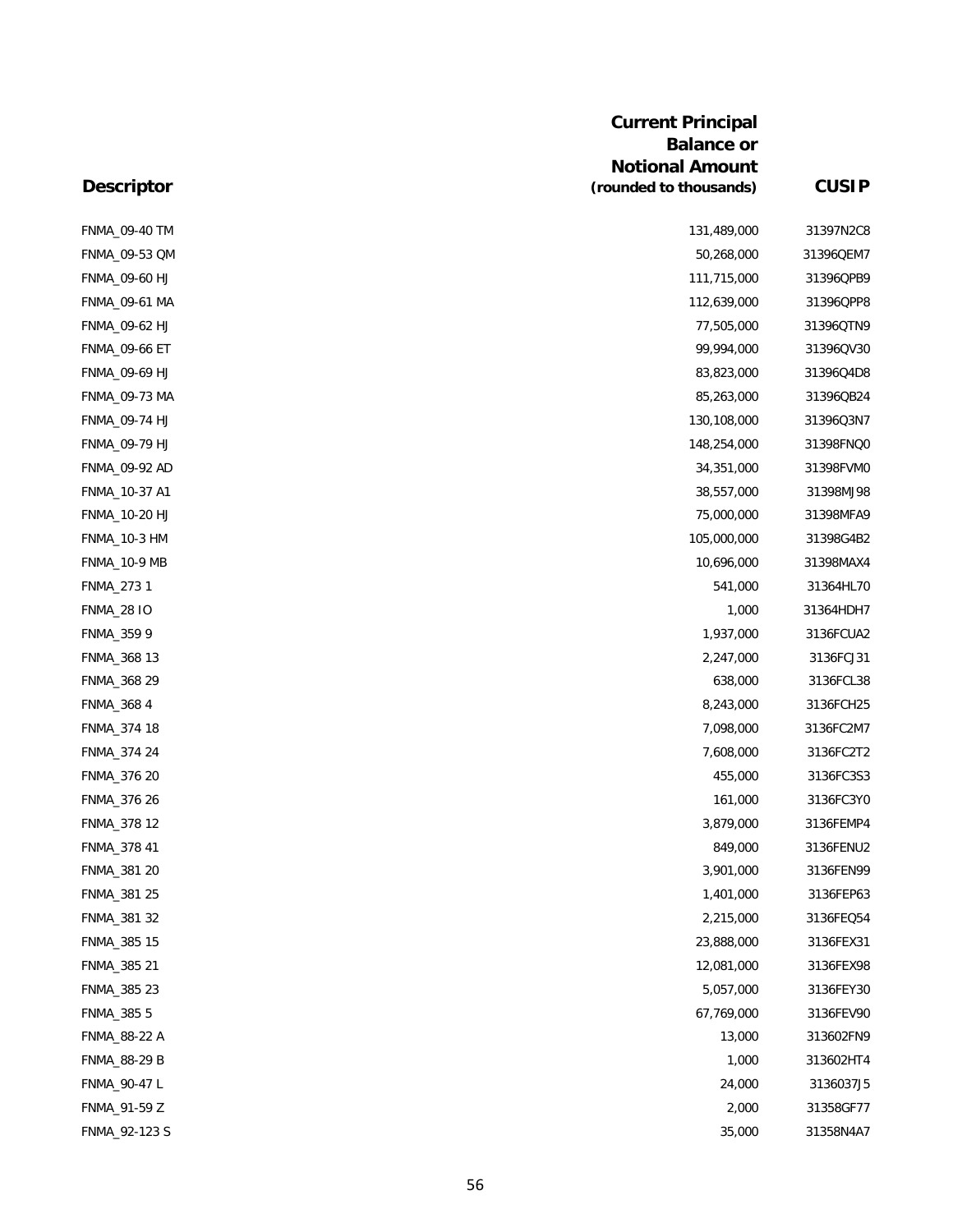|                      | <b>Current Principal</b><br><b>Balance or</b> |              |
|----------------------|-----------------------------------------------|--------------|
|                      | <b>Notional Amount</b>                        |              |
| <b>Descriptor</b>    | (rounded to thousands)                        | <b>CUSIP</b> |
| FNMA_92-150 MA       | 2,000                                         | 31358QVQ5    |
| FNMA_92-49 M         | 1,000                                         | 31358MXA7    |
| FNMA_93-165 SH       | 12,000                                        | 31359D5R0    |
| FNMA_93-80 S         | 234,000                                       | 31359ADZ9    |
| FNMA_93-92 G         | 4,000                                         | 31359AFE4    |
| <b>FNMA_96-27 FD</b> | 217,000                                       | 31359KND5    |
| FNMA_96-27 SB        | 882,000                                       | 31359KNA1    |
| <b>FNMA_96-45 SI</b> | 6,998,000                                     | 31359KZP5    |
| <b>FNMA_97-28 FA</b> | 94,000                                        | 31359PHG4    |
| FNMA_G92-21 D        | 2,000                                         | 31358MHL1    |
| FNMA_G92-59 D        | 1,000                                         | 31358QZE8    |
| FNMS_03-73 1         | 39,965,000                                    | 3136FCW44    |
| FNMS_03-82 16        | 30,475,000                                    | 3136FFMR7    |
| FNMS_03-84 11        | 19,100,000                                    | 3136FES37    |
| FNMS_03-84 15        | 14,266,000                                    | 3136FES78    |
| FNMS_03-84 16        | 12,127,000                                    | 3136FES86    |
| FNMS_03-84 20        | 21,191,000                                    | 3136FET44    |
| FNMS_03-84 23        | 5,744,000                                     | 3136FET77    |
| FNMS_03-84 29        | 19,129,000                                    | 3136FEU59    |
| FNMS_03-84 30        | 14,925,000                                    | 3136FEU67    |
| FNMS_03-84 31        | 8,076,000                                     | 3136FEU75    |
| FNMS_03-84 32        | 3,623,000                                     | 3136FEU83    |
| FNMS_03-84 33        | 6,558,000                                     | 3136FEU91    |
| FNMS_03-84 35        | 4,221,000                                     | 3136FEV33    |
| FNMS_03-84 4         | 8,893,000                                     | 3136FER46    |
| FNMS_03-84 9         | 24,469,000                                    | 3136FER95    |
| FNMS_03-85 11        | 17,239,000                                    | 3136FEW73    |
| FNMS_03-85 12        | 32,114,000                                    | 3136FEW81    |
| FNMS_03-85 14        | 23,147,000                                    | 3136FEX23    |
| FNMS_03-85 19        | 42,991,000                                    | 3136FEX72    |
| FNMS_03-85 20        | 33,507,000                                    | 3136FEX80    |
| FNMS_384 18          | 32,050,000                                    | 3136FET28    |
| FNSTR_0382-11 11     | 8,696,000                                     | 3136FFML0    |
| FNSTR_03-84 12       | 8,480,000                                     | 3136FES45    |
| FNSTR_03-84 36       | 4,471,000                                     | 3136FEV41    |
| FNSTR_243 12         | 2,373,000                                     | 31282YWN5    |
| <b>FNSTR_300 PO</b>  | 15,860,000                                    | 31364HT56    |
| <b>FNSTR_316 PO</b>  | 1,173,000                                     | 3136FADJ6    |
| FNSTR_319 1          | 7,698,000                                     | 3136FAHA1    |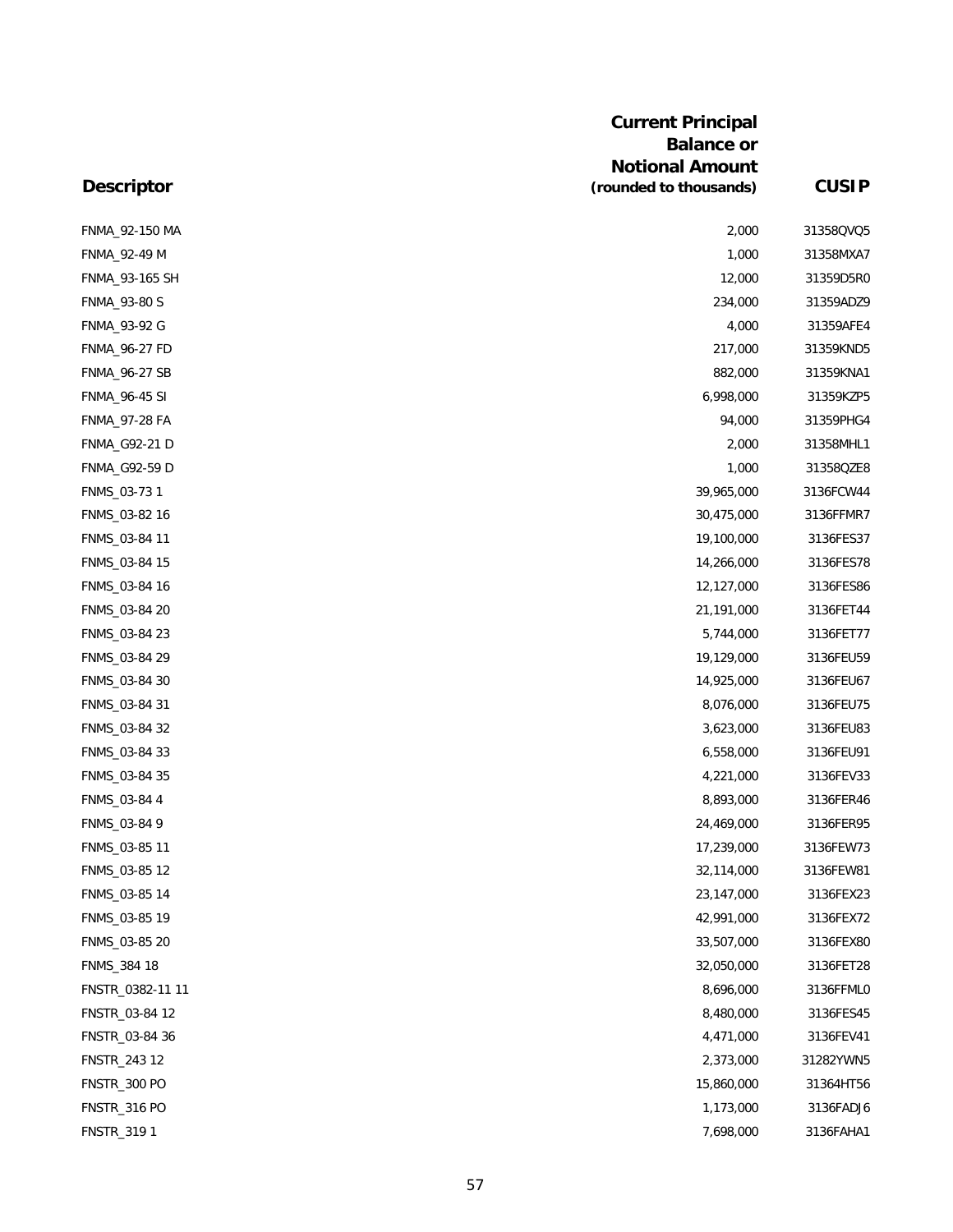| <b>Descriptor</b>   | <b>Current Principal</b><br><b>Balance or</b><br><b>Notional Amount</b> |              |
|---------------------|-------------------------------------------------------------------------|--------------|
|                     | (rounded to thousands)                                                  | <b>CUSIP</b> |
| <b>FNSTR_321 PO</b> | 9,501,000                                                               | 3136FAKL3    |
| FNSTR_331 7         | 2,096,000                                                               | 3136FAXL9    |
| FNSTR_334 16        | 1,867,000                                                               | 3136FAB41    |
| FNSTR_334 18        | 2,214,000                                                               | 3136FAB66    |
| FNSTR_334 19        | 1,013,000                                                               | 3136FAB74    |
| FNSTR_339 13        | 6,057,000                                                               | 3136FA2F6    |
| FNSTR_339 14        | 10,639,000                                                              | 3136FA2G4    |
| FNSTR_344 1         | 21,577,000                                                              | 3136FCAA4    |
| FNSTR_346 2         | 3,842,000                                                               | 3136FCBD7    |
| FNSTR_348 11        | 9,550,000                                                               | 3136FCER3    |
| FNSTR_348 12        | 6,919,000                                                               | 3136FCES1    |
| FNSTR_348 15        | 1,718,000                                                               | 3136FCEV4    |
| FNSTR_348 16        | 2,360,000                                                               | 3136FCEW2    |
| FNSTR_348 29        | 9,993,000                                                               | 3136FCFK7    |
| FNSTR_356 13        | 15,731,000                                                              | 3136FCQH2    |
| FNSTR_356 22        | 4,254,000                                                               | 3136FCQS8    |
| FNSTR_356 23        | 2,739,000                                                               | 3136FCQT6    |
| FNSTR_356 24        | 3,212,000                                                               | 3136FCQU3    |
| FNSTR_356 6         | 35,179,000                                                              | 3136FCQA7    |
| FNSTR_356 7         | 43,290,000                                                              | 3136FCQB5    |
| FNSTR_357 2         | 9,824,000                                                               | 3136FCRX6    |
| FNSTR_359 17        | 6,596,000                                                               | 3136FCUJ3    |
| FNSTR_359 18        | 8,869,000                                                               | 3136FCUK0    |
| FNSTR_359 20        | 1,335,000                                                               | 3136FCUM6    |
| FNSTR_359 21        | 1,308,000                                                               | 3136FCUN4    |
| FNSTR_359 23        | 4,739,000                                                               | 3136FCUQ7    |
| FNSTR_359 25        | 2,811,000                                                               | 3136FCUS3    |
| FNSTR_360 1         | 170,066,000                                                             | 3136FCUT1    |
| FNSTR_361 1         | 115,269,000                                                             | 3136FCWG7    |
| FNSTR_362 1         | 107,000                                                                 | 3136FCVR4    |
| FNSTR_362 11        | 20,145,000                                                              | 3136FCWB8    |
| FNSTR_362 14        | 7,330,000                                                               | 3136FCWE2    |
| FNSTR_362 6         | 24,222,000                                                              | 3136FCVW3    |
| FNSTR_362 7         | 31,214,000                                                              | 3136FCVX1    |
| FNSTR_364 1         | 6,842,000                                                               | 3136FCYJ9    |
| FNSTR_364 3         | 2,450,000                                                               | 3136FCYL4    |
| FNSTR_364 4         | 2,686,000                                                               | 3136FCYM2    |
| FNSTR_365 4         | 4,509,000                                                               | 3136FCZD1    |
| FNSTR_366 17        | 10,841,000                                                              | 3136FCB70    |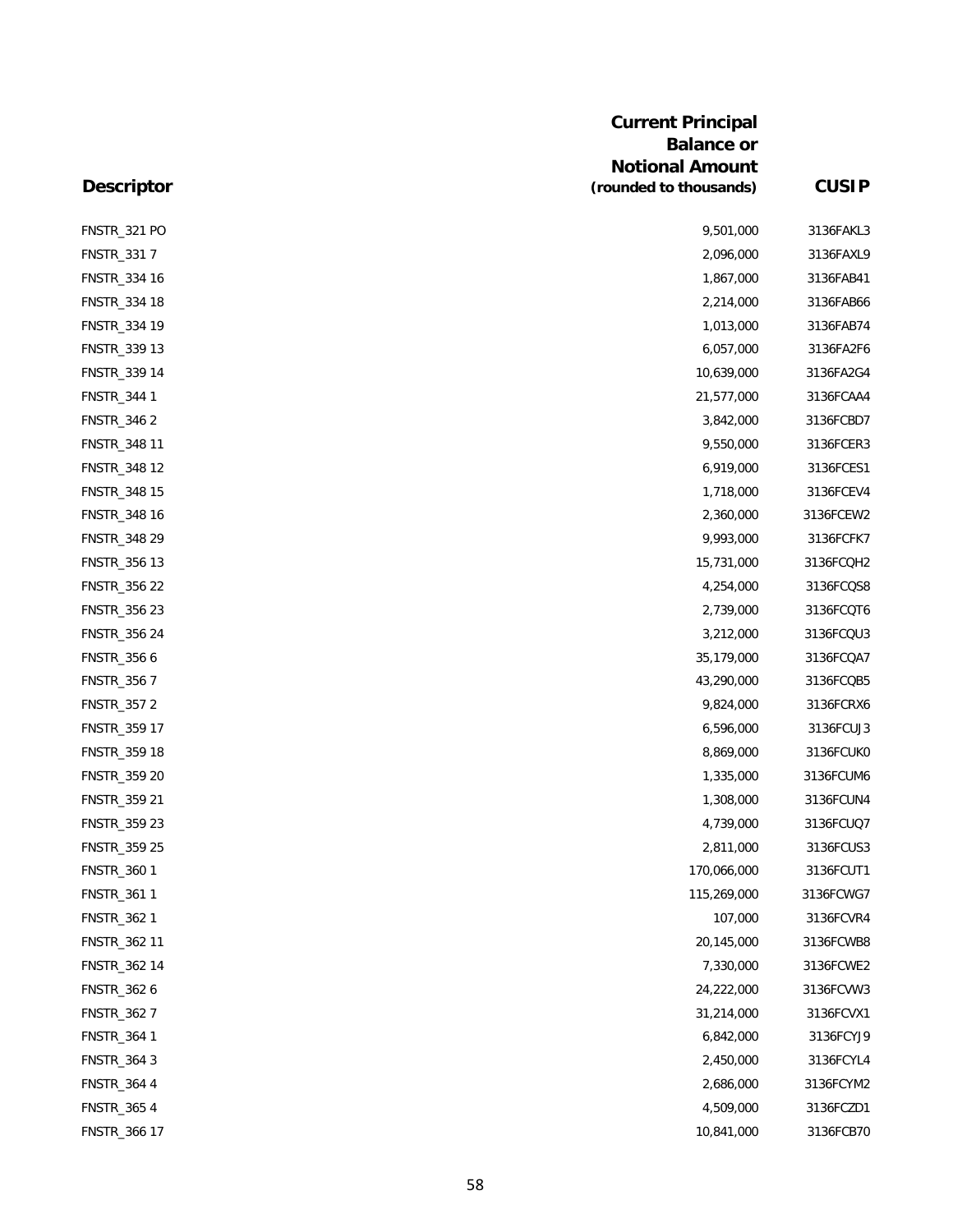|                     | <b>Current Principal</b><br><b>Balance or</b> |              |
|---------------------|-----------------------------------------------|--------------|
|                     | <b>Notional Amount</b>                        |              |
| <b>Descriptor</b>   | (rounded to thousands)                        | <b>CUSIP</b> |
| FNSTR_366 25        | 8,474,000                                     | 3136FCC79    |
| FNSTR_368 1         | 4,326,000                                     | 3136FCG75    |
| FNSTR_368 10        | 2,299,000                                     | 3136FCH82    |
| FNSTR_368 11        | 1,081,000                                     | 3136FCH90    |
| FNSTR_368 12        | 403,000                                       | 3136FCJ23    |
| FNSTR_368 14        | 850,000                                       | 3136FCJ49    |
| FNSTR_368 18        | 9,183,000                                     | 3136FCJ80    |
| FNSTR_368 26        | 2,928,000                                     | 3136FCK88    |
| FNSTR_368 27        | 2,408,000                                     | 3136FCK96    |
| FNSTR_368 28        | 660,000                                       | 3136FCL20    |
| FNSTR_368 5         | 2,039,000                                     | 3136FCH33    |
| FNSTR_368 9         | 3,034,000                                     | 3136FCH74    |
| <b>FNSTR_368 IO</b> | 2,400,000                                     | 3136FCG83    |
| FNSTR_369 6         | 22,145,000                                    | 3136FCL95    |
| FNSTR_370 1         | 42,827,000                                    | 3136FEAA0    |
| FNSTR_374 14        | 4,076,000                                     | 3136FC2H8    |
| FNSTR_374 15        | 5,721,000                                     | 3136FC2J4    |
| FNSTR_374 16        | 6,404,000                                     | 3136FC2K1    |
| FNSTR_374 17        | 7,511,000                                     | 3136FC2L9    |
| FNSTR_374 19        | 9,146,000                                     | 3136FC2N5    |
| FNSTR_374 20        | 14,229,000                                    | 3136FC2P0    |
| FNSTR_374 21        | 2,198,000                                     | 3136FC2Q8    |
| FNSTR_374 22        | 5,193,000                                     | 3136FC2R6    |
| FNSTR_374 23        | 6,656,000                                     | 3136FC2S4    |
| <b>FNSTR 374 25</b> | 6,852,000                                     | 3136FC2U9    |
| FNSTR_374 26        | 3,607,000                                     | 3136FC2V7    |
| FNSTR_374 27        | 2,027,000                                     | 3136FC2W5    |
| FNSTR_374 6         | 43,618,000                                    | 3136FCZ90    |
| FNSTR_374 7         | 2,675,000                                     | 3136FC2A3    |
| <b>FNSTR_374 IO</b> | 20,179,000                                    | 3136FCZ58    |
| FNSTR_376 1         | 428,000                                       | 3136FC2X3    |
| FNSTR_376 12        | 2,008,000                                     | 3136FC3J3    |
| FNSTR_376 17        | 894,000                                       | 3136FC3P9    |
| FNSTR_376 18        | 781,000                                       | 3136FC3Q7    |
| FNSTR_376 19        | 403,000                                       | 3136FC3R5    |
| FNSTR_376 2         | 216,000                                       | 3136FC2Y1    |
| FNSTR_376 21        | 155,000                                       | 3136FC3T1    |
| FNSTR_376 22        | 123,000                                       | 3136FC3U8    |
| FNSTR_376 23        | 172,000                                       | 3136FC3V6    |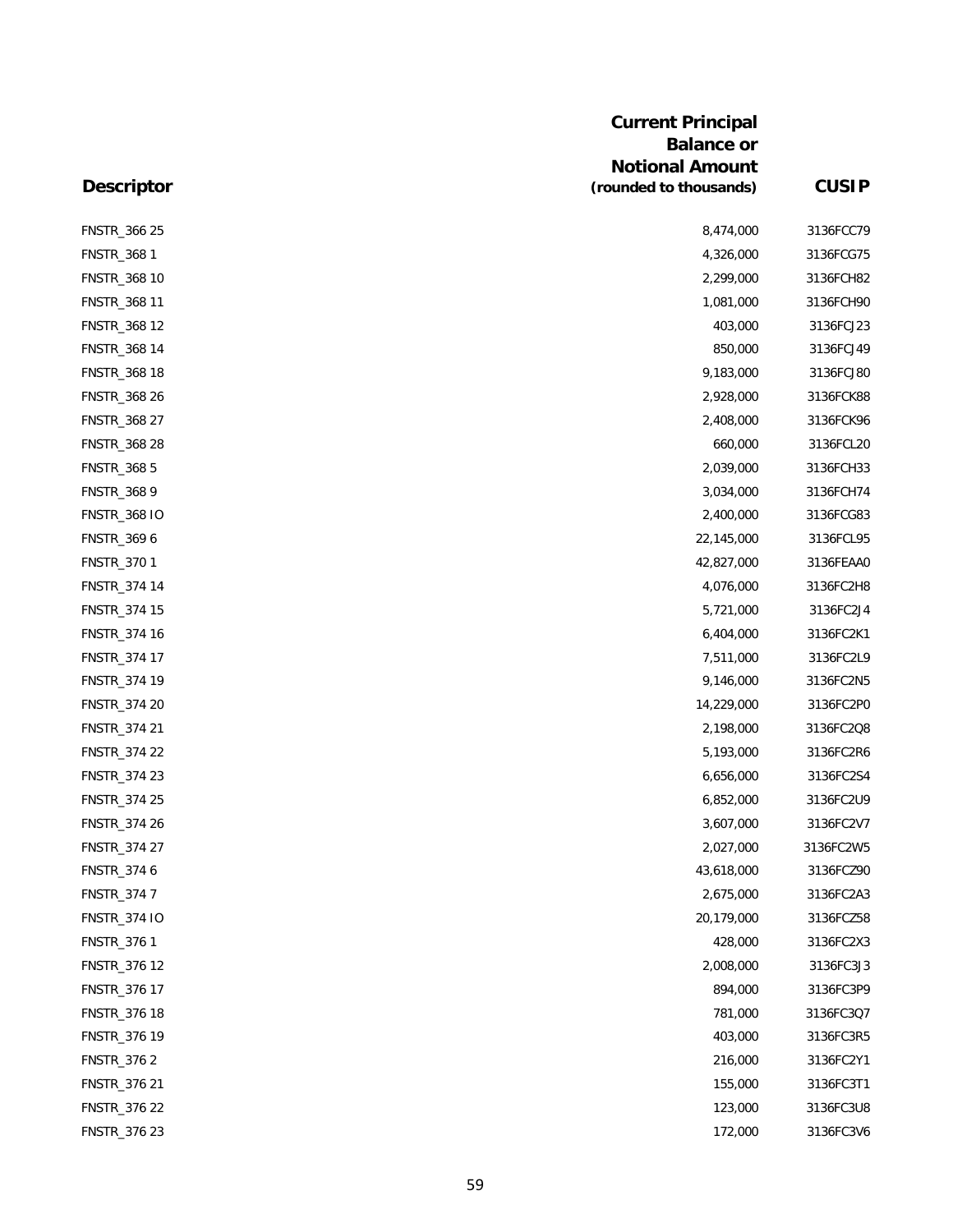| <b>Descriptor</b>   | <b>Current Principal</b><br><b>Balance or</b><br><b>Notional Amount</b><br>(rounded to thousands) | <b>CUSIP</b> |
|---------------------|---------------------------------------------------------------------------------------------------|--------------|
|                     |                                                                                                   |              |
| FNSTR_376 24        | 907,000                                                                                           | 3136FC3W4    |
| FNSTR_376 25        | 197,000                                                                                           | 3136FC3X2    |
| FNSTR_376 3         | 67,000                                                                                            | 3136FC2Z8    |
| FNSTR_376 30        | 311,000                                                                                           | 3136FC4C7    |
| FNSTR_376 34        | 280,000                                                                                           | 3136FC4G8    |
| FNSTR_376 35        | 225,000                                                                                           | 3136FC4H6    |
| FNSTR_376 36        | 65,000                                                                                            | 3136FC4J2    |
| FNSTR_376 37        | 121,000                                                                                           | 3136FC4K9    |
| FNSTR_376 38        | 83,000                                                                                            | 3136FC4L7    |
| FNSTR_376 7         | 617,000                                                                                           | 3136FC3D6    |
| FNSTR_377 1         | 37,985,000                                                                                        | 3136FC5M4    |
| FNSTR_378 15        | 329,000                                                                                           | 3136FEMS8    |
| FNSTR_378 25        | 2,775,000                                                                                         | 3136FENC2    |
| FNSTR_378 28        | 436,000                                                                                           | 3136FENF5    |
| FNSTR_378 3         | 2,127,000                                                                                         | 3136FEME9    |
| FNSTR_378 38        | 929,000                                                                                           | 3136FENR9    |
| FNSTR_378 39        | 205,000                                                                                           | 3136FENS7    |
| FNSTR_378 40        | 1,752,000                                                                                         | 3136FENT5    |
| FNSTR_378 42        | 468,000                                                                                           | 3136FENV0    |
| <b>FNSTR_378 IO</b> | 11,703,000                                                                                        | 3136FEMD1    |
| FNSTR_379 1         | 130,034,000                                                                                       | 3136FENW8    |
| FNSTR_380 1         | 113,835,000                                                                                       | 3136FFAA7    |
| FNSTR_381 1         | 3,734,000                                                                                         | 3136FEL67    |
| FNSTR_381 10        | 4,946,000                                                                                         | 3136FEM74    |
| FNSTR_381 11        | 9,295,000                                                                                         | 3136FEM82    |
| FNSTR_381 12        | 4,880,000                                                                                         | 3136FEM90    |
| FNSTR_381 13        | 2,092,000                                                                                         | 3136FEN24    |
| FNSTR_381 17        | 9,730,000                                                                                         | 3136FEN65    |
| FNSTR_381 18        | 5,051,000                                                                                         | 3136FEN73    |
| FNSTR_381 19        | 2,866,000                                                                                         | 3136FEN81    |
| FNSTR_381 21        | 1,617,000                                                                                         | 3136FEP22    |
| FNSTR_381 22        | 1,137,000                                                                                         | 3136FEP30    |
| FNSTR_381 23        | 1,789,000                                                                                         | 3136FEP48    |
| FNSTR_381 24        | 790,000                                                                                           | 3136FEP55    |
| FNSTR_381 26        | 2,085,000                                                                                         | 3136FEP71    |
| FNSTR_381 27        | 1,126,000                                                                                         | 3136FEP89    |
| FNSTR_381 28        | 3,376,000                                                                                         | 3136FEP97    |
| FNSTR_381 29        | 2,183,000                                                                                         | 3136FEQ21    |
| FNSTR_381 3         | 5,357,000                                                                                         | 3136FEL83    |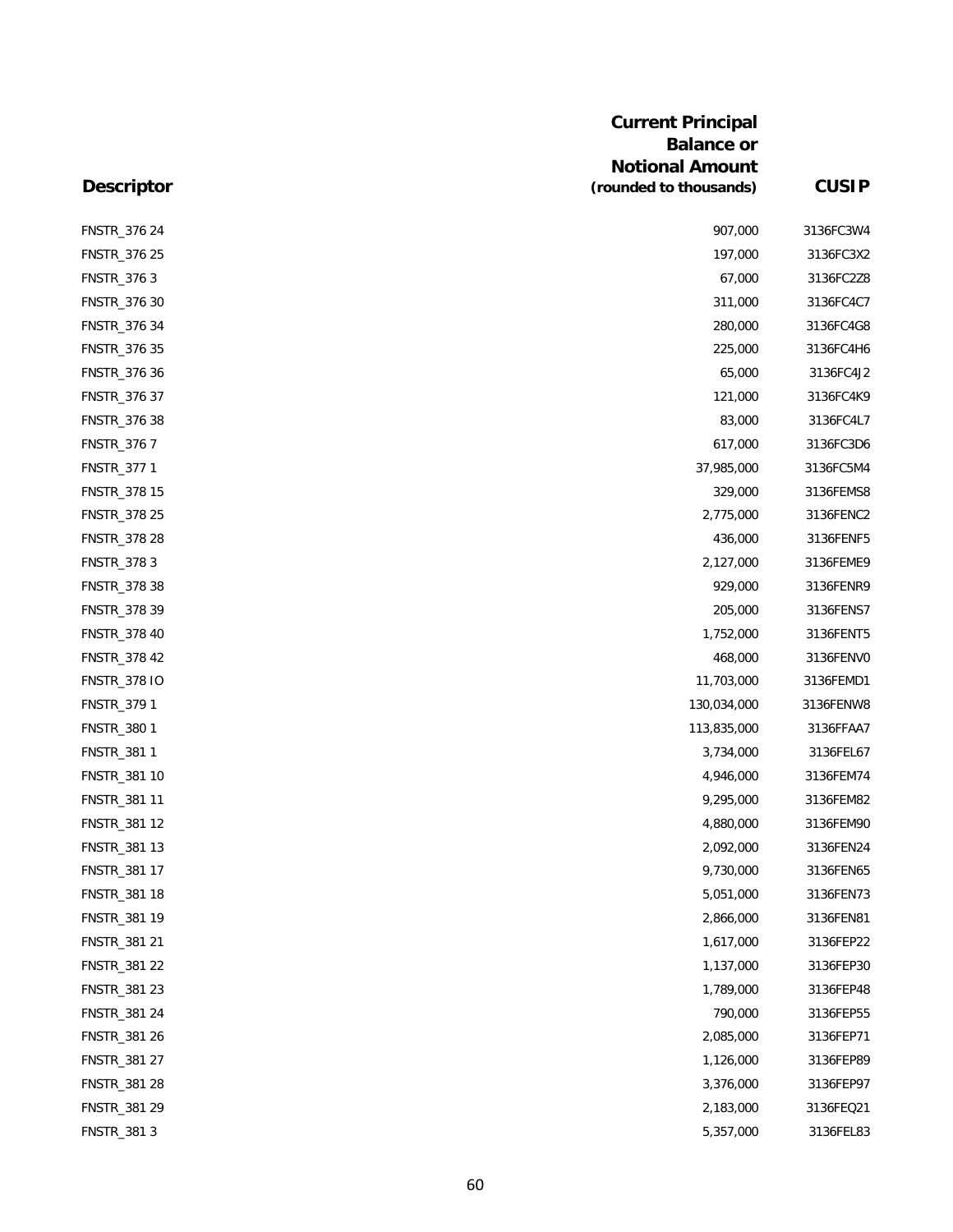|                    | <b>Current Principal</b><br><b>Balance or</b> |              |
|--------------------|-----------------------------------------------|--------------|
|                    | <b>Notional Amount</b>                        |              |
| <b>Descriptor</b>  | (rounded to thousands)                        | <b>CUSIP</b> |
| FNSTR_381 30       | 897,000                                       | 3136FEQ39    |
| FNSTR_381 31       | 921,000                                       | 3136FEQ47    |
| FNSTR_381 33       | 1,257,000                                     | 3136FEQ62    |
| FNSTR_381 34       | 919,000                                       | 3136FEQ70    |
| FNSTR_381 35       | 696,000                                       | 3136FEQ88    |
| FNSTR_381 4        | 2,643,000                                     | 3136FEL91    |
| FNSTR_381 7        | 2,392,000                                     | 3136FEM41    |
| FNSTR_381 8        | 21,281,000                                    | 3136FEM58    |
| FNSTR_381 9        | 8,246,000                                     | 3136FEM66    |
| FNSTR_381 IO       | 2,158,000                                     | 3136FEL75    |
| FNSTR_382 12       | 22,252,000                                    | 3136FFMM8    |
| FNSTR_382_14 14    | 8,028,000                                     | 3136FFMP1    |
| FNSTR_384 24       | 3,055,000                                     | 3136FET85    |
| FNSTR_384 25       | 9,659,000                                     | 3136FET93    |
| FNSTR_384 26       | 1,971,000                                     | 3136FEU26    |
| FNSTR_384 27       | 2,922,000                                     | 3136FEU34    |
| FNSTR_384 28       | 3,153,000                                     | 3136FEU42    |
| FNSTR_385 13       | 57,509,000                                    | 3136FEW99    |
| FNSTR_385 16       | 8,082,000                                     | 3136FEX49    |
| FNSTR_385 17       | 2,152,000                                     | 3136FEX56    |
| FNSTR_385 18       | 50,546,000                                    | 3136FEX64    |
| FNSTR_385 22       | 12,657,000                                    | 3136FEY22    |
| FNSTR_385 24       | 4,443,000                                     | 3136FEY48    |
| FNSTR_385 6        | 31,463,000                                    | 3136FEW24    |
| FNSTR_385 7        | 23,254,000                                    | 3136FEW32    |
| FNSTR_386 14       | 75,757,000                                    | 3136FFSR1    |
| FNSTR-343 19       | 5,132,000                                     | 3136FA6R6    |
| FNSTR-378 19       | 7,871,000                                     | 3136FEMW9    |
| <b>FNSTR-378 4</b> | 1,216,000                                     | 3136FEMF6    |
| <b>FNSTR-378 5</b> | 7,861,000                                     | 3136FEMG4    |
| FNW_02-W12 AF6     | 12,484,000                                    | 31392GSP1    |
| FNW 02-W2 AF6      | 10,121,000                                    | 31392CEN0    |
| FNW 03-6 2A4       | 14,664,000                                    | 31393BU52    |
| FNW_03-W13 AF5     | 2,605,000                                     | 31393C7C1    |
| FNW_04-W1 1A6      | 47,900,000                                    | 31393U4H3    |
| FNW_04-W6 1A4      | 16,071,000                                    | 31393YW43    |
| FNW_06-3 1AS       | 58,937,000                                    | 31396L7D6    |
| FSPC_T-45 A4       | 9,957,000                                     | 31392RSH5    |
| FSPC_T-47 A6       | 2,270,000                                     | 31392UAS3    |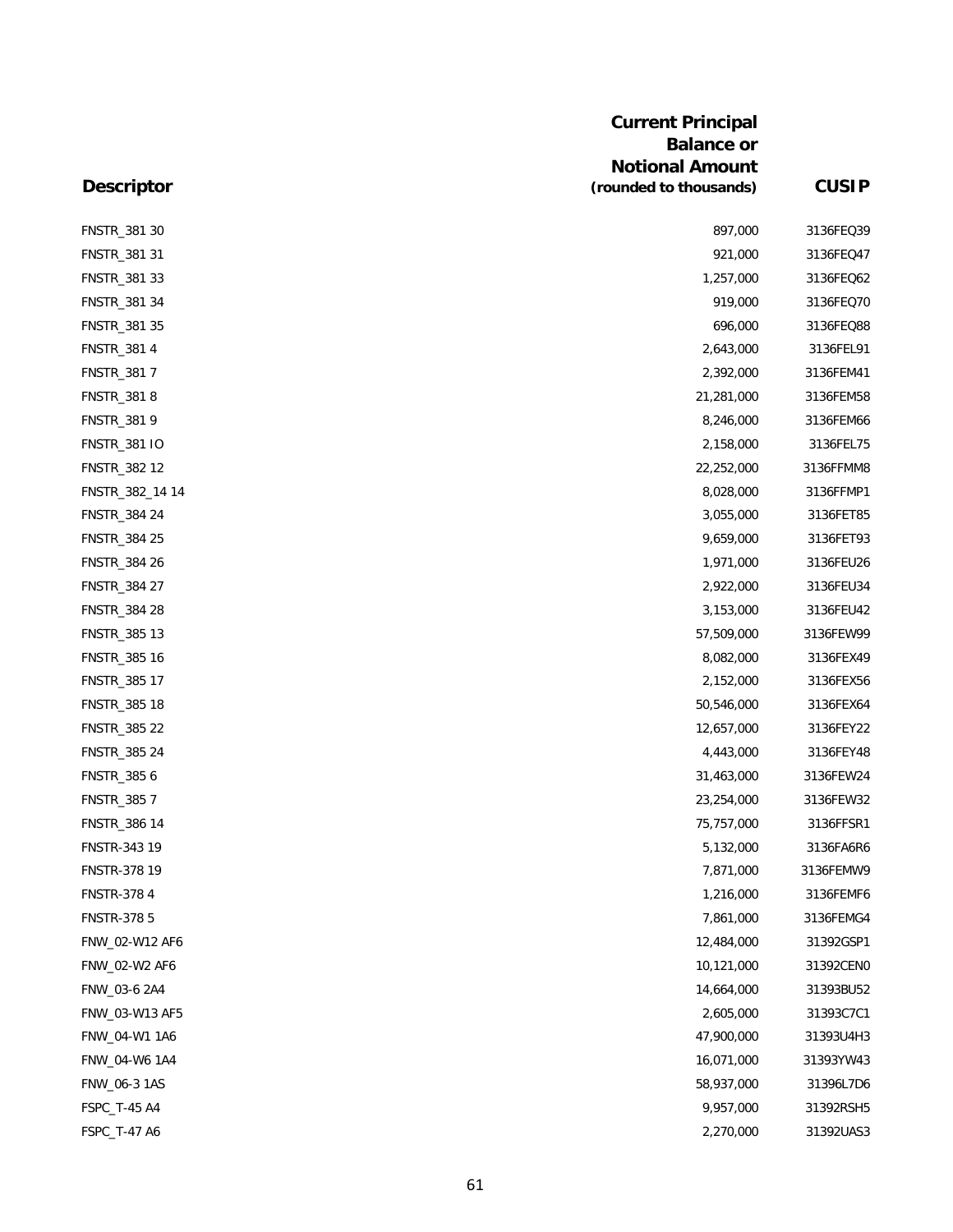| <b>Current Principal</b> |                        |              |  |
|--------------------------|------------------------|--------------|--|
|                          | <b>Balance or</b>      |              |  |
|                          | <b>Notional Amount</b> |              |  |
| <b>Descriptor</b>        | (rounded to thousands) | <b>CUSIP</b> |  |
| FSPC_T-50 A7             | 8,803,000              | 31392VXT4    |  |
| FSPC_T-72 A1             | 91,524,000             | 31397BMD0    |  |
| GNMA_01-40 Z             | 9,103,000              | 38373RSY6    |  |
| GNMA_01-48 SA            | 19,000                 | 38373RJ34    |  |
| GNMA_01-51 SA            | 58,000                 | 38373RYW3    |  |
| GNMA_01-51 SB            | 73,000                 | 38373RYX1    |  |
| GNMA_01-56 PT            | 12,945,000             | 38373RW21    |  |
| GNMA_01-59 SA            | 17,000                 | 38373TXJ9    |  |
| GNMA_01-61 ED            | 9,354,000              | 38373TRA5    |  |
| GNMA_01-65 SK            | 1,917,000              | 38373TNW1    |  |
| GNMA_02-11 TS            | 1,069,000              | 38373WCS5    |  |
| GNMA_02-13 SB            | 24,000                 | 38373T5Q4    |  |
| GNMA_02-4 FY             | 72,000                 | 38373TG90    |  |
| GNMA_02-65 ZB            | 2,022,000              | 38373VMZ0    |  |
| GNMA_02-67 ZA            | 78,945,000             | 38373VQY9    |  |
| GNMA_02-71 ZJ            | 22,406,000             | 38373MGJ3    |  |
| GNMA_03-114 SB           | 13,280,000             | 38374EW29    |  |
| GNMA_03-18 PS            | 24,594,000             | 38373SK30    |  |
| GNMA_03-19 BI            | 305,000                | 38373SWY9    |  |
| GNMA_03-24 S             | 1,867,000              | 38373SF77    |  |
| GNMA_03-34 IA            | 5,133,000              | 38373QGV7    |  |
| GNMA_03-46 SB            | 3,232,000              | 38373Q2U4    |  |
| GNMA_03-51 KI            | 305,000                | 38373QX89    |  |
| GNMA_03-55 PI            | 2,445,000              | 38374BAQ6    |  |
| GNMA_03-65 SU            | 1,936,000              | 38374BRE5    |  |
| GNMA_03-67 IG            | 301,000                | 38374BXK4    |  |
| GNMA_03-82 SH            | 11,802,000             | 38374CSG7    |  |
| GNMA_03-83 GI            | 395,000                | 38374CUJ8    |  |
| GNMA_03-98 SP            | 6,637,000              | 38374ETD9    |  |
| GNMA_04-102 ID           | 1,129,000              | 38374J3B0    |  |
| GNMA_04-15 SA            | 826,000                | 38374FFK5    |  |
| GNMA_04-2 SC             | 202,000                | 38374FBX1    |  |
| GNMA_04-28 S             | 44,000                 | 38374GDC3    |  |
| GNMA_04-34 SP            | 2,823,000              | 38374GK76    |  |
| GNMA_04-42 DS            | 973,000                | 38374G4F6    |  |
| GNMA_04-66 HI            | 4,667,000              | 38374HWV8    |  |
| GNMA_04-69 NS            | 1,117,000              | 38374H4Z0    |  |
| GNMA_04-89 SJ            | 2,286,000              | 38374JJY3    |  |
| GNMA_04-91 SE            | 7,250,000              | 38374JJ49    |  |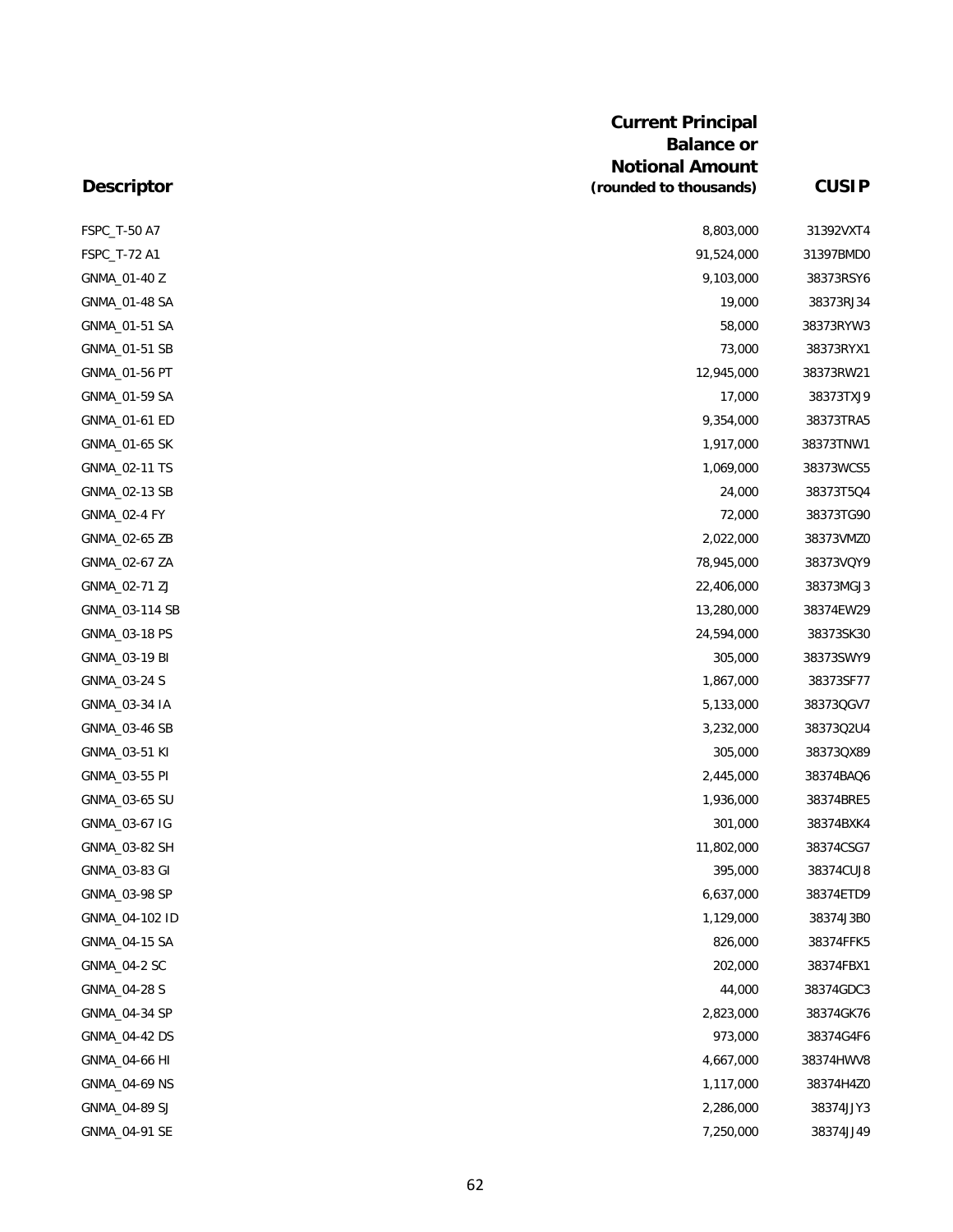| <b>Current Principal</b> |                        |              |  |
|--------------------------|------------------------|--------------|--|
|                          | <b>Balance or</b>      |              |  |
|                          | <b>Notional Amount</b> |              |  |
| <b>Descriptor</b>        | (rounded to thousands) | <b>CUSIP</b> |  |
| GNMA_04-93 IO            | 14,345,000             | 38374J5XC    |  |
| GNMA_04-95 SD            | 3,783,000              | 38374JB62    |  |
| GNMA_05-24 GS            | 49,928,000             | 38374KX65    |  |
| GNMA_05-28 YO            | 2,486,000              | 38374K7U1    |  |
| GNMA_05-3 SE             | 7,767,000              | 38374KQJ5    |  |
| GNMA_05-39 GI            | 1,278,000              | 38374LNX5    |  |
| GNMA_05-41 AD            | 7,090,000              | 38374LCG4    |  |
| GNMA_05-46 YX            | 1,180,000              | 38374LFE6    |  |
| GNMA_05-5 EI             | 956,000                | 38374KNT6    |  |
| GNMA_05-5 SD             | 21,791,000             | 38374KNB5    |  |
| GNMA_05-53 CS            | 16,982,000             | 38374LUV1    |  |
| GNMA_05-58 AS            | 20,233,000             | 38374LL58    |  |
| GNMA_05-58 MS            | 40,466,000             | 38374LM40    |  |
| GNMA_05-58 NS            | 25,721,000             | 38374LM81    |  |
| GNMA_05-68 KI            | 67,181,000             | 38374L3B5    |  |
| GNMA_05-93 AI            | 634,000                | 38374MMF3    |  |
| GNMA_06-22 AO            | 9,165,000              | 38374M2N8    |  |
| GNMA_06-25 ST            | 3,240,000              | 38374M3T4    |  |
| GNMA_07-14 BI            | 457,000                | 38373MXGC    |  |
| GNMA_07-14 PB            | 18,295,000             | 38373MXR6    |  |
| GNMA_07-16 NS            | 4,806,000              | 38373MA91    |  |
| GNMA_07-16 PS            | 4,983,000              | 38373MB82    |  |
| GNMA_07-26 IM            | 1,297,000              | 38375KBR2    |  |
| GNMA_07-26 IO            | 2,907,000              | 38375KAP7    |  |
| GNMA_07-35 NL            | 10,371,000             | 38375KSY9    |  |
| GNMA_07-37 S             | 4,820,000              | 38375KLF7    |  |
| GNMA_07-48 OX            | 24,000                 | 38375K6A5    |  |
| GNMA_07-54 IO            | 8,333,000              | 38375LJG6    |  |
| GNMA_07-54 ZB            | 43,000                 | 38375LJL5    |  |
| GNMA_07-61 CZ            | 3,313,000              | 38375LLMO    |  |
| GNMA_07-61 IO            | 1,302,000              | 38375LLR9    |  |
| GNMA_07-66 CZ            | 2,788,000              | 38375L2D1    |  |
| GNMA_07-66 PF            | 19,870,000             | 38375L2E9    |  |
| GNMA_07-8 SP             | 7,602,000              | 38375JRN7    |  |
| GNMA_08-1 EI             | 814,000                | 38375PDE8    |  |
| GNMA_08-1 IO             | 1,774,000              | 38375PEK3    |  |
| GNMA_08-1 LI             | 4,354,000              | 38375PDK4    |  |
| GNMA_08-1 PB             | 8,000,000              | 38375PCJ8    |  |
| GNMA_08-1 PI             | 8,752,000              | 38375PDA6    |  |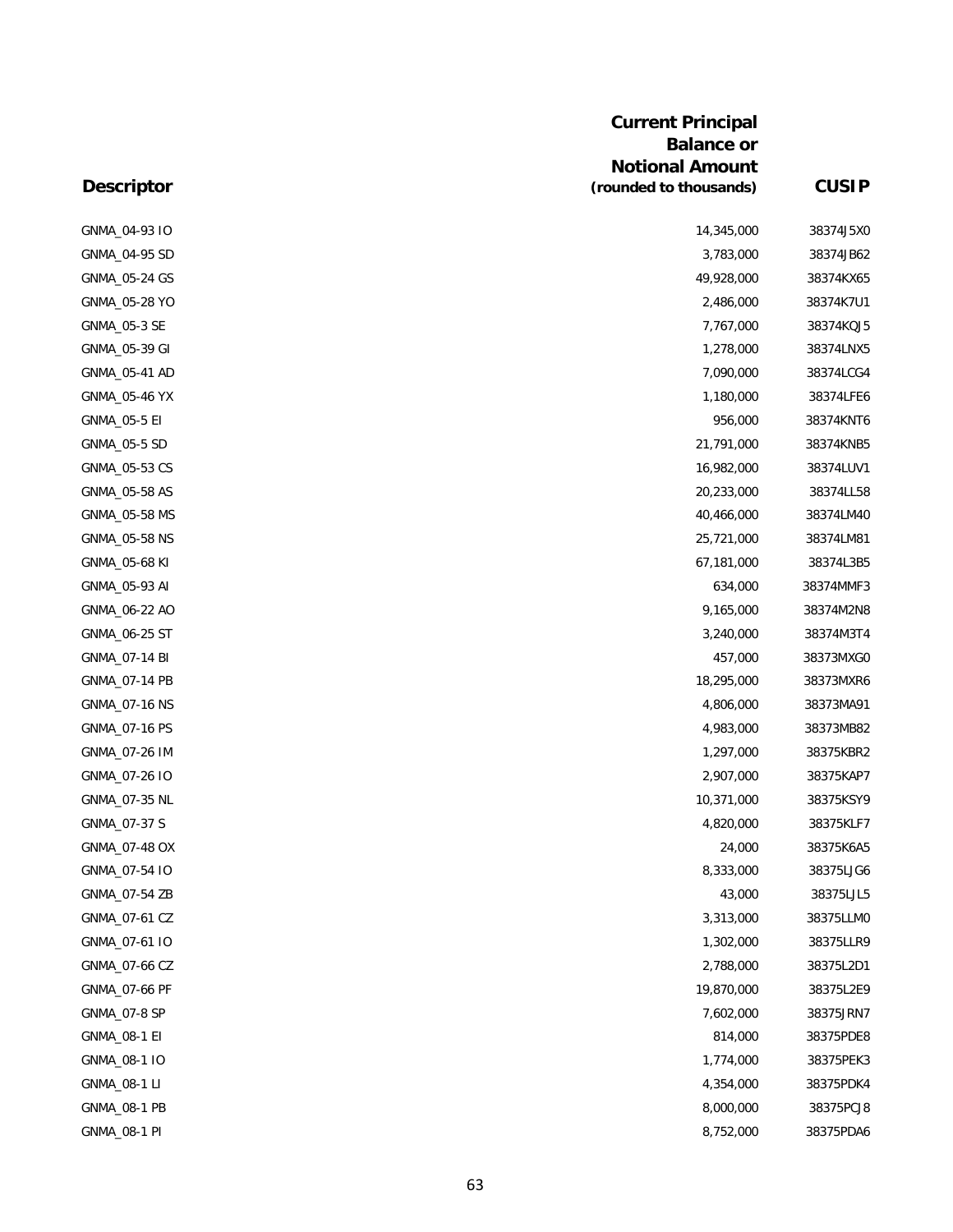|                        | <b>Current Principal</b><br><b>Balance or</b><br><b>Notional Amount</b> |              |
|------------------------|-------------------------------------------------------------------------|--------------|
| <b>Descriptor</b>      | (rounded to thousands)                                                  | <b>CUSIP</b> |
| GNMA_08-1 PO           | 7,615,000                                                               | 38375PCK5    |
| GNMA_08-1 ZA           | 2,231,000                                                               | 38375PCR0    |
| GNMA_08-18 EH          | 52,124,000                                                              | 38375PWQ0    |
| GNMA_08-47 GA          | 10,433,000                                                              | 38375XAA2    |
| GNMA_08-54 PD          | 32,210,000                                                              | 3837427Y3    |
| GNMA_08-7 IO           | 7,314,000                                                               | 38375PP96    |
| GNMA_08-7 OE           | 957,000                                                                 | 38375PL33    |
| GNMA_08-7 PI           | 28,069,000                                                              | 38375PN31    |
| GNMA_09-33 DI          | 11,945,000                                                              | 38374UMG3    |
| GNMA_09-57 PA          | 68,272,000                                                              | 38374VVF3    |
| GNMA_09-91 JI          | 18,295,000                                                              | 38376KL90    |
| GNMA_97-16 C           | 2,380,000                                                               | 3837H03J0    |
| GNMA_99-25 PB          | 10,000,000                                                              | 3837H2PW3    |
| PCM_2 A                | 11,000                                                                  | 69412BAB8    |
| VENDE_02-1 2J          | 49,244,000                                                              | 911760RP3    |
| <b>Non-Agency RMBS</b> |                                                                         |              |
| AABST_05-5 M2          | 5,000,000                                                               | 00764MHF7    |
| ABSHE_01-HE2 A1        | 23,000                                                                  | 04541GBN1    |
| ABSHE_03-HE2 M1        | 13,266,000                                                              | 04541GDS8    |
| ABSHE_03-HE6 M1        | 8,805,000                                                               | 04541GGB2    |
| ABSHE_04-HE3 M1        | 4,100,000                                                               | 04541GJT0    |
| ABSHE_05-HE8 M2        | 1,000,000                                                               | 04541GUP5    |
| ACE_02-HE2 M1          | 14,230,000                                                              | 004421AX1    |
| ACE_03-HE1 M1          | 5,646,000                                                               | 004421DA8    |
| ACE_03-NC1 M1          | 5,345,000                                                               | 004421CQ4    |
| ACE_04-FM1 M1          | 2,728,000                                                               | 004421DK6    |
| ACE_05-RM2 M8          | 1,485,000                                                               | 004421PA5    |
| ACE_05-SD1 M1          | 5,000,000                                                               | 004421KK8    |
| ACE_06-FM1 A2C         | 53,279,000                                                              | 00441VAD0    |
| ACE_06-HE4 A2B         | 10,000,000                                                              | 00442BAC5    |
| ACE_06-SD2 M1          | 9,072,000                                                               | 00442MAB3    |
| AHM_04-1 2M1           | 472,000                                                                 | 02660TAK9    |
| AHM_04-1 2M2           | 205,000                                                                 | 02660TAL7    |
| AHM_04-1 2M3           | 94,000                                                                  | 02660TAM5    |
| AHM_04-1 3M1           | 1,380,000                                                               | 02660TAP8    |
| AHM_04-1 3M2           | 460,000                                                                 | 02660TAQ6    |
| AHM_04-1 4M1           | 700,000                                                                 | 02660TAS2    |
| AHM_04-1 4M2           | 505,000                                                                 | 02660TAT0    |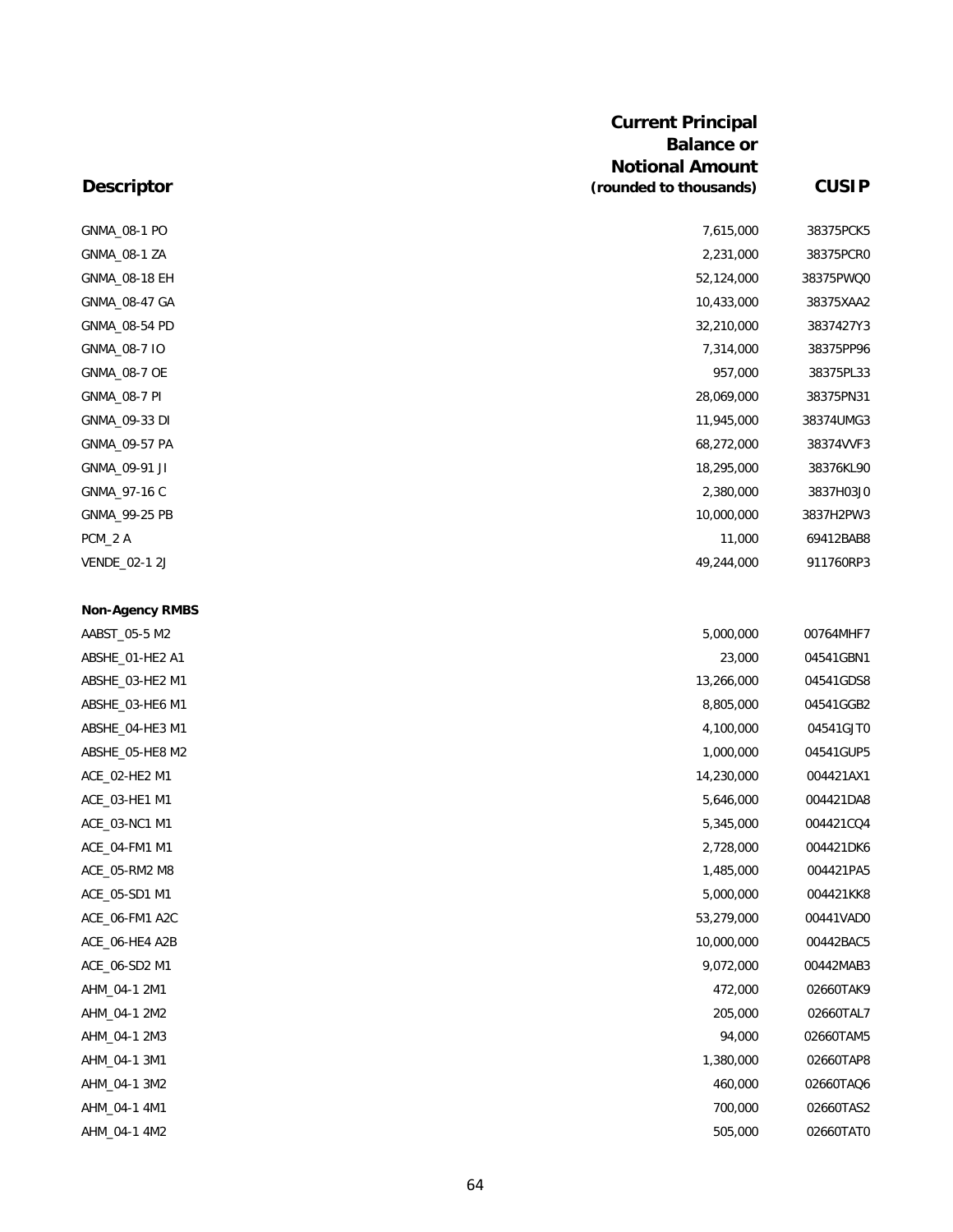|                      | <b>Current Principal</b><br><b>Balance or</b><br><b>Notional Amount</b> |              |
|----------------------|-------------------------------------------------------------------------|--------------|
| <b>Descriptor</b>    | (rounded to thousands)                                                  | <b>CUSIP</b> |
| AHM_04-1 IM2         | 410,000                                                                 | 02660TAG8    |
| AHM_04-1 IM3         | 246,000                                                                 | 02660TAH6    |
| AHM_05-1 8M2         | 4,830,000                                                               | 02660TDU4    |
| AHM_05-1 8M3         | 920,000                                                                 | 02660TDV2    |
| AHM_05-1 8M4         | 1,426,000                                                               | 02660TDW0    |
| AHM_05-4 IM4         | 2,537,000                                                               | 02660THD8    |
| AHM_06-2 2A2         | 35,871,000                                                              | 02660YAS1    |
| AHM_06-3 3M1         | 15,142,000                                                              | 026929AX7    |
| AHM_06-3 II1A2       | 1,861,000                                                               | 026929AH2    |
| AHMA_05-2 1A1        | 2,363,000                                                               | 02660VAY4    |
| AMIT_06-1 M6         | 46,000                                                                  | 00252GAK5    |
| AMSI_04-FR1 M4       | 5,525,000                                                               | 03072SQU2    |
| AMSI_04-FR1 M5       | 2,402,000                                                               | 03072SQV0    |
| AMSI_04-R1 A2        | 31,000                                                                  | 03072SNR2    |
| AMSI_04-R4 M2        | 5,566,000                                                               | 03072SRG2    |
| AMSI_05-R3 M8        | 4,000,000                                                               | 03072SA62    |
| ARMT_07-2 1B2        | 812,000                                                                 | 00703AAR8    |
| ARSI_03-W7 A2        | 5,000                                                                   | 040104CX7    |
| ARSI_05-W1 A2        | 33,662,000                                                              | 040104MY4    |
| ARSI_05-W2 M7        | 2,706,000                                                               | 040104NK3    |
| BAFC_06-R1 B2 144A   | 530,000                                                                 | 05950CAF9    |
| BAFC_07-2 TM1        | 10,462,000                                                              | 05951GAH5    |
| BALTA_03-3 3A        | 315,000                                                                 | 07386HCH2    |
| BALTA_06-6 1A2       | 2,847,000                                                               | 073868AB7    |
| BALTA_07-2 2X1       | 171,846,000                                                             | 073870AK3    |
| BALTA_07-2 2X2       | 22,913,000                                                              | 073870AL1    |
| BALTA_07-2 2X3       | 13,331,000                                                              | 073870AM9    |
| BAYV_05-D AF4        | 4,000,000                                                               | 07325NCB6    |
| BAYV_05-D M2         | 5,694,000                                                               | 07325NCE0    |
| BAYV 05-D M3         | 3,877,000                                                               | 07325NCF7    |
| BAYV_06-B M3         | 9,574,000                                                               | 07325NDW9    |
| BCF_97-R1 WAC 144A   | 340,000                                                                 | 05535DAM6    |
| BCF_97-R2 3AX 144A   | 3,625,000                                                               | 05535DBB9    |
| BCF_97-R2 3PO        | 167,000                                                                 | 05535DBC7    |
| BOAMS_03-B 2AIO      | 7,777,000                                                               | 06050HE20    |
| BOAMS_04-7 XPO       | 3,100,000                                                               | 05949AQG8    |
| BOAMS_07-2 M2        | 4,656,000                                                               | 05952FAU7    |
| BPN_06-201 IVA2 144A | 253,000                                                                 | 18976VAS2    |
| BPN_07-N4 IA2        | 4,390,000                                                               | 12587PCE8    |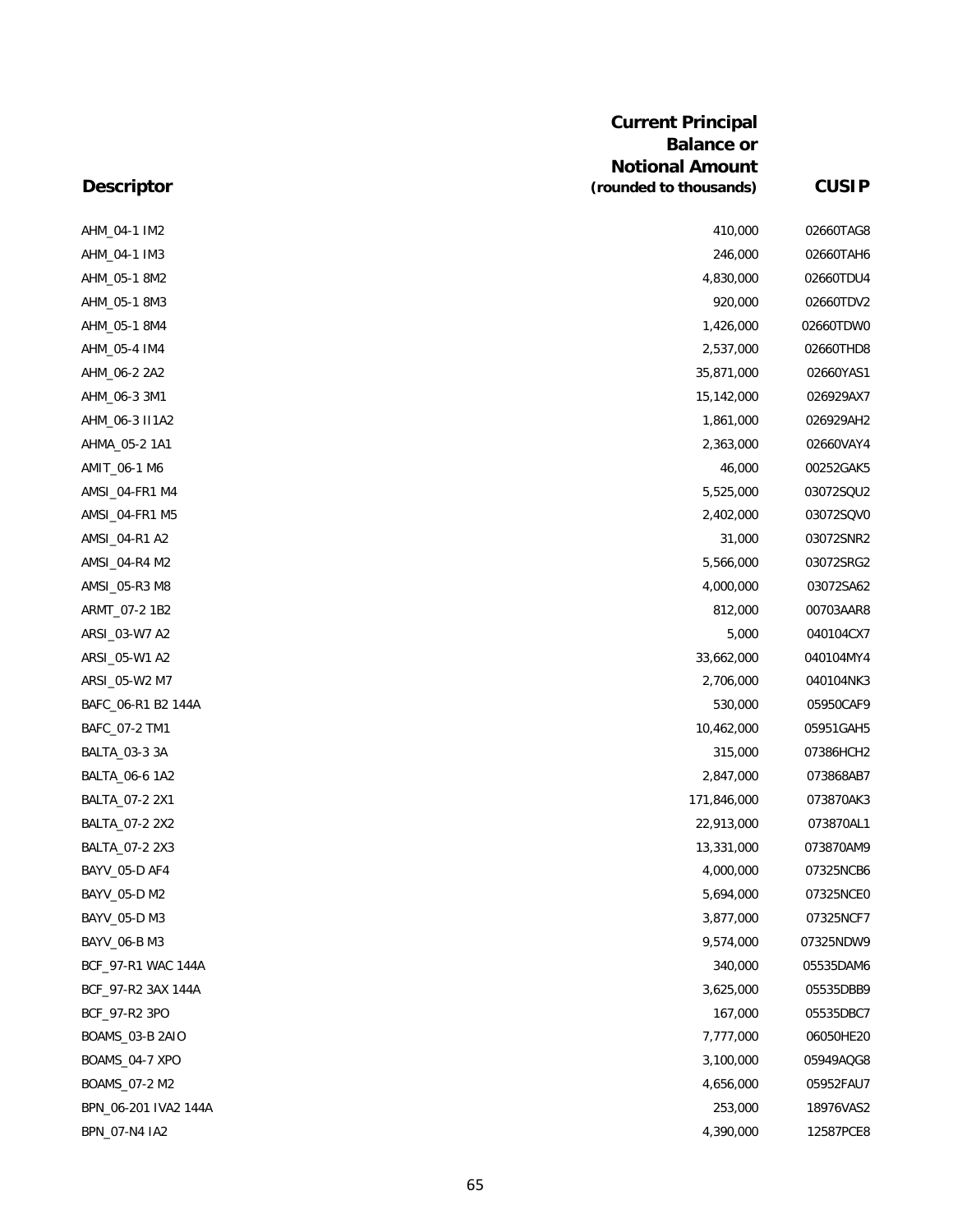| <b>Descriptor</b>  | <b>Balance or</b><br><b>Notional Amount</b><br>(rounded to thousands) | <b>CUSIP</b> |
|--------------------|-----------------------------------------------------------------------|--------------|
| BPN_07-N41 IA1     | 1,201,000                                                             | 12587PCD0    |
| BPN_07-R1 A1       | 3,680,000                                                             | 12587PAA8    |
| BPN_07-R4 A1       | 4,774,000                                                             | 12587PDF4    |
| BSA_20-701 IIIX1   | 404,709,000                                                           | 07389KAJ0    |
| BSAA_04-11 IIXA5   | 29,799,000                                                            | 07386HNA5    |
| BSAA_04-12 IIX2    | 18,098,000                                                            | 07386HPL9    |
| <b>BSAA_04-3 B</b> | 4,624,000                                                             | 07386HGK1    |
| BSAA_05-10 I1A1    | 754,000                                                               | 07386HYW5    |
| BSAA_05-2 IA1      | 1,297,000                                                             | 07386HQR5    |
| BSAA_06-1 II3X1    | 42,260,000                                                            | 07386HD81    |
| BSAA_06-2 I1A2     | 2,256,000                                                             | 07386HH53    |
| BSAA_07-2 IA1      | 2,708,000                                                             | 073870AA5    |
| BSAAT_20-701 IIX1  | 194,658,000                                                           | 07389KAF8    |
| BSAAT_20-701 IX1   | 561,272,000                                                           | 07389KAC5    |
| BSABS_03-1 A1      | 4,000                                                                 | 07384YGX8    |
| BSABS_03-AC5 M2    | 192,000                                                               | 07384YMF0    |
| BSABS_03-AC7 M1    | 2,028,000                                                             | 07384YPN0    |
| BSABS_03-S2 B3     | 1,798,000                                                             | 07384YLN4    |
| BSABS_04-AC5 A3    | 10,216,000                                                            | 073879GP7    |
| BSABS_04-BO1 M4    | 1,445,000                                                             | 073879JP4    |
| BSABS_04-FR3 M2    | 991,000                                                               | 073879KR8    |
| BSABS_04-SD2 B2    | 2,780,000                                                             | 07384YTN6    |
| BSABS_04-SD2 B3    | 2,345,000                                                             | 07384YTP1    |
| BSABS_04-SD4 B     | 622,000                                                               | 073879MG0    |
| BSABS_05-3 A1      | 2,000                                                                 | 073877DK5    |
| BSABS_05-3 M3      | 3,367,000                                                             | 073877DQ2    |
| BSABS_05-3 M4      | 3,046,000                                                             | 073877DR0    |
| BSABS_05-3 M5      | 3,367,000                                                             | 073877DS8    |
| BSABS_05-4 M6      | 4,112,000                                                             | 07384YUN4    |
| BSABS_05-A3 2X     | 74,000                                                                | 073879WU8    |
| BSABS_05-A5 2A3    | 1,060,000                                                             | 073879B31    |
| BSABS_05-AC5 2X1   | 10,120,000                                                            | 073879B56    |
| BSABS_05-AC5 2X2   | 383,000                                                               | 073879B64    |
| BSABS_05-AC6 IA2   | 16,747,000                                                            | 073879L48    |
| BSABS_05-AC7 A4    | 57,914,000                                                            | 073879T57    |
| BSABS_05-AC8 A10   | 11,110,000                                                            | 0738792P2    |
| BSABS_05-AC8 A2    | 64,359,000                                                            | 073879Z35    |
| BSABS_05-AC8 A6    | 1,209,000                                                             | 073879Z76    |
| BSABS_05-AC8 X1    | 458,000                                                               | 0738792A5    |

**Current Principal**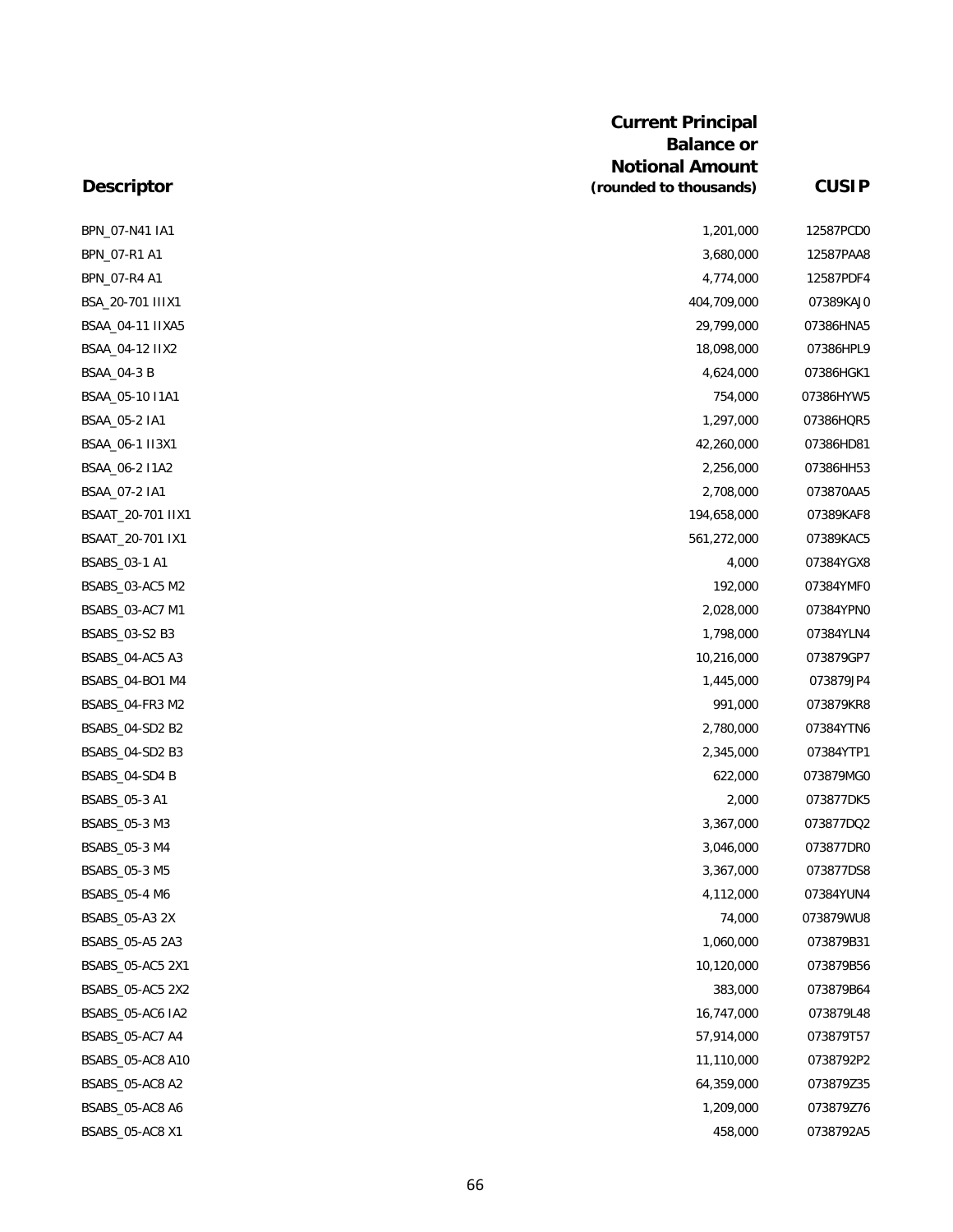|                     | <b>Current Principal</b><br><b>Balance or</b><br><b>Notional Amount</b> |              |
|---------------------|-------------------------------------------------------------------------|--------------|
| <b>Descriptor</b>   | (rounded to thousands)                                                  | <b>CUSIP</b> |
| BSABS_05-AC9 A2     | 32,221,000                                                              | 0738794F2    |
| BSABS_05-HE7 M3     | 3,500,000                                                               | 073879ZJC    |
| BSABS_05-SD2 1M4    | 1,873,000                                                               | 073877BM3    |
| BSABS_05-SD2 1M5    | 1,873,000                                                               | 073877BN1    |
| BSABS_05-SD2 2B     | 1,125,000                                                               | 073877BV3    |
| BSABS_05-SD2 2M2    | 5,905,000                                                               | 073877BT8    |
| BSABS_05-SD2 2M3    | 5,717,000                                                               | 073877BU5    |
| BSABS_05-SD3 1M2    | 6,558,000                                                               | 073877CT7    |
| BSABS_05-SD3 1M3    | 1,789,000                                                               | 073877CU4    |
| BSABS_05-SD3 1M4    | 1,431,000                                                               | 073877CV2    |
| BSABS_05-SD3 1M5    | 1,192,000                                                               | 073877CWC    |
| BSABS_05-SD3 1M6    | 1,193,000                                                               | 073877CX8    |
| BSABS_05-SD3 2M2    | 3,668,000                                                               | 073877DB5    |
| BSABS_05-SD3 2M3    | 1,897,000                                                               | 073877DC3    |
| BSABS_05-SD3 2M4    | 505,000                                                                 | 073877DD1    |
| BSABS_05-SD4 1B3    | 1,960,000                                                               | 073877EE8    |
| BSABS_05-SD4 2M2    | 5,052,000                                                               | 073877EJ7    |
| BSABS_05-SD4 2M3    | 2,526,000                                                               | 073877EK4    |
| BSABS_05-SD4 2M4    | 902,000                                                                 | 073877EL2    |
| BSABS_05-SD4 IPO    | 5,865,000                                                               | 073877EB4    |
| BSABS_05-SD4 IX     | 21,790,000                                                              | 073877EA6    |
| BSABS_06-1 M3       | 5,785,000                                                               | 07384YUW4    |
| BSABS_06-1 M4       | 4,415,000                                                               | 07384YUX2    |
| BSABS_06-1 M7       | 3,387,000                                                               | 07384YVA1    |
| BSABS_06-2 M5       | 3,414,000                                                               | 07388FAH6    |
| BSABS_06-2 M7       | 2,987,000                                                               | 07388FAK9    |
| BSABS_06-3 A2       | 2,000,000                                                               | 07388GAB7    |
| BSABS_06-3 M3       | 11,533,000                                                              | 07388GAF8    |
| BSABS_06-3 M4       | 5,435,000                                                               | 07388GAG6    |
| BSABS_06-A1 II1X    | 52,105,000                                                              | 07387UCV1    |
| BSABS_06-A1 II2X    | 136,766,000                                                             | 07387UCZ2    |
| BSABS_06-HE10 1A3   | 11,213,000                                                              | 07389RAC0    |
| BSABS_06-HE10 II1A3 | 20,339,000                                                              | 07389RAQ9    |
| BSABS_06-S1 M3      | 4,650,000                                                               | 07384YVJ2    |
| BSABS_06-SD1 M2     | 8,942,000                                                               | 07384YVH6    |
| BSABS_06-SD1 M4     | 1,788,000                                                               | 07384YVK9    |
| BSABS_06-SD2 M2     | 8,305,000                                                               | 07388EAC0    |
| BSABS_06-SD2 M4     | 1,140,000                                                               | 07388EAE6    |
| BSABS_06-SD3 1A2B   | 6,979,000                                                               | 073888BE8    |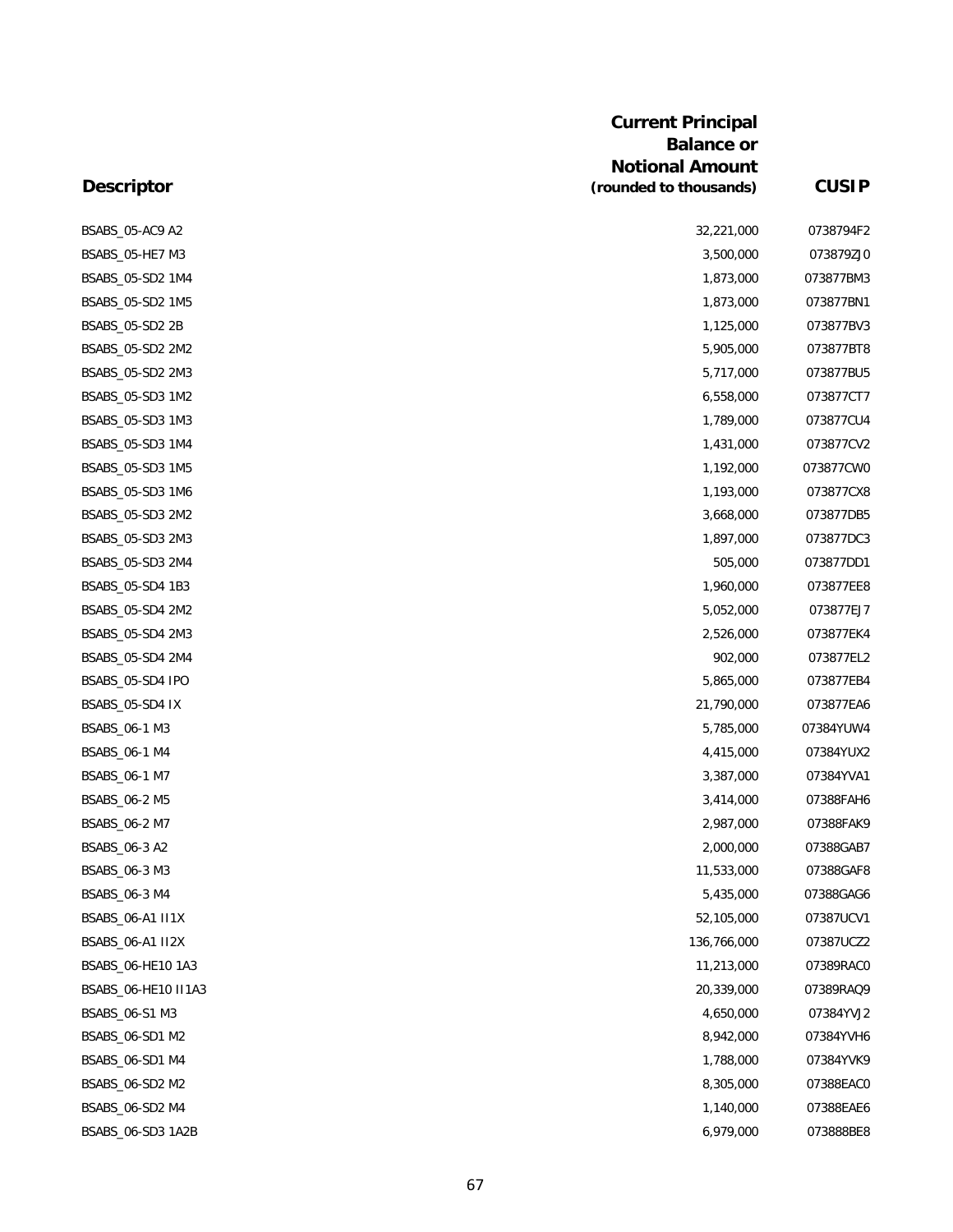### **Current Principal Balance or Notional Amount (rounded to thousands) CUSIP**

## **Descriptor**

| BSABS_06-SD3 1B2  | 1,342,000   | 073888AG4 |
|-------------------|-------------|-----------|
| BSABS_06-SD3 22A1 | 6,628,000   | 073888AP4 |
| BSABS_06-SD3 23A1 | 15,724,000  | 073888AQ2 |
| BSABS_06-SD3 2B1  | 10,358,000  | 073888AU3 |
| BSABS_06-SD3 2B2  | 2,320,000   | 073888AV1 |
| BSABS_06-SD3 2X1  | 18,001,000  | 073888AR0 |
| BSABS_06-SD3 2X2  | 4,502,000   | 073888AT6 |
| BSABS_06-SD3 IX   | 23,370,000  | 073888AD1 |
| BSABS_06-SD4 2A1  | 4,482,000   | 07389NAC9 |
| BSABS_06-SD4 3A1  | 14,353,000  | 07389NAE5 |
| BSABS_06-SD4 3A2  | 4,406,000   | 07389NAF2 |
| BSABS_06-SD4 B1   | 14,261,000  | 07389NAJ4 |
| BSABS_06-SD4 B2   | 3,607,000   | 07389NAK1 |
| BSABS_06-SD4 X1   | 25,603,000  | 07389NAG0 |
| BSABS_06-SD4 X2   | 4,406,000   | 07389NAH8 |
| BSABS_07-1 A2     | 5,000,000   | 073860AB4 |
| BSABS_07-2 A2     | 2,000,000   | 07400TAB3 |
| BSABS_07-AC1 A3   | 19,319,000  | 07389XAC7 |
| BSABS 07-AC5 A6   | 24,024,000  | 07388BAF9 |
| BSABS_07-AC6 A2   | 14,789,000  | 07387TAB0 |
| BSABS_07-AC6 B2   | 2,333,000   | 07387TAF1 |
| BSABS_07-AC6 PO   | 3,844,000   | 07387TAC8 |
| BSABS_07-AC6 X    | 201,582,000 | 07387TAD6 |
| BSABS_07-AQ2 A3   | 25,079,000  | 073857AC8 |
| BSABS_07-AQ2 M3   | 4,582,000   | 073857AG9 |
| BSABS_07-HE1 1M2  | 3,803,000   | 07389UAE9 |
| BSABS_07-HE1 1M3  | 2,227,000   | 07389UAF6 |
| BSABS_07-HE1 1M4  | 158,000     | 07389UAG4 |
| BSABS_07-HE2 1A3  | 12,483,000  | 07389YAU5 |
| BSABS_07-HE2 1M2  | 4,142,000   | 07389YAX9 |
| BSABS_07-HE2 1M3  | 2,395,000   | 07389YAY7 |
| BSABS_07-HE2 1M4  | 2,200,000   | 07389YAZ4 |
| BSABS_07-HE2 1M5  | 2,006,000   | 07389YBA8 |
| BSABS_07-HE6 M4   | 13,110,000  | 07387YAK9 |
| BSABS_07-HE6 M5   | 13,818,000  | 07387YAL7 |
| BSABS_07-HE6 M6   | 8,692,000   | 07387YAM5 |
| BSABS_07-HE6 M7   | 12,047,000  | 07387YAN3 |
| BSABS_07-HE6 M8   | 12,401,000  | 07387YAP8 |
| BSABS_07-HE6 M9   | 8,857,000   | 07387YAQ6 |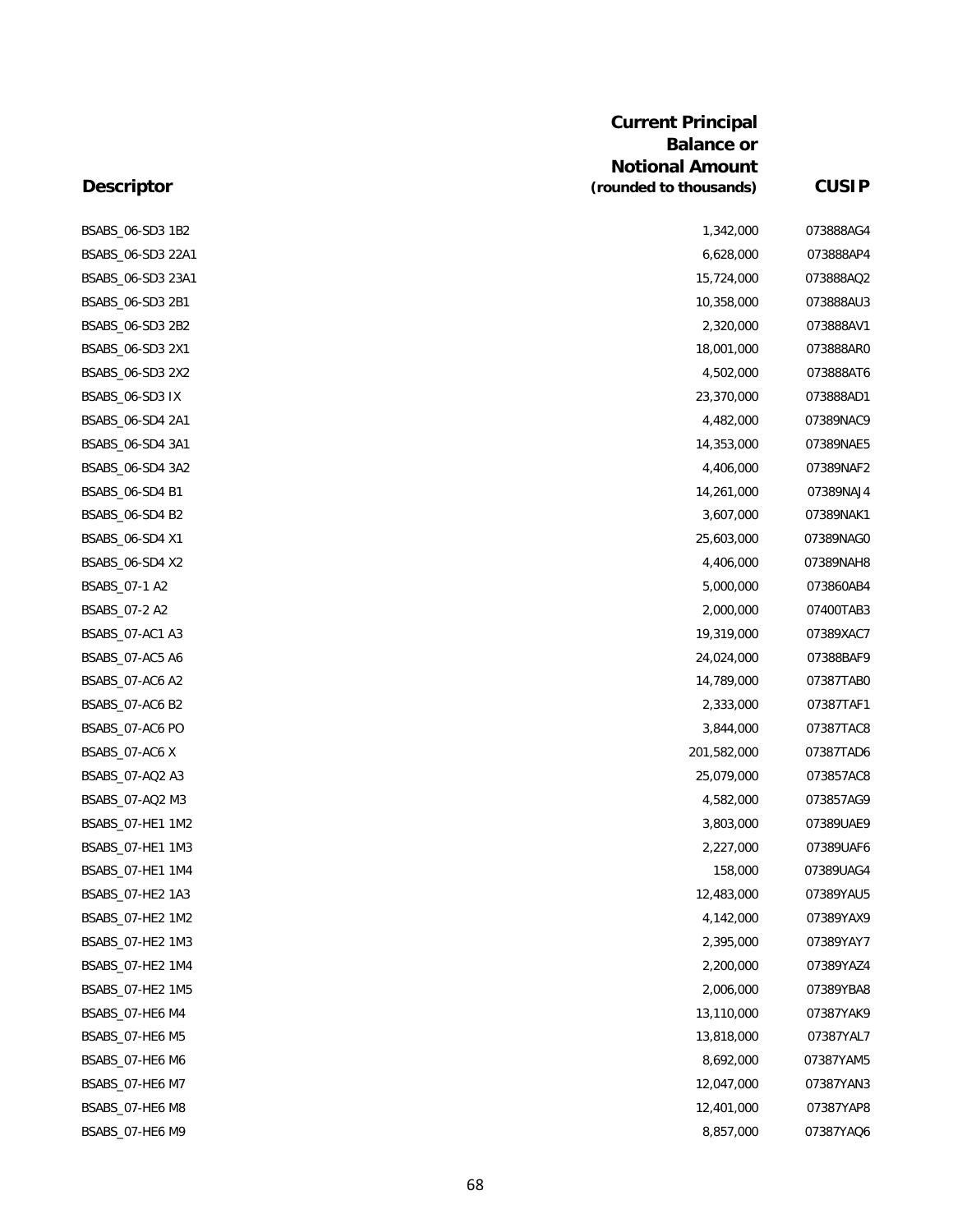| <b>Descriptor</b>      | <b>Current Principal</b><br><b>Balance or</b><br><b>Notional Amount</b><br>(rounded to thousands) | <b>CUSIP</b> |
|------------------------|---------------------------------------------------------------------------------------------------|--------------|
|                        |                                                                                                   |              |
| BSABS_07-HE7 M5        | 4,540,000                                                                                         | 07387VAL3    |
| BSABS_07-HE7 M6        | 4,751,000                                                                                         | 07387VAM1    |
| BSABS_07-HE7 M8        | 3,000,000                                                                                         | 07387VAP4    |
| BSABS_07-SD1 1A2B      | 1,835,000                                                                                         | 07389QADC    |
| BSABS_07-SD1 1A3B      | 2,134,000                                                                                         | 07389QAF5    |
| BSABS_07-SD1 1B1       | 5,156,000                                                                                         | 07389QAH1    |
| BSABS_07-SD1 1B2       | 2,905,000                                                                                         | 07389QAJ7    |
| BSABS_07-SD1 1B3       | 1,225,000                                                                                         | 07389QAK4    |
| BSABS_07-SD1 1PO       | 1,442,000                                                                                         | 07389QAB4    |
| BSABS_07-SD1 1X        | 12,955,000                                                                                        | 07389QAG3    |
| BSABS_07-SD1 2B1       | 7,727,000                                                                                         | 07389QAS7    |
| BSABS_07-SD1 2B2       | 659,000                                                                                           | 07389QAT5    |
| BSABS_07-SD2 1A1B      | 1,178,000                                                                                         | 07386UAB8    |
| BSABS_07-SD2 1A3B      | 1,713,000                                                                                         | 07386UAG7    |
| BSABS_07-SD2 1B1       | 7,814,000                                                                                         | 07386UAJ1    |
| BSABS_07-SD2 1B2       | 4,741,000                                                                                         | 07386UAK8    |
| BSABS_07-SD2 1B3       | 1,631,000                                                                                         | 07386UAL6    |
| BSABS_07-SD2 1IA2B     | 885,000                                                                                           | 07386UAE2    |
| BSABS_07-SD2 1X        | 25,241,000                                                                                        | 07386UAH5    |
| BSABS_07-SD2 2M3       | 5,178,000                                                                                         | 07386UAR3    |
| BSABS_07-SD2 IPO       | 1,276,000                                                                                         | 07386UAC6    |
| BSABS_07-SD3 M4        | 6,068,000                                                                                         | 07387LAE1    |
| BSALT_04-5 1A1         | 1,912,000                                                                                         | 07386HJC6    |
| BSARM_00-2 B1          | 157,000                                                                                           | 07384MAD4    |
| BSARM_00-2 B2          | 84,000                                                                                            | 07384MAE2    |
| BSARM_02-12 IIX1       | 4,826,000                                                                                         | 07384MRKC    |
| BSARM_02-12 IX1        | 2,890,000                                                                                         | 07384MRF1    |
| <b>BSARM_03-1 IVA1</b> | 11,000                                                                                            | 07384MTL6    |
| BSARM_03-5 IIX         | 59,719,000                                                                                        | 07384MXM9    |
| BSARM_03-5 IX          | 12,309,000                                                                                        | 07384MWJ7    |
| <b>BSARM_03-6 IX2</b>  | 32,144,000                                                                                        | 07384MWY4    |
| <b>BSARM_03-6 IX3</b>  | 10,789,000                                                                                        | 07384MXA5    |
| BSARM_03-7 IX          | 87,000                                                                                            | 07384MZM7    |
| BSARM_03-8 B3          | 700,000                                                                                           | 07384MA44    |
| BSARM_04-1 124M        | 1,099,000                                                                                         | 07384MG89    |
| BSARM_04-1 12A2        | 3,957,000                                                                                         | 07384MG55    |
| BSARM_04-1 21X         | 50,572,000                                                                                        | 07384ML75    |
| BSARM_04-2 22X         | 20, 151, 000                                                                                      | 07384MN4C    |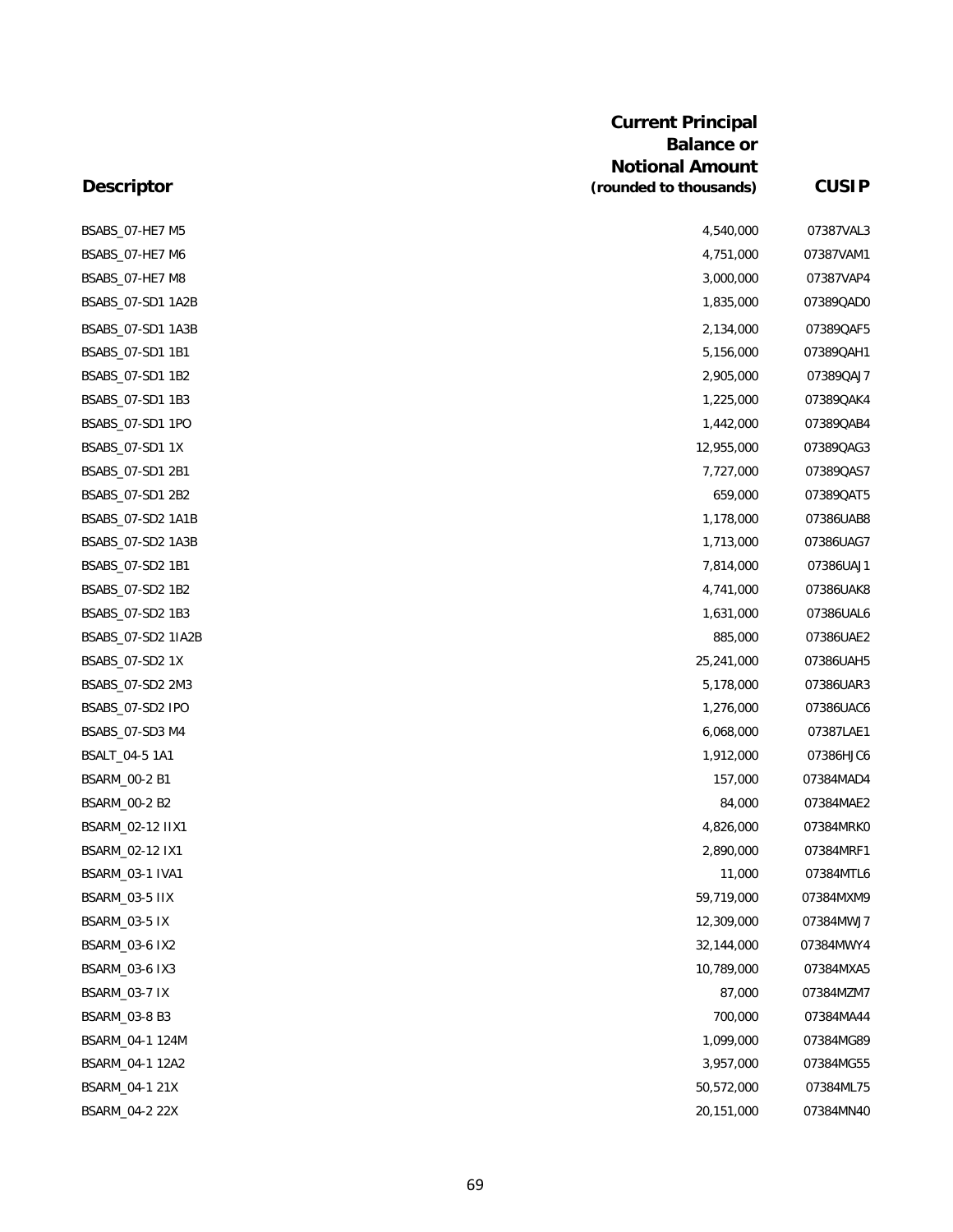| <b>Current Principal</b> |  |
|--------------------------|--|
| <b>Balance or</b>        |  |
| <b>Notional Amount</b>   |  |
| (rounded to thousands)   |  |

**(rounded to thousands) CUSIP**

# **Descriptor**

| BSARM_04-2 II1X      | 4,349,000   | 07384MM90 |
|----------------------|-------------|-----------|
| BSARM_04-3 1A3       | 829,000     | 07384MR95 |
| BSARM_04-7 2X        | 27,766,000  | 07384MZ62 |
| BSARM_05-12 IIB1     | 5,882,000   | 07387AGQ2 |
| BSARM_05-12 IIB2     | 1,878,000   | 07387AGR0 |
| BSARM_05-3 2X        | 11,791,000  | 07387AAY1 |
| BSARM_07-3 B1        | 13,805,000  | 073881AN4 |
| BSARM_07-5 1A2       | 4,257,000   | 07386YAB0 |
| BSARM_07-5 2A2       | 6,659,000   | 07386YAD6 |
| BSARM_07-5 3A2       | 19,338,000  | 07386YAF1 |
| BSARM_07-5 3X1       | 165,448,000 | 07386YAG9 |
| BSARM_07-5 B3        | 1,349,000   | 07386YAN4 |
| <b>BSF_06-AR1 IX</b> | 300,383,000 | 07401LAD5 |
| <b>BSF_06-AR3 IX</b> | 223,142,000 | 07400HAE3 |
| BSF 07-AR5 IIA3      | 26,595,000  | 07400NAU4 |
| BSF_07-AR5 IIB3      | 3,000,000   | 07400NAX8 |
| BSH_07-AC4 A3        | 7,547,000   | 07378RAC3 |
| BSH_07-AC4 A4        | 5,752,000   | 07378RAP4 |
| BSH_07-AC5 A4        | 2,764,000   | 07388BAD4 |
| BSH_07-AC5 A7        | 3,541,000   | 07388BAU6 |
| BSH_07-AC5 PO        | 901,000     | 07388BAG7 |
| BSH_07-AC5 X         | 50,499,000  | 07388BAH5 |
| BSH_07-SD3 M5        | 2,087,000   | 07387LAF8 |
| BSMF_06-AR1 1A2      | 9,159,000   | 07401LAB9 |
| BSMF_06-AR1 2A1      | 5,357,000   | 07401LAQ6 |
| BSMF_06-AR1 2A3      | 13,691,000  | 07401LBA0 |
| BSMF_06-AR2 1X       | 317,902,000 | 07401AAD9 |
| BSMF_06-AR2 2A1      | 8,475,000   | 07401AAX5 |
| BSMF_06-AR5 IX       | 415,203,000 | 07401NAD1 |
| BSMF_07-AR1 IX       | 161,789,000 | 07401MAD3 |
| BSMF_07-AR3 IX       | 218,765,000 | 07401VAD3 |
| BSMF_07-AR4 IB2      | 9,790,000   | 07401YAG0 |
| BSMF_07-AR4 IIB3     | 4,065,000   | 07401YAW5 |
| BSMF_07-AR4 IIB4     | 3,374,000   | 07401YAX3 |
| BSMF_07-AR4 IX1      | 61,695,000  | 07401YAD7 |
| BSMF 07-AR4 IX2      | 227,066,000 | 07401YAE5 |
| BSMF_07-AR5 1A1A     | 26,758,000  | 07400NAA8 |
| BSMF_07-AR5 2A1      | 128,159,000 | 07400NAS9 |
| BSMF_07-AR5 IB7      | 1,848,000   | 07400NAP5 |
|                      |             |           |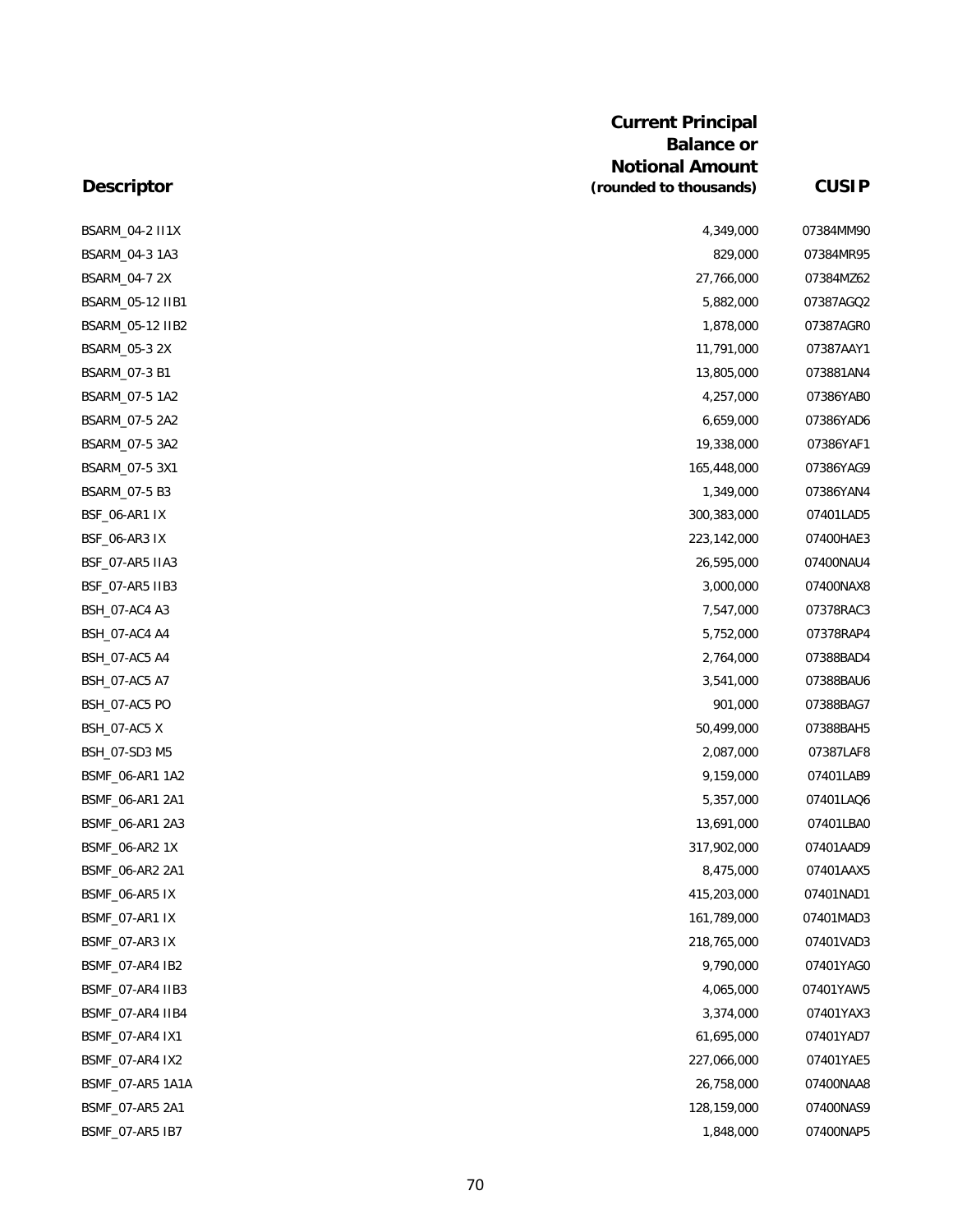|                        | <b>Current Principal</b><br><b>Balance or</b>    |              |
|------------------------|--------------------------------------------------|--------------|
| <b>Descriptor</b>      | <b>Notional Amount</b><br>(rounded to thousands) | <b>CUSIP</b> |
|                        |                                                  |              |
| BSMF_07-AR5 IIA2       | 35,336,000                                       | 07400NAT7    |
| BSMF_07-AR5 IIB4       | 3,450,000                                        | 07400NAY6    |
| BSMF_07-AR5 IIB5       | 3,450,000                                        | 07400NAZ3    |
| BSMF_07-AR5 IX1        | 58,186,000                                       | 07400NAF7    |
| BSMF_07-AR5 IX2        | 172,739,000                                      | 07400NAG5    |
| <b>BSMSI_96-6 PO</b>   | 17,000                                           | 073914TP8    |
| BSMSI_96-6 X1          | 4,135,000                                        | 073914TQ6    |
| BSNIM_05-HE11 A2       | 1,575,000                                        | 125879JH0    |
| BSSP_00-1 1B 144A      | 170,000                                          | 07383UAR6    |
| BSSP_00-1 1C Prvt      | 946,000                                          | 07383UAS4    |
| BSSP_00-1 1D 144A      | 175,000                                          | 07383UAT2    |
| BSSP_00-1 1X 144A      | 1,291,000                                        | 07383UAU9    |
| BSSP_00-1 4A Prvt      | 53,000                                           | 07383UBS3    |
| BSSP_04-15 A1 144A     | 1,592,000                                        | 07383UHZ1    |
| <b>BSSP_05-10 NOTE</b> | 2,476,000                                        | 07383UKS3    |
| BSSP_06-142 A1 144A    | 40,973,000                                       | 125879SV9    |
| BSSP_06-24 2A2         | 53,000                                           | 18977BAG1    |
| BSSP_06-24 8A2 144A    | 249,000                                          | 18977BBL9    |
| BSSP_07-N1 1A1         | 869,000                                          | 18977AAA6    |
| BSSP_07-N1 2A1         | 2,187,000                                        | 18977AAE8    |
| BSSP_07-N1 2A2         | 2,230,000                                        | 18977AAF5    |
| BSSP_07-N2 8A1         | 385,000                                          | 18977DBJ0    |
| BSSP_07-N3 4A1         | 256,000                                          | 12587PAW0    |
| BSSP_07-N3 4A2         | 545,000                                          | 12587PAX8    |
| BSSP_07-N3 5A1 144A    | 527,000                                          | 12587PAZ3    |
| BSSP_07-N3 9A1         | 4,151,000                                        | 12587PBT6    |
| BSSP_07-N3 9A2         | 2,025,000                                        | 12587PBU3    |
| BSSP_07-N4 4A1 144A    | 943,000                                          | 12587PCU2    |
| BSSP_07-N6 3A1 144A    | 2,735,000                                        | 12587MAH0    |
| BSSP_07-N6 3A2         | 1,700,000                                        | 12587MAJ6    |
| BSSP_07-R2 A1 144A     | 4,166,000                                        | 12587PBY5    |
| BSSP_07-R4 A2          | 1,800,000                                        | 12587PDG2    |
| BSSP_07-R6 IA2         | 58,463,000                                       | 07402FAB1    |
| BSSP_07-R6 IIA2        | 29,695,000                                       | 07402FAD7    |
| BSSP_07-R8 1A2         | 13,544,000                                       | 07402PAB9    |
| BSSP_07-R8 6A1A        | 60,597,000                                       | 07402PAL7    |
| BSSP_07-R8 6A2         | 9,814,000                                        | 07402PAM5    |
| BSSP_07-R8 IIA2        | 4,910,000                                        | 07402PAD5    |
| BSSP_07-R8 IIIA2       | 9,848,000                                        | 07402PAF0    |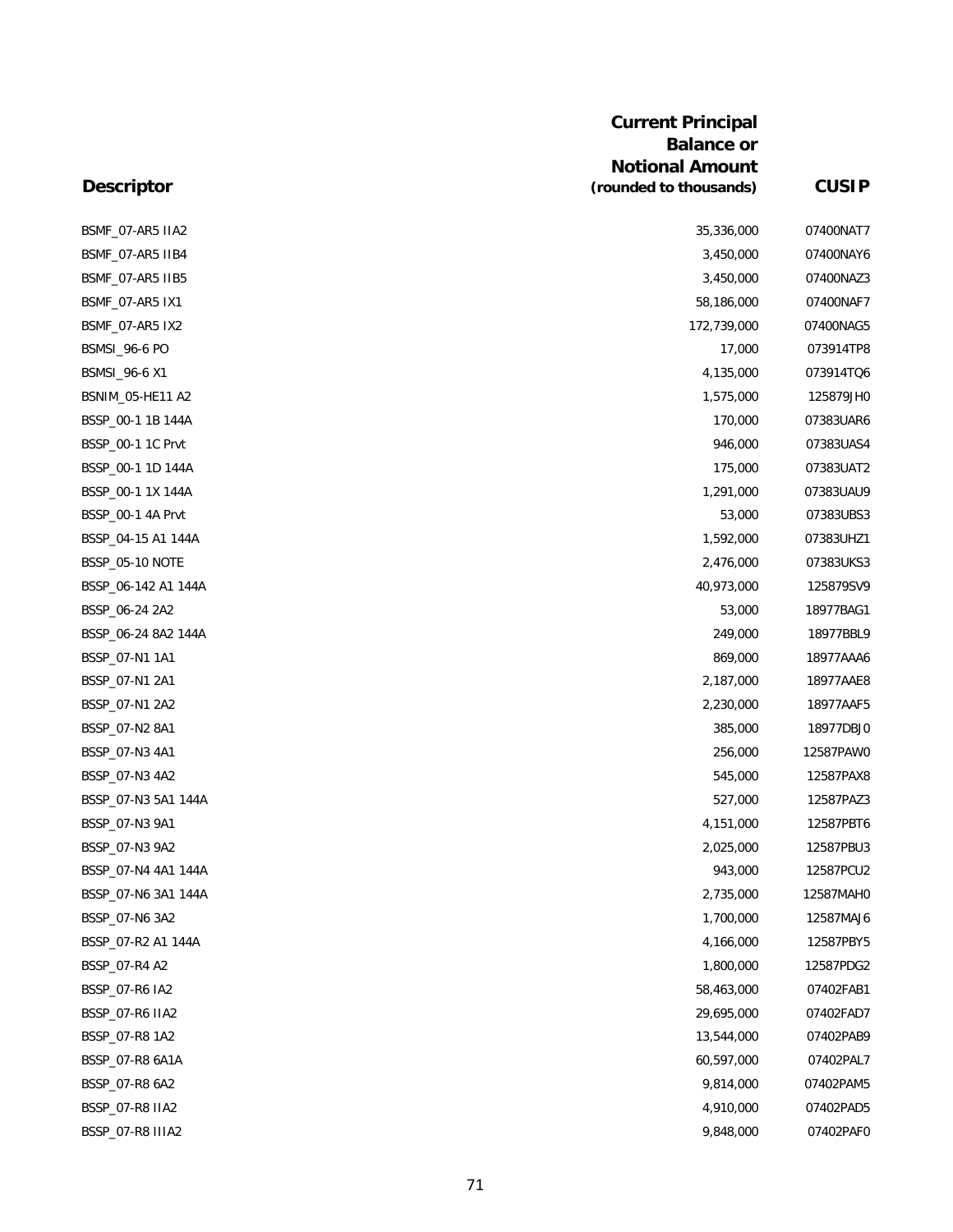| <b>Current Principal</b> |
|--------------------------|
| <b>Balance or</b>        |
| <b>Notional Amount</b>   |
| (rounded to thousands)   |

**(rounded to thousands) CUSIP**

# **Descriptor**

| BSSP_07-R8 IVA2      | 18,174,000  | 07402PAH6 |
|----------------------|-------------|-----------|
| BSSP_07-R8 VA2       | 8,686,000   | 07402PAK9 |
| BSSP_08-R1 A2        | 4,964,000   | 07402WAB4 |
| BSSP_08-R2 IIA2 144A | 58,668,000  | 12587PFN5 |
| BSSP_08-R3 1A2       | 42,056,000  | 12587PFQ8 |
| BSSP_08-R3 2A2       | 8,130,000   | 12587PFS4 |
| CARR_06-NC4 A2       | 4,509,000   | 14453MAB0 |
| CBASS_02-CB1 M2      | 786,000     | 12489WEK6 |
| CBASS_02-CB4 M2      | 1,301,000   | 12489WFE9 |
| CBASS_03-RP1 M1      | 1,679,000   | 124860DT1 |
| CBASS_04-CB7 M1      | 8,618,000   | 17307GLP1 |
| CFAB_03-6 2A2        | 11,000      | 161546HH2 |
| CHA_04-1 PO          | 2,465,000   | 160762AK6 |
| CHMAC_04-1 A9        | 1,857,000   | 160762AJ9 |
| CITHE_03-1 M1        | 4,439,000   | 12558MBM3 |
| CML_04-HY1 B1        | 3,143,000   | 17307GDQ8 |
| CMLT_05-N4 M3        | 5,000,000   | 78514RAF2 |
| CMLTI_04-OPT1 A2     | 16,000      | 17307GJG4 |
| CMLTI 04-RES1 M1     | 9,191,000   | 17307GKL1 |
| CMLTI_07-AR1 A1      | 915,000     | 17310UAA0 |
| CMSI_04-5 IAPO       | 7,533,000   | 172973ZY8 |
| CMSI_05-3 IA12       | 792,000     | 172973T82 |
| CONNT_98-A A 144A    | 77,174,000  | 21218NAB9 |
| CSFB_04-3 4A1        | 6,051,000   | 22541SGT9 |
| CWALT_04-35T2 A5     | 11,017,000  | 12667FQ99 |
| CWALT_05-36 IAX      | 201,743,000 | 12667GWH2 |
| CWALT_05-46C A13     | 8,802,000   | 12667G7G2 |
| CWALT_05-46C A21     | 4,460,000   | 12668ABE4 |
| CWALT_05-59 2X       | 563,654,000 | 12668ASJ5 |
| CWALT_05-62 2A1      | 19,000      | 12668ATT2 |
| CWALT_05-63 1A2      | 2,536,000   | 12668AXC4 |
| CWALT_06-20CB A14    | 12,974,000  | 02147MAP6 |
| CWALT_06-20CB M      | 2,859,000   | 02147MAV3 |
| CWALT_06-24C A20     | 55,153,000  | 02146TAV9 |
| CWALT_06-24C A8      | 1,505,000   | 02146TAH0 |
| CWALT_06-29T1 2A15   | 22,249,000  | 02147PAY0 |
| CWALT_06-36T 1A6     | 5,322,000   | 02146XAE8 |
| CWALT_06-36T2 1A8    | 2,891,000   | 02146XAG3 |
| CWALT_06-39CB M1     | 15,274,000  | 02148JBE6 |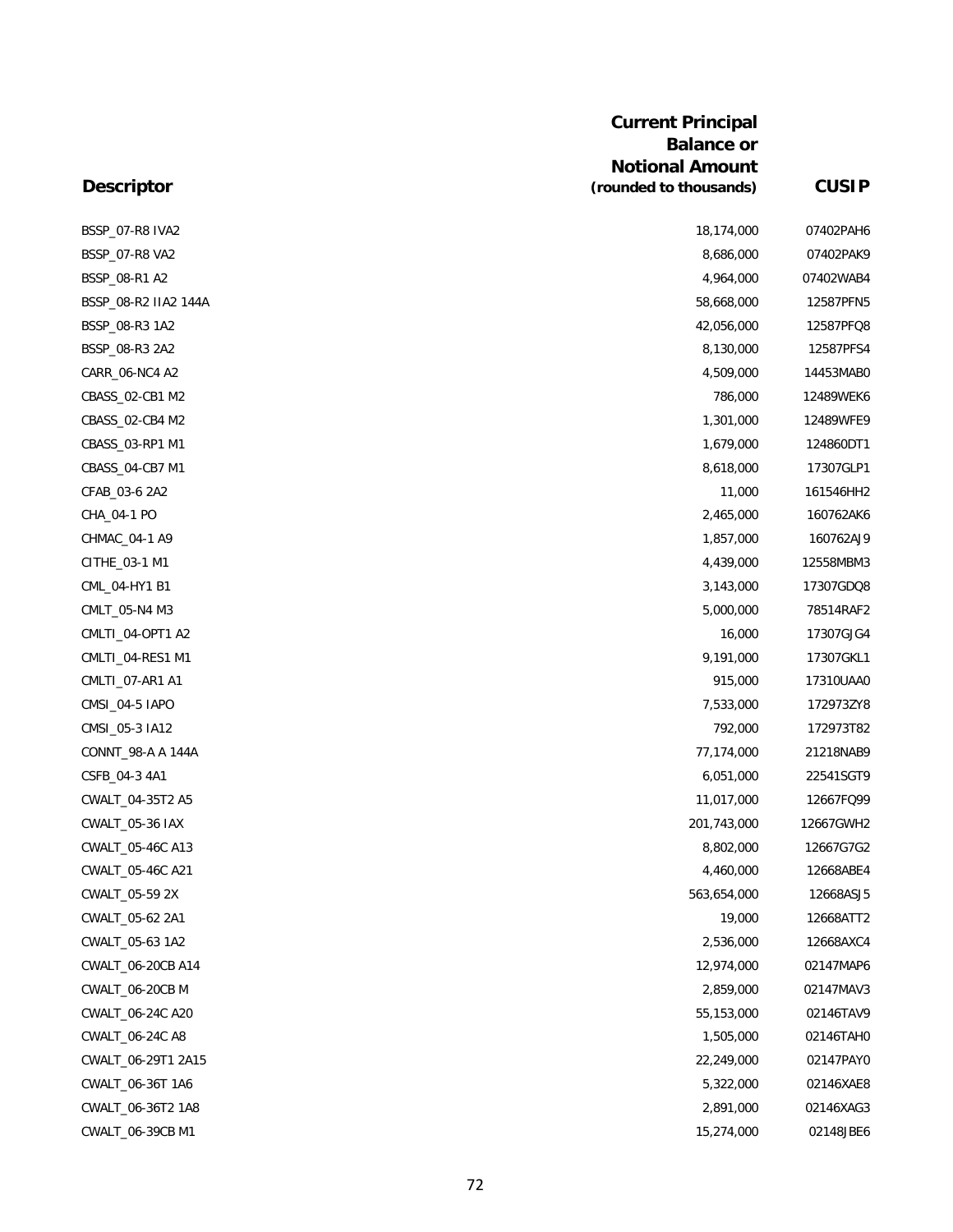| CWALT_06-6CB 1A3  | 190,387,000 | 12668BRY1 |
|-------------------|-------------|-----------|
| CWALT_06-6CB B1   | 4,704,000   | 12668BSY0 |
| CWALT_06-J4 2A2   | 10,000,000  | 23242WAJ8 |
| CWALT_06-J4 2A9   | 8,500,000   | 23242WAR0 |
| CWALT_06-O10 M2   | 16,000,000  | 02146QAM5 |
| CWALT_06-O17 1XP  | 37,499,000  | 12668PAK8 |
| CWALT_06-OA1 2A2  | 4,017,000   | 126694A40 |
| CWALT_06-OA10 2A2 | 2,354,000   | 02146QBB8 |
| CWALT_06-OA10 XBJ | 17,346,000  | 02146QAG8 |
| CWALT_06-OA21 X   | 20,642,000  | 23245QAE9 |
| CWALT_06-OA6 2A   | 13,243,000  | 12668BE90 |
| CWALT_06-OA7 1A1  | 15,341,000  | 02146BAA4 |
| CWALT_06-OA9 X1   | 18,377,000  | 02146YAG1 |
| CWALT_07-14T2 M   | 11,843,000  | 02150BAM1 |
| CWALT_07-23C A2   | 8,239,000   | 02151EAB8 |
| CWALT_07-23C A6   | 18,530,000  | 02151EAF9 |
| CWALT_07-23CB A12 | 9,808,000   | 02151EAW2 |
| CWALT_07-7T2 X    | 81,127,000  | 02147BBJ3 |
| CWALT_07-8CB A14  | 11,697,000  | 02150FAY6 |
| CWALT_07-H7C M4   | 4,630,000   | 02150VAK1 |
| CWALT_07-HY4 1A3  | 29,957,000  | 02150QAC0 |
| CWALT_07-HY4 2A3  | 257,449,000 | 02150QAF3 |
| CWALT_07-HY4 3A3  | 132,886,000 | 02150QAJ5 |
| CWALT_07-HY4 4A3  | 618,926,000 | 02150QAM8 |
| CWALT_07-OA7 M6   | 1,374,000   | 126680AN7 |
| CWHL_03-56 3X     | 94,887,000  | 12669FBM4 |
| CWHL_03-56 5X     | 61,496,000  | 12669FES8 |
| CWHL_03-56 7X     | 12,088,000  | 12669FET6 |
| CWHL_03-7 A8      | 26,105,000  | 12669D3N6 |
| CWHL_03-9 A6      | 6,551,000   | 12669D6X1 |
| CWHL_03-9 A9      | 29,016,000  | 12669D7A0 |
| CWHL_04-12 16A1   | 20,402,000  | 12669FP98 |
| CWHL_04-12 2X     | 9,862,000   | 12669FQ22 |
| CWHL_04-20 X      | 34,645,000  | 12669F2R3 |
| CWHL_04-25 1X     | 34,641,000  | 12669GKE0 |
| CWHL_04-25 2A3    | 4,419,000   | 12669GKH3 |
| CWHL_04-25 2X     | 11,047,000  | 12669GKK6 |
| CWHL_04-25 3A1    | 8,053,000   | 12669GKL4 |
| CWHL_04-25 M1     | 43,000      | 12669GKY6 |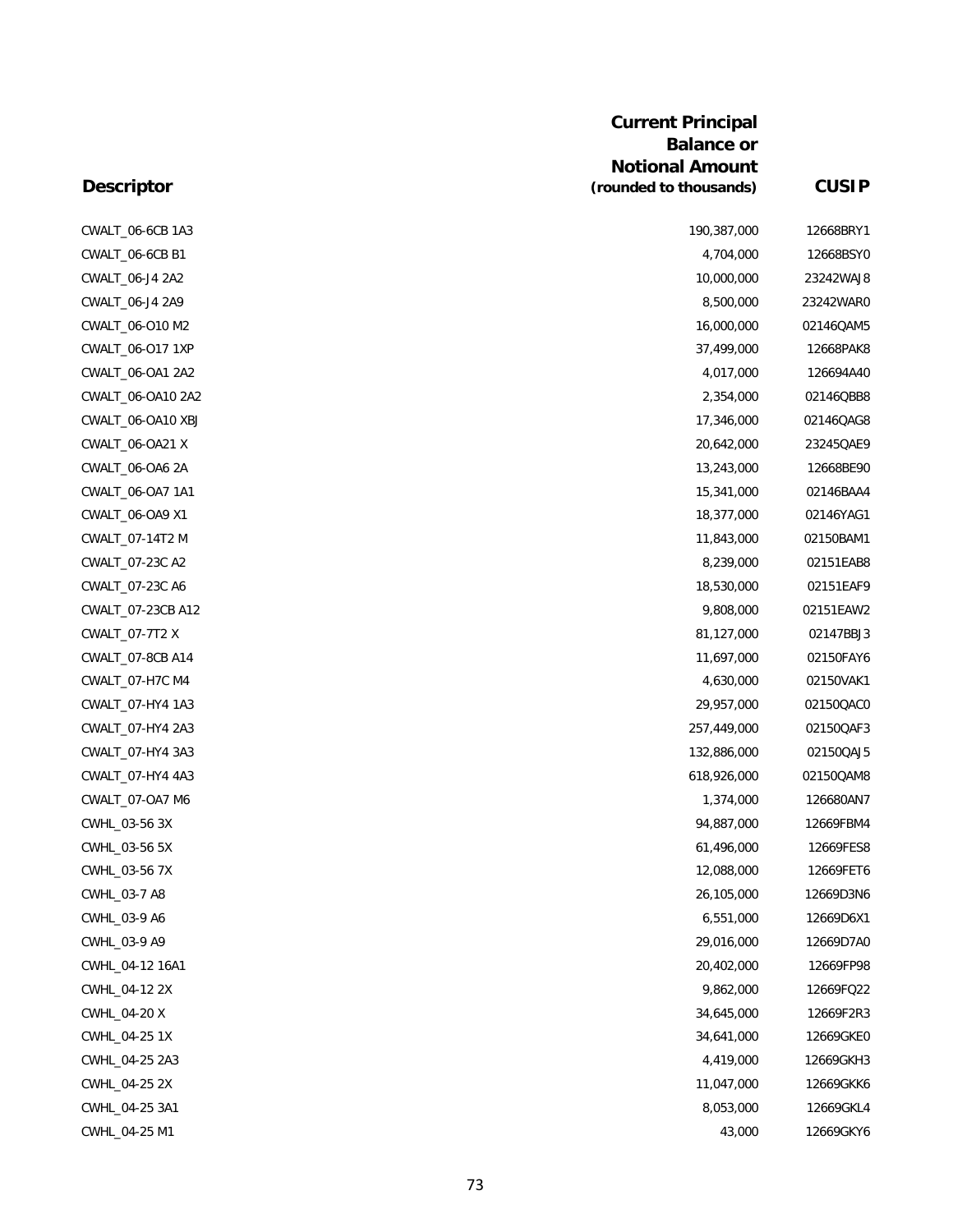| <b>Descriptor</b> | <b>Current Principal</b><br><b>Balance or</b><br><b>Notional Amount</b><br>(rounded to thousands) | <b>CUSIP</b> |
|-------------------|---------------------------------------------------------------------------------------------------|--------------|
|                   |                                                                                                   |              |
| CWHL_04-7 6A1     | 6,879,000                                                                                         | 12669FXS7    |
| CWHL_04-HYB8 4A1  | 4,547,000                                                                                         | 12669GGD7    |
| CWHL_04-J2 B2     | 797,000                                                                                           | 12669FQW6    |
| CWHL_05-2 1X      | 69,937,000                                                                                        | 12669GPQ8    |
| CWHL_05-2 2X      | 375,000                                                                                           | 12669GPV7    |
| CWHL_05-30 A2     | 9,787,000                                                                                         | 126694TR9    |
| CWHL_06-21 A17    | 2,103,000                                                                                         | 12543PAS2    |
| CWHL_06-6 B1      | 2,751,000                                                                                         | 126694L97    |
| CWHL_07-13 A11    | 290,000                                                                                           | 17025JAL7    |
| CWHL_07-13 A14    | 12,000                                                                                            | 17025JAP8    |
| CWHL_07-13 A15    | 1,423,000                                                                                         | 17025JAQ6    |
| CWHL_07-13 A3     | 1,751,000                                                                                         | 17025JAC7    |
| CWHL_07-13 A8     | 40,899,000                                                                                        | 17025JAH6    |
| CWHL_07-14 A9     | 8,716,000                                                                                         | 12544DAJ8    |
| CWHL_07-16 A2     | 17,648,000                                                                                        | 12544MAB5    |
| CWHL_07-17 1A3    | 2,837,000                                                                                         | 12544KAC7    |
| CWHL_07-2 A19     | 14,360,000                                                                                        | 12544CAU5    |
| CWHL_07-2 A22     | 25,050,000                                                                                        | 12544CAX9    |
| CWHL_07-6 M       | 14,921,000                                                                                        | 125439AU3    |
| CWL_03-5 MF1      | 310,000                                                                                           | 126671R40    |
| CWL_04-6 M6       | 1,387,000                                                                                         | 126673BH4    |
| CWL_05-15 M3      | 7,200,000                                                                                         | 126670MK1    |
| CWL_05-16 MV8     | 3,000,000                                                                                         | 126670PQ5    |
| CWL_05-17 MV3     | 146,000                                                                                           | 126670RF7    |
| CWL_05-IM2 M1     | 7,742,000                                                                                         | 126670FE3    |
| CWL_06-14 M3      | 3,000,000                                                                                         | 23243LAG7    |
| CWL_06-18 2A1     | 114,000                                                                                           | 23243WAB4    |
| CWL_06-2 M1       | 5,000,000                                                                                         | 126670UW6    |
| CWL_06-3 M1       | 5,000,000                                                                                         | 126670WC8    |
| CWL_06-3 M5       | 3,000,000                                                                                         | 126670WG9    |
| CWL_06-S5 A1      | 147,000                                                                                           | 126683AA9    |
| CWL_06-S5 A6      | 6,521,000                                                                                         | 126683AF8    |
| CWL_07-5 2A1      | 771,000                                                                                           | 12668KAB9    |
| CXHE_05-D M2      | 2,000,000                                                                                         | 152314PN4    |
| DAA_07-1 M2       | 9,539,000                                                                                         | 25151YAL3    |
| DMSI_04-1 3M1     | 1,369,000                                                                                         | 251563CD2    |
| EFH3_1 A          | 20,000                                                                                            | 26842KAA0    |
| EQABS_02-1 M1     | 910,000                                                                                           | 294754AS5    |
| EQABS_02-4 M2     | 2,438,000                                                                                         | 294751BF8    |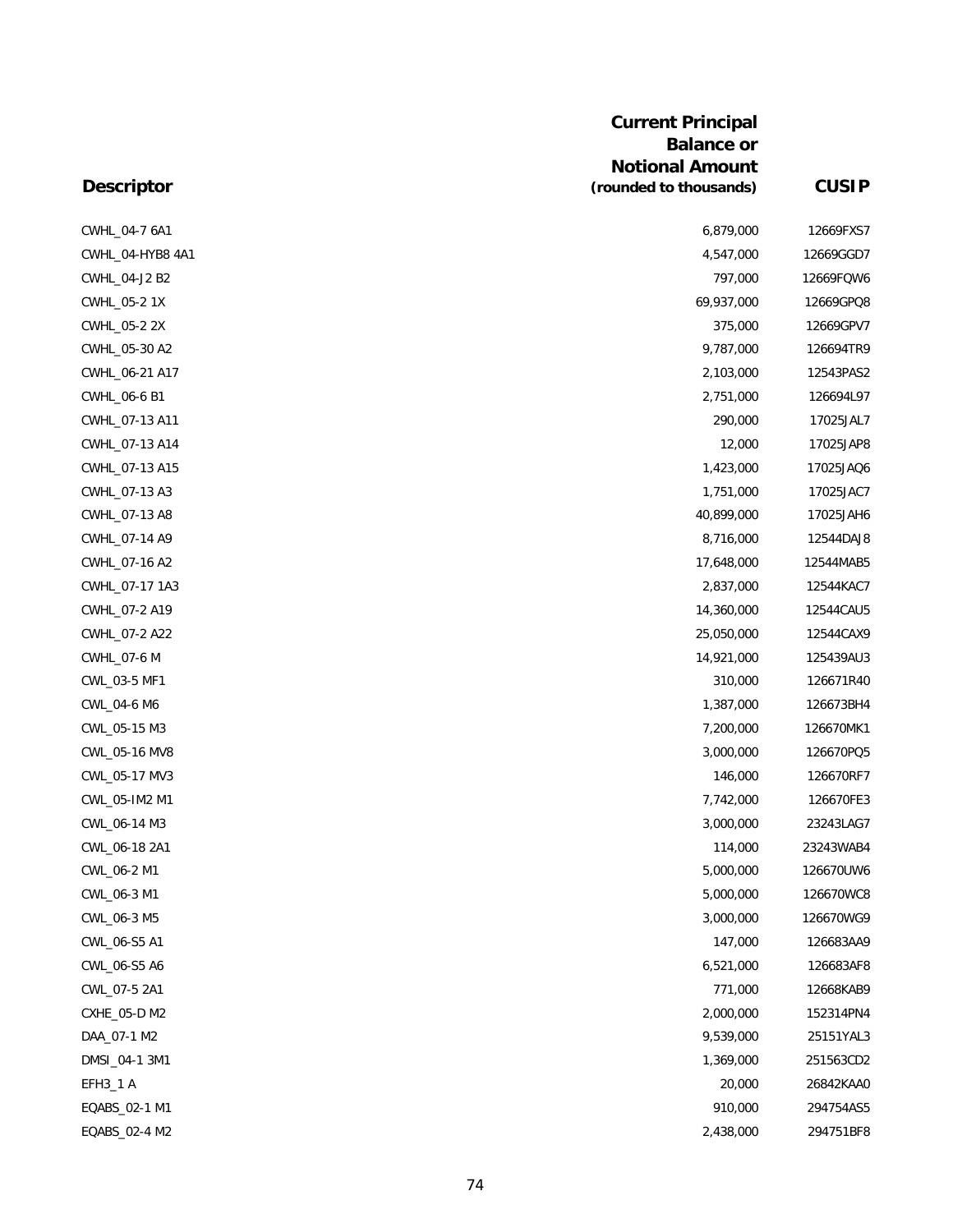|                   | <b>Current Principal</b><br><b>Balance or</b><br><b>Notional Amount</b> |              |
|-------------------|-------------------------------------------------------------------------|--------------|
| <b>Descriptor</b> | (rounded to thousands)                                                  | <b>CUSIP</b> |
| EQABS_02-5 M1     | 6,295,000                                                               | 294751BP6    |
| EQABS_02-5 M2     | 791,000                                                                 | 294751BQ4    |
| EQABS_03-1 M1     | 5,233,000                                                               | 294751BX9    |
| EQABS_03-2 M2     | 2,338,000                                                               | 294751CJ9    |
| EQMC_04-2 M2      | 3,923,000                                                               | 294751EL2    |
| FBMS_93-6 A3      | 1,000                                                                   | 319339DZ7    |
| FFML_06-FF11 2A3  | 261,000                                                                 | 32028PAE5    |
| FHAMS_07-F2 IA5   | 33,490,000                                                              | 32053LAE2    |
| FHASI_03-2 IA6    | 5,341,000                                                               | 32051DUE0    |
| FHAT_05-A1 IAIO   | 17,325,000                                                              | 32051GGE9    |
| FHAT_05-A1 IIAIO  | 63,735,000                                                              | 32051GGH2    |
| FHAT_05-A6 IIIAIO | 48,262,000                                                              | 32051GQC2    |
| FHAT_07-F2 IA8    | 50,187,000                                                              | 32053LAH5    |
| FHLT_04-A M2      | 2,530,000                                                               | 35729PCL2    |
| FHLT_05-B M10     | 95,000                                                                  | 35729PKE9    |
| FHLT_05-D 2A4     | 15,000,000                                                              | 35729PME7    |
| FHLT_06-2 M1      | 3,122,000                                                               | 35729PPZ7    |
| FHLT_06-B 2A3     | 5,000,000                                                               | 35729QAD0    |
| FHM_07-AA2 IA3    | 128,448,000                                                             | 32053CAC6    |
| FHM_07-AA2 IIA2   | 10,641,000                                                              | 32053CAE2    |
| GEWMC_06-1 A2B    | 978,000                                                                 | 36829JAB7    |
| GMACM_04-HE2 M1   | 18,845,000                                                              | 361856DD6    |
| GMACM_04-HE4 A2VN | 163,848,000                                                             | 361856DR5    |
| GMACM_04-J5 PO    | 819,000                                                                 | 36185N5F3    |
| GMACM_05-AF2 IO   | 95,040,000                                                              | 36185MDE9    |
| GMACM_05-HE3 A2   | 35,654,000                                                              | 361856EH6    |
| GMACM_06-J1 IO    | 219,257,000                                                             | 36185MEK4    |
| GMM_04-J5 IO      | 209,437,000                                                             | 36185N5G1    |
| GMT_05-AR3 IA3    | 1,872,000                                                               | 39538RBY4    |
| GMT_05-AR3 IIA2   | 3,163,000                                                               | 39538RCA5    |
| GPM_05-AR4 IVA2   | 2,750,000                                                               | 39538WCA4    |
| GPM_05-AR4 X2     | 27,081,000                                                              | 39538WCD8    |
| GPM_05-AR5 4X1    | 11,924,000                                                              | 39538WEP9    |
| GPM_05-AR5 IIX2   | 88,809,000                                                              | 39538WEH7    |
| GPM_06-AR3 IVX    | 205,457,000                                                             | 39538WHJ0    |
| GPMF_05-AR1 X1    | 226,000                                                                 | 39538RAE9    |
| GPMF_05-AR3 X1    | 13,160,000                                                              | 39538RCB3    |
| GPMF_05-AR4 X1    | 22,307,000                                                              | 39538WCC0    |
| GPMF_05-AR4 X4    | 16,860,000                                                              | 39538WCF3    |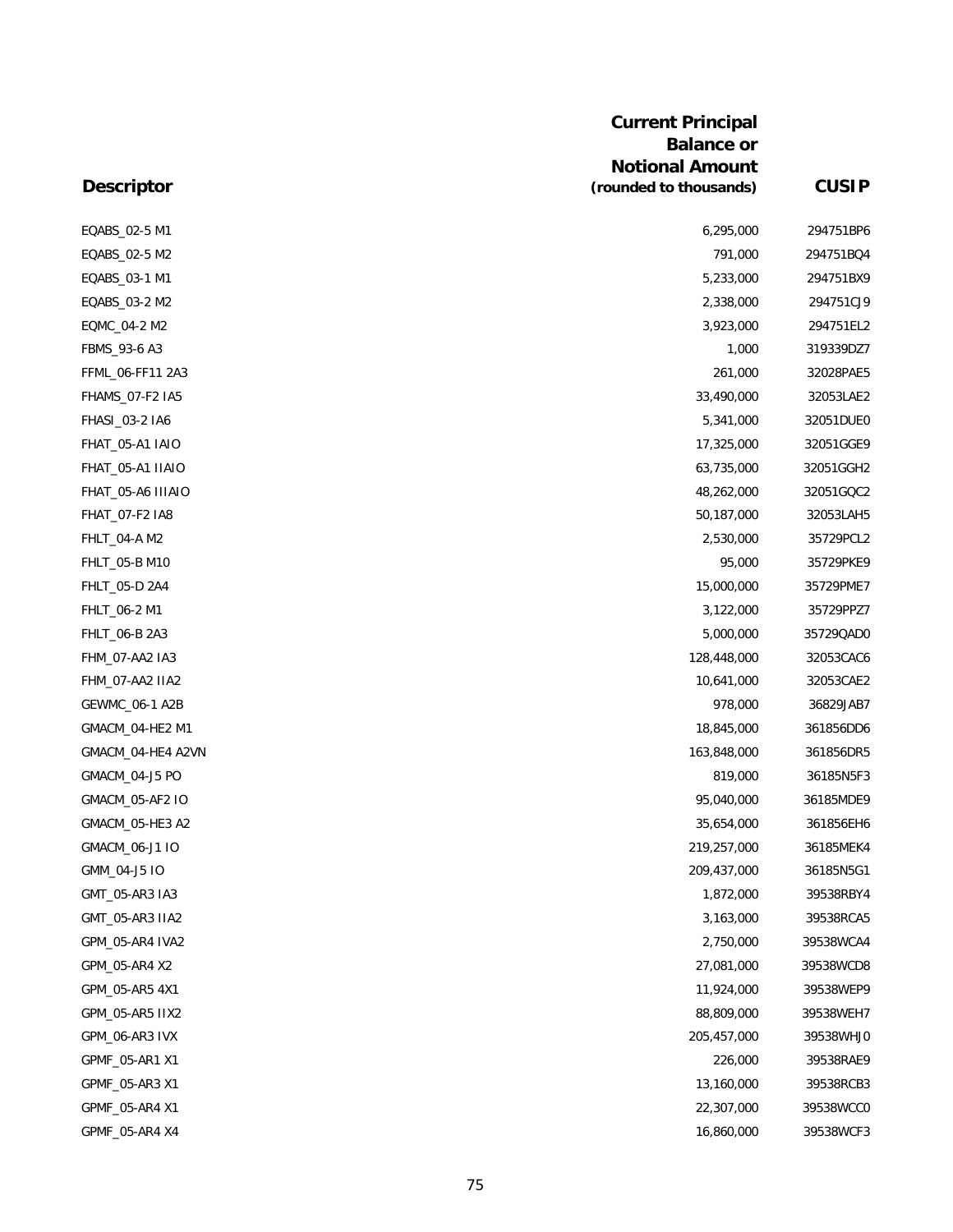|                   | <b>Current Principal</b><br><b>Balance or</b> |              |
|-------------------|-----------------------------------------------|--------------|
|                   | <b>Notional Amount</b>                        |              |
| <b>Descriptor</b> | (rounded to thousands)                        | <b>CUSIP</b> |
| GPMF_05-AR5 3X1   | 36,280,000                                    | 39538WEM6    |
| GPMF_05-AR5-4 4X2 | 8,937,000                                     | 39538WER5    |
| GPMF_07-HE1 A1    | 4,527,000                                     | 39539JAA4    |
| GSA 07-FM1 M2     | 8,289,000                                     | 3622MAAG6    |
| GSAMP_04-NC1 M1   | 9,428,000                                     | 36228FP67    |
| GSAMP_06-FM1 M2   | 1,006,000                                     | 362334PM0    |
| GSAMP_06-HE7 M2   | 2,948,000                                     | 36245EAG3    |
| HEAT_03-1 M1      | 12,339,000                                    | 22541NZD4    |
| HELT_07-FR1 M1    | 14,933,000                                    | 43710XAF5    |
| HFCHC_06-3 M2     | 5,000,000                                     | 40430XAJ2    |
| HMBT_04-1 1B      | 588,000                                       | 43739EAG2    |
| HMBT_04-1 2B      | 2,428,000                                     | 43739EAH0    |
| HMBT_04-2 B1      | 3,910,000                                     | 43739EAN7    |
| HMBT_05-2 B2      | 1,080,000                                     | 43739EBF3    |
| HMBT_05-2 B3      | 837,000                                       | 43739EBG1    |
| HMBT_05-4 B1      | 12,327,000                                    | 43739EBZ9    |
| HMBT_05-4 M4      | 11,766,000                                    | 43739EBX4    |
| HMBT_05-4 M5      | 13,447,000                                    | 43739EBY2    |
| HMBT_05-5 M4      | 11,008,000                                    | 43739ECG0    |
| HMBT_05-5 M5      | 13,510,000                                    | 43739ECH8    |
| HMBT_07-1 I1X     | 98,356,000                                    | 43741BAK5    |
| HMBT_07-1 I3X     | 17,865,000                                    | 43741BAM1    |
| HMBT_07-1 IB1     | 5,513,000                                     | 43741BAG4    |
| HMBT_07-1 IB2     | 1,066,000                                     | 43741BAH2    |
| HMBT_07-1 IIM1    | 3,314,000                                     | 43741BAP4    |
| HMBT_07-1 IIM2    | 2,246,000                                     | 43741BAQ2    |
| HMT_05-3 M5       | 7,350,000                                     | 43739EBQ9    |
| HMT_05-5 B1       | 5,004,000                                     | 43739ECJ4    |
| HMT_07-1 IIB      | 2,082,000                                     | 43741BAR0    |
| HVMLT_04-8 X      | 39,240,000                                    | 41161PHQ9    |
| HVMLT_05-12 X1    | 204,133,000                                   | 41161PVN0    |
| HVMLT_06-5 PO2    | 106,000                                       | 41161MAK6    |
| HVMLT_06-5 X2     | 25,195,000                                    | 41161MAG5    |
| HVMLT_06-9 B3     | 17,289,000                                    | 41161XAG1    |
| IMM_03-1 1B1      | 132,000                                       | 45254NDW4    |
| IMM_07-A M2       | 10,625,000                                    | 452550AC0    |
| IMM_07-A M3       | 11,687,000                                    | 452550AD8    |
| IMM_07-A M4       | 8,074,000                                     | 452550AE6    |
| IMNM_07-2 N       | 4,631,000                                     | 452565AA2    |

## 76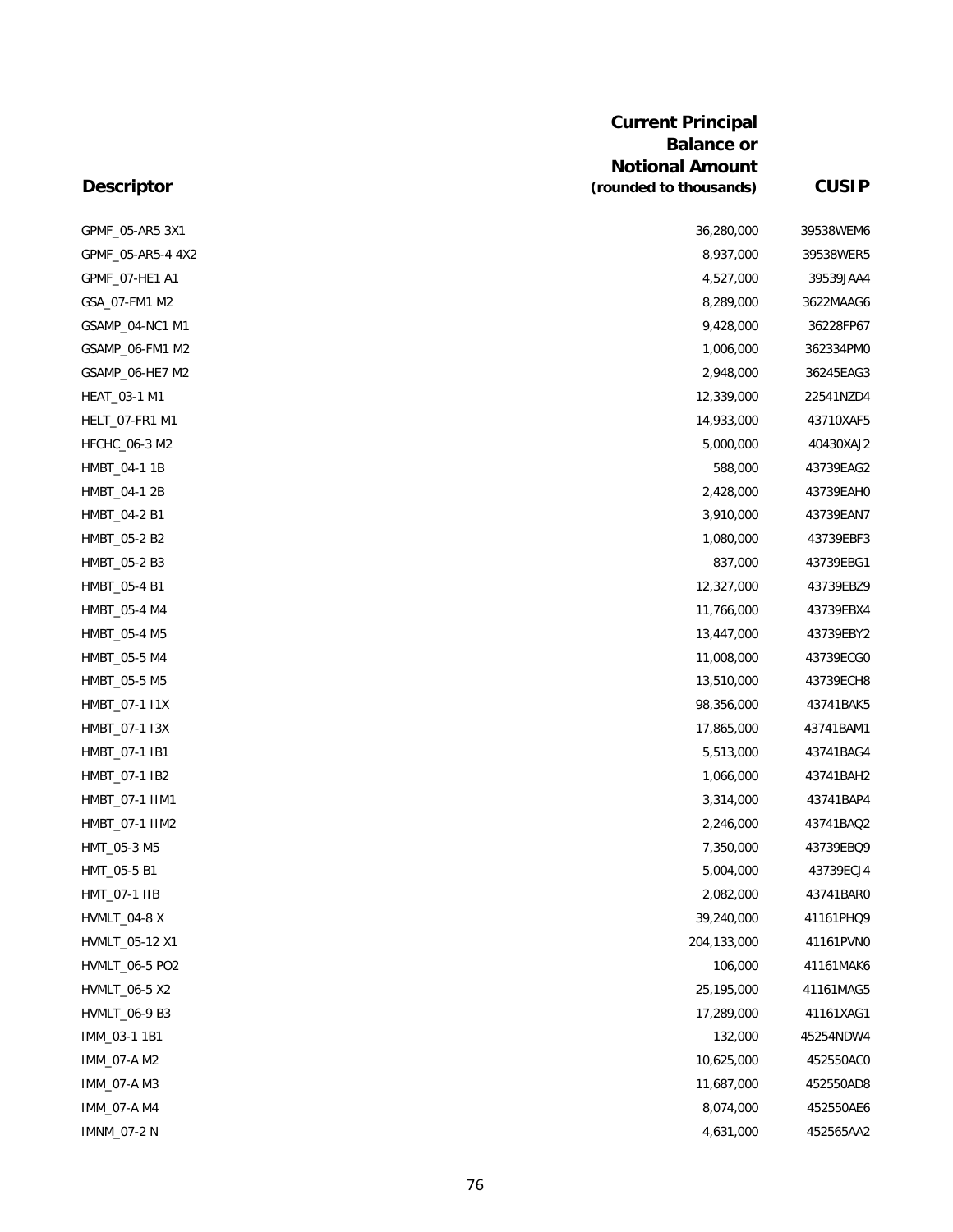| <b>Descriptor</b>    | <b>Current Principal</b><br><b>Balance or</b><br><b>Notional Amount</b><br>(rounded to thousands) | <b>CUSIP</b> |
|----------------------|---------------------------------------------------------------------------------------------------|--------------|
|                      |                                                                                                   |              |
| <b>IMNM_07-3 N</b>   | 5,987,000                                                                                         | 452563AA7    |
| IMSA_04-3 1A5        | 2,663,000                                                                                         | 45254TPY4    |
| IMSA_05-1 5A7        | 1,505,000                                                                                         | 45254TRY2    |
| IMSA_06-1 1A2B       | 7,240,000                                                                                         | 45254TTL8    |
| IMSA_06-1 2A1        | 62,000                                                                                            | 45254TTN4    |
| IMSA_06-SD1 A 144A   | 41,028,000                                                                                        | 45256CAA7    |
| INA_06-AR1 B3        | 1,200,000                                                                                         | 45662BAK5    |
| INDX_04-AR7 A2       | 1,023,000                                                                                         | 45660NT96    |
| INDX_06-AR14 1A1B    | 9,665,000                                                                                         | 45668GAB8    |
| INDYL_05-L2 A1       | 150,000                                                                                           | 456606HK1    |
| INX_05-AR3 3X        | 68,996,000                                                                                        | 45660LFM6    |
| INX_06-A37 1B3       | 1,088,000                                                                                         | 45668LAJ0    |
| INX_07-A17 AX        | 266,613,000                                                                                       | 45670HAC0    |
| IRWHE_05-1 M2        | 790,000                                                                                           | 464126CS8    |
| IRWHE_06-P1 2A4 144A | 95,000                                                                                            | 46412AAE2    |
| JPMAC_06-CW1 M3      | 4,000,000                                                                                         | 46628MAJ5    |
| JPMAC_06-NC2 A3      | 4,208,000                                                                                         | 46629FAB6    |
| LBMLT_06-10 M2       | 150,000                                                                                           | 54251YAG3    |
| LBMLT_06-6 2A4       | 1,740,000                                                                                         | 54251RAE3    |
| LCMLT_05-HE1 A4 144A | 4,000                                                                                             | 50820NAD4    |
| LCMLT_05-HE1 M4 144A | 1,841,000                                                                                         | 50820NAH5    |
| LMT_06-6 5A2         | 41,344,000                                                                                        | 52520NBQ3    |
| LUM_06-3 I2A3        | 10,756,000                                                                                        | 55027AAW0    |
| MABS_03-WMC2 M3      | 687,000                                                                                           | 57643LCA2    |
| MABS_06-AM2 M5       | 2,176,000                                                                                         | 57645FAH0    |
| MABS_06-FR2 M1       | 11,822,000                                                                                        | 57643GAF4    |
| MABS_06-NC3 A4       | 6,700,000                                                                                         | 55275RAD4    |
| MAMHC_02-A IO        | 6,057,000                                                                                         | 55660AAC6    |
| MASD_07-2 M2 144A    | 9,290,000                                                                                         | 55291QAC8    |
| MHL_05-4 M1          | 4,074,000                                                                                         | 61913PBA9    |
| MHL_05-AR1 IA2       | 3,851,000                                                                                         | 61915RBC9    |
| MLCC_03-G XA2        | 4,466,000                                                                                         | 5899295Z7    |
| MLCC 04-B XA         | 18,136,000                                                                                        | 59020UBX2    |
| MLH_07-HE3 M1        | 1,297,000                                                                                         | 590238AE1    |
| MLMI_05-A4 M3        | 408,000                                                                                           | 59020UXQ3    |
| MLMI_06-MLN1 M2      | 331,000                                                                                           | 59023AAG1    |
| MLMI_06-RM4 A2B      | 3,249,000                                                                                         | 59023QAC5    |
| MLMI_07-HE1 A2C      | 15,000,000                                                                                        | 59024EAD9    |
| MLMS_05-ACR1 M4 144A | 2,351,000                                                                                         | 55311XAD7    |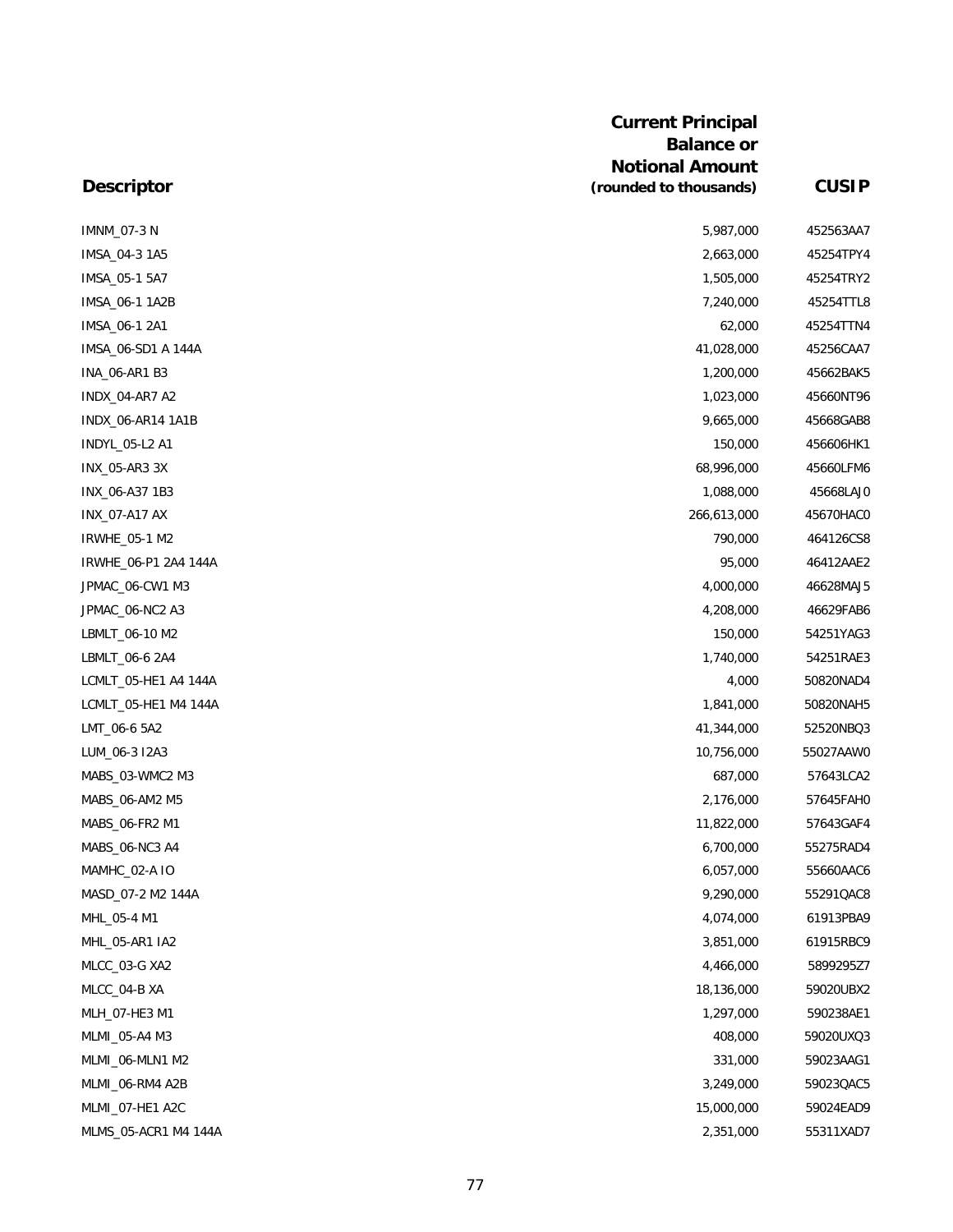| <b>Descriptor</b>        | <b>Current Principal</b><br><b>Balance or</b><br><b>Notional Amount</b><br>(rounded to thousands) | <b>CUSIP</b> |
|--------------------------|---------------------------------------------------------------------------------------------------|--------------|
| MLMS_05-ACR1 M5 144A     | 2,351,000                                                                                         | 55311XAE5    |
| MLMS_05-ACR1 M6 144A     | 2,204,000                                                                                         | 55311XAF2    |
| MRFC_01-TBC1-B3          | 348,000                                                                                           | 585525FG8    |
| MRFC 98-2 X2             | 108,000                                                                                           | 585525BH0    |
| MSAC_03-NC7 M1           | 2,414,000                                                                                         | 61746RCR0    |
| MSAC_04-HE8 M2           | 10,000,000                                                                                        | 61744CHB5    |
| MSAC_07-HE2 M2           | 738,000                                                                                           | 61753EAF7    |
| MSAC_07-HE4 A2A          | 1,332,000                                                                                         | 61753VAB8    |
| MSDWC_02-HE1 M1          | 18,747,000                                                                                        | 61746WPY0    |
| MSLT_06-1 M1             | 3,486,000                                                                                         | 576436CW7    |
| MSM_05-3AR B1            | 2,466,000                                                                                         | 61745M4U4    |
| MSM_05-5AR 1A4           | 4,255,000                                                                                         | 61748HKZ3    |
| MSST_07-1 A4             | 6,112,000                                                                                         | 61755FAD7    |
| MSST_07-1 M2             | 4,866,000                                                                                         | 61755FAF2    |
| MSST_07-1 M3             | 5,437,000                                                                                         | 61755FAG0    |
| MSST_07-1 M4             | 13,967,000                                                                                        | 61755FAH8    |
| MSST_07-1 M5             | 4,382,000                                                                                         | 61755FAJ4    |
| NAA_05-AP1 2M3           | 846,000                                                                                           | 65535VHM3    |
| NAA_05-AR4 M1            | 3,114,000                                                                                         | 65535VNC8    |
| NCHET_05-1 M9            | 2,138,000                                                                                         | 64352VKJ9    |
| NHELI_06-AF1 A3          | 25,000,000                                                                                        | 65535AAC8    |
| NHELI_07-1 2A1A          | 675,000                                                                                           | 65537KAB6    |
| <b>NSTRN_07-B A 144A</b> | 803,000                                                                                           | 63859SAA6    |
| NSTRN_07-C A 144A        | 263,000                                                                                           | 63860MAA6    |
| NWCS_07-1 M4             | 17,846,000                                                                                        | 65106FAJ1    |
| OCMBS_98-R2 AP 144A      | 32,000                                                                                            | 675748AS6    |
| OCMBS_98-R2 PF 144A      | 17,000                                                                                            | 675748AR8    |
| OCMBS_98-R2 XF           | 1,322,000                                                                                         | 675748BB2    |
| OMAC_06-1 IA1C1          | 9,000,000                                                                                         | 68383NDW0    |
| OOMLT_07-1 2A4           | 7,000,000                                                                                         | 68400DAF1    |
| OPMAC_05-5 2A1C          | 7,485,000                                                                                         | 68383NDN0    |
| OPT_00-5 A               | 4,000                                                                                             | 68389FBH6    |
| PCHLT_05-1 B2            | 2,500,000                                                                                         | 71085PBR3    |
| PHMS_94-A 5B 144A        | 3,000                                                                                             | 74434UCQ5    |
| PMT_04-C1A XB            | 23,075,000                                                                                        | 07383UGE9    |
| POPLR_05-1 B2            | 3,788,000                                                                                         | 73316PBX7    |
| PPSI_04-WWF1 M4          | 3,835,000                                                                                         | 70069FDM6    |
| PPSI_05-WHQ2 M6          | 7,250,000                                                                                         | 70069FHZ3    |
| PRIME_03-1 A14           | 13,572,000                                                                                        | 74160MAW2    |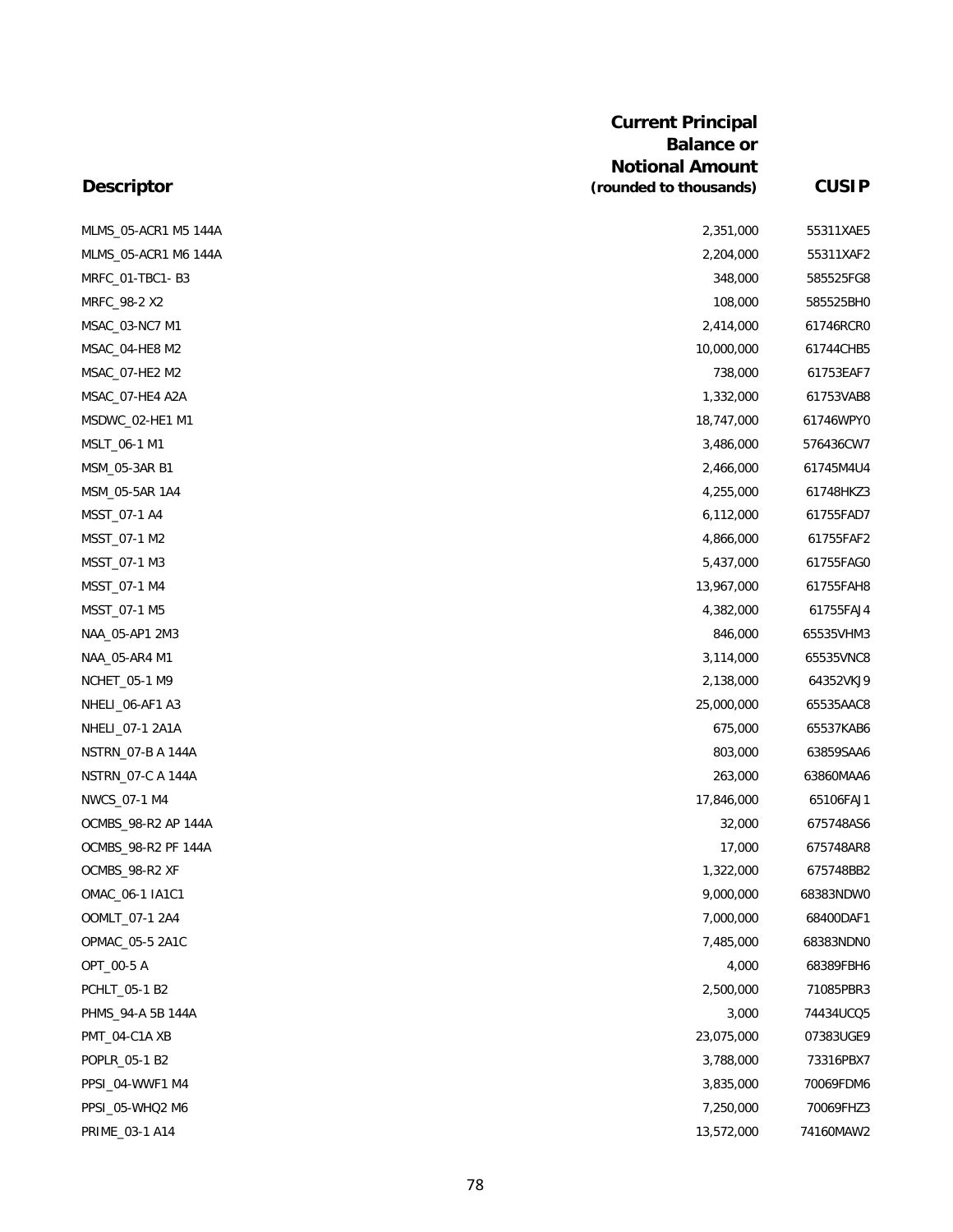| <b>Descriptor</b>     | <b>Current Principal</b><br><b>Balance or</b><br><b>Notional Amount</b><br>(rounded to thousands) | <b>CUSIP</b> |
|-----------------------|---------------------------------------------------------------------------------------------------|--------------|
| PRIME_03-1 A4         | 1,214,000                                                                                         | 74160MAD4    |
| PRIME_03-2 2IO        | 7,719,000                                                                                         | 74160MBV3    |
| PRIME_03-3 PO         | 1,446,000                                                                                         | 74160MCT7    |
| PRIME_04-1 2X1        | 2,915,000                                                                                         | 74160MFC1    |
| PRIME_04-1 B3         | 453,000                                                                                           | 74160MFJ6    |
| PRIME_04-2 A5         | 1,528,000                                                                                         | 74160MFS6    |
| PRIME_04-2 X1         | 83,518,000                                                                                        | 74160MFU1    |
| PRIME_04-CL1 IA4      | 38,230,000                                                                                        | 74160MDN9    |
| PRIME_04-CL1 X1       | 80,909,000                                                                                        | 74160MDP4    |
| PRIME_04-CL1 X2       | 8,471,000                                                                                         | 74160MDU3    |
| PRIME_04-CL2 XB       | 2,886,000                                                                                         | 74160MEG3    |
| PRIME_05-1 A4         | 16,982,000                                                                                        | 74160MGM8    |
| <b>PRIME_05-2 IIX</b> | 35,729,000                                                                                        | 74160MHV7    |
| PRIME_05-3 B2         | 739,000                                                                                           | 74160MJS2    |
| <b>PRIME_05-3 X</b>   | 9,180,000                                                                                         | 74160MJN3    |
| PRIME_05-4 IB2        | 463,000                                                                                           | 74160MKJ0    |
| PRIME_05-5 2B3        | 617,000                                                                                           | 74160MMJ8    |
| <b>PRIME_06-1 X</b>   | 8,219,000                                                                                         | 74161BAN5    |
| PRIME_06-2 BX         | 7,788,000                                                                                         | 74161YAB1    |
| PRIME_06-2 IA22       | 26,753,000                                                                                        | 74161YAS4    |
| PRIME_06-DR1 1PO      | 409,000                                                                                           | 74159UAE7    |
| PRIME_06-DR1 2PO      | 1,216,000                                                                                         | 74159UAF4    |
| PRIME_06-DR1 2X       | 69,525,000                                                                                        | 74159UAH0    |
| PRIME_06-DR1 B3       | 5,741,000                                                                                         | 74159UAL1    |
| PRIME_06-DR1 IX       | 4,781,000                                                                                         | 74159UAG2    |
| PRIME_07-1 A6         | 4,400,000                                                                                         | 74162FAF2    |
| PRIME_07-1 A7         | 3,159,000                                                                                         | 74162FAG0    |
| PRIME_07-1 B3         | 2,920,000                                                                                         | 74162FAK1    |
| PRIME_07-1 PO         | 5,461,000                                                                                         | 74162FAM7    |
| <b>PRIME_07-1 X</b>   | 474,389,000                                                                                       | 74162FAL9    |
| PRIME_07-2 B3         | 273,000                                                                                           | 74162JAF4    |
| <b>PRIME_07-2 PO</b>  | 2,065,000                                                                                         | 74162JAH0    |
| <b>PRIME_07-2 X</b>   | 235,528,000                                                                                       | 74162JAG2    |
| PRIME_07-3 2B2        | 1,331,000                                                                                         | 74162WAL2    |
| PRIME_07-3 2B3        | 777,000                                                                                           | 74162WAM0    |
| PRIME_07-3 2PO        | 1,962,000                                                                                         | 74162WAP3    |
| PRIME_07-3 IA2        | 12,775,000                                                                                        | 74162WAB4    |
| PRIME_07-3 IB2        | 1,988,000                                                                                         | 74162WAD0    |
| PRIME_07-3 IB3        | 58,000                                                                                            | 74162WAE8    |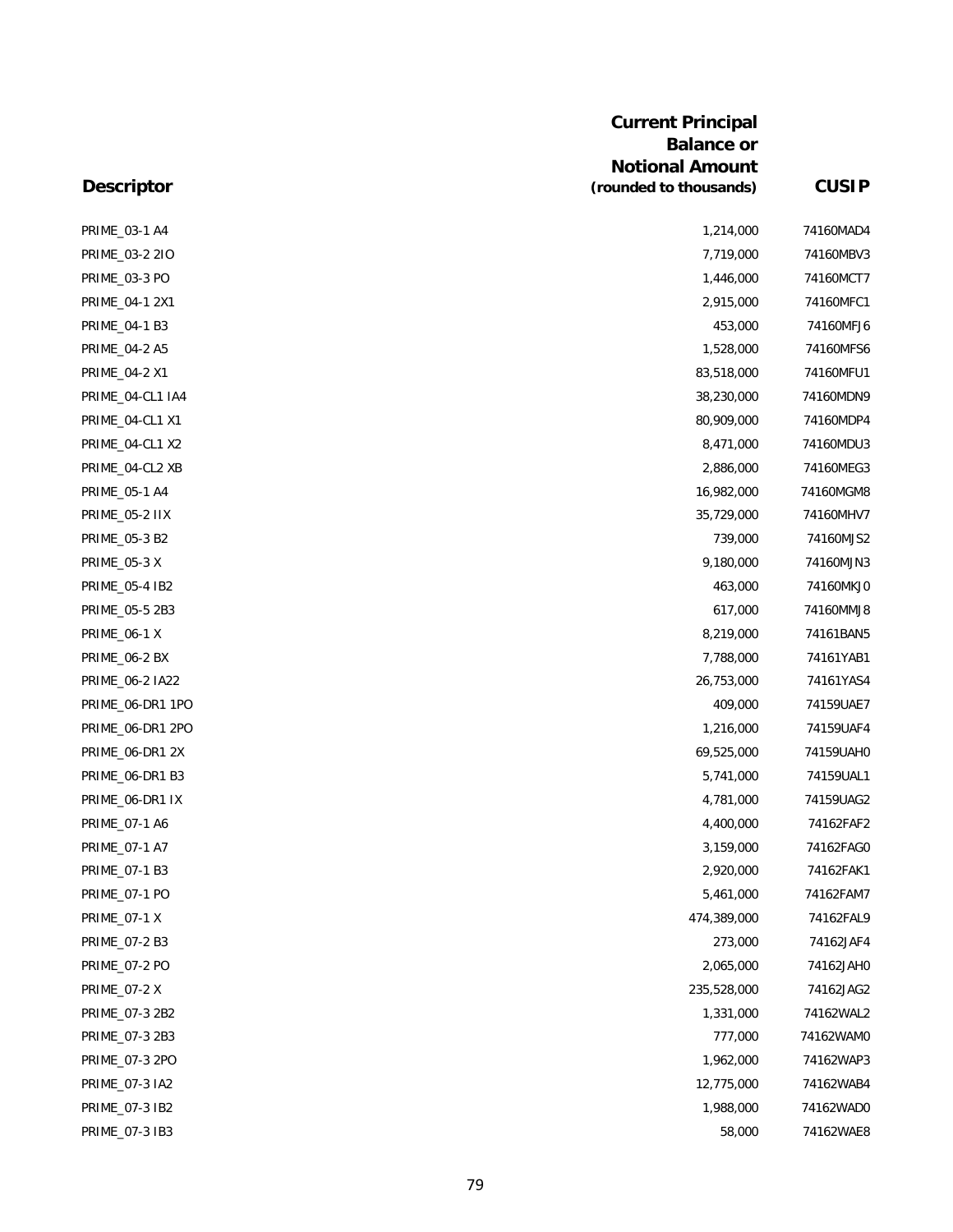| PRIME_07-3 IIX       | 83,589,000  | 74162WAN8 |
|----------------------|-------------|-----------|
| PRIME_07-3 IPO       | 945,000     | 74162WAG3 |
| <b>PRIME_07-3 IX</b> | 142,570,000 | 74162WAF5 |
| RAAC 06-RP1 M2 144A  | 8,000,000   | 76112B2W9 |
| RALI_03-QS13 A6      | 19,314,000  | 76110HFY0 |
| RALI_06-Q16 M1       | 1,555,000   | 74922LAR4 |
| RALI_06-Q18 1AV      | 208,999,000 | 74922RAT7 |
| RALI_06-QD12 AV      | 294,279,000 | 751151BA8 |
| RALI_06-QO6 A2       | 6,579,000   | 75114NAB0 |
| RALI_06-QO8 1A1B     | 13,219,000  | 75115FAB6 |
| RALI_06-QO9 1A1B     | 2,368,000   | 75114PAA7 |
| RALI_06-QS1 AV       | 171,285,000 | 761118SK5 |
| RALI_06-QS11 AV      | 428,177,000 | 75115EAK9 |
| RALI_06-QS18 2AV     | 431,210,000 | 74922RAV2 |
| RALI_06-QS18 3AV     | 58,664,000  | 74922RAX8 |
| RALI_06-QS3 1AV      | 230,041,000 | 761118XW3 |
| RALI_06-QS3 2AV      | 257,739,000 | 761118YH5 |
| RALI_06-QS4 AV       | 364,459,000 | 749228AP7 |
| RALI_06-QS5 AV       | 342,692,000 | 75114TAL5 |
| RALI_06-QS6 1AV      | 366,747,000 | 74922EAV1 |
| RALI_06-QS6 IIAV     | 53,488,000  | 74922EAX7 |
| RALI_06-QS7 AP       | 652,000     | 748940AF0 |
| RALI_06-QS7 AV       | 282,077,000 | 748940AG8 |
| RALI_07-QH2 A1       | 9,685,000   | 74922JAA6 |
| RALI_07-QS10 A2      | 21,128,000  | 74924DAB5 |
| RALI_07-QS2 AV       | 352,703,000 | 74923CAJ1 |
| RALI_07-QS3 AP       | 3,926,000   | 75116BAG3 |
| RALI_07-QS3 AV       | 601,051,000 | 75116BAH1 |
| RALI_07-QS4 2AV      | 158,779,000 | 74923HBE0 |
| RALI_07-QS4 3AP      | 1,615,000   | 74923HBF7 |
| RALI_07-QS4 5AP      | 280,000     | 74923HBH3 |
| RALI_07-QS4 IAP      | 84,000      | 74923HBB6 |
| RALI_07-QS4 IAV      | 40,483,000  | 74923HBC4 |
| RALI_07-QS4 VAV      | 58,790,000  | 74923HBJ9 |
| RALI_07-QS5 AP       | 2,226,000   | 74923JAQ0 |
| RALI_07-QS5 AV       | 312,111,000 | 74923JAR8 |
| RALI_07-QS7 1AV      | 408,265,000 | 74923WAN8 |
| RALI_07-QS7 2AV      | 172,141,000 | 74923WAQ1 |
| RALI_07-QS7 IAP      | 736,000     | 74923WAM0 |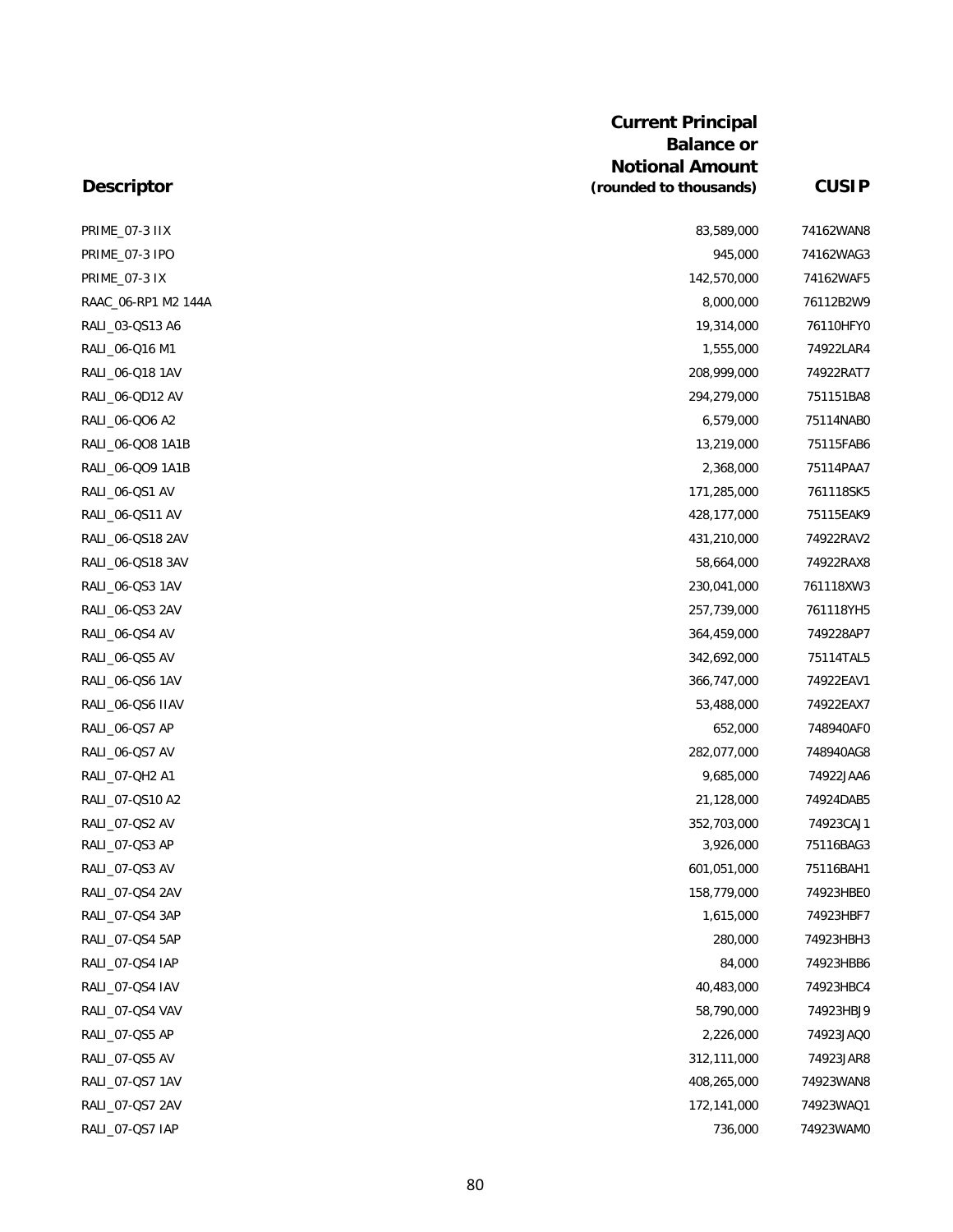|              | <b>Current Principal</b>                         |
|--------------|--------------------------------------------------|
|              | <b>Balance or</b>                                |
| <b>CUSIP</b> | <b>Notional Amount</b><br>(rounded to thousands) |
| 74922UAT0    | 4.074.000                                        |

| RALI_07-QS8 AP    | 4,074,000   | 74922UAT0 |
|-------------------|-------------|-----------|
| RALI_07-QS8 AV    | 487,145,000 | 74922UAU7 |
| RALI_07-QS9 A17   | 16,581,000  | 75116FAS8 |
| RAMC_02-3 M2      | 2,095,000   | 75970NAC1 |
| RAMC_04-4 MF2     | 9,102,000   | 759950EQ7 |
| RAMC_04-4 MF3     | 1,724,000   | 759950ER5 |
| RAMC_05-2 AF4     | 1,580,000   | 75970NAL1 |
| RAMC_05-3 M6      | 11,138,000  | 75970NBN6 |
| RAMC_05-4 M4      | 3,500,000   | 759950GE2 |
| RAMC_06-2 M4      | 5,000,000   | 759676AN9 |
| RAMP_03-R10 MI1   | 2,282,000   | 760985D24 |
| RAMP_03-RS2 AII   | 2,000       | 760985SU6 |
| RAMP_03-RZ2 M1    | 1,988,000   | 760985SK8 |
| RAMP_04-RS1 MI1   | 4,050,000   | 760985N49 |
| RAMP 04-RS2 MI2   | 2,300,000   | 760985Q61 |
| RASC_03-KS9 A2B   | 127,000     | 76110WUP9 |
| RASC_04-KS5 MI1   | 5,037,000   | 76110WYF7 |
| RASC_04-KS5 MI2   | 3,608,000   | 76110WYG5 |
| RASC_06-EMX9 AI3  | 1,700,000   | 74924VAC3 |
| RAST_04-A1 A3     | 3,655,000   | 45660NZG3 |
| RAST_04-A1 A6     | 23,849,000  | 45660NZK4 |
| RAST_04-A2 1A10   | 21,488,000  | 45660NC94 |
| RAST_04-A7 A5     | 956,000     | 45660NV44 |
| RAST_05-A8C A6    | 2,000       | 45660LSU4 |
| RAST_05-A8C A9    | 12,786,000  | 45660LSX8 |
| RAST_06-A14C 1A2  | 25,660,000  | 76114BAB4 |
| RAST_06-A7CB AX   | 10,722,000  | 76113NAS2 |
| RAST_07-A5 B1     | 6,101,000   | 76114HAS4 |
| RAST_07-A8 1A4    | 5,580,000   | 761128BL0 |
| RAST_07-A8 2A3    | 19,375,000  | 761128AF4 |
| RAST_07-A8 2A4    | 38,711,000  | 761128AG2 |
| RAST_07-A8 2A5    | 7,130,000   | 761128AH0 |
| RAST_07-A8 2A6    | 3,080,000   | 761128BM8 |
| RBSGC_07-B 1B2    | 5,763,000   | 74927XAN2 |
| RFMS2_06-HI4 A4   | 2,000,000   | 43718MAD6 |
| RFMS2_06-HSA3 A   | 129,000     | 76113JAA0 |
| RFMS2_07-HSA3 AI3 | 100,000     | 43710WAC4 |
| RFMSI_02-QS7 A8   | 3,632,000   | 76110GC58 |
| RFMSI_03-K10 MI2  | 3,856,000   | 76110WUZ7 |
|                   |             |           |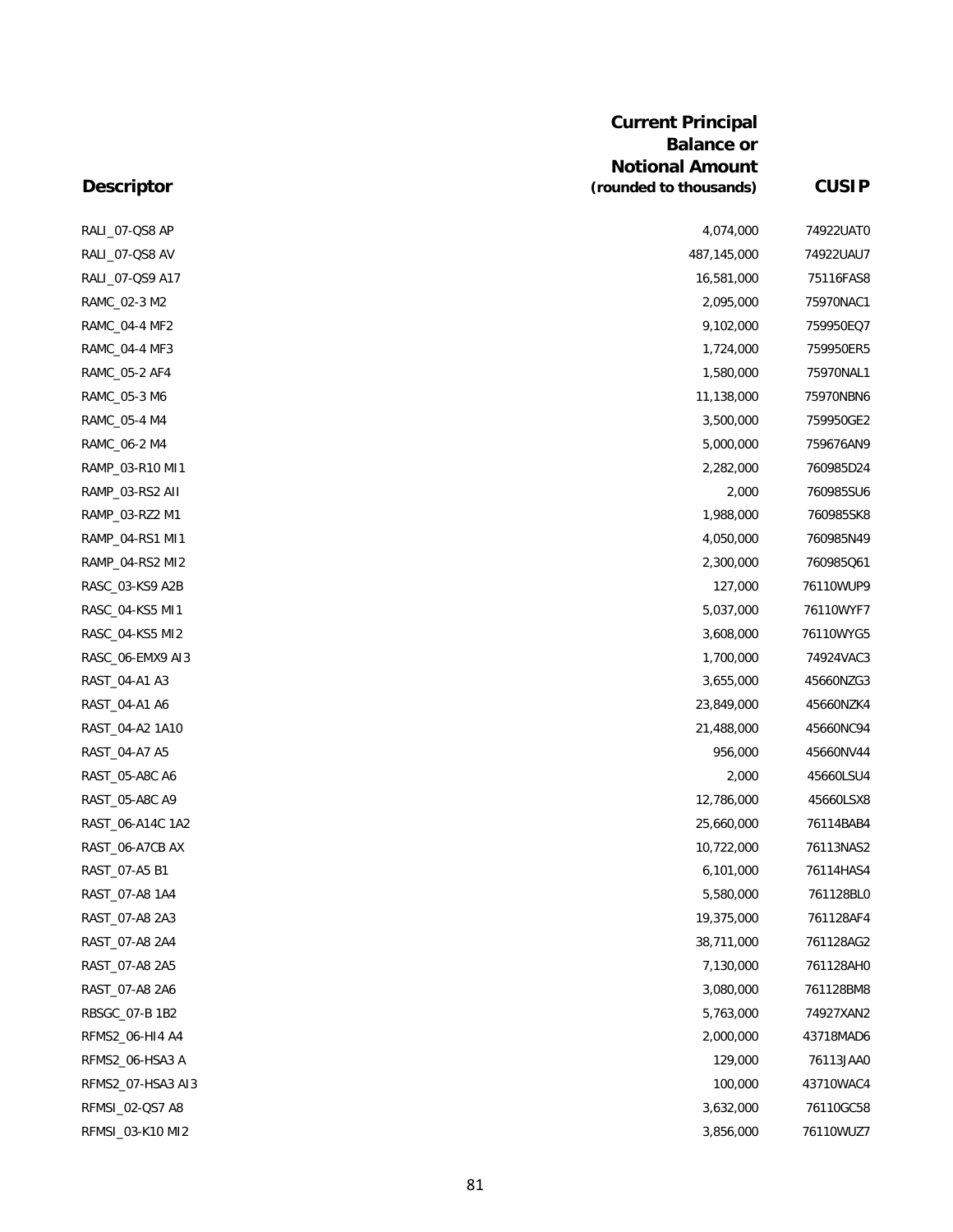| <b>Descriptor</b>    | <b>Balance or</b><br><b>Notional Amount</b><br>(rounded to thousands) | <b>CUSIP</b> |
|----------------------|-----------------------------------------------------------------------|--------------|
|                      |                                                                       |              |
| RFMSI_05-Q15 IA      | 40,025,000                                                            | 761118KG2    |
| RFMSI_06-KS6 A4      | 31,498,000                                                            | 75406WAD3    |
| RFMSI_06-QO5 XN      | 92,082,000                                                            | 75114HAX5    |
| RFMSI_06-QO7 X3      | 300,995,000                                                           | 751150AR4    |
| RFMSI_07-QS4 IIIAV   | 239,296,000                                                           | 74923HBG5    |
| RFMSI_07-QS6 AP      | 4,166,000                                                             | 75116CEW2    |
| RFMSI_07-S2 A7       | 59,928,000                                                            | 749583AG5    |
| RFMSI_07-S3 IA3      | 4,002,000                                                             | 74958BAJ1    |
| RFMSI_07-S9 IAP      | 542,000                                                               | 74958VAF5    |
| RFMSI_07-S9 IAV      | 99,346,000                                                            | 74958VAG3    |
| RFMSI_07-S9 IIAP     | 37,000                                                                | 74958VAH1    |
| RFMSI_07-S9 IIAV     | 17,497,000                                                            | 74958VAJ7    |
| RFSC_02-RM1 AVI      | 15,532,000                                                            | 760985QB0    |
| SABR_05-FR5 B2       | 800,000                                                               | 81375WFY7    |
| SABR_07-NC1 A2A      | 902,000                                                               | 81378AAB7    |
| SACO_00-3 3B1        | 147,000                                                               | 78386NEY1    |
| SACO_00-3 3B2        | 147,000                                                               | 78386NEZ8    |
| SACO_00-3 3B3        | 98,000                                                                | 78386NFA2    |
| SACO_00-3A AIO 144A  | 1,115,000                                                             | 78386NFJ3    |
| SACO_05-10 1A        | 3,000                                                                 | 785778ND9    |
| SACO_05-2 A          | 73,000                                                                | 785778EC1    |
| SACO_06-2 2A         | 160,000                                                               | 785778PG0    |
| SACO_06-3 A3         | 291,000                                                               | 785778QL8    |
| SACO_97-2 1P 144A    | 25,000                                                                | 073919AL6    |
| SACO_97-2 1X 144A    | 5,808,000                                                             | 073919AM4    |
| SACO_99-5 B3         | 226,000                                                               | 78386NBZ1    |
| SAIL_03-BC7 M1       | 6,726,000                                                             | 86358ECY0    |
| SAIL_05-11 A3        | 27,880,000                                                            | 86358EZP4    |
| SAIL_05-11 M1        | 20,000,000                                                            | 86358EZU3    |
| SAILN_04-BNCA B 144A | 313,000                                                               | 80382QBB7    |
| SAMI_01-4 B1         | 296,000                                                               | 86358HMA4    |
| SAMI_01-4 B2         | 297,000                                                               | 86358HMB2    |
| SAMI_02-A5 X         | 31,034,000                                                            | 86358HRG6    |
| SAMI_03-A2 X         | 22,534,000                                                            | 86358HUA5    |
| SAMI_03-A3 X         | 44,345,000                                                            | 86358HUV9    |
| SAMI_03-A4 X         | 42,593,000                                                            | 86359LAC3    |
| SAMI_03-AR1 X1       | 34,805,000                                                            | 86358HSB6    |
| SAMI_03-C1 1I1       | 11,858,000                                                            | 86358HSW0    |
| SAMI_03-CL1 1I2      | 1,584,000                                                             | 86358HSX8    |

**Current Principal**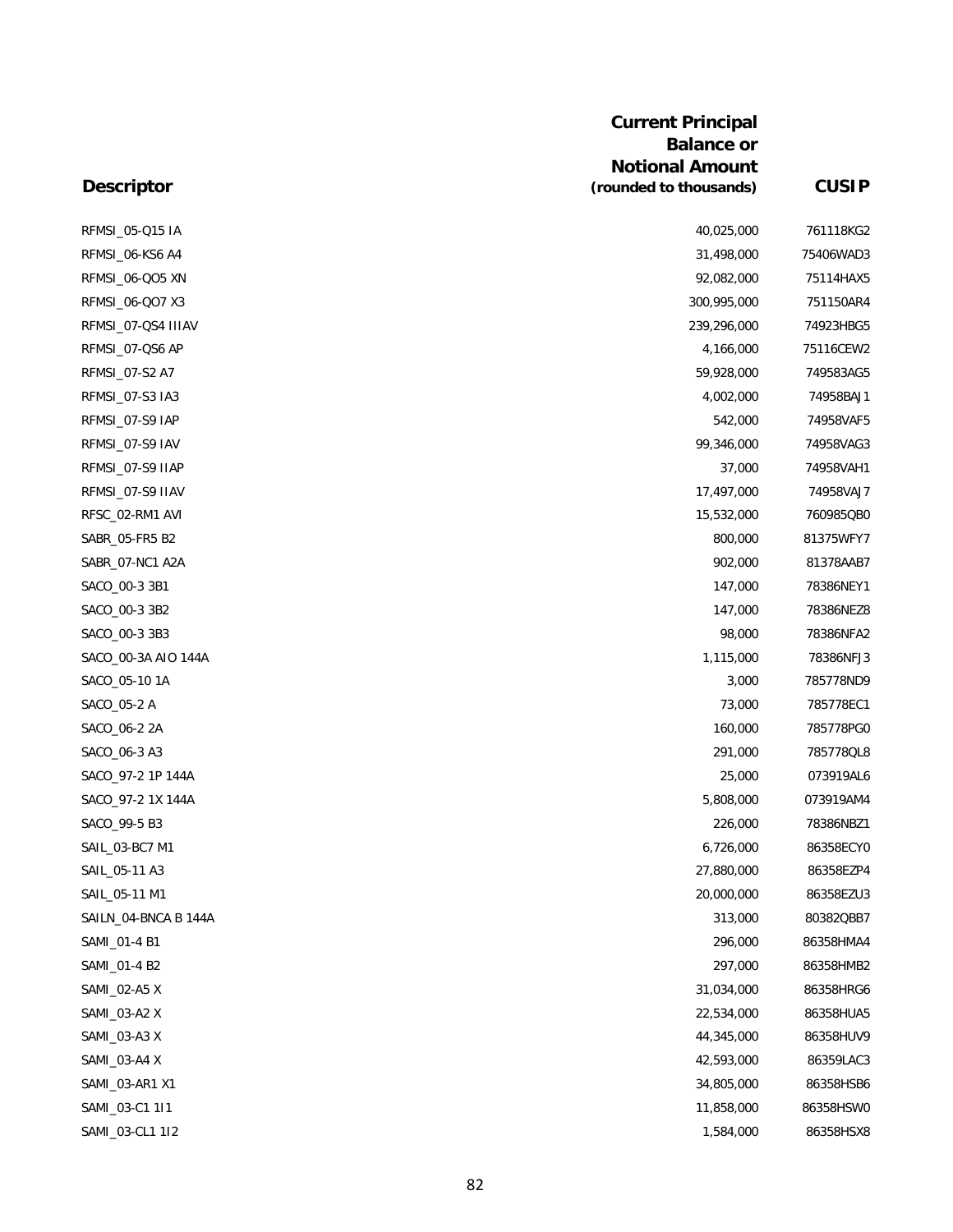|                   | <b>Current Principal</b><br><b>Balance or</b><br><b>Notional Amount</b> |              |
|-------------------|-------------------------------------------------------------------------|--------------|
| <b>Descriptor</b> | (rounded to thousands)                                                  | <b>CUSIP</b> |
| SAMI_04-A2 X      | 33,661,000                                                              | 86359LBP3    |
| SAMI_04-A4 3A1    | 3,303,000                                                               | 86359LDW6    |
| SAMI_04-A4 X      | 40,321,000                                                              | 86359LDK2    |
| SAMI_04-A6 X      | 56,434,000                                                              | 86359LEX3    |
| SAMI_04-A7 X      | 74,122,000                                                              | 86359LFQ7    |
| SAMI_04-A8 X1     | 5,247,000                                                               | 86359LGH6    |
| SAMI_04-A8 X2     | 5,695,000                                                               | 86359LGJ2    |
| SAMI_04-AR1 X     | 65,559,000                                                              | 86359LAT6    |
| SAMI_04-AR3 X     | 41,997,000                                                              | 86359LCB3    |
| SAMI_04-AR5 1X    | 69,463,000                                                              | 86359LEC9    |
| SAMI_05-A1 X1     | 71,846,000                                                              | 86359LGU7    |
| SAMI_05-A1 X2     | 14,886,000                                                              | 86359LGV5    |
| SAMI_05-A3 IX     | 42,484,000                                                              | 86359LKC2    |
| SAMI_05-A4 A4     | 2,291,000                                                               | 86359LMC0    |
| SAMI_05-A6 IA3    | 1,026,000                                                               | 86359LMY2    |
| SAMI_05-AR2 3A1   | 15,327,000                                                              | 86359LJE0    |
| SAMI_05-AR2 3A2   | 974,000                                                                 | 86359LJF7    |
| SAMI_05-AR2 IIX   | 29,926,000                                                              | 86359LJD2    |
| SAMI_05-AR7 2X1   | 15,271,000                                                              | 86359LQE2    |
| SAMI_05-AR7 5X1   | 23,732,000                                                              | 86359LRU5    |
| SAMI_05-AR8 A1A   | 8,939,000                                                               | 86359LRW1    |
| SAMI_06-A2 A3     | 9,924,000                                                               | 86359LSP5    |
| SAMI_06-A4 2A3    | 2,749,000                                                               | 86360QAD7    |
| SAMI_06-A5 MX     | 20,224,000                                                              | 86360JAS0    |
| SAMI_06-A7 X      | 1,131,677,000                                                           | 86361HAT1    |
| SAMI_06-AR3 11A2  | 6,078,000                                                               | 86360KAB4    |
| SAMI_06-AR3 22A1  | 14,466,000                                                              | 86360KAX6    |
| SAMI_06-AR3 23A1  | 2,041,000                                                               | 86360KAY4    |
| SAMI_06-AR3 I2X   | 135,706,000                                                             | 86360KAJ7    |
| SAMI_06-AR4 3X    | 30,710,000                                                              | 86360QAH8    |
| SAMI_06-AR4 4A3   | 3,532,000                                                               | 86360QAL9    |
| SAMI_06-AR4 5X    | 107,249,000                                                             | 86360QAQ8    |
| SAMI_06-AR5 1X    | 58,070,000                                                              | 86360JAD3    |
| SAMI_06-AR5 2X    | 66,321,000                                                              | 86360JAH4    |
| SAMI_06-AR5 3X    | 20,760,000                                                              | 86360JAM3    |
| SAMI_06-AR5 4X    | 93,915,000                                                              | 86360JAR2    |
| SAMI_06-AR6 2X    | 391,639,000                                                             | 86360UAJ5    |
| SAMI_06-AR7 A2A   | 91,410,000                                                              | 86361HAC8    |
| SAMI_06-AR8 A6A   | 9,458,000                                                               | 86361WAJ0    |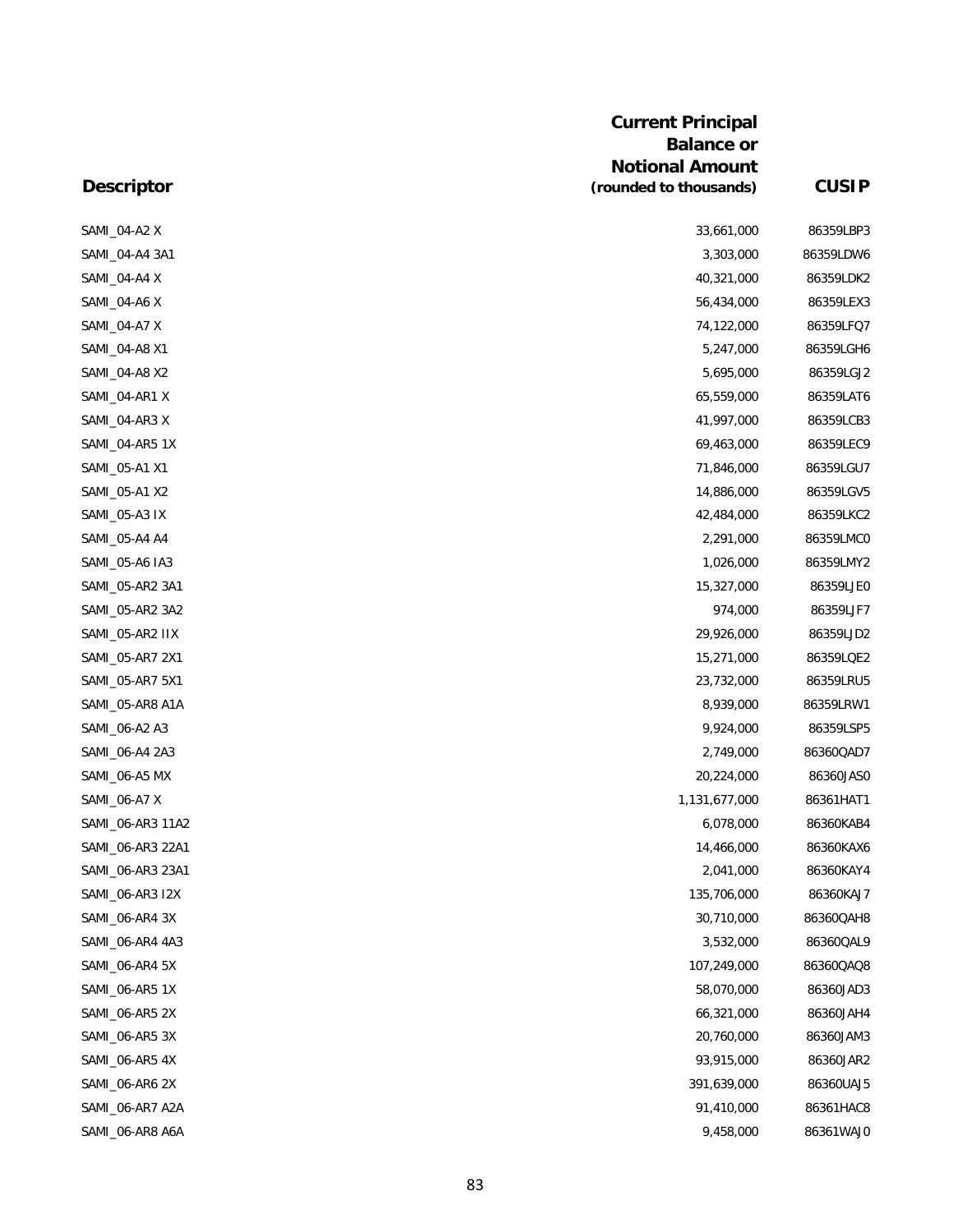|                   | an van aan muuluu<br><b>Balance or</b> |              |  |
|-------------------|----------------------------------------|--------------|--|
|                   | <b>Notional Amount</b>                 |              |  |
| <b>Descriptor</b> | (rounded to thousands)                 | <b>CUSIP</b> |  |
| SAMI 06-AR8 X     | 692,610,000                            | 86361WAL5    |  |
| SAMI_07-A1 IX     | 156,359,000                            | 86362XAD0    |  |
| SAMI_07-A4 X1     | 274,003,000                            | 86364MAH3    |  |
| SAMI_07-A5 B6     | 5,723,000                              | 86364HAJ0    |  |
| SAMI_07-A5 B7     | 3,012,000                              | 86364HAN1    |  |
| SAMI_07-A6 B4     | 9,469,000                              | 86364RAH2    |  |
| SAMI_07-A6 B5     | 10,060,000                             | 86364RAJ8    |  |
| SAMI_07-A6 B6     | 8,877,000                              | 86364RAK5    |  |
| SAMI_07-A6 B7     | 7,577,000                              | 86364RAL3    |  |
| SAMI_07-A6 X1     | 256,025,000                            | 86364RAC3    |  |
| SAMI_07-A6 X2     | 507,993,000                            | 86364RAD1    |  |
| SAMI_07-A7 IIIX1  | 37,458,000                             | 86364KAJ3    |  |
| SAMI_07-AR2 2B3   | 1,070,000                              | 86363DAQ4    |  |
| SAMI_07-AR2 IIMX  | 8,389,000                              | 86363DAM3    |  |
| SAMI_07-AR2 IIX   | 49,517,000                             | 86363DAL5    |  |
| SAMI_07-AR3 IB7   | 3,500,000                              | 86363NAN9    |  |
| SAMI_07-AR3 IX1   | 315,248,000                            | 86363NAE9    |  |
| SAMI_07-AR3 IX2   | 149,281,000                            | 86363NAF6    |  |
| SAMI_07-AR4 A4A   | 111,074,000                            | 86364MAD2    |  |
| SAMI_07-AR4 A5    | 82,067,000                             | 86364MAE0    |  |
| SAMI_07-AR4 A6    | 90,664,000                             | 86364MAF7    |  |
| SAMI_07-AR4 A7    | 90,664,000                             | 86364MAG5    |  |
| SAMI_07-AR4 B7    | 6,149,000                              | 86364MAR1    |  |
| SAMI 07-AR4 B8    | 146,000                                | 86364MAS9    |  |
| SAMI_07-AR4 X2    | 500,474,000                            | 86364MAJ9    |  |
| SAMI_07-AR6 B1    | 21,890,000                             | 86364RAE9    |  |
| SAMI 07-AR6 B2    | 8,000,000                              | 86364RAF6    |  |
| SAMI 07-AR6 B3    | 11,241,000                             | 86364RAG4    |  |
| SAMI_07-AR7 B1    | 21,054,000                             | 86364KAN4    |  |
| SAMI 07-AR7 B2    | 10,733,000                             | 86364KAP9    |  |
| SAMI_07-AR7 B3    | 6,605,000                              | 86364KAQ7    |  |
| SAMI 07-AR7 B4    | 6,192,000                              | 86364KAR5    |  |
| SAMI 07-AR7 B5    | 6,605,000                              | 86364KAS3    |  |
| SAMI_07-AR7 B6    | 2,734,000                              | 86364KAT1    |  |
| SAMI_07-AR7 IA2   | 82,085,000                             | 86364KAB0    |  |
| SAMI_07-AR7 IIA1  | 156,259,000                            | 86364KAE4    |  |
| SAMI_07-AR7 IIIA1 | 35,717,000                             | 86364KAG9    |  |
| SAMI_07-AR7 IIIX2 | 9,365,000                              | 86364KAK0    |  |

**Current Principal** 

### **Descriptor**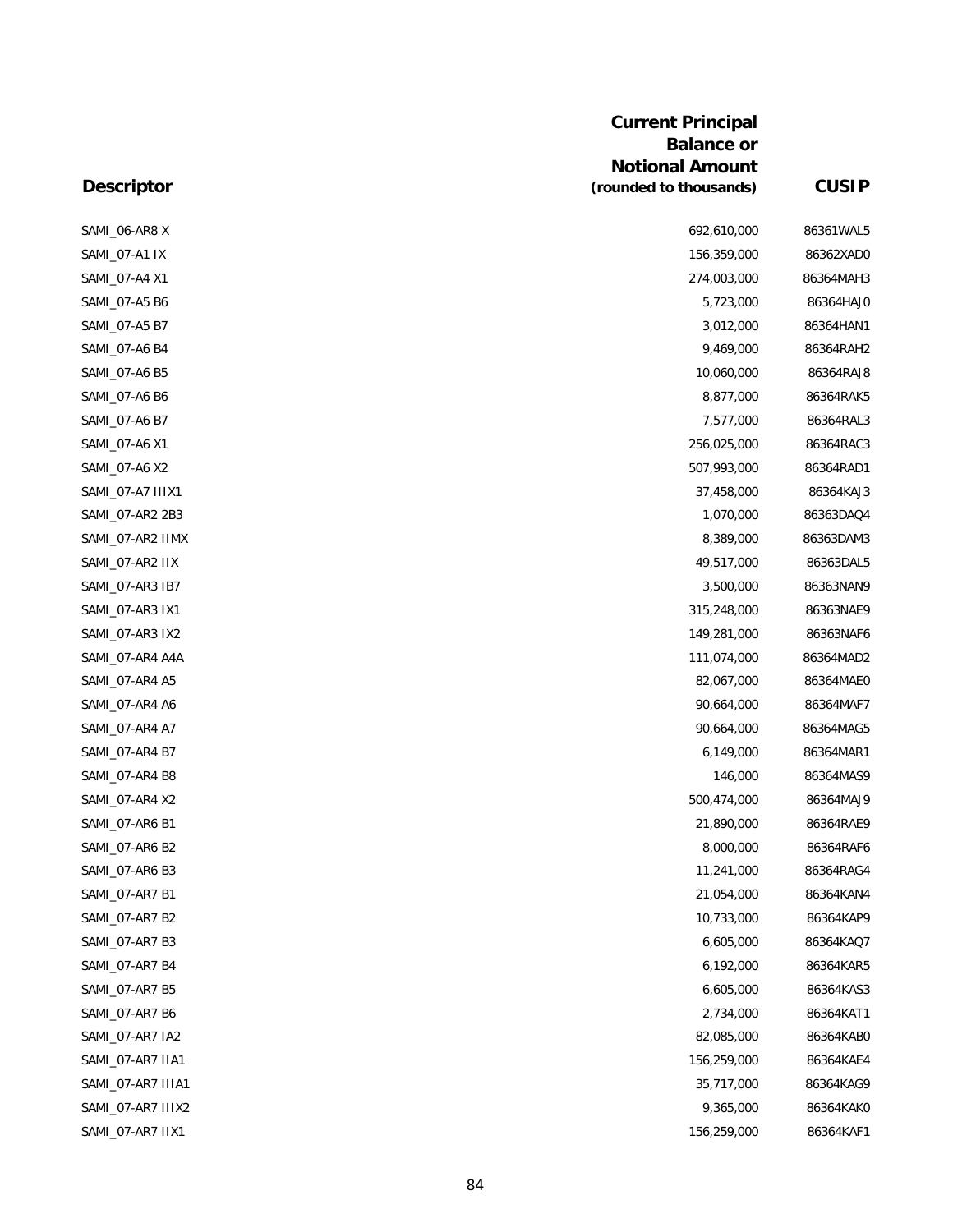| <b>Current Principal</b>                    |              |
|---------------------------------------------|--------------|
| <b>Balance or</b>                           |              |
| <b>Notional Amount</b>                      |              |
| (rounded to thousands)<br><b>Descriptor</b> | <b>CUSIP</b> |
| SAMI_07-AR7 IX1<br>225,228,000              | 86364KAC8    |
| SAMI_07-AR7 IX2<br>82,085,000               | 86364KAD6    |
| 121,150,000<br>SAMI_07-AR7 X4               | 86364KAM6    |
| SAMI_98-2 B<br>6,000                        | 073914C27    |
| SAR_06-2 B1I<br>7,393,000                   | 863579V70    |
| 3,115,000<br>SARM_05-9 2A1                  | 863579QW1    |
| SASC_03-4 AX<br>6,998,000                   | 86359APF4    |
| SASC_05-11H A1<br>8,673,000                 | 86359DDX2    |
| SASC_05-RF4 AIO 144A<br>25,255,000          | 86359DQC4    |
| 20,000,000<br>SASC 06-WF3 M1                | 86361EAF8    |
| SASI_93-6 A2<br>317,000                     | 81375FDK6    |
| SASI_93-6 A4<br>67,000                      | 81375FDM2    |
| SBM6_86-1 B<br>1,000                        | 795485AB7    |
| <b>SMART_93-2B BI</b><br>338,000            | 863573RX1    |
| 1,947,000<br>SNMLT_04-1A M1                 | 81441PBT7    |
| SURF_05-B3 M3<br>5,500,000                  | 84751PHA0    |
| 4,500,000<br>SURF_07-AB1 M1                 | 84752CAF4    |
| SURF_07-AB1 M2<br>2,000,000                 | 84752CAG2    |
| SURF_07-AB1 M3<br>1,112,000                 | 84752CAH0    |
| SVHE_05-OPT2 M3<br>8,802,000                | 83611MGK8    |
| SVHE_07-OPT2 M5<br>3,325,000                | 83613DAK2    |
| SVHE_07-OPT2 M6<br>3,325,000                | 83613DAL0    |
| 796,794,000<br><b>TMST_05-4 AX</b>          | 885220JS3    |
| TMST_06-1 AX<br>1,052,157,000               | 885220KH5    |
| TMTS_06-1 1M2 144A<br>7,988,000             | 881561M43    |
| TMTSN_03-8HE NOTES 144A<br>80,000           | 881562AA0    |
| TRUMN_02-1 M1<br>3,760,000                  | 897896AD8    |
| TRUMN_02-2 M1<br>4,271,000                  | 897896AJ5    |
| USBNA_07-1 A<br>6,762,000                   | 90331HLG6    |
| WAL_06-2 1A10<br>19,661,000                 | 93934FMA7    |
| <b>WAL_06-2 CX</b><br>5,420,000             | 93934FMG4    |
| WAL_06-6 CX<br>4,866,000                    | 93935GAH2    |
| WAL_06-AR6 2A1B<br>34,870,000               | 93935FAD3    |
| WAL_06-AR7 X1<br>40,452,000                 | 93935DAD8    |
| 78,610,000<br>WAL_06-AR8 3A1A               | 93935LAC2    |
| WAL_07-OA3 CX1<br>39,907,000                | 939355AK9    |
| 97,000<br><b>WALSH_97-2 A</b>               | 933095AL5    |
| WAMMS_03-MS7 A11<br>12,473,000              | 939336TR4    |
| WAMMS_03-MS7 A14<br>26,940,000              | 939336TU7    |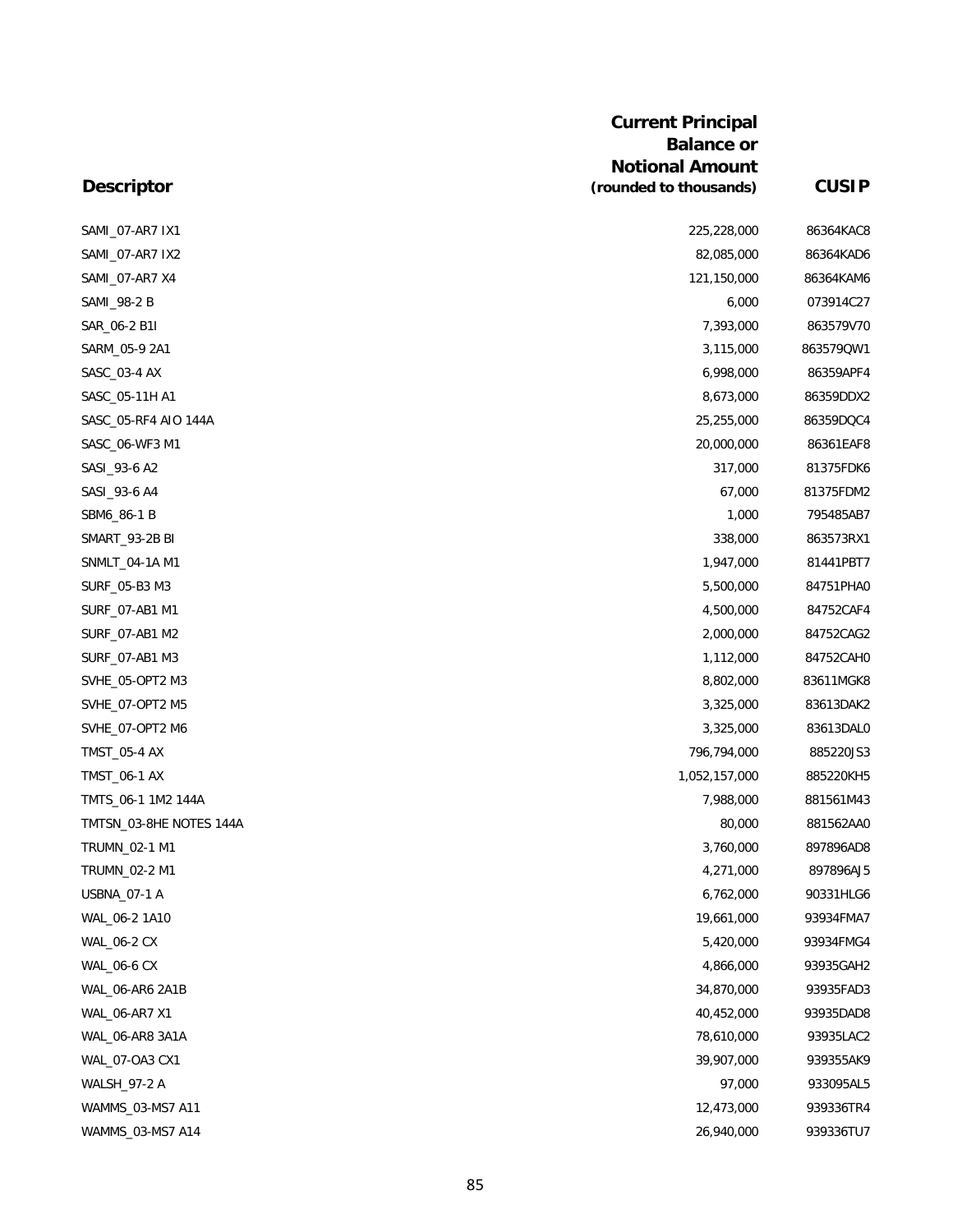|                     | <b>Current Principal</b> |              |
|---------------------|--------------------------|--------------|
|                     | <b>Balance or</b>        |              |
|                     | <b>Notional Amount</b>   |              |
| <b>Descriptor</b>   | (rounded to thousands)   | <b>CUSIP</b> |
| WAMU_01-AR3 B4      | 187,000                  | 929227FD3    |
| WAMU_03-AR4 B2      | 895,000                  | 929227M52    |
| WAMU_03-MS8 2X      | 269,000                  | 939336C68    |
| WAMU_03-MS8 IA3     | 936,000                  | 939336A94    |
| WAMU_03-MS8 IIA3    | 584,000                  | 939336C43    |
| WAMU_03-S10 P       | 1,053,000                | 92922FGH5    |
| WAMU_03-S13 IP      | 442,000                  | 92922FKD9    |
| WAMU_03-S8 P        | 845,000                  | 92922FDL9    |
| <b>WAMU 04-S1 P</b> | 1,519,000                | 92922FMF2    |
| WAMU_06-A13 2XPPP   | 280,783,000              | 93363RAG1    |
| WAMU_06-A19 2XPPP   | 220,564,000              | 933638AJ7    |
| WAMU_06-AR4 1X1B    | 28,936,000               | 93934FPV8    |
| WAMU_07-HY1 MB2     | 6,511,000                | 92925VAY6    |
| WAMU_07-HY2 LB2     | 7,048,000                | 92926UAJ0    |
| WAMU_07-HY6 1B1     | 17,086,000               | 92927XAL8    |
| WAMU_07-HY7 4B1     | 5,313,000                | 93364FAV3    |
| WFA_07-PA4 IIAIO    | 144,220,000              | 94984UAG1    |
| WFA_07-PA4 IIIAIO   | 98,533,000               | 94984UAK2    |
| WFA_07-PA4 IVAIO    | 28,291,000               | 94984UAN6    |
| WFA_07-PA4 VAIO     | 110,855,000              | 94984UAQ9    |
| WFALT_05-2 M1       | 5,525,000                | 949920AA0    |
| WFALT_05-2 M2       | 4,124,000                | 949920AB8    |
| WFHET_04-2 M10      | 49,000                   | 94980GAX9    |
| WFMBS_03-13 APO     | 388,000                  | 949767AHC    |
| WFMBS_06-4 IA6      | 28,411,000               | 94983BAF6    |
| WFMBS_07-15 APO     | 2,440,000                | 949797AH7    |
| WFMBS_07-2 IA11     | 66,074,000               | 94984XAL4    |
| WFMBS_07-2 IIA2     | 3,155,000                | 94984XBA7    |
| WFMBS_07-6 A5       | 1,460,000                | 949773AE5    |
| WFMBS_07-8 1A23     | 5,462,000                | 94986AAY4    |
| WFMBS_07-8 IA15     | 13,016,000               | 94986AAQ1    |
| WMALT_06-AR1 X2     | 125,802,000              | 93934FJU7    |
| WMALT_06-AR8 CX1    | 31,805,000               | 93935LAH1    |
| WMALT_06-AR9 CX1    | 54,953,000               | 939346AE2    |
| WMALT_07-OA1 CX1    | 30,209,000               | 93935NAE4    |
| WMALT_07-OA2 CX1    | 26,126,000               | 93935QAE7    |
| WMALT_07-OA4 A1A    | 42,393,000               | 93936MAA3    |
| WMHE_07-HE1 M2      | 4,097,000                | 933631AG8    |
| WMLT_05-B B3        | 1,467,000                | 92977YCC3    |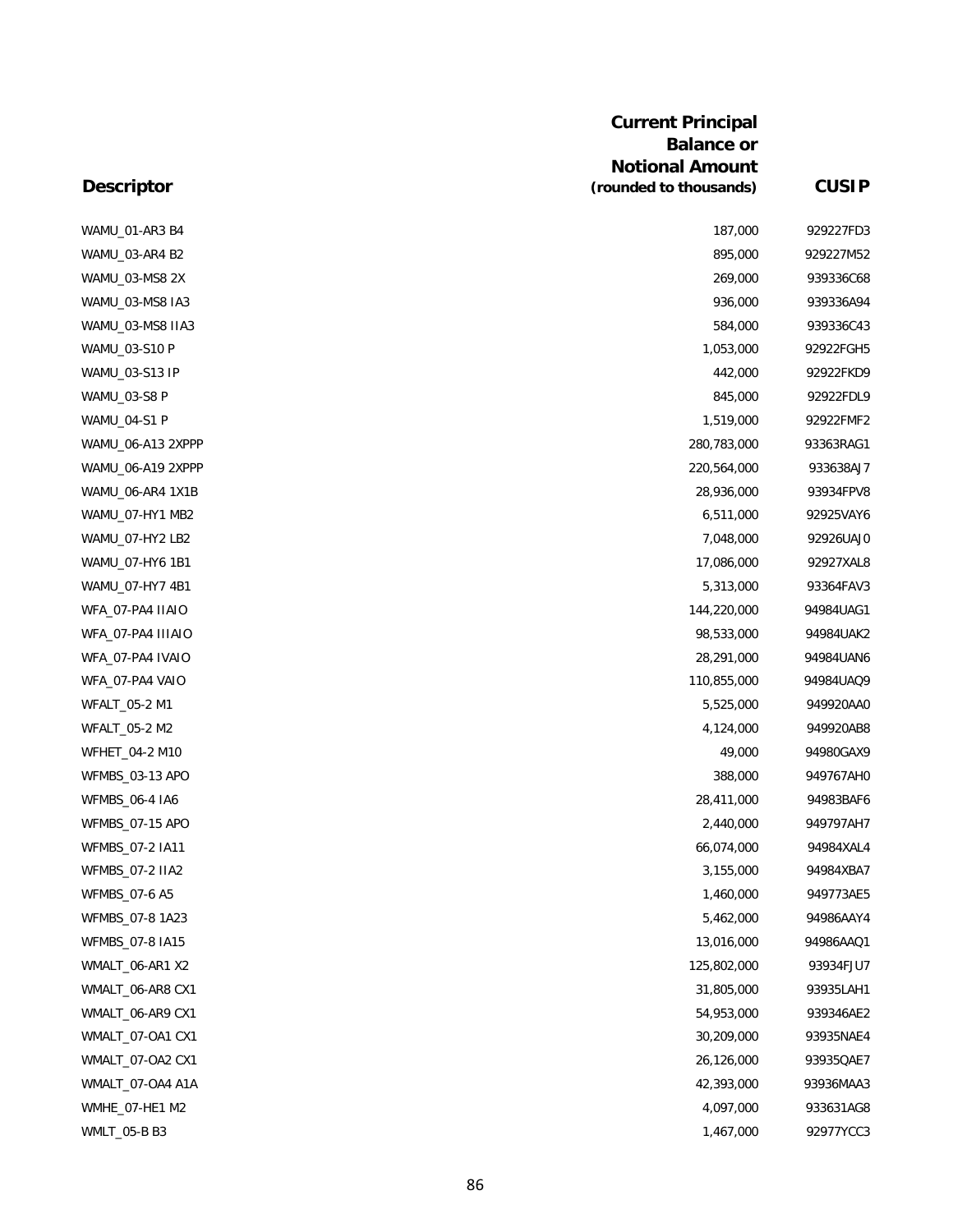# **Descriptor**

| <b>Non-Residential ABS</b>     |               |           |
|--------------------------------|---------------|-----------|
| ABFS_02-3 A                    | 55,000        | 000759CY4 |
| CARAT_07-3 A3B                 | 2,624,000     | 13974DAJ5 |
| DCMT_03-4 B2                   | 8,000,000     | 25466KEV7 |
| EDUFP_06-1A A1                 | 11,854,000    | 28140XAA7 |
| <b>FORDF_06-4 B</b>            | 725,000       | 34528QAD6 |
| GT_98-6 A8                     | 32,525,000    | 393505K27 |
| HART_06-A C                    | 459,000       | 449182BU7 |
| MBNAS_05-C2 C                  | 2,505,000     | 55264TDF5 |
| MCG_06-1 D                     | 875,000       | 55271KAS0 |
| MCGCLT_06-1 C                  | 325,000       | 55271KAR2 |
| NCT_06-A A1 144A               | 2,759,000     | 63544JAA7 |
| NYCTL_05-AA B 144A             | 155,000       | 670667AB0 |
| NYCTL_05-AA C 144A             | 153,000       | 670667AC8 |
| NYCTL_06-AA A 144A             | 35,000        | 62947UAA7 |
| NYCTL_06-AA B 144A             | 14,000        | 62947UAC3 |
| SLCLT_05-2 A1                  | 910,000       | 784420AF8 |
| SMRTF_07-1 B                   | 75,000        | 870752AB8 |
| SMRTF_07-1 C                   | 45,000        | 870752AC6 |
| <b>Residential Whole Loans</b> | 1,491,405,000 |           |
| <b>Treasuries</b>              |               |           |
| TREASURY NOTE                  | 18,000,000    | 912828KD1 |
| TREASURY NOTE                  | 15,000,000    | 912828KR0 |
| <b>Swaps and Hedges</b>        |               |           |
| CDS - CDO                      |               |           |
| CDS: (ACABS_04-1A-C1)          | $-4,491,000$  |           |
| CDS: (ACABS_04-1A-C1)          | -4,446,000    |           |
| CDS: (ACABS_04-1-B)            | $-2,079,000$  |           |
| CDS: (ALEXP_04-1A)             | $-2,914,000$  |           |
| CDS: (ALEXP_04-1A-C)           | $-10,000,000$ |           |
| CDS: (ARES9_05-1A-D1)          | $-2,500,000$  |           |
| CDS: (ATRM_5A-D)               | 1,600,000     |           |
| CDS: (AVCLO_05-2A-A3L)         | $-5,000,000$  |           |
| CDS: (AVCLO_06-3A-B1L)         | $-5,000,000$  |           |

CDS: (AVCLO\_06-3A-B1L) -5,000,000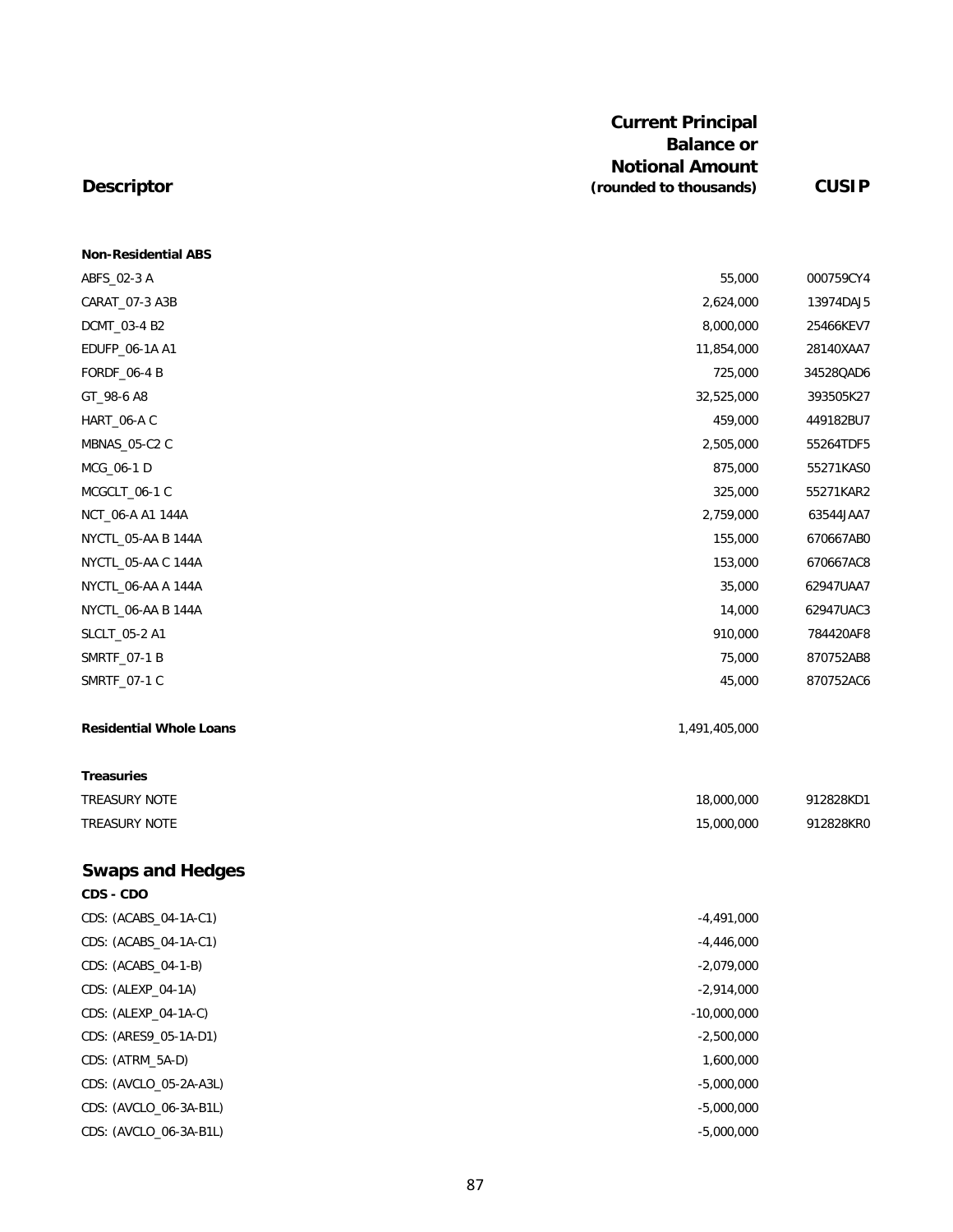#### **Descriptor**

CDS: (AVCLO\_06-3A-B1L) 2,500,000 CDS: (AVCLO\_06-3A-B1L) 2,500,000 CDS: (AVCLO\_06-3A-B1L) 5,000,000 CDS: (BABSN\_05-2A-A2) -12,500,000 CDS: (BABSN\_05-2A-A2) 10,000,000 CDS: (BABSN\_05-2A-B) 15,000,000 CDS: (BABSN\_06-1A-C) 10,000,000 CDS: (BDIAM\_05-2-E1) 2,000,000 CDS: (BFCGE\_06-1A-B1L) 192,000 CDS: (BFCGE\_06-1A-B1L) 1,692,000 CDS: (BGRS\_04-2X-C1) -5,016,000 CDS: (BGRS\_04-2X-C1) 2,508,000 CDS: (BGRS\_04-3A-D1) -138,000 CDS: (BIRCH\_1A-A1L) 2,618,000 CDS: (BLHV\_05-1A-D1) -1,812,000 CDS: (BLHV\_05-1X-C) -10,000,000 -10,000,000 -10,000,000 -10,000,000 -10,000,000 -10,000,000 -10,000,000 -10,000 CDS: (BLHV\_05-1X-C) -3,000,000 CDS: (BLUEGRS\_3-C) -4,000,000 CDS: (BLUEGRS\_3-C) 204,000 CDS: (BLUEGRS\_3-C) 1,796,000 CDS: (BRDGP\_-B) -5,000,000 CDS: (BRDGP\_-D) 1,633,000 CDS: (BRNHM\_06-1-A2L) -10,000,000 -10,000,000 -10,000,000 -10,000,000 -10,000,000 -10,000,000 -10,000,000 -10 CDS: (BROWK\_-A1B) 4,098,000 CDS: (CAMBER\_3A-C) -9,265,000 CDS: (CAMBR\_5A-B) -6,000,000 CDS: (CAMBR\_5A-B) -4,000,000 CDS: (CAMBR\_5A-B) 4,000,000 CDS: (CBCL\_16A-D) -3,842,000 CDS: (CODA\_07-1A-A1LA) 136,756,000 CDS: (COMMO\_05-3A-C1) -3,455,000 CDS: (COMMO\_06-5A-B) -2,040,000 CDS: (CSTRA\_04-1A-C2) -2,500,000 CDS: (DRYD\_04-7A-B1L) -5,000,000 CDS: (DUKEF\_05-9A-A3V) -2,000,000 CDS: (DUKEF\_05-9A-A3V) 2,000,000 CDS: (ESPF\_1-B) -5,000,000 CDS: (ETRD\_04-1A B) -6,740,000 CDS: (ETRD\_04-1A B) -760,000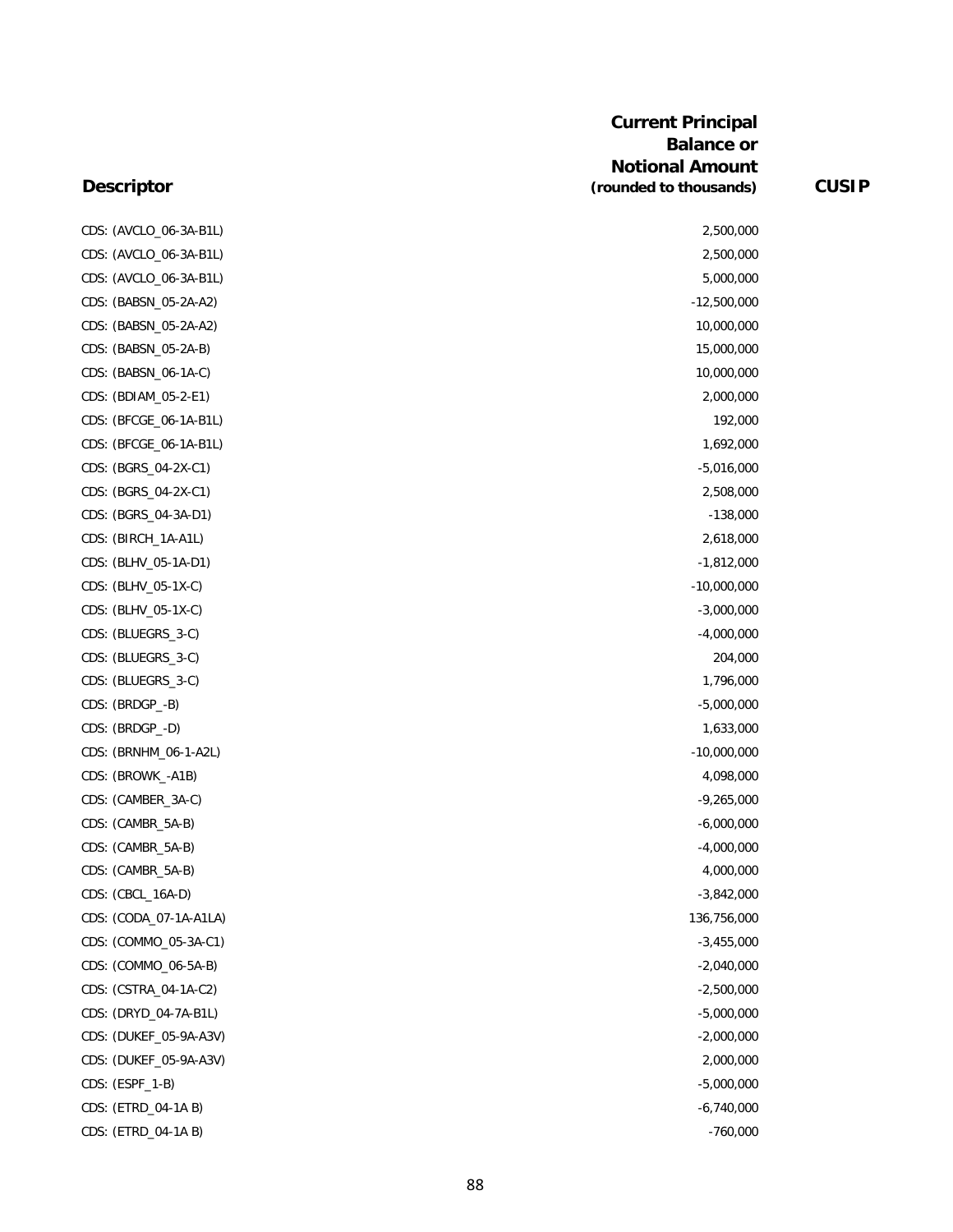|      | CDS: (ETRD_04-1A-C)   |
|------|-----------------------|
|      | CDS: (FTPOINT_2-C)    |
|      | CDS: (GALL_05-1A-A3L) |
|      | CDS: (GALXY_03-1A-C1) |
|      | CDS: (GALXY_03-1A-C1) |
|      | CDS: (GEMST_04-1A-C)  |
| CDS: | (GEMST_05-2A-C)       |
|      | CDS: (GEMST_05-2A-C)  |
|      | CDS: (GEMST_05-2A-E)  |
|      | CDS: (GEMST_05-2A-E)  |
|      | CDS: (GEMST_05-2A-E)  |
|      | CDS: (GEMST_05-2A-E)  |
|      | CDS: (GEMST_05-3A-D)  |
|      | CDS: (GEMST_05-3A-D)  |
|      | CDS: (GEMST_05-3A-D)  |
| CDS: | (GEMST_05-3A-D)       |
| CDS: | (GLCR_06-4-C)         |
| CDS: | (GLCR_06-4-C)         |
| CDS: | (GLCR_06-4-C)         |
|      | CDS: (GLCR_06-4-C)    |
|      | CDS: (GLCR_06-4-C)    |
|      | CDS: (GRLN_04-1A-C)   |
|      | CDS: (GSATL_07-1A)    |
|      | CDS: (GSC_05-6A-D)    |
|      | CDS: (GSCCDO_6-C2)    |
|      | CDS: (GSCSF_05-1-A3)  |
|      | CDS: (GULFS_06-1A-D)  |
|      | CDS: (ICM_05-2X-B)    |
|      | CDS: (ICM_06-3A-C)    |
|      | CDS: (ICM_06-S2-A3L)  |
|      | CDS: (INDE_6A-C)      |
|      | CDS: (KKR_06-1-D)     |
|      | CDS: (LANDM_3-B1L)    |
|      | CDS: (LATI_05_1A-C)   |
|      | CDS: (LEXN_06-1A-D)   |
|      | CDS: (LEXN_06-1A-D)   |
|      | CDS: (LONGP_05-2A-B)  |
|      | CDS: (LONGP_05-2A-B)  |
|      | CDS: (LOOM06_1A-D)    |

| CDS: (ETRD_04-1A-C)   | $-2,253,000$  |
|-----------------------|---------------|
| CDS: (FTPOINT_2-C)    | $-2,000,000$  |
| CDS: (GALL_05-1A-A3L) | $-10,000,000$ |
| CDS: (GALXY_03-1A-C1) | $-5,000,000$  |
| CDS: (GALXY_03-1A-C1) | $-2,500,000$  |
| CDS: (GEMST_04-1A-C)  | $-10,000,000$ |
| CDS: (GEMST_05-2A-C)  | $-7,500,000$  |
| CDS: (GEMST_05-2A-C)  | $-5,000,000$  |
| CDS: (GEMST_05-2A-E)  | $-9,000,000$  |
| CDS: (GEMST_05-2A-E)  | 900,000       |
| CDS: (GEMST_05-2A-E)  | 900,000       |
| CDS: (GEMST_05-2A-E)  | 2,700,000     |
| CDS: (GEMST_05-3A-D)  | $-1,100,000$  |
| CDS: (GEMST_05-3A-D)  | 220,000       |
| CDS: (GEMST_05-3A-D)  | 220,000       |
| CDS: (GEMST_05-3A-D)  | 660,000       |
| CDS: (GLCR_06-4-C)    | $-3,915,000$  |
| CDS: (GLCR_06-4-C)    | $-3,915,000$  |
| CDS: (GLCR_06-4-C)    | $-2,349,000$  |
| CDS: (GLCR_06-4-C)    | $-1,566,000$  |
| CDS: (GLCR_06-4-C)    | 3,915,000     |
| CDS: (GRLN_04-1A-C)   | $-2,500,000$  |
| CDS: (GSATL_07-1A)    | $-510,000$    |
| CDS: (GSC_05-6A-D)    | 1,500,000     |
| CDS: (GSCCDO_6-C2)    | 5,000,000     |
| CDS: (GSCSF_05-1-A3)  | $-4,000,000$  |
| CDS: (GULFS_06-1A-D)  | $-6,000,000$  |
| CDS: (ICM_05-2X-B)    | $-4,000,000$  |
| CDS: (ICM_06-3A-C)    | $-1,000,000$  |
| CDS: (ICM_06-S2-A3L)  | $-1,710,000$  |
| CDS: (INDE_6A-C)      | $-3,464,000$  |
| CDS: (KKR_06-1-D)     | 5,000,000     |
| CDS: (LANDM_3-B1L)    | $-5,000,000$  |
| CDS: (LATI_05_1A-C)   | $-6,000,000$  |
| CDS: (LEXN_06-1A-D)   | 308,000       |
| CDS: (LEXN_06-1A-D)   | 1,060,000     |
| CDS: (LONGP_05-2A-B)  | $-2,502,000$  |
| CDS: (LONGP_05-2A-B)  | $-1,787,000$  |
| CDS: (LOOM06_1A-D)    | $-5,000,000$  |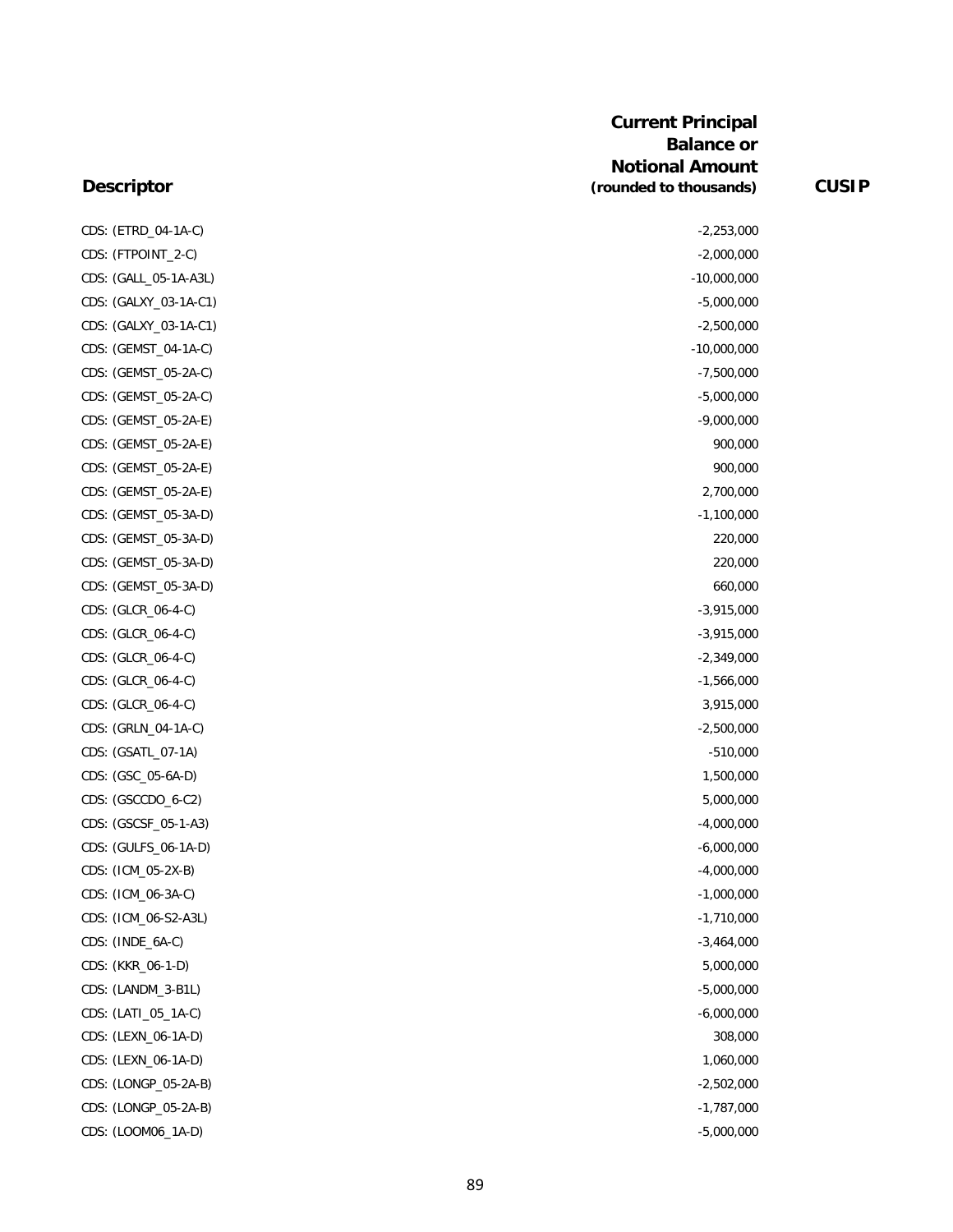| CDS: (LOOM06_1A-D)      | $-5,000,000$  |
|-------------------------|---------------|
| CDS: (LOOM06_1A-D)      | $-5,000,000$  |
| CDS: (MKP_5A-C)         | $-19,000$     |
| CDS: (MNPT_06-1A-D)     | 1,954,000     |
| CDS: (NEPTN_04-1A-B1L1) | $-2,540,000$  |
| CDS: (OCT10_06-10A-C)   | $-5,000,000$  |
| CDS: (OCT10_06-10A-E)   | $-2,400,000$  |
| CDS: (OCT10_06-10A-E)   | 2,000,000     |
| CDS: (OCT10_06-10A-E)   | 4,000,000     |
| CDS: (OCT6_03-6A-B1L)   | 5,000,000     |
| CDS: (OCT7_04-7A-B1L)   | $-2,500,000$  |
| CDS: (PINEM_05-A-C)     | $-10,000,000$ |
| CDS: (RFCCD_06-4A-B)    | $-2,000,000$  |
| CDS: (RFCCD_06-4A-D)    | $-1,428,000$  |
| CDS: (RFCCD_06-4A-D)    | $-476,000$    |
| CDS: (SANDS_04-1A-D)    | $-4,506,000$  |
| CDS: (SATV_05-1-B)      | $-3,000,000$  |
| CDS: (SATV_05-1-B)      | 2,000,000     |
| CDS: (SATV_05-1-B)      | 2,000,000     |
| CDS: (SCF_5A B)         | $-13,702,000$ |
| CDS: (SCF_5A B)         | 6,851,000     |
| CDS: (SCF_5A-C1)        | $-3,042,000$  |
| CDS: (SCF_7A-C)         | $-3,471,000$  |
| CDS: (SCF-8A-B)         | $-9,508,000$  |
| CDS: (SFORK_05-1A-C)    | $-2,500,000$  |
| CDS: (SHERW_04-1A-C)    | $-4,000,000$  |
| CDS: (SHERW_05-2A-C)    | $-2,993,000$  |
| CDS: (SHERW_05-2A-D)    | $-2,843,000$  |
| CDS: (SHERW_3A-A3)      | $-300,000$    |
| CDS: (SMSTR_04-1A-B)    | -4,000,000    |
| CDS: (SMSTR_05-1-B)     | $-2,000,000$  |
| CDS: (STACK_04-1A-C)    | $-5,000,000$  |
| CDS: (SUMLK_05-1A-B2L)  | 1,732,000     |
| CDS: (TRIC_05-3A-A3L)   | $-14,752,000$ |
| CDS: (VERT_05-1A-C)     | $-5,000,000$  |
| CDS: (VERT_05-1A-C)     | 575,000       |
| CDS: (VERT_05-1A-C)     | 1,925,000     |
| CDS: (VERT_06-1A-A3)    | $-4,000,000$  |
| CDS: (VERT_06-1A-A3)    | $-2,000,000$  |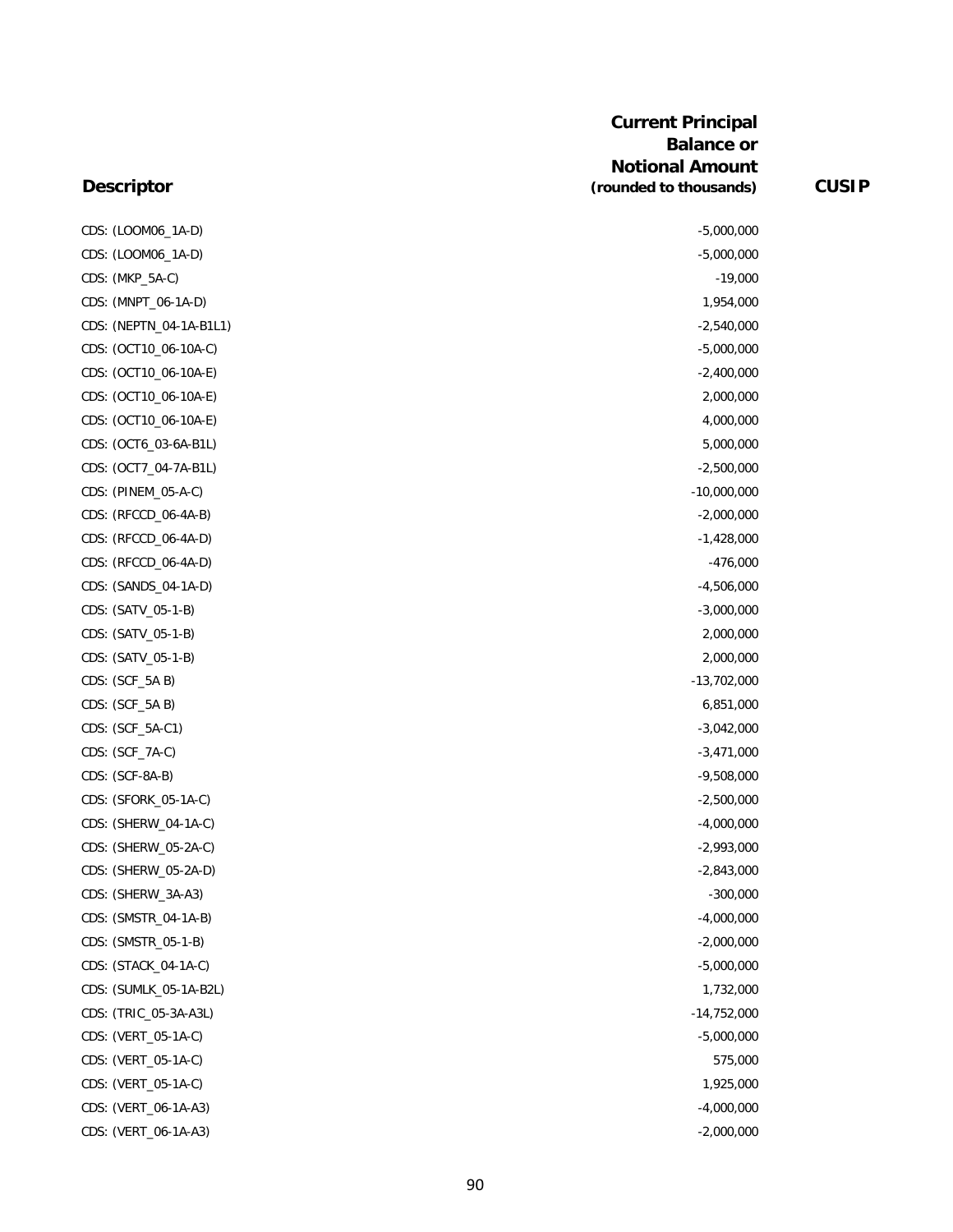#### **Descriptor**

CDS: (VERT\_06-1A-A3) 1,000,000 CDS: (VERT\_06-1A-A3) 1,000,000 CDS: (VERT\_06-1A-A3) 6,000,000 CDS: (VERT\_06-1A-B) -1,032,000 CDS: (WESTW\_06-1A-C1) -6,000,000 CDS: (WFHET\_06-2-M8) -7,000 CDS: (WINDR\_05-2A-D1) -2,000,000 CDS: (WITEH\_06-1A-A3L) -2,500,000 CDS: (WITEH\_06-1A-B1L) -5,000,000 CDS: (WITEH\_06-1A-B1L) -5,000,000 CDS: (WITEH\_06-1A-B1L) -2,500,000 CDS: (WITEH\_06-1A-B1L) 5,000,000 CDS: (WITEH\_06-1A-B2L) 1,727,000 CDS: (ZING\_8A-D) -3,400,000

#### **CDS - CMBX**

| CDS: (CMBX.NA.1.A)    | $-18,000,000$ |
|-----------------------|---------------|
| CDS: (CMBX.NA.1.AA)   | $-7,000,000$  |
| CDS: (CMBX.NA.1.AAA)  | $-68,000,000$ |
| CDS: (CMBX.NA.1.AJ)   | $-24,000,000$ |
| CDS: (CMBX.NA.1.BBB)  | $-47,000,000$ |
| CDS: (CMBX.NA.1.BBB-) | $-38,000,000$ |
| CDS: (CMBX.NA.2.A)    | $-43,000,000$ |
| CDS: (CMBX.NA.2.AA)   | $-5,000,000$  |
| CDS: (CMBX.NA.2.AAA)  | $-57,000,000$ |
| CDS: (CMBX.NA.2.AJ)   | $-16,000,000$ |
| CDS: (CMBX.NA.2.BBB)  | $-67,000,000$ |
| CDS: (CMBX.NA.2.BBB-) | $-35,000,000$ |
| CDS: (CMBX.NA.3.A)    | $-88,000,000$ |
| CDS: (CMBX.NA.3.AA)   | $-18,000,000$ |
| CDS: (CMBX.NA.3.AAA)  | $-11,000,000$ |
| CDS: (CMBX.NA.3.BBB)  | $-27,000,000$ |
| CDS: (CMBX.NA.4.A)    | 17,000,000    |
| CDS: (CMBX.NA.4.AA)   | $-9,000,000$  |
| CDS: (CMBX.NA.4.AAA)  | $-11,000,000$ |
| CDS: (CMBX.NA.4.AJ)   | $-21,000,000$ |

**CDS - Corporate**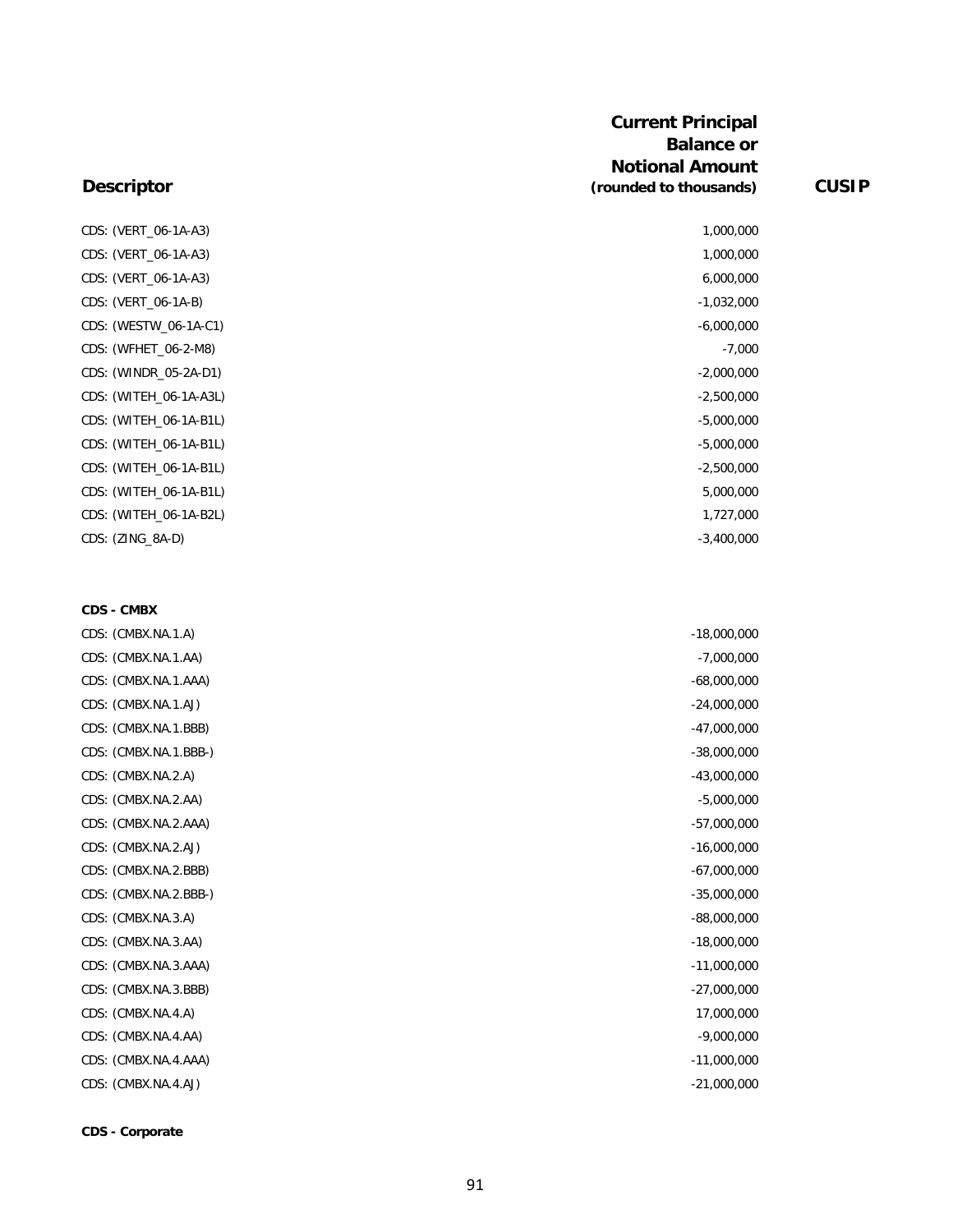| CDS: (AMBAC ASSURANCE CORPORATION)  |               |
|-------------------------------------|---------------|
|                                     | $-40,000,000$ |
| CDS: (AMBAC ASSURANCE CORPORATION)  | $-10,000,000$ |
| CDS: (AMBAC ASSURANCE CORPORATION)  | $-10,000,000$ |
| CDS: (AMBAC ASSURANCE CORPORATION)  | $-10,000,000$ |
| CDS: (AMBAC ASSURANCE CORPORATION)  | 10,000,000    |
| CDS: (AMBAC ASSURANCE CORPORATION)  | 10,000,000    |
| CDS: (COF)                          | $-5,000,000$  |
| CDS: (FINANCIAL SECURITY ASSURANCE) | $-50,000,000$ |
| CDS: (FINANCIAL SECURITY ASSURANCE) | $-50,000,000$ |
| CDS: (FINANCIAL SECURITY ASSURANCE) | $-25,000,000$ |
| CDS: (FINANCIAL SECURITY ASSURANCE) | $-20,000,000$ |
| CDS: (FINANCIAL SECURITY ASSURANCE) | $-20,000,000$ |
| CDS: (FINANCIAL SECURITY ASSURANCE) | $-10,000,000$ |
| CDS: (FINANCIAL SECURITY ASSURANCE) | $-10,000,000$ |
| CDS: (FINANCIAL SECURITY ASSURANCE) | $-10,000,000$ |
| CDS: (FINANCIAL SECURITY ASSURANCE) | 5,000,000     |
| CDS: (FINANCIAL SECURITY ASSURANCE) | 20,000,000    |
| CDS: (FINANCIAL SECURITY ASSURANCE) | 25,000,000    |
| CDS: (MBI)                          | $-45,000,000$ |
| CDS: (MBI)                          | $-30,000,000$ |
| CDS: (MBI)                          | $-20,000,000$ |
| CDS: (MBI)                          | $-6,000,000$  |
| CDS: (MBI)                          | 5,000,000     |
| CDS: (MBI)                          | 10,000,000    |
| CDS: (MBIA INSURANCE CORPORATION)   | $-25,000,000$ |
| CDS: (MBIA INSURANCE CORPORATION)   | $-20,000,000$ |
| CDS: (MBIA INSURANCE CORPORATION)   | $-20,000,000$ |
| CDS: (MBIA INSURANCE CORPORATION)   | $-20,000,000$ |
| CDS: (MBIA INSURANCE CORPORATION)   | $-20,000,000$ |
| CDS: (MBIA INSURANCE CORPORATION)   | $-16,000,000$ |
| CDS: (MBIA INSURANCE CORPORATION)   | $-15,000,000$ |
| CDS: (MBIA INSURANCE CORPORATION)   | $-10,000,000$ |
| CDS: (MBIA INSURANCE CORPORATION)   | $-10,000,000$ |
| CDS: (MBIA INSURANCE CORPORATION)   | $-8,000,000$  |
| CDS: (MBIA INSURANCE CORPORATION)   | $-6,000,000$  |
| CDS: (MBIA INSURANCE CORPORATION)   | $-5,000,000$  |
| CDS: (MBIA INSURANCE CORPORATION)   | $-5,000,000$  |
| CDS: (MBIA INSURANCE CORPORATION)   | $-5,000,000$  |
| CDS: (MBIA INSURANCE CORPORATION)   | $-4,000,000$  |
|                                     |               |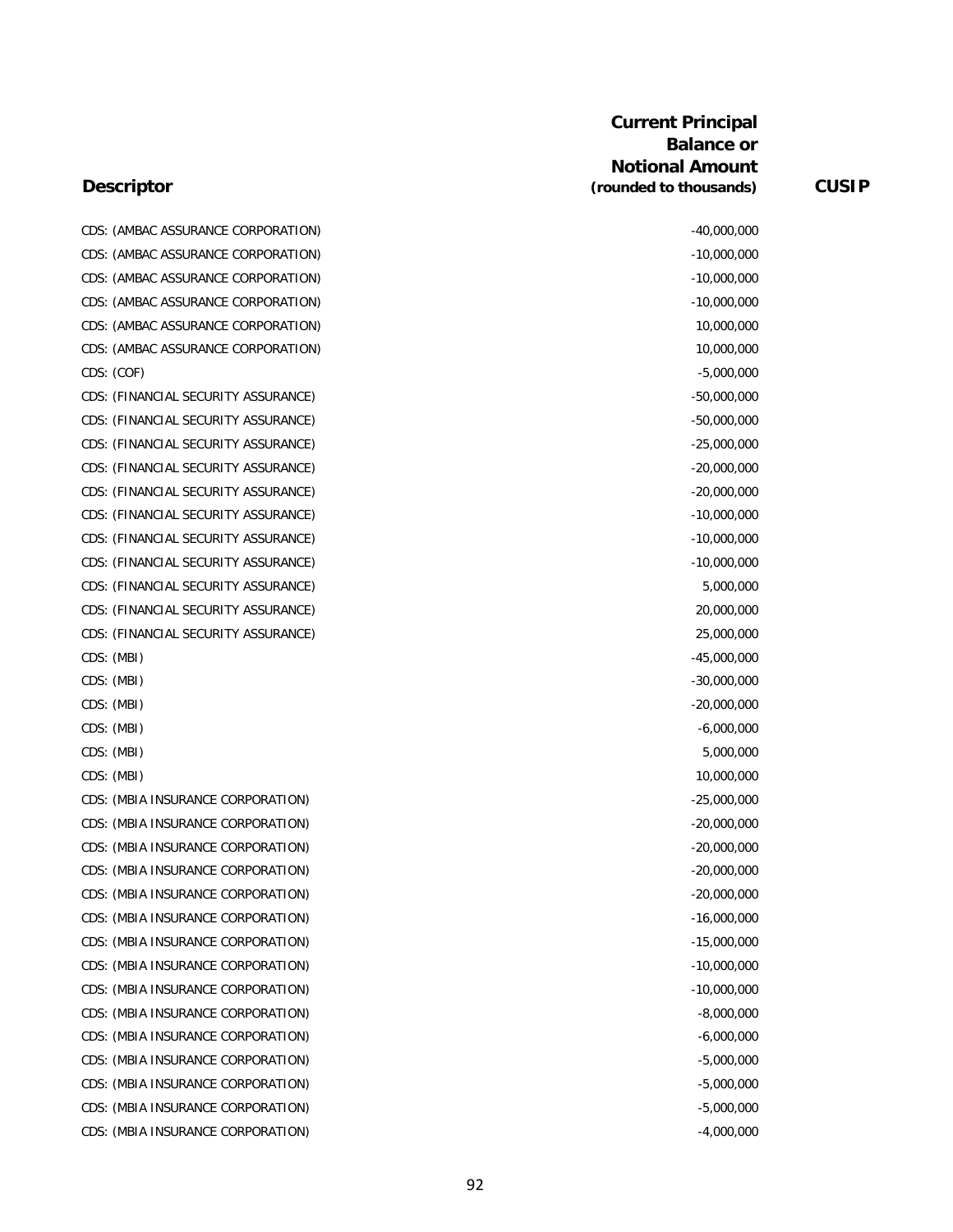| CDS: (MBIA INSURANCE CORPORATION) | 5,000,000     |
|-----------------------------------|---------------|
| CDS: (MBIA INSURANCE CORPORATION) | 5,000,000     |
| CDS: (MBIA INSURANCE CORPORATION) | 5,000,000     |
| CDS: (MBIA INSURANCE CORPORATION) | 5,000,000     |
| CDS: (MBIA INSURANCE CORPORATION) | 10,000,000    |
| CDS: (MBIA INSURANCE CORPORATION) | 10,000,000    |
| CDS: (MBIA INSURANCE CORPORATION) | 10,000,000    |
| CDS: (MBIA INSURANCE CORPORATION) | 10,000,000    |
| CDS: (MBIA INSURANCE CORPORATION) | 10,000,000    |
| CDS: (MBIA INSURANCE CORPORATION) | 10,000,000    |
| CDS: (MBIA INSURANCE CORPORATION) | 10,000,000    |
| CDS: (MBIA INSURANCE CORPORATION) | 10,000,000    |
| CDS: (MBIA INSURANCE CORPORATION) | 10,000,000    |
| CDS: (MBIA INSURANCE CORPORATION) | 10,000,000    |
| CDS: (MBIA INSURANCE CORPORATION) | 10,000,000    |
| CDS: (MBIA INSURANCE CORPORATION) | 20,000,000    |
| CDS: (MBIA INSURANCE CORPORATION) | 40,000,000    |
| CDS: (MTG)                        | $-25,000,000$ |
| CDS: (MTG)                        | $-10,000,000$ |
| CDS: (MTG)                        | $-10,000,000$ |
| CDS: (PMI)                        | $-25,000,000$ |
| CDS: (PMI)                        | $-10,000,000$ |
| CDS: (PMI)                        | $-5,000,000$  |
| CDS: (PMI)                        | $-5,000,000$  |
| CDS: (RDN)                        | $-35,000,000$ |
| CDS: (RDN)                        | $-10,000,000$ |
| CDS: (RDN)                        | $-10,000,000$ |
| CDS: (RDN)                        | 10,000,000    |
| CDS: (RDN)                        | 10,000,000    |
| CDS: (RDN)                        | 25,000,000    |
| <b>CDS - CRE Securities</b>       |               |
| CDS: (BACM_04-1-G)                | $-10,000,000$ |
| CDS: (BACM_04-2-G)                | $-5,000,000$  |
| CDS: (BACM_04-2-G)                | 2,500,000     |
| CDS: (BACM_04-2-H)                | $-5,000,000$  |
| CDS: (BACM_04-4-H)                | $-5,000,000$  |

# **Descriptor**

CDS: (BACM\_04-4-H) 5,000,000 CDS: (BACM\_04-4-H) 5,000,000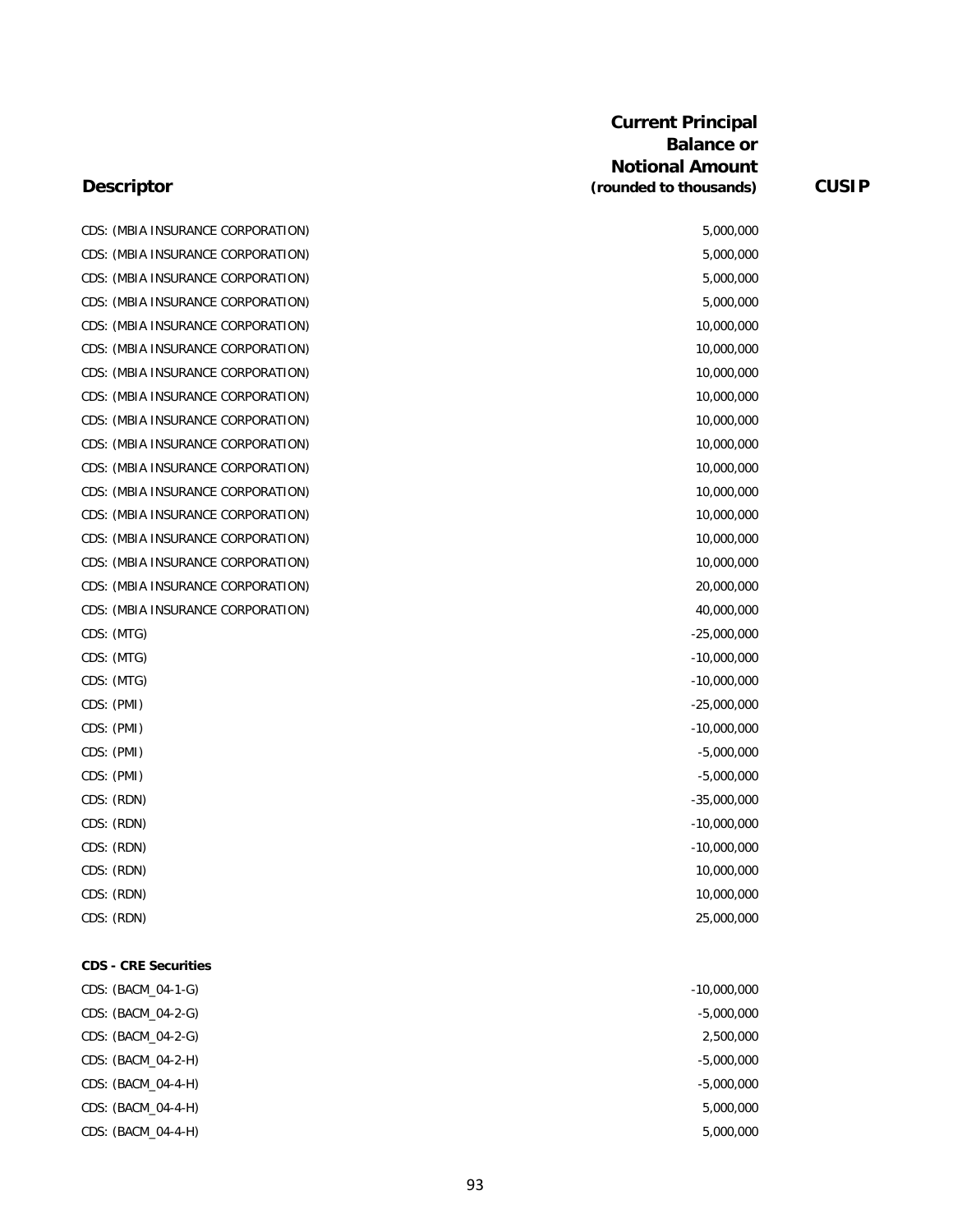#### **Descriptor**

CDS: (BACM\_05-2-G) CDS: (BACM\_05-2-H) CDS: (BACM\_05-3-J) CDS: (BACM\_05-4-H) CDS: (BACM\_06-6-G) CDS: (BACM\_07-1-H) CDS: (BACM\_07-2-K) CDS: (BACM\_07-2-K) CDS: (BSCMS\_04-PWR4-H) CDS: (BSCMS\_04-PWR5-H) CDS: (BSCMS\_04-PWR6-D) CDS: (BSCMS\_04-PWR6-D) CDS: (BSCMS\_04-PWR6-H) CDS: (BSCMS\_04-PWR6-H) CDS: (BSCMS\_04-PWR6-H) CDS: (BSCMS\_04-T16-D) CDS: (BSCMS\_05-PW10-K) CDS: (BSCMS\_05-PW10-K) CDS: (BSCMS\_05-PW10-K) CDS: (BSCMS\_05-PWR7) CDS: (BSCMS\_05-PWR7) CDS: (BSCMS\_05-PWR7-A3) CDS: (BSCMS\_05-PWR7-D) CDS: (BSCMS\_05-PWR8-K) CDS: (BSCMS\_05-PWR8-K) CDS: (BSCMS\_05-PWR9-H) CDS: (BSCMS\_05-PWR9-L) CDS: (BSCMS\_05-T18-H) CDS: (BSCMS\_05-T18-H) CDS: (BSCMS\_05-T18-J) CDS: (BSCMS\_05-T18-J) CDS: (BSCMS\_06-PR14-H) CDS: (BSCMS\_06-PW12-G) CDS: (BSCMS\_06-T22-H) CDS: (BSCMS\_06-T22-H) CDS: (BSCMS\_07-PW15-H) CDS: (CCMT\_04-C1-G) CDS: (CCMT\_04-C1-G) CDS: (CCMT\_04-C1-G)

| $-5,000,000$  |
|---------------|
| 10,000,000    |
| -2,500,000    |
| -10,000,000   |
| -10,000,000   |
| $-6,000,000$  |
| 5,000,000     |
| 5,000,000     |
| $-5,000,000$  |
| $-12,500,000$ |
| $-20,000,000$ |
| 10,000,000    |
| -10,000,000   |
| -5,000,000    |
| 10,000,000    |
| 10,000,000    |
| 5,300,000     |
| 7,000,000     |
| 10,000,000    |
| -3,000,000    |
| 10,000,000    |
| 25,000,000    |
| 10,000,000    |
| 327,000       |
| 3,673,000     |
| $-5,000,000$  |
| 4,000,000     |
| 10,000,000    |
| 10,000,000    |
| 2,000,000     |
| 2,000,000     |
| 10,000,000    |
| $-5,000,000$  |
| 817,000       |
| 9,183,000     |
| 10,000,000    |
| $-5,000,000$  |
| $-5,000,000$  |
| $-4,000,000$  |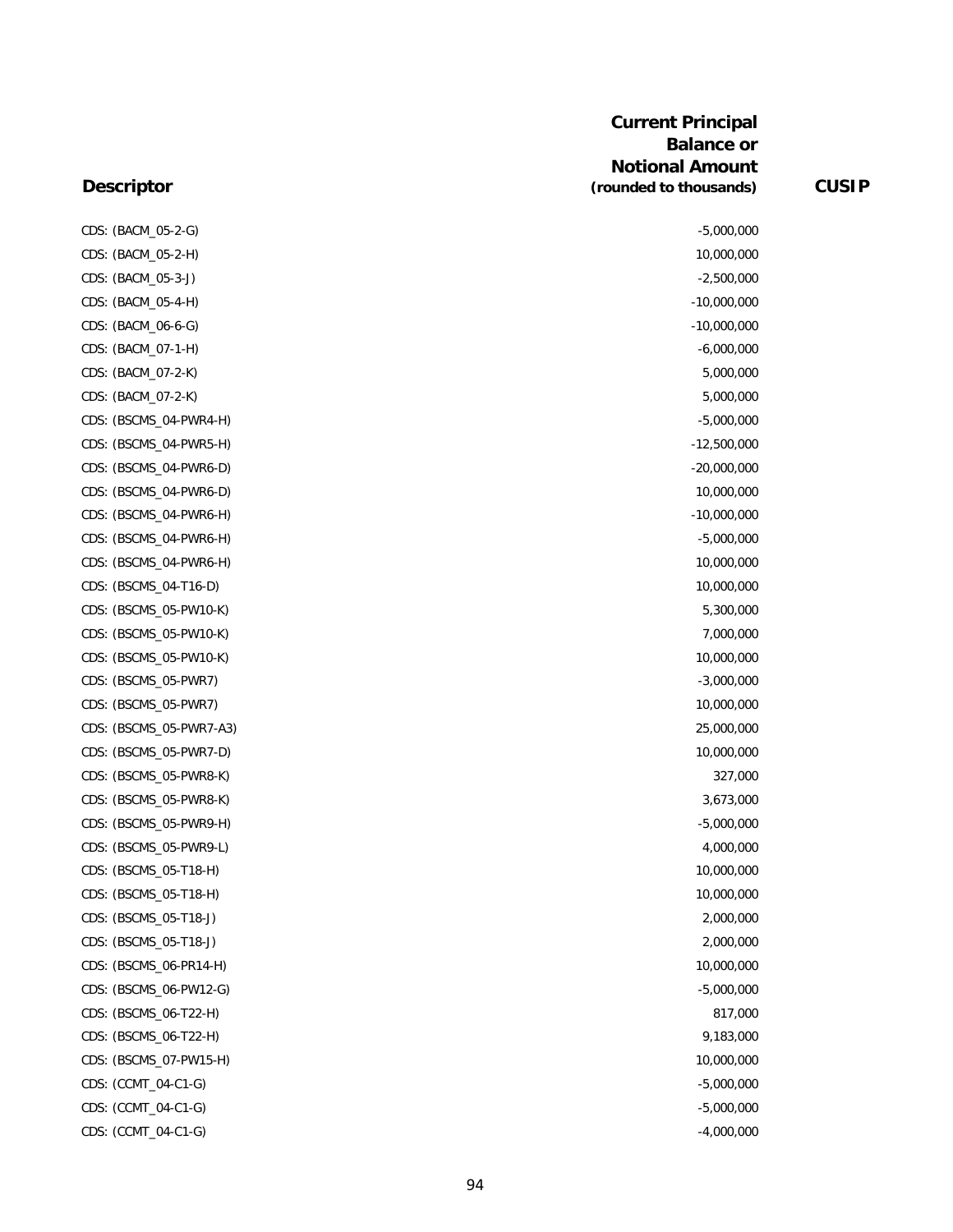| CDS: (CCMT_04-C1-G)   | 5,000,000     |
|-----------------------|---------------|
| CDS: (CD_05-CD1)      | $-10,000,000$ |
| CDS: (CD_05-CD1)      | 5,000,000     |
| CDS: (CD_05-CD1)      | 5,000,000     |
| CDS: (CD_05-CD1)      | 10,000,000    |
| CDS: (CGCMT_04-C2-G)  | $-5,000,000$  |
| CDS: (CGCMT_04-C2-H)  | $-10,000,000$ |
| CDS: (CGCMT_04-C2-H)  | $-5,000,000$  |
| CDS: (CMT_05-C6-G)    | $-5,000,000$  |
| CDS: (CSFB_04-C1-A4)  | 10,000,000    |
| CDS: (CSFB_04-C1-H)   | $-5,000,000$  |
| CDS: (CSFB_04-C1-H)   | $-5,000,000$  |
| CDS: (CSFB_04-C3-G)   | $-5,000,000$  |
| CDS: (CSFB_05-C2-G)   | $-5,000,000$  |
| CDS: (CSFB_05-C2-G)   | $-5,000,000$  |
| CDS: (CSFB_05-C2-G)   | $-5,000,000$  |
| CDS: (CSFB_05-C3-H)   | $-7,000,000$  |
| CDS: (CSFB_05-C4-G)   | $-5,000,000$  |
| CDS: (CSFB_05-C4-G)   | 10,000,000    |
| CDS: (CSFBMS_06-C2-H) | 817,000       |
| CDS: (CSFBMS_06-C2-H) | 9,183,000     |
| CDS: (CSFBMS_06-C2-H) | 10,000,000    |
| CDS: (CSMC_06-C1-K)   | $-3,100,000$  |
| CDS: (CSMC_06-C1-K)   | $-1,900,000$  |
| CDS: (CSMC_06-C1-K)   | 1,485,000     |
| CDS: (CSMC_06-C1-K)   | 2,970,000     |
| CDS: (CSMC_06-C1-K)   | 3,515,000     |
| CDS: (CSMC_06-C1-K)   | 7,030,000     |
| CDS: (CSMC_06-C3-H)   | $-5,000,000$  |
| CDS: (CSMC_06-C3-H)   | $-2,822,000$  |
| CDS: (CSMC_06-C3-H)   | 817,000       |
| CDS: (CSMC_06-C3-H)   | 9,183,000     |
| CDS: (CSMC_06-C4-J)   | $-5,000,000$  |
| CDS: (CSMC_06-C5-H)   | $-5,000,000$  |
| CDS: (DMARC_06-CD3-K) | $-2,500,000$  |
| CDS: (DMARC_06-CD3-K) | 10,000,000    |
| CDS: (FORCE_06-1A-G)  | 10,000,000    |
| CDS: (FORCE_06-1A-J)  | $-4,000,000$  |
| CDS: (FORCE_06-1A-J)  | 4,000,000     |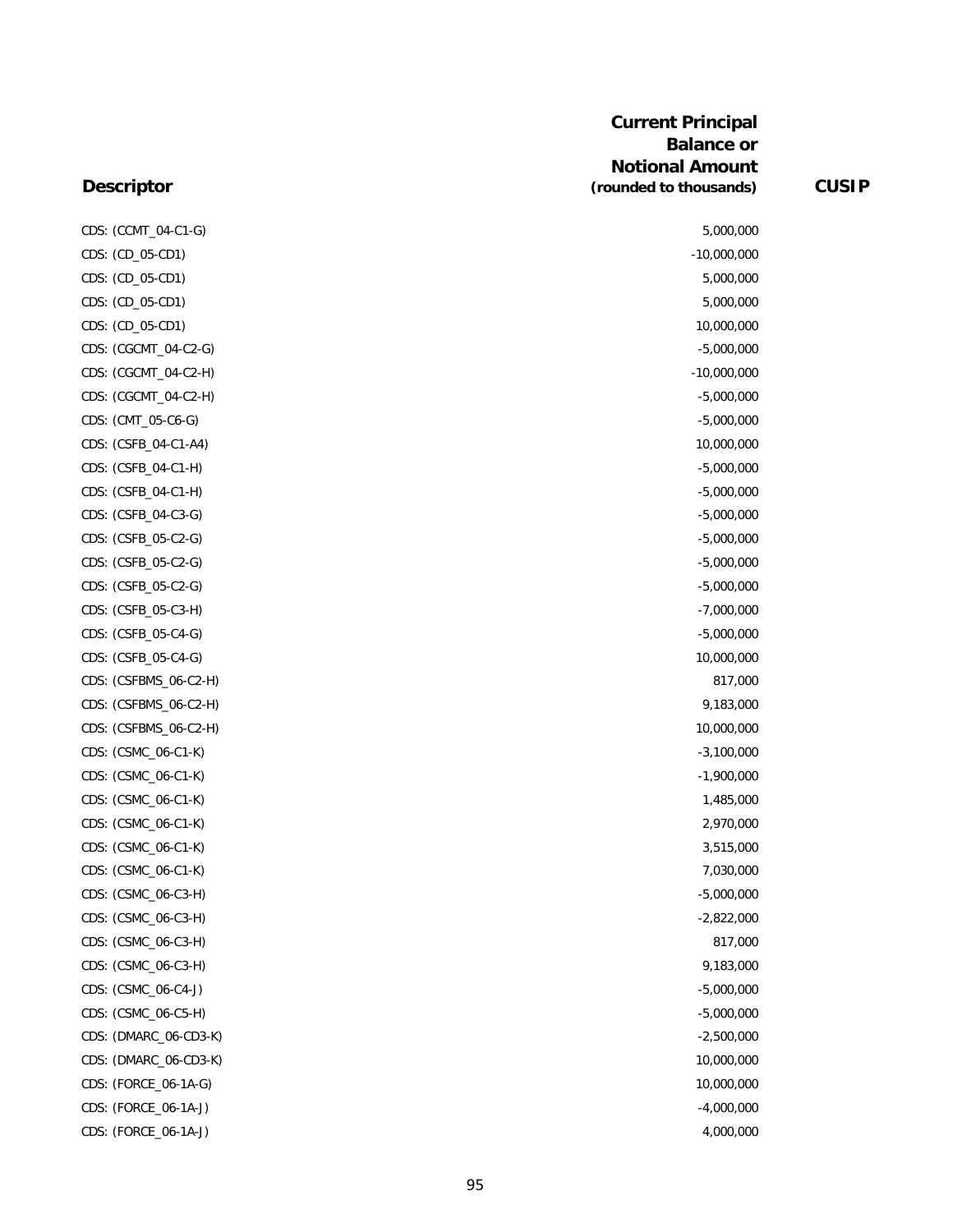#### **Descriptor**

CDS: (FORCE\_06-1A-J) CDS: (FORCE\_06-1A-J) CDS: (GCCF\_05-GG3-G) CDS: (GCCF\_05-GG3-H) CDS: (GCCF\_05-GG3-H) CDS: (GCCF\_05-GG3-H) CDS: (GCCF\_05-GG3-H) CDS: (GCCF\_05-GG3-H) CDS: (GCCF\_05-GG3-H) CDS: (GCCFC\_04-GG1-G) CDS: (GCCFC\_04-GG1-G) CDS: (GCCFC\_04-GG1-G) CDS: (GCCFC\_04-GG1-G) CDS: (GCCFC\_04-GG1-H) CDS: (GCCFC\_04-GG1-H) CDS: (GCCFC\_04-GG1-K) CDS: (GCCFC\_04-GG1-K) CDS: (GCCFC\_05-GG3-D) CDS: (GCCFC\_05-GG3-D) CDS: (GCCFC\_05-GG3-K) CDS: (GCCFC\_05-GG3-K) CDS: (GCCFC\_06-GG7-J) CDS: (GCCFC\_06-GG7-J) CDS: (GCCFC\_06-GG7-J) CDS: (GECMC\_05-C1-G) CDS: (GECMC\_05-C1-H) CDS: (GECMC\_05-C2-J) CDS: (GECMC\_05-C2-J) CDS: (GECMC\_05-C3-J) CDS: (GECMC\_05-C3-J) CDS: (GECMC\_05-C4-J) CDS: (GECMC\_05-C4-J) CDS: (GFORC\_06-1-H) CDS: (GFORC\_06-1-H) CDS: (GMACC\_03-C3-J) CDS: (GMACC\_04-C1-H) CDS: (GSMS\_04-GG2-G) CDS: (GSMS\_04-GG2-G) CDS: (GSMSC\_06-GG6-K)

| 4,000,000     |  |
|---------------|--|
| 4,000,000     |  |
| $-5,000,000$  |  |
| $-15,000,000$ |  |
| $-10,000,000$ |  |
| $-5,000,000$  |  |
| $-5,000,000$  |  |
| 5,000,000     |  |
| 5,000,000     |  |
| $-6,000,000$  |  |
| $-5,000,000$  |  |
| $-5,000,000$  |  |
| $-5,000,000$  |  |
| $-5,000,000$  |  |
| 2,500,000     |  |
| 261,000       |  |
| 3,739,000     |  |
| $-8,000,000$  |  |
| 10,000,000    |  |
| $-4,000,000$  |  |
| $-4,000,000$  |  |
| $-10,000,000$ |  |
| $-5,000,000$  |  |
| 5,000,000     |  |
| $-5,000,000$  |  |
| $-5,000,000$  |  |
| $-10,000,000$ |  |
| $-5,000,000$  |  |
| $-10,000,000$ |  |
| $-5,000,000$  |  |
| $-15,000,000$ |  |
| 10,000,000    |  |
| 992,000       |  |
| 10,000,000    |  |
| $-2,000,000$  |  |
| $-10,000,000$ |  |
| $-6,000,000$  |  |
| $-5,000,000$  |  |
| $-7,000,000$  |  |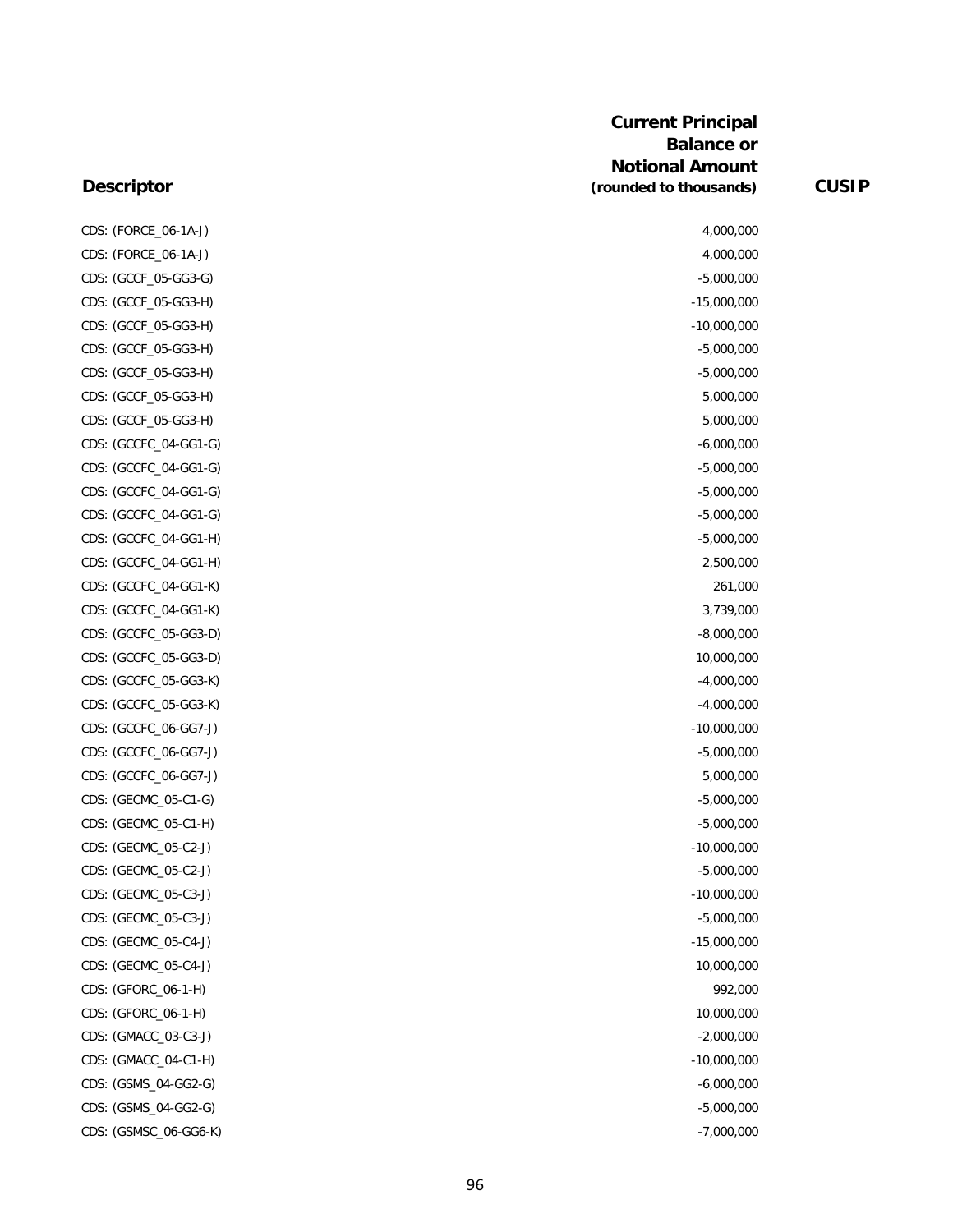#### **Descriptor**

CDS: (GSMSC\_06-GG6-K) -3,000,000 CDS: (JPMCC\_04-C1-G) -10,000,000 CDS: (JPMCC\_04-C1-G) -5,000,000 CDS: (JPMCC\_04-C1-G) -5,000,000 CDS: (JPMCC\_04-CB8-G) -10,000,000 CDS: (JPMCC\_04-CB8-G) -5,000,000 CDS: (JPMCC\_04-LN2-G) 2,500,000 CDS: (JPMCC\_04-PNC1-H) 5,000,000 CDS: (JPMCC\_05-CB11-G) -3,000,000 CDS: (JPMCC\_05-CB11-H) -7,000,000 CDS: (JPMCC\_05-CB12-G) -10,000,000 CDS: (JPMCC\_05-LDP3-G) -5,000,000 CDS: (JPMCC\_06-CB16-H) 817,000 CDS: (JPMCC\_06-CB16-H) 9,183,000 CDS: (JPMCC\_06-LDP7-AJ) 25,000,000 CDS: (JPMCC\_06-LDP9-G) -5,000,000 CDS: (JPMCC\_07-CB18-H) 5,000,000 CDS: (JPMCC\_07-CB18-H) 10,000,000 CDS: (JPMCCM\_06-CB14-H) -10,000,000 CDS: (LBUBS\_04-C1-J) -5,000,000 CDS: (LBUBS\_04-C1-J) -5,000,000 CDS: (LBUBS\_04-C2-J) -10,000,000 CDS: (LBUBS\_04-C4-K) 10,000,000 CDS: (LBUBS\_05-C1-H) -5,000,000 CDS: (LBUBS\_05-C1-H) 10,000,000 CDS: (LBUBS\_05-C1-J) -10,000,000 CDS: (LBUBS\_05-C1-J) -5,000,000 CDS: (LBUBS\_05-C2-H) -3,000,000 CDS: (LBUBS\_05-C2-H) 5,000,000 CDS: (LBUBS\_05-C3-K) -4,592,000 CDS: (LBUBS\_05-C3-K) -408,000 CDS: (LBUBS\_05-C3-K) 5,000,000 CDS: (LBUBS\_05-C3-K) 5,000,000 CDS: (LBUBS\_05-C3-K) 10,000,000 CDS: (LBUBS\_05-C3-K) 10,000,000 CDS: (LBUBS\_05-C5-K) 1,000,000 CDS: (LBUBS\_05-C5-K) 4,000,000 CDS: (LBUBS\_05-C5-K) 5,000,000

CDS: (LBUBS\_05-C5-K) 5,000,000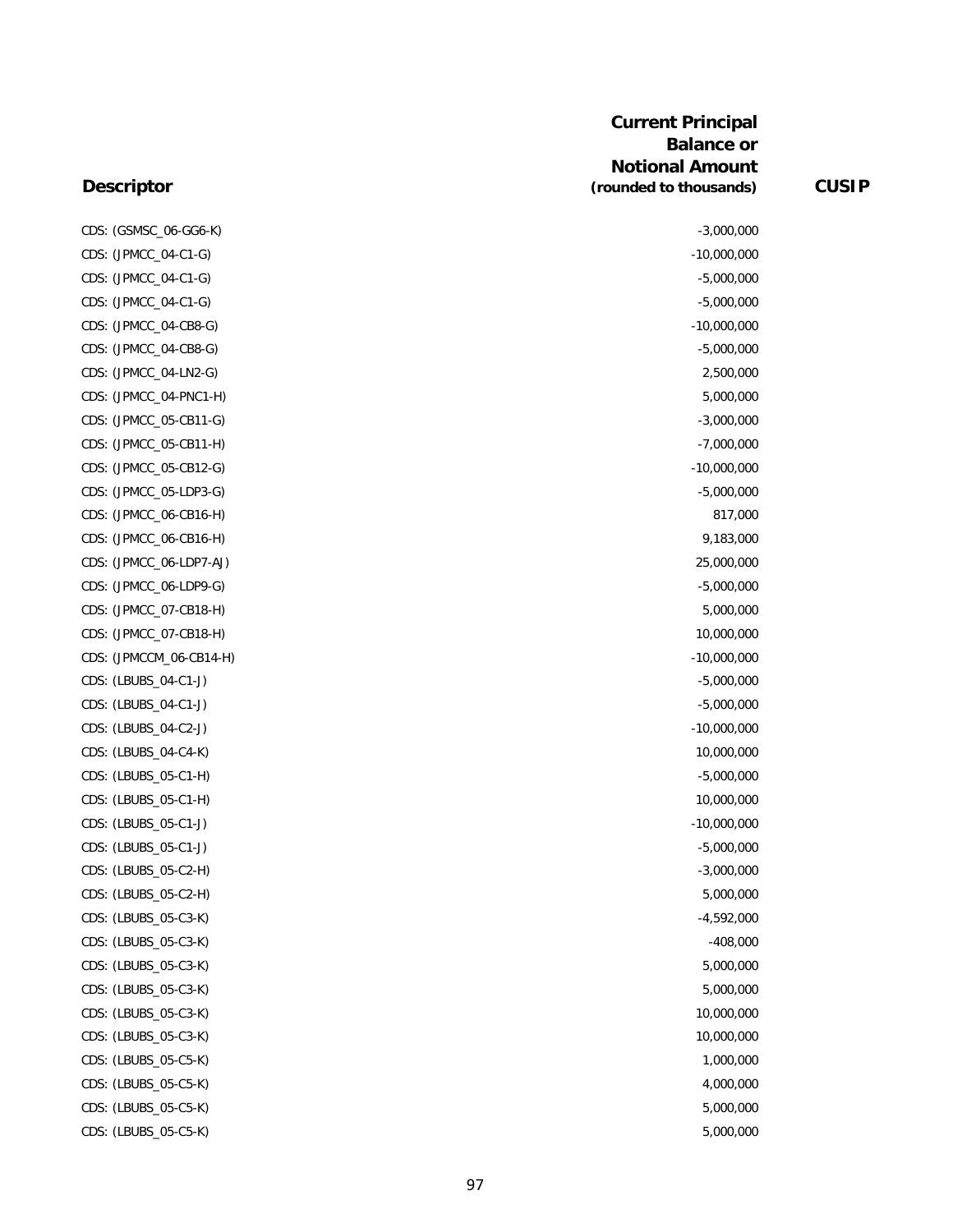#### **Descriptor**

CDS: (LBUBS\_06-C6-J) -10,000,000 CDS: (LBUCMT\_06-C3-K) -7,000,000 CDS: (MLMT\_05-CKI1-H) 1,000,000 CDS: (MLMT\_05-CKI1-H) 4,000,000 CDS: (MLMT\_05-MKB2-G) -4,000,000 CDS: (MLMT\_05-MKB2-H) 10,000,000 CDS: (MSC\_04-HQ3-J) -10,000,000 CDS: (MSC\_04-HQ4-J) 5,000,000 CDS: (MSC\_04-HQ4-J) 5,000,000 CDS: (MSC\_04-HQ4-J) 10,000,000 CDS: (MSC\_04-T13-H) -2,500,000 CDS: (MSC\_05-HQ6-J) 5,000,000 CDS: (MSC\_05-HQ6-K) -5,000,000 CDS: (MSC\_05-HQ6-K) -4,592,000 CDS: (MSC\_05-HQ6-K) -408,000 CDS: (MSC\_05-HQ6-K) 5,000,000 CDS: (MSC\_05-IQ9-AJ) -15,000,000 CDS: (MSC\_05-IQ9-AJ) -15,000,000 CDS: (MSC\_05-IQ9-D) -20,000,000 CDS: (MSC\_05-T17-D) -20,000,000 CDS: (MSC\_05-T17-D) 10,000,000 CDS: (MSC\_06-T21-G) 10,000,000 CDS: (MSCI\_05-T19-H) 10,000,000 CDS: (WBCMT\_04-C10-D) -10,000,000 CDS: (WBCMT\_04-C10-H) -5,000,000 CDS: (WBCMT\_04-C11-H) -5,000,000 CDS: (WBCMT\_04-C12-G) -10,000,000 -10,000,000 -10,000,000 -10,000,000 -10,000,000 -10,000,000 -10,000,000 -10 CDS: (WBCMT\_04-C12-G) -5,000,000 CDS: (WBCMT\_04-C12-G) -5,000,000 CDS: (WBCMT\_04-C14-H) -5,000,000 CDS: (WBCMT\_04-C14-H) 15,000,000 CDS: (WBCMT\_05-C16-G) -5,000,000 CDS: (WBCMT\_05-C16-H) -20,000,000 -20,000,000 -20,000,000 -20,000,000 -20,000,000 -20,000,000 -20,000,000 -20,000,000 -20,000,000 -20,000 -20,000 -20,000 -20,000 -20,000 -20,000 -20,000 -20,000 -20,000 -20,000 -20,000 -20, CDS: (WBCMT\_05-C16-H) -10,000,000 -10,000,000 -10,000,000 -10,000,000 -10,000,000 -10,000,000 -10,000,000 -10 CDS: (WBCMT\_05-C16-H) 5,000,000 CDS: (WBCMT\_05-C16-H) 5,000,000 CDS: (WBCMT\_05-C16-H) 10,000,000 CDS: (WBCMT\_05-C16-H) 10,000,000

CDS: (WBCMT\_05-C16-K) -2,000,000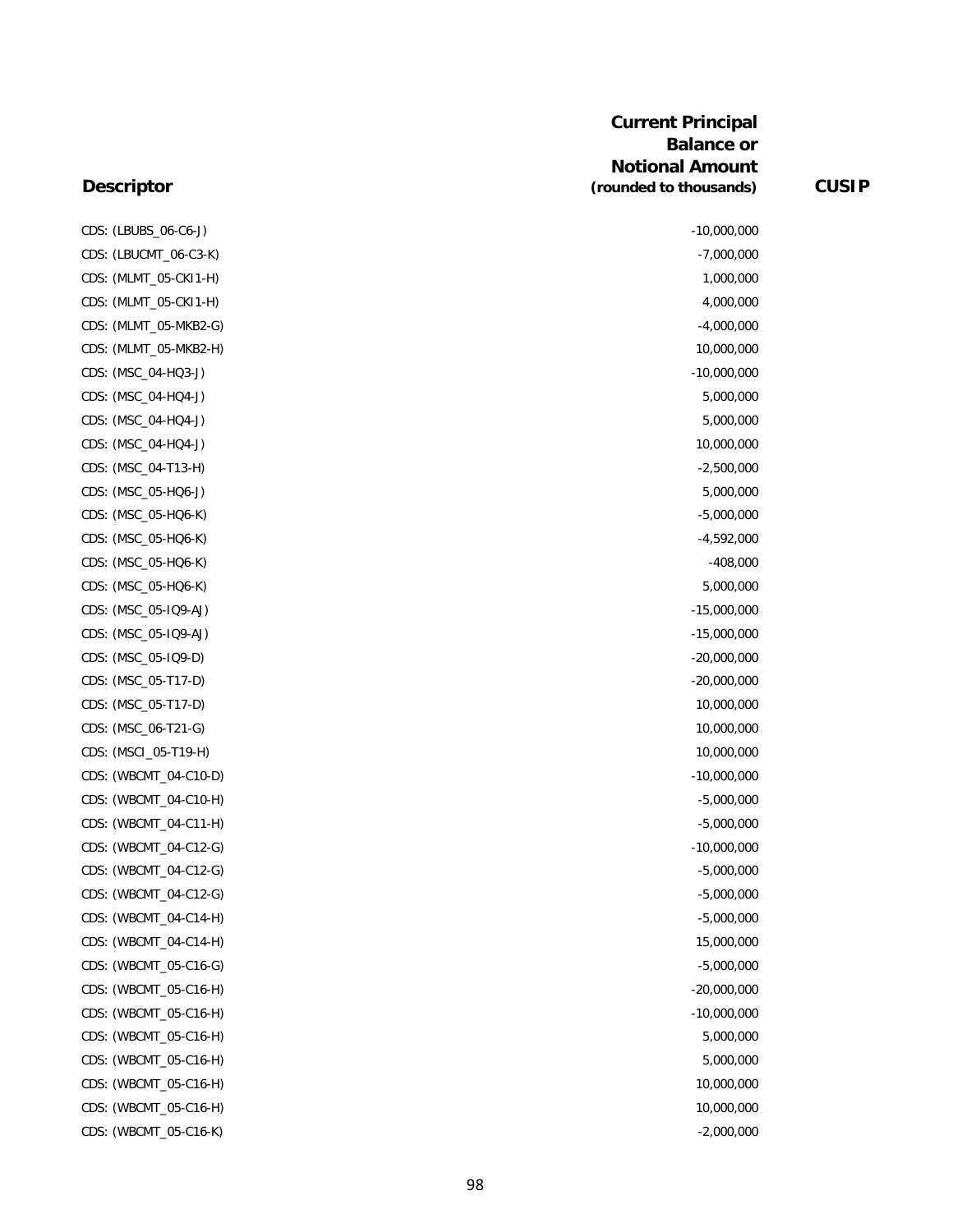|                              | <b>Current Principal</b><br><b>Balance or</b><br><b>Notional Amount</b> |              |
|------------------------------|-------------------------------------------------------------------------|--------------|
| <b>Descriptor</b>            | (rounded to thousands)                                                  | <b>CUSIP</b> |
| CDS: (WBCMT_05-C17-H)        | $-20,000,000$                                                           |              |
| CDS: (WBCMT_05-C20-G)        | $-10,000,000$                                                           |              |
| CDS: (WBCMT_05-C20-G)        | $-5,000,000$                                                            |              |
| CDS: (WBCMT_05-C20-H)        | $-15,000,000$                                                           |              |
| CDS: (WBCMT_05-C20-H)        | $-5,000,000$                                                            |              |
| CDS: (WBCMT_05-C20-H)        | $-5,000,000$                                                            |              |
| CDS: (WBCMT_05-C20-H)        | 5,000,000                                                               |              |
| CDS: (WBCMT_05-C20-H)        | 10,000,000                                                              |              |
| CDS: (WBCMT_05-C21-G)        | $-10,000,000$                                                           |              |
| CDS: (WBCMT_06-C29-J)        | $-5,000,000$                                                            |              |
| <b>CDS - Municipal</b>       |                                                                         |              |
| CDS: (CAS)                   | $-25,000,000$                                                           |              |
| CDS: (CAS)                   | $-25,000,000$                                                           |              |
| CDS: (CAS)                   | 15,000,000                                                              |              |
| CDS: (FLSEDU)                | $-25,000,000$                                                           |              |
| CDS: (FLSEDU)                | $-25,000,000$                                                           |              |
| CDS: (FLSEDU)                | $-10,000,000$                                                           |              |
| CDS: (NVS)                   | $-10,000,000$                                                           |              |
| CDS: (NVS)                   | $-10,000,000$                                                           |              |
| <b>CDS - Non-Agency RMBS</b> |                                                                         |              |
| CDS: (AABST_04-4-B2)         | $-2,117,000$                                                            |              |
| CDS: (AABST_04-5-B2)         | $-362,000$                                                              |              |
| CDS: (AABST_04-5-B2)         | 566,000                                                                 |              |
| CDS: (AABST_04-6-B2)         | 2,599,000                                                               |              |
| CDS: (ABF_05-WF1-M9)         | $-5,333,000$                                                            |              |
| CDS: (ABF_05-WF1-M9)         | $-3,077,000$                                                            |              |
| CDS: (ABF_05-WF1-M9)         | $-3,077,000$                                                            |              |
| CDS: (ABF_05-WF1-M9)         | $-820,000$                                                              |              |
| CDS: (ABF_05-WF1-M9)         | 1,026,000                                                               |              |
| CDS: (ABF_05-WF1-M9)         | 1,026,000                                                               |              |
| CDS: (ABF_05-WF1-M9)         | 2,051,000                                                               |              |
| CDS: (ABF_05-WF1-M9)         | 2,051,000                                                               |              |
| CDS: (ABF_05-WF1-M9)         | 5,128,000                                                               |              |
| CDS: (ABFC_04-FF1-M2)        | $-2,077,000$                                                            |              |
| CDS: (ABFC_04-HE1-M5)        | $-259,000$                                                              |              |
| CDS: (ABFC_04-OPT2-M6)       | $-109,000$                                                              |              |
| CDS: (ABFC_04-OPT3-M5)       | $-34,000$                                                               |              |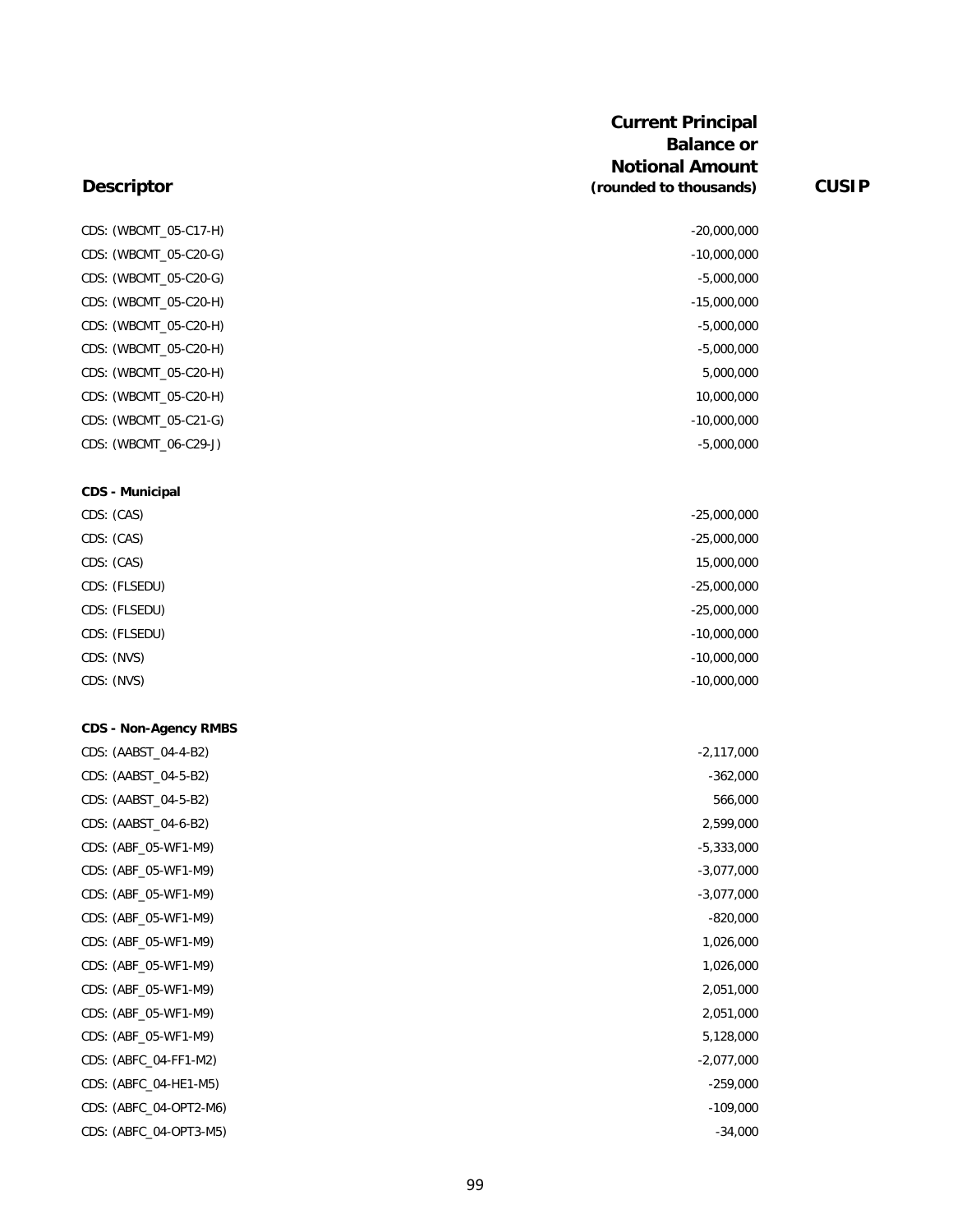| CDS: (ABFC_04-OPT4-M3)  | $-1,184,000$ |
|-------------------------|--------------|
| CDS: (ABFC_04-OPT4-M3)  | $-474,000$   |
| CDS: (ABFC_04-OPT4-M3)  | 2,960,000    |
| CDS: (ABFC_05-WF1-M8)   | $-2,051,000$ |
| CDS: (ABSH_04-H6-M3)    | 4,024,000    |
| CDS: (ABSH_04-H6-M3)    | 4,024,000    |
| CDS: (ABSHE_04-HE10-M5) | $-2,263,000$ |
| CDS: (ABSHE_04-HE10-M6) | $-1,451,000$ |
| CDS: (ABSHE_04-HE3-M6)  | $-563,000$   |
| CDS: (ABSHE_04-HE7-M6)  | $-1,814,000$ |
| CDS: (ABSHE_05-H2-M5)   | $-1,937,000$ |
| CDS: (ABSHE_05-HE3-M8)  | 10,000,000   |
| CDS: (ABSHE_05-HE6-M9)  | $-1,820,000$ |
| CDS: (ABSHE_05-HE6-M9)  | $-1,560,000$ |
| CDS: (ABSHE_05-HE6-M9)  | $-980,000$   |
| CDS: (ABSHE_05-HE6-M9)  | $-840,000$   |
| CDS: (ABSHE_05-HE7-M5)  | $-3,000,000$ |
| CDS: (ABSHE_05-HE7-M5)  | 197,000      |
| CDS: (ABSHE_05-HE7-M5)  | 257,000      |
| CDS: (ABSHE_05-HE7-M5)  | 551,000      |
| CDS: (ABSHE_05-HE7-M5)  | 842,000      |
| CDS: (ABSHE_05-HE7-M5)  | 1,478,000    |
| CDS: (ABSHE_05-HE7-M5)  | 1,675,000    |
| CDS: (ABSHE_05-HE7-M5)  | 12,000,000   |
| CDS: (ABSHE_05-HE7-M6)  | $-6,500,000$ |
| CDS: (ABSHE_05-HE7-M6)  | $-5,000,000$ |
| CDS: (ABSHE_05-HE7-M6)  | $-3,500,000$ |
| CDS: (ABSHE_05-HE7-M6)  | 2,500,000    |
| CDS: (ABSHE_06-HE1-M5)  | $-4,761,000$ |
| CDS: (ACCR_04-3-1M3)    | $-9,831,000$ |
| CDS: (ACCR_04-3-2M6)    | $-1,278,000$ |
| CDS: (ACCR_05-2-M8)     | $-2,353,000$ |
| CDS: (ACCR_05-2-M8)     | $-980,000$   |
| CDS: (ACCR_05-3-M8)     | $-4,335,000$ |
| CDS: (ACCR_05-3-M8)     | $-2,023,000$ |
| CDS: (ACCR_05-3-M8)     | $-1,734,000$ |
| CDS: (ACCT_04-4-M4)     | $-3,856,000$ |
| CDS: (ACCT_04-4-M5)     | $-2,950,000$ |
| CDS: (ACCT_04-4-M5)     | $-2,360,000$ |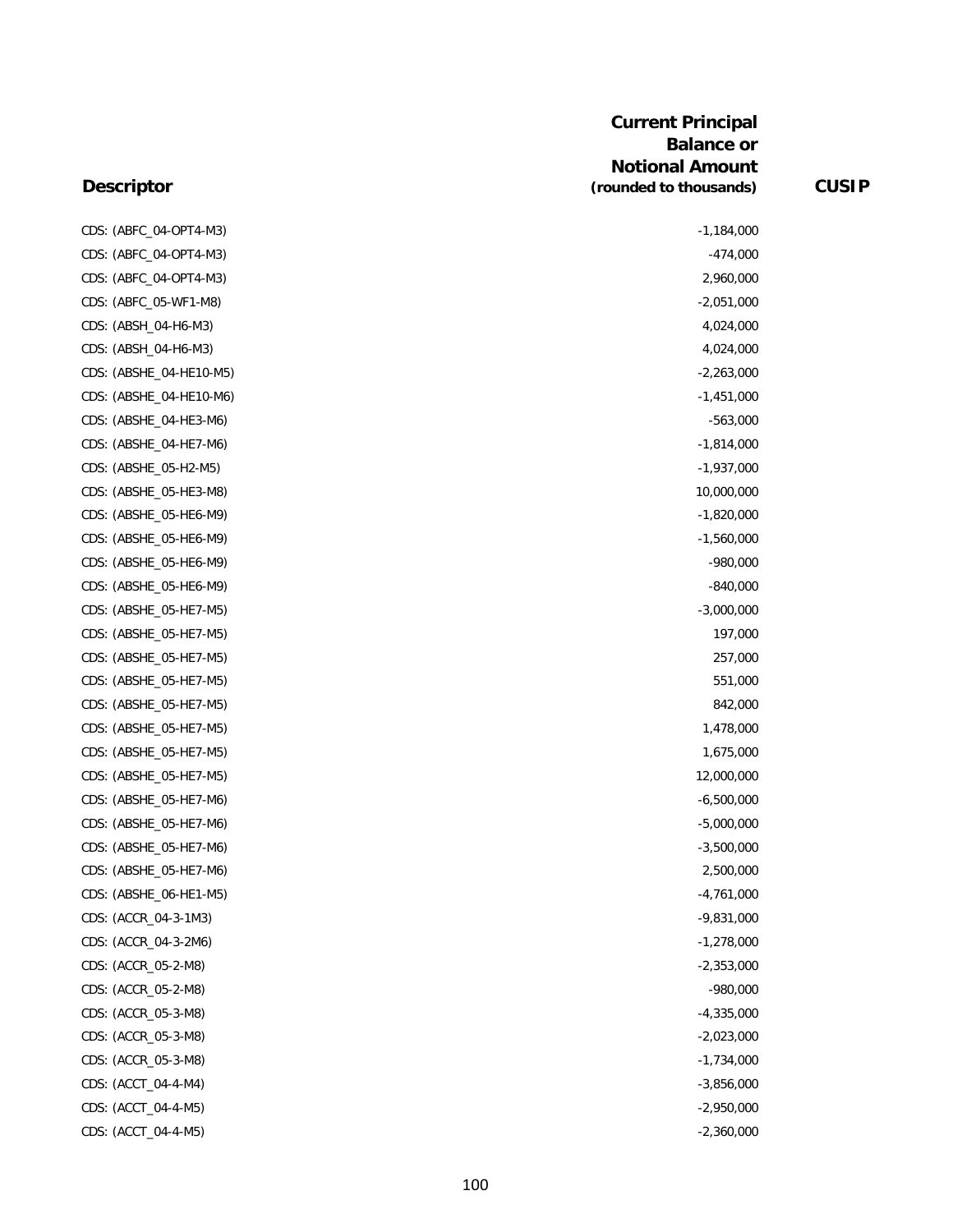| CDS: (ACCT_04-4-M5)  | $-1,966,000$ |
|----------------------|--------------|
| CDS: (ACCT_04-4-M5)  | $-1,573,000$ |
| CDS: (ACCT_05-1-M5)  | $-2,196,000$ |
| CDS: (ACCT_05-2-M7)  | $-2,981,000$ |
| CDS: (ACE_04-HE2-M5) | $-2,587,000$ |
| CDS: (ACE_04-HE2-M6) | $-3,654,000$ |
| CDS: (ACE_04-HS1-M3) | 1,701,000    |
| CDS: (ACE_04-RM1-M4) | 955,000      |
| CDS: (ACE_04-RM2-M7) | $-752,000$   |
| CDS: (ACE_05-HE2-M8) | 50,000       |
| CDS: (ACE_05-HE2-M8) | 150,000      |
| CDS: (ACE_05-HE2-M9) | $-3,012,000$ |
| CDS: (ACE_05-HE2-M9) | $-3,012,000$ |
| CDS: (ACE_05-HE2-M9) | $-2,259,000$ |
| CDS: (ACE_05-HE2-M9) | 1,506,000    |
| CDS: (ACE_05-HE2-M9) | 3,012,000    |
| CDS: (ACE_05-HE3-M7) | 931,000      |
| CDS: (ACE_05-HE4-M9) | $-3,375,000$ |
| CDS: (ACE_05-HE4-M9) | 4,400,000    |
| CDS: (ACE_05-HE7-M5) | $-1,628,000$ |
| CDS: (ACE_05-RM2-M8) | 5,941,000    |
| CDS: (ACE_05-RM2-M8) | 7,426,000    |
| CDS: (ACE_05-WF1-M9) | $-4,270,000$ |
| CDS: (ACE_05-WF1-M9) | $-2,562,000$ |
| CDS: (ACE_05-WF1-M9) | $-2,135,000$ |
| CDS: (ACE_05-WF1-M9) | $-2,135,000$ |
| CDS: (ACE_05-WF1-M9) | $-1,708,000$ |
| CDS: (ACE_05-WF1-M9) | $-1,067,000$ |
| CDS: (ACE_05-WF1-M9) | $-1,067,000$ |
| CDS: (ACE 05-WF1-M9) | 4,270,000    |
| CDS: (ACE_05-WF1-M9) | 6,191,000    |
| CDS: (ACE_06-NC3-M5) | 2,160,000    |
| CDS: (AMIT_04-1-M8)  | $-7,000,000$ |
| CDS: (AMIT_04-1-M8)  | $-3,000,000$ |
| CDS: (AMIT_05-2-M8)  | 15,000,000   |
| CDS: (AMQ_04-R11-M8) | $-1,192,000$ |
| CDS: (AMQ_04-R11-M8) | $-795,000$   |
| CDS: (AMQ_04-R11-M8) | 874,000      |
| CDS: (AMQ_04-R11-M8) | 1,590,000    |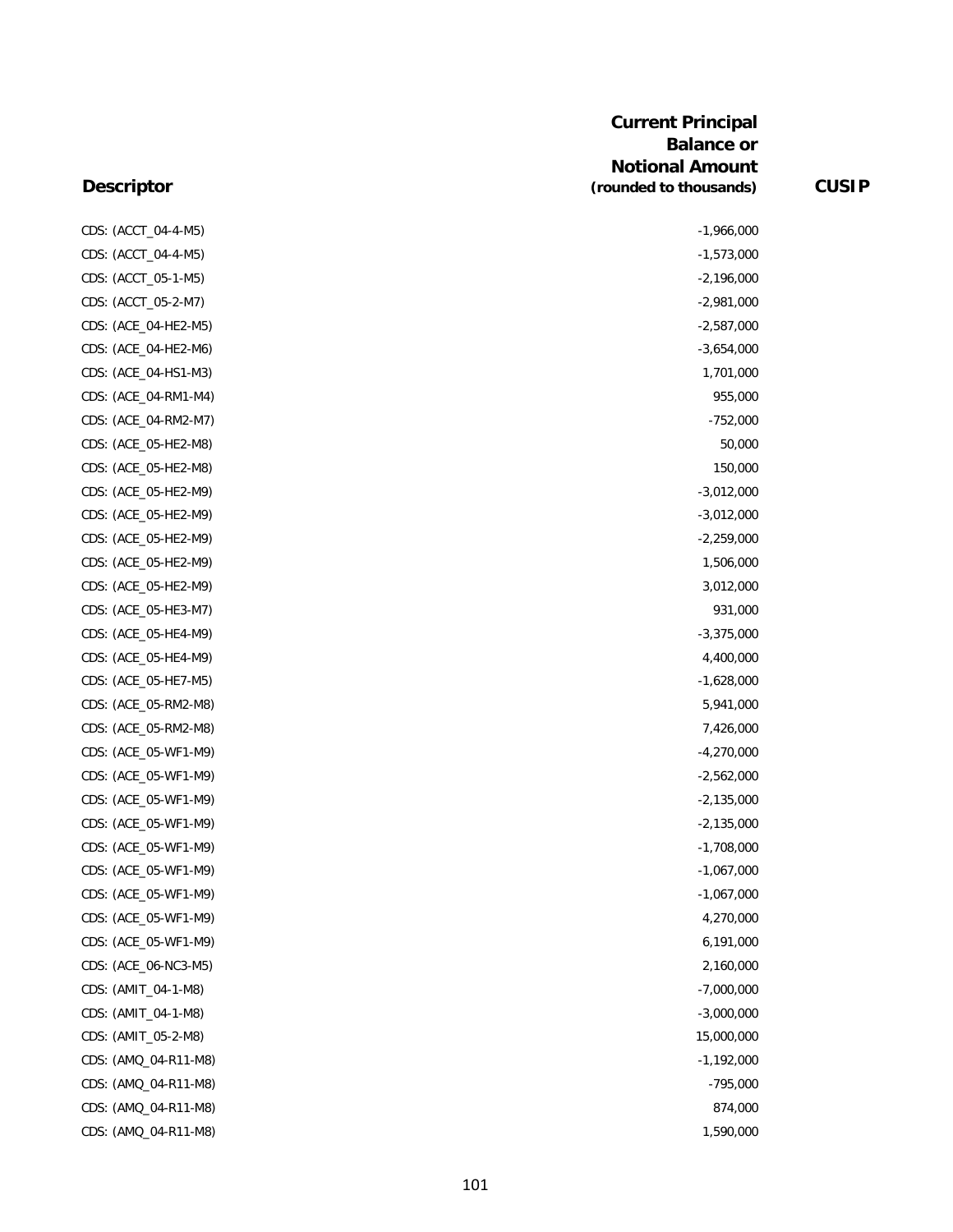| CDS: (AMQ_04-R1-M10)   | $-259,000$    |
|------------------------|---------------|
| CDS: (AMQ_05-R2-M8)    | $-2,527,000$  |
| CDS: (AMQ_05-R2-M8)    | 141,000       |
| CDS: (AMQ_05-R2-M8)    | 152,000       |
| CDS: (AMQ_05-R2-M8)    | 222,000       |
| CDS: (AMQ_05-R2-M8)    | 404,000       |
| CDS: (AMQ_05-R2-M8)    | 470,000       |
| CDS: (AMQ_05-R2-M8)    | 1,465,000     |
| CDS: (AMQ_05-R2-M8)    | 2,198,000     |
| CDS: (AMQ_05-R3-M8)    | 6,000,000     |
| CDS: (AMQ_06-R1-M8)    | $-4,200,000$  |
| CDS: (AMQ_06-R1-M8)    | $-1,800,000$  |
| CDS: (AMQ_06-R1-M8)    | 3,000,000     |
| CDS: (AMSI_04-R12-M10) | $-678,000$    |
| CDS: (AMSI_04-R12-M9)  | $-1,742,000$  |
| CDS: (AMSI_04-R12-M9)  | $-938,000$    |
| CDS: (AMSI_04-R12-M9)  | 4,466,000     |
| CDS: (AMSI_04-R2-M8)   | 915,000       |
| CDS: (AMSI_04-R2-M9)   | $-945,000$    |
| CDS: (AMSI_04-R2-M9)   | 473,000       |
| CDS: (AMSI_04-R8-M9)   | $-908,000$    |
| CDS: (AMSI_04-R9-M6)   | $-3,382,000$  |
| CDS: (AMSI_05-R10-M9)  | $-10,000,000$ |
| CDS: (AMSI_05-R10-M9)  | $-5,000,000$  |
| CDS: (AMSI_05-R11-M9)  | $-10,000,000$ |
| CDS: (AMSI_05-R11-M9)  | $-10,000,000$ |
| CDS: (AMSI_05-R11-M9)  | $-10,000,000$ |
| CDS: (AMSI_05-R11-M9)  | $-10,000,000$ |
| CDS: (AMSI_05-R11-M9)  | $-10,000,000$ |
| CDS: (AMSI_05-R11-M9)  | $-7,500,000$  |
| CDS: (AMSI_05-R11-M9)  | 10,000,000    |
| CDS: (AMSI_05-R2-M9)   | $-2,942,000$  |
| CDS: (AMSI_05-R2-M9)   | $-644,000$    |
| CDS: (AMSI_05-R2-M9)   | 1,011,000     |
| CDS: (AMSI_05-R2-M9)   | 2,527,000     |
| CDS: (AMSI_05-R3-M9)   | $-3,280,000$  |
| CDS: (AMSI_05-R3-M9)   | $-1,675,000$  |
| CDS: (AMSI_05-R3-M9)   | $-1,212,000$  |
| CDS: (AMSI_05-R3-M9)   | $-720,000$    |
|                        |               |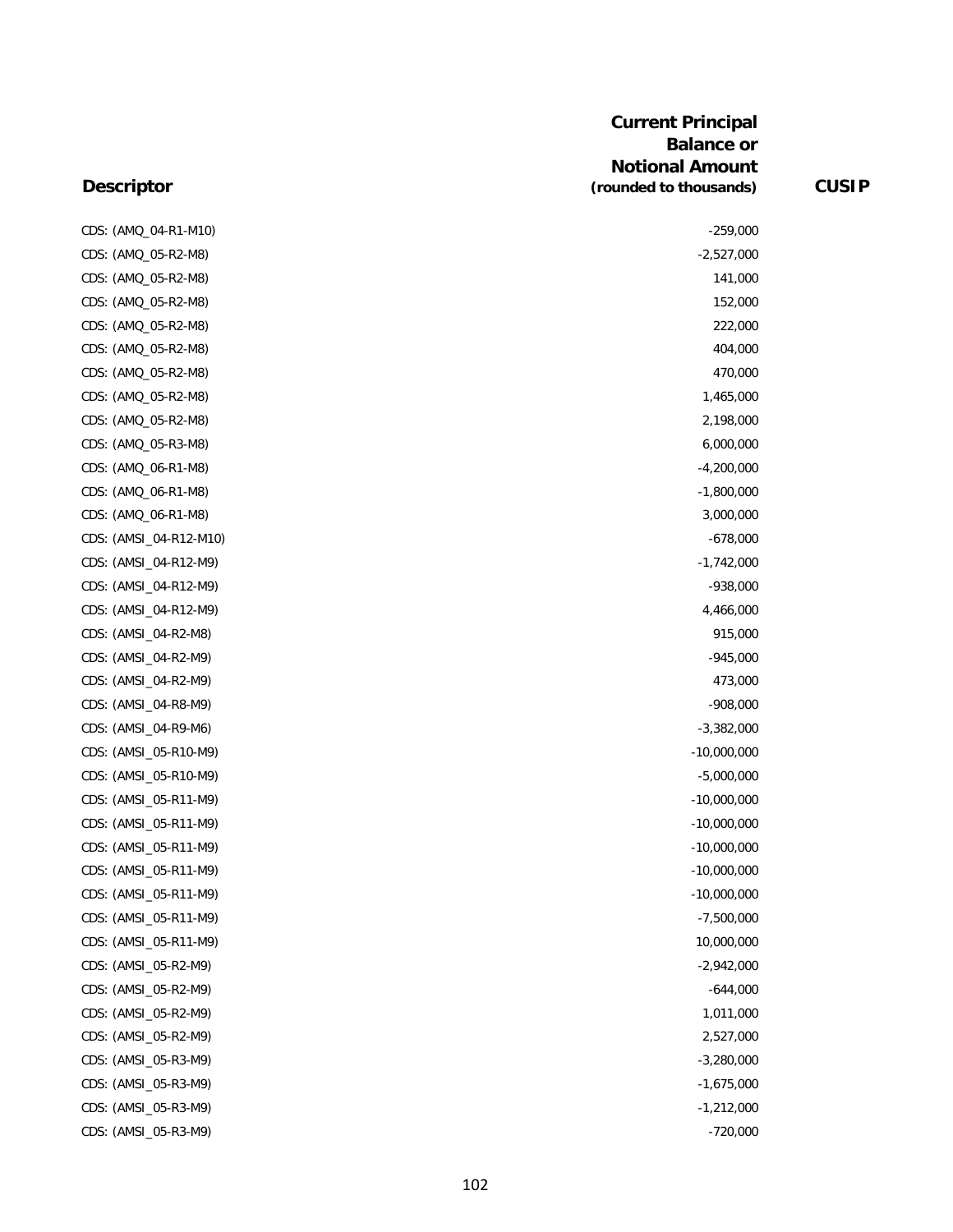| CDS: (AMSI_05-R3-M9)  | $-188,000$    |
|-----------------------|---------------|
| CDS: (AMSI_05-R3-M9)  | $-125,000$    |
| CDS: (AMSI_05-R3-M9)  | 2,000,000     |
| CDS: (AMSI_05-R3-M9)  | 4,000,000     |
| CDS: (AMSI_05-R3-M9)  | 6,000,000     |
| CDS: (AMSI_05-R4-M10) | $-3,522,000$  |
| CDS: (AMSI_05-R4-M10) | $-3,522,000$  |
| CDS: (AMSI_05-R4-M10) | $-1,761,000$  |
| CDS: (AMSI_05-R4-M10) | 880,000       |
| CDS: (AMSI_05-R4-M10) | 1,761,000     |
| CDS: (AMSI_05-R4-M10) | 2,641,000     |
| CDS: (AMSI_05-R4-M10) | 5,283,000     |
| CDS: (AMSI_05-R7-M8)  | 394,000       |
| CDS: (AMSI_05-R7-M8)  | 514,000       |
| CDS: (AMSI_05-R7-M8)  | 1,103,000     |
| CDS: (AMSI_05-R7-M8)  | 1,684,000     |
| CDS: (AMSI_05-R7-M8)  | 2,955,000     |
| CDS: (AMSI_05-R7-M8)  | 3,350,000     |
| CDS: (AMSI_05-R7-M8)  | 10,000,000    |
| CDS: (AMSI_05-R7-M9)  | $-3,977,000$  |
| CDS: (AMSI_05-R7-M9)  | $-1,988,000$  |
| CDS: (AMSI_05-R7-M9)  | 1,988,000     |
| CDS: (AMSI_05-R7-M9)  | 1,988,000     |
| CDS: (AMSI_05-R9-M7)  | $-10,000,000$ |
| CDS: (AMSI_05-R9-M7)  | $-3,750,000$  |
| CDS: (AMSI_06-R1-M9)  | $-1,879,000$  |
| CDS: (AMSI_06-R2-M8)  | $-4,000,000$  |
| CDS: (AMSI_06-R2-M9)  | $-2,414,000$  |
| CDS: (ARMT_04-2-7M3)  | $-5,000,000$  |
| CDS: (ARMT_05-2-6M4)  | $-1,862,000$  |
| CDS: (ARMT_05-5-6M3)  | $-828,000$    |
| CDS: (ARSI_04-W10-M7) | $-1,715,000$  |
| CDS: (ARSI_04-W10-M8) | 1,715,000     |
| CDS: (ARSI_04-W11-M9) | $-1,905,000$  |
| CDS: (ARSI_04-W11-M9) | 3,810,000     |
| CDS: (ARSI_04-W4-M3)  | $-3,555,000$  |
| CDS: (ARSI_04-W4-M3)  | 711,000       |
| CDS: (ARSI_04-W4-M3)  | 1,067,000     |
| CDS: (ARSI_04-W4-M3)  | 2,666,000     |

| CDS: (AMSI_05-R3-M9)  | $-188,000$    |
|-----------------------|---------------|
| CDS: (AMSI_05-R3-M9)  | $-125,000$    |
| CDS: (AMSI_05-R3-M9)  | 2,000,000     |
| CDS: (AMSI_05-R3-M9)  | 4,000,000     |
| CDS: (AMSI_05-R3-M9)  | 6,000,000     |
| CDS: (AMSI_05-R4-M10) | $-3,522,000$  |
| CDS: (AMSI_05-R4-M10) | $-3,522,000$  |
| CDS: (AMSI_05-R4-M10) | $-1,761,000$  |
| CDS: (AMSI_05-R4-M10) | 880,000       |
| CDS: (AMSI_05-R4-M10) | 1,761,000     |
| CDS: (AMSI_05-R4-M10) | 2,641,000     |
| CDS: (AMSI_05-R4-M10) | 5,283,000     |
| CDS: (AMSI_05-R7-M8)  | 394,000       |
| CDS: (AMSI_05-R7-M8)  | 514,000       |
| CDS: (AMSI_05-R7-M8)  | 1,103,000     |
| CDS: (AMSI_05-R7-M8)  | 1,684,000     |
| CDS: (AMSI_05-R7-M8)  | 2,955,000     |
| CDS: (AMSI_05-R7-M8)  | 3,350,000     |
| CDS: (AMSI_05-R7-M8)  | 10,000,000    |
| CDS: (AMSI_05-R7-M9)  | $-3,977,000$  |
| CDS: (AMSI_05-R7-M9)  | $-1,988,000$  |
| CDS: (AMSI_05-R7-M9)  | 1,988,000     |
| CDS: (AMSI_05-R7-M9)  | 1,988,000     |
| CDS: (AMSI_05-R9-M7)  | $-10,000,000$ |
| CDS: (AMSI_05-R9-M7)  | $-3,750,000$  |
| CDS: (AMSI_06-R1-M9)  | $-1,879,000$  |
| CDS: (AMSI_06-R2-M8)  | $-4,000,000$  |
| CDS: (AMSI_06-R2-M9)  | $-2,414,000$  |
| CDS: (ARMT_04-2-7M3)  | $-5,000,000$  |
| CDS: (ARMT_05-2-6M4)  | $-1,862,000$  |
| CDS: (ARMT_05-5-6M3)  | $-828,000$    |
| CDS: (ARSI_04-W10-M7) | $-1,715,000$  |
| CDS: (ARSI_04-W10-M8) | 1,715,000     |
| CDS: (ARSI_04-W11-M9) | $-1,905,000$  |
| CDS: (ARSI_04-W11-M9) | 3,810,000     |
| CDS: (ARSI_04-W4-M3)  | $-3,555,000$  |
| CDS: (ARSI_04-W4-M3)  | 711,000       |
| CDS: (ARSI_04-W4-M3)  | 1,067,000     |
|                       |               |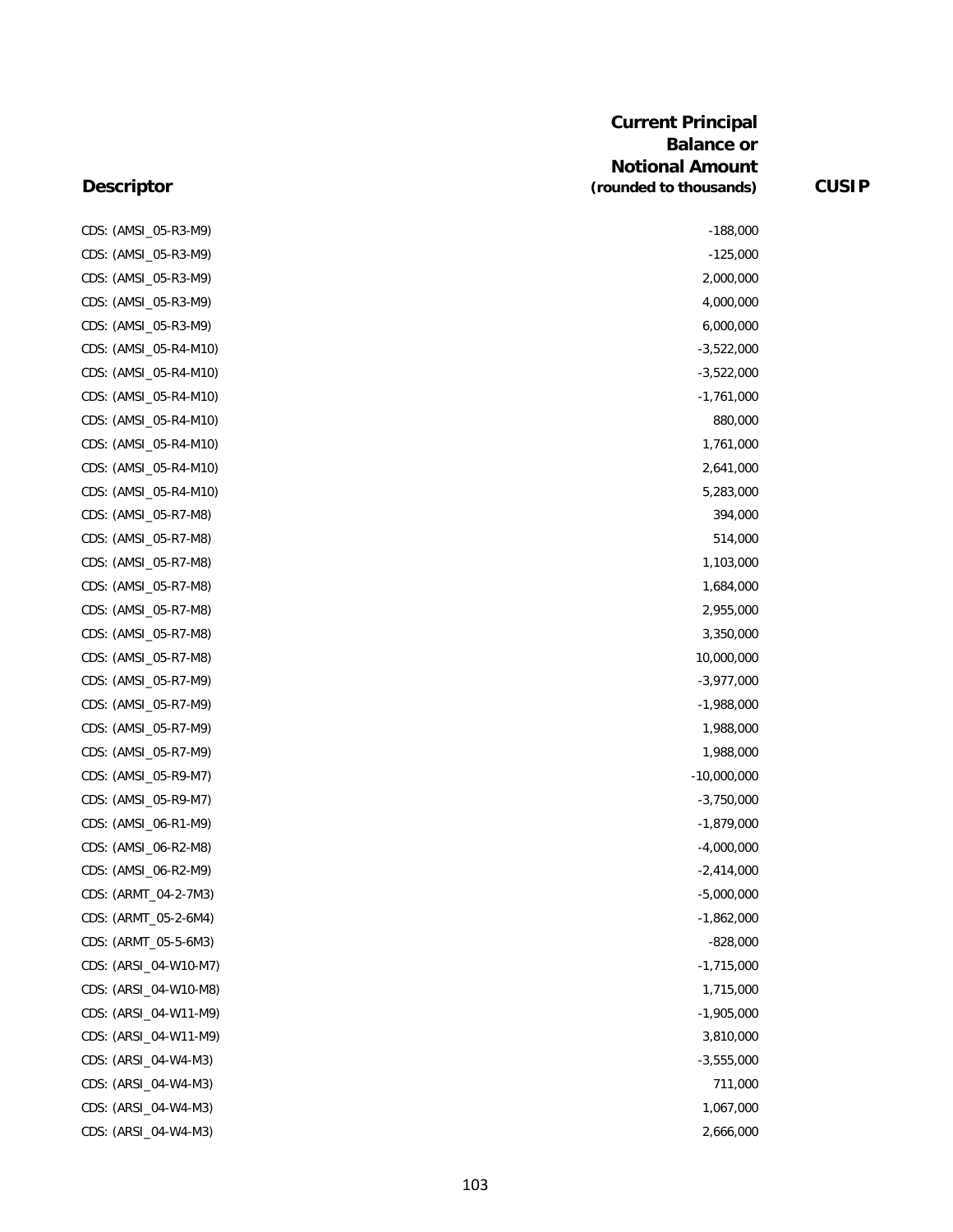| CDS: (ARSI_04-W9-M3)    | $-1,358,000$  |
|-------------------------|---------------|
| CDS: (ARSI_04-W9-M3)    | $-247,000$    |
| CDS: (ARSI_04-W9-M3)    | 2,470,000     |
| CDS: (BALTA_04-12-IB2)  | 5,048,000     |
| CDS: (BALTA_05-5-IB3)   | $-1,907,000$  |
| CDS: (BSAA_04-11-IB1)   | $-2,237,000$  |
| CDS: (BSAA_04-12-IB1)   | $-3,365,000$  |
| CDS: (BSAA_05-2-IB2)    | $-1,249,000$  |
| CDS: (BSABS_04-A2-B3)   | $-10,961,000$ |
| CDS: (BSABS_04-A4-B)    | $-1,983,000$  |
| CDS: (BSABS_04-A7-M3)   | $-2,119,000$  |
| CDS: (BSABS_04-F2-M5)   | $-2,971,000$  |
| CDS: (BSABS_04-FR1-M7)  | $-619,000$    |
| CDS: (BSABS_04-FR1-M7)  | 35,000        |
| CDS: (BSABS_04-FR1-M7)  | 87,000        |
| CDS: (BSABS_04-FR1-M7)  | 312,000       |
| CDS: (BSABS_04-FR2-M7)  | $-1,097,000$  |
| CDS: (BSABS_04-FR2-M7)  | 70,000        |
| CDS: (BSABS_04-FR2-M7)  | 176,000       |
| CDS: (BSABS_04-FR2-M7)  | 632,000       |
| CDS: (BSABS_04-H5-M6)   | $-1,474,000$  |
| CDS: (BSABS_04-HE11-M6) | $-1,878,000$  |
| CDS: (BSABS_04-HE11-M6) | 3,755,000     |
| CDS: (BSABS_04-HE9-M6)  | $-3,640,000$  |
| CDS: (BSABS_04-HE9-M6)  | $-3,640,000$  |
| CDS: (BSABS_05-4-M5)    | $-2,616,000$  |
| CDS: (BSABS_05-4-M5)    | $-1,893,000$  |
| CDS: (BSABS_05-4-M5)    | $-294,000$    |
| CDS: (BSABS_05-4-M5)    | $-196,000$    |
| CDS: (BSABS_05-A1-M3)   | $-1,900,000$  |
| CDS: (BSABS_05-A2-2B3)  | $-2,107,000$  |
| CDS: (BSABS_05-A3-IB3)  | $-4,816,000$  |
| CDS: (BSABS_05-A3-IB3)  | 4,816,000     |
| CDS: (BSABS_05-A6-IB3)  | $-4,187,000$  |
| CDS: (BSABS_05-A6-IB3)  | $-2,791,000$  |
| CDS: (BSABS_05-A6-IB3)  | 5,582,000     |
| CDS: (BSABS_05-FR1-M5)  | 5,000,000     |
| CDS: (BSABS_05-FR1-M6)  | $-12,000,000$ |
| CDS: (BSABS_05-FR1-M6)  | $-5,000,000$  |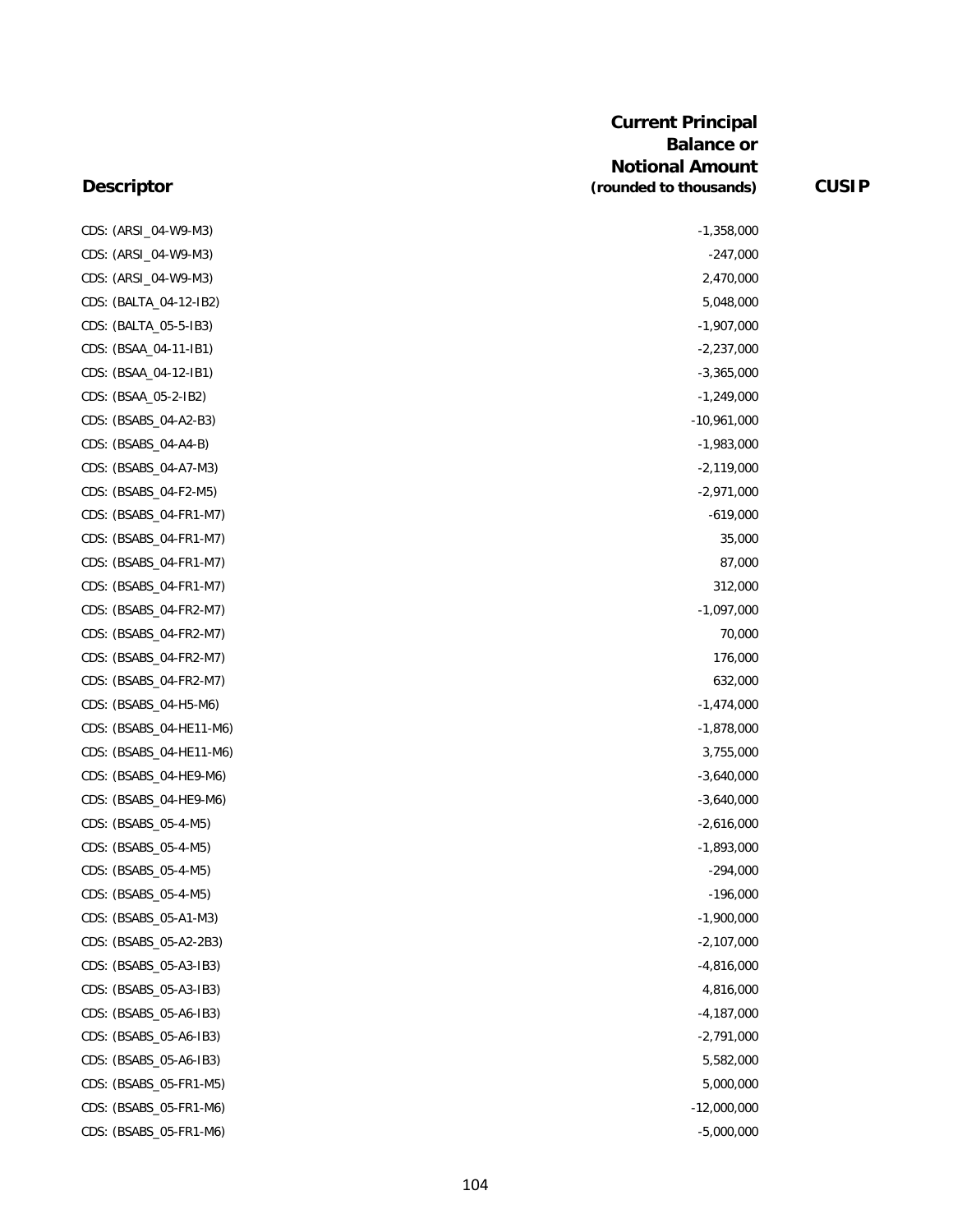#### **Descriptor**

CDS: (BSABS\_05-FR1-M6) CDS: (BSABS\_05-FR1-M6) CDS: (BSABS\_05-FR1-M6) CDS: (BSABS\_05-H2-M5) CDS: (BSABS\_05-H2-M6) CDS: (BSABS\_05-H2-M6) CDS: (BSABS 05-H6-M3) CDS: (BSABS\_05-H6-M3) CDS: (BSABS\_05-H6-M5) CDS: (BSABS 05-H6-M5) CDS: (BSABS\_05-H6-M5) CDS: (BSABS\_05-H6-M5) CDS: (BSABS\_05-H6-M5) CDS: (BSABS\_05-HE11-M5) CDS: (BSABS\_05-HE11-M5) CDS: (BSABS\_05-HE11-M7) CDS: (BSABS\_05-HE11-M7) CDS: (BSABS\_05-HE11-M7) CDS: (BSABS\_05-HE11-M7) CDS: (BSABS\_05-HE11-M7) CDS: (BSABS\_05-HE11-M7) CDS: (BSABS\_05-HE11-M7) CDS: (BSABS\_05-HE11-M7) CDS: (BSABS\_05-HE11-M7) CDS: (BSABS\_05-HE11-M7) CDS: (BSABS\_05-HE11-M7) CDS: (BSABS\_05-HE11-M7) CDS: (BSABS\_05-HE11-M8) CDS: (BSABS\_05-HE11-M8) CDS: (BSABS\_05-HE11-M8) CDS: (BSABS\_05-HE11-M8) CDS: (BSABS\_05-HE11-M8) CDS: (BSABS\_05-HE11-M8) CDS: (BSABS\_05-HE11-M8) CDS: (BSABS\_05-HE11-M8) CDS: (BSABS\_05-HE11-M8) CDS: (BSABS\_05-HE3-M6) CDS: (BSABS\_05-HE3-M6) CDS: (BSABS\_05-HE4-M6)

| 4,000,000     |  |
|---------------|--|
| 6,000,000     |  |
| 10,000,000    |  |
| $-2,453,000$  |  |
| $-2,405,000$  |  |
| 2,005,000     |  |
| 3,000,000     |  |
| 10,000,000    |  |
| $-10,000,000$ |  |
| $-6,250,000$  |  |
| $-5,000,000$  |  |
| $-3,000,000$  |  |
| 10,000,000    |  |
| $-17,500,000$ |  |
| $-5,000,000$  |  |
| $-5,000,000$  |  |
| 385,000       |  |
| 510,000       |  |
| 590,000       |  |
| 610,000       |  |
| 735,000       |  |
| 870,000       |  |
| 1,350,000     |  |
| 1,555,000     |  |
| 2,150,000     |  |
| 3,395,000     |  |
| 5,350,000     |  |
| $-10,000,000$ |  |
| $-10,000,000$ |  |
| $-6,250,000$  |  |
| $-4,000,000$  |  |
| $-4,000,000$  |  |
| $-3,000,000$  |  |
| 2,000,000     |  |
| 8,000,000     |  |
| 20,000,000    |  |
| 5,000,000     |  |
| 5,000,000     |  |
| $-2,804,000$  |  |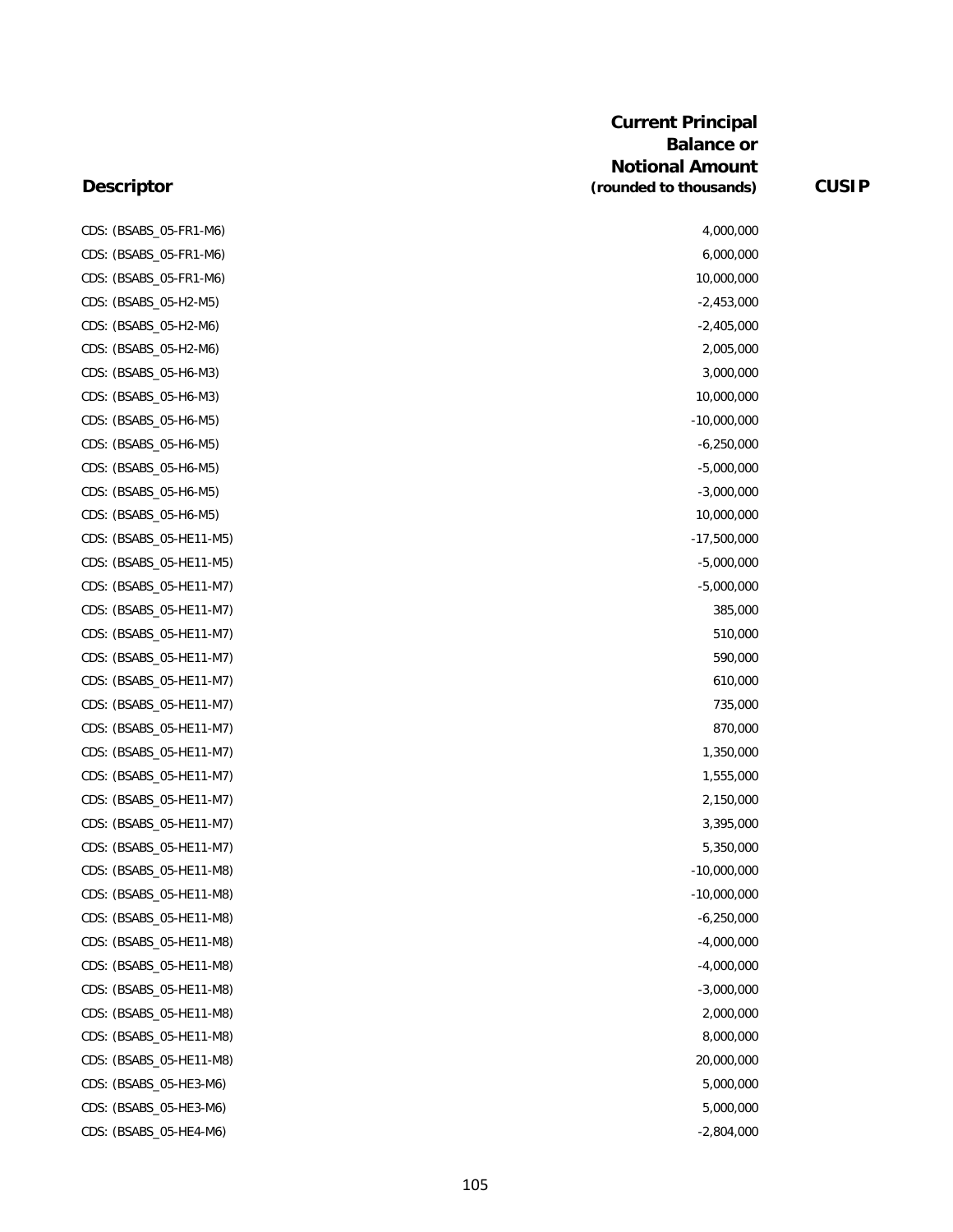#### **Descriptor**

CDS: (BSABS\_05-HE4-M6) -2,243,000 CDS: (BSABS\_05-HE4-M6) 1,795,000 CDS: (BSABS\_05-HE6-M6) -5,000,000 CDS: (BSABS\_05-HE6-M6) -3,750,000 CDS: (BSABS\_05-HE6-M6) -3,200,000 -3,200,000 -3,200,000 -3,200,000 -3,200,000 -3,200,000 -3,200,000 -3,200,000 CDS: (BSABS\_05-HE6-M6) -1,250,000 CDS: (BSABS\_05-HE6-M6) 5,000,000 CDS: (BSABS\_05-HE6-M6) 10,000,000 CDS: (BSABS\_05-Q1-M5) -7,500,000 CDS: (BSABS\_05-Q1-M5) -5,000,000 CDS: (BSABS\_05-Q1-M5) 4,000,000 CDS: (BSABS\_05-T1-M7) -786,000 CDS: (BSABS\_05-T2-M6) -1,857,000 CDS: (BSABS\_05-T2-M6) 8,913,000 CDS: (BSABS\_05-TC1-M5) -4,914,000 CDS: (BSABS\_05-TC1-M5) -1,994,000 CDS: (BSABS\_05-TC1-M5) 6,185,000 CDS: (BSABS\_06-1-M6) -584,000 CDS: (BSABS\_06-H1-IIM7) -2,000,000 CDS: (BSABS\_06-H1-IIM8) -385,000 CDS: (BSABS\_06-H1-IIM8) -19,000 CDS: (BSABS\_06-HE1-1M7) -4,216,000 CDS: (BSABS\_06-HE1-1M7) -3,751,000 CDS: (BSABS\_06-HE1-1M7) -2,714,000 CDS: (BSABS\_06-HE1-1M7) -422,000 CDS: (BSABS\_06-HE1-1M7) -281,000 CDS: (BSABS\_06-P1-M7) -4,000,000 CDS: (BSABS\_06-P1-M7) 6,000,000 CDS: (BSABS\_06-PC1-M5) -2,870,000 CDS: (BSABS\_06-PC1-M5) -1,435,000 CDS: (BSABS\_06-PC1-M5) -1,435,000 CDS: (BSABS\_06-PC1-M5) -1,130,000 CDS: (BSABS\_06-PC1-M5) -565,000 CDS: (BSABS\_06-PC1-M5) -565,000 CDS: (CARR\_04-NC2-M6) -445,000 CDS: (CARR\_04-NC2-M6) -356,000 CDS: (CARR\_05-FRE1-M9) -5,000,000 CDS: (CARR\_05-FRE1-M9) 12,000,000 CDS: (CARR\_05-NC3-M8) -6,250,000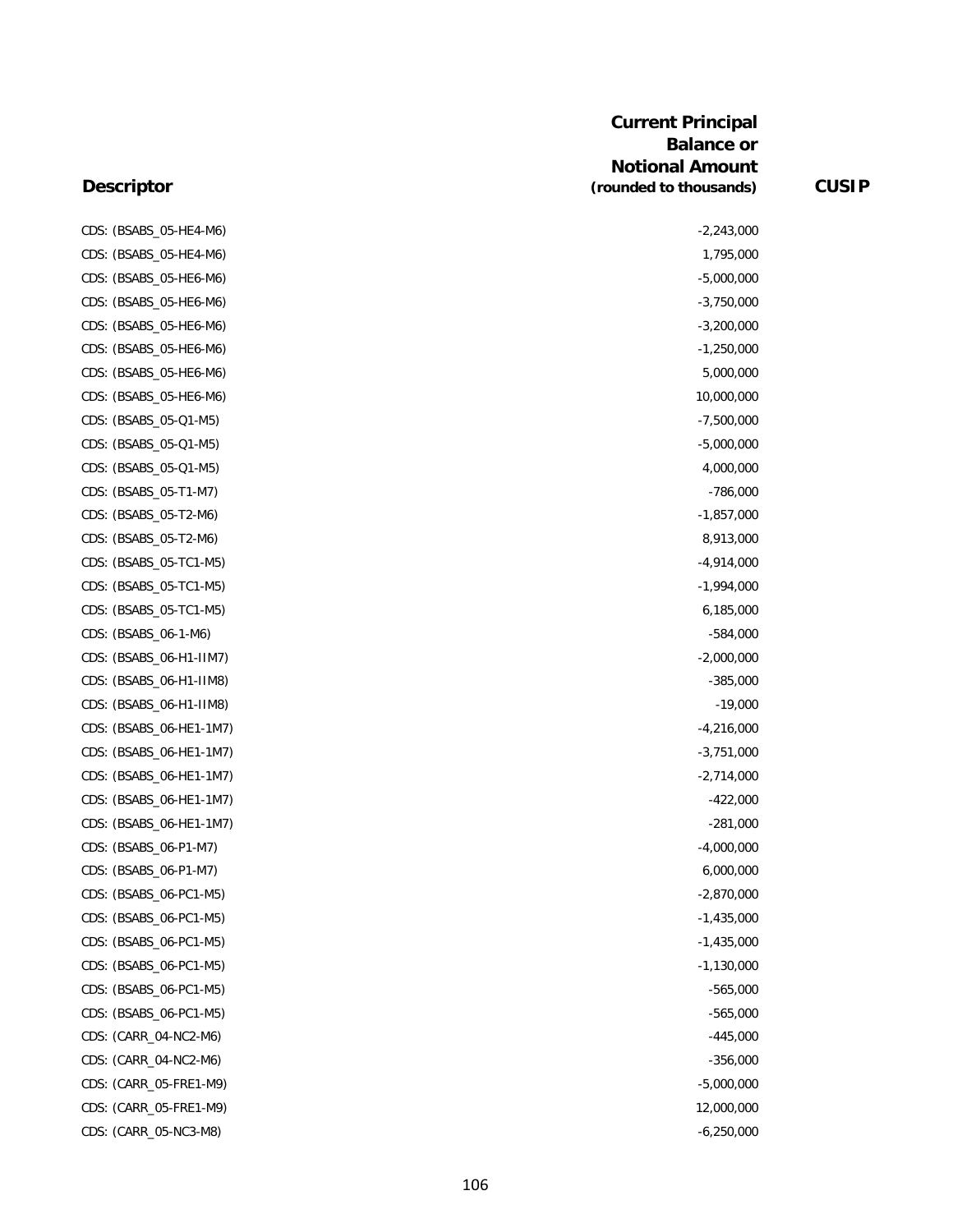#### **Descriptor**

CDS: (CARR\_05-NC3-M8) CDS: (CARR\_05-NC3-M8) CDS: (CARR\_05-NC4-M7) CDS: (CARR\_05-NC4-M7) CDS: (CARR\_05-NC4-M8) CDS: (CARR\_05-NC4-M8) CDS: (CARR\_05-NC4-M8) CDS: (CARR\_05-NC4-M8) CDS: (CARR\_05-NC4-M8) CDS: (CARR\_05-NC5-M8) CDS: (CARR\_05-NC5-M8) CDS: (CARR\_05-NC5-M8) CDS: (CARR\_05-NC5-M8) CDS: (CARR\_05-NC5-M8) CDS: (CARR\_05-NC5-M8) CDS: (CARR\_05-NC5-M8) CDS: (CARR\_05-NC5-M9) CDS: (CARR\_05-NC5-M9) CDS: (CARR\_05-NC5-M9) CDS: (CARR\_05-O2-M7) CDS: (CARR\_05-O2-M8) CDS: (CARR\_06-F1-M6) CDS: (CARR\_06-F1-M6) CDS: (CARR\_06-FRE1-M10) CDS: (CARR\_06-FRE1-M10) CDS: (CARR\_06-FRE1-M10) CDS: (CARR\_06-FRE1-M10) CDS: (CARR\_06-FRE1-M10) CDS: (CARR\_06-FRE1-M10) CDS: (CARR\_06-FRE1-M10) CDS: (CARR\_06-FRE1-M10) CDS: (CARR\_06-FRE1-M10) CDS: (CARR\_06-FRE1-M9) CDS: (CARR\_06-FRE1-M9) CDS: (CARR\_06-FRE1-M9) CDS: (CARR\_06-FRE1-M9) CDS: (CARR\_06-FRE1-M9) CDS: (CARR\_06-FRE1-M9) CDS: (CARR\_06-FRE1-M9)

|              | 2,000,000  |
|--------------|------------|
|              | 3,000,000  |
|              | 5,000,000  |
| 10,000,000   |            |
| $-3,750,000$ |            |
|              | $-850,000$ |
|              | $-400,000$ |
|              | 7,500,000  |
|              | 7,500,000  |
| $-8,200,000$ |            |
| $-4,000,000$ |            |
| $-1,500,000$ |            |
|              | $-340,000$ |
|              | $-160,000$ |
|              | 1,200,000  |
|              | 4,800,000  |
| $-1,500,000$ |            |
|              | $-340,000$ |
|              | $-160,000$ |
| $-1,259,000$ |            |
| $-2,000,000$ |            |
| $-5,741,000$ |            |
| $-2,259,000$ |            |
| $-1,364,000$ |            |
|              | $-622,000$ |
|              | $-544,000$ |
|              | $-344,000$ |
|              | $-294,000$ |
|              | $-242,000$ |
|              | $-230,000$ |
|              | $-206,000$ |
|              | $-154,000$ |
| $-4,000,000$ |            |
| $-2,680,000$ |            |
| $-1,364,000$ |            |
| $-1,320,000$ |            |
|              | $-622,000$ |
|              | $-544,000$ |
|              | $-344,000$ |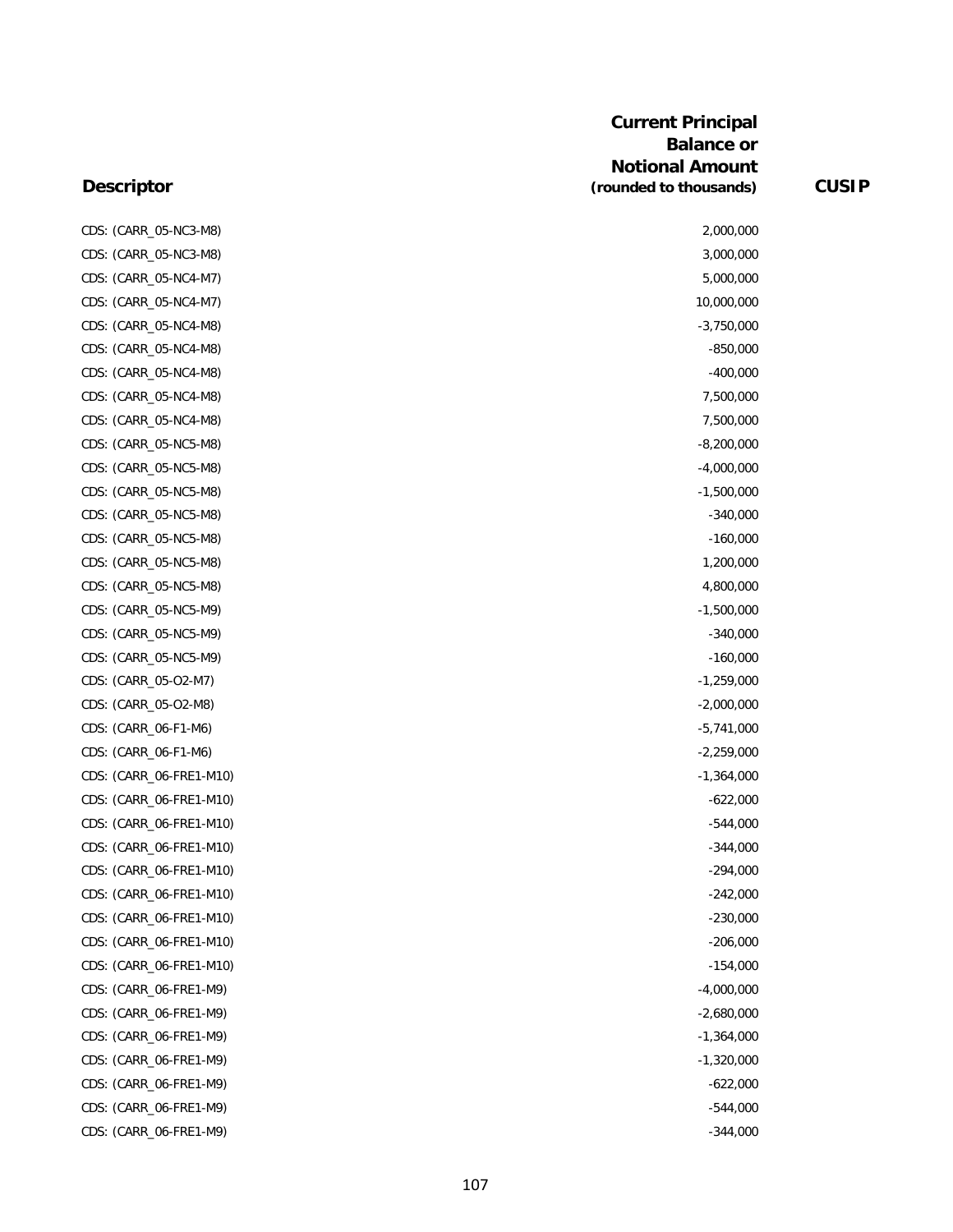#### **Descriptor**

| CDS: (CARR_06-FRE1-M9) | $-294,000$   |
|------------------------|--------------|
| CDS: (CARR_06-FRE1-M9) | $-242,000$   |
| CDS: (CARR_06-FRE1-M9) | $-230,000$   |
| CDS: (CARR_06-FRE1-M9) | $-206,000$   |
| CDS: (CARR_06-FRE1-M9) | $-154,000$   |
| CDS: (CARR_06-N2-M9)   | $-4,600,000$ |
| CDS: (CARR_06-N2-M9)   | $-2,000,000$ |
| CDS: (CARR_06-NC1-M9)  | $-8,000,000$ |
| CDS: (CARR_06-NC1-M9)  | $-3,000,000$ |
| CDS: (CARR_06-NC1-M9)  | $-2,744,000$ |
| CDS: (CARR_06-NC1-M9)  | $-2,600,000$ |
| CDS: (CARR_06-NC1-M9)  | $-2,000,000$ |
| CDS: (CARR_06-NC1-M9)  | $-2,000,000$ |
| CDS: (CARR_06-NC1-M9)  | $-1,375,000$ |
| CDS: (CARR_06-NC1-M9)  | $-1,256,000$ |
| CDS: (CARR_06-NC1-M9)  | $-400,000$   |
| CDS: (CARR_06-NC1-M9)  | 1,000,000    |
| CDS: (CARR_06-NC1-M9)  | 4,000,000    |
| CDS: (CARR_06-NC1-M9)  | 6,800,000    |
| CDS: (CARR_06-NC1-M9)  | 8,000,000    |
| CDS: (CARR_06-NC2-M8)  | $-4,306,000$ |
| CDS: (CARR_06-NC2-M8)  | $-3,320,000$ |
| CDS: (CARR_06-NC2-M8)  | $-2,000,000$ |
| CDS: (CARR_06-NC2-M8)  | $-2,000,000$ |
| CDS: (CARR_06-NC2-M8)  | $-1,694,000$ |
| CDS: (CARR_06-NC2-M8)  | $-680,000$   |
| CDS: (CARR_06-NC2-M8)  | 2,000,000    |
| CDS: (CARR_06-NC2-M8)  | 2,000,000    |
| CDS: (CARR_06-NC3-M9)  | $-2,000,000$ |
| CDS: (CARR_06-NC3-M9)  | $-500,000$   |
| CDS: (CARR_06-NC3-M9)  | 660,000      |
| CDS: (CARR_06-NC3-M9)  | 1,340,000    |
| CDS: (CARR 06-NC4-M8)  | $-2,400,000$ |
| CDS: (CARR_06-NC4-M8)  | $-1,600,000$ |
| CDS: (CARR_06-NC5-M7)  | 2,400,000    |
| CDS: (CARR_06-NC5-M8)  | 1,600,000    |
| CDS: (CARR_06-OPT1-M9) | 2,000,000    |
| CDS: (CARR_06-RFC1-M8) | $-3,320,000$ |
| CDS: (CARR_06-RFC1-M8) | $-2,000,000$ |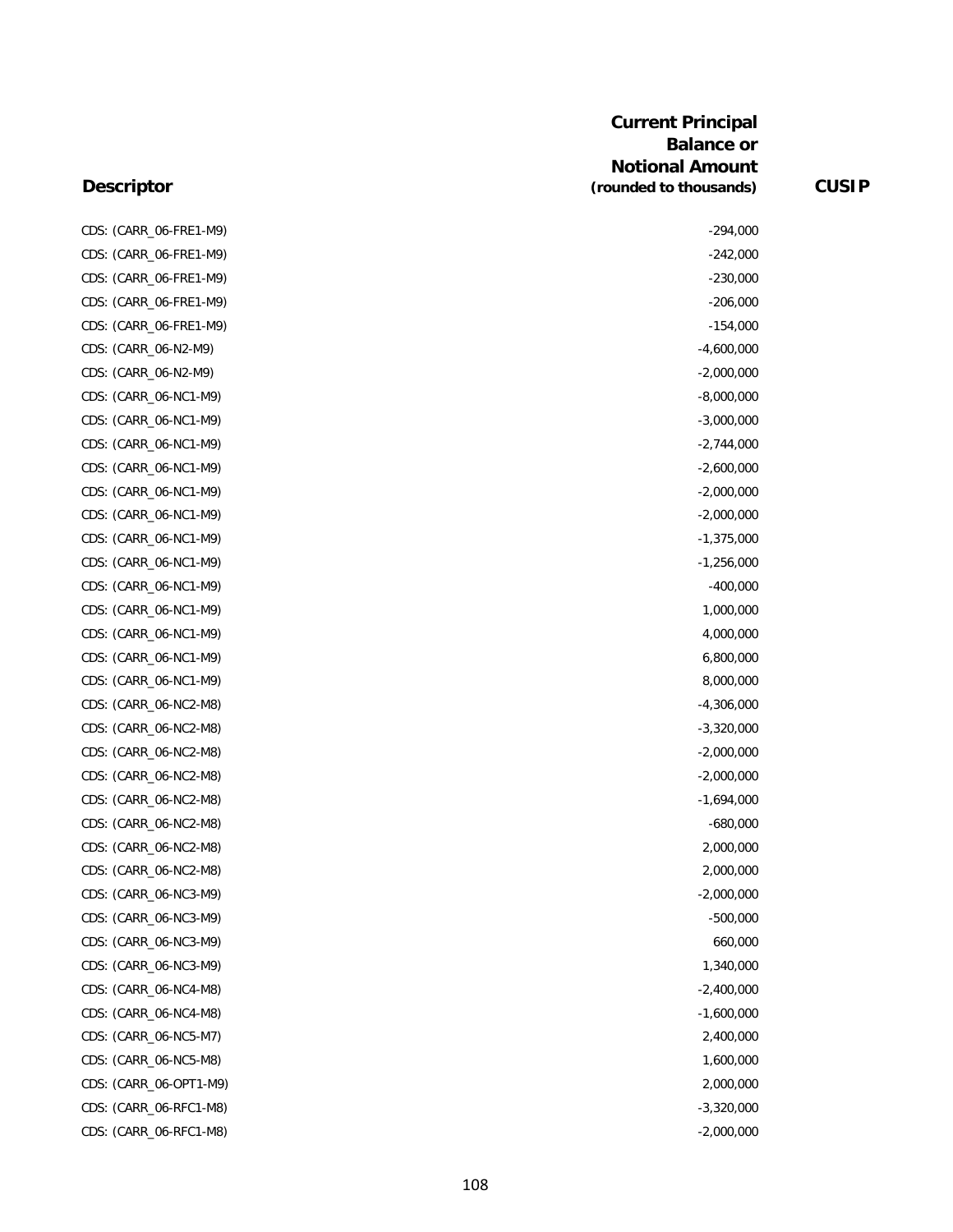### **Descriptor**

CDS: (CARR\_06-RFC1-M8) -800,000 CDS: (CARR\_06-RFC1-M8) -680,000 CDS: (CARR\_06-RFC1-M8) -600,000 CDS: (CARR\_06-RFC1-M8) 600,000 600,000 600,000 600,000 600,000 600,000 600,000 600,000 600,000 600,000 600,000 CDS: (CARR\_06-RFC1-M8) 800,000 CDS: (CARR\_06-RFC1-M8) 4,000,000 CDS: (CARR\_07-RFC1-M9) -2,400,000 CDS: (CARR\_07-RFC1-M9) -2,000,000 CDS: (CARR\_07-RFC1-M9) 2,000,000 CDS: (CBASS\_04-CB3-B3) -235,000 CDS: (CBASS\_04-CB4-B1) -3,601,000 CDS: (CBASS\_04-CB6-B2) -2,334,000 CDS: (CBASS\_04-CB8-B1) -1,413,000 CDS: (CBASS\_04-CB8-B2) 3,883,000 CDS: (CBASS\_05-CB3-B3) -5,705,000 -5,705,000 -5,705,000 -5,705,000 -5,705,000 -5,705,000 -5,705,000 -5,705,000 CDS: (CBASS\_05-CB3-B3) -4,754,000 CDS: (CBASS\_05-CB3-B3) 7,607,000 CDS: (CBASS\_05-CB3-B3) 11,410,000 CDS: (CBASS\_05-CB3-B4) -930,000 CDS: (CBASS\_05-CB4-B3) -6,490,000 CDS: (CBASS\_06-CB4-M4) -1,131,000 CDS: (CBASS\_07-CB2-M4) -2,000,000 CDS: (CBS\_05-CB1-B3) -1,845,000 CDS: (CFAB\_04-1-2B) -634,000 CDS: (CFAB\_04-1-2B) -634,000 CDS: (CFAB\_04-2-2B) -785,000 CDS: (CFHE\_04-O1-B4) -359,000 CDS: (CFLAT\_04-AQ1-M3) 2,463,000 CDS: (CFLAT\_04-AQ1-M3) 2,463,000 CDS: (CFLAT\_04-01-B3) -2,391,000 CDS: (CFLAT\_04-OPT1-B2) -2,130,000 CDS: (CHEC\_05-A-M7) -1,239,000 CDS: (CHEC\_05-C-B1) -2,824,000 CDS: (CHEC\_05-C-B1) -1,694,000 CDS: (CHEC\_05-C-B1) 2,259,000 CDS: (CHEC\_05-C-B1) 2,824,000 CDS: (CMLTI\_04-OPT1-M1) -1,958,000 CDS: (CMLTI\_04-OPT1-M9) -1,305,000

CDS: (CMLTI\_04-RES1-M1) -2,315,000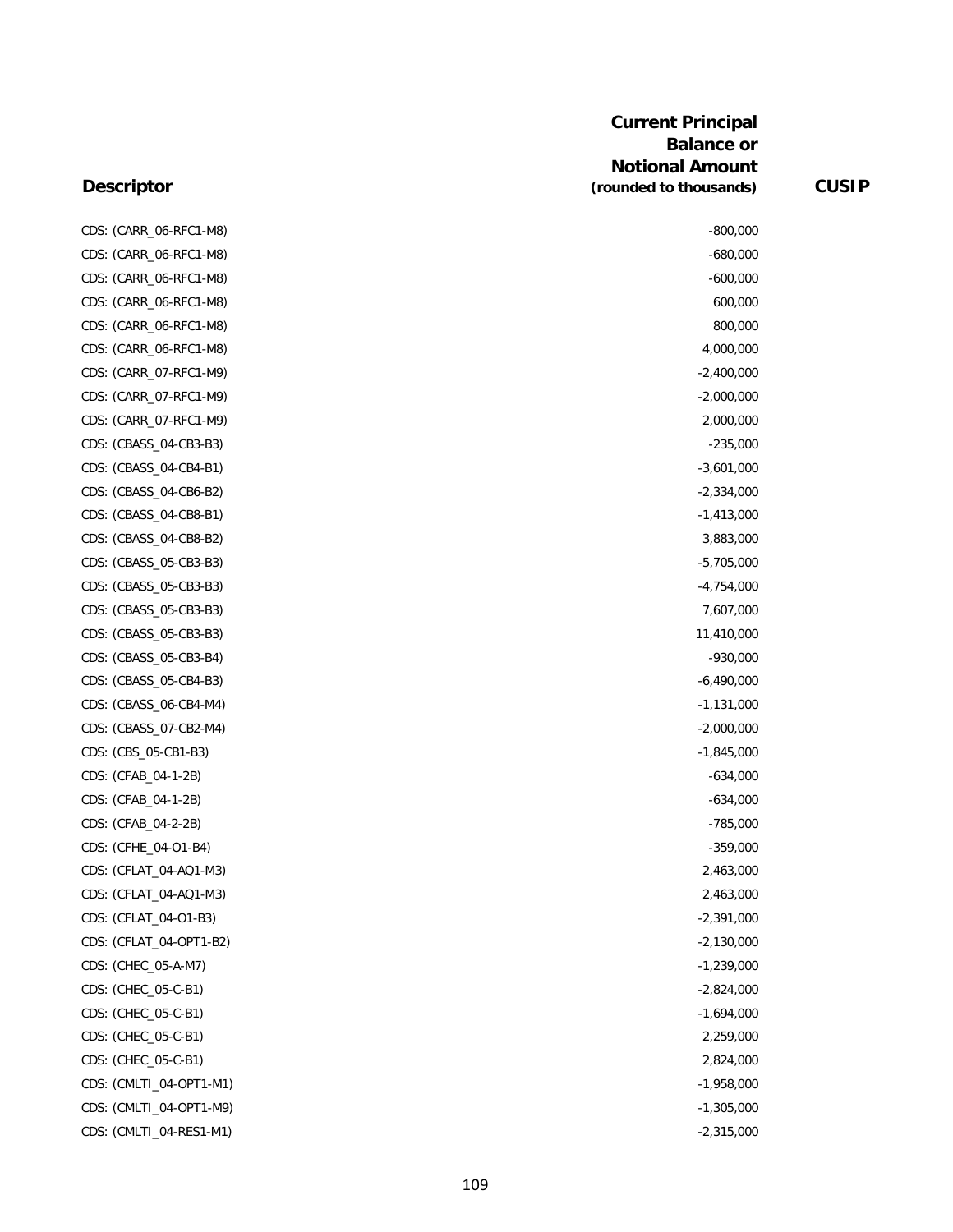| CDS: (CMLTI_05-OPT1-M8) | $-1,572,000$ |
|-------------------------|--------------|
| CDS: (CMLTI_05-OPT1-M8) | $-1,257,000$ |
| CDS: (CMLTI_05-OPT1-M9) | $-1,897,000$ |
| CDS: (CMLTI 05-OPT1-M9) | $-1,897,000$ |
| CDS: (CMLTI_05-OPT3-M8) | $-2,372,000$ |
| CDS: (CMLTI_05-OPT3-M9) | $-4,161,000$ |
| CDS: (CMLTI_06-WFH3-M5) | $-4,000,000$ |
| CDS: (CMLTI_06-WFH3-M5) | 2,200,000    |
| CDS: (CMLTI_06-WFH3-M8) | $-2,000,000$ |
| CDS: (CMLTI_06-WFH3-M9) | $-3,354,000$ |
| CDS: (CMLTI_06-WFH3-M9) | $-855,000$   |
| CDS: (CMLTI_06-WFH3-M9) | $-151,000$   |
| CDS: (CMLTI_06-WFH3-M9) | 3,354,000    |
| CDS: (CMLTI_07-AH1-M6)  | $-2,200,000$ |
| CDS: (CMLTI_07-WF1-M5)  | $-3,200,000$ |
| CDS: (CMLTI_07-WF2-M9)  | $-4,800,000$ |
| CDS: (CMLTI_07-WFH1-M4) | $-2,400,000$ |
| CDS: (CTM_05-HE3-M8)    | $-2,732,000$ |
| CDS: (CTM_05-HE3-M8)    | $-1,242,000$ |
| CDS: (CTM_05-HE3-M8)    | $-1,090,000$ |
| CDS: (CTM_05-HE3-M8)    | -686,000     |
| CDS: (CTM_05-HE3-M8)    | $-684,000$   |
| CDS: (CTM_05-HE3-M8)    | $-588,000$   |
| CDS: (CTM_05-HE3-M8)    | $-484,000$   |
| CDS: (CTM_05-HE3-M8)    | $-460,000$   |
| CDS: (CTM_05-HE3-M8)    | $-410,000$   |
| CDS: (CTM_05-HE3-M8)    | $-310,000$   |
| CDS: (CTM_05-HE3-M8)    | $-308,000$   |
| CDS: (CTM_05-HE3-M8)    | $-272,000$   |
| CDS: (CTM_05-HE3-M8)    | $-172,000$   |
| CDS: (CTM_05-HE3-M8)    | $-146,000$   |
| CDS: (CTM_05-HE3-M8)    | $-122,000$   |
| CDS: (CTM_05-HE3-M8)    | $-114,000$   |
| CDS: (CTM_05-HE3-M8)    | $-102,000$   |
| CDS: (CTM_05-HE3-M8)    | $-78,000$    |
| CDS: (CTM_05-HE3-M9)    | $-1,487,000$ |
| CDS: (CTM_05-HE3-M9)    | $-1,018,000$ |
| CDS: (CTM_05-HE3-M9)    | $-462,000$   |
| CDS: (CTM_05-HE3-M9)    | $-403,000$   |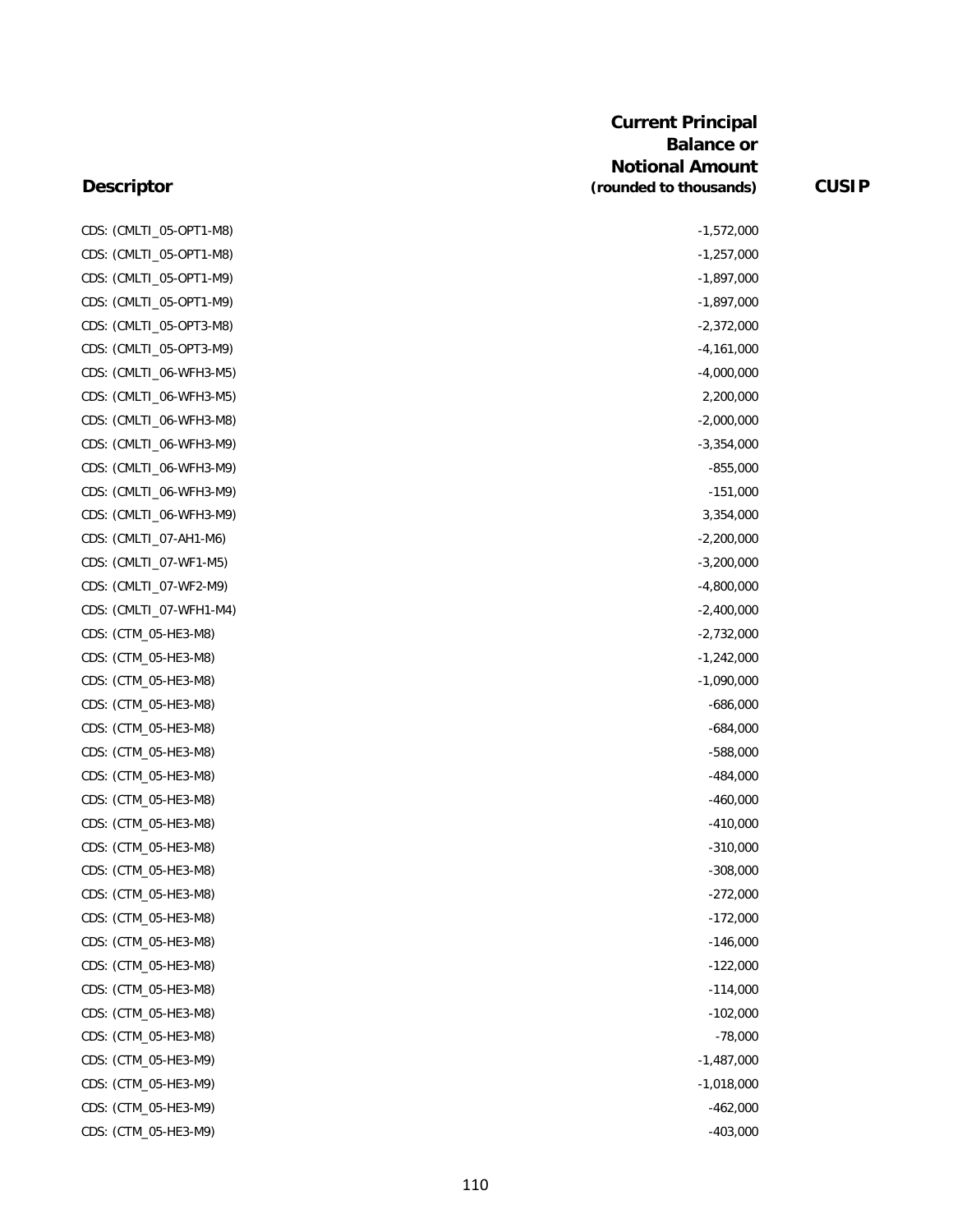| CDS: (CTM_05-HE3-M9)  | $-256,000$    |
|-----------------------|---------------|
| CDS: (CTM_05-HE3-M9)  | $-219,000$    |
| CDS: (CTM_05-HE3-M9)  | $-180,000$    |
| CDS: (CTM_05-HE3-M9)  | $-169,000$    |
| CDS: (CTM_05-HE3-M9)  | $-152,000$    |
| CDS: (CTM_05-HE3-M9)  | $-114,000$    |
| CDS: (CTM_05-HE3-M9)  | 1,487,000     |
| CDS: (CTM_05-HE4-M2)  | $-10,000,000$ |
| CDS: (CTM_05-HE4-M7)  | 3,250,000     |
| CDS: (CTM_05-WF1-M3)  | $-5,418,000$  |
| CDS: (CTM_06-WF2-M5)  | $-10,000,000$ |
| CDS: (CTM_06-WF2-M5)  | $-7,500,000$  |
| CDS: (CTM_06-WF2-M9)  | $-370,000$    |
| CDS: (CTM_06-WF2-M9)  | $-182,000$    |
| CDS: (CTM_06-WF2-M9)  | $-138,000$    |
| CDS: (CTM_06-WF4-M9)  | $-178,000$    |
| CDS: (CTM_06-WF4-M9)  | $-134,000$    |
| CDS: (CTM_06-WF4-M9)  | -89,000       |
| CDS: (CTM_06-WF4-M9)  | $-38,000$     |
| CDS: (CTM_06-WF4-M9)  | $-38,000$     |
| CDS: (CTM_06-WF4-M9)  | $-7,000$      |
| CDS: (CTM_06-WF4-M9)  | $-7,000$      |
| CDS: (CWH_07-1-M8)    | $-5,696,000$  |
| CDS: (CWH_07-1-M8)    | $-1,992,000$  |
| CDS: (CWH_07-1-M8)    | $-312,000$    |
| CDS: (CWHE_04-10-BV)  | $-1,164,000$  |
| CDS: (CWHE_04-13-BV)  | $-3,154,000$  |
| CDS: (CWHE_04-13-MV8) | $-6,905,000$  |
| CDS: (CWHE_04-13-MV8) | $-2,302,000$  |
| CDS: (CWHE_04-15-MV7) | $-5,320,000$  |
| CDS: (CWHE_04-7-MV7)  | $-1,333,000$  |
| CDS: (CWHE_05-11-MV8) | 5,000,000     |
| CDS: (CWHE_05-11-MV8) | 10,000,000    |
| CDS: (CWHE_05-11-MV8) | 10,000,000    |
| CDS: (CWHE_06-14-M9)  | $-1,200,000$  |
| CDS: (CWHE_06-14-M9)  | $-800,000$    |
| CDS: (CWHE_06-8-M7)   | $-684,000$    |
| CDS: (CWHE_06-8-M7)   | $-310,000$    |
| CDS: (CWHE_06-8-M7)   | $-272,000$    |

| $-256,000$     |
|----------------|
| -219,000       |
| $-180,000$     |
| $-169,000$     |
| $-152,000$     |
| $-114,000$     |
| 1,487,000      |
| $-10,000,000$  |
| 3,250,000      |
| $-5,418,000$   |
| $-10,000,000$  |
| $-7,500,000$   |
| $-370,000$     |
| $-182,000$     |
| $-138,000$     |
| $-178,000$     |
| $-134,000$     |
| $-89,000$      |
| $-38,000$      |
| $-38,000$      |
| -7,000         |
| $-7,000$       |
| $-5,696,000$   |
| $-1,992,000$   |
| $-312,000$     |
| $-1,164,000$   |
| $-3, 154, 000$ |
| $-6,905,000$   |
| $-2,302,000$   |
| $-5,320,000$   |
| $-1,333,000$   |
| 5,000,000      |
| 10,000,000     |
| 10,000,000     |
| $-1,200,000$   |
| $-800,000$     |
| -684,000       |
| $-310,000$     |
| -272,000       |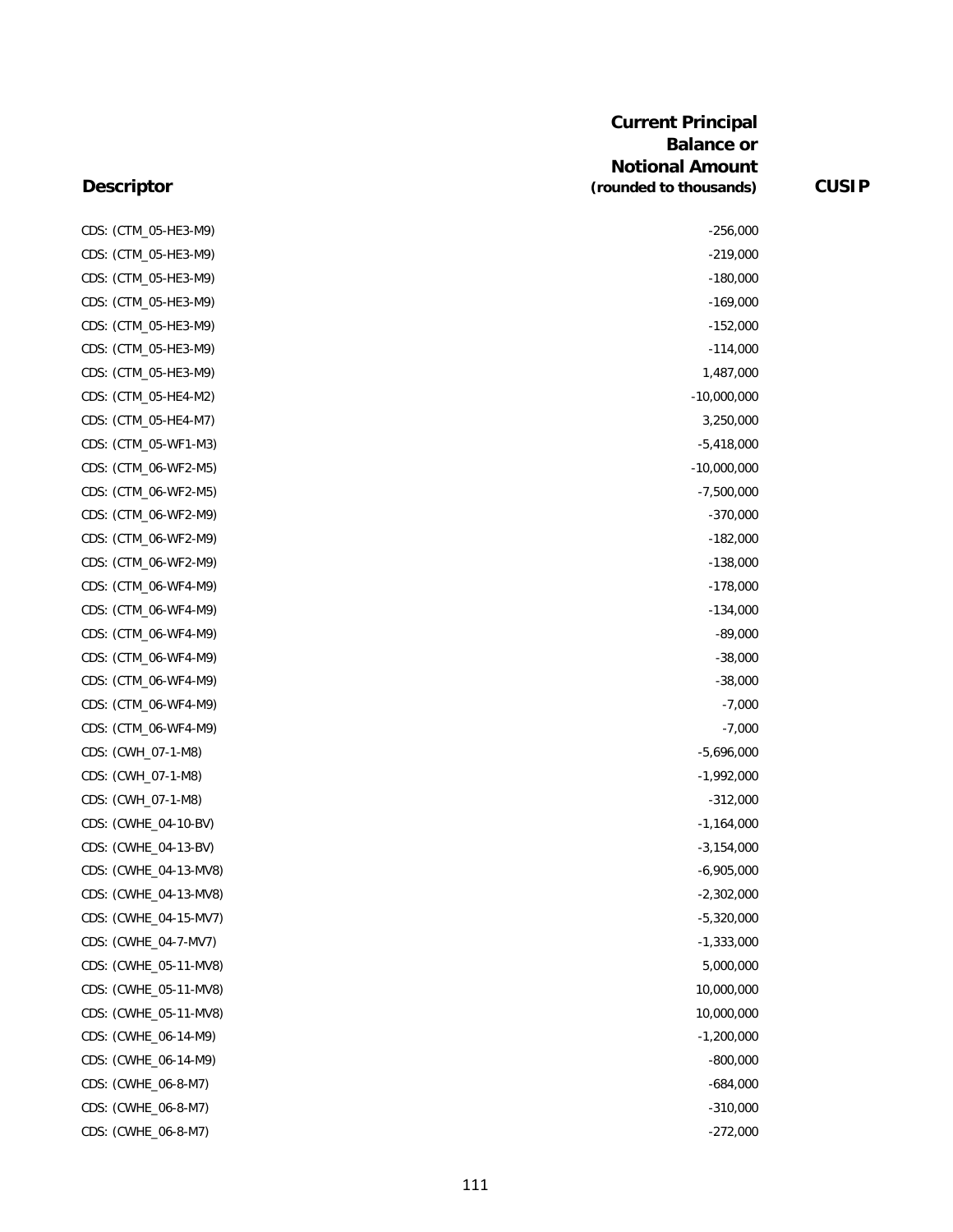| CDS: (CWHE_06-8-M7)  | $-172,000$    |
|----------------------|---------------|
| CDS: (CWHE_06-8-M7)  | $-146,000$    |
| CDS: (CWHE_06-8-M7)  | $-122,000$    |
| CDS: (CWHE_06-8-M7)  | $-114,000$    |
| CDS: (CWHE_06-8-M7)  | $-102,000$    |
| CDS: (CWHE_06-8-M7)  | $-78,000$     |
| CDS: (CWHE_06-B3-M6) | $-8,000,000$  |
| CDS: (CWHL_05-2-B1)  | $-7,423,000$  |
| CDS: (CWL_03-B4-B)   | $-23,000$     |
| CDS: (CWL_04-15-MV8) | $-4,706,000$  |
| CDS: (CWL_04-6-M8)   | $-2,013,000$  |
| CDS: (CWL_04-9-MV7)  | $-803,000$    |
| CDS: (CWL_04-BC5-M7) | $-998,000$    |
| CDS: (CWL_04-BC5-M8) | $-1,425,000$  |
| CDS: (CWL_04-S1-M3)  | $-1,882,000$  |
| CDS: (CWL_05-11-MF8) | $-10,000,000$ |
| CDS: (CWL_05-13-MV8) | $-5,000,000$  |
| CDS: (CWL_05-16-BV)  | $-563,000$    |
| CDS: (CWL_05-16-BV)  | $-497,000$    |
| CDS: (CWL_05-16-BV)  | $-222,000$    |
| CDS: (CWL_05-16-BV)  | $-205,000$    |
| CDS: (CWL_05-16-BV)  | $-114,000$    |
| CDS: (CWL_05-16-BV)  | $-110,000$    |
| CDS: (CWL_05-16-BV)  | $-87,000$     |
| CDS: (CWL_05-16-BV)  | $-62,000$     |
| CDS: (CWL_05-16-BV)  | $-37,000$     |
| CDS: (CWL_05-16-BV)  | $-26,000$     |
| CDS: (CWL_05-16-BV)  | $-21,000$     |
| CDS: (CWL_05-16-BV)  | $-20,000$     |
| CDS: (CWL_05-16-BV)  | $-13,000$     |
| CDS: (CWL_05-16-BV)  | $-11,000$     |
| CDS: (CWL_05-16-BV)  | $-7,000$      |
| CDS: (CWL_05-16-BV)  | $-6,000$      |
| CDS: (CWL_05-16-MV8) | 9,000,000     |
| CDS: (CWL_05-17-BV)  | $-563,000$    |
| CDS: (CWL_05-17-BV)  | $-497,000$    |
| CDS: (CWL_05-17-BV)  | $-222,000$    |
| CDS: (CWL_05-17-BV)  | $-205,000$    |
| CDS: (CWL_05-17-BV)  | $-114,000$    |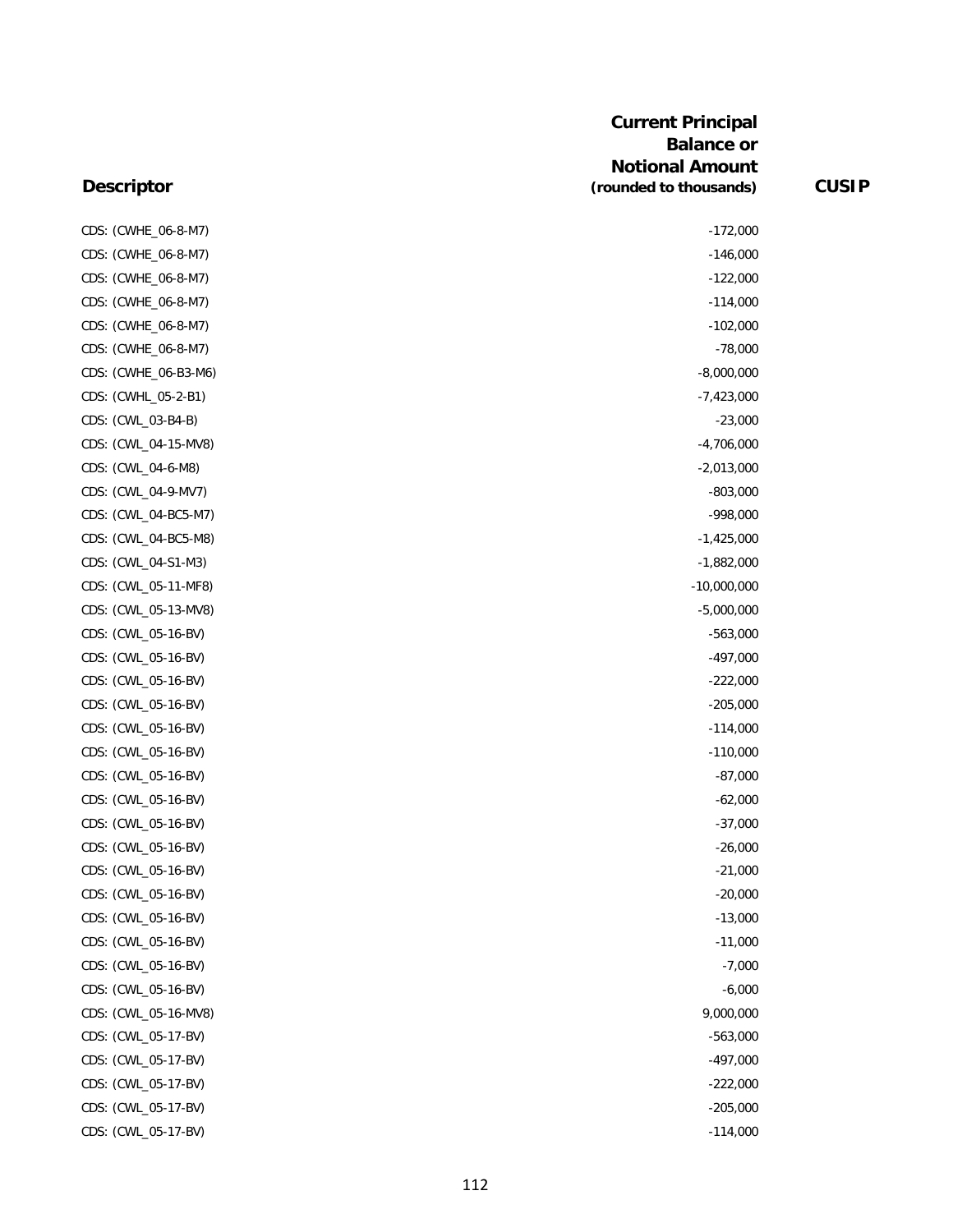| CDS: (CWL_05-17-BV)  | $-110,000$    |
|----------------------|---------------|
| CDS: (CWL_05-17-BV)  | $-87,000$     |
| CDS: (CWL_05-17-BV)  | $-62,000$     |
| CDS: (CWL_05-17-BV)  | $-37,000$     |
| CDS: (CWL_05-17-BV)  | $-26,000$     |
| CDS: (CWL_05-17-BV)  | $-21,000$     |
| CDS: (CWL_05-17-BV)  | $-20,000$     |
| CDS: (CWL_05-17-BV)  | $-13,000$     |
| CDS: (CWL_05-17-BV)  | $-11,000$     |
| CDS: (CWL_05-17-BV)  | $-7,000$      |
| CDS: (CWL_05-17-BV)  | $-6,000$      |
| CDS: (CWL_05-1-MV8)  | $-5,000,000$  |
| CDS: (CWL_05-1-MV8)  | $-4,000,000$  |
| CDS: (CWL_05-1-MV8)  | $-1,000,000$  |
| CDS: (CWL_05-1-MV8)  | 5,000,000     |
| CDS: (CWL_05-1-MV8)  | 5,000,000     |
| CDS: (CWL_05-1-MV8)  | 5,000,000     |
| CDS: (CWL_05-1-MV8)  | 10,000,000    |
| CDS: (CWL_05-7-MV8)  | 10,000,000    |
| CDS: (CWL_05-7-MV9)  | $-12,000,000$ |
| CDS: (CWL_05-7-MV9)  | 7,500,000     |
| CDS: (CWL_05-7-MV9)  | 7,500,000     |
| CDS: (CWL_05-8-M8)   | $-6,250,000$  |
| CDS: (CWL_05-A1-B)   | $-1,311,000$  |
| CDS: (CWL_05-BC1-B)  | $-5,000,000$  |
| CDS: (CWL_05-BC1-B)  | $-3,000,000$  |
| CDS: (CWL_05-BC1-B)  | $-2,000,000$  |
| CDS: (CWL_05-BC2-M7) | $-5,000,000$  |
| CDS: (CWL_05-BC2-M8) | 6,259,000     |
| CDS: (CWL_05-BC5-B)  | $-10,000,000$ |
| CDS: (CWL_05-BC5-B)  | $-10,000,000$ |
| CDS: (CWL_05-BC5-B)  | $-10,000,000$ |
| CDS: (CWL_06-16-M9)  | $-31,000$     |
| CDS: (CWL_06-17)     | $-4,000,000$  |
| CDS: (CWL_06-17-M5)  | $-4,000,000$  |
| CDS: (CWL_06-18-M5)  | $-8,000,000$  |
| CDS: (CWL_06-22-M8)  | $-4,000,000$  |
| CDS: (CWL_06-4-B)    | $-148,000$    |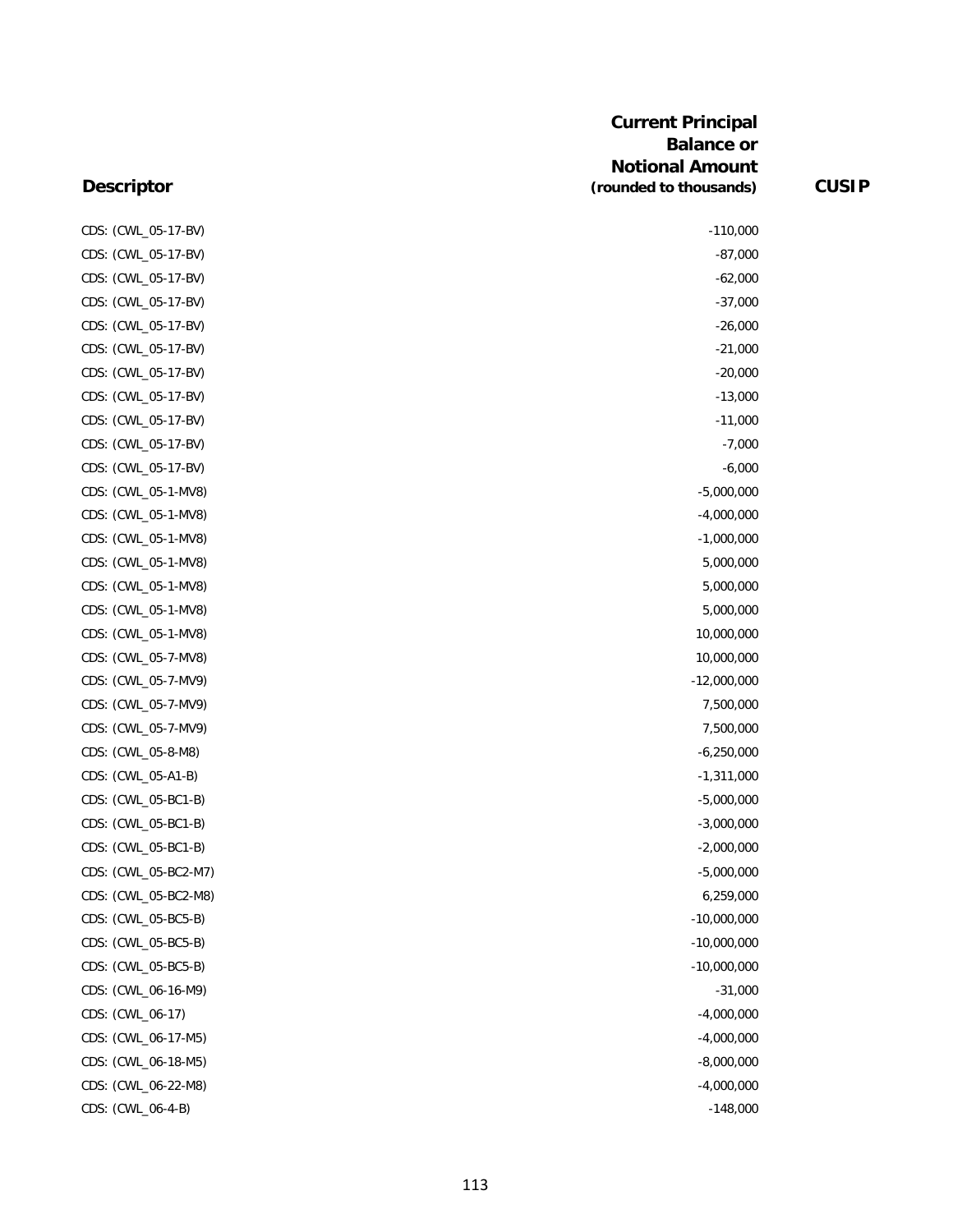| CDS: (CWL_06-4-M8)   | $-2,400,000$ |
|----------------------|--------------|
| CDS: (CWL_06-4-M8)   | $-1,600,000$ |
| CDS: (CWL_06-6-M6)   | $-2,728,000$ |
| CDS: (CWL_06-6-M6)   | $-1,242,000$ |
| CDS: (CWL_06-6-M6)   | $-1,090,000$ |
| CDS: (CWL_06-6-M6)   | $-688,000$   |
| CDS: (CWL_06-6-M6)   | $-588,000$   |
| CDS: (CWL_06-6-M6)   | $-486,000$   |
| CDS: (CWL_06-6-M6)   | $-460,000$   |
| CDS: (CWL_06-6-M6)   | $-410,000$   |
| CDS: (CWL_06-6-M6)   | $-308,000$   |
| CDS: (CWL_06-8-M8)   | $-804,000$   |
| CDS: (CWL_06-8-M8)   | $-366,000$   |
| CDS: (CWL_06-8-M8)   | $-321,000$   |
| CDS: (CWL_06-8-M8)   | $-203,000$   |
| CDS: (CWL_06-8-M8)   | $-173,000$   |
| CDS: (CWL_06-8-M8)   | $-144,000$   |
| CDS: (CWL_06-8-M8)   | $-135,000$   |
| CDS: (CWL_06-8-M8)   | $-121,000$   |
| CDS: (CWL_06-8-M8)   | $-91,000$    |
| CDS: (CWL_06-BC2-M8) | $-781,000$   |
| CDS: (CWL_06-BC2-M8) | $-781,000$   |
| CDS: (CXHE_05-D-B2)  | $-7,203,000$ |
| CDS: (CXHE_05-D-B2)  | $-2,701,000$ |
| CDS: (CXHE_06-A-M8)  | $-5,297,000$ |
| CDS: (CXHE_06-A-M8)  | $-1,655,000$ |
| CDS: (ECRT_05-4-M9)  | 442,000      |
| CDS: (EMLT_04-3-M10) | $-1,831,000$ |
| CDS: (EMLT_04-3-M10) | 1,172,000    |
| CDS: (EMLT_04-3-M10) | 1,172,000    |
| CDS: (EMLT_05-1-B1)  | $-812,000$   |
| CDS: (EQABS_04-3-B2) | $-333,000$   |
| CDS: (EQABS_04-3-B2) | $-333,000$   |
| CDS: (EQFM_05-1-M7)  | $-2,894,000$ |
| CDS: (EQFM_05-1-M8)  | $-2,524,000$ |
| CDS: (EQFM_05-1-M8)  | 883,000      |
| CDS: (EQFM_05-1-M8)  | 1,641,000    |
| CDS: (EQFM_05-1-M8)  | 2,524,000    |
| CDS: (FFML_04-F1-B3) | $-155,000$   |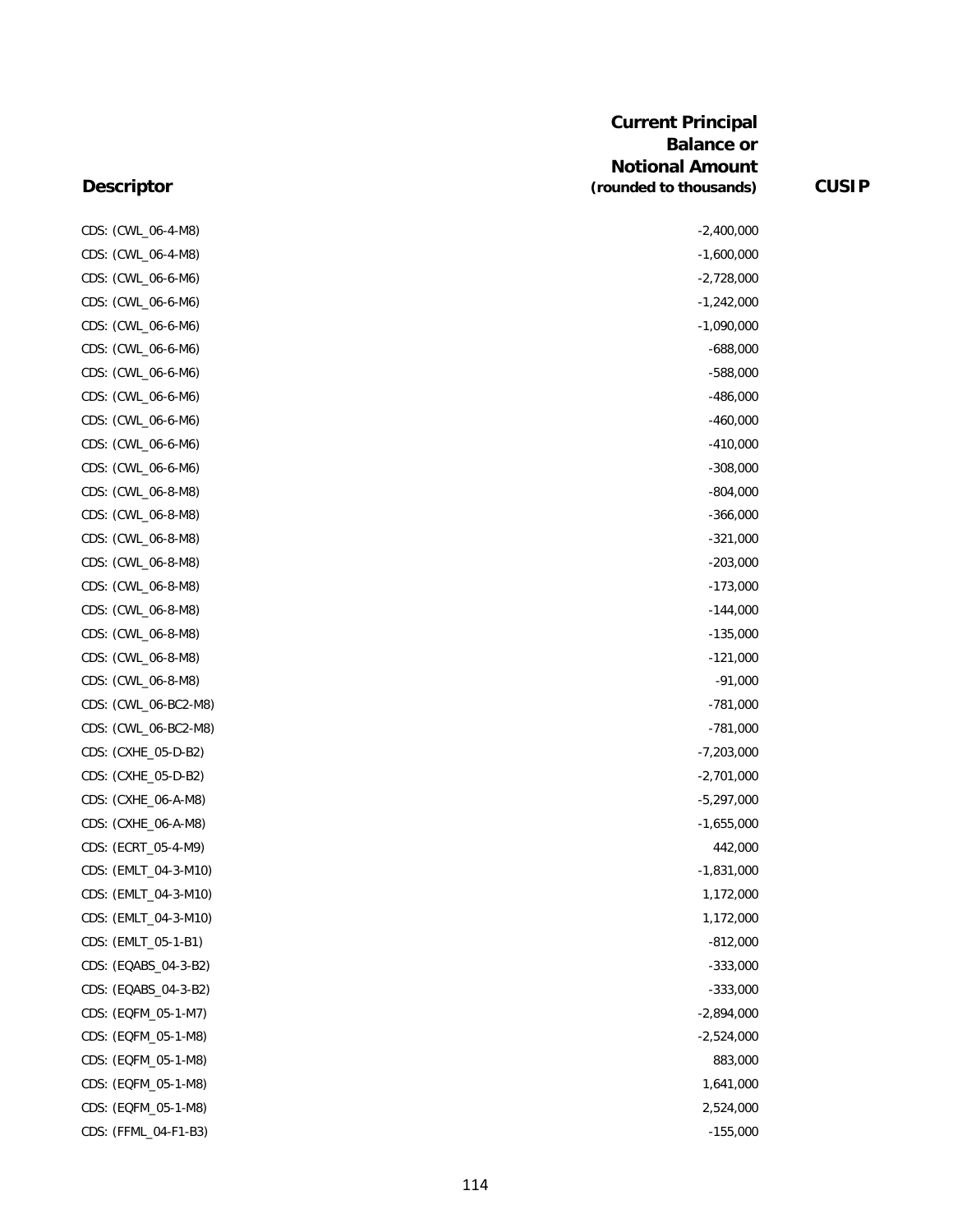| CDS: (FFML_04-F6-B4)  | $-835,000$   |
|-----------------------|--------------|
| CDS: (FFML_04-FA-M5)  | $-321,000$   |
| CDS: (FFML_04-FC-B1)  | $-1,233,000$ |
| CDS: (FFML_04-FF1-B2) | $-441,000$   |
| CDS: (FFML_04-FF4-B1) | $-2,157,000$ |
| CDS: (FFML_04-FF6-B3) | $-505,000$   |
| CDS: (FFML_04-FF8-B2) | $-1,939,000$ |
| CDS: (FFML_04-FF8-B2) | $-1,293,000$ |
| CDS: (FFML_04-FF8-B2) | 2,586,000    |
| CDS: (FFML_04-FF8-B3) | $-1,474,000$ |
| CDS: (FFML_04-FF8-B3) | $-1,474,000$ |
| CDS: (FFML_04-FF8-B3) | $-1,474,000$ |
| CDS: (FFML_04-FF8-B3) | 2,947,000    |
| CDS: (FFML_04-FFB-B)  | $-288,000$   |
| CDS: (FFML_05-F1-B2)  | $-1,987,000$ |
| CDS: (FFML_05-F1-B2)  | $-1,987,000$ |
| CDS: (FFML_05-F1-B2)  | $-1,361,000$ |
| CDS: (FFML_05-F1-B2)  | $-1,361,000$ |
| CDS: (FFML_05-F1-B2)  | $-1,192,000$ |
| CDS: (FFML_05-F1-B2)  | $-626,000$   |
| CDS: (FFML_05-F1-B2)  | $-626,000$   |
| CDS: (FFML_05-F1-B2)  | 111,000      |
| CDS: (FFML_05-F1-B2)  | 119,000      |
| CDS: (FFML_05-F1-B2)  | 175,000      |
| CDS: (FFML_05-F1-B2)  | 318,000      |
| CDS: (FFML_05-F1-B2)  | 370,000      |
| CDS: (FFML_05-F1-B2)  | 1,153,000    |
| CDS: (FFML_05-F1-B2)  | 1,729,000    |
| CDS: (FFML_05-F1-B2)  | 3,975,000    |
| CDS: (FFML_05-F2-B3)  | $-2,380,000$ |
| CDS: (FFML_05-F2-B3)  | $-1,904,000$ |
| CDS: (FFML_05-F2-B3)  | 2,380,000    |
| CDS: (FFML_05-F4-M7)  | $-3,756,000$ |
| CDS: (FFML_05-F8-B1)  | $-5,000,000$ |
| CDS: (FFML_05-FF3-M8) | $-5,757,000$ |
| CDS: (FFML_05-FF3-M8) | $-3,100,000$ |
| CDS: (FFML_05-FF7-M7) | $-7,500,000$ |
| CDS: (FFML_05-FF8-B2) | $-205,000$   |
| CDS: (FFML_05-FF8-B2) | $-94,000$    |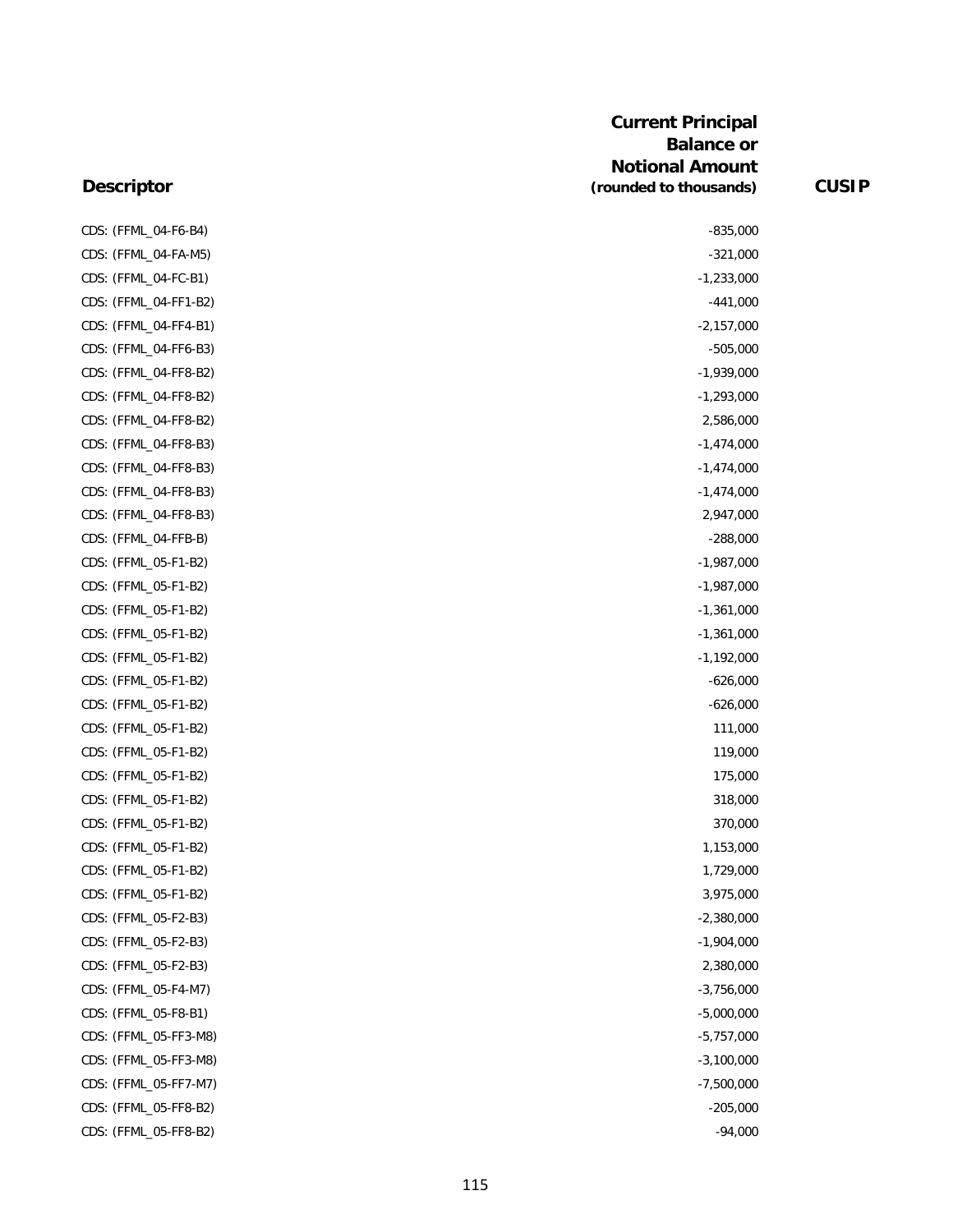| CDS: (FFML_05-FF8-B2) | $-82,000$     |
|-----------------------|---------------|
| CDS: (FFML_05-FF8-B2) | $-52,000$     |
| CDS: (FFML_05-FF8-B2) | $-44,000$     |
| CDS: (FFML_05-FF8-B2) | $-36,000$     |
| CDS: (FFML_05-FF8-B2) | $-35,000$     |
| CDS: (FFML_05-FF8-B2) | $-31,000$     |
| CDS: (FFML_05-FF8-B2) | $-23,000$     |
| CDS: (FHLT_04-4-M8)   | $-1,027,000$  |
| CDS: (FHLT_04-A-B2)   | $-175,000$    |
| CDS: (FHLT_04-C-M5)   | $-1,228,000$  |
| CDS: (FHLT_04-D-M8)   | 1,084,000     |
| CDS: (FHLT_05-1-M9)   | $-398,000$    |
| CDS: (FHLT_05-1-M9)   | 797,000       |
| CDS: (FHLT_05-2-M8)   | $-9,906,000$  |
| CDS: (FHLT_05-2-M8)   | 14,860,000    |
| CDS: (FHLT_05-B-M8)   | 10,000,000    |
| CDS: (FHLT_05-D-M6)   | $-5,000,000$  |
| CDS: (FHLT_06-D-2A3)  | $-1,000,000$  |
| CDS: (FMIC_04-4-M5)   | $-5,000,000$  |
| CDS: (FMIC_04-4-M5)   | $-3,000,000$  |
| CDS: (FMIC_04-5-M4)   | $-10,000,000$ |
| CDS: (FMIC_04-5-M4)   | $-4,000,000$  |
| CDS: (FRHE_05-1-M8)   | $-5,000,000$  |
| CDS: (FRHE_05-1-M8)   | 10,000,000    |
| CDS: (FRHE_05-A-M8)   | $-2,217,000$  |
| CDS: (FRHE_05-A-M8)   | $-1,705,000$  |
| CDS: (FRHE_05-A-M8)   | $-1,330,000$  |
| CDS: (FRHE_05-A-M8)   | $-1,194,000$  |
| CDS: (FRHE_05-A-M8)   | $-1,108,000$  |
| CDS: (FRHE_05-A-M8)   | $-716,000$    |
| CDS: (FRHE_05-A-M8)   | $-597,000$    |
| CDS: (FRHE_05-A-M8)   | 95,000        |
| CDS: (FRHE_05-A-M8)   | 102,000       |
| CDS: (FRHE_05-A-M8)   | 150,000       |
| CDS: (FRHE_05-A-M8)   | 273,000       |
| CDS: (FRHE_05-A-M8)   | 317,000       |
| CDS: (FRHE_05-A-M8)   | 989,000       |
| CDS: (FRHE_05-A-M8)   | 1,483,000     |
| CDS: (FRHE_05-B-M10)  | 175,000       |
|                       |               |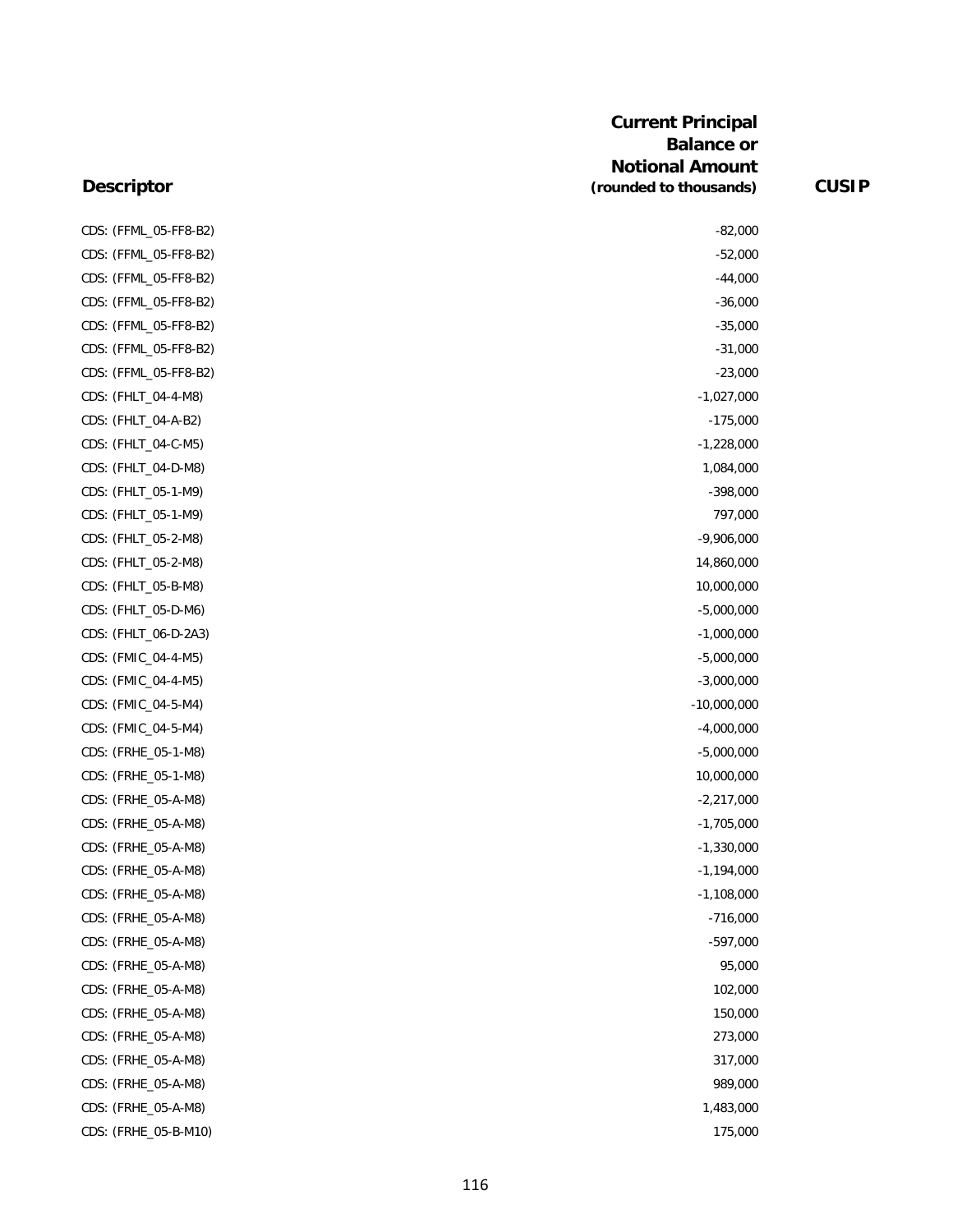| CDS: (FRHE_05-B-M10)   | 300,000       |
|------------------------|---------------|
| CDS: (FRHE_05-C-M9)    | $-6,585,000$  |
| CDS: (GSA_04-AR2-B1)   | -4,164,000    |
| CDS: (GSAA_04-10-B3)   | $-3,278,000$  |
| CDS: (GSAA_04-11-B1)   | $-6,571,000$  |
| CDS: (GSAA_04-11-B1)   | $-2,628,000$  |
| CDS: (GSAA_04-3-B2)    | $-6,947,000$  |
| CDS: (GSAA_05-11-B2)   | $-2,652,000$  |
| CDS: (GSAA_05-1-B1)    | $-12,500,000$ |
| CDS: (GSAA_05-1-B2)    | $-3,000,000$  |
| CDS: (GSAA_05-4-B3)    | $-5,000,000$  |
| CDS: (GSAA_05-8-B2)    | $-5,000,000$  |
| CDS: (GSAMP_03-AHL-M2) | $-1,146,000$  |
| CDS: (GSAMP_04-AHL-B2) | $-2,323,000$  |
| CDS: (GSAMP_04-NC1-B3) | $-796,000$    |
| CDS: (GSAMP_04-OPT-B2) | $-759,000$    |
| CDS: (GSAMP_04-OPT-B3) | $-633,000$    |
| CDS: (GSAMP_04-OPT-B3) | $-633,000$    |
| CDS: (GSAMP_04-OPT-B3) | 633,000       |
| CDS: (GSAMP_04-WF-B3)  | $-52,000$     |
| CDS: (GSAMP_05-HE4-B2) | $-2,000,000$  |
| CDS: (GSAMP_05-HE4-B2) | 5,000,000     |
| CDS: (GSAMP_05-HE4-B2) | 5,000,000     |
| CDS: (GSAMP_05-HE4-B2) | 10,000,000    |
| CDS: (GSAMP_05-HE4-B3) | $-2,106,000$  |
| CDS: (GSAMP_05-HE4-B3) | $-632,000$    |
| CDS: (GSAMP_05-HE5-B1) | $-13,000,000$ |
| CDS: (GSAMP_05-HE5-B1) | $-3,000,000$  |
| CDS: (GSAMP_05-HE5-B1) | 10,000,000    |
| CDS: (GSAMP_05-NC1-B1) | $-1,674,000$  |
| CDS: (HASC_06-OPT1-M9) | $-1,190,000$  |
| CDS: (HASC_06-OPT2-M8) | $-8,000,000$  |
| CDS: (HASC_06-OPT2-M8) | $-2,000,000$  |
| CDS: (HASC_06-OPT2-M9) | $-242,000$    |
| CDS: (HASC_06-OPT2-M9) | $-95,000$     |
| CDS: (HASC_06-OPT2-M9) | $-83,000$     |
| CDS: (HASC_06-OPT2-M9) | $-75,000$     |
| CDS: (HASC_06-OPT2-M9) | $-68,000$     |
| CDS: (HASC_06-OPT2-M9) | $-52,000$     |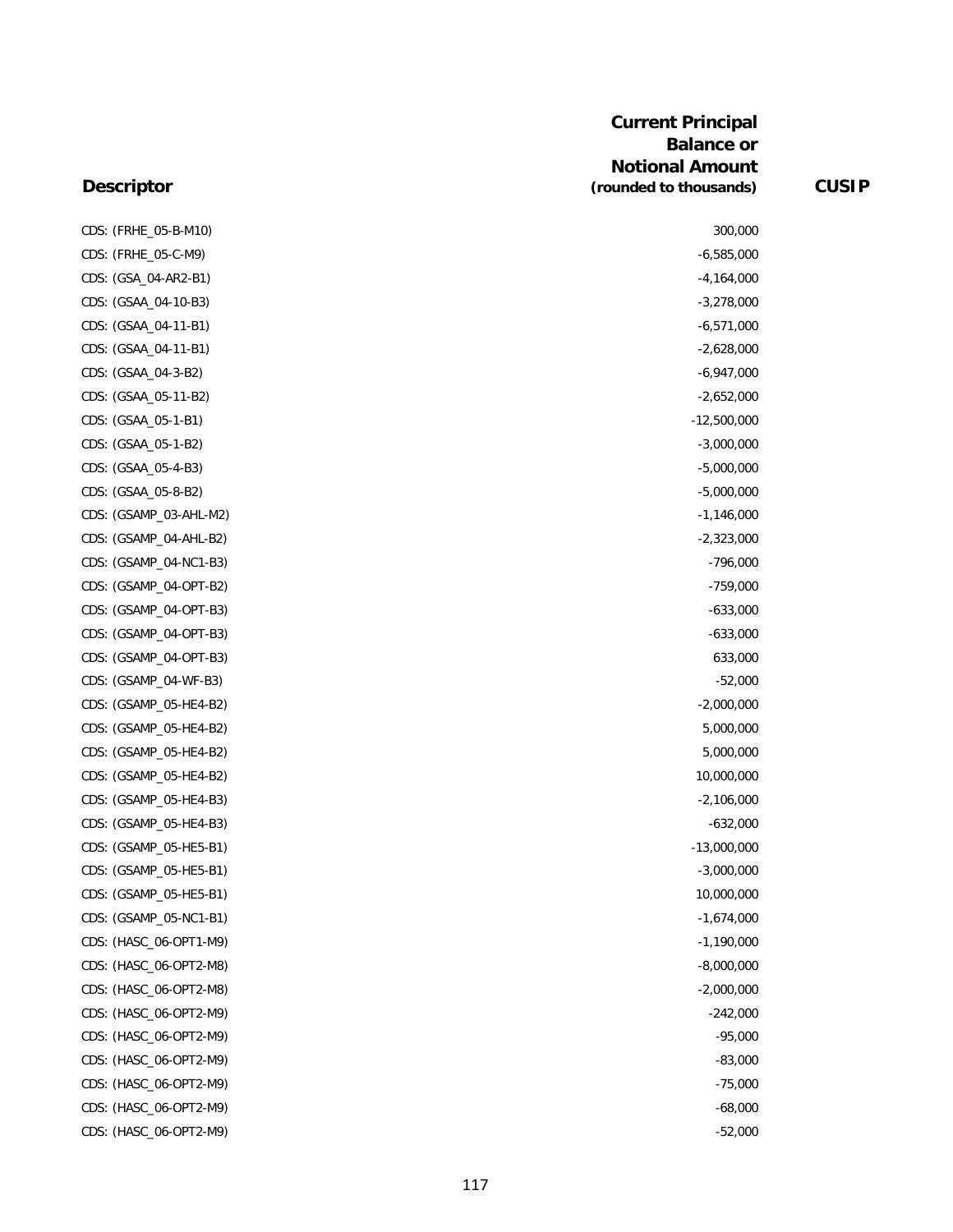| <b>Descriptor</b>     | <b>Current Principal</b><br><b>Balance or</b><br><b>Notional Amount</b><br>(rounded to thousands) | <b>CUSIP</b> |
|-----------------------|---------------------------------------------------------------------------------------------------|--------------|
|                       |                                                                                                   |              |
| CDS: (HASC_07-WF1-M6) | $-2,000,000$                                                                                      |              |
| CDS: (HEAT_04-8-B1)   | $-2,395,000$                                                                                      |              |
| CDS: (HEAT_05-2-B2)   | 2,875,000                                                                                         |              |
| CDS: (HEAT_05-4-B1)   | $-3,543,000$                                                                                      |              |
| CDS: (HEAT_05-4-B1)   | 3,543,000                                                                                         |              |
| CDS: (HEAT_05-4-B1)   | 3,543,000                                                                                         |              |
| CDS: (HEAT_05-8-M5)   | $-8,533,000$                                                                                      |              |
| CDS: (HEAT_05-8-M5)   | $-4,266,000$                                                                                      |              |
| CDS: (HEAT_05-8-M5)   | $-4,266,000$                                                                                      |              |
| CDS: (HEMT_05-2-M7)   | $-5,000,000$                                                                                      |              |
| CDS: (HMS_04-3-M5)    | $-771,000$                                                                                        |              |
| CDS: (HMS_04-6-M8)    | $-989,000$                                                                                        |              |
| CDS: (HSA_06-OP1-M8)  | $-4,000,000$                                                                                      |              |
| CDS: (HVML_04-11-B3)  | $-912,000$                                                                                        |              |
| CDS: (HVML_04-11-B3)  | $-281,000$                                                                                        |              |
| CDS: (HVML_04-11-B3)  | $-211,000$                                                                                        |              |
| CDS: (IMM_04-4-1M6)   | $-788,000$                                                                                        |              |
| CDS: (IMSA_04-4-B)    | 26,000                                                                                            |              |
| CDS: (IMSA_04-4-B)    | 49,000                                                                                            |              |
| CDS: (IMSA_04-4-B)    | 229,000                                                                                           |              |
| CDS: (INABS_05-A-M8)  | $-2,000,000$                                                                                      |              |
| CDS: (INABS_05-A-M8)  | 4,000,000                                                                                         |              |
| CDS: (INABS_05-B-M10) | $-282,000$                                                                                        |              |
| CDS: (INABS_05-D-M5)  | $-15,000,000$                                                                                     |              |
| CDS: (INDX_04-AR2-B3) | $-3,994,000$                                                                                      |              |
| CDS: (INHEL_00-B-MV1) | 1,377,000                                                                                         |              |
| CDS: (INHEL_00-B-MV1) | 1,377,000                                                                                         |              |
| CDS: (INX_04-AR3-B3)  | $-4,696,000$                                                                                      |              |
| CDS: (INX_04-AR3-B3)  | 3,747,000                                                                                         |              |
| CDS: (INX_05-A11-B3)  | $-2,059,000$                                                                                      |              |
| CDS: (JPA_06-CW1-M8)  | $-4,000,000$                                                                                      |              |
| CDS: (JPA_06-CW1-M8)  | $-2,000,000$                                                                                      |              |
| CDS: (JPA_06-CW2-MV5) | $-4,000,000$                                                                                      |              |
| CDS: (JPMA_05-F1-M9)  | $-2,436,000$                                                                                      |              |
| CDS: (JPMA_05-F1-M9)  | $-2,436,000$                                                                                      |              |

118

CDS: (JPMA\_05-F1-M9) -2,243,000 CDS: (JPMA\_05-F1-M9) -1,074,000 CDS: (JPMA\_05-F1-M9) -1,063,000 CDS: (JPMA\_05-F1-M9) -1,063,000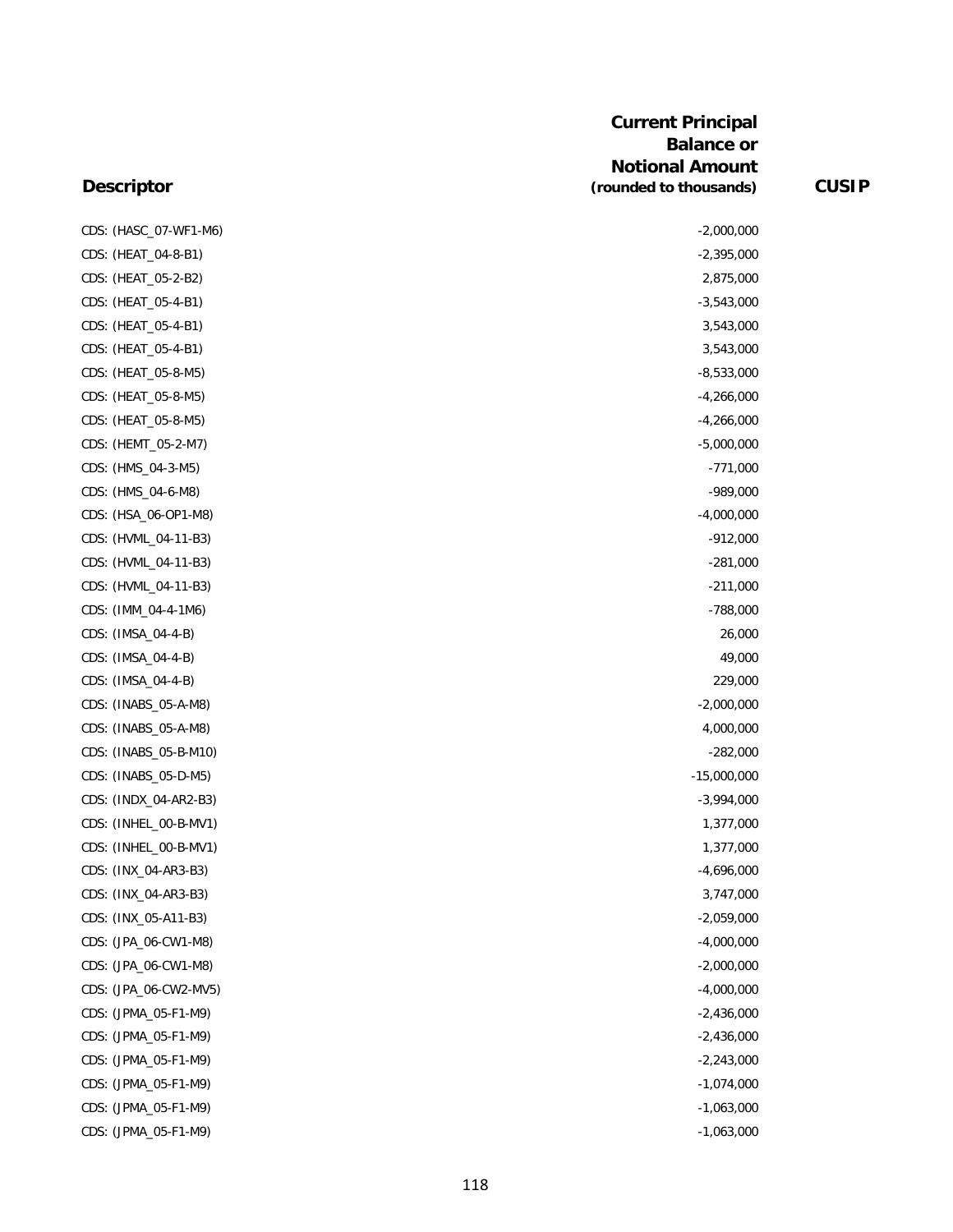| $-622,000$<br>CDS: (JPMA_05-F1-M9)<br>$-622,000$<br>CDS: (JPMA_05-F1-M9)<br>CDS: (JPMA_05-F1-M9)<br>$-532,000$<br>CDS: (JPMA_05-F1-M9)<br>$-527,000$<br>CDS: (JPMA_05-F1-M9)<br>$-240,000$<br>CDS: (JPMA_05-F1-M9)<br>$-193,000$<br>CDS: (JPMA_05-F1-M9)<br>$-183,000$<br>CDS: (JPMA_05-F1-M9)<br>$-182,000$<br>CDS: (JPMA_05-F1-M9)<br>$-182,000$<br>CDS: (JPMA_05-F1-M9)<br>$-145,000$<br>$-108,000$<br>CDS: (JPMA_05-F1-M9)<br>CDS: (JPMA_05-F1-M9)<br>$-108,000$<br>$-108,000$<br>CDS: (JPMA_05-F1-M9)<br>CDS: (JPMA_05-F1-M9)<br>$-95,000$<br>CDS: (JPMA 05-F1-M9)<br>$-91,000$<br>$-71,000$<br>CDS: (JPMA_05-F1-M9)<br>CDS: (JPMA_05-F1-M9)<br>$-54,000$<br>CDS: (JPMA_05-F1-M9)<br>$-6,000$<br>CDS: (JPMA_05-F1-M9)<br>$-6,000$<br>CDS: (JPMA_05-F1-M9)<br>$-6,000$<br>CDS: (JPMA_05-F1-M9)<br>$-3,000$<br>2,209,000<br>CDS: (JPMA_05-F1-M9)<br>CDS: (JPMA_05-F1-M9)<br>4,418,000<br>CDS: (JPMAC_05-FLD1-M8)<br>$-7,500,000$<br>CDS: (JPMAC_05-FLD1-M8)<br>5,000,000<br>CDS: (JPMAC_05-FLD1-M8)<br>7,500,000<br>CDS: (JPMAC_05-OPT1-M9)<br>$-2,238,000$<br>$-1,119,000$<br>CDS: (JPMAC_05-OPT1-M9)<br>CDS: (JPMAC_05-OPT1-M9)<br>$-1,119,000$<br>CDS: (JPMAC_05-OPT2-M9)<br>$-5,000,000$<br>CDS: (JPMAC_06-CH2-MV8)<br>$-752,000$<br>CDS: (JPMAC_06-CW1-M9)<br>$-4,000,000$<br>CDS: (JPMAC_06-CW2-MV8)<br>$-2,000,000$<br>CDS: (JPMAC_07-CH5-M6)<br>$-2,200,000$<br>CDS: (LBMLT_04-1-M8)<br>$-1,471,000$<br>CDS: (LBMLT_04-4-M8)<br>$-3,159,000$ | CDS: (JPMA_05-F1-M9) | $-1,063,000$ |
|---------------------------------------------------------------------------------------------------------------------------------------------------------------------------------------------------------------------------------------------------------------------------------------------------------------------------------------------------------------------------------------------------------------------------------------------------------------------------------------------------------------------------------------------------------------------------------------------------------------------------------------------------------------------------------------------------------------------------------------------------------------------------------------------------------------------------------------------------------------------------------------------------------------------------------------------------------------------------------------------------------------------------------------------------------------------------------------------------------------------------------------------------------------------------------------------------------------------------------------------------------------------------------------------------------------------------------------------------------------------------------------------------------------------------------------------------------|----------------------|--------------|
|                                                                                                                                                                                                                                                                                                                                                                                                                                                                                                                                                                                                                                                                                                                                                                                                                                                                                                                                                                                                                                                                                                                                                                                                                                                                                                                                                                                                                                                         |                      |              |
|                                                                                                                                                                                                                                                                                                                                                                                                                                                                                                                                                                                                                                                                                                                                                                                                                                                                                                                                                                                                                                                                                                                                                                                                                                                                                                                                                                                                                                                         |                      |              |
|                                                                                                                                                                                                                                                                                                                                                                                                                                                                                                                                                                                                                                                                                                                                                                                                                                                                                                                                                                                                                                                                                                                                                                                                                                                                                                                                                                                                                                                         |                      |              |
|                                                                                                                                                                                                                                                                                                                                                                                                                                                                                                                                                                                                                                                                                                                                                                                                                                                                                                                                                                                                                                                                                                                                                                                                                                                                                                                                                                                                                                                         |                      |              |
|                                                                                                                                                                                                                                                                                                                                                                                                                                                                                                                                                                                                                                                                                                                                                                                                                                                                                                                                                                                                                                                                                                                                                                                                                                                                                                                                                                                                                                                         |                      |              |
|                                                                                                                                                                                                                                                                                                                                                                                                                                                                                                                                                                                                                                                                                                                                                                                                                                                                                                                                                                                                                                                                                                                                                                                                                                                                                                                                                                                                                                                         |                      |              |
|                                                                                                                                                                                                                                                                                                                                                                                                                                                                                                                                                                                                                                                                                                                                                                                                                                                                                                                                                                                                                                                                                                                                                                                                                                                                                                                                                                                                                                                         |                      |              |
|                                                                                                                                                                                                                                                                                                                                                                                                                                                                                                                                                                                                                                                                                                                                                                                                                                                                                                                                                                                                                                                                                                                                                                                                                                                                                                                                                                                                                                                         |                      |              |
|                                                                                                                                                                                                                                                                                                                                                                                                                                                                                                                                                                                                                                                                                                                                                                                                                                                                                                                                                                                                                                                                                                                                                                                                                                                                                                                                                                                                                                                         |                      |              |
|                                                                                                                                                                                                                                                                                                                                                                                                                                                                                                                                                                                                                                                                                                                                                                                                                                                                                                                                                                                                                                                                                                                                                                                                                                                                                                                                                                                                                                                         |                      |              |
|                                                                                                                                                                                                                                                                                                                                                                                                                                                                                                                                                                                                                                                                                                                                                                                                                                                                                                                                                                                                                                                                                                                                                                                                                                                                                                                                                                                                                                                         |                      |              |
|                                                                                                                                                                                                                                                                                                                                                                                                                                                                                                                                                                                                                                                                                                                                                                                                                                                                                                                                                                                                                                                                                                                                                                                                                                                                                                                                                                                                                                                         |                      |              |
|                                                                                                                                                                                                                                                                                                                                                                                                                                                                                                                                                                                                                                                                                                                                                                                                                                                                                                                                                                                                                                                                                                                                                                                                                                                                                                                                                                                                                                                         |                      |              |
|                                                                                                                                                                                                                                                                                                                                                                                                                                                                                                                                                                                                                                                                                                                                                                                                                                                                                                                                                                                                                                                                                                                                                                                                                                                                                                                                                                                                                                                         |                      |              |
|                                                                                                                                                                                                                                                                                                                                                                                                                                                                                                                                                                                                                                                                                                                                                                                                                                                                                                                                                                                                                                                                                                                                                                                                                                                                                                                                                                                                                                                         |                      |              |
|                                                                                                                                                                                                                                                                                                                                                                                                                                                                                                                                                                                                                                                                                                                                                                                                                                                                                                                                                                                                                                                                                                                                                                                                                                                                                                                                                                                                                                                         |                      |              |
|                                                                                                                                                                                                                                                                                                                                                                                                                                                                                                                                                                                                                                                                                                                                                                                                                                                                                                                                                                                                                                                                                                                                                                                                                                                                                                                                                                                                                                                         |                      |              |
|                                                                                                                                                                                                                                                                                                                                                                                                                                                                                                                                                                                                                                                                                                                                                                                                                                                                                                                                                                                                                                                                                                                                                                                                                                                                                                                                                                                                                                                         |                      |              |
|                                                                                                                                                                                                                                                                                                                                                                                                                                                                                                                                                                                                                                                                                                                                                                                                                                                                                                                                                                                                                                                                                                                                                                                                                                                                                                                                                                                                                                                         |                      |              |
|                                                                                                                                                                                                                                                                                                                                                                                                                                                                                                                                                                                                                                                                                                                                                                                                                                                                                                                                                                                                                                                                                                                                                                                                                                                                                                                                                                                                                                                         |                      |              |
|                                                                                                                                                                                                                                                                                                                                                                                                                                                                                                                                                                                                                                                                                                                                                                                                                                                                                                                                                                                                                                                                                                                                                                                                                                                                                                                                                                                                                                                         |                      |              |
|                                                                                                                                                                                                                                                                                                                                                                                                                                                                                                                                                                                                                                                                                                                                                                                                                                                                                                                                                                                                                                                                                                                                                                                                                                                                                                                                                                                                                                                         |                      |              |
|                                                                                                                                                                                                                                                                                                                                                                                                                                                                                                                                                                                                                                                                                                                                                                                                                                                                                                                                                                                                                                                                                                                                                                                                                                                                                                                                                                                                                                                         |                      |              |
|                                                                                                                                                                                                                                                                                                                                                                                                                                                                                                                                                                                                                                                                                                                                                                                                                                                                                                                                                                                                                                                                                                                                                                                                                                                                                                                                                                                                                                                         |                      |              |
|                                                                                                                                                                                                                                                                                                                                                                                                                                                                                                                                                                                                                                                                                                                                                                                                                                                                                                                                                                                                                                                                                                                                                                                                                                                                                                                                                                                                                                                         |                      |              |
|                                                                                                                                                                                                                                                                                                                                                                                                                                                                                                                                                                                                                                                                                                                                                                                                                                                                                                                                                                                                                                                                                                                                                                                                                                                                                                                                                                                                                                                         |                      |              |
|                                                                                                                                                                                                                                                                                                                                                                                                                                                                                                                                                                                                                                                                                                                                                                                                                                                                                                                                                                                                                                                                                                                                                                                                                                                                                                                                                                                                                                                         |                      |              |
|                                                                                                                                                                                                                                                                                                                                                                                                                                                                                                                                                                                                                                                                                                                                                                                                                                                                                                                                                                                                                                                                                                                                                                                                                                                                                                                                                                                                                                                         |                      |              |
|                                                                                                                                                                                                                                                                                                                                                                                                                                                                                                                                                                                                                                                                                                                                                                                                                                                                                                                                                                                                                                                                                                                                                                                                                                                                                                                                                                                                                                                         |                      |              |
|                                                                                                                                                                                                                                                                                                                                                                                                                                                                                                                                                                                                                                                                                                                                                                                                                                                                                                                                                                                                                                                                                                                                                                                                                                                                                                                                                                                                                                                         |                      |              |
|                                                                                                                                                                                                                                                                                                                                                                                                                                                                                                                                                                                                                                                                                                                                                                                                                                                                                                                                                                                                                                                                                                                                                                                                                                                                                                                                                                                                                                                         |                      |              |
|                                                                                                                                                                                                                                                                                                                                                                                                                                                                                                                                                                                                                                                                                                                                                                                                                                                                                                                                                                                                                                                                                                                                                                                                                                                                                                                                                                                                                                                         |                      |              |
|                                                                                                                                                                                                                                                                                                                                                                                                                                                                                                                                                                                                                                                                                                                                                                                                                                                                                                                                                                                                                                                                                                                                                                                                                                                                                                                                                                                                                                                         |                      |              |
|                                                                                                                                                                                                                                                                                                                                                                                                                                                                                                                                                                                                                                                                                                                                                                                                                                                                                                                                                                                                                                                                                                                                                                                                                                                                                                                                                                                                                                                         |                      |              |
|                                                                                                                                                                                                                                                                                                                                                                                                                                                                                                                                                                                                                                                                                                                                                                                                                                                                                                                                                                                                                                                                                                                                                                                                                                                                                                                                                                                                                                                         |                      |              |
|                                                                                                                                                                                                                                                                                                                                                                                                                                                                                                                                                                                                                                                                                                                                                                                                                                                                                                                                                                                                                                                                                                                                                                                                                                                                                                                                                                                                                                                         |                      |              |
|                                                                                                                                                                                                                                                                                                                                                                                                                                                                                                                                                                                                                                                                                                                                                                                                                                                                                                                                                                                                                                                                                                                                                                                                                                                                                                                                                                                                                                                         | CDS: (LBMLT_04-5-M6) | $-508,000$   |
| CDS: (LBMLT_05-1-M8)<br>$-2,704,000$                                                                                                                                                                                                                                                                                                                                                                                                                                                                                                                                                                                                                                                                                                                                                                                                                                                                                                                                                                                                                                                                                                                                                                                                                                                                                                                                                                                                                    |                      |              |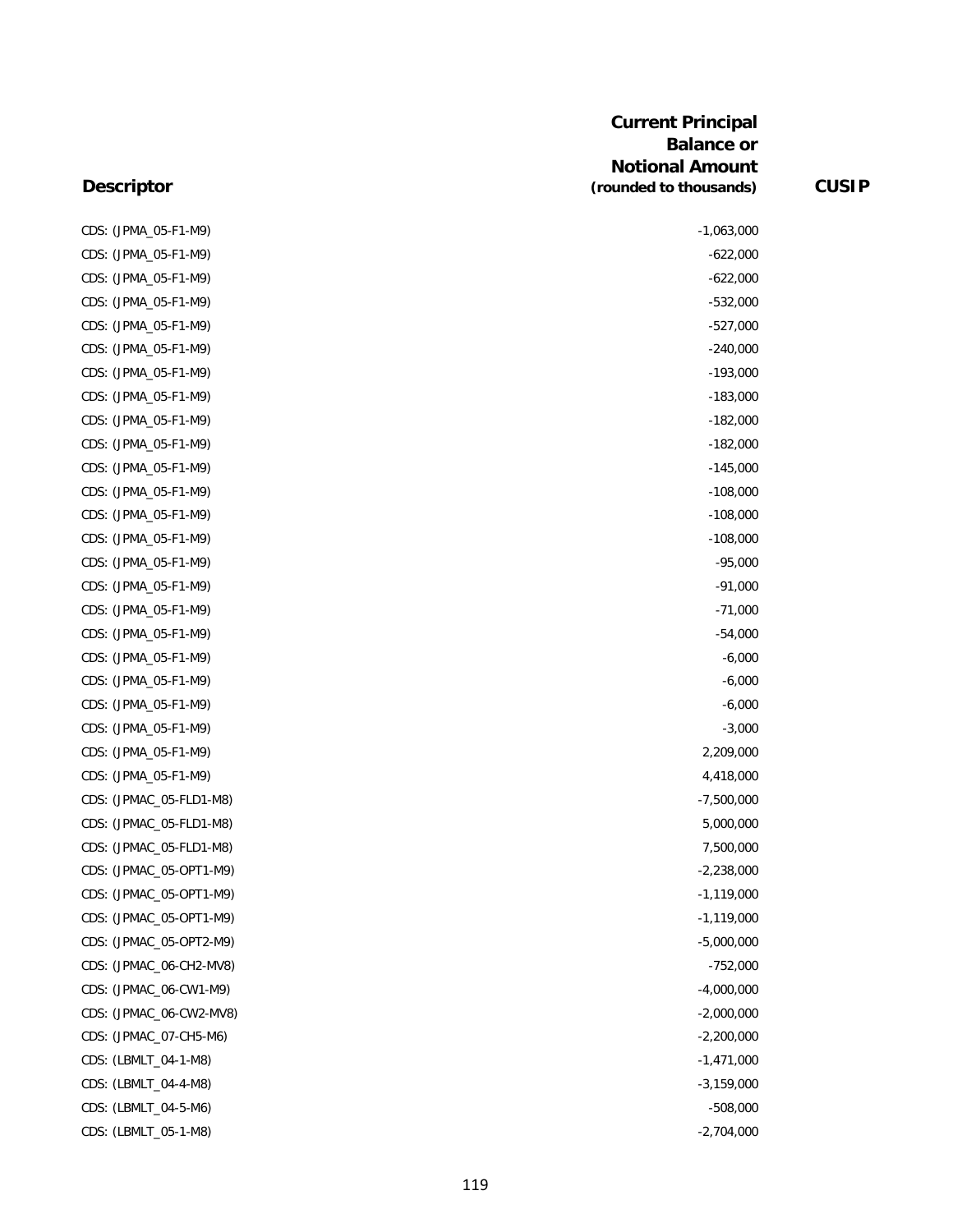CDS: (LBMLT\_05-1-M8) -2,164,000 CDS: (LBMLT 05-1-M8) -865,000 CDS: (LBMLT\_05-1-M8) 65,000 CDS: (LBMLT\_05-1-M8) 1,882,000 CDS: (LBMLT\_05-1-M8) 4,327,000 CDS: (LBMLT\_05-1-M8) 4,327,000 CDS: (LBMLT\_05-2-M7) -5,000,000 CDS: (MABS\_04-F1-M7) -10,000,000 -10,000,000 -10,000,000 -10,000,000 -10,000,000 -CDS: (MABS\_04-F1-M7) -5,000,000 CDS: (MABS\_04-H1-M9) -1,500,000 CDS: (MABS\_04-W1-M6) -178,000 CDS: (MABS\_04-W3-M7) 2,836,000 CDS: (MABS\_05-W1-M8) -1,123,000 CDS: (MABS\_05-W1-M8) 1,130,000 CDS: (MABS\_06-AM1-M5) -6,800,000 CDS: (MABS\_06-AM1-M5) -5,000,000 CDS: (MABS\_06-AM1-M5) -3,200,000 CDS: (MARM\_04-11-B2) -5,000,000 CDS: (MARM\_05-2-B3) -818,000 CDS: (MLCC\_05-A-B3) -2,098,000 CDS: (MLCC\_05-B-B3) -2,229,000 CDS: (MLHE\_04-S2-B1) -353,000 CDS: (MLHE\_04-S2-B3) -6,167,000

CDS: (MLHE\_04-W1-B1) -862,000 CDS: (MLHE\_04-W2-B2) -539,000 CDS: (MLHE\_05-W1-B2) -1,697,000 CDS: (MLHE\_05-W1-B2) 95,000 CDS: (MLHE\_05-W1-B2) 102,000 CDS: (MLHE\_05-W1-B2) 149,000 CDS: (MLHE\_05-W1-B2) 272,000 CDS: (MLHE\_05-W1-B2) 316,000 CDS: (MLHE\_05-W1-B2) 984,000 CDS: (MLHE\_05-W1-B2) 1,476,000 CDS: (MLHE\_05-W1-B2) 3,394,000 CDS: (MLMI\_04-FM1-B1) -5,000,000 CDS: (MLMI\_04-WMC5-B2) -3,509,000 CDS: (MLMI\_04-WMC5-B2) -936,000 CDS: (MLMI\_05-A6-B1) -5,000,000

CDS: (MLMI\_05-AR1-B2) 10,000,000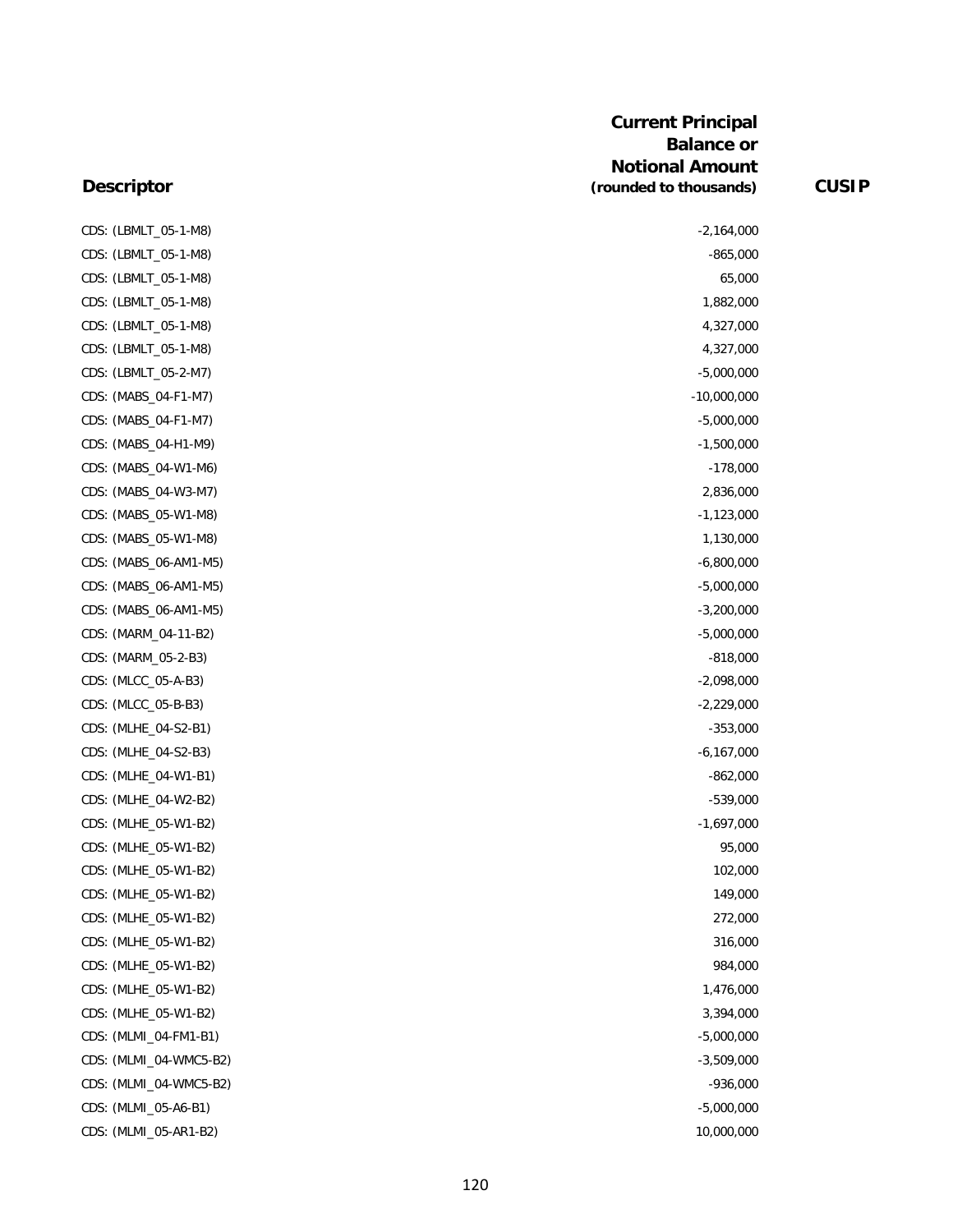|      | CDS: (MLMI_05-WMC1-B4) |
|------|------------------------|
|      | CDS: (MSAB_04-H8-B1)   |
|      | CDS: (MSAB_04-H8-B2)   |
|      | CDS: (MSAB_04-H8-B3)   |
|      | CDS: (MSAB_04-H8-B3)   |
|      | CDS: (MSAB_04-H8-B3)   |
|      | CDS: (MSAB_04-H8-B3)   |
|      | CDS: (MSAB_04-H8-B3)   |
|      | CDS: (MSAB_04-O1-B2)   |
|      | CDS: (MSAB_04-O1-B2)   |
|      | CDS: (MSAB_04-O1-B2)   |
|      | CDS: (MSAB_04-O1-B2)   |
|      | CDS: (MSAB_04-O1-B2)   |
|      | CDS: (MSAB_04-O1-B2)   |
|      | CDS: (MSAB_04-O1-B3)   |
|      | CDS: (MSAB_04-W3-B1)   |
|      | CDS: (MSAB_04-W3-B1)   |
|      | CDS: (MSAB_04-W3-B1)   |
|      | CDS: (MSAB_04-W3-B1)   |
| CDS: | (MSAB_04-WMC3-B3)      |
|      | CDS: (MSAB_04-WMC3-B3) |
|      | CDS: (MSAB_05-H1-B3)   |
| CDS: | (MSAB_05-H2-B2)        |
|      | CDS: (MSAB_05-W2-B1)   |
|      | CDS: (MSAB_05-W2-B2)   |
|      | CDS: (MSAB_05-W2-B2)   |
|      | CDS: (MSAB_05-W2-B2)   |
|      | CDS: (MSAB_05-W4-B2)   |
|      | CDS: (MSAC_04-H4-B2)   |
|      | CDS: (MSAC_04-HE4-B3)  |
|      | CDS: (MSAC_04-HE6-B2)  |
|      | CDS: (MSAC_04-HE6-B2)  |
|      | CDS: (MSAC_04-HE7-B3)  |
|      | CDS: (MSAC_04-NC1-B3)  |
|      | CDS: (MSAC_04-NC7-B2)  |
|      | CDS: (MSAC_04-NC8-B1)  |
|      | CDS: (MSAC_04-NC8-B3)  |
|      | CDS: (MSAC_04-W3-B2)   |
|      | CDS: (MSAC_05-HE5-B2)  |

| CDS: (MLMI 05-WMC1-B4) | $-595,000$   |  |
|------------------------|--------------|--|
| CDS: (MSAB_04-H8-B1)   | $-1,564,000$ |  |
| CDS: (MSAB_04-H8-B2)   | $-1,303,000$ |  |
| CDS: (MSAB_04-H8-B3)   | $-1,955,000$ |  |
| CDS: (MSAB_04-H8-B3)   | $-1,629,000$ |  |
| CDS: (MSAB_04-H8-B3)   | 130,000      |  |
| CDS: (MSAB_04-H8-B3)   | 274,000      |  |
| CDS: (MSAB_04-H8-B3)   | 1,225,000    |  |
| CDS: (MSAB_04-O1-B2)   | $-2,424,000$ |  |
| CDS: (MSAB 04-O1-B2)   | $-1,818,000$ |  |
| CDS: (MSAB_04-O1-B2)   | $-1,455,000$ |  |
| CDS: (MSAB_04-O1-B2)   | $-1,212,000$ |  |
| CDS: (MSAB_04-O1-B2)   | $-970,000$   |  |
| CDS: (MSAB_04-O1-B2)   | 2,424,000    |  |
| CDS: (MSAB_04-O1-B3)   | $-392,000$   |  |
| CDS: (MSAB_04-W3-B1)   | $-304,000$   |  |
| CDS: (MSAB_04-W3-B1)   | $-243,000$   |  |
| CDS: (MSAB_04-W3-B1)   | $-162,000$   |  |
| CDS: (MSAB_04-W3-B1)   | 1,014,000    |  |
| CDS: (MSAB_04-WMC3-B3) | $-699,000$   |  |
| CDS: (MSAB_04-WMC3-B3) | $-699,000$   |  |
| CDS: (MSAB_05-H1-B3)   | 2,094,000    |  |
| CDS: (MSAB_05-H2-B2)   | $-3,225,000$ |  |
| CDS: (MSAB_05-W2-B1)   | 3,234,000    |  |
| CDS: (MSAB_05-W2-B2)   | $-2,276,000$ |  |
| CDS: (MSAB_05-W2-B2)   | 1,518,000    |  |
| CDS: (MSAB_05-W2-B2)   | 2,276,000    |  |
| CDS: (MSAB_05-W4-B2)   | $-3,000,000$ |  |
| CDS: (MSAC_04-H4-B2)   | $-1,298,000$ |  |
|                        |              |  |
| CDS: (MSAC_04-HE4-B3)  | $-496,000$   |  |
| CDS: (MSAC_04-HE6-B2)  | $-2,101,000$ |  |
| CDS: (MSAC_04-HE6-B2)  | $-1,401,000$ |  |
| CDS: (MSAC_04-HE7-B3)  | $-585,000$   |  |
| CDS: (MSAC_04-NC1-B3)  | $-311,000$   |  |
| CDS: (MSAC_04-NC7-B2)  | $-1,277,000$ |  |
| CDS: (MSAC_04-NC8-B1)  | $-1,300,000$ |  |
| CDS: (MSAC_04-NC8-B3)  | $-1,300,000$ |  |
| CDS: (MSAC_04-W3-B2)   | $-781,000$   |  |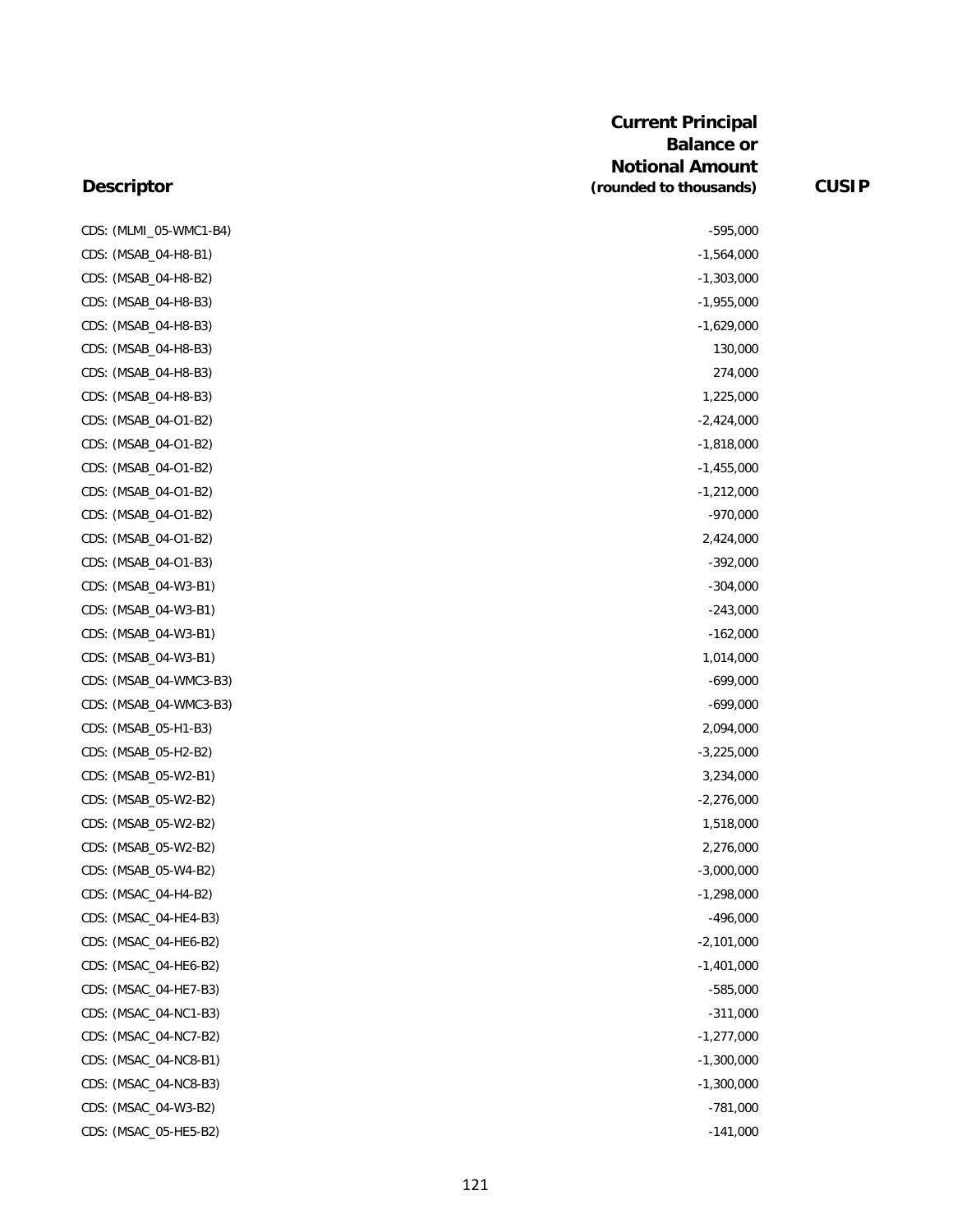| CDS: (MSAC_05-HE5-B2)  | $-141,000$   |
|------------------------|--------------|
| CDS: (MSAC_05-HE5-B2)  | 707,000      |
| CDS: (MSAC_05-NC1-B1)  | $-1,505,000$ |
| CDS: (MSAC_05-NC1-B2)  | $-3,315,000$ |
| CDS: (MSAC_05-WMC3-B2) | 2,148,000    |
| CDS: (MSAC_05-WMC5-B2) | $-7,500,000$ |
| CDS: (MSAC_05-WMC5-B3) | $-8,438,000$ |
| CDS: (MSAC_05-WMC5-B3) | 8,400,000    |
| CDS: (MSAC_05-WMC6-B2) | 5,000,000    |
| CDS: (MSAC_05-WMC6-B3) | $-842,000$   |
| CDS: (MSAC_05-WMC6-B3) | 561,000      |
| CDS: (MSAC_06-H6-M5)   | 993,000      |
| CDS: (NCC_04-3-M7)     | $-1,786,000$ |
| CDS: (NCHET_03-4-M6)   | $-1,435,000$ |
| CDS: (NCHET_04-2-M9)   | $-1,040,000$ |
| CDS: (NCHET_04-4-M8)   | 2,933,000    |
| CDS: (NCHET_04-4-M9)   | 1,299,000    |
| CDS: (NCHET_05-1-M8)   | $-4,903,000$ |
| CDS: (NCHET_05-1-M8)   | $-3,065,000$ |
| CDS: (NCHET_05-1-M8)   | $-2,452,000$ |
| CDS: (NCHET_05-1-M8)   | $-1,226,000$ |
| CDS: (NCHET_05-1-M8)   | $-1,226,000$ |
| CDS: (NCHET_05-1-M8)   | 137,000      |
| CDS: (NCHET_05-1-M8)   | 147,000      |
| CDS: (NCHET_05-1-M8)   | 216,000      |
| CDS: (NCHET_05-1-M8)   | 392,000      |
| CDS: (NCHET_05-1-M8)   | 456,000      |
| CDS: (NCHET_05-1-M8)   | 1,030,000    |
| CDS: (NCHET_05-1-M8)   | 1,422,000    |
| CDS: (NCHET_05-1-M8)   | 1,912,000    |
| CDS: (NCHET_05-1-M8)   | 2,133,000    |
| CDS: (NCHET_05-1-M8)   | 4,903,000    |
| CDS: (NCHET_05-2-M7)   | $-4,229,000$ |
| CDS: (NCHET_05-2-M7)   | $-2,820,000$ |
| CDS: (NCHET_05-2-M8)   | $-6,323,000$ |
| CDS: (NCHET_05-2-M8)   | $-5,059,000$ |
| CDS: (NCHET_05-2-M8)   | $-2,529,000$ |
| CDS: (NCHET_05-2-M8)   | $-2,529,000$ |
| CDS: (NCHET_05-2-M8)   | 5,059,000    |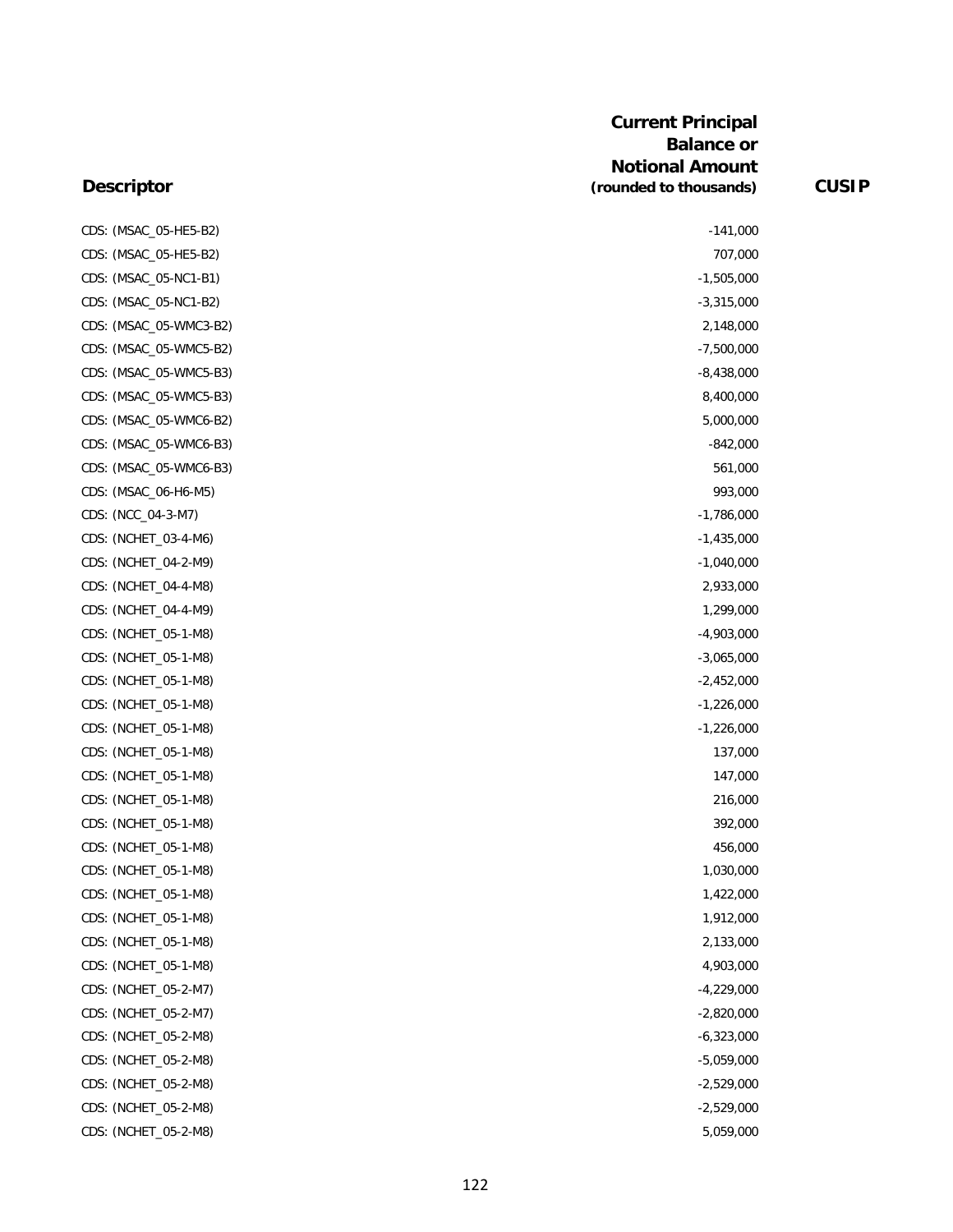### **Descriptor**

CDS: (NCHET\_05-2-M8) CDS: (NCHET\_05-2-M8) CDS: (NCHET\_05-2-M9) CDS: (NCHET\_05-2-M9) CDS: (NCHET\_05-2-M9) CDS: (NCHET\_05-4-M8) CDS: (NCHET\_05-4-M8) CDS: (NCHET\_05-4-M8) CDS: (NCHET\_05-4-M8) CDS: (NCHET\_05-4-M9) CDS: (NCHET\_05-4-M9) CDS: (NCHET\_05-4-M9) CDS: (NCHET\_05-4-M9) CDS: (NCHET\_05-4-M9) CDS: (NCHET\_05-4-M9) CDS: (NCHET\_05-4-M9) CDS: (NCHET\_05-4-M9) CDS: (NCHET\_05-4-M9) CDS: (NFHE\_04-3-B1) CDS: (NFHE\_05-2-M10) CDS: (NFHE\_05-2-M8) CDS: (NFHE\_05-2-M8) CDS: (NFHE\_05-2-M8) CDS: (NFHE\_05-2-M8) CDS: (NFHE\_05-2-M8) CDS: (NHEL\_03-4-B2) CDS: (NHEL\_03-4-B3) CDS: (NHEL\_03-4-B3) CDS: (NHEL\_04-1-B2) CDS: (NHEL\_04-1-B2) CDS: (NHEL\_04-2-B2) CDS: (NHEL\_04-2-B2) CDS: (NHEL\_04-2-B2) CDS: (NHEL\_04-3-B2) CDS: (NHEL\_04-3-B2) CDS: (NHEL\_04-3-B2) CDS: (NHEL\_04-4-B2) CDS: (NHEL\_04-4-B2) CDS: (NHEL\_04-4-B2)

| 5,059,000     |  |
|---------------|--|
| 5,059,000     |  |
| $-775,000$    |  |
| 3,100,000     |  |
| 3,875,000     |  |
| $-1,000,000$  |  |
| $-1,000,000$  |  |
| $-1,000,000$  |  |
| 10,000,000    |  |
| $-10,000,000$ |  |
| $-10,000,000$ |  |
| $-10,000,000$ |  |
| $-7,000,000$  |  |
| $-1,000,000$  |  |
| 1,750,000     |  |
| 3,250,000     |  |
| 5,000,000     |  |
| 20,000,000    |  |
| $-3,000,000$  |  |
| $-329,000$    |  |
| $-2,693,000$  |  |
| $-2,244,000$  |  |
| $-561,000$    |  |
| 2,244,000     |  |
| 2,693,000     |  |
| 103,000       |  |
| $-10,000$     |  |
| $-8,000$      |  |
| $-771,000$    |  |
| 647,000       |  |
| $-1,047,000$  |  |
| $-524,000$    |  |
| 1,445,000     |  |
| $-10,000,000$ |  |
| $-5,000,000$  |  |
| 10,000,000    |  |
| $-10,000,000$ |  |
| $-7,500,000$  |  |
| 10,000,000    |  |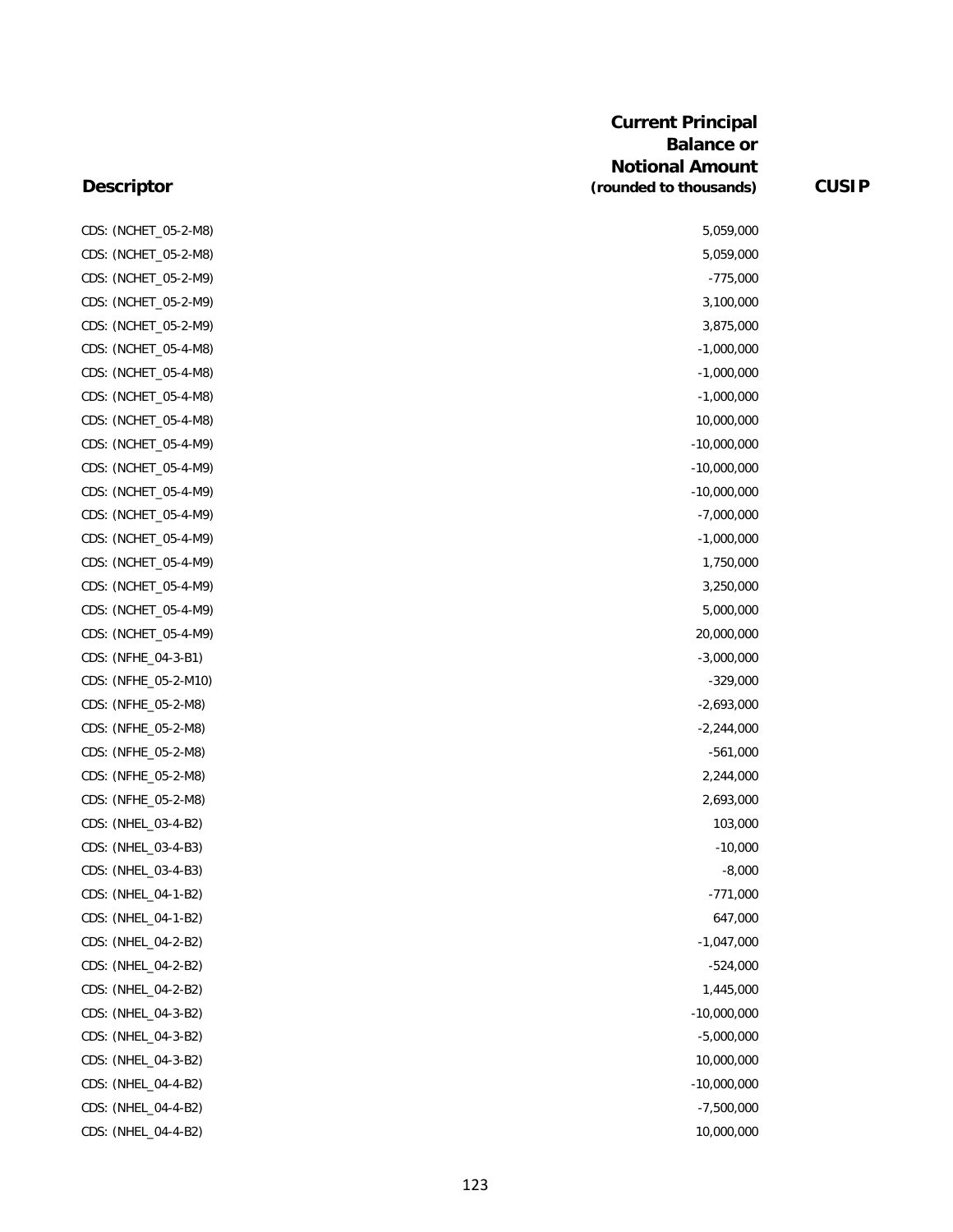|                        | <b>Current Principal</b><br><b>Balance or</b><br><b>Notional Amount</b> |              |
|------------------------|-------------------------------------------------------------------------|--------------|
| <b>Descriptor</b>      | (rounded to thousands)                                                  | <b>CUSIP</b> |
| CDS: (NHEL_04-4-B3)    | $-2,428,000$                                                            |              |
| CDS: (NHEL_04-4-B3)    | $-1,335,000$                                                            |              |
| CDS: (NHEL_04-4-B3)    | $-1,214,000$                                                            |              |
| CDS: (NHEL_04-4-B3)    | $-1,214,000$                                                            |              |
| CDS: (NHEL_04-4-B3)    | $-1,214,000$                                                            |              |
| CDS: (NHEL_04-4-B3)    | 364,000                                                                 |              |
| CDS: (NHEL_04-4-B3)    | 850,000                                                                 |              |
| CDS: (NHEL_04-4-B3)    | 1,214,000                                                               |              |
| CDS: (NHEL_04-4-B3)    | 1,457,000                                                               |              |
| CDS: (NHEL_04-4-B3)    | 2,428,000                                                               |              |
| CDS: (NHEL_05-1-B2)    | $-7,500,000$                                                            |              |
| CDS: (NHEL_05-1-B2)    | 280,000                                                                 |              |
| CDS: (NHEL_05-1-B2)    | 300,000                                                                 |              |
| CDS: (NHEL_05-1-B2)    | 440,000                                                                 |              |
| CDS: (NHEL_05-1-B2)    | 800,000                                                                 |              |
| CDS: (NHEL_05-1-B2)    | 930,000                                                                 |              |
| CDS: (NHEL_05-1-B2)    | 2,900,000                                                               |              |
| CDS: (NHEL_05-1-B2)    | 4,350,000                                                               |              |
| CDS: (NHEL_05-1-B3)    | $-4,000,000$                                                            |              |
| CDS: (NHEL_05-1-B3)    | $-4,000,000$                                                            |              |
| CDS: (NHEL_05-1-B3)    | $-2,000,000$                                                            |              |
| CDS: (NHEL_05-1-B3)    | 6,000,000                                                               |              |
| CDS: (NHEL_05-3-M8)    | $-10,000,000$                                                           |              |
| CDS: (NHEL_05-3-M9)    | $-9,000,000$                                                            |              |
| CDS: (NHEL_05-3-M9)    | $-1,750,000$                                                            |              |
| CDS: (NHEL_05-3-M9)    | 1,238,000                                                               |              |
| CDS: (NHEL_05-3-M9)    | 2,512,000                                                               |              |
| CDS: (NHEL_05-3-M9)    | 12,000,000                                                              |              |
| CDS: (NHELI_06-WF1-M5) | $-2,720,000$                                                            |              |
| CDS: (NHELI_06-WF1-M5) | $-1,280,000$                                                            |              |
| CDS: (NHELI_06-WF1-M8) | $-3,848,000$                                                            |              |
| CDS: (NSTR_06-B-M5)    | 10,000,000                                                              |              |
| CDS: (NTSR_07-C-M8)    | $-2,000,000$                                                            |              |
| CDS: (NWCS_06-1-M8)    | $-14,352,000$                                                           |              |
| CDS: (NWCS_06-1-M8)    | $-1,648,000$                                                            |              |
| CDS: (OOHE_07-5-M5)    | 2,712,000                                                               |              |
| CDS: (OOMLT_03-4-M6)   | $-291,000$                                                              |              |
| CDS: (OOMLT_04-3-M8)   | $-2,801,000$                                                            |              |
| CDS: (OOMLT_04-3-M8)   | $-2,101,000$                                                            |              |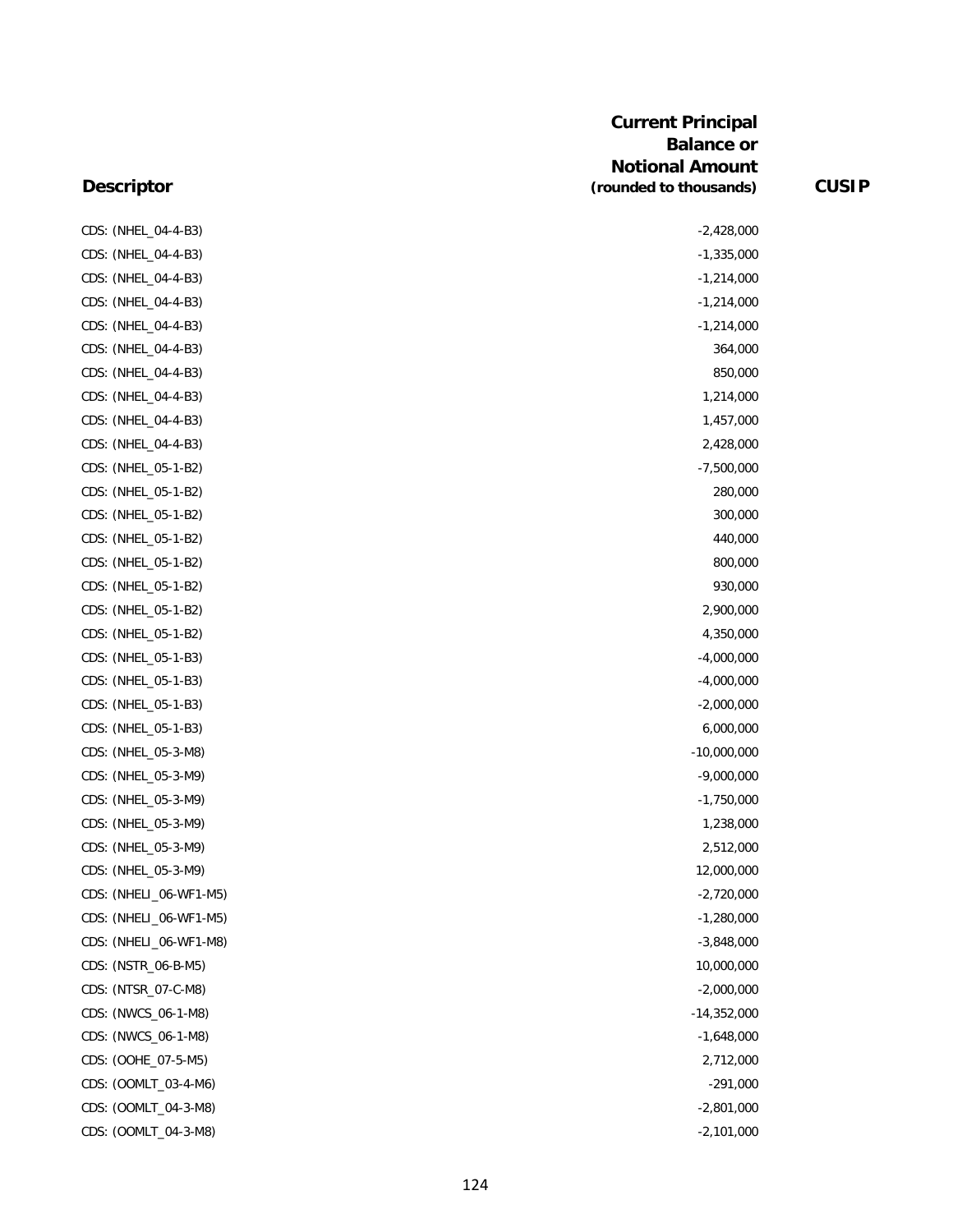### **Descriptor**

| CDS: (OOMLT_04-3-M8) | $-1,400,000$  |
|----------------------|---------------|
| CDS: (OOMLT_04-3-M8) | 2,801,000     |
| CDS: (OOMLT_07-6-M5) | $-2,000,000$  |
| CDS: (OPMAC_05-1-M9) | $-5,000,000$  |
| CDS: (OWNIT_05-1-B2) | 2,198,000     |
| CDS: (OWNIT_05-1-B3) | $-2,407,000$  |
| CDS: (OWNIT_05-1-B3) | 3,009,000     |
| CDS: (PCHLT_05-1-B3) | $-5,000,000$  |
| CDS: (PCHLT_05-1-M5) | 10,000,000    |
| CDS: (PCHLT_05-3-M6) | $-10,000,000$ |
| CDS: (POHE_05-3-M3)  | $-4,235,000$  |
| CDS: (POPLR_04-4-B1) | $-4,911,000$  |
| CDS: (POPLR_04-4-M4) | $-7,222,000$  |
| CDS: (POPLR_04-5-B1) | $-2,883,000$  |
| CDS: (POPLR_05-1-B1) | $-7,500,000$  |
| CDS: (POPLR_05-1-B2) | 2,841,000     |
| CDS: (POPLR_05-1-M3) | $-3,319,000$  |
| CDS: (POPLR_05-2-M5) | $-6,131,000$  |
| CDS: (POPLR_05-2-M5) | 1,471,000     |
| CDS: (POPLR_05-2-M5) | 6,703,000     |
| CDS: (POPLR_05-3-B3) | $-1,227,000$  |
| CDS: (POPLR_05-3-M6) | $-6,471,000$  |
| CDS: (POPLR_05-4-M6) | $-7,500,000$  |
| CDS: (POPLR_05-4-M6) | 12,000,000    |
| CDS: (POPLR_05-B-B1) | $-1,500,000$  |
| CDS: (POPLR_05-D-M6) | $-4,103,000$  |
| CDS: (POPLR_06-C-M5) | $-3,000,000$  |
| CDS: (POPLR_06-C-M5) | $-2,800,000$  |
| CDS: (POPLR_06-C-M5) | $-1,200,000$  |
| CDS: (POPLR_06-C-M5) | 6,000,000     |
| CDS: (PP_04-WHQ2-M7) | $-5,000,000$  |
| CDS: (PP_04-WHQ2-M8) | 124,000       |
| CDS: (PP_04-WHQ2-M8) | 133,000       |
| CDS: (PP_04-WHQ2-M8) | 195,000       |
| CDS: (PP_04-WHQ2-M8) | 355,000       |
| CDS: (PP_04-WHQ2-M8) | 412,000       |
| CDS: (PP_04-WHQ2-M8) | 1,286,000     |
| CDS: (PP_04-WHQ2-M8) | 1,929,000     |
| CDS: (PP_05-WCW1-M9) | $-1,302,000$  |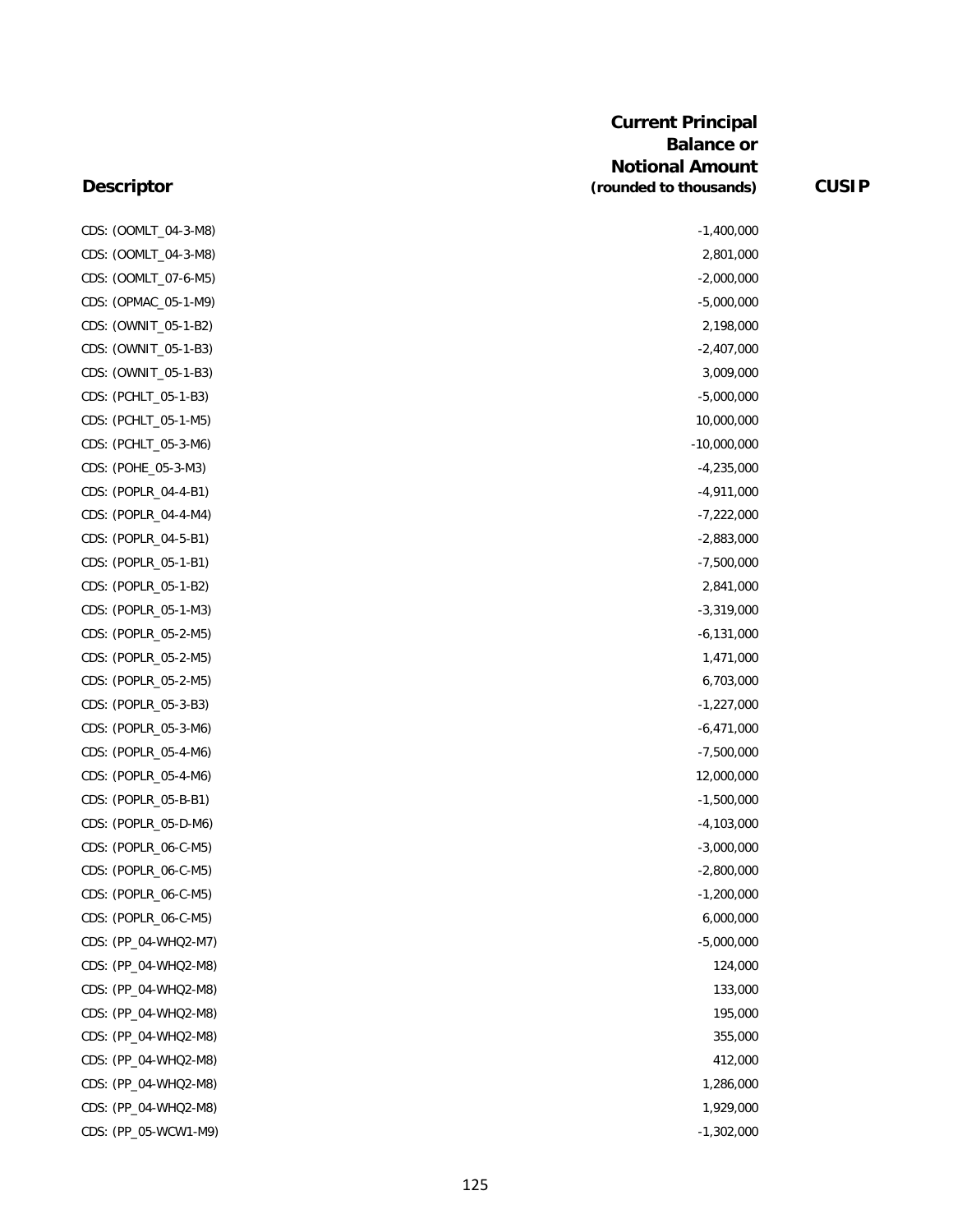| CDS: (PP_05-WCW1-M9)   | 3,471,000    |
|------------------------|--------------|
| CDS: (PP_05-WCW3-M8)   | 3,000,000    |
| CDS: (PP_05-WCW3-M8)   | 3,000,000    |
| CDS: (PP_05-WHQ1-M9)   | $-4,919,000$ |
| CDS: (PP_05-WHQ1-M9)   | $-4,919,000$ |
| CDS: (PP_05-WHQ1-M9)   | $-4,919,000$ |
| CDS: (PP_05-WHQ1-M9)   | 9,838,000    |
| CDS: (PP_05-WHQ1-M9)   | 9,838,000    |
| CDS: (PPAB_04-W2-M8)   | $-962,000$   |
| CDS: (PPAB_04-W2-M8)   | 962,000      |
| CDS: (PPSI_04-MHQ1-M8) | $-971,000$   |
| CDS: (PPSI_04-WCW2-M9) | $-1,789,000$ |
| CDS: (PPSI_04-WCW2-M9) | 842,000      |
| CDS: (PPSI_04-WCW2-M9) | 1,263,000    |
| CDS: (PPSI_05-WCH1-M9) | $-873,000$   |
| CDS: (PPSI_05-WCH1-M9) | 873,000      |
| CDS: (PPSI_05-WCH1-M9) | 1,746,000    |
| CDS: (PPSI_05-WCW3-M9) | $-1,500,000$ |
| CDS: (PPSI_05-WHQ2-M8) | 10,000,000   |
| CDS: (PPSI_05-WHQ2-M9) | $-4,641,000$ |
| CDS: (RAMC_06-2-M5)    | $-5,000,000$ |
| CDS: (RAMP_05-EFC3-M9) | 2,500,000    |
| CDS: (RAMP_05-EFC3-M9) | 2,500,000    |
| CDS: (RAMP_05-EFC4-M9) | $-926,000$   |
| CDS: (RAMP_05-EFC4-M9) | $-463,000$   |
| CDS: (RAMP_05-EFC4-M9) | $-122,000$   |
| CDS: (RAMP 05-EFC4-M9) | $-55,000$    |
| CDS: (RAMP_05-EFC4-M9) | $-31,000$    |
| CDS: (RAMP_05-EFC4-M9) | $-10,000$    |
| CDS: (RAMP_05-EFC4-M9) | $-6,000$     |
| CDS: (RAMP_05-EFC4-M9) | $-5,000$     |
| CDS: (RAMP_05-EFC4-M9) | $-3,000$     |
| CDS: (RASC_05-EMX3-M8) | $-8,160,000$ |
| CDS: (RASC_05-EMX3-M8) | $-3,840,000$ |
| CDS: (RASC_05-EMX3-M9) | $-8,438,000$ |
| CDS: (RASC_05-EMX3-M9) | $-5,000,000$ |
| CDS: (RASC_05-EMX3-M9) | 2,398,000    |
| CDS: (RASC_05-EMX3-M9) | 5,000,000    |
| CDS: (RASC_05-EMX3-M9) | 5,602,000    |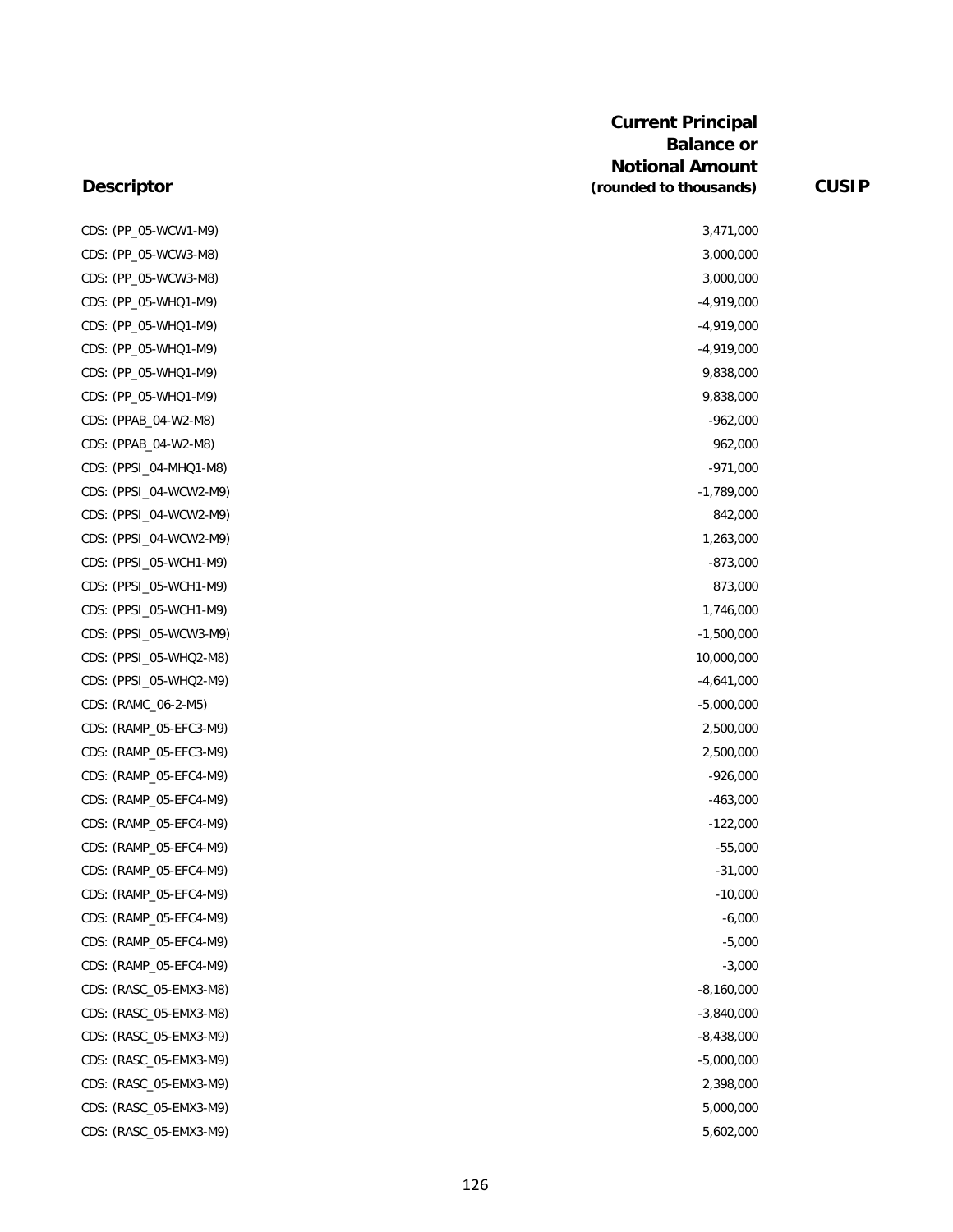| CDS: (RASC_05-EMX4-M8) | $-5,565,000$ |
|------------------------|--------------|
| CDS: (RASC_05-EMX4-M8) | $-2,782,000$ |
| CDS: (RASC_05-KS11-M5) | $-5,000,000$ |
| CDS: (RASC_05-KS11-M7) | $-195,000$   |
| CDS: (RASC_05-KS11-M7) | $-88,000$    |
| CDS: (RASC_05-KS11-M7) | $-78,000$    |
| CDS: (RASC_05-KS11-M7) | $-49,000$    |
| CDS: (RASC_05-KS11-M7) | $-42,000$    |
| CDS: (RASC_05-KS11-M7) | $-35,000$    |
| CDS: (RASC_05-KS11-M7) | $-33,000$    |
| CDS: (RASC_05-KS11-M7) | $-29,000$    |
| CDS: (RASC_05-KS11-M7) | $-22,000$    |
| CDS: (RASC_05-KS1-M5)  | $-2,823,000$ |
| CDS: (RASC_05-KS1-M5)  | $-1,411,000$ |
| CDS: (RASC_05-KS1-M5)  | $-1,411,000$ |
| CDS: (RASC_05-KS1-M5)  | $-1,411,000$ |
| CDS: (RASC_05-KS1-M5)  | 79,000       |
| CDS: (RASC_05-KS1-M5)  | 85,000       |
| CDS: (RASC_05-KS1-M5)  | 124,000      |
| CDS: (RASC_05-KS1-M5)  | 226,000      |
| CDS: (RASC_05-KS1-M5)  | 263,000      |
| CDS: (RASC_05-KS1-M5)  | 819,000      |
| CDS: (RASC_05-KS1-M5)  | 1,228,000    |
| CDS: (RASC_05-KS1-M5)  | 2,823,000    |
| CDS: (RASC_05-KS6-M8)  | $-5,000,000$ |
| CDS: (RASC_05-KS6-M9)  | $-3,750,000$ |
| CDS: (RASC_05-KS7-M9)  | $-1,500,000$ |
| CDS: (RASC_05-KS8-M8)  | $-3,000,000$ |
| CDS: (RASC_05-KS9-M9)  | $-6,250,000$ |
| CDS: (RASC_06-KS2-M7)  | $-138,000$   |
| CDS: (RASC_06-KS2-M7)  | $-69,000$    |
| CDS: (RASC_06-KS2-M7)  | $-63,000$    |
| CDS: (RASC_06-KS2-M7)  | $-55,000$    |
| CDS: (RASC_06-KS2-M7)  | $-35,000$    |
| CDS: (RASC_06-KS2-M7)  | $-32,000$    |
| CDS: (RASC_06-KS2-M7)  | $-30,000$    |
| CDS: (RASC_06-KS2-M7)  | $-28,000$    |
| CDS: (RASC_06-KS2-M7)  | $-25,000$    |
| CDS: (RASC_06-KS2-M7)  | $-24,000$    |
|                        |              |

| $-5,565,000$ |  |
|--------------|--|
| $-2,782,000$ |  |
| $-5,000,000$ |  |
| $-195.000$   |  |
| $-88,000$    |  |
| -78,000      |  |
| $-49,000$    |  |
| -42,000      |  |
| $-35,000$    |  |
| $-33,000$    |  |
| $-29,000$    |  |
| $-22,000$    |  |
| $-2,823,000$ |  |
| $-1,411,000$ |  |
| $-1,411,000$ |  |
| $-1,411,000$ |  |
| 79,000       |  |
| 85,000       |  |
| 124,000      |  |
| 226,000      |  |
| 263,000      |  |
| 819,000      |  |
| 1,228,000    |  |
| 2,823,000    |  |
| -5,000,000   |  |
| $-3,750,000$ |  |
| -1,500,000   |  |
| $-3,000,000$ |  |
| $-6,250,000$ |  |
| $-138,000$   |  |
| $-69,000$    |  |
| -63,000      |  |
| $-55,000$    |  |
| $-35,000$    |  |
| $-32,000$    |  |
| -30,000      |  |
| -28,000      |  |
| -25,000      |  |
| $-24.000$    |  |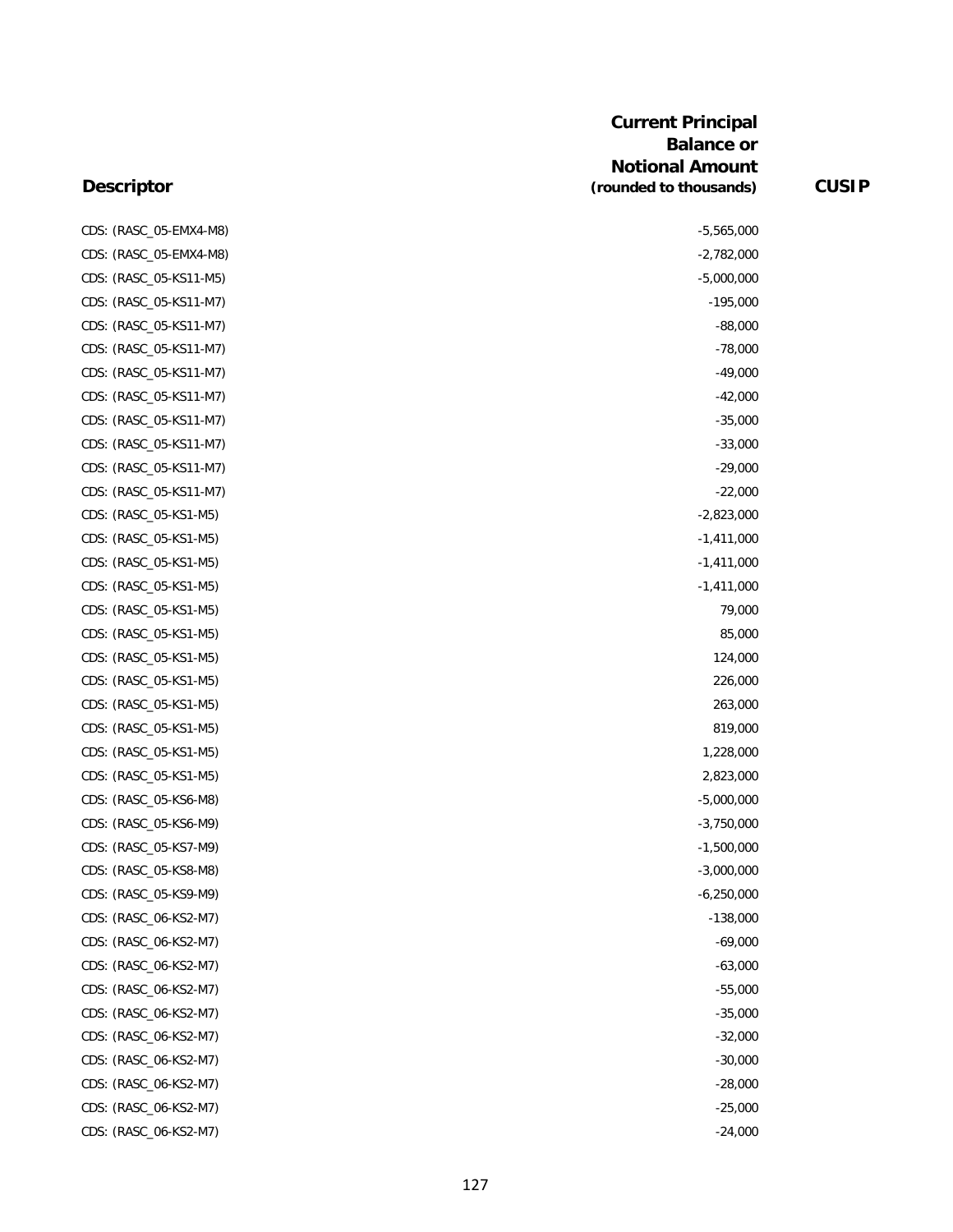| CDS: (RASC_06-KS2-M7)   | $-21,000$    |
|-------------------------|--------------|
| CDS: (RASC_06-KS2-M7)   | $-18,000$    |
| CDS: (RASC_06-KS2-M7)   | $-16,000$    |
| CDS: (RASC_06-KS2-M7)   | $-15,000$    |
| CDS: (RASC_06-KS2-M7)   | $-12,000$    |
| CDS: (RASC_06-KS2-M7)   | $-12,000$    |
| CDS: (RASC_06-KS2-M7)   | $-10,000$    |
| CDS: (RASC_06-KS2-M7)   | $-8,000$     |
| CDS: (RFMS2_04-HI1-M3)  | $-1,705,000$ |
| CDS: (RFMSI_04-R12-MI4) | $-3,750,000$ |
| CDS: (RFMSI_05-EF2-M9)  | $-2,876,000$ |
| CDS: (RFMSI_05-EF2-M9)  | 2,876,000    |
| CDS: (RFMSI_05-EF5-M8)  | $-4,326,000$ |
| CDS: (RFMSI_05-KS5-M9)  | 5,000,000    |
| CDS: (RFMSI_05-KS5-M9)  | 5,000,000    |
| CDS: (RFMSI_05-RS4-M6)  | $-5,000,000$ |
| CDS: (RFMSI_05-RZ1-M9)  | $-1,092,000$ |
| CDS: (RFMSI_06-EM2-M5)  | $-6,800,000$ |
| CDS: (RFMSI_06-EM2-M5)  | $-3,200,000$ |
| CDS: (SABR_04-DO1-B1)   | $-622,000$   |
| CDS: (SABR_04-OP1-B2)   | 421,000      |
| CDS: (SABR_05-EC1-B3)   | $-130,000$   |
| CDS: (SABR_05-EC1-B3)   | 14,000       |
| CDS: (SABR_05-FR1-B1)   | $-778,000$   |
| CDS: (SABR_05-FR4-B3)   | $-3,375,000$ |
| CDS: (SABR_05-FR4-B3)   | 800,000      |
| CDS: (SABR_05-FR4-B3)   | 2,000,000    |
| CDS: (SABR_05-FR4-B3)   | 2,000,000    |
| CDS: (SABR_05-FR4-B3)   | 2,575,000    |
| CDS: (SABR_05-FR5-B2)   | 2,000,000    |
| CDS: (SABR_05-FR5-B2)   | 4,000,000    |
| CDS: (SABR_05-FR5-B3)   | $-2,000,000$ |
| CDS: (SABR_05-FR5-B3)   | $-2,000,000$ |
| CDS: (SABR_05-FR5-B3)   | $-1,600,000$ |
| CDS: (SABR_05-FR5-M3)   | $-2,000,000$ |
| CDS: (SACO_04-3-B1)     | $-1,195,000$ |
| CDS: (SAIL_03-BC10-B)   | $-541,000$   |
| CDS: (SAIL_03-BC10-B)   | $-541,000$   |
| CDS: (SAIL_03-BC10-B)   | $-271,000$   |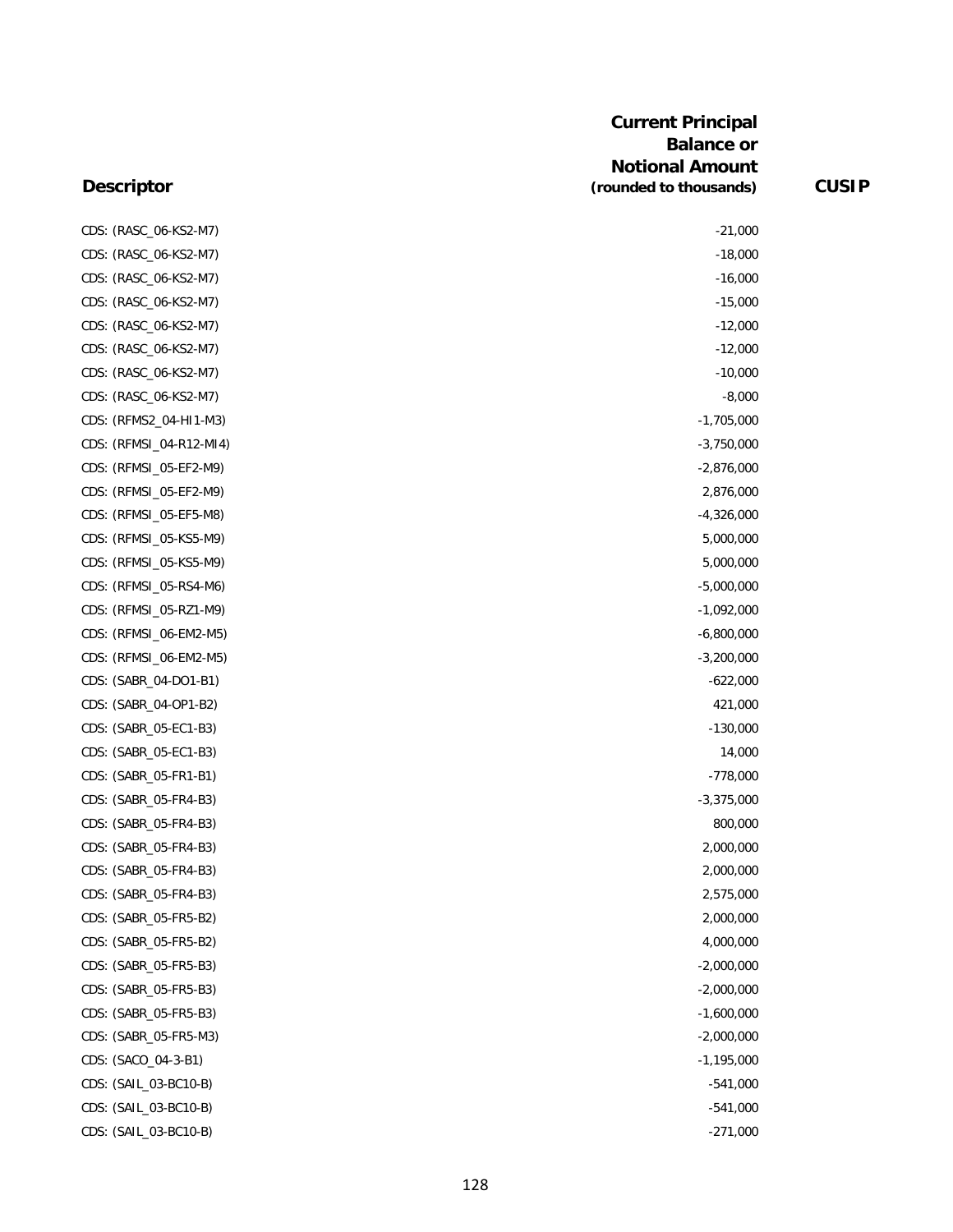| CDS: (SAIL_03-BC10-B)  | 271,000       |
|------------------------|---------------|
| CDS: (SAIL_03-BC10-B)  | 271,000       |
| CDS: (SAIL_03-BC11-B)  | $-28,000$     |
| CDS: (SAIL_03-BC12-M6) | $-66,000$     |
| CDS: (SAIL_04-1-M6)    | $-53,000$     |
| CDS: (SAIL_04-8-M9)    | $-452,000$    |
| CDS: (SAIL_04-9-M6)    | $-1,192,000$  |
| CDS: (SAIL_04-BNC1-M6) | $-309,000$    |
| CDS: (SAR_05-1-B7)     | $-4,311,000$  |
| CDS: (SAR_05-2-B6)     | $-1,620,000$  |
| CDS: (SASC_04-S2-M7)   | $-402,000$    |
| CDS: (SASC_05-NC1-M6)  | 6,904,000     |
| CDS: (SASC_05-WF3-M5)  | $-10,000,000$ |
| CDS: (SASC_05-WF4-M9)  | $-10,000,000$ |
| CDS: (SASC_05-WF4-M9)  | $-10,000,000$ |
| CDS: (SASC 06-WF1-M8)  | $-2,793,000$  |
| CDS: (SASC_06-WF1-M9)  | $-3,188,000$  |
| CDS: (SASC_06-WF1-M9)  | $-1,275,000$  |
| CDS: (SASC_06-WF1-M9)  | 3,188,000     |
| CDS: (SASC_06-WF2-M5)  | $-6,800,000$  |
| CDS: (SASC_06-WF2-M5)  | $-3,200,000$  |
| CDS: (SAST_03-3-M6)    | $-1,347,000$  |
| CDS: (SAST_04-2-MV5)   | $-3,041,000$  |
| CDS: (SAST_04-2-MV6)   | 2,540,000     |
| CDS: (SAST_05-1-B1)    | $-2,651,000$  |
| CDS: (SAST_05-1-B3)    | $-103,000$    |
| CDS: (SAST_05-1-B3)    | $-78,000$     |
| CDS: (SAST_05-1-B3)    | 103,000       |
| CDS: (SAST_05-1-B3)    | 343,000       |
| CDS: (SAST_05-4-B3)    | $-3,240,000$  |
| CDS: (SAST_05-4-B3)    | $-2,171,000$  |
| CDS: (SAST_05-4-B3)    | $-1,069,000$  |
| CDS: (SAST_05-4-M2)    | $-10,000,000$ |
| CDS: (SAST_06-2-B1)    | $-4,000,000$  |
| CDS: (SURF_04-BC3-B2)  | $-1,286,000$  |
| CDS: (SURF_04-BC3-B2)  | $-1,286,000$  |
| CDS: (SVH_07-WM1-M2)   | $-3,600,000$  |
| CDS: (SVHE_05-4-M8)    | $-5,717,000$  |
| CDS: (SVHE_05-4-M8)    | $-4,011,000$  |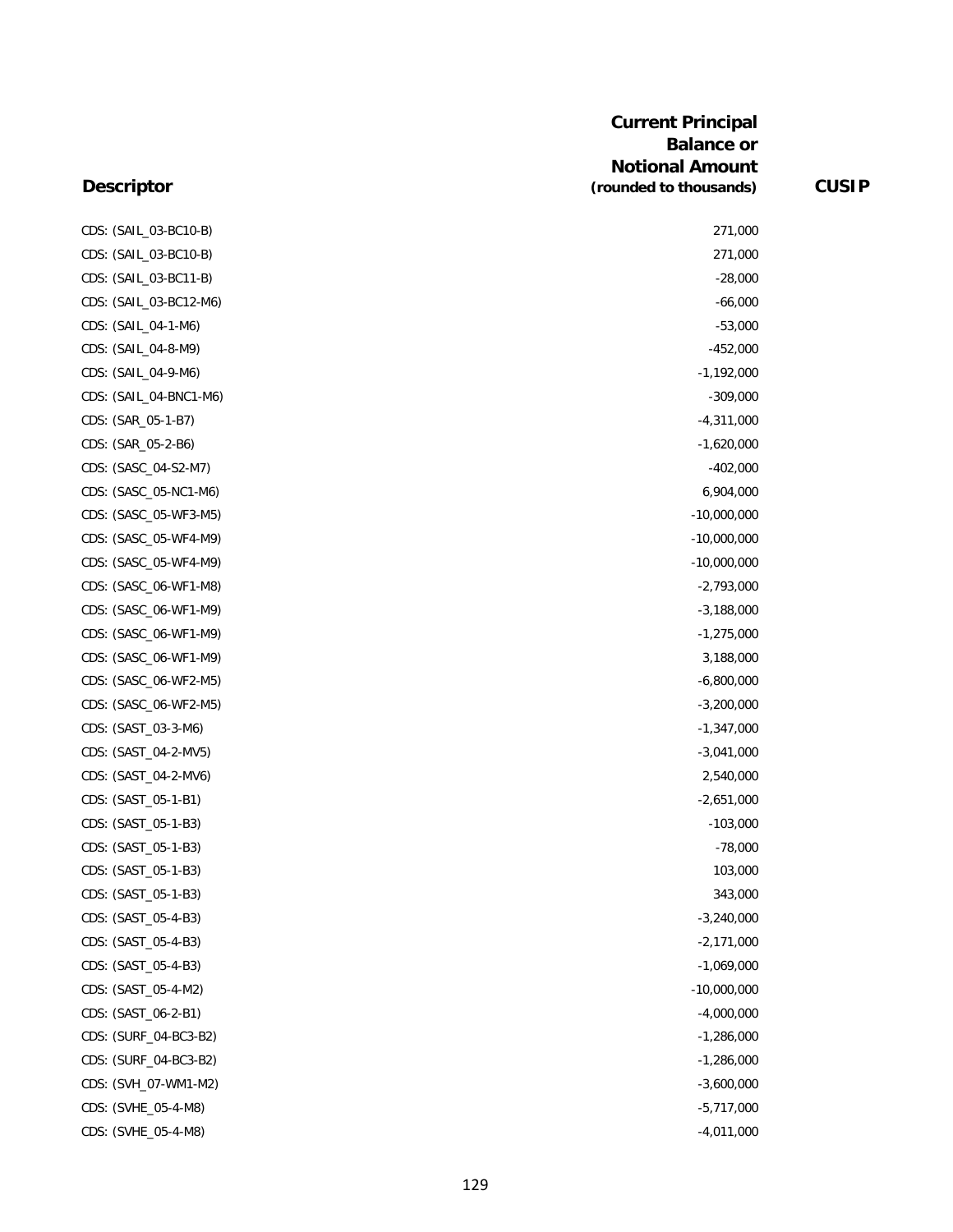| CDS: (SVHE_05-4-M8)    | $-2,245,000$  |
|------------------------|---------------|
| CDS: (SVHE_05-4-M8)    | $-1,197,000$  |
| CDS: (SVHE_05-4-M8)    | $-599,000$    |
| CDS: (SVHE_05-4-M8)    | 2,993,000     |
| CDS: (SVHE_05-DO1-M10) | $-1,300,000$  |
| CDS: (SVHE_06-EQ1-M5)  | $-6,500,000$  |
| CDS: (SVHE_06-O3-M6)   | $-346,000$    |
| CDS: (SVHE_06-O3-M6)   | $-258,000$    |
| CDS: (SVHE_06-O3-M6)   | $-227,000$    |
| CDS: (SVHE_07-1-M8A)   | $-2,131,000$  |
| CDS: (TMTS_05-3SL-B1)  | $-258,000$    |
| CDS: (WAMU_04-A10-B3)  | $-6,409,000$  |
| CDS: (WAMU_04-A10-B3)  | 2,560,000     |
| CDS: (WAMU_04-A12-B3)  | 2,673,000     |
| CDS: (WAMU_04-AR2-B3)  | $-4,679,000$  |
| CDS: (WAMU_04-AR2-B3)  | 5,588,000     |
| CDS: (WAMU_04-AR6-B3)  | $-5,749,000$  |
| CDS: (WAMU_04-AR8-B3)  | $-5,766,000$  |
| CDS: (WAMU_04-AR8-B3)  | 6,905,000     |
| CDS: (WFHE_06-2-M7)    | $-3,000,000$  |
| CDS: (WFHET_05-1-M9)   | $-5,000,000$  |
| CDS: (WFHET_05-1-M9)   | $-5,000,000$  |
| CDS: (WFHET_05-1-M9)   | $-4,000,000$  |
| CDS: (WFHET_05-1-M9)   | $-3,750,000$  |
| CDS: (WFHET_05-1-M9)   | 10,000,000    |
| CDS: (WFHET_05-2-M7)   | $-7,500,000$  |
| CDS: (WFHET_05-2-M8)   | $-10,000,000$ |
| CDS: (WFHET_05-2-M8)   | $-10,000,000$ |
| CDS: (WFHET_05-2-M8)   | $-8,700,000$  |
| CDS: (WFHET_05-2-M8)   | $-8,700,000$  |
| CDS: (WFHET_05-2-M8)   | $-5,000,000$  |
| CDS: (WFHET_05-2-M8)   | $-1,300,000$  |
| CDS: (WFHET_05-2-M8)   | $-1,300,000$  |
| CDS: (WFHET_05-2-M8)   | 1,800,000     |
| CDS: (WFHET_05-2-M8)   | 8,200,000     |
| CDS: (WFHET_05-2-M9)   | $-5,000,000$  |
| CDS: (WFHET_06-1-M8)   | $-2,000,000$  |
| CDS: (WFHET_06-1-M8)   | 2,000,000     |
| CDS: (WFHET_06-1-M9)   | $-1,215,000$  |
|                        |               |